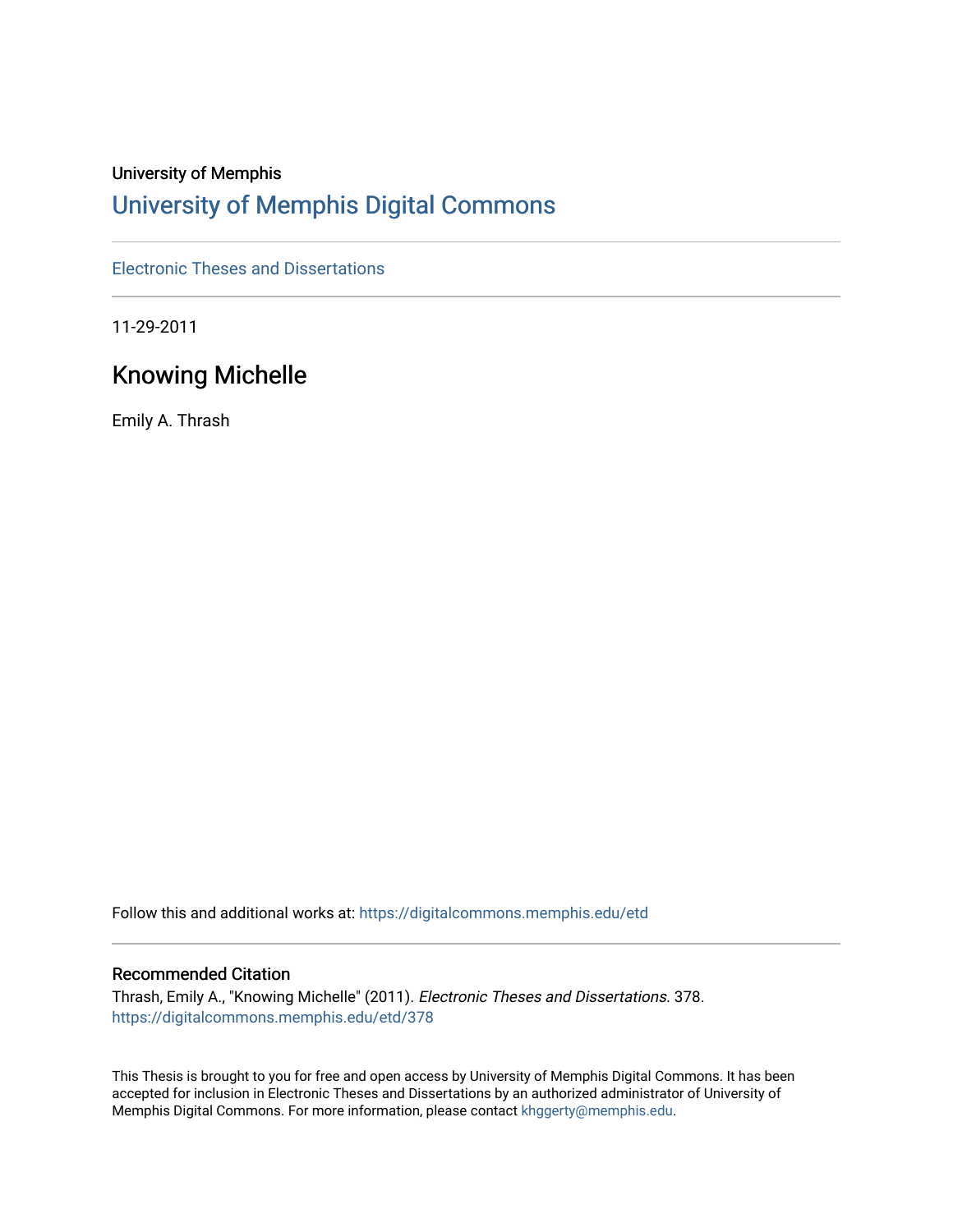### KNOWING MICHELLE

by

Emily A. Thrash

A Thesis

Submitted in Partial Fulfillment of the

Requirements for the Degree of

Master of Fine Arts

Major: Creative Writing

The University of Memphis

December 2011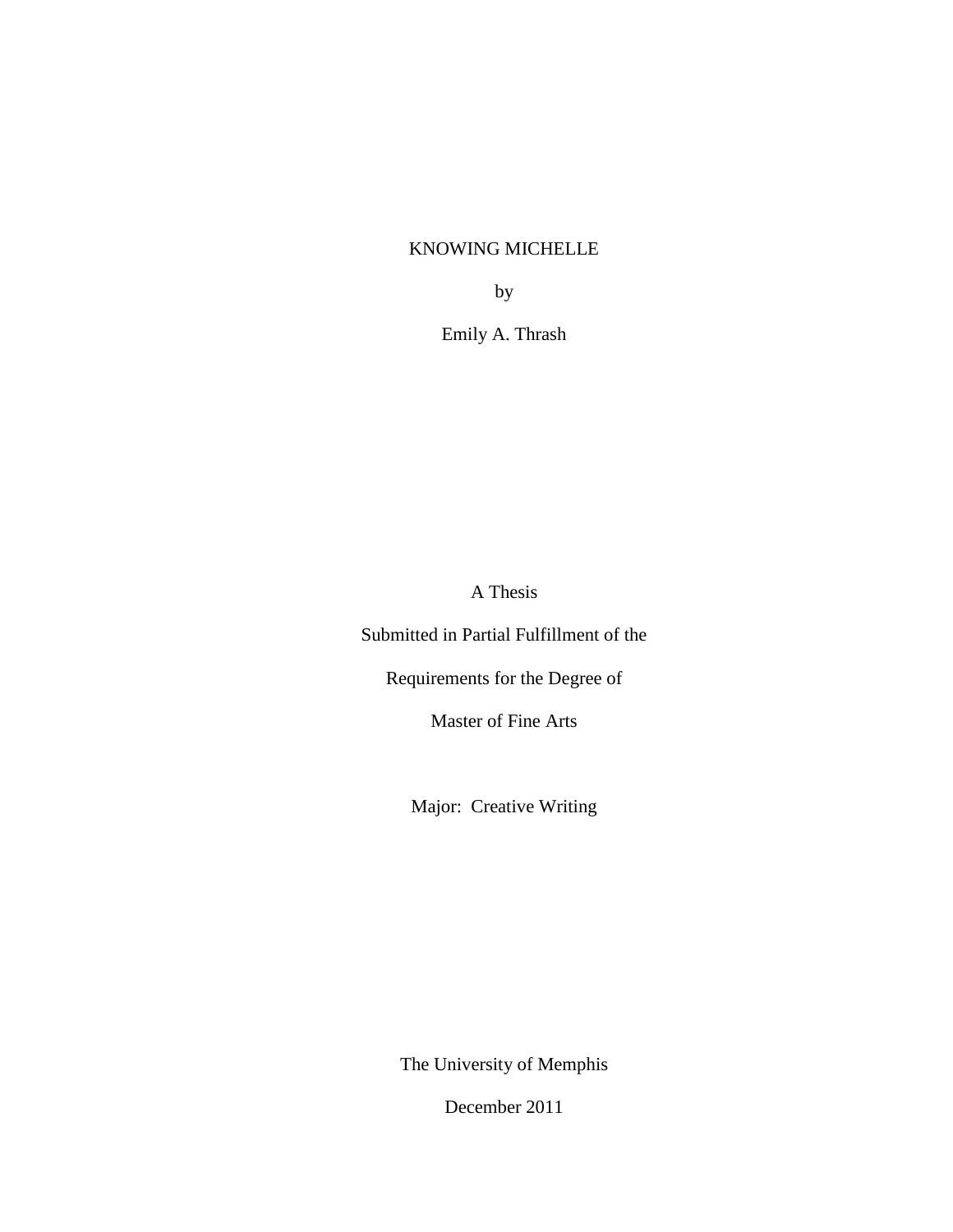### ABSTRACT

Thrash, Emily A. MFA. The University of Memphis. December 2011. *Knowing Michelle*. Major Professor: Cary Holladay.

In the main storyline of *Knowing Michelle,* David Shuster is forced to face the fact that his mother, Michelle Riley Shuster, is a serial killer currently on death row in Florida. The secondary tale, contained in the fictional "book within a book," *Blood & Copper*, is that of historical figure and countess Erzsebet Bathory, who killed over six hundred women in the late sixteenth century. Michelle admired and imitated Bathory, and asked her son to read the historical novel as part of a last request before she is executed. Two women, Ramona and Karen, both help and hinder David as he seeks to understand the nature of his mother"s evil.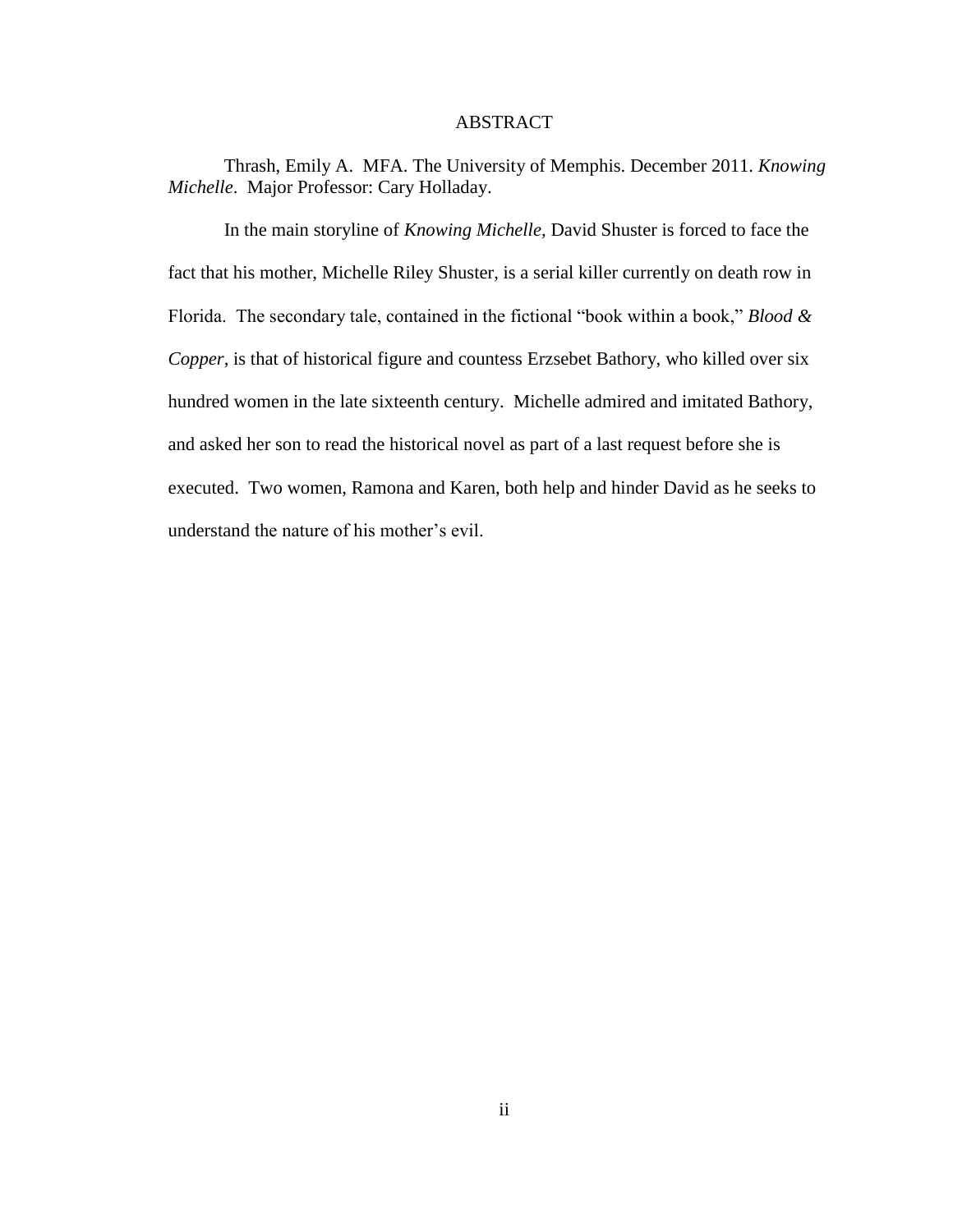## TABLE OF CONTENTS

| <b>Section One: Hook</b>                         |                |
|--------------------------------------------------|----------------|
| Tallahassee, Florida; August 1996                | $\mathbf{1}$   |
| Woman Serial Killer Convicted (newspaper)        | 5              |
| Lies                                             | $\overline{7}$ |
| Forward & Prologue ( <i>Blood &amp; Copper</i> ) | 26             |
| International Philanthropist (magazine)          | 31             |
| Ignorance                                        | 34             |
| Tallahassee Librarian Kills 8 (newspaper)        | 47             |
| Flashback, Baton Rouge                           | 49             |
| Section Two: Line                                |                |
| <b>Twenty-first Century Vampires (website)</b>   | 65             |
| Curiosity                                        | 67             |
| The Engagement (Blood & Copper)                  | 74             |
| Parents                                          | 85             |
| Marime ( <i>Blood &amp; Copper</i> )             | 97             |
| Home                                             | 105            |
| The First of Many ( <i>Blood &amp; Copper</i> )  | 122            |
| The Dog ( <i>Blood &amp; Copper</i> )            | 134            |
| <b>Section Three: Sinker</b>                     |                |
| Competency Hearing                               | 148            |
| Research                                         | 154            |
| Soldier's Return ( <i>Blood &amp; Copper</i> )   | 162            |
| Guilty                                           | 170            |
| Fire Breaks ( <i>Blood &amp; Copper</i> )        | 177            |
| Abyss                                            | 186            |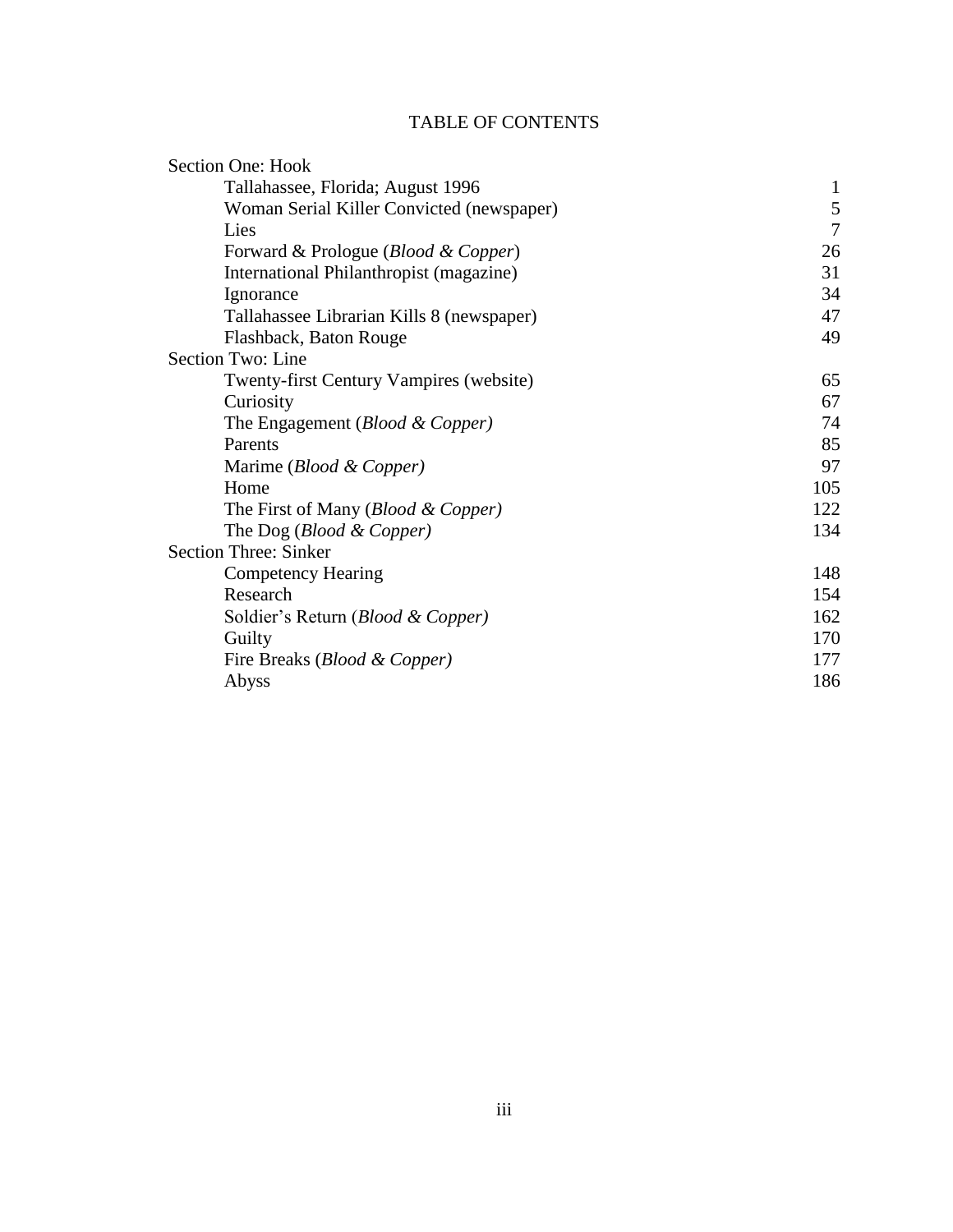### Tallahassee, Florida

### August 1996

It was brutally hot. In the bar, fans whirred and the air conditioning units groaned in every other window. The bar was known for its expansive patio, but the outside was deserted, the inside crowded with people. Bryan, a busboy who was moving through the crowd with his tray as best he could, hoped they would spread outside once the sun had fully gone down. Just then, it hung, unmoving, about an inch above the horizon. Sweat stood out on Bryan"s forehead, but he couldn"t bring himself to swipe at it with his tablerag. Periodically, his eyes flicked to a woman sitting by herself at the end of the bar. She was startling to look at. Her skin was pale, and that alone set her apart from the other women. She was unselfconsciously reading a book, oblivious to the world beyond her corner and her drink. Her hair was a bright, shiny red and fell in perfect ringlet curls around her bare shoulders. She had been left alone so far, but as Bryan peeked over her shoulder, a blonde woman joined her. The blonde was not unattractive, though she was clearly not a natural blond and she was a little wide though the shoulders. She was also a good bit older than the other woman, but was trying to look like she wasn"t. Coworker, Bryan guessed.

*I'm glad her friend finally came,* Bryan thought to himself. *She wouldn't be left alone much longer in this crowd.* 

He hated seeing the pretty ones harassed when they came in by themselves, or even when they were left alone for just a minute. Of course, he didn"t consider his own conversations with these women the same way, but such interactions were few and far between.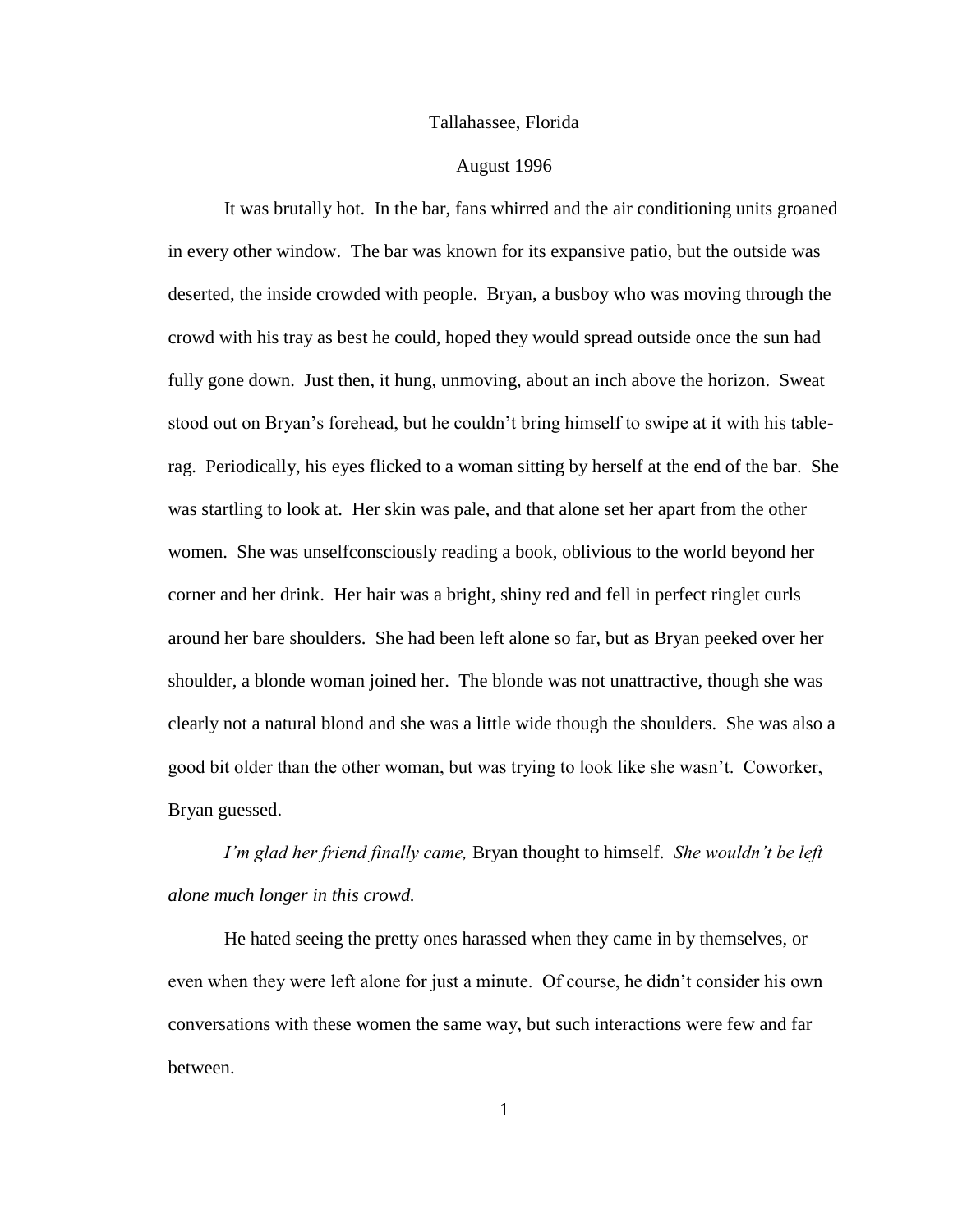The two women sat together for an hour or so, in their own world, leaning close to hear each other over the din. Bryan glanced at them now and again as he worked, still startled by the whiteness of the redhead"s pearly skin each time.

They stood up suddenly, as if by some invisible signal, and he was sad to see them go, since they had given him something to watch and wonder about to break up the monotony and mindless work. The blonde rested a hand on the redhead's shoulder, a gesture at once motherly and possessive. They made two steps toward the door together when the redhead stopped and looked around. Bryan watched this from the opposite end of the bar as he loaded hot and damp margarita glasses into the racks, where they clanked dully, hanging by their stems. For a moment, he breathed easier, suddenly relieved that the redhead had changed her mind and wouldn"t follow the other woman out. He hadn"t realized how anxious the thought had made him. The redhead pointed back to the restrooms and then swept past him, rummaging in her purse distractedly as she went, checking for keys, wallet, phone, book, etc. Making inventory as women often did. The blonde waited for her, confidently, leaning against the back of the bar stool. Bryan"s chest grew tight again. He was watching over his shoulder and didn"t see that the last glass he had tried to slide into its holder had no room for it to go. It toppled to the floor and shattered. A few people clapped sarcastically.

Bryan waved his hand about as if shooing a fly. The crowd parted for him, noticing him for the first time only because of the noise. The sun had gone down now, but only a trickle of people ventured out into the evening air, still oppressive and thick. He passed the blonde twice: the first time, toward the corner closet where the broom was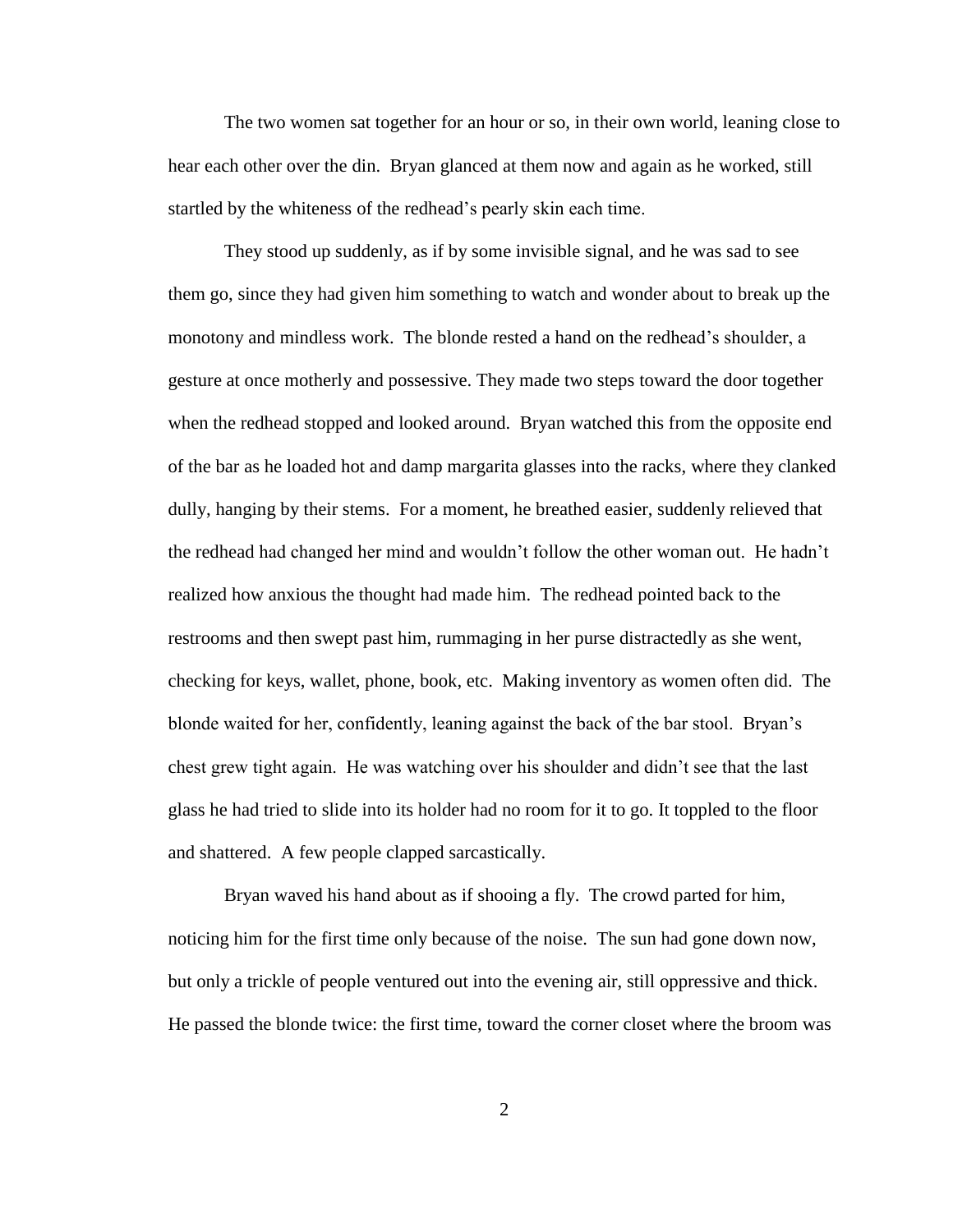kept, he kept his head low and stared straight ahead. The second time though, broom in hand, he glanced at her face to find her looking back at him.

She smiled at him. "It"s almost like they make the glasses so they will only break if you"re swamped, isn"t it kid?"

The joke was silly, but kindly meant. The ever-present sweat down his back gave him a chill suddenly, like fever sweats in the night. If he had hair there, it would have prickled against his undershirt. The blonde woman"s manner was simple, southern and friendly, but her smile seemed utterly disconnected from her eyes and cheeks, hovering over her mouth like some eye-trick. Her eyes were grey, muted, feigning dumb.

"Yeah, right," Bryan stuttered.

He fought his feet against tripping as he moved back, broom in hand. He didn"t look back but imagined those dull, too-open eyes targeting his back. He moved around the bar and knelt to sweep, shaking his head a little at himself, chiding.

"Quit your silliness," he whispered, something his mother often said to him and his brother.

He had most of the largest pieces and was struggling against the sticky floor when a pair of brown cowboy boots attached to pale, skinny legs walked past him. He stood up suddenly, toppling two pieces out of the dust pan. The crowd moved apart and together, and soon all he saw was a curly mass of hair disappear out the door. The blonde followed close behind.

With them gone, Bryan shook off the willies quickly. But four days later, a Tuesday, when a policeman showed him a smiling picture of Tracy, red hair glowing in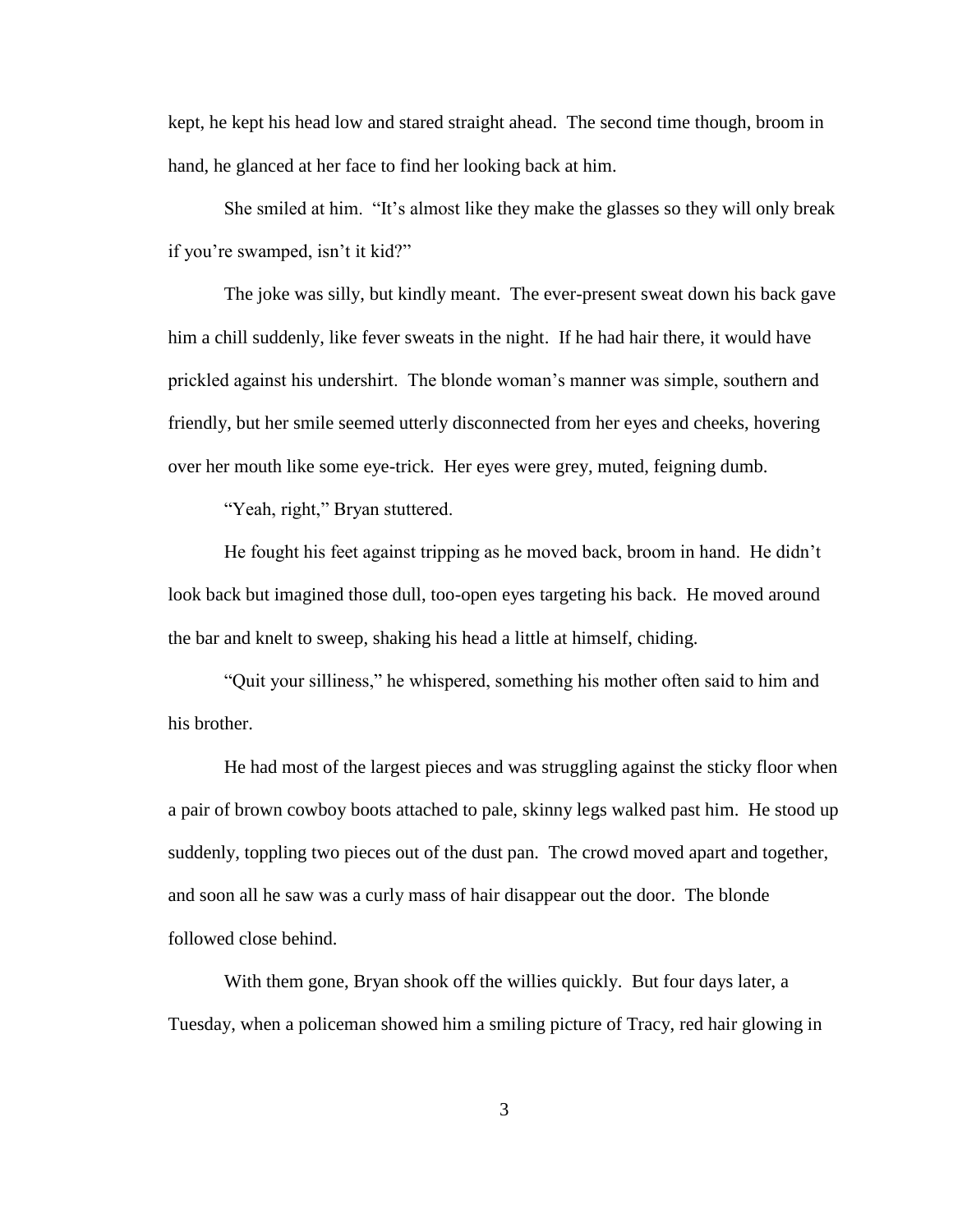the beach sun, he remembered. He kept the part about her the blonde"s eyes—Michelle"s eyes—to himself. That wasn"t needed.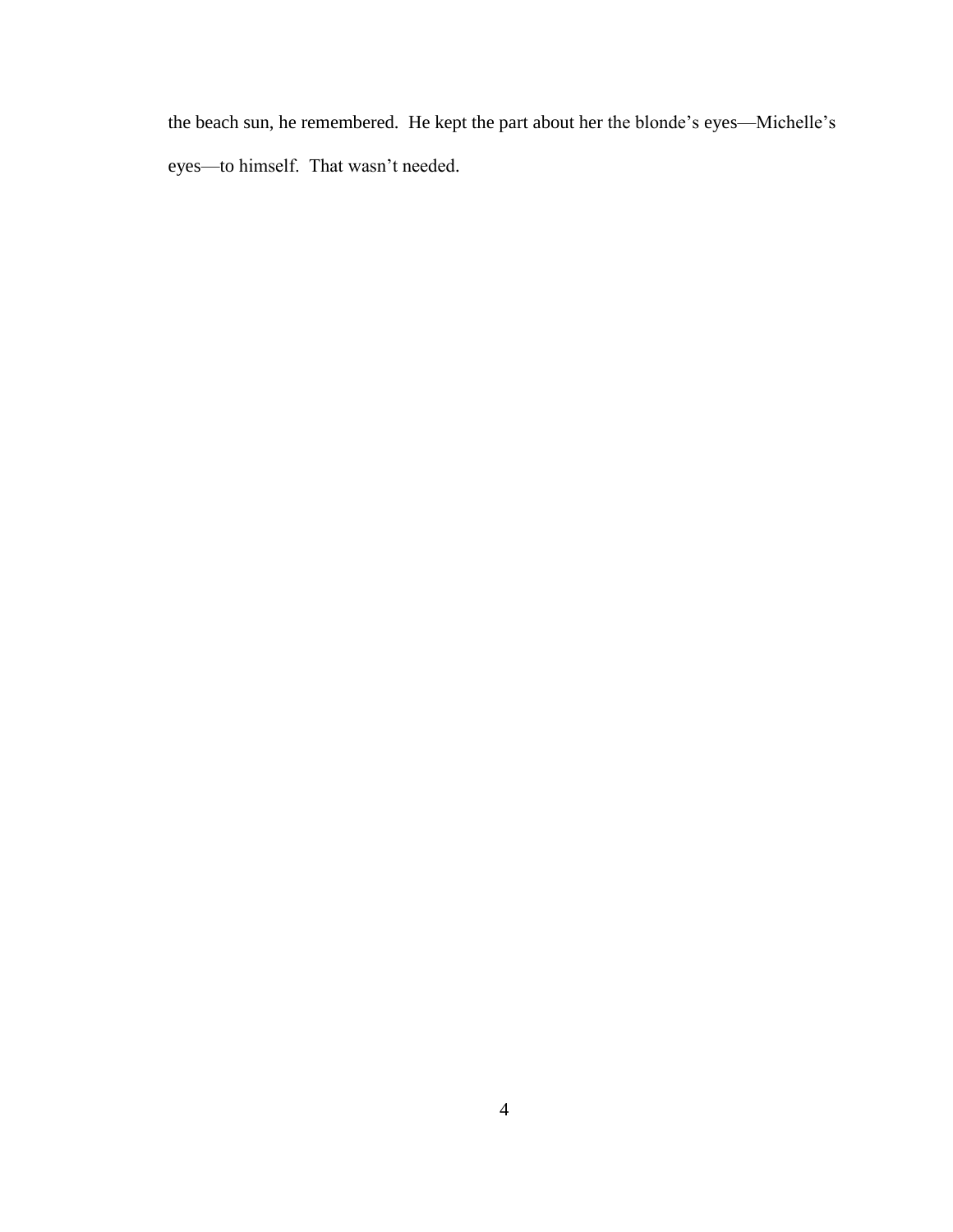Woman Serial Killer Convicted, Prosecutor Pushes for Death Penalty *Jules McKinnon*

Last week, the jury in the case against Michelle Riley Shuster, the quiet librarian who confessed, in 1996, to the brutal murder of eight women, returned a verdict of guilty on two counts of first degree murder. Chief Prosecutor James Deboneau asked for the death penalty, which he argued was clearly justified by the brutality of the premeditated crimes, but it was still a shock to the community, since, if executed, Shuster will be the third woman ever to be executed in the state of Florida, in a time when many Floridians are asking for the death penalty to be abolished in their state.

Deboneau gave only a brief statement outside of the courtroom, though his message was clear: "The attorney"s office will strongly and aggressively advocate the death penalty in this case. It seems to us undeniable that the murders in this case are vicious, premeditated, and appalling to any human soul, while the murderer is sane, yet unremorseful, and shows no natural regard at all for human life. Those are the facts that matter."

Though Shuster initially confessed to eight murders, TPD could only link her by physical evidence to two bodies: Courtney Donahue and Tracy Phillips, the last two of her alleged victims. "The physical evidence we found with Ms. Donahue and Ms. Phillips was clear-cut and undisputable," said Danny Woods, the lead homicide detective on the Shuster case. "I knew, even back in April "96, that as soon as she got a lawyer that her confession would be the first thing under contest, because they always are. The judge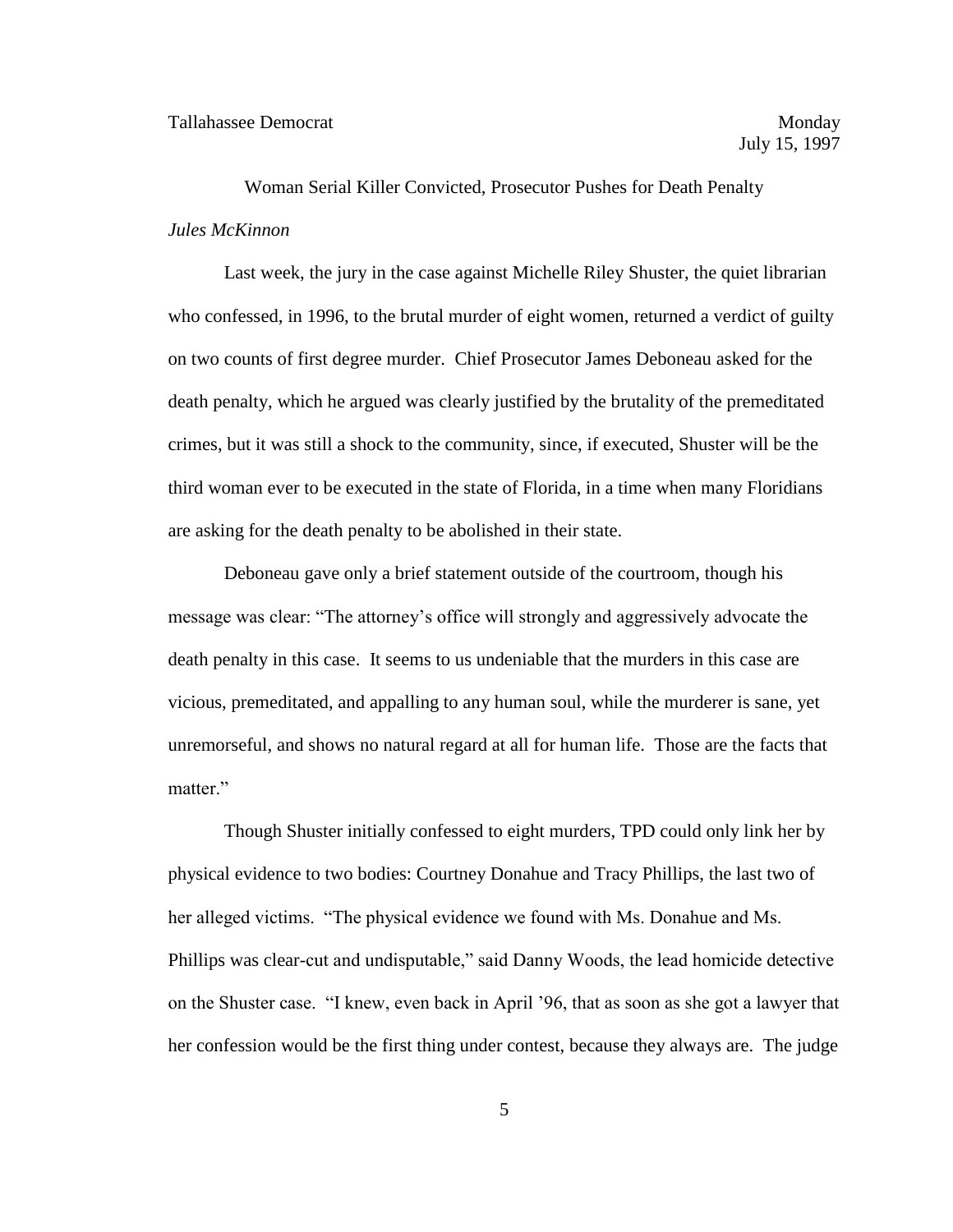found our procedure for that confession legal to the very letter of the law, but we weren"t about to count on that. We wanted her shut up tight. I wish that the parents of Ms. Patterson, Ribaldi, Gregorson, Michaels, Short and McGee could have their says at the sentencing, but I hope that those that Ms. Phillips and Ms. Donahue left behind will remember them and try to speak for all of Shuster's victims, even the ones we may not know about"

Shuster"s lawyer will appeal on the grounds that Shuster"s actions were beyond her control, that her confession, while admitted into evidence, was not made of sound mind and without the presence of an attorney, and that she could be reformed through extended therapy. Shuster had no family present at the trial, though her son, David, lives with his paternal Uncle in Baton Rouge, Louisiana.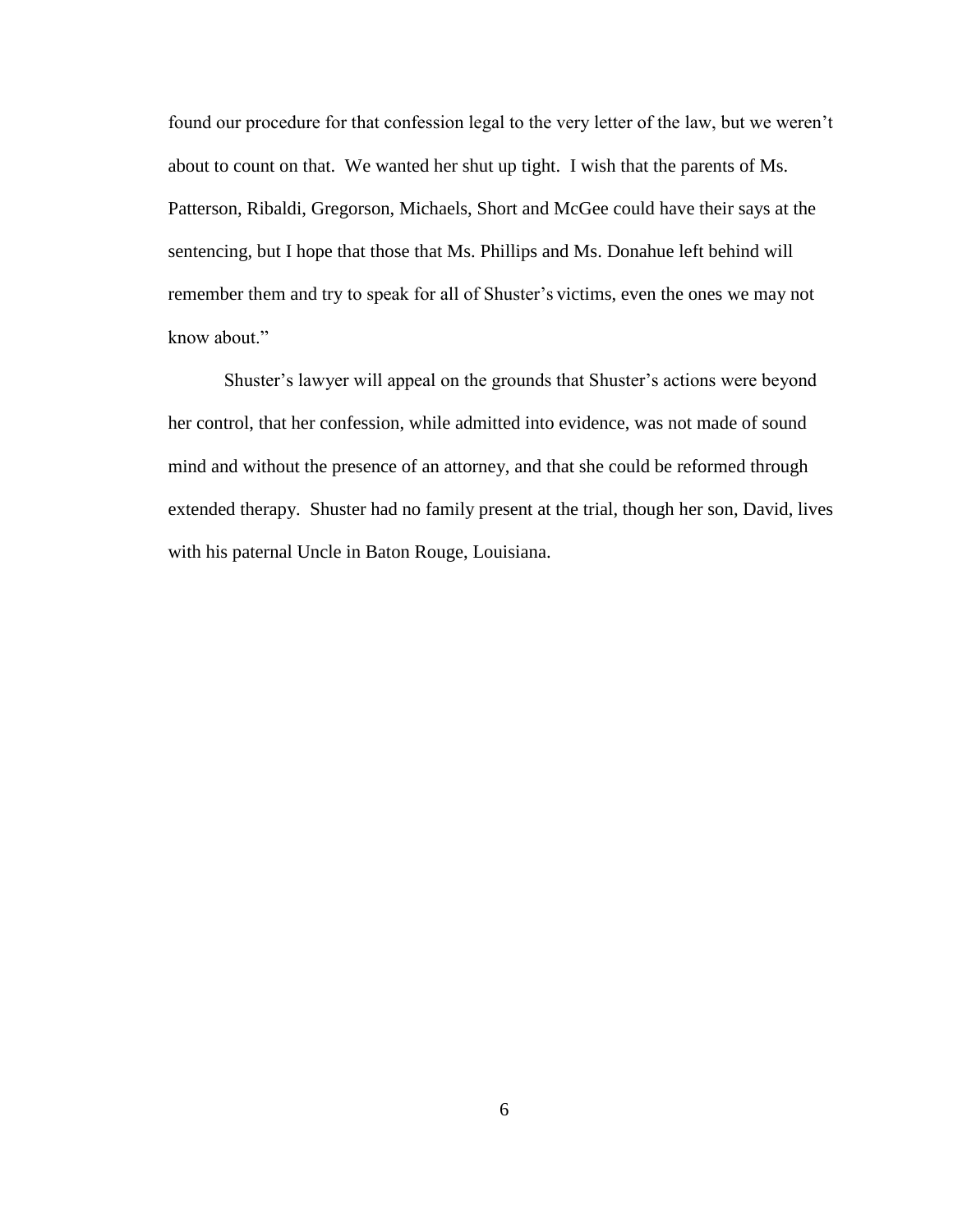## Lies

### Chicago, Illinois

### August 2011

When David moved to Chicago in 2009, he was twenty-five, three years out of graduating from college. He transferred to Chicago on a half whim and half dare. His job was boring but not intolerable, and his friends had been steadily leaving New Orleans, until striking out for a new city didn"t seem like a scary leap, but a necessity. When he moved, he made the conscious decision to tell anyone who asked (more people than he would have liked, as it turned out) that his father ran off before he was born, and that his mother died when he was six, and that he was raised by his father"s brother, Trey. This was true enough to be getting along with, and he thought that even if someone met his Uncle, Trey wouldn"t mention his mother at all. He could pretty much count on this, because Trey didn"t like to think about his ex-sister-in-law, and he had considered David his own son from the day he put him in school in Baton Rouge.

David was not caught in his lie until two years later, when Ramona Greene called his office on a Monday afternoon. Ramona called him from a hotel room in Tallahassee, Florida, using her cell phone and sitting awkwardly in the edge of her bed, a notebook open on her knees. Ramona had given up trying to find a home number and decided, with a great deal of hesitation, to call his office. She whispered to herself some of what she planned to say as quickly as possible as she dialed. She didn"t think she could do this twice if he hung up before she could even begin to explain that she wasn't just another blood-thirsty headline junky.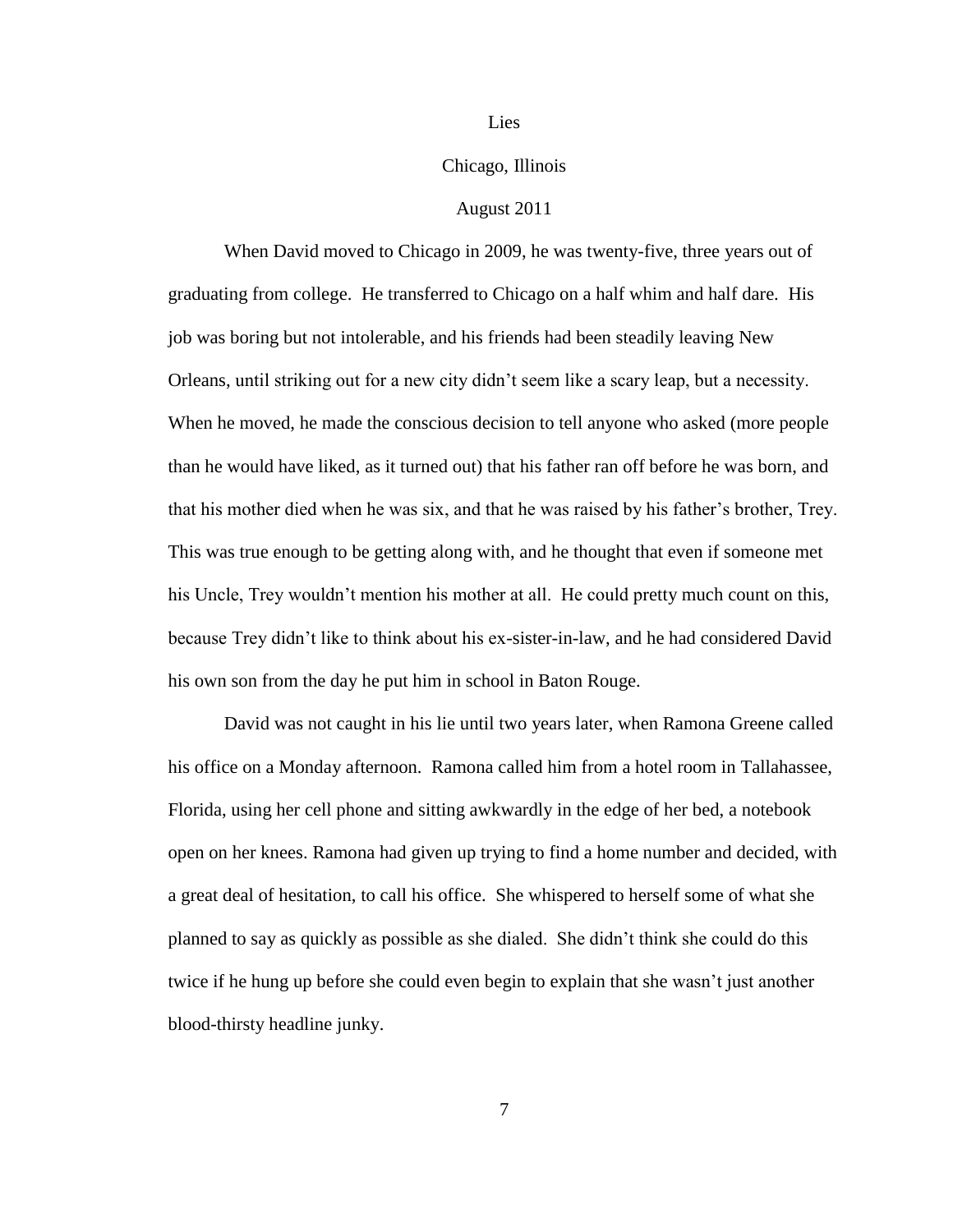It was increasingly rare that journalists tried to contact David since the story had long since gone cold, but David preferred to play it safe. He had hated it when a few of the persistent ones had gotten through over the years—the floor and the air seemed suddenly less reliable when he would answer a phone to a brisk, happy voice asking how he felt about his serial murdering mother.

Ramona called the main office line. Though she had easily managed to get David"s direct extension, she thought it polite to give him a small heads up. Karen, the office receptionist, answered the phone in a crisp, practiced way of a long-time office worker. Over the phone, she sounded much older and stuffier than she was. An image cultivated carefully to stave off toner salesmen and carpet cleaning companies.

Karen answered the phone as she always did, "Hello, Shoreman Logistics, this is Karen speaking, how may I direct your call?"

"Hello, my name is Ramona Greene, may I speak to a Mr. David Shuster, please?"

Karen couldn"t place the name or the voice. If it had not been for David, she wouldn"t have thought twice about it.

"May I tell Mr. Shuster what this is in regards to?"

"I am calling on behalf of his mother, Michelle Riley Shuster."

Karen, having heard David"s brief explanation of his childhood more than once, narrowed her eyes at the green light on her phone, standing in place for Ramona's face on the other end.

"Are you sure you"re looking for our David Shuster?"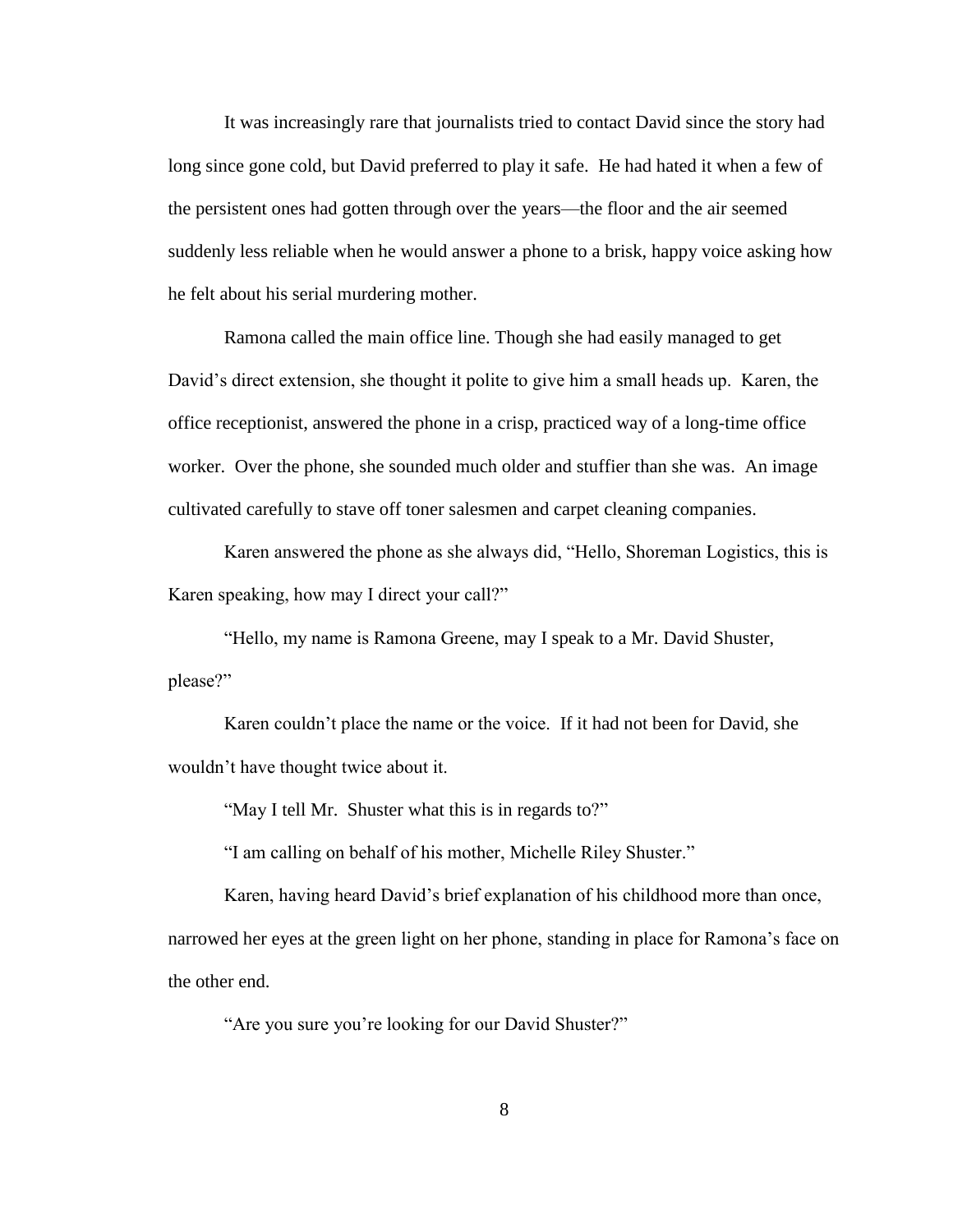"I presume so. Mr. Shuster should be a man of about twenty-seven, from Baton Rouge. Educated in New Orleans." Ramona hesitated, clearly prepared to continue if necessary.

"Yes, Ma'am. Please hold."

Karen put her on hold and dialed David"s extension.

Down the hall, David jumped in his chair, unused to his phone ringing after lunchtime. He wasn"t in customer service, so his phone rarely rang except for conference calls around ten in the morning.

"This is David."

"Hey, it"s Karen. There"s what sounds like a personal call for you, but it"s a little weird. I don't recognize the area code...but she says it's about your mother, so it may be some mistake or something."

David didn"t say anything for a time.

"Do you want me to get rid of her?" Karen prompted. "Or I could give her your home or your email..."

"No, no, I"ll take it." David exhaled slowly. *Better just get it over with.*

"I"ll send it through," she switched lines, "Ms. Greene? Transferring you now." She hung up delicately, looking over her shoulder down the hall toward David"s end.

David's phone clicked in his ear. He didn't say anything at first. He could hear a soft feminine breath on the line, patiently waiting, and it suddenly felt very close, intimate, like a woman breathing in his ear. He wondered for the first time if it was his mother, Michelle herself. David had no idea what she would look like now. The last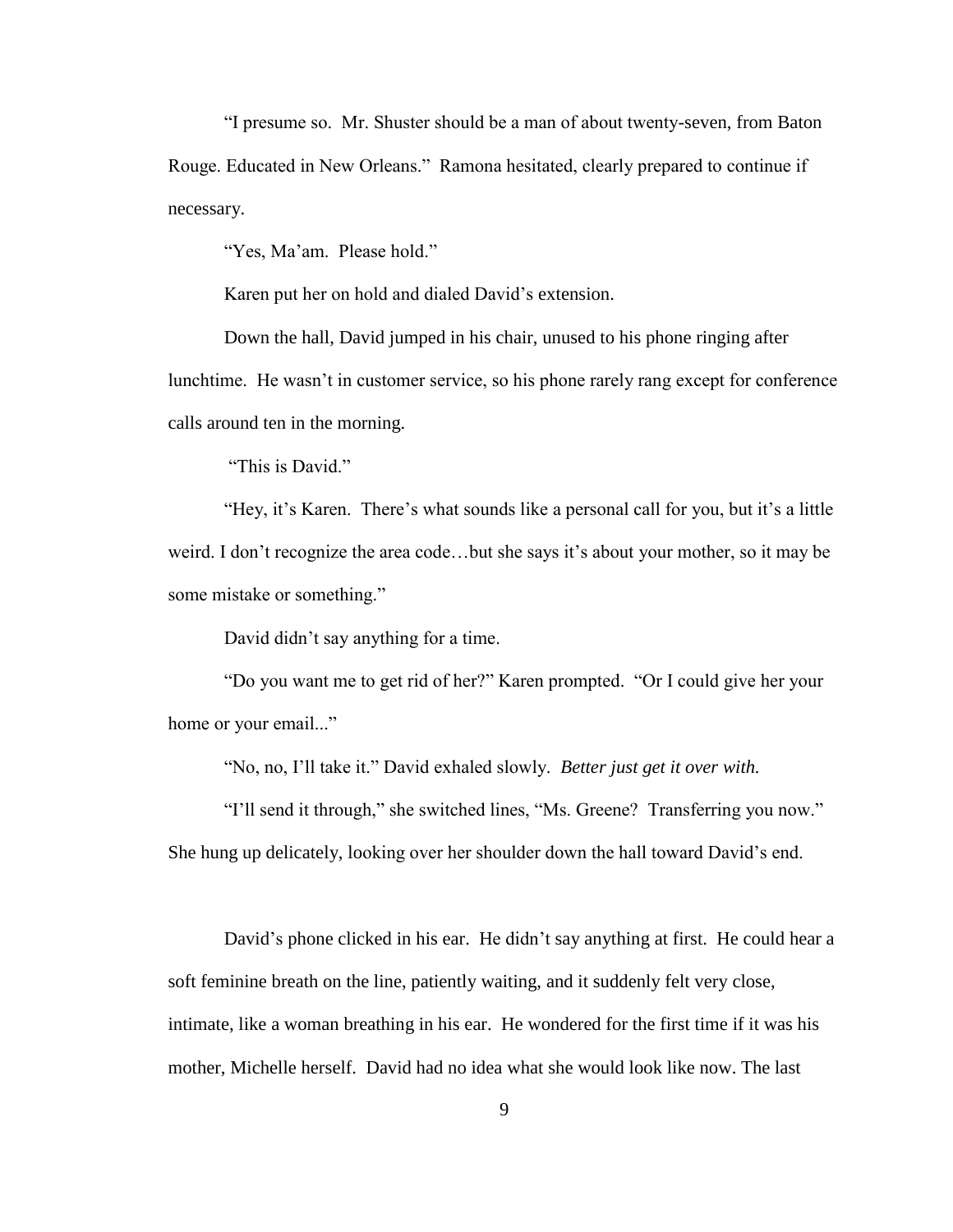picture he had seen of her was taken nearly twelve years ago, but as he held the phone to his ear, he pictured *her* holding the other end, waiting. Frizzy blonde hair held loosely back, shadowed eyes a little too open.

"This is David"

"Hello, My name is Ramona Greene," Ramona said again,, "Is this David Michael Shuster, son of Michelle Riley Shuster?"

An icy wave of pain started from his clenched teeth and went up toward his temples. His hand found his gel wrist support in front of his computer and he gripped it tightly. Cracks just under the surface spidering out from his grip.

"Mr. Shuster," Ramona continued, taking his silence for granted. "I understand that it can be upsetting to receive a call at your office, especially since I understand you cut off contact with your mother and avoid reporters. I sincerely apologize for the interruption to your work. I want first to say that I am not a reporter or a journalist. I"m also not trying to serve you with a summons." She spoke with the rehearsed assurance of a salesman. Or a lawyer. "I am calling on behalf of your mother and would very much like to speak to you, if you'll allow me, about your mother's wishes."

"Are you her new lawyer?" The last he had heard of his mother"s case (which could only be called "on-going" because she hadn"t stopped having lawyers and appeals, not even fifteen years after her initial arrest) was a couple of months ago, when a lawyer had written to him and his uncle, informing them that his mother would need additional counsel (or rather, replacement counsel, if the intent between the lines was understood correctly) if she continued to seek her final options. He had spoken briefly to his Uncle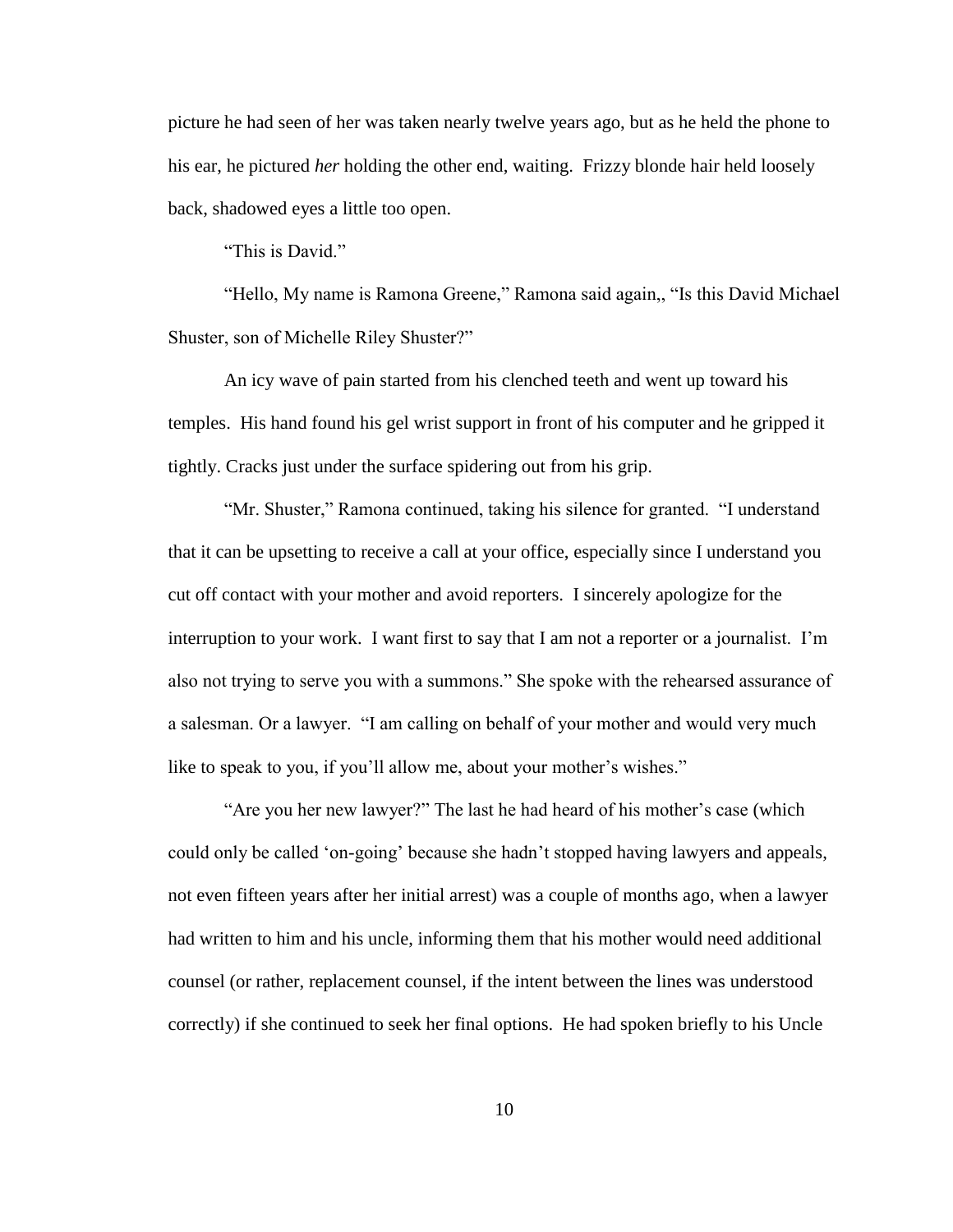Trey about it, chiefly asking why he had bothered to contact them, since neither had much to do with her defense.

"I guess she must be out of money," Uncle Trey had said. "Do you want to do something about it?"

David had told him no, to ignore it.

"No, I am not," Ramona answered, "She has a new state-appointed one, but she doesn't talk to me much about the legal details of her case."

"What does she talk to you about then?" David asked.

Karen had forwarded the main line to customer service and gone down the hall to hover near David's desk. She leaned against the wall and made a noise so David would notice her. She frowned at him.

Annoyed at Karen"s nosiness, David tried to arrange his face carefully. He gave her a sad smile, imagining possible lies to explain the call: perhaps someone trying to give him something from her will that was just found, or perhaps to sell her something by mistake, or informing him that someone had been using her social security number for the past ten years. Something sad because she was gone, but nothing permanently or egregiously wrong—a simple, easy lie.

"That is actually what I would like to talk to you about," Ramona was continuing, "but it is all a bit complicated, and I"d imagine that you would rather not discuss it over the phone at work." There was a pause as she waited for some assent. Getting none, she continued, "I"m flying up to Chicago next week, for the long weekend. Would it be at all possible for us to meet sometime then? It should take an hour, maybe an hour and a half."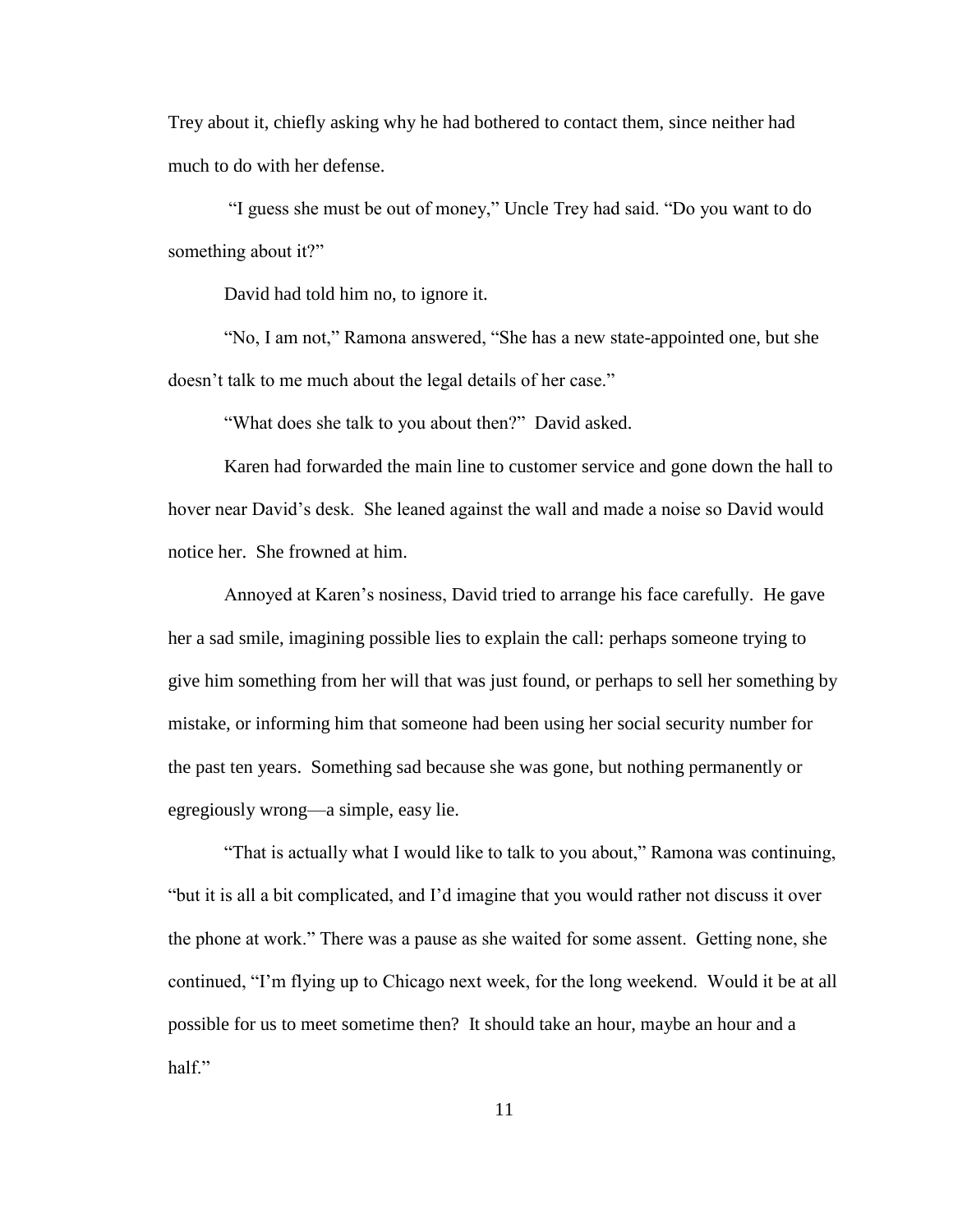David shrugged and shook his head at Karen, saying into the phone "Ma"am, I don"t think that would be possible at all." At this, Karen seemed somewhat satisfied and went back down the hall, giving one last look of sympathy over her shoulder. He continued in a hard whisper, "and frankly, I don"t know who the fuck you think you are."

It would have been an excellent hang up line, but David continued to hold the phone painfully tight against his ear, turning it white around the edges. Ramona seemed to stifle what may have been a cough or a chuckle, and for the first time David became convinced it was a prank.

"You"re right, Mr. Shuster. I apologize; I"m afraid I"m not very good at this cold calling. As I said, I"m not a reporter looking for a new twist or an interview, not a lawyer, a representative of the court, or a detective. I've visited your mother several times over the last six months, as part of my work with a research team."

"So, you"re a student?" David asked, stunned. He realized suddenly that the voice did in fact sound quite young. The longer David continued the conversation, the more his voice felt apart from him, asking questions before he had formed them solidly in his mind. Waves of cold and feverish heat were beginning to come over him, and he wondered if he wouldn"t soon be sick. He glanced at the wastebasket by his feet, an unlined wire thing that would be useless in such an emergency. He wanted to be done with this, but now picturing her as a young person, a nervous student, his attitude had softened toward her and he didn"t want to simply hang up.

"No, I work with, I mean I"m part of a professional research team." She hesitated. "We work with a non-profit foundation that supports many kinds of research and study.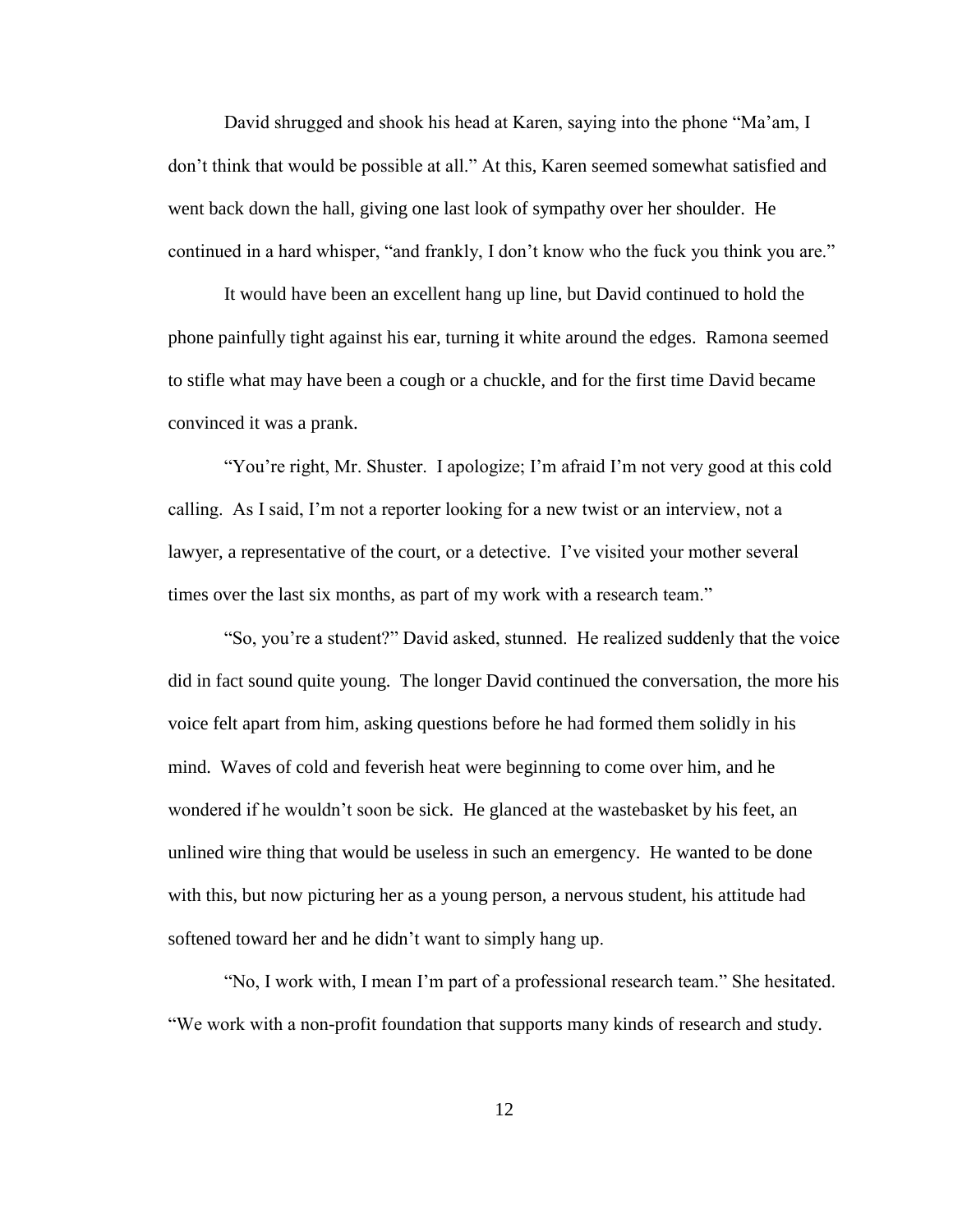It's part of my research to visit and interview your mother on a regular basis. I won't say it's my favorite part, but it's essential."

"What foundation?"

"The Greene Foundation." She paused, with an audible breath. "My father started it in 1977," she responded, a bit defensively.

There was a long silence; David held a cupped hand over his eyes. Ramona took a deep breath before plunging along.

"Again, I"m very sorry for disturbing you at work with something like this, Mr. Shuster. If you would possibly be willing to meet with me, there are several things that your mother has asked me to tell you, and I"d be happy to answer any questions I am able to. You may not consider her your mother anymore, but it's not that way for her. You of course do not have to give me an answer right now, but I ask that you think about it, and give me a call if you think you can meet with me. I really do hope to hear from you."

After another pause, she recited a phone number slowly. David copied it down to a post-it, with a numb hand. He tried politeness and told her he would consider her request. Then he put the post-it in the drawer and tried to stop thinking about it, at least to get through the rest of the afternoon. He was not completely successful.

David refused to buy a car, since the lack of such a purchase was one of the reasons he wanted to live in a northern city, and it was on his brief bike ride to the bus stop that he realized that despite his healthy skepticism and preference for the whole thing being a crock, he couldn"t help but believe Ramona was legitimate. He was sure, from her posturing and deliberate vagueness, that there was more to the request than she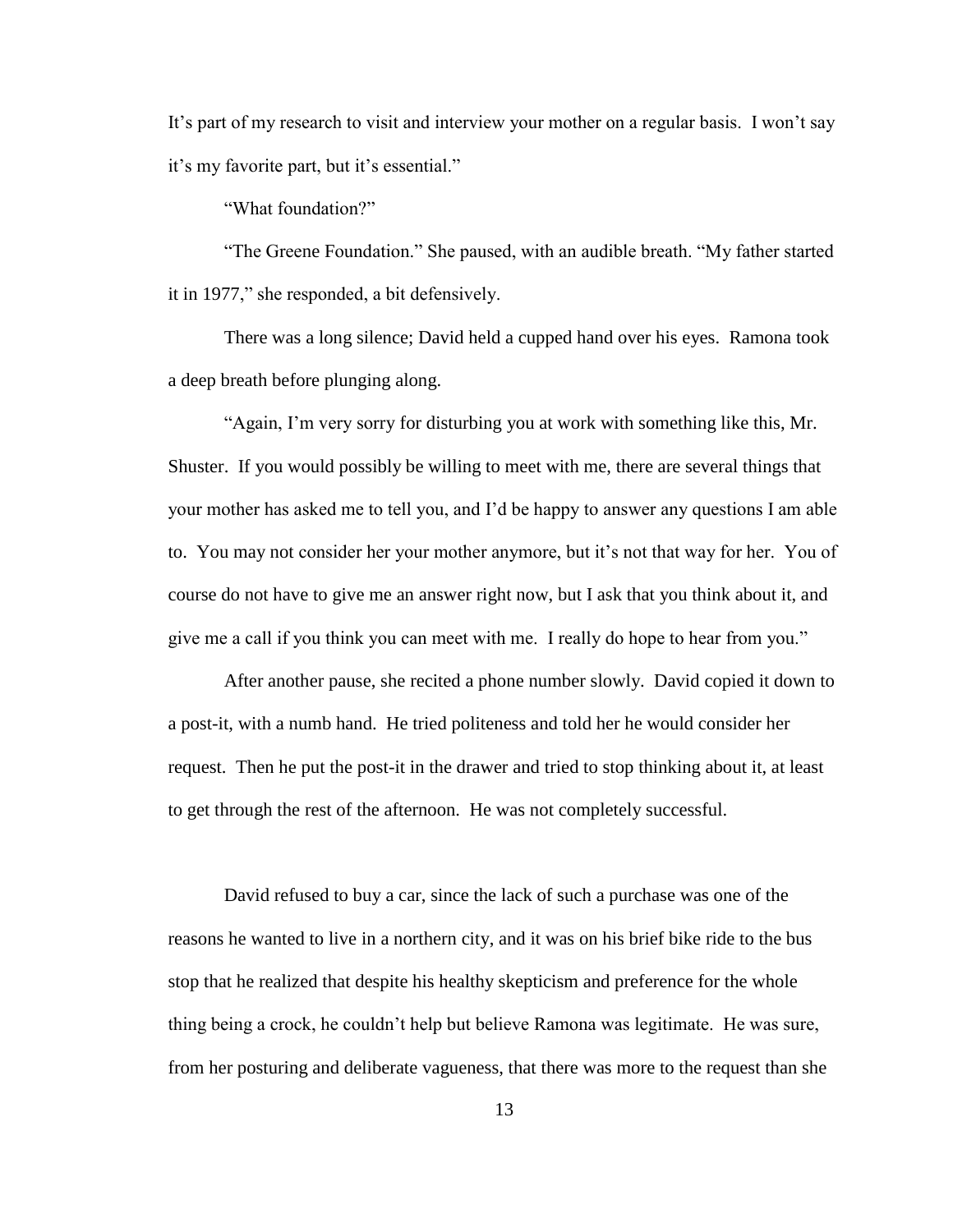wanted to say initially, but that didn"t take away his feeling that, all in all, she wasn"t bullshitting him. Perhaps it was even what convinced him.

Arriving at the bus stop, he stayed perched on his bike, leaning against the bus sign, hunching his shoulders so his high-collared jacket would protect his neck from the wind, which he still wasn"t used to, even in the mild summers. When the bus came, he tried to ignore the typical sighs and groans of the passengers as he struggled to attach his bike to the rack on the front the bus. His bike was very large and old-fashioned, with a luggage rack on the back for his satchel. As stubbornly as he refused to get a car, he was even more set against getting a new bike, preferring the height and heft of the thickframed, pearl-colored antique to the lighter, shorter, much faster new models. On the bus, he tried to stop thinking about Ramona"s call, assuring himself he didn"t have to make any decisions just now. And even if he thought she really had some sort of message from his mother, he didn"t have to take it. Still, these thoughts circled in his head restlessly, never progressing but each growing louder in insistence. The bus ride was about a half hour north out of the Loop, after which he would have another twentyminute or so bike ride into his neighborhood. A benefit to this route was that the bus deposited him right outside a corner shop that had a small grocery and discount liquor store. He hadn"t planned to make a stop, but went in without hesitation, almost forgetting to lock his bike out front.

The proprietor, an aging man with a shifting accent, asked him if he was feeling okay, seeing his glazed and vacant expression. David responded with a shrug and a waggle of his hand, picking up makings for gin and tonic and a bottle of red wine.

"Long day, huh, friend?" the man asked, smiling broadly.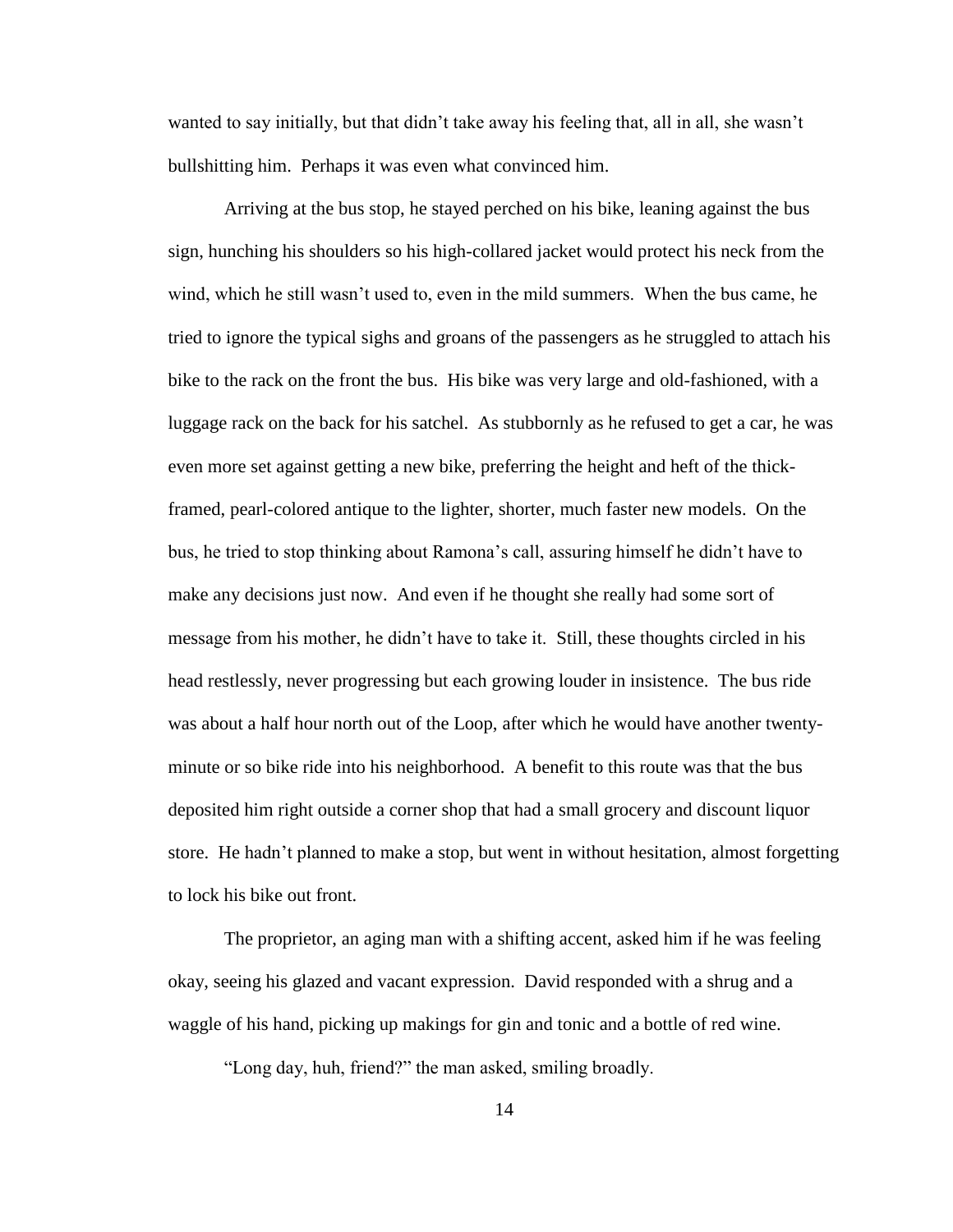David nodded and tried to give a smile, but it felt awkward and misshapen on his face.

Instead of a briefcase, David carried a rustic, leather saddle bag that he had converted to attach to the rack over his back wheel. He was intensely proud of it, despite the occasional tease he got from Karen about trying to be John Wayne. It was that beaten sand brown, with real copper buckles holding down the straps, and was worn down to a genuine softness that can only come with real, antique leather. Twenty minutes later, he was home, with the bag in the sink. The wine had broken on his ride home, a first. He tried desperately to clean it, but already the soft inside of the leather was stained like dried blood. As the wine dried, it had seeped into the natural cracks in the leather, making crisscrossed veins. He continued to try well after it was clearly a lost cause, cursing under his breath and nearly crying with frustration.

Some small, deep part of him was grateful for it though. It was something tangible to be upset about. Something he could blame for the hot, sick feeling back in his throat without having to think, to consider. He drank into the evening, splashing tonic into gin half-heartedly and not bothering with limes at all. He would give up on the satchel occasionally, start to wander away, and bits and pieces of the telephone conversation would pass through his mind, unbidden. *It's not that way with her.* With that, he would return to the sink, wondering hard if lime juice would work the same as lemon juice, if he should try it. By the time he was able to slink into bed, too far gone to have to think about anything, he had worked at it so hard, scrubbing the inside with whatever he could think of, that two holes had started at the seams.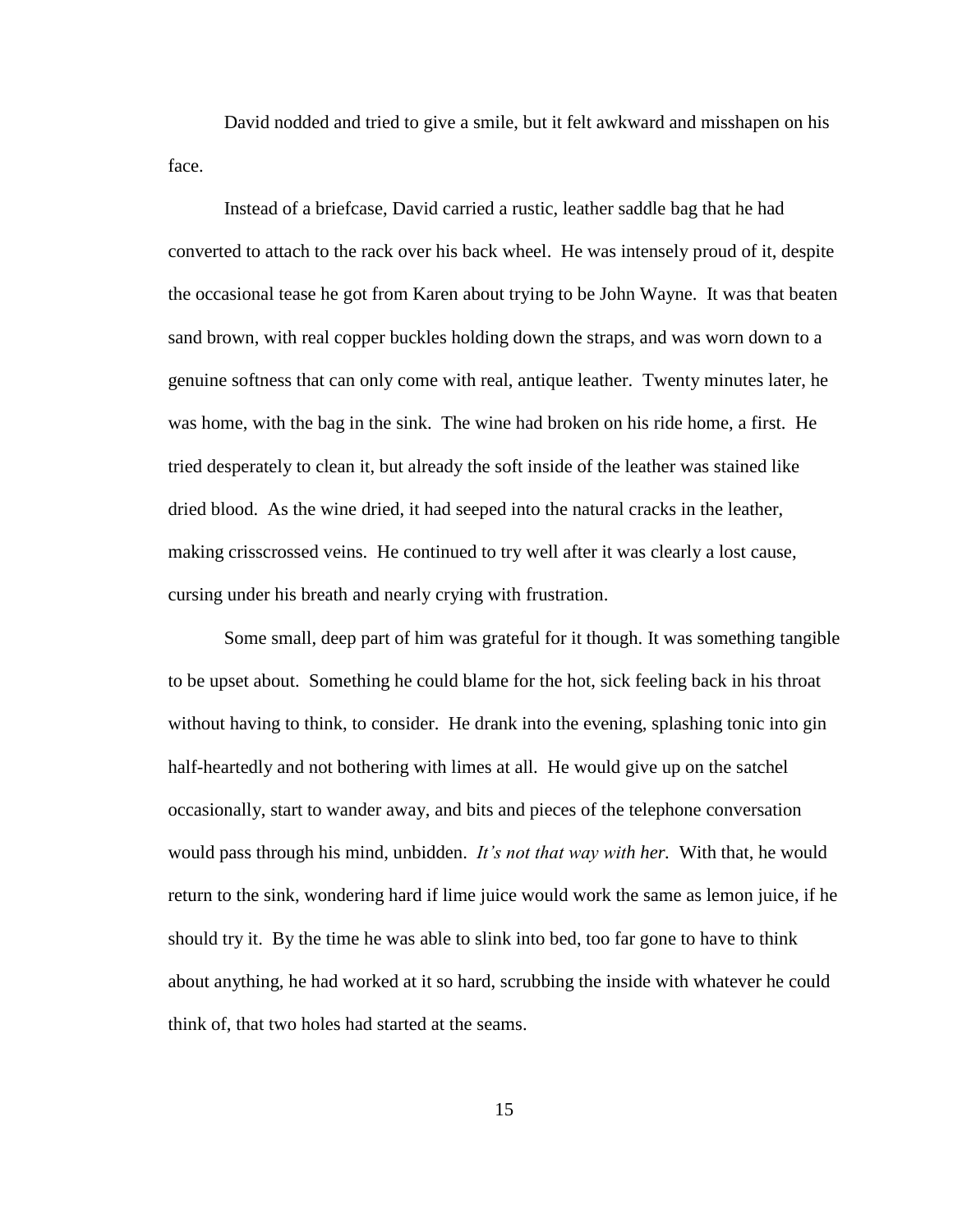When he came in forty minutes late the next morning, haggard and with eyes half shut to the light, only Karen seemed concerned. He let the tedious work take the bulk of his attention while the rest of him practically slept. Tracking shipments, updating arrival times, and issuing pick up orders had the effect a comforting puzzle game. It took up just enough of his attention, without much need for focus. Despite this, he was still painfully aware of the post-it in his second drawer with Ramona Greene's number on it.

"Hey stranger," Karen chirped over the side of his cubicle in the late afternoon. "Are you okay today? You"re pulling a zombie."

David blinked away from his screen and shrugged as an answer.

"Anyway," she continued, "I was just wondering if you were still up for Margarita Trivia tonight. If you aren't feeling well, we can skip this week." She finished with raised eyebrows. Karen never asked questions, really, except with her eyebrows.

No one had spoken to David all day, so he had to shake himself a little to be awake enough to answer. "Who all is going this week?"

Karen smiled. "Right now, it would just be us two. But now you have to go, because if you say *no thanks* my feelings will be hurt."

"Sure, I"ll come." David said quickly. "We"ll just have to hope there are no sports questions." This quip came easily, being a common joke between them and as automatic as entering truck arrivals and delivery windows.

"Need a ride?" Karen asked.

David shook his head and said it would be easier to take his bike. Karen frowned. David still sat in his working position, giving her only a profile, his wrists resting idly on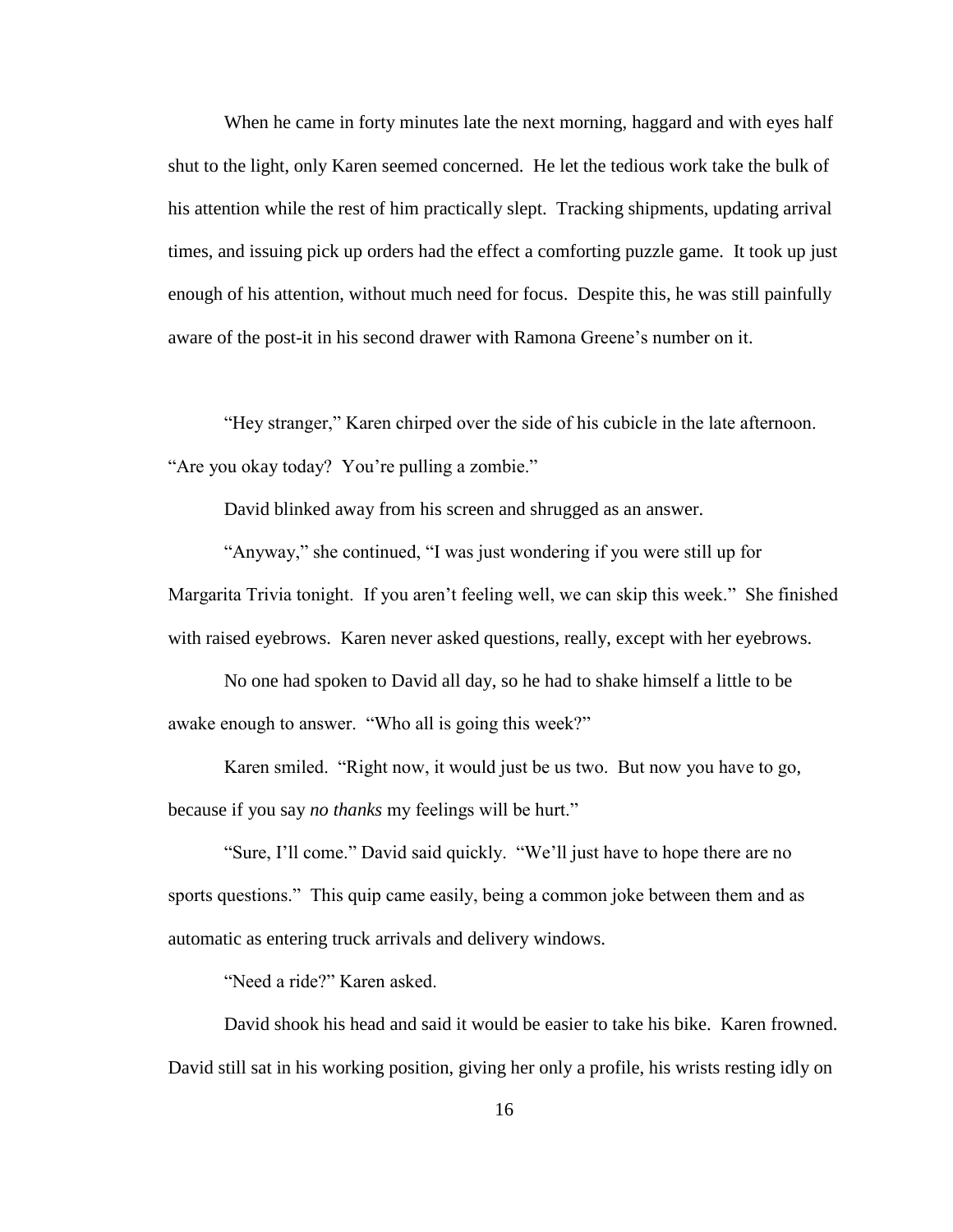the support and his eyes directed at nothing in particular. She stood there another few moments, trying to decide what, if anything, to say. Sensing her still there, David turned his head and looked up at her, making himself smile.

"Ok, seriously, what"s wrong?" asked Karen.

"Nothing. Bit of a headache."

Karen glared at him.

"Ok, I"ll tell you about it tonight. Promise," he found himself saying.

He had no intention of telling anyone what had put him off balance. Had no intention of telling anyone in Chicago anything but the story he came with: his father run off, mother dead, raised by Uncle. In another few months, it might have been a true enough story. But then again he did his best to avoid knowing those particulars. Especially the date. He didn"t care to know the day his mother would die.

Satisfied, Karen nodded and wished him a quick end to the day. She tapped the top wall of his cubicle as she moved away, back toward the reception area. He never watched her go, and didn"t know she always hoped he would.

For the rest of the afternoon, David put his attention toward writing his lie. The problem was he had no idea how bad he would have to make it because he had no idea how bad he looked. He couldn"t make it too bad because he would have to account for other consequences, further lying down the line. The best lies always referred to things that were over and done with, and had no chance of recurring. They were never overly satisfying or elaborate, and always seemed to leave something out, as if something was reserved. This way, the person being lied to would spend their wondering energy on guessing what they were not being told, what point or even detail was being held back,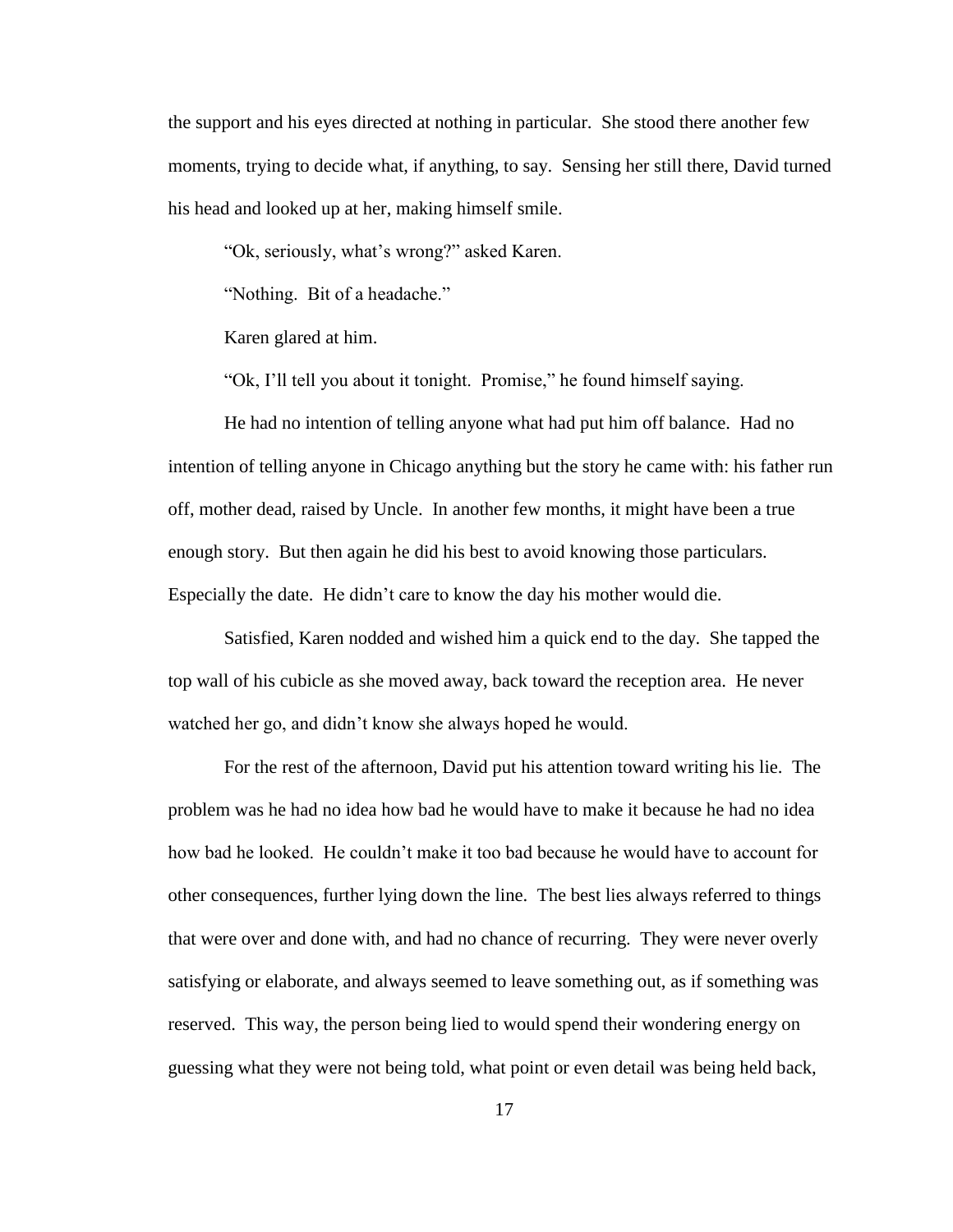instead of examining the lie too closely and discovering its flaw or false note. One way to do this was to account for one happening but not another—he would account for the phone call but not for coming in late that morning, for instance. The problem was it was all too recent. Liars know the whole story—and it was too soon for him to know the whole story. A lie should not beg questions, but be complete, the end of the story. He knew these rules well and considered them closely as he considered and rejected various explanations.

The workday ended with the usual shuffling of chairs and downward tones of computers shutting down. As he stood up to go, David reached for his satchel and frowned at the rayon backpack he had used instead.

David hadn"t always lied about his mother. In high school, he had no choice in it since another boy had discovered the whole thing his first year, though he occasionally told sloppy, angry lies then to keep everyone away from him. He went to college in New Orleans and after the first year told someone at a party. He immediately regretted it, feeling eyes turn to him that had always seem to skip over him or see right past. But they had not reacted as the boys in high school had, but instead were fascinated. They asked him frank questions which he got better at answering over time. During the next few years, he became better at revealing that part of his story, and came to enjoy it. It was like having some awful curiosity behind a curtain, and it became a peculiar sort of pleasure to pull the curtain back and watch eyes light with disgust, fascination, and intrigue. No one reacted quite the same as another, but no one was ever bored or uninterested.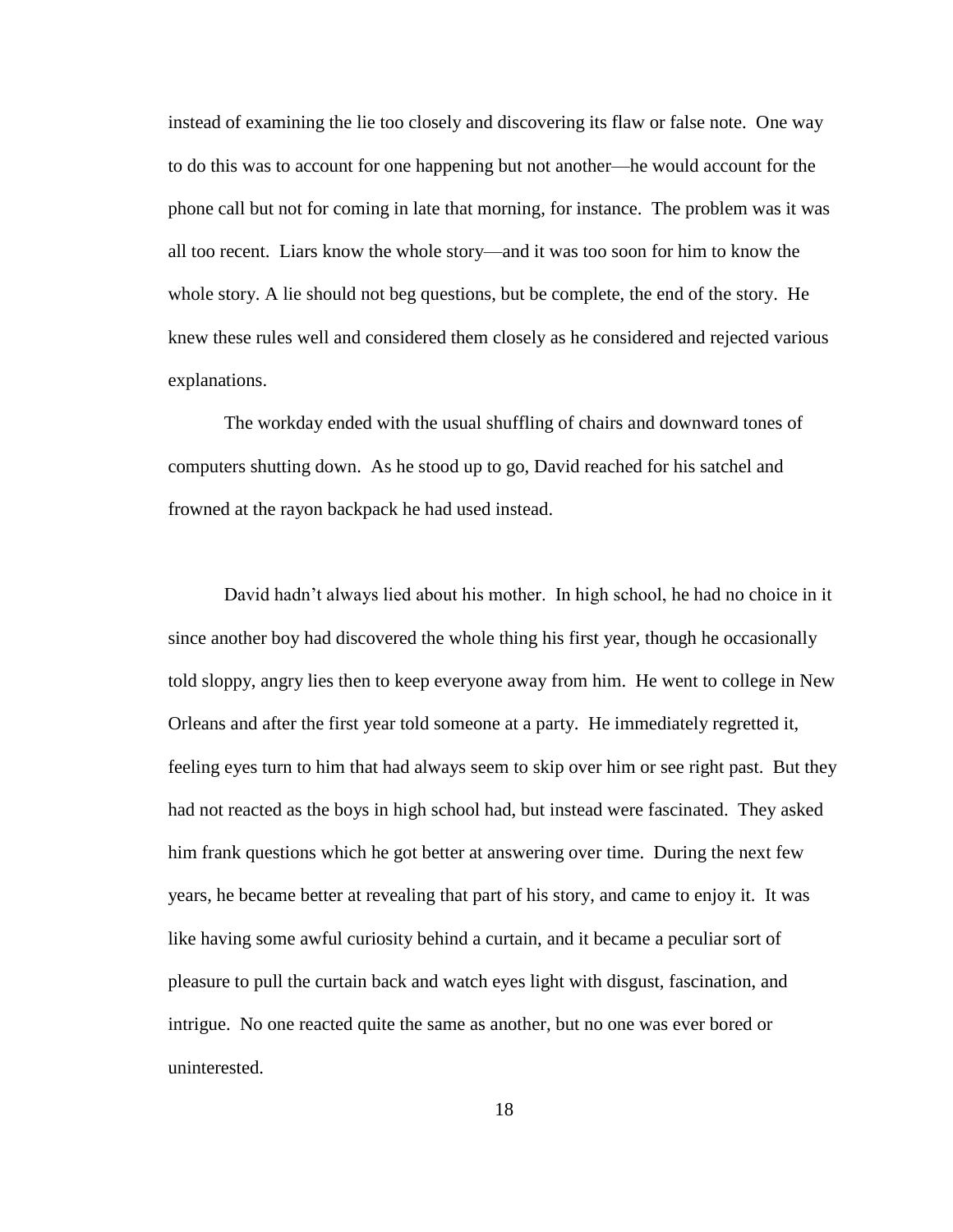At first, he thought the people were simply different there. That New Orleans, so different from his home or anywhere, had people who could be told. Who could understand, maybe. After a while, as David"s social circle grew for the first time in his life, it was taken out of his hands as all such stories eventually are. Someone would ask him about it, then be embarrassed, realizing that another person, someone still in the dark, had overheard. *Oh, I'm sorry, I thought she knew. Well, I mean, I guess I understand why you wouldn't tell everyone, it must be so hard…but I'm sorry I'll stop talking about it…* Inevitably, the story would have to be retold. It became as rehearsed and carefully told as a lie.

More than once he heard it told back to him, altered out of misremembering or the need for dramatization. Finally, there was no curtain at all, and David himself became the awful curiosity. So this time around, in Chicago, he lied.

La Cocina was a Mexican restaurant and bar, with low ceilings and an identity crisis. The walls were a familiar stucco, but the rest of the décor was a conglomeration of found objects: cracked paintings of ships at sea, lamps made of horse shoes, and ultramodern, brightly colored lacquer on all the mismatched tables. It reminded David of something that might be found on a side street in New Orleans and might become intermittently popular for its cheap drinks and strange appeal, so he favored it highly. On Tuesdays, a guy came in with a portable amp, a microphone, and a tip jar to host a trivia game, calling out questions over the microphone every three minutes or so. David wasn"t sure if the restaurant endorsed this practice or simply allowed it, but it had been a steady practice for at least a year. He, Karen, and a various collection of others, whose interest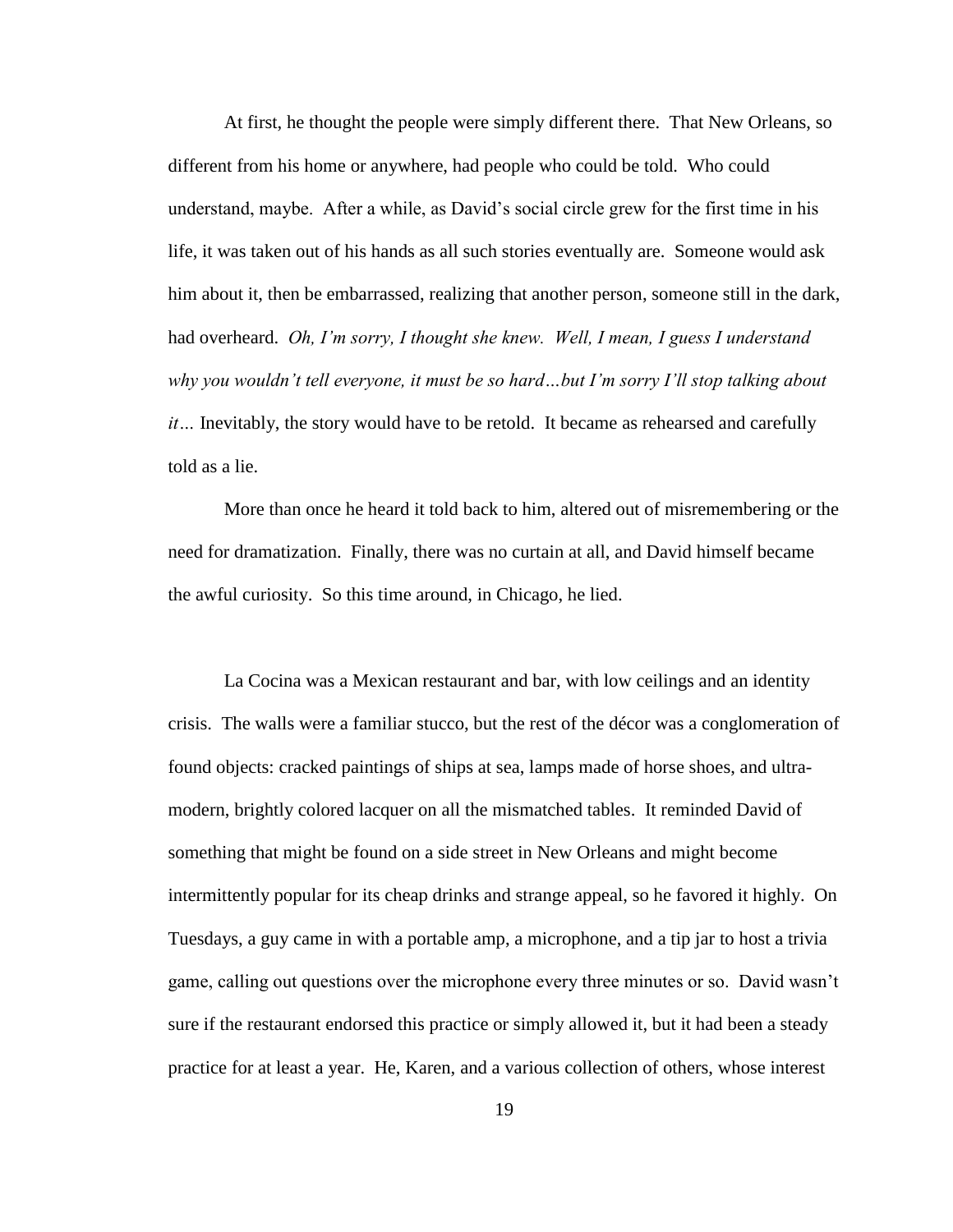in it came and went, played regularly and won occasionally. Taking his time on his bike, the details of his lie still uncertain in his mind and a bitter taste rising from his stomach, David was late and nearly missed the first question. Karen waved from a booth, and David found a pitcher of margaritas and a salted glass waiting for him.

As he sat down, a familiar, childish feeling hit him. He wondered if she would have something unique to say. If she, of all of them, would be curious, disgusted, or would try and hide excitement. She smiled at him and opened her mouth to say something, eyebrows raised.

"So," was all she got out.

"My mother"s not really dead," David interrupted.

Karen"s face went slack. David reeled, uncertain if he had actually said it aloud, looking for incredulity or shock in her face and finding neither.

Karen shook her head, a little shudder. "I was about to ask if you had trouble locking your bike."

David laughed, a sound like a deep cough, nearly choking. Karen filled David"s glass, her face patient. She pushed it forward by the stem and sat back, legs crossed and her hands left loosely in her lap. It took a few moments and sips of margarita for David to regain control of his voice, and he realized with some embarrassment that he was disappointed in her reaction.

Karen did not prompt him, but simply waited, her face impassive, gentle, and patient.

David began the story, painfully aware that the words were all the same as those he often used in New Orleans, but he did his best to just tell it as he knew it. He left out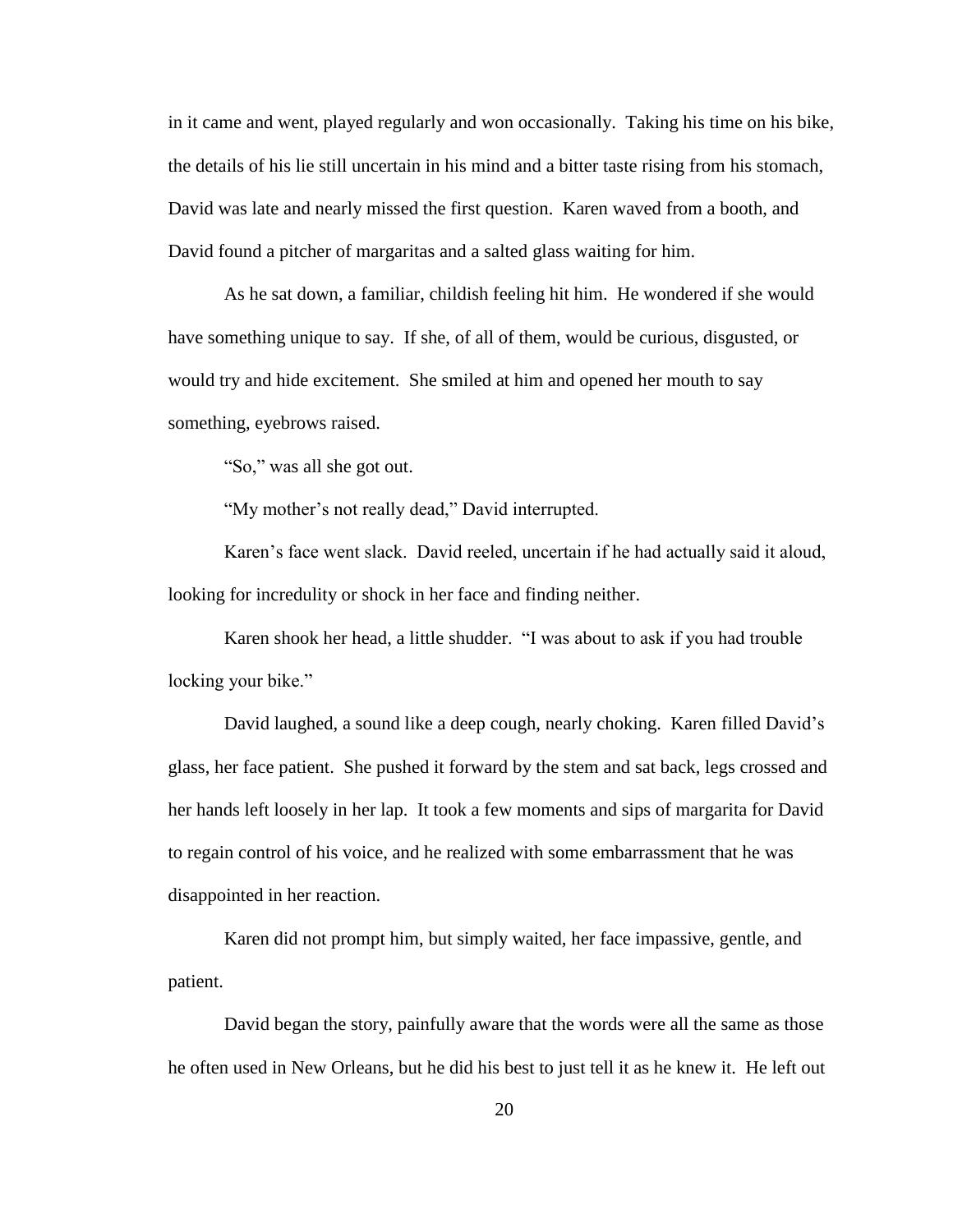embellishments and the most practiced of lines. His story was occasionally interrupted by a trivia question, but Karen remained mostly quiet.

"When I was six years old, my mom asked my Uncle—Trey—to babysit and never came back. My father had run off, as I said, but his brother Trey still lived in the same place and had looked after me off and on before that. I think, now, that he was only surprised the times that she did come back, not the time she didn"t. I didn"t know anything that had happened until I was fourteen. She was arrested when I was twelve."

"Who was the first European to sail around the southern tip of Africa?" the trivia announcer asked the room.

"I remember now, the day my uncle must have heard about it. He sent me to my room and wouldn"t let me watch TV at all for a week. I remember, because that wasn"t usually the way he would punish me, even on the rare occasions that he did. It was always cleaning the gutters or something like that. It must have been her face that was all over the news, showing her picture every twenty minutes. My mother is Michelle Riley Shuster."

David paused, looking up, waiting for a sign of recognition. "If you had lived in that part of the country then you probably would have heard of her. Google her, if you want. She was originally arrested as a material witness in a missing person case—a young woman—and she ended up confessing to the murder of eight women. A serial killer. Ritual killing and torture, the whole thing. She was one of the few women serial killers, so she was a big deal in the nineties. She"s been on death row, in Florida, for a long time."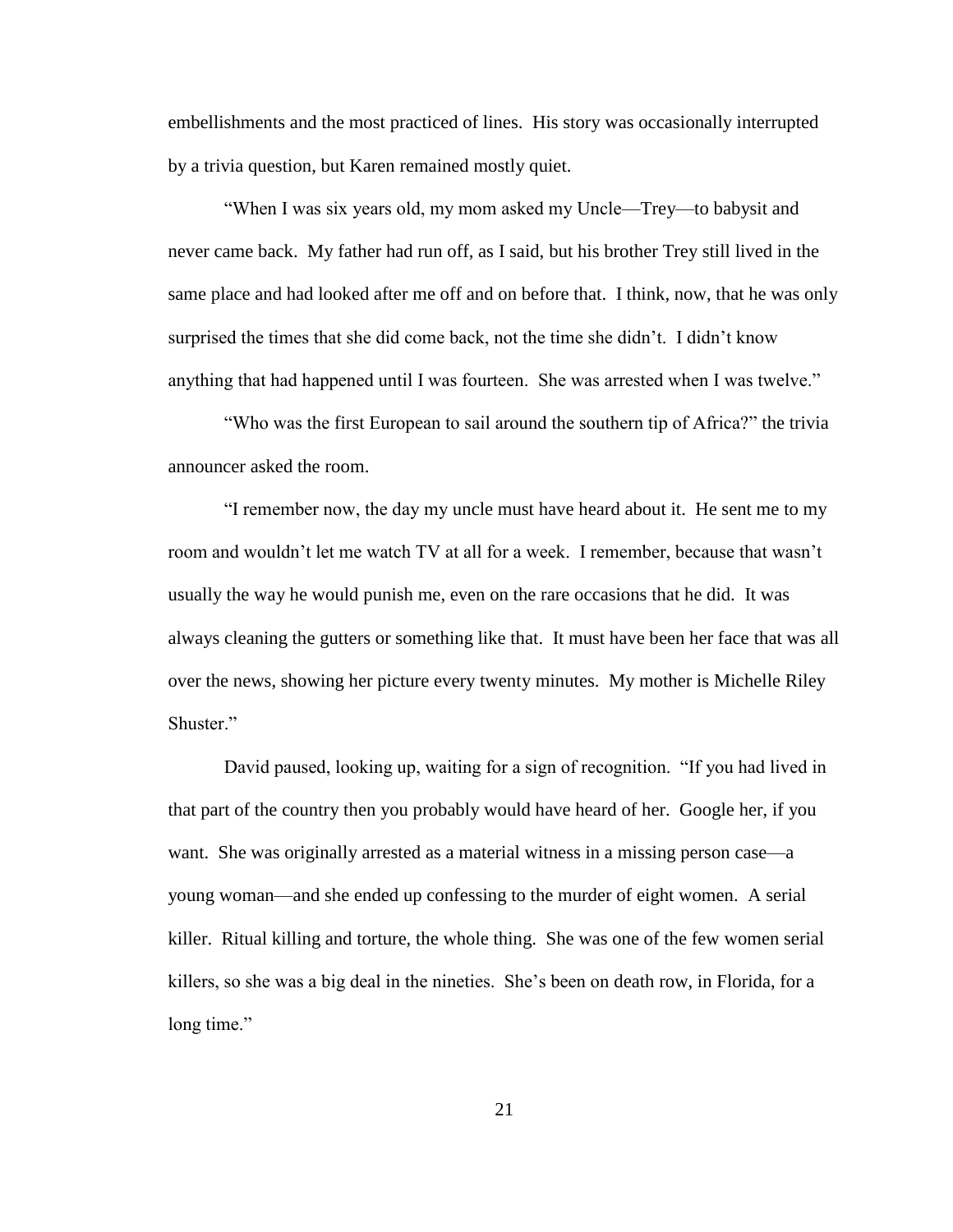Karen was silent, her face still impassive, but David didn"t feel like continuing. There was more: how his Uncle had fought to retain continuous custody, how he found out, freshman year of high school, that his mother may be executed, how he kept waiting for it to happen. Though now, fifteen years later, it may either never happen or happen tomorrow.

Karen blinked, still waiting for him to continue.

"That's it," he said. "It's been a long time since I told anyone, sorry."

"Who played Sam Spade in the 1941 detective thriller *The Maltese Falcon*? The announcer inquired.

David pulled the note pad to him and wrote "Jimmy Stewart." Karen leaned over and shook her head.

"Humphrey Bogart. You"re thinking of *Rear Window."*

David scratched it out, tearing the paper, and had to flip a couple sheets before he found a whole one to write Humphrey Bogart on. He took the paper up, nearly tottering a waitress as he passed her. He was distantly aware that he was angry, and that embarrassed him. He had no right to expect anything from Karen, and he knew it. It was horrible to be disappointed that she, of all people, was taking all this calmly, without badgering him with comments and questions. Karen badgered him about *everything* but here, with so many familiar and expected questions, she was silent. The only thing she had to say was Humphrey fucking Bogart.

*Do you remember her, what was she like? Is she guilty? How did she do it? Did she ever hurt you?* Not really. Probably. Lots of ways. No.

He detoured to the bathroom to give himself a moment.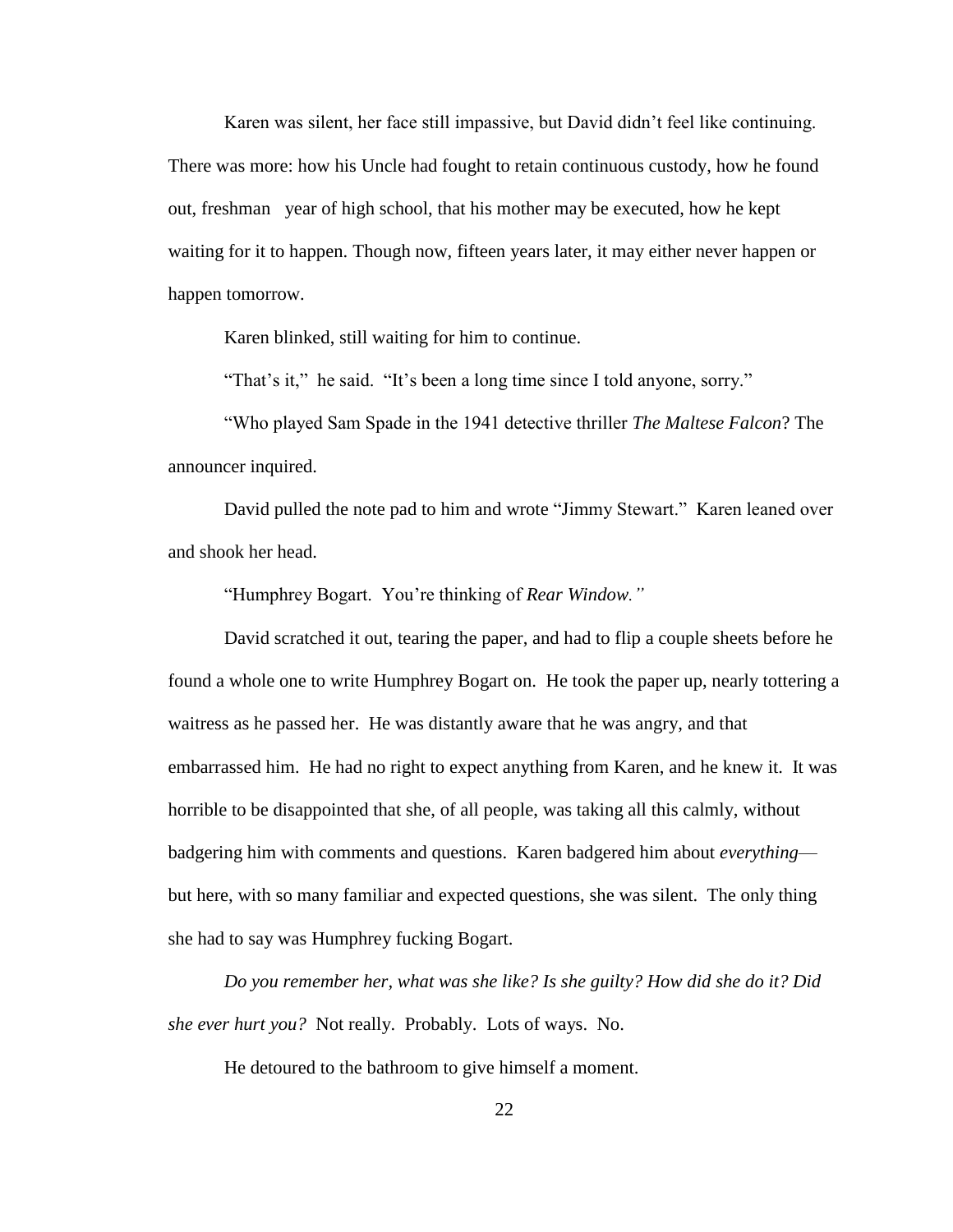Returning to the table, he found that Karen had ordered him a glass of water and a shot of tequila. Her lips were curled inward as he sat down, and the first signs of anxiety were beginning on her face. Her eyebrows were raised, as if she had already asked all the questions in the world and expected some sort of answer soon. David stared back at her, his anger dwindling, but still defiantly silent.

"And the woman on the phone," Karen prompted, not asking.

"I don"t really know," he answered. "She said she wasn"t a lawyer, or anything, that she just wanted to talk to me next week in person and that she represented my mother. No—that"s not quite right—she said my mother had asked her to speak with me. She said she was a researcher, and that she interviewed my mother often. She didn"t say much on the phone. She"s coming here, supposedly whether I call her back or not, and wants to meet with me. But I," David interrupted himself by downing the tequila shot. "I just don"t see how all that could be true. I don"t know how she got my number; even the lawyer didn't have my work number. I'm not listed at the number anywhere. My mother has never—not since I was six years old—communicated or even tried to communicate with me. I don't know why she would now, and doubt she would at all."

"How do you know?" Karen asked.

"Who was the host of the original TV show *The Twilight Zone*?" the announcer asked.

"She just hasn't, is all. Not once. We—my Uncle and me—might've never known if it wasn"t such a sensational story. Reporters found my Uncle after she was arrested. He sent them away and got a court order to prevent them from trying to interview me. Of course, then, I didn"t know. I think I knew something was up, but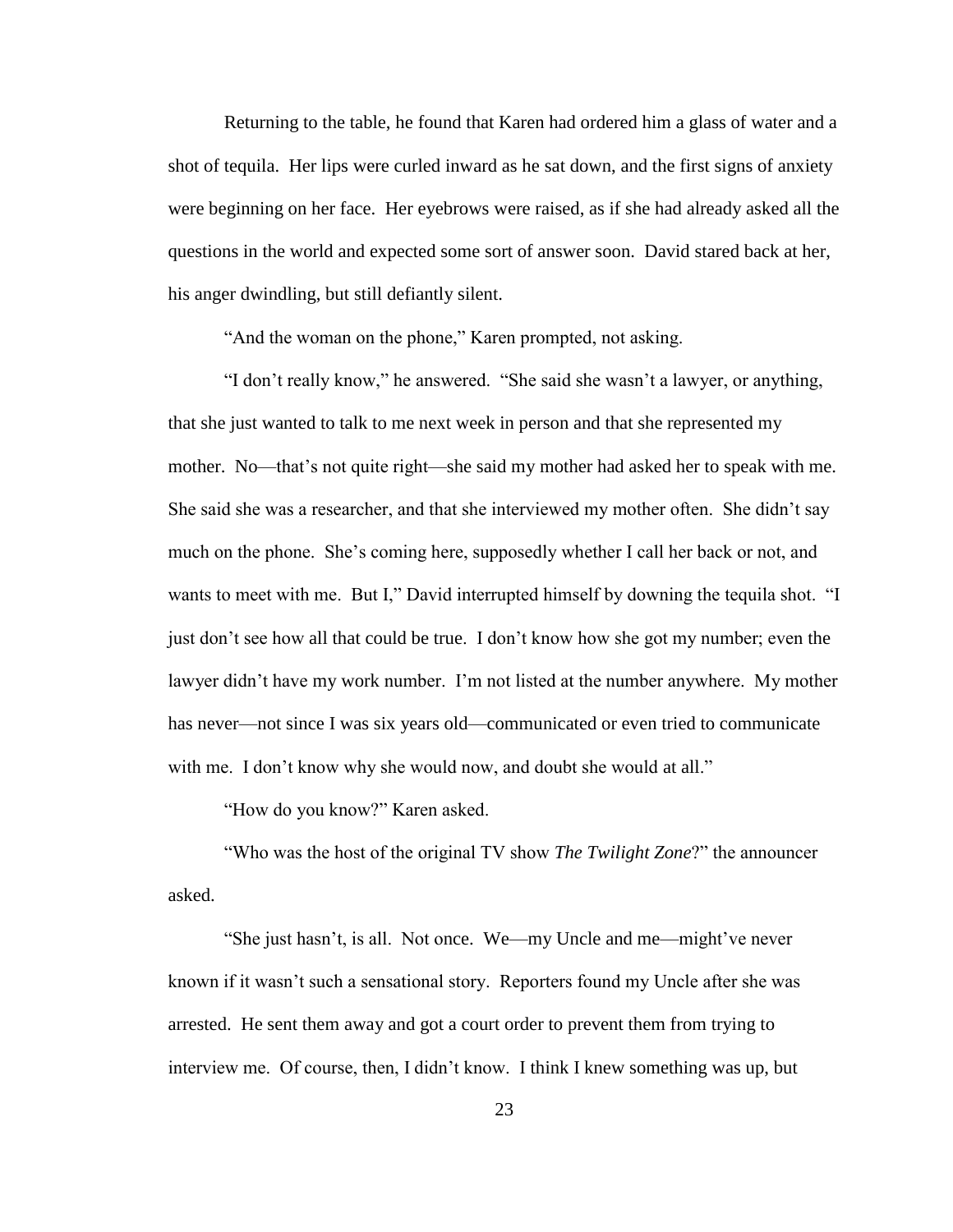really, I can"t remember now. My Uncle, I think, still follows all of her trials and appeals and all that. Maybe just so I don"t have to."

"So, you think the girl on the phone was lying."

David considered for a moment.

"At the time, I thought she might be real. But she can"t be. It couldn"t really have come from Michelle. Probably some ill-advised charity group just wants to talk to me, get me to start paying for her defense. My Uncle thinks she"s probably out of her own money by now."

Karen finished her own margarita and emptied the pitcher into her glass. She was usually a talkative person, especially about food or her dogs or the most recent movie, sometimes to a fault.

"If you want to tell me more about it, you can," she said.

"Not just now," David told her.

Karen nodded. "May I tell you something?"

David shrugged.

"I think you should call her. The woman on the phone, I mean."

"Why should I? Why should I let someone drag me into that mess?"

Karen considered, turning her head to the side and looking at David out of one eye, something she did often without realizing. "Maybe she"s what you said—some misguided person, crazy even. Maybe not. You have questions. At the very least, how she got your work number. If she has resources..." Karen shrugged, letting it hang. "Not knowing what she has to say doesn"t make it not there—it doesn"t make the mess go away or even keep you out of it. It just keeps you from seeing it or knowing about it. I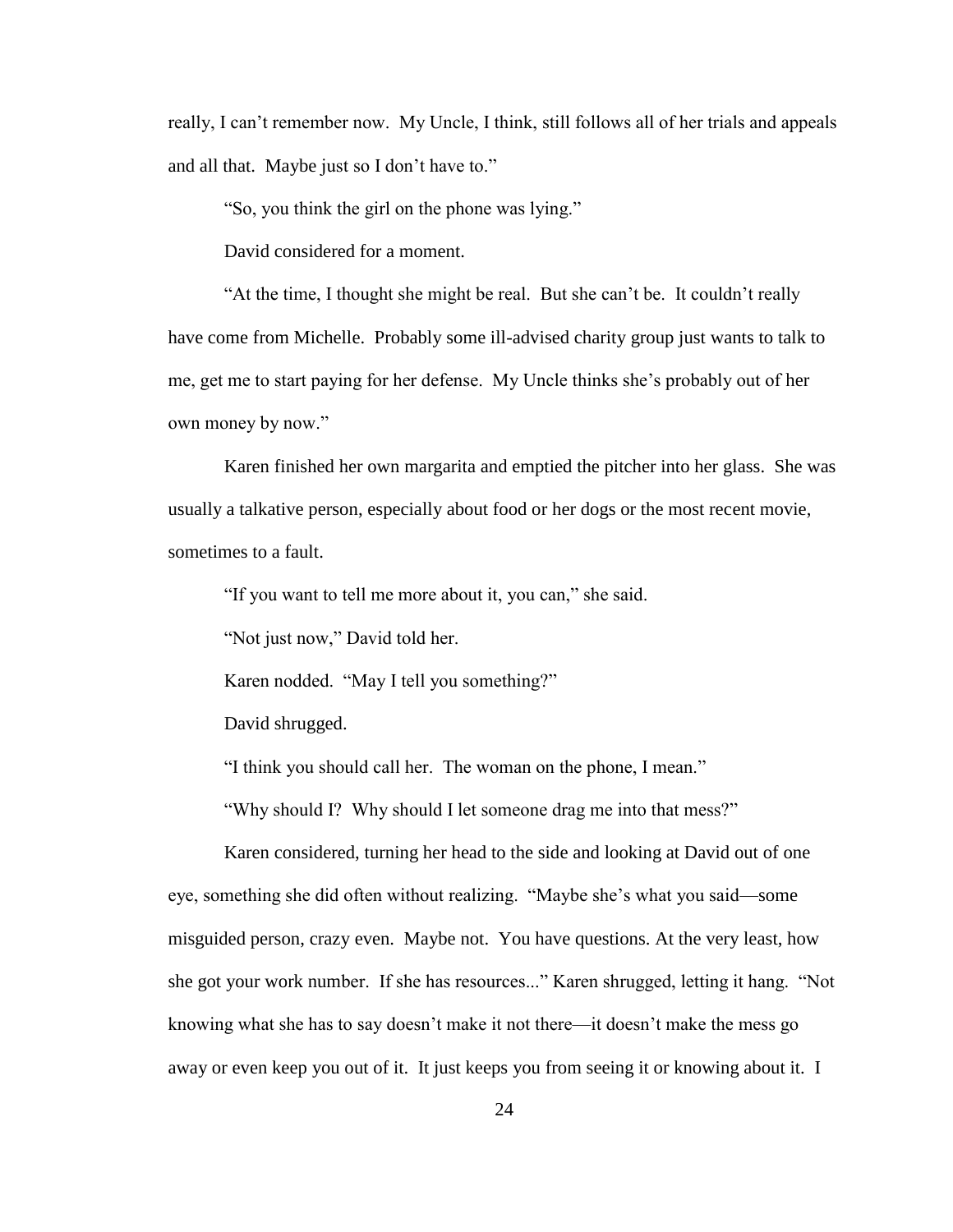guess what I mean is the worst of it has already happened—happened a long time ago. Accepting that girl"s invitation might give you some answers, or it might just be opening up an old wound, but from what you say, this may be your last chance to know what your mother has to say to you, or if she has anything to say to you. If you don"t find out what it is, especially now that you know that there *may be* something, not knowing might drive you crazy. Knowing probably won"t be easy, but not knowing is worse. But perhaps, that's just me."

She pushed her empty margarita glass toward the center of the table. Cheers went up here and there as the announcer gave the answer to a question David and Karen had missed altogether.

"Thank you," Karen said after a moment.

"For what?"

"For telling me. I knew there was something. I didn"t think…I knew there was something."

"You"re really glad I told you?" David asked incredulously.

"Yes. Are you?"

David was quiet. He had never felt more off balance.

"I hope you consider me a friend," Karen added, her voice quiet, hurt. "You don't need to ask me not to tell anyone, I won't. But if you ever want to talk about it, I'm here. And I still think you should call that woman."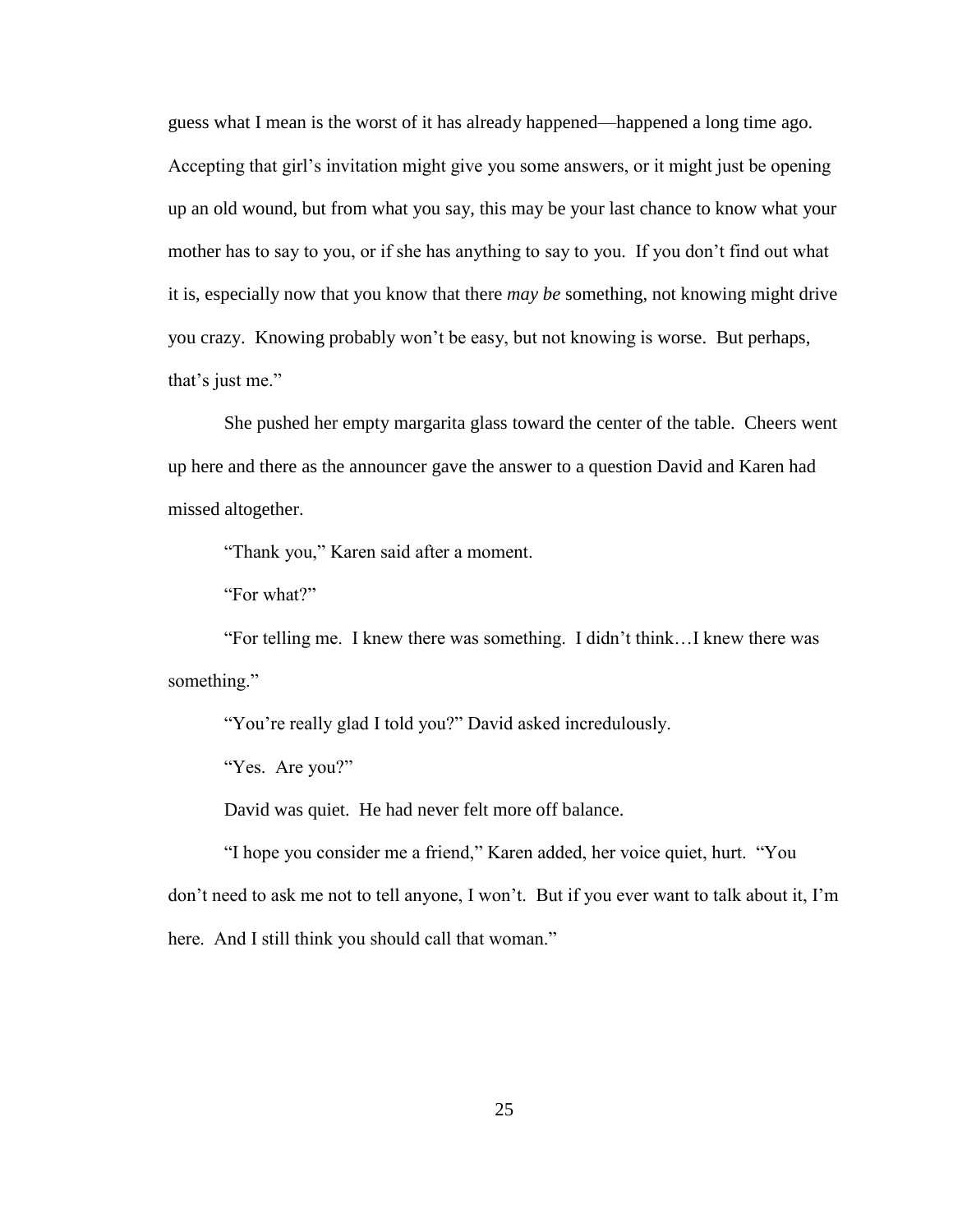### Excerpted from *Blood & Copper*,

### By Mary Elere

### Forward

Dear Reader,

If you look for them, you can find people throughout history whose lives are so surreal, so fantastic that they cannot be easily believed. Whether they dazzle, stun, or horrify, they seem too large, too colorful to really have breathed, eaten, slept, married, worked, and counted how many days they were alive to see the sun go down. I admit that in my attempt to recreate such a life in these pages, I"ve managed nothing more than a whisper of a ghost. Erzsebet Bathory was a real-live human being, and alongside all those banalities, committed countless strange and horrible acts of cruelty and violence, and for many, many years with complete impunity. The details of these crimes, even the final number of her victims, are disputed. Many of the most revealing and accurate documents detailing Bathory"s true lineage, and the transcripts of the hushed, unique trial have been hidden or partially lost. In writing her story, I've combined and abandoned characters, reversed dates, changed genders, and probably created other anachronisms by accident. I hope this does not lessen your interest or enjoyment.

If you would like to find for yourself where the real Erzsebet ends and my creation begins, there is a brief list of places to start in the first appendix. Yours in words,

Mary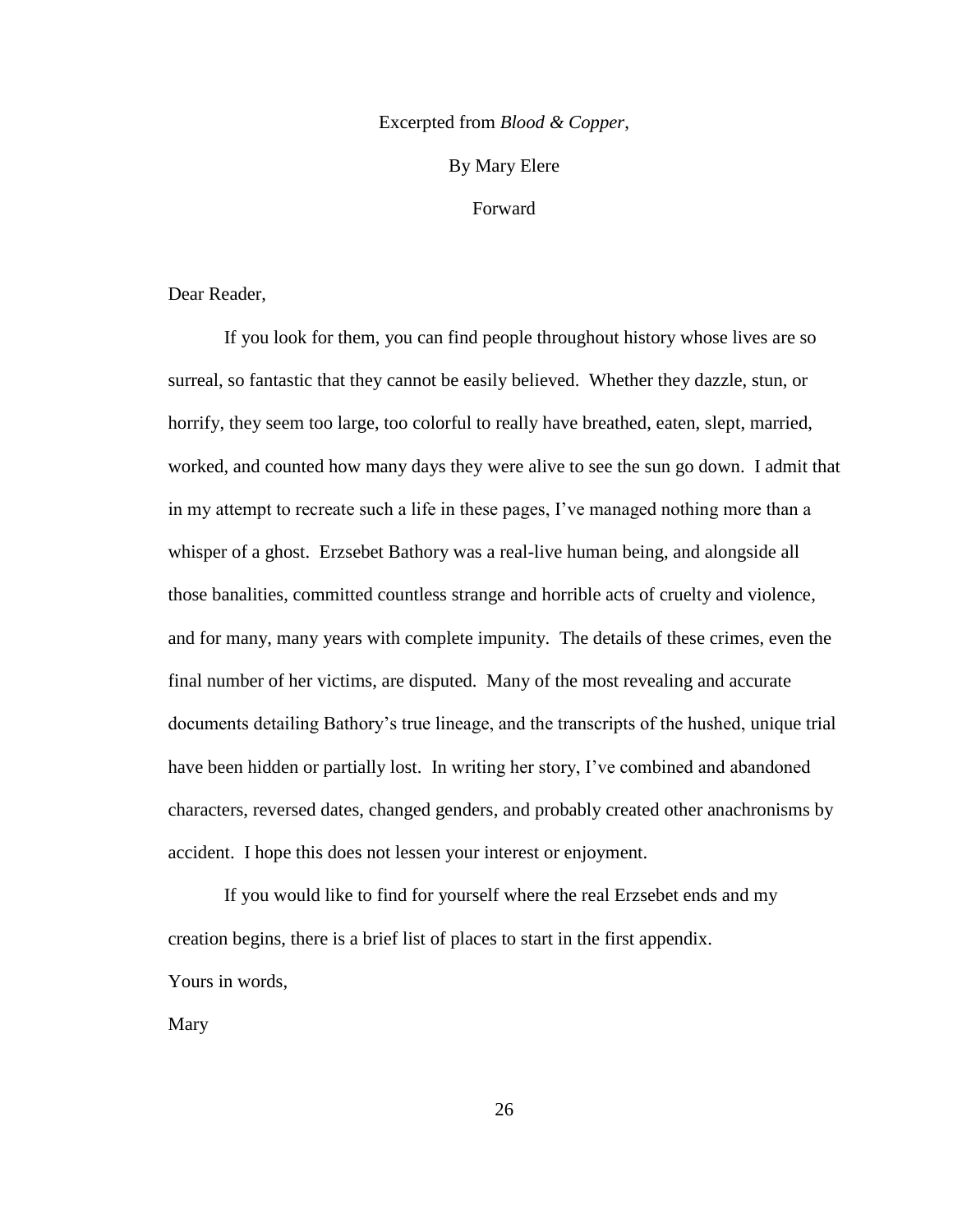### Excerpted from *Blood & Copper*

### Prologue

### *Esced, Hungary. 1571*

Erzsebet woke early, unpleasantly warm and wet. She screwed up her face, wondering if her father, in one of his midnight wanderings had found himself in her room and spilled warmed wine in her bed. It was not until she sat up and shook herself awake that she remembered it could not have been him, he had died last year. Her momentary, private mistake gave her more embarrassment than sadness. She threw off her bed clothes, and saw that her legs were covered with blood. Her stomach churned and she reached for her bedpan at the end of her bed. She held it with both arms and waited, but the churning subsided. She set the bedpan close at hand in case she would suddenly need it. She investigated herself, her nose scrunched.

It was a rare hot day in Esced, especially in her corner room over the kitchens. The blood had already taken on a heavy smell in the room, sour and coppery. When she stood up, a new flow seemed to gush from her, though she felt no pain. She held the bedpan between her legs until it slowed to a gentle seeping; it was only a moment. She was not completely ignorant of what was happening to her, but she had rather expected it to be painful. Not like a cut or burn, perhaps, but something. She felt queasy again and held her head against her bed post, which was cool and smooth. Anna, her mother and fervent protestant, had warned her she would have Eve"s curse any time now, and that she should pray forgiveness for being born wicked and full of sin. She wondered briefly what her Aunt Klara, who had little patience for the Bible story, would have thought of this.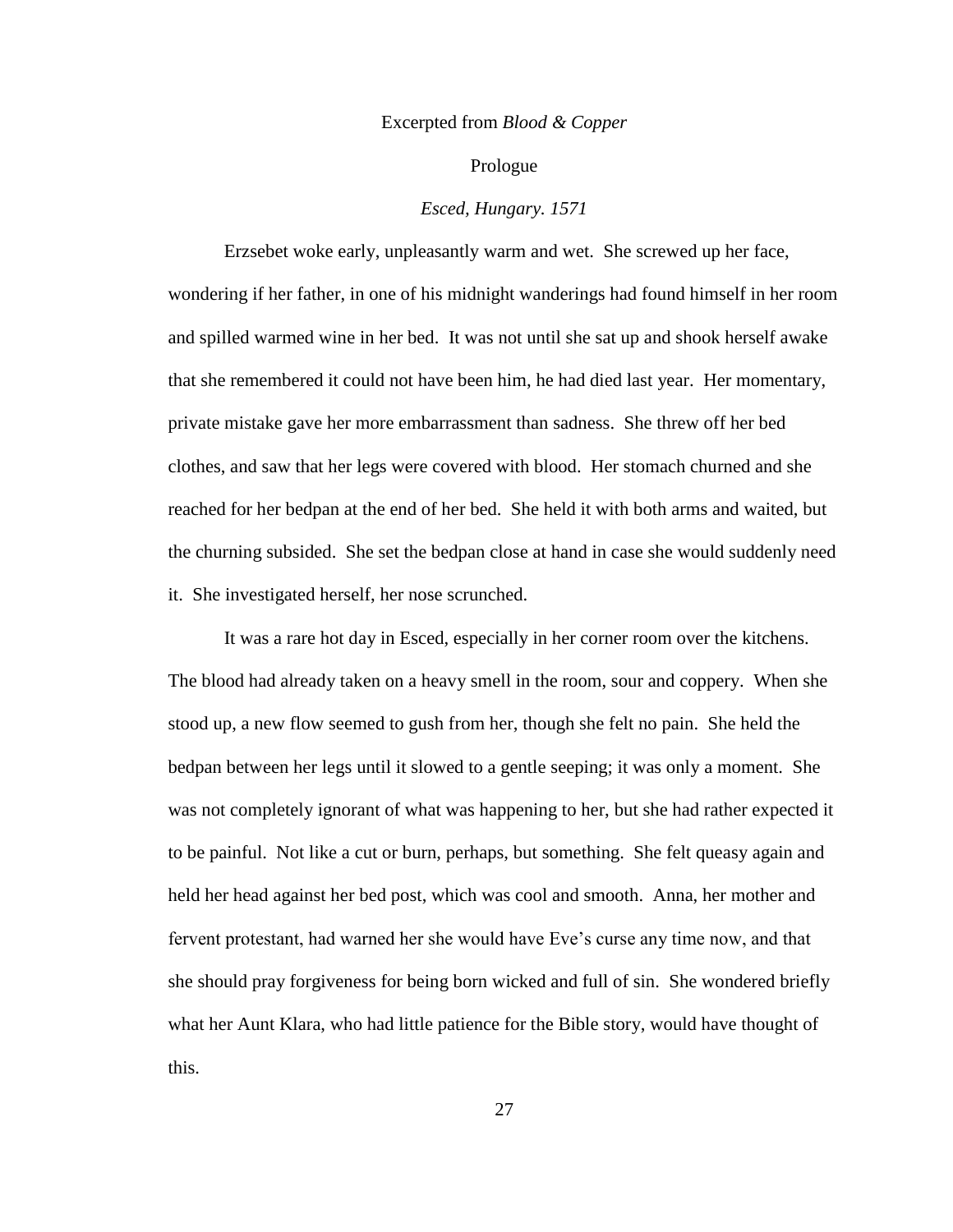She pulled the linens off her bed and found the blood had soaked down to the flats. She ripped the linens in half, frowning as she did so. They were dyed an expensive, pale pink and she liked them. She folded a third of the linens up and pulled it up between her legs. She tied the corners around her hips until the final effect reminded her of baby"s clothes. She walked slightly bowlegged, but it would stay on and allow her to dress. Majarova came in with Erzsebet"s dress hung carefully over on arm. She stopped short when she saw Erzsebet awake and naked besides her improvised underclothes.

"Aren"t you a clever little animal?" she asked in her exotic mixed dialect. Erzsebet had been slowly learning Majarova"s *Roma* language, but once her mother had heard her say a few words to another servant, and she had slapped her hard and suddenly across her face. *I didn't give birth to a devil. You will not start speaking like one.*

Majarova swept aside Erzsebet"s nightgown and held out her dress for her. "That will do you nicely for today, I think, but I'll leave you some cloths for tonight and tomorrow on your wash bin. I can"t let you get at the curtains tomorrow. You bleed a lot for such a little one."

Majarova was the tallest woman Erzsebet had ever known. She wore her dark hair loose in wild curls, and the long colorful belt of a gypsy over her dress. She had been a traveler before she came to the fief and in her mother"s service. On sight she was a personal favorite among many for Erzsebet. To be sure, Majarova"s face and part of her neck floated above most crowds, but she was also a strangely beautiful woman, despite the darkness of her skin and hair. Only her eyes were pale, but even they were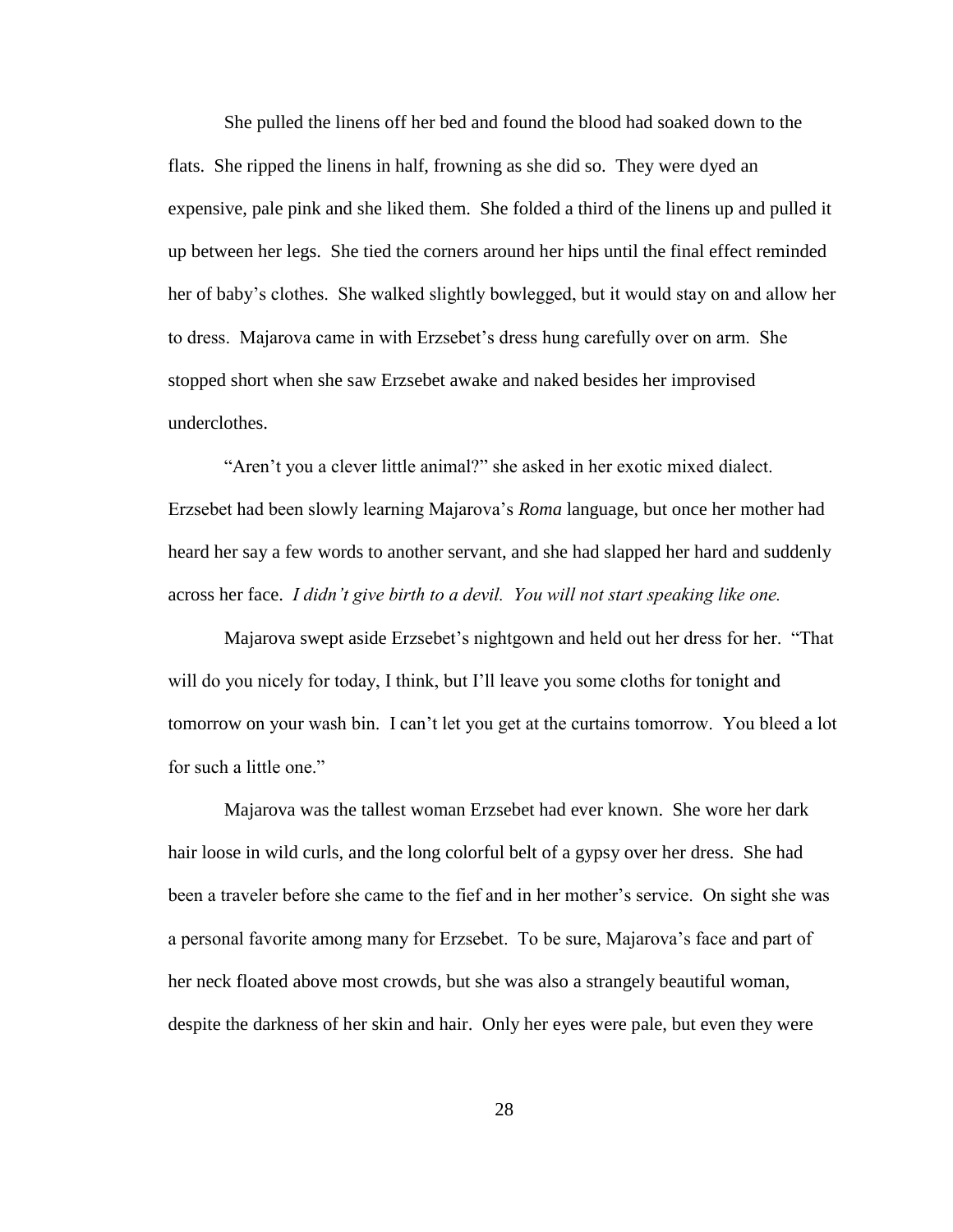darkly ringed. Erzsebet was also dimly aware of the subtle power Majarova must have, if only for the freedom to wear her clothes and hair the way she did.

Majarova finished with Erzsebet"s laces and smoothed her hair into a bun at the nape of her neck, for the first time. Her eyes were smoky and piercing. "Since you are a woman now, I should teach you a womanly charm." Erzsebet nodded quickly and grinned with all her teeth. Majarova grabbed her chin. "Not a game." Erzsebet nodded more solemnly and went to the corner where a mislaid stone lay loose in its mortar. From behind it she took a small flat box and brought it back to Majarova, who opened it. The sides were of equal depth, one inlaid with a mirror, the other with polished obsidian. Majarova held it for her like her mother would hold the bible for her to read. "Take some of your blood on your longest finger," Majarova instructed, and motioned with her head toward the bedpan. "Draw a circle on the stone." Erzsebet did so, and felt the roughness in the stone intensely under the pad of her middle finger. "With your thumb put another circle in the center of the first, like an eye." Majarova held the box flat in front of her. "Relax your gaze. See the eye with your left eye and your reflection with the other. Make your busy mind go soft, and you will see the beauty of your future."

At first she could not do it, her eyes flicked from one to the other, but she could feel the blood rush to her face. She focused so intensely that she felt pressure from behind her eyes, as if her soul was impatient to see itself. Slowly, each eye settled in its place, and she saw a woman, perhaps twenty-five. She wore what she could tell from the bodice was a proper lady"s gown, though the collar stood out so far it looked strange. A dark topaz broach held the collar together at the bust. She wore a maroon headdress, simple and close to the head but covered with a tight grid of pearls. Six strands of pearls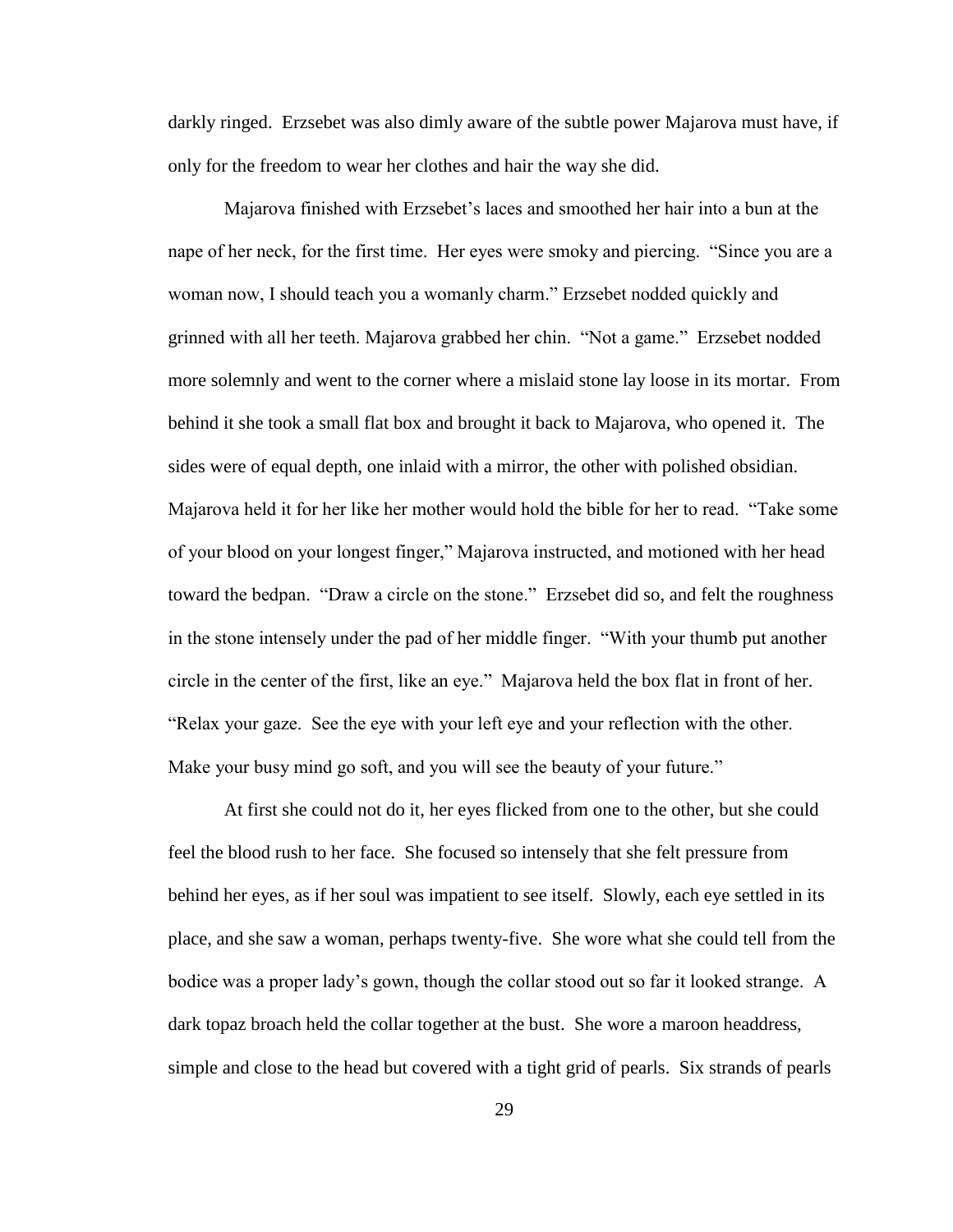made a tight necklace around her long neck, and strings of pearls made up the lacings of her bodice. The woman did not glint with sharp reflected shards of light as her mother Anna did with her gems, but was iridescent in her pearls, a piece of stolen moonlight. Erzsebet loved the woman suddenly and thoroughly, and a delightfully hot sensation ran between her throat and her groin.

The box was shut suddenly and slid under the bed. Erzsebet stood blinking dumbly in the sunny brightness of the room. Someone had spoken to her. Her eyes met her mother at the door. Majarova yanked at her laces. "Just ready now. Madame." Majarova indulged her Countess with the French word now and again, and knew that she never noticed the falseness of the compliment.

Anna saw the bed clothes and the bed pan on the floor. She didn"t see the smears of blood on her daughter"s fingers. Anna sat on the stool in front of the wash bin. She waved Majarova out the door. Majarova took her time gathering the bedpan and the strips of sheet before leaving, more time than anyone else would have dared. Anna waited, as if politely.

Anna patted her skirt, and Erzsebet came and knelt on its hem.

"Say a prayer, Erzsebet. Eve"s sin corrupts us all, especially us women. We expunge it through blood, but it is not enough. You must pray, repent, and know both God and Christ."

Erzsebet nodded and rested her forehead on her mother"s knee. As her mother whispered the Lord"s Prayer, *Pater noster, qui es in caelis*, above her head, she thought of pearls and blood.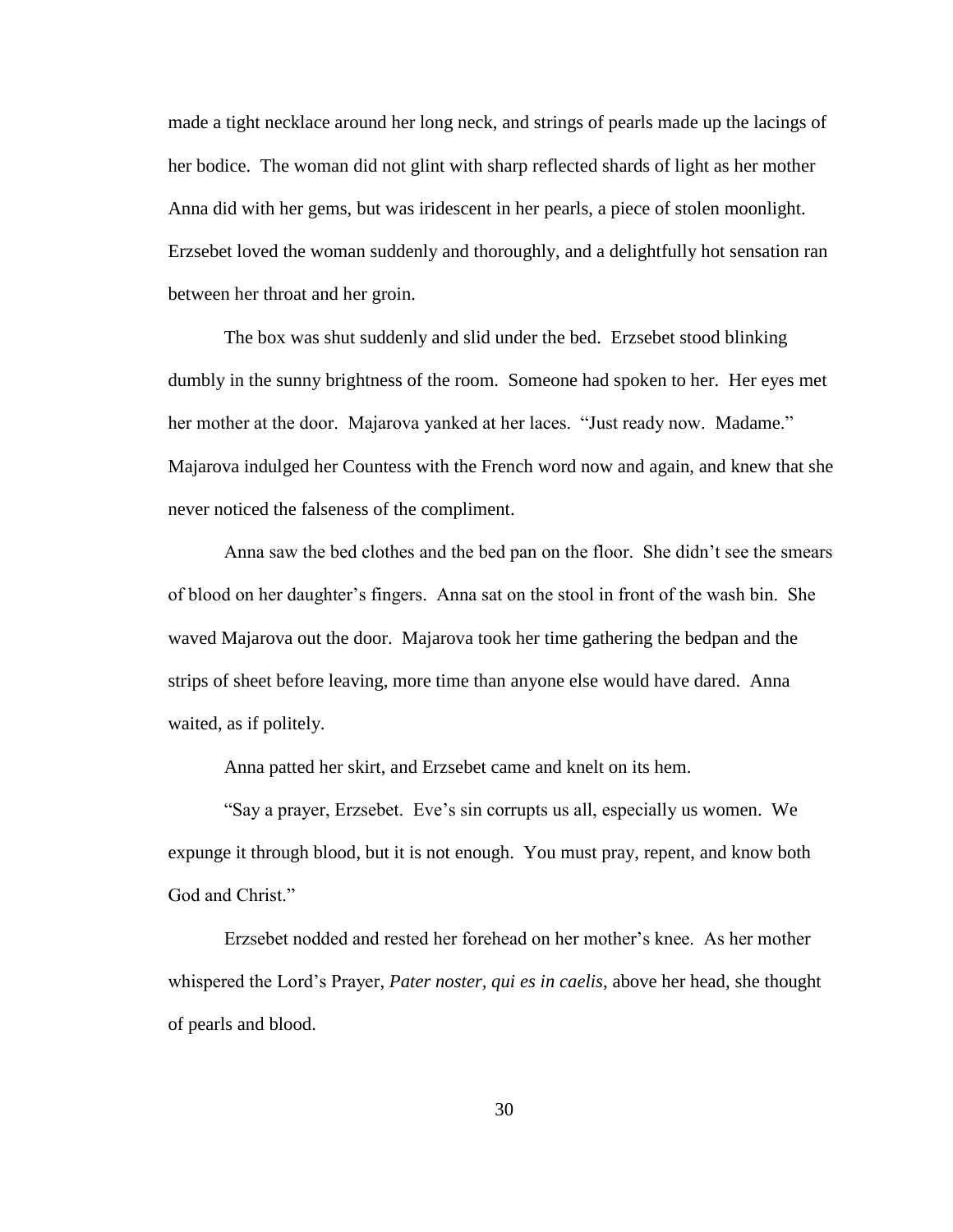International Philanthropist Pours Money into Local Schools, Research *Philip Truman*

Stephen Greene travels the world in his work with The Greene Foundation, a nonprofit founded by him in the late 70s. For the past fifteen years, Greene and his foundation have built up support and research facilities all over the world, in efforts to "further our understanding of our own hearts and minds," as declared in the Foundation"s mission statement. These facilities include medical clinics, crisis prevention centers, sleep clinics, libraries, and research labs of all shapes, sizes, and disciplines. There are facilities, owned and operated by the Foundation, on all seven continents, including two in Antarctica.

This powerhouse has now turned his attention more homeward, to our own Atlanta, where he lives at least four months out of the year with his family. Greene will be funding the opening of a new private school, one that will be implementing cutting edge theories on how we learn, remember, and grow as thinkers into its everyday curriculum.

The school"s primary function will be, of course, to teach its students. The student body will be made up of gifted students from all over the county, as well as local students who show promise for advanced learning, but struggle in traditional public schools. One of these students will be Mr. Greene"s own daughter, Ramona, whose own struggles with traditional educational institutions may have inspired Greene"s new project.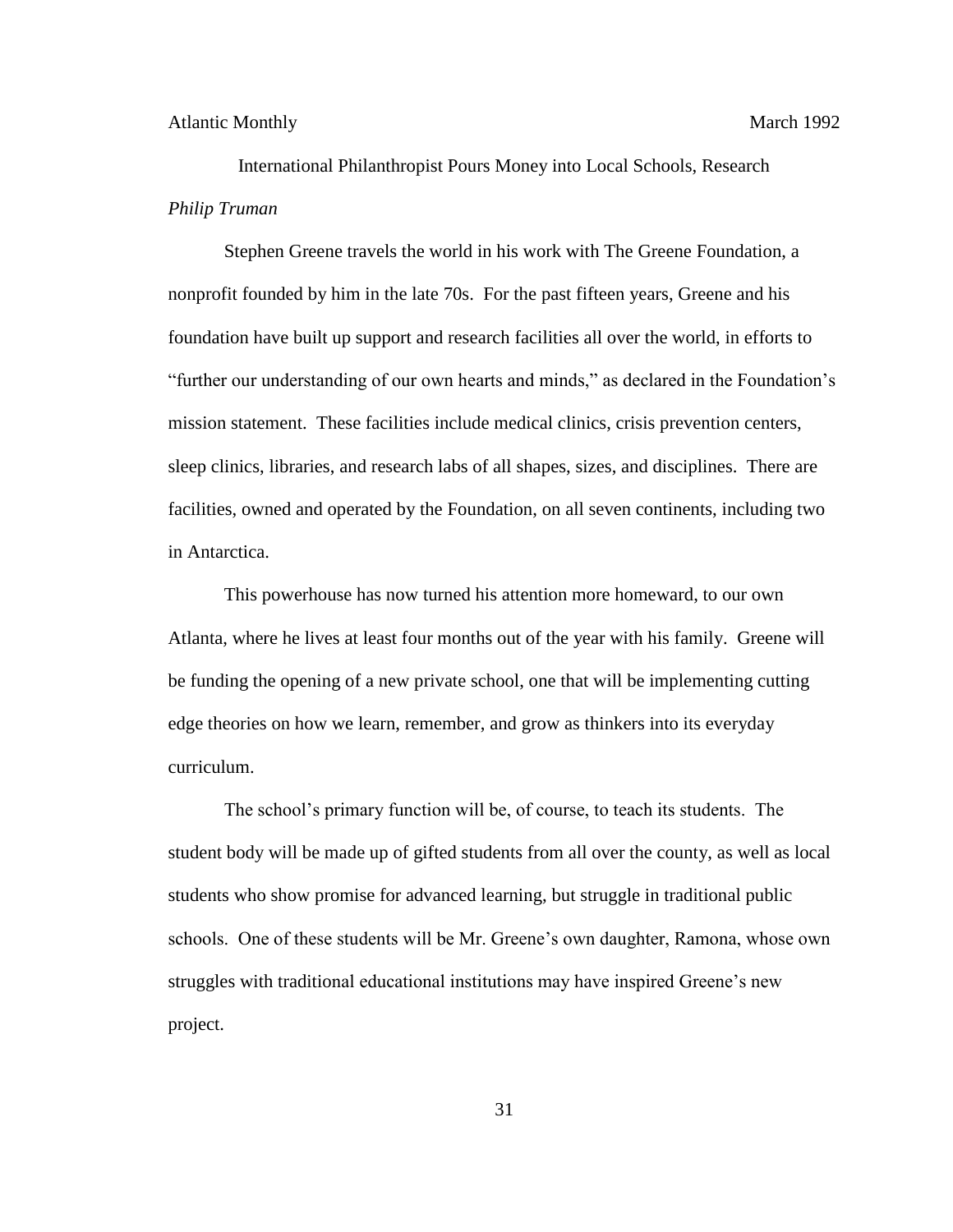"Ramona is a brilliant, difficult child," Ramona"s current private instructor, Charlotte Perkins, told us in a related interview. "She is highly intuitive and currently reads at a very advanced level for a child so young, but while she seems to understand complicated, sensitive subjects, she has trouble with things like math and handwriting. I told Mr. Greene that the real trouble is that I don"t know how to teach her."Ms. Perkins will be included in the project," Mr. Greene informed us. "Everyone has something to learn here."

The secondary function of the school is what makes it unique in the country, and perhaps the world. The school will also be home to a research facility, for which Mr. Greene has already recruited top minds from all across the country: psychologists, mostly, but also specialists in cognitive sciences and neurosurgeons. The experts in these fields will observe the instructors and the students of all ages, and try to determine what strategies work best for what type of students. While the students' education comes first, they will also be subjects of an ongoing research study. "In essence," Mr. Greene said in his press conference on the subject, "we"re trying to learn more about how we learn, for the next generation."

Many outspoken critics of Mr. Greene and his foundation have claimed that his efforts to fund this project are far from selfless, considering his own daughter will be one of the students/subjects. Others claim that it will further separate the haves from the have-nots and the gifted from the average, and that the research will have no bearing on average students. Mr. Greene refused to give us a response to the first accusation, but to the second he responded emphatically. "No, absolutely not. One unavoidable fallback to research is that it has to start somewhere. This is only the beginning. The more we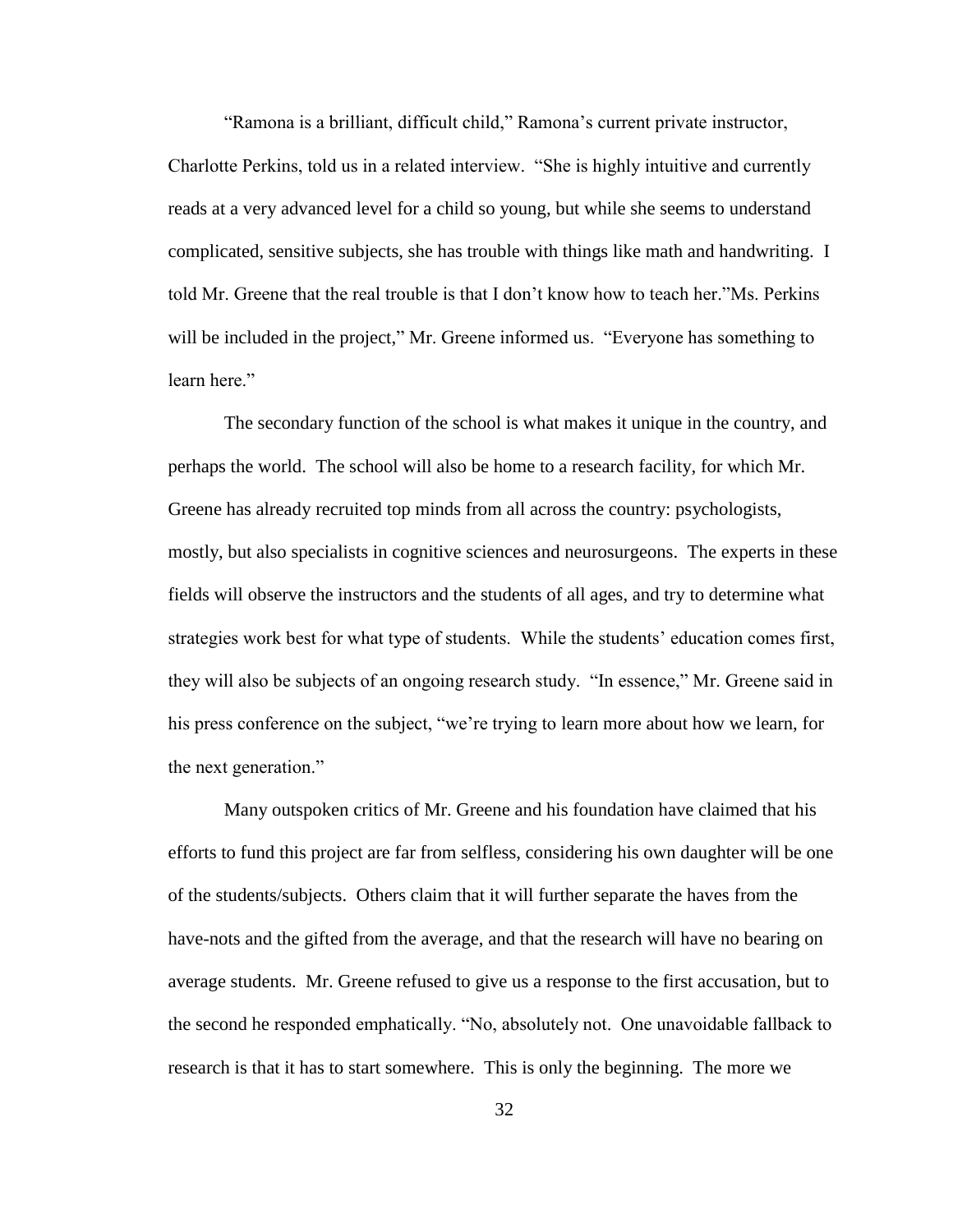understand about how these children learn and think, the more we can cultivate advanced learning and thinking across the country, the planet." Many critics remain unconvinced about the legitimacy of Greene"s project, but applications for the school have overwhelmed Greene"s charter staff.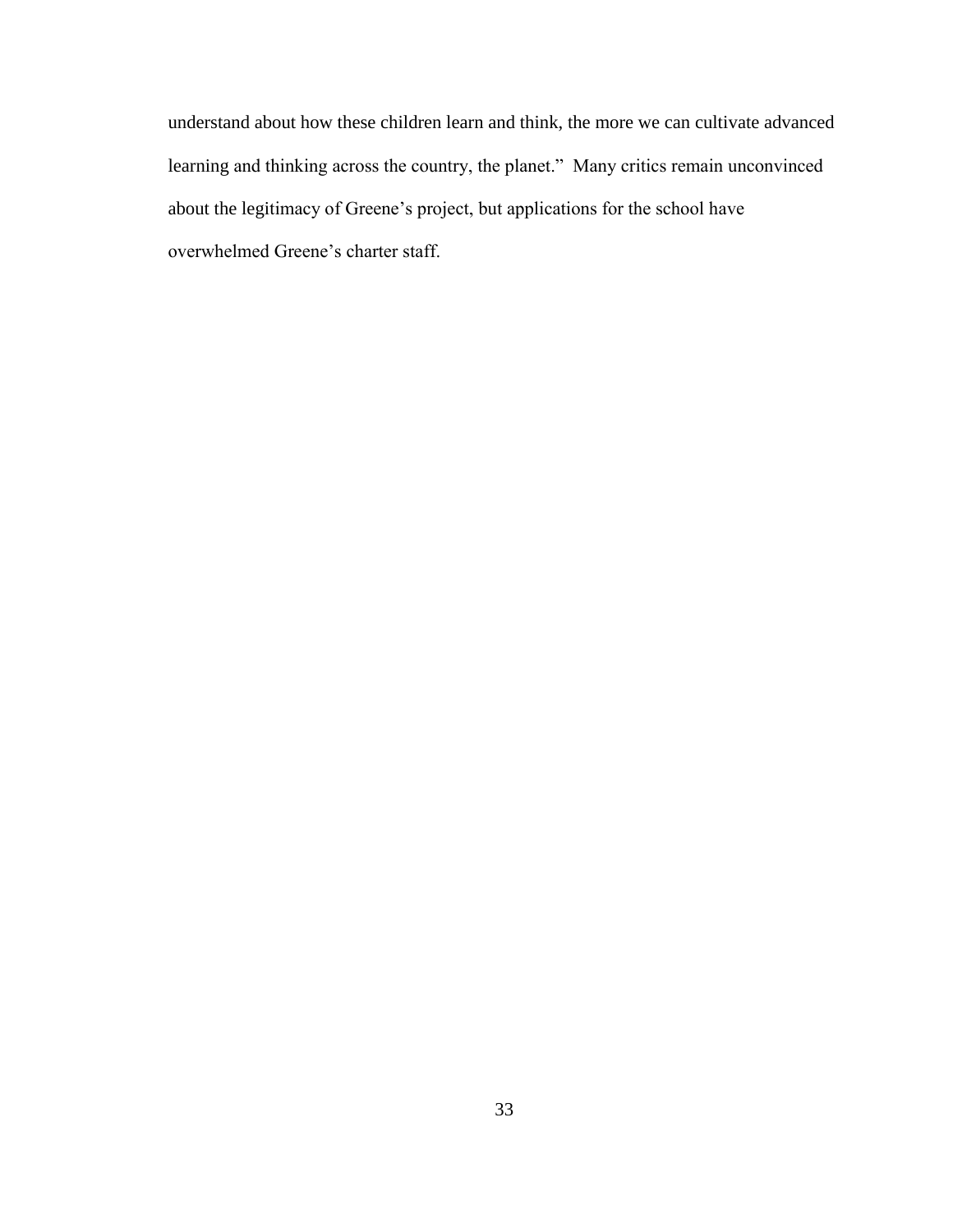#### Ignorance

## Chicago, Illinois

#### August 2011

David called Ramona Greene back the next day, Wednesday afternoon. She answered her phone on the first ring, a pleasant and simple hello. David felt off balance from the first moment. It took a few moments for his automatic politeness to save him, and stated his name and told her he would meet her that weekend, as she had requested. Being a child of the age of the internet and *To Catch a Predator,* David automatically thought of crowded, well-lit places to suggest a meeting. He had a short list of places that he wanted to suggest scribbled on an all-purpose pad in front of him, but for some reason his eyes fell on his *Chicago Local* events calendar instead, and he ended up suggesting the Polish food and culture festival in Jefferson Park.

Ramona responded amicably, though her voice took on a shrill note that surprised her. The number she had given him was her personal cell phone, and she hadn"t actually expected ever to hear from David again, and she was already planning her approach to break this news to his mother. In the back of her mind, she was almost disappointed. After his response the first time, she thought she had gotten off some hook that was so deep in her back she hardly had known it was there. Now, she had to go through with it.

"What part of the park should I meet you?" she asked.

David hesitated, trying to picture the park. He had carefully thought through what he was going to say, but now he was a blank.

"Perhaps by the president's statue? It's fairly central, if my memory serves." Ramona suggested after five seconds silence.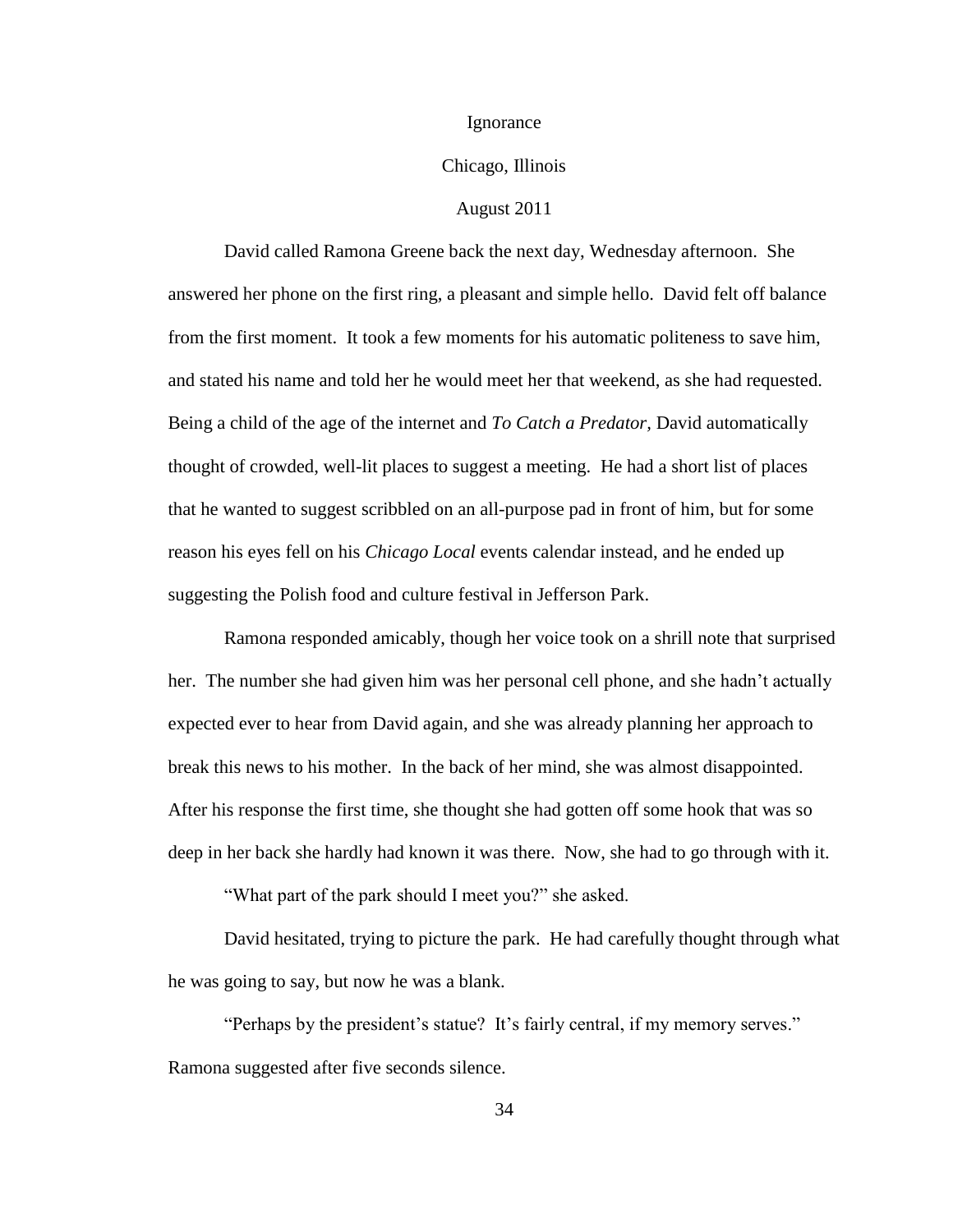"Yes, yes. That will be fine. Saturday, perhaps about two?" He asked, happy to be back on script.

"What do you look like?" She winced.

"Not like much. I"m short and thin. Dark hair with square glasses. I"ll be on a bike, so I'll have a helmet with me. You?"

"I"m tan, with medium brown hair that"s cut short." She hesitated, searching for something else. "I'll be wearing a necklace with a four-leaf clover dipped in gold."

"Then with luck, I'll find you." David said. There was a moment's breathy silence. "Oh God, I'm sorry about that." David mumbled.

"No, it was a good one. I"ll see you Saturday then."

"Yes. See you Saturday. About two."

Listening, Ramona heard David"s frustrated exhale before he hung up. It was a few moments before she brought her own phone down, looking at it as if it were some new thing she had never seen before.

The actual website for the Greene Foundation, as David found Wednesday afternoon, as he was preparing to call Ramona, was extremely vague and simple. The home page had a solid green background, with a rotating set of pictures and clippings from various news sources that described the obscure, nonprofit organization. Above these read, in large white letters, the Foundation"s cryptic mission statement: "We strive to further the understanding of our own human hearts and minds." Below the picture slideshow were two lonely links: News & Archives, Contributors. David had noticed there were no links to donation sites, PayPal and the like, but scrolling through the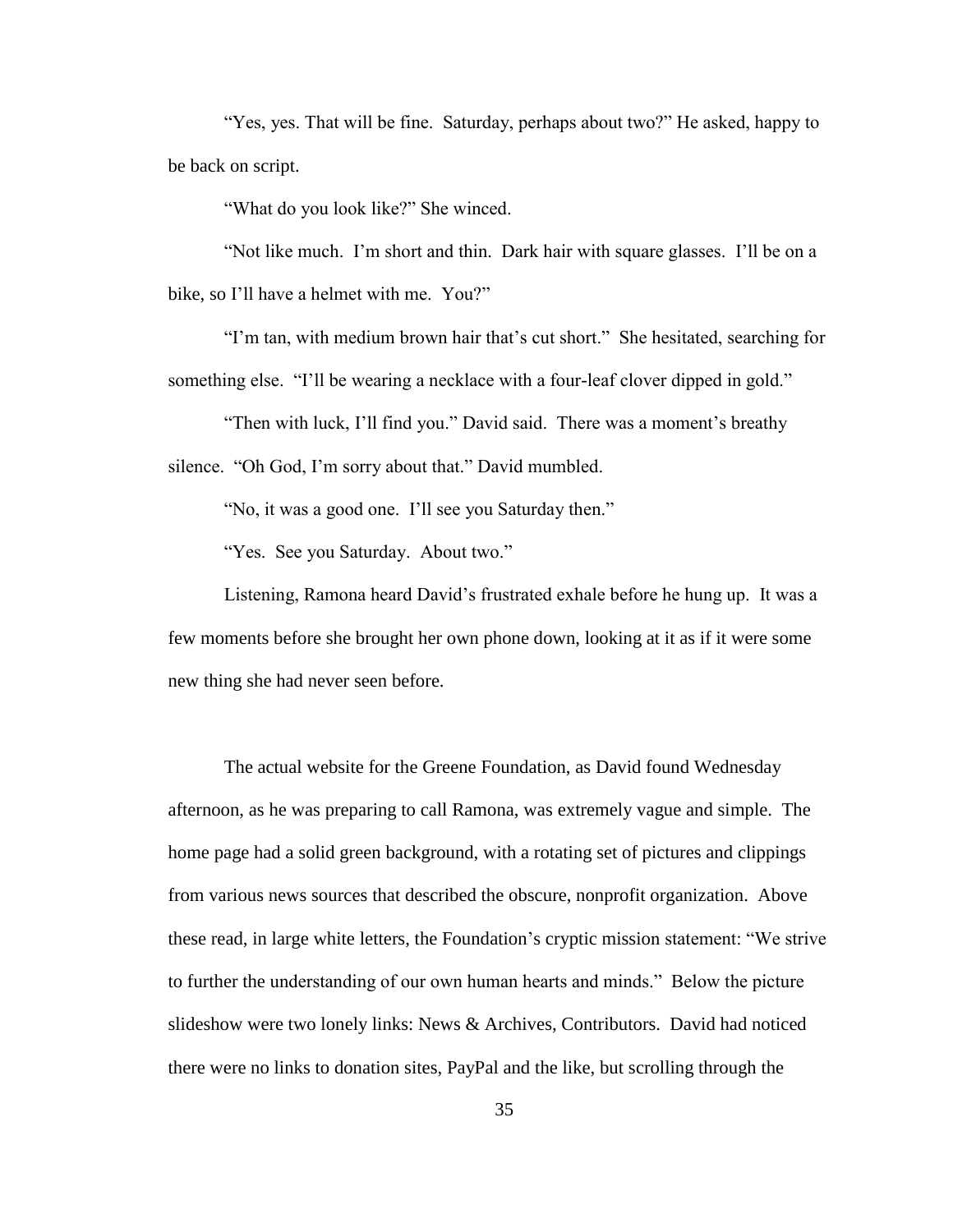contributor list, he decided he knew why. The list read like a Who"s Who of Fortune 500, including individuals but more often listing sponsor corporations. They didn"t lack funding, whatever it was they did.

The News and Archives link was a long list of media mentions, including an old magazine article that featured a large picture of Dr. Greene himself, holding his six-yearold daughter. The picture was black and white, but it was plain that Ramona had dark skin, eyes, and hair, while her father was pale, salt and peppered on top, with bright eyes. The article read like a fluff piece to David, mostly about the foundation backing research into education. The caption read *Philanthropist and Researcher Stephen Greene with daughter Ramona, age six.* That made her twenty-five now. The other articles were eclectic, covering everything from NASA to advancements in hypnosis and sleep therapy. There was no mention of Michelle Riley Shuster.

David leaned impatiently against the stone base of the statue of Jefferson. Always afraid of being late, he arrived early and had been there about half an hour but it still wasn't quite two. There were two other men leaning on the statue and looking about, waiting for someone. Around five till, a woman, thick waisted and with curly red hair, approached the statue with slow, unsure steps.

"Christina?" asked the man on David"s right.

She nodded with a pleased smile. He was closer to forty than she was, barrel chested and tall. They hugged, awkwardly, with pelvises pushed away from each other. They walked aimlessly away.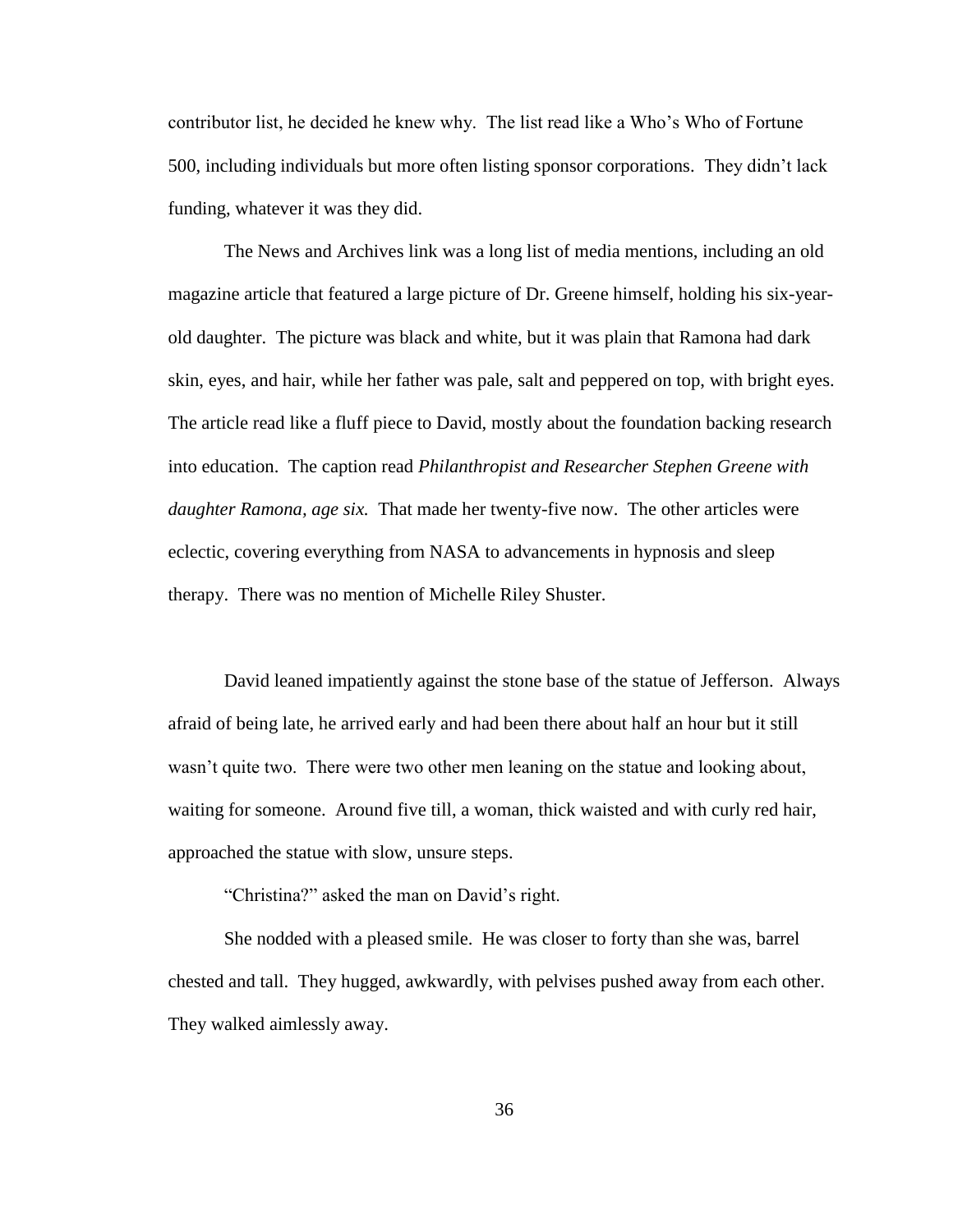The guy on David"s left laughed, elbowing him in the arm. "Popular spot, I

guess. You meeting someone too?"

David nodded. "Easy to spot place, I guess. Obvious choice."

"Which site did you use? The guy asked. "Match? eHarmony? Or Local?"

David groaned a little. "No site; it's not really a date. Just someone who knows my mother," he added without really knowing why.

The stranger laughed. "Old school, huh? Well, I guess it could work out for you. Good luck and all."

David winced. "You too."

A few minutes later, David spotted a girl with close cut chestnut hair and coffee with cream skin. Ramona wore a red, half sleeved sweater and tight jeans tucked into black boots. The sleeve on her left arm half covered a large, intricate tattoo. She was wearing the dainty necklace she had described. David left the statue to meet her on the sidewalk.

Ramona unconsciously bent one knee and jutted her hip out awkwardly, so she would not be so much taller than David. The flirtatious posture did nothing to deny the first-date look of their meeting. David stopped a little further away from Ramona than was natural, but this only made him look shy. He was achingly aware of the incorrect impression and wished they had met somewhere else, anywhere else.

"Did you find it ok?" David asked.

"Oh yes, I"m familiar with the area."

"Are you from here then?"

"No, just been here before."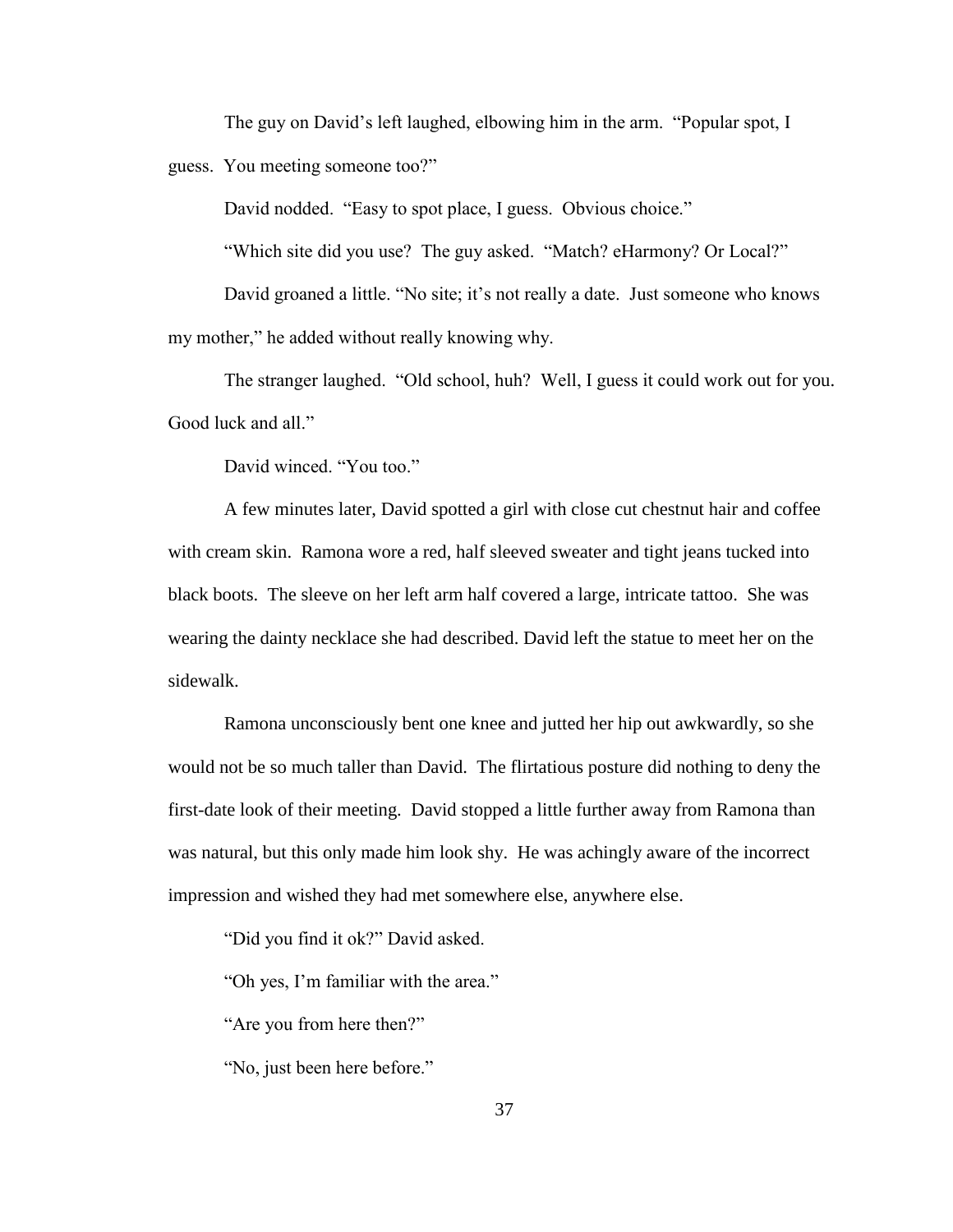That was all the small talk David could manage. He wasn"t sure he was ready for this, at all, and the pretense of light-hearted friendliness in meeting Ramona was too much.

"I"ll enjoy the sights more once we"ve…once I"ve heard you out." David scratched his brow, which hid his eyes as he spoke. This gesture was the only thing that made him resemble his Uncle, a learned family trait. Ramona, of course, didn"t know this, but thought that she could have recognized him in the crowd despite the description and meeting place, that was how much he looked like Michelle. His hair was dark, yes, but his eyes were the color of a muddy river—blue green underneath a gauze of brown, just like his mother's. The rest of his face, gentle chin and petite features, were also Michelle's

"Of course, I understand. Is there somewhere to sit nearby?" Ramona asked.

"Toward the food, I think."

They had to walk a few minutes, navigating through the crowd as it grew denser around the food and beer vendors. Ramona was grateful, because they couldn"t talk in this crowd and it gave her moment to remember where she had decided to begin. They were able to snag a small picnic table as a trio of high-school age girls left it. One, a redhead with porcelain skin. Ramona looked at David to see if he noticed her, the girl that looked so much like Tracy, Michelle"s sixth victim. He didn"t look up, at the redhead or anyone. She wondered if he had ever seen their pictures, the victims. She wondered if he would like to. On a second thought, she supposed not.

They sat, and David looked up at her, jaw set and expectant. She hesitated.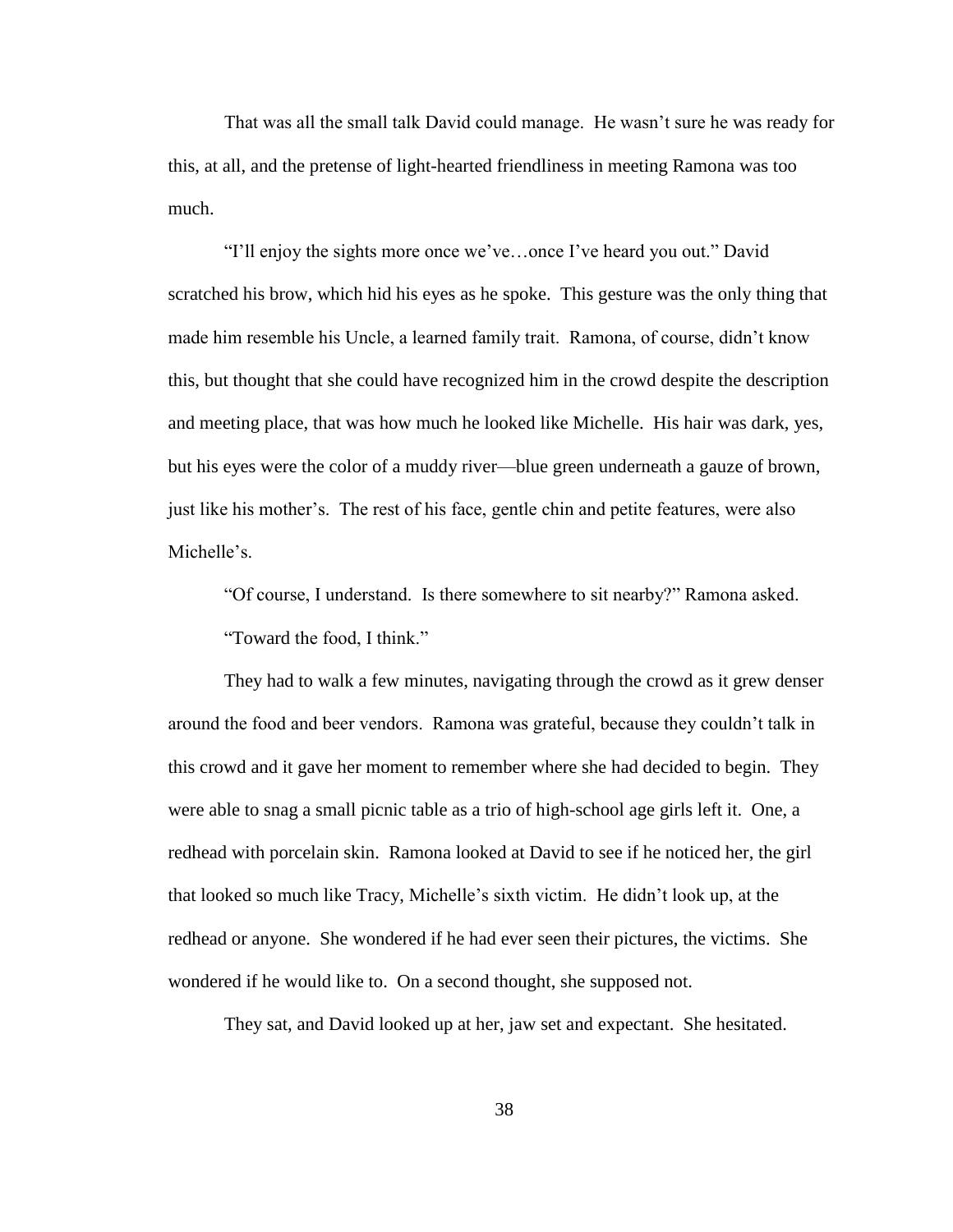"I looked up the Greene Foundation," David said. "Your father must have a lot of eclectic interests."

Ramona nodded. "He does and he doesn't."

"Vague must run in the family," David retorted.

"I just mean that he wants to help people, in many different ways."

"Of course. And how does this help people?"

Ramona"s face went slack.

David winced and held a hand out, stopping Ramona from answering. He hadn"t meant to start this way, to be antagonistic, but anytime his mother"s name was mentioned or he had to deal with anything involving her, his natural state was on guard, defensive. "I'm sorry. Why don't we just get down to it. Did she send you here?"

"I met your mother six months ago, just before her last appeal was denied. One of the Foundation"s projects is criminal psychology, my own field, and your mother agreed to be interviewed by my team as part of an on-going, long term study." Ramona paused and pushed up the sleeves of her sweater, revealing the rest of her complicated tattoo, an open eye inside a psychedelic vortex of pinks and purples, like a cartoon illustration of a black hole. David couldn"t imagine that this girl had finished college yet. He tried to picture her with a research team, interviewing serial killers in prison and whatever else, but she seemed more suited for coffee shops and community theater.

"I"ve met with your mother many times. The sessions were always relatively private, and it was clear that what she said would be used for research purposes, but that if she told us of any additional crimes or illegal acts of any kind, that we would be compelled to tell the District Attorney."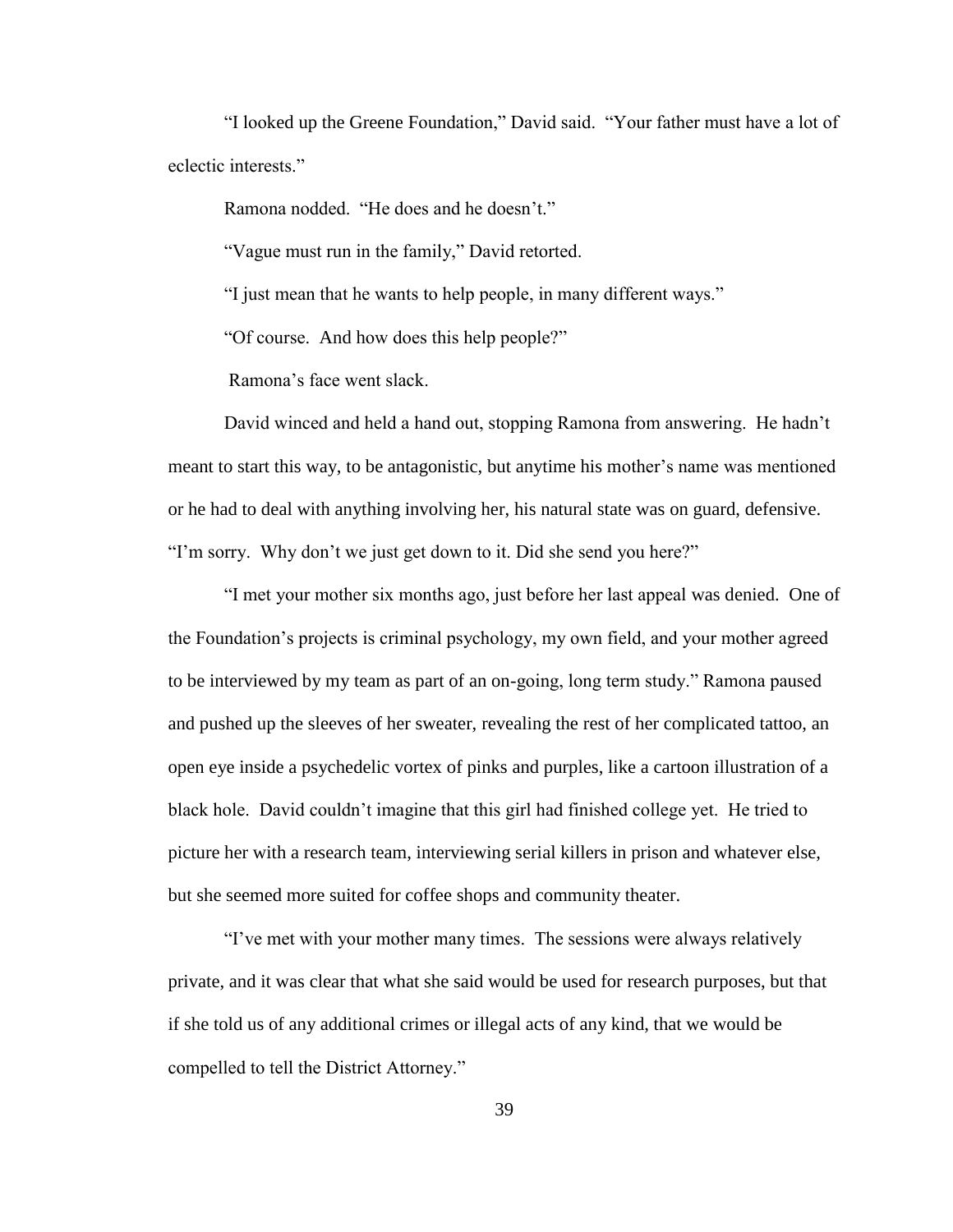David sat back and crossed his arms, gritting his teeth.

"That, of course, is all standard." Ramona continued, the pitch of her voice rising a bit, "And she never gave us any indication that there were any other crimes, other than the ones already known. Nothing she said to me so far has led to any legal consequences."

"I don"t care," David told her through his gritted teeth. "I don"t care how her legal consequences are affected by you or anyone. She's a serial murderer and a stranger. I came to terms with that when I was sixteen, *ten years* after I last saw her. I"m not sure how her "legal consequences" could be worse, and I"m not sure I want them to be any better. She deserves what the state is willing to give her. I don"t know why it was necessary for you to talk to me, but if it's because you want me to become involved—in any way—with her "legal consequences" you might as well walk away now. Last I checked, the state of Florida is satisfied with her first jury"s decision, and then so am I."

Ramona stared, then sat back herself, unconsciously straightening up to her full length. "That's not why I am here. What I should have said was this: that all of our conversations were only so that we could understand her a little better, not to influence her legal standing. In either direction."

Ramona paused, inviting comment. "So you"re what, a profiler?" David asked.

"No. Profilers work with the law to catch murderers. We"re independent, but what we learn can help future profilers, hopefully. While the prison system, the lawyers, and the state all allow us access to her, we don"t have any bargaining power or influence other than that. As you can imagine, this can sometimes make it difficult to get cooperation from the prisoners."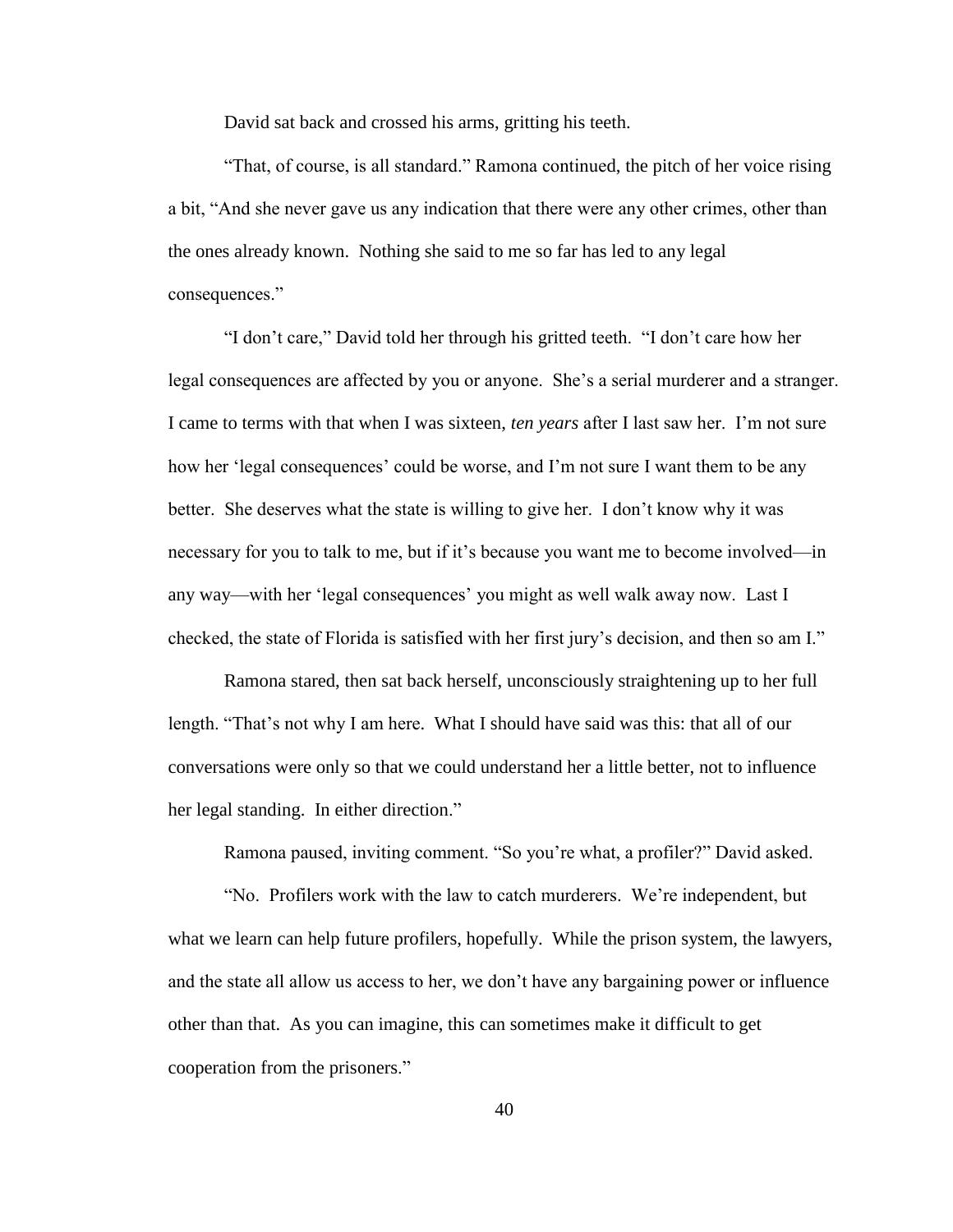She paused, but David said nothing.

"We can"t make deals. We can"t get them better food or moved to a different prison or anything like that. It leaves us very little to bargain with. At first, your mother seemed fine just to talk, she didn"t make demands and she was the most cooperative subject we had ever dealt with. But that was at the before this last appeal. I think, for the first time, she is starting to believe they may actually execute her."

Ramona paused, and looked up at David for sign that she had been too blunt. David scoffed. "She was sentenced fourteen years ago," he said.

Ramona nodded. "Exactly. She never really thought they"d go through with it, it"s been so long. But now, I think it"s hitting her. Legally, I think she can technically still file for appeal, but on no grounds that would be considered. It has changed her, somewhat dramatically. For one, she became less willing to cooperate with me and our team, especially when she realized we couldn"t help her. Finally, she gave me an ultimatum. She would not participate—she would not speak at all—until I did something for her, and that was to come and see you." There was a small upshot of flames to her left as someone stoked one of the barbeques. She jumped, whipping her head around. She had forgotten, for a moment, where she was. She had imagined that this conversation, like the ones with Michelle, was taking place in a clean, all-tile room, with two chairs, a table, bright lights.

"Is that it? Just to see me?" David prompted her.

"No. There are several things I"m supposed to tell you, ask you. First, when she was arrested, she had some money and a large piece of land outside Tallahassee with a small house on it. At the time, it wasn't worth very much, a failed orchard. Her money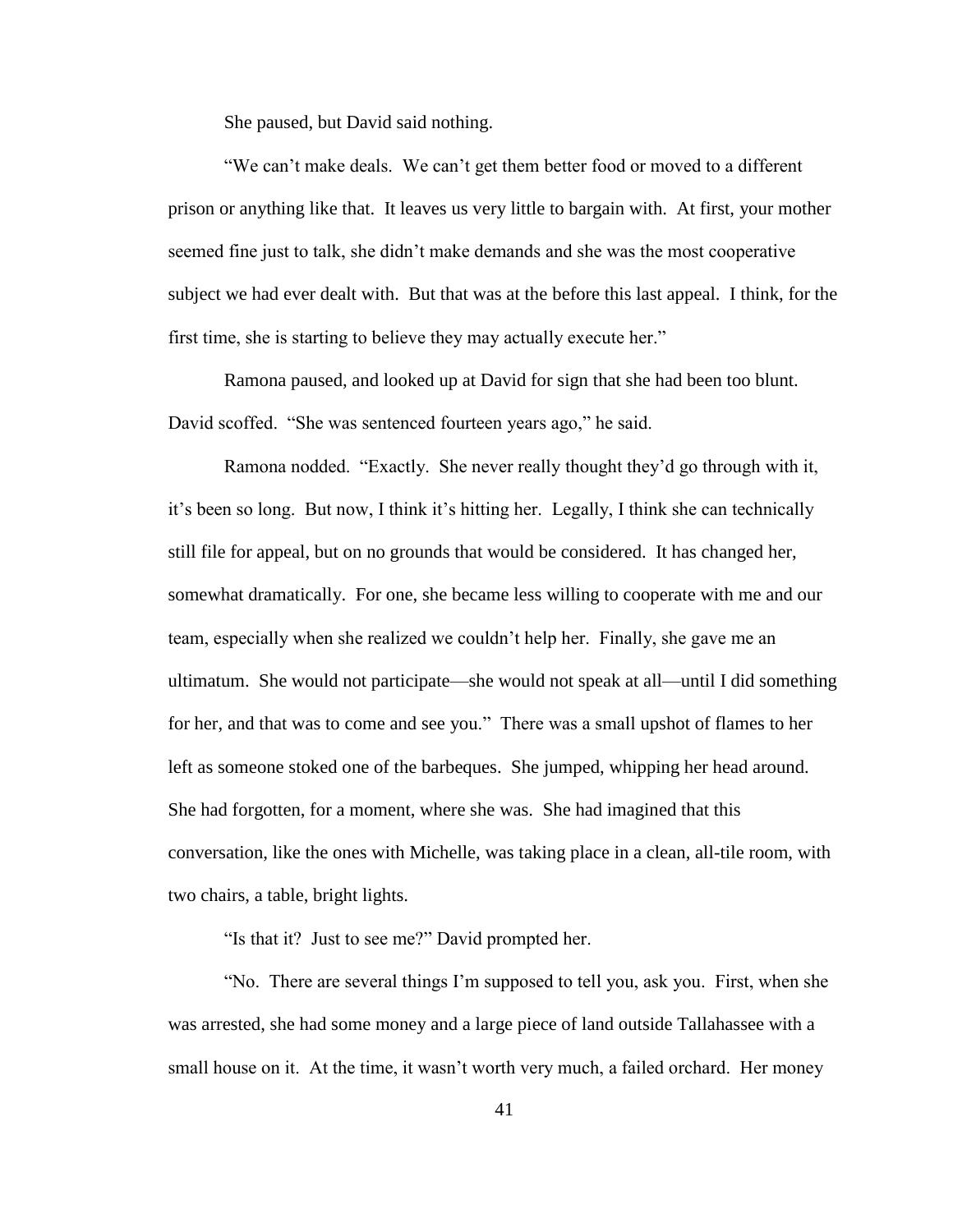went quickly on legal counsel in the first year. But eventually, her lawyer arranged to sell half of her land, which had become valuable as Tallahassee grew and the area became the next potential suburb. They sold pieces of it, but one corner—the corner with the house on it, she refuses to sell. She wouldn"t tell me why until now. She wants you to have it." Ramona looked for recognition in David"s face, but there was none, his face remained static.

"I don"t want it," David said. "What else?"

Ramona nodded and looked down at her hands, lying flat against the picnic table. "I thought as much, but she wants to try to convince you herself. In Florida. She said she"s going to leave it to you, and if you do nothing, it will sit there until the state seizes it or whatever has to happen happens. Her lawyer is looking into that. That"s the first reason she wants you to visit her, so she can try to convince you to take it."

"For God"s sake why? I"m surprised she even remember she had a son. Why would she want to see me to give me some little shack in..." David trailed off, something echoing in his head. "No. She wants me to have the house where she…where it all happened?"

"Yes," Ramona said. "At least, part of it. There"s nothing like that there now, of course." She looked back down to her hands, her throat uncomfortably tight. This was somehow much harder than she thought it would be. She never thought she would find herself as Michelle's advocate, and she wasn't entirely sure how it had happened this way.

David shook his head violently enough for his glasses to slide down his nose. He took them off and cleaned them with his shirttail.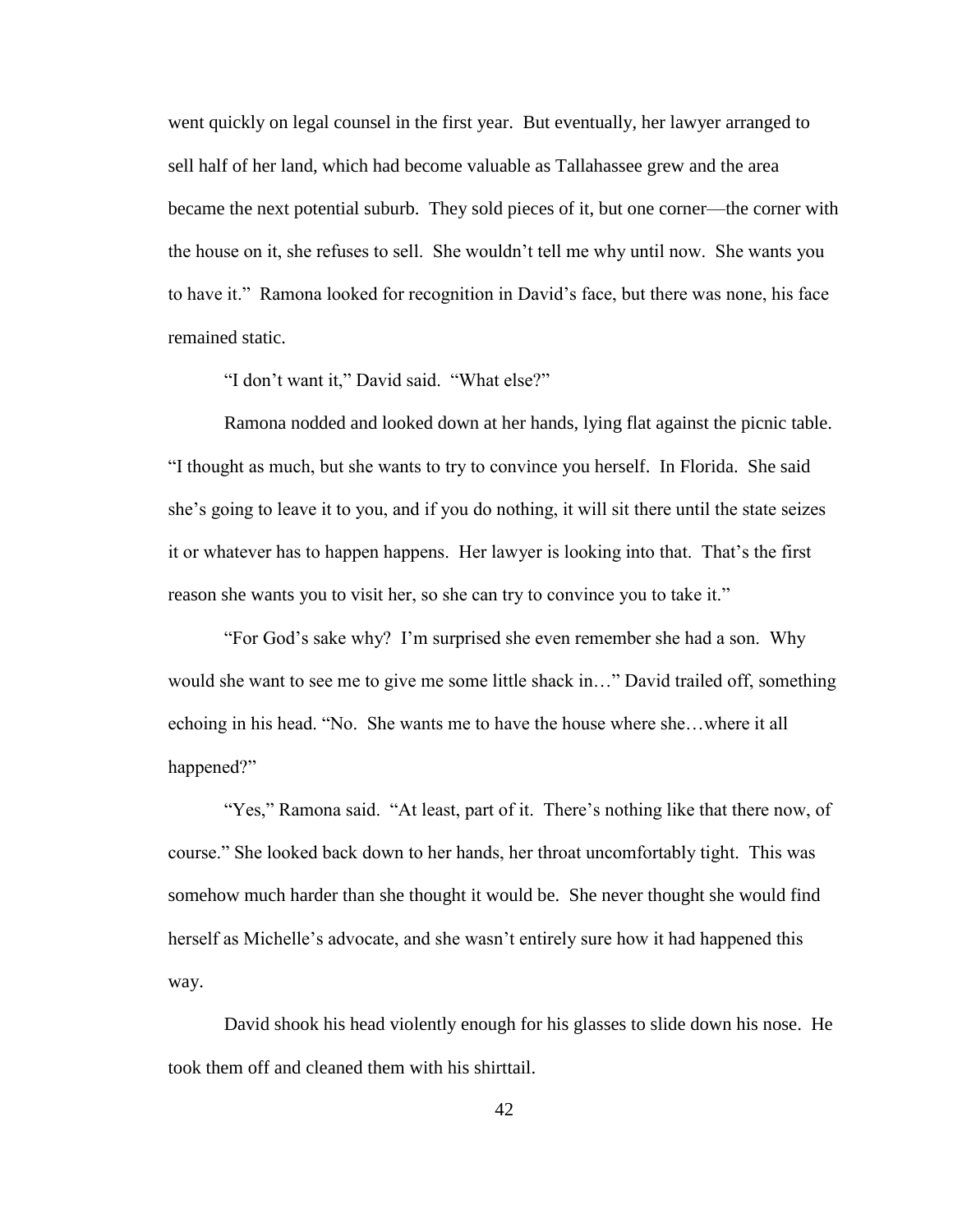"No. Anything else?" David asked.

"The next part is a little difficult, because Michelle didn"t know how much you would know about it, then and now. From what she said about your Uncle, she thought you wouldn"t have known much then, but she didn"t know how curious you would have been as you got older. How much you read."

David shrugged. "I've tried to avoid it. It wasn't always possible."

"You were twelve when she was arrested, right?"

"Yes, but I didn"t know about any of it until she had been convicted. Sentenced, actually. So, fourteen."

Ramona looked stunned for the first time. It changed her face completely. With her dark eyes wide and her mouth slightly parted, she looked somehow older, more feminine.

"Really? I mean, how was it kept from you?"

"My Uncle didn"t want me to know. He did what he could to keep me from finding out, preventing lawyers and reporters from talking to me. I think it was expensive for him, because I remember him taking out a loan against his bar. We didn"t live in Florida, so after the initial wave of media, there wasn"t much on TV about it. I just didn"t know."

"What made him tell you after she was sentenced?"

"He didn"t. Someone else told me." David remembered hitting his Uncle in the chest that day, over and over, crying.

"I see. Did you go back and read about it?"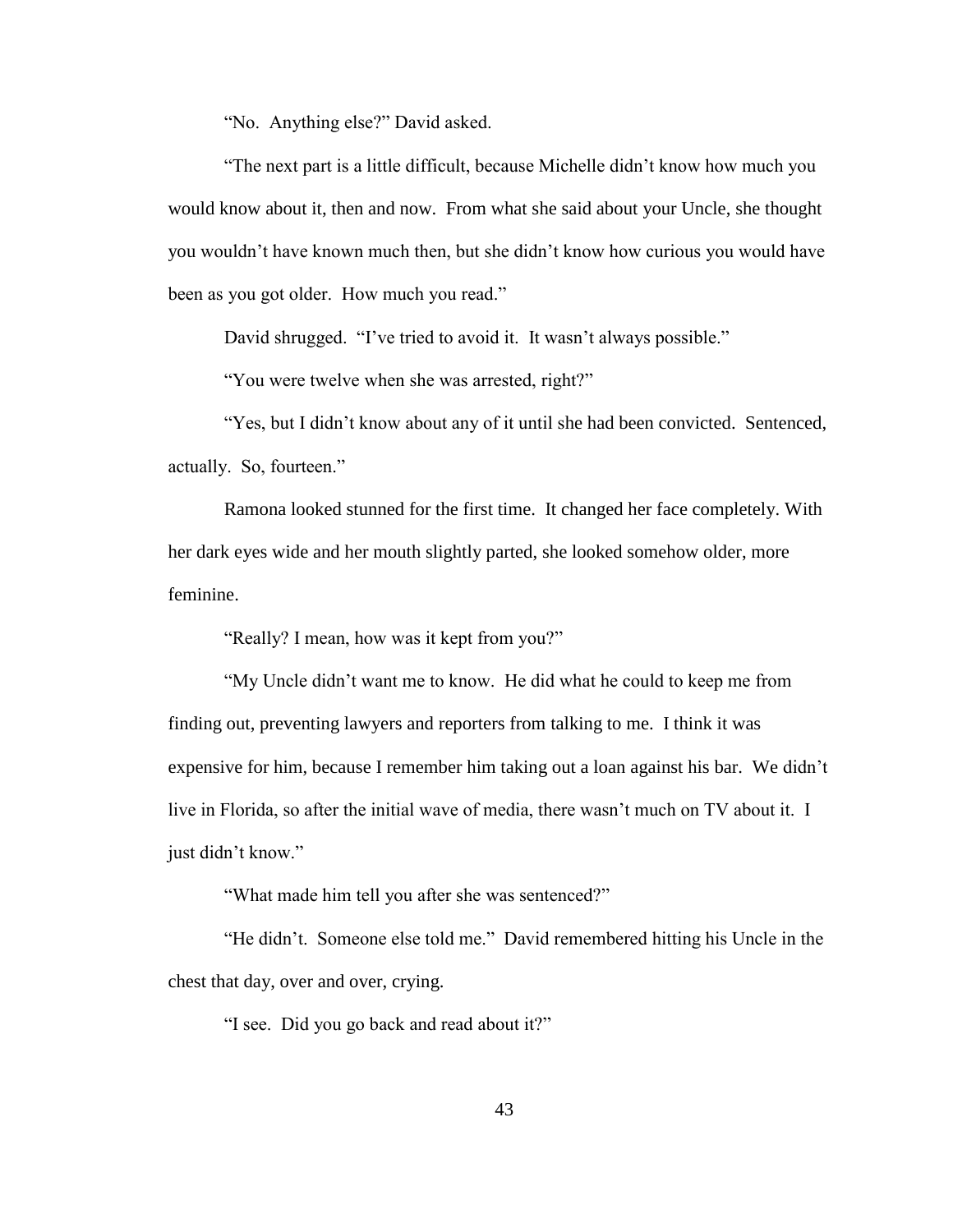"Some. Not right away, but eventually I read back newspapers. Enough to satisfy myself that she was probably guilty. At some point I got this idea in my head she may have been framed or manipulated somehow, but it didn"t take much to dispel that idea. I stuck to newspapers, just enough to know what she"d done and what was going to happen to her. Some of it anyway. Newspapers have a way of hinting that they're only telling you what's fit to print, but that the whole picture is much worse. I know enough." David paused, and suddenly the back of his throat tasted hot. "If she wants to see me so she can tell me all the details, I can't…"

"No," Ramona said. "At least, I don"t think so. What she wanted me to ask was whether you read the book. A lot of people did after her second trial."

"What book? Has someone written her life story? No. I can't say I have."

Ramona looked even more surprised. "No, not about Michelle. Though I am sure there are several authors competing for what will be the definitive book about it. But no, I meant did you read *Blood & Copper?*"

"No, what…" David started and stopped. He remembered the book now, it had been really popular his last year of high school. "Wasn"t that some kind of pulp romance? It wasn't really my thing. Why?"

"You really didn"t follow the case. It was central to her defense in her first appeal, trying to show she was incompetent to stand trial. It wasn"t a romance historical fiction. It was about a Hungarian royal, a woman who killed other women named Erzsebet Bathory. It was vital to her case. Over a hundred copies were found among her things, and she imitated some parts of it, imitated Bathory." Ramona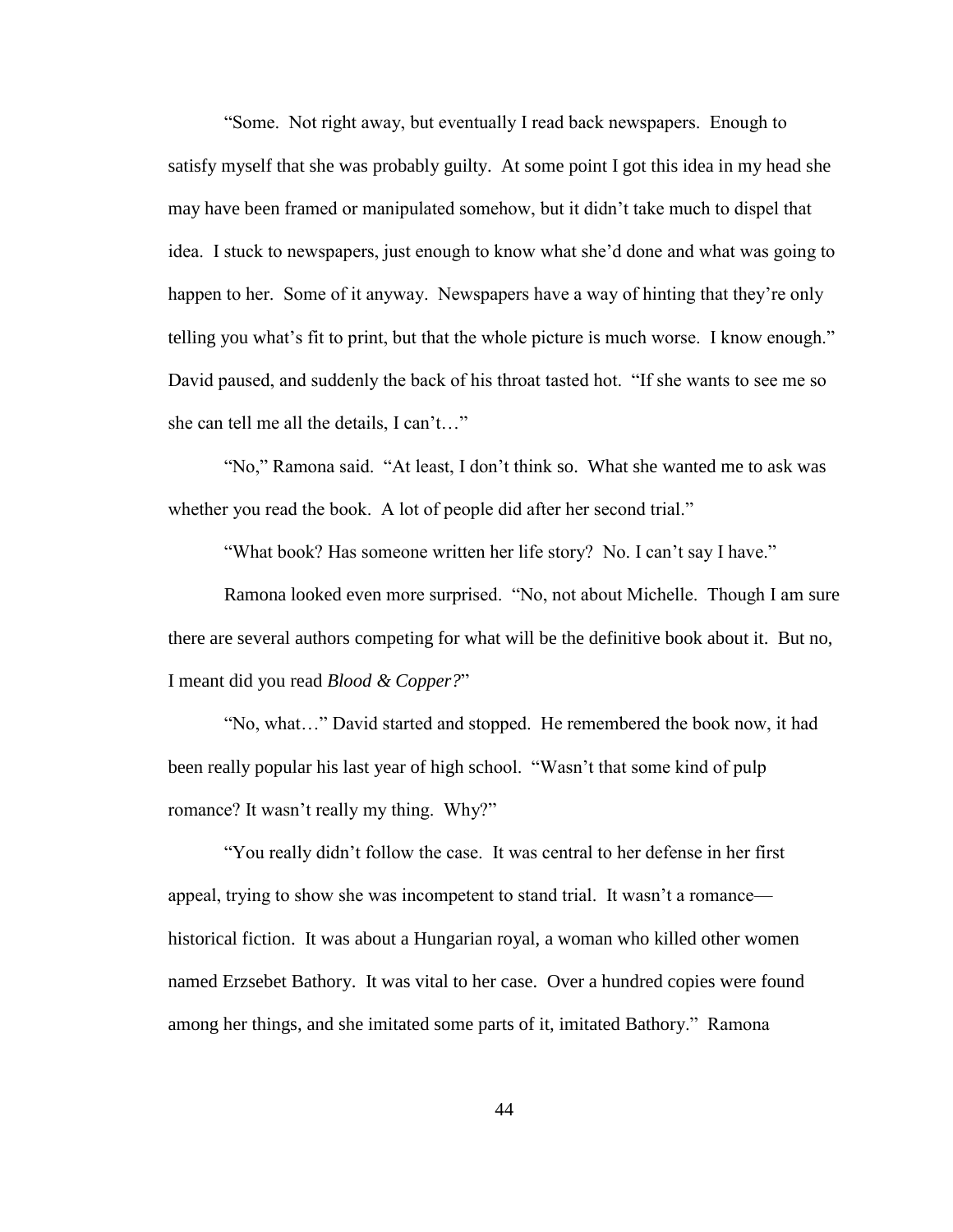hesitated. "It may not have been elaborated on in the papers, because as you said, some of those details aren"t fit to print."

"She really is crazy."

"That"s harder to claim than you might think," Ramona answered quietly.

"I can"t say much to that, but she"s crazy to think I would read that book. And she's crazy to think I would come to visit her after all this time."

"I understand your reluctance, even if it seems otherwise," Ramona leaned forward. "But please think about it before you flat-out refuse. Coming to Florida, I mean. Let her tell you why she wants you to have the land, and maybe why she wants you to read the book, though she only asked me to ask if you had, she may not want you to at all. I won"t ask you to come for her sake. If you hate her that won"t do much good, but don"t you want to know? For your own sake? You have some time to decide. Please, think about it before you write it off. Ask some friends, maybe, or your Uncle."

The crowd around them had thinned, the lunch rush over, but this just made David more aware of the other people in the park. He could now almost hear their individual voices, instead of a white noise of the crowd. He became aware of his face, tight and stiff. He wondered briefly what they must look like, sitting as they were. Ramona didn"t look around, but kept her eyes on David, trying to read him. It reminded him of Karen a little, but Ramona's gaze felt like an intruder, uninvited.

"You"re the second woman this week who says that I should want to *know.*" He leaned forward and spoke quietly, nearly hissing. "Know what, exactly? Besides, whatever it is, I think that *you* just want to *know*. You couldn"t give a shit about whether I do, or whether I *should.* You"re just fucking curious. You don"t care about helping me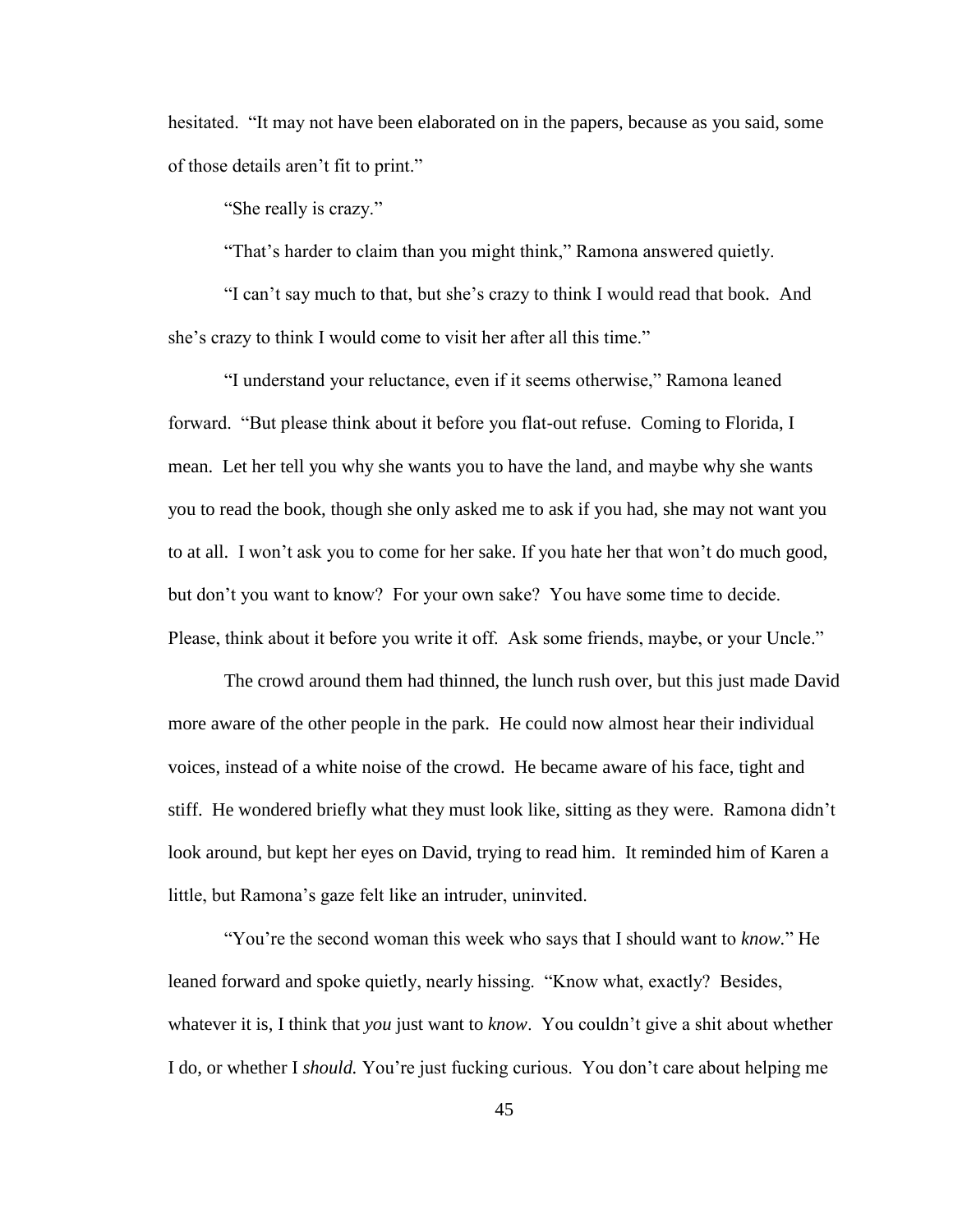come to terms with my murdering stranger of a mother, you just want to keep her participating in however it is you go about *researching a psychopath*." He nearly spat his sarcasm.

Ramona didn"t look taken aback by his sudden rudeness, his anger. Her face did change, though, became a open mask. She seemed much more comfortable with his anger than with his unsure responses before. She leaned forward, coming close to his face, her own face a practiced open expression. It was a learned skill, something she picked up from her father. It was utterly disarming, but not aggressive. It returned none of David"s anger, nor became apologetic. It was not a poker face, either, but something more akin to an empty mirror.

"Yes. I am curious, it's part of my job and my nature. I always want to know why, and I think knowing why helps. I don"t want to make things difficult for you, but if I were you, I"d want to know, just for myself. As for me, I"ve done what Michelle asked in trade for her participation. I never promised that I could make you come. It would probably help, if you did, but everything is not contingent on it."

"Why do you want to know why? What good could it possibly do?" David asked, sitting back.

"To prevent it, of course. To help keep it from happening again."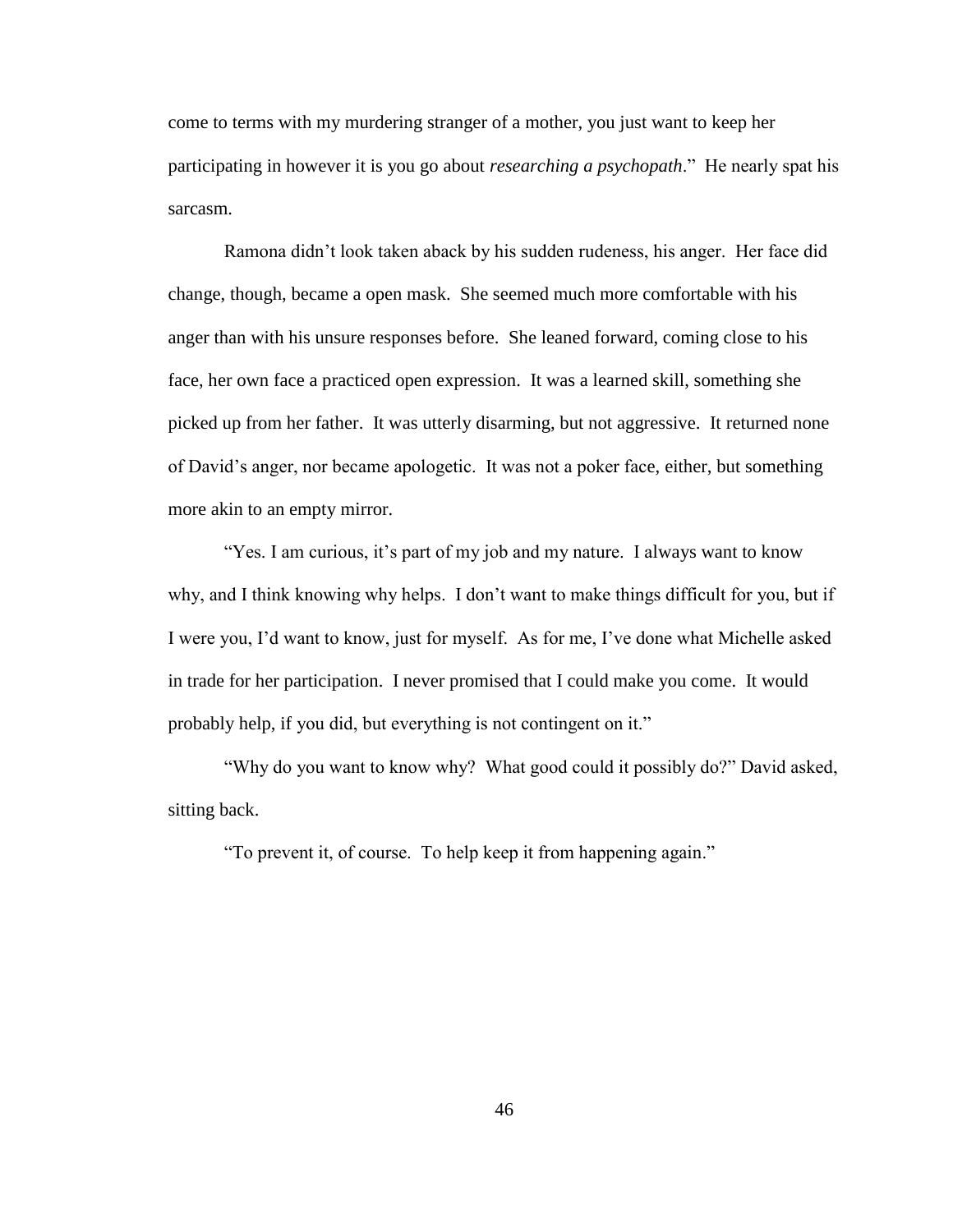# Tallahassee Librarian Kills 8 in 8 Months

## *Kelsey Timmerman*

Monday, Michelle Riley Shuster, a quiet librarian living just outside Tallahassee, was arrested in connection with the disappearance of Courtney Donahue. Shuster was arrested based on tip from a anonymous source, who claimed to see Shuster leave a bar with Ms. Donahue on the night of her disappearance.

During a ten-hour interrogation, Shuster confessed to the murder of Ms. Donahue and seven other women: Shelly Patterson, Evangeline Ribaldi, Stephanie Gregorson, Kelly Michaels, Danielle Short, Tina McGee, and Tracy Phillips, all of whom were open missing persons cases from this year.

By Tuesday, the bodies of three of Shuster's alleged victims, Ms. Phillips, Michaels, and Ribaldi, were found according to Shuster"s directions, thus confirming her confession. The bodies were found in marshlands with the help of the Monroe county Sheriff"s Department and the Florida State Police. As of today, the search continues for the other victims.

TPD homicide investigator Danny Woods lead the interrogation. "I never thought I would have to take a confession like that," Det. Woods told us after the arraignment on Wednesday morning, "and I certainly hope I never have to take another one."

Each of the women named in Shuster's confession went missing on the last week of the month, each month starting last July. Det. Woods was not able to give further details of the confession, but a source from inside the department confirmed that the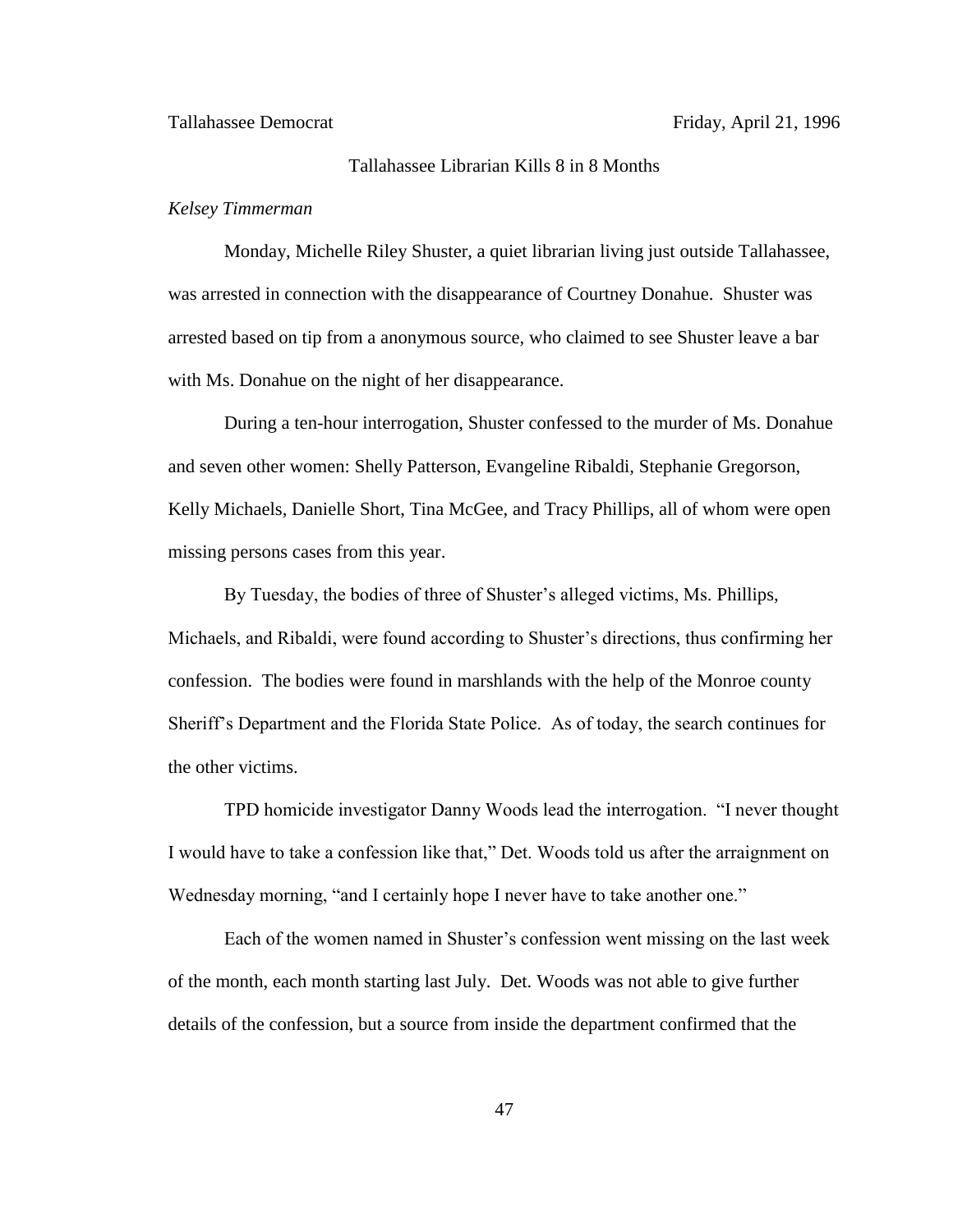pattern of disappearances was relevant to the murders and that there were other ritualistic elements to the brutal crimes, including mutilation and "blood-letting."

Shuster worked as a librarian for the past six years, since moving here from Cherish, Mississippi, near the Louisiana border. Investigations have only just started, and some expect that more crimes, if not more bodies, will be uncovered in the process of digging through Shuster"s past.

Shuster was married in summer of 1984 and gave birth to a son in spring of that year. The location of her husband and son are currently unknown and under investigation.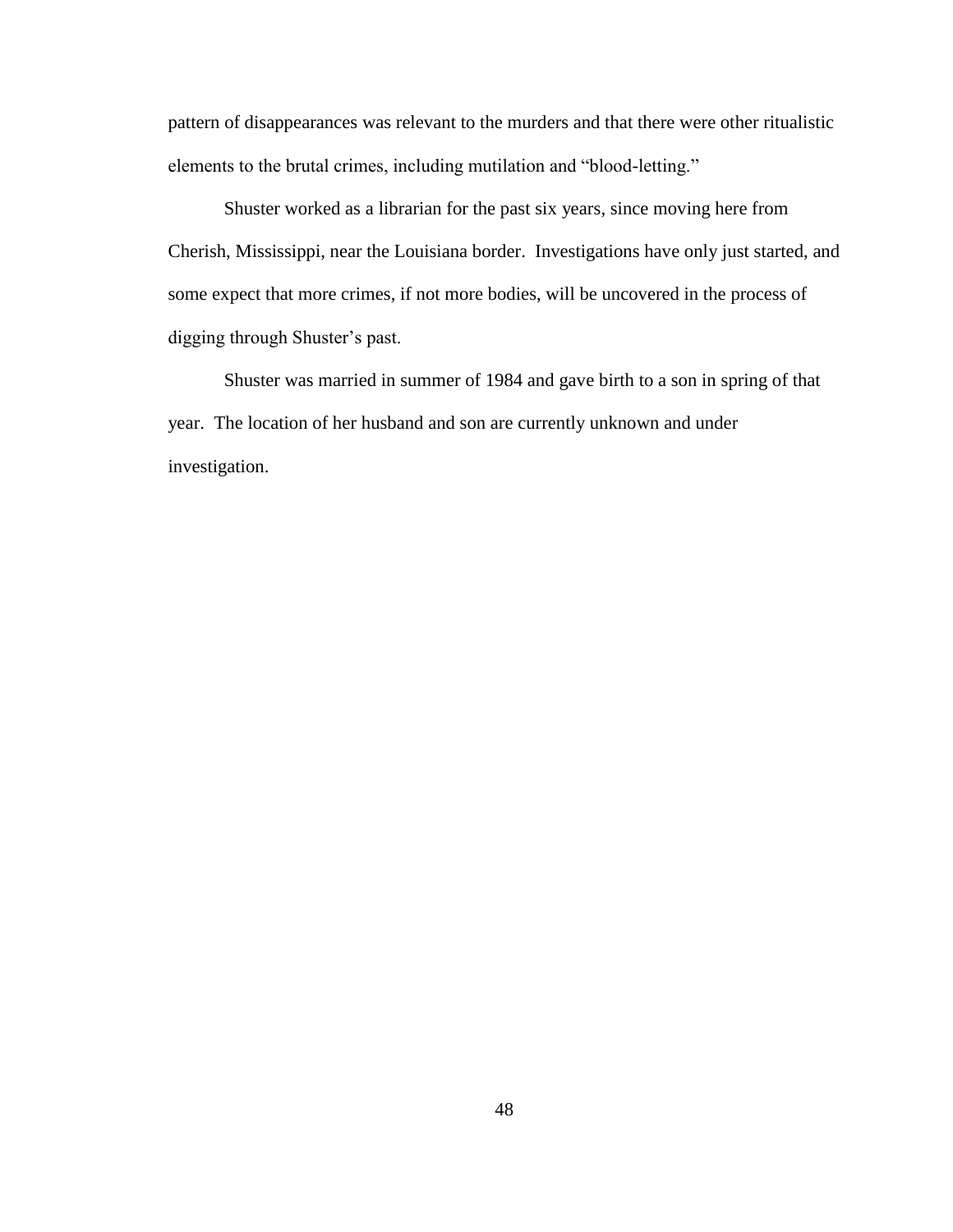#### Baton Rouge, Louisiana

## September 1997

David shoved his bulky book bag into his locker. Uncle Trey had bought him the kind that rolls, supposedly because he thought he would like it. *For all your grown-up books and smart guy learnin' gear.* But really because David was so small, and now he had to walk to school. The bag was supported by a solid plastic frame that was almost too big to fit into his locker and would only fit at all at an awkward angle. Every day he had to shove the bag in and hold it there with one hand until he slammed the door shut with the other. It was practically impossible to do this inconspicuously.

He cursed, looking down at the two books in his hand. His first two classes were Advanced Geometry and Biology. He was a freshman, but they didn"t have honors classes, so they stuck the advanced freshmen in with the sophomores, no matter how scrawny they were. The books in his hand were Biology and French. He cursed again and turned back to his locker. The lock was just barely below his eye level.

As was reopening his locker, preparing to catch his backpack as it would inevitably fall out, he heard a sudden rash of gasps and exclamations from down the hall. There was a group of Sophomores, several in his Geometry class, gathered in a tight semicircle, all reading from a single print out. Standing a little aside from the group was Bobby Grieson. He looked more smug than usual, an achievement.

"Gross!" One the girls exclaimed. "What the hell is blood-letting?"

David rolled his eyes back toward his combination. Bobby was always grossing the girls out with something or another. The week before he had found a dissected pig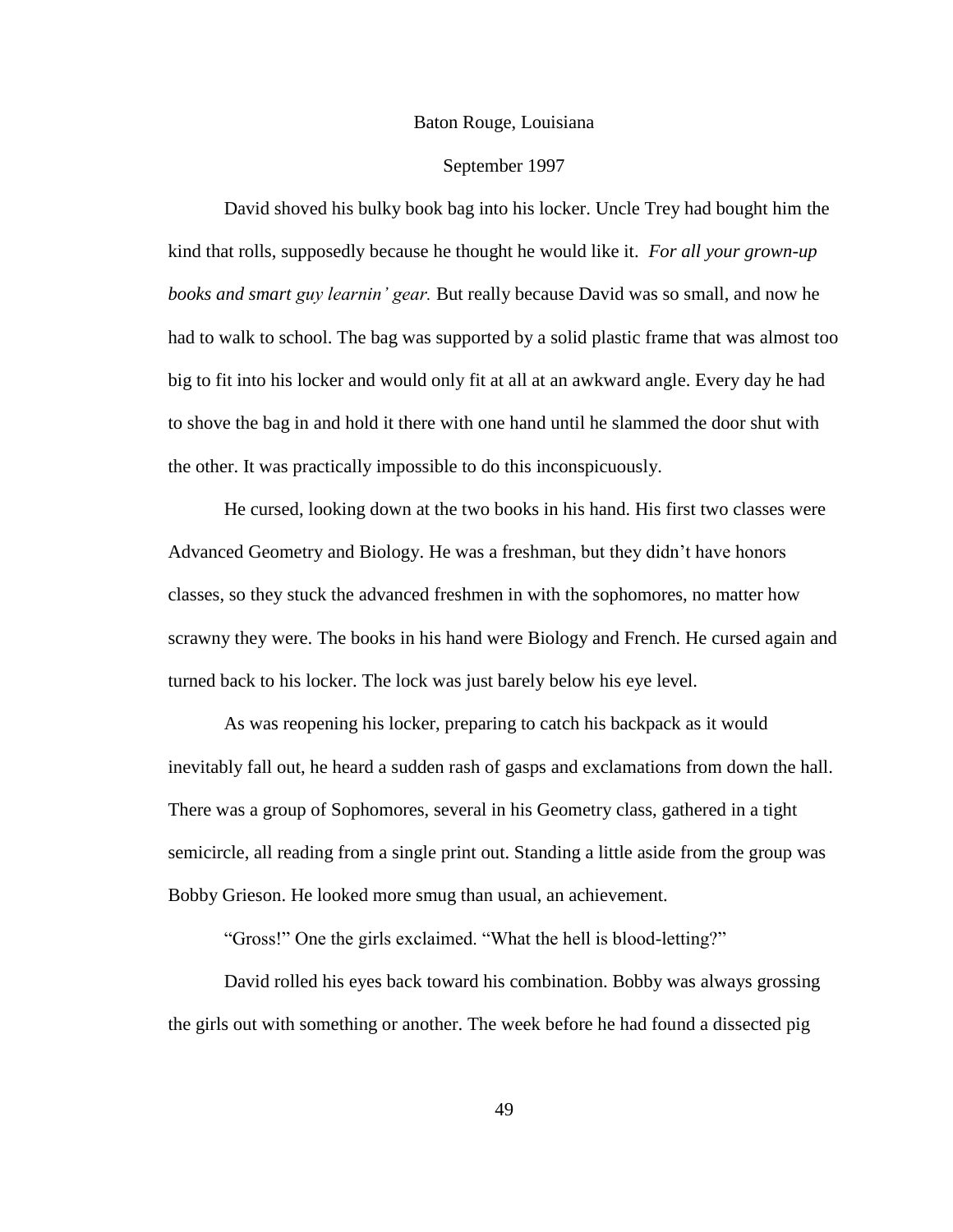fetus, splayed and held open in a plastic case, in one of the cabinets in Bio lab and swiped it to show the freshman girls at lunch. He told them it was an abortion.

"That's totally fake," said Jamison, another boy in his Geometry class. "You wrote that yourself, Bobby. I don't buy it."

"Naw, it's real." Bobby insisted. "My mom was talking on the phone to her friend who works with his Uncle. They were talking about it so I looked it up it the school library. There you go, right there." He tapped the page.

"Bobby, if this is a joke it"s *way* too mean," said the other girl, a tall, light-haired freshman who was also in sophomore classes.

"Listen to what I"m tellin" you, Trina; this is totally legit. That little runt has *one fuckin' freak show* of a mom."

Trina looked past Bobby and spotted David, exchanging out his books. He wasn"t looking at them, but he was clearly in earshot. She punched Bobby in the shoulder and gestured with her head, which was way more obvious than pointing. David slammed his locker closed again.

Bobby looked back at her with a look that clearly said *What do I care?* but didn"t say anything else. A bell rang out, and they filed into the nearby classroom, David trailing behind them at a safe distance.

Geometry went past uneventfully. David paid just enough attention to get by, carefully drawing boxes for his comic. He drew a comic every day. He drew the boxes carefully in Geometry while he had a good excuse to have a ruler out, lightly drew figures in Biology, wrote the script in English, and finally inked over everything in US History, the class where he could devote the most attention to his comic. Almost nothing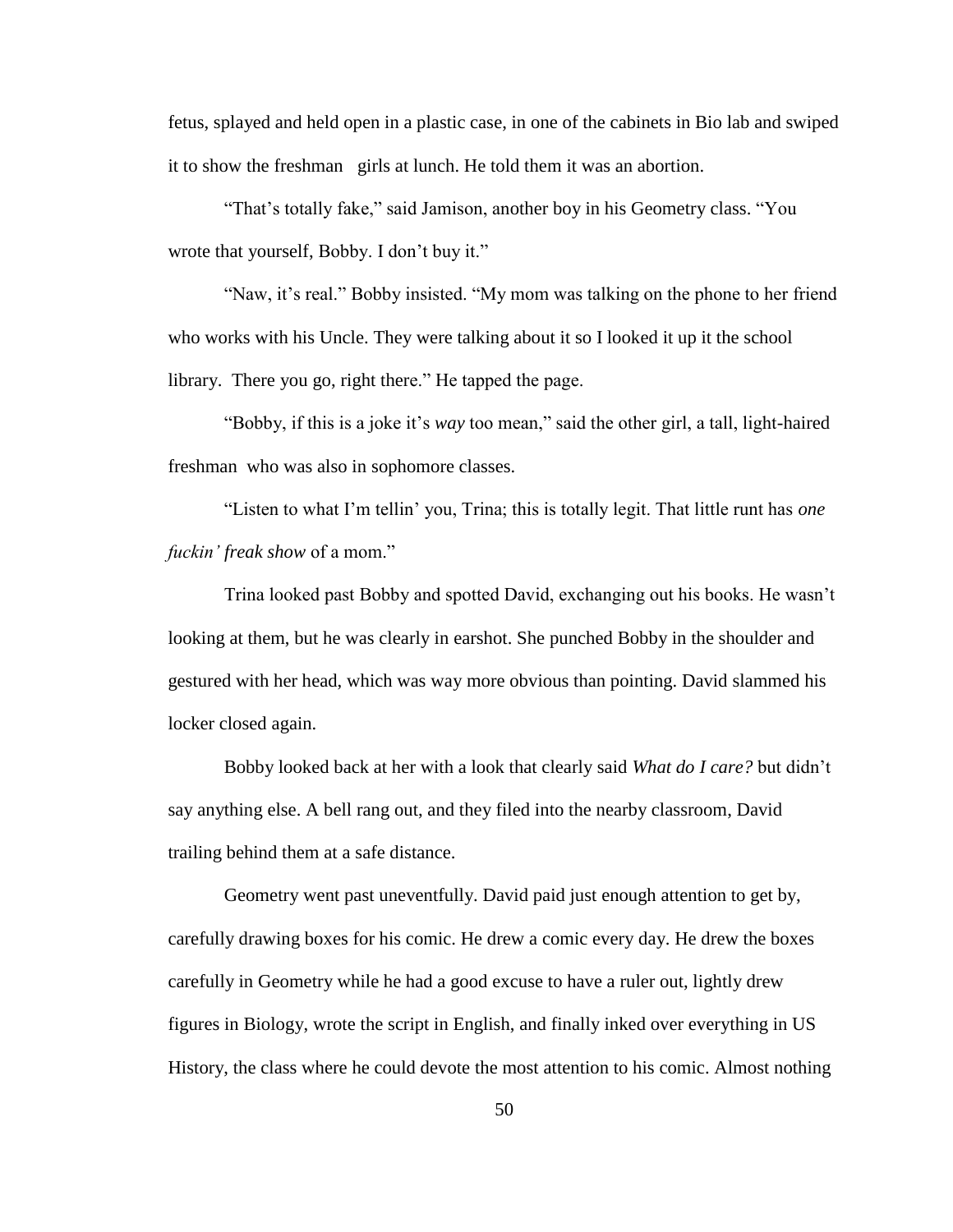to break the steady concentration he needed to ink and shade with the perfect balance of pressure and ease so that he didn"t rip the paper or have to go over the line twice. Two weeks before he had snuck into the movie *Chasing Amy* with his 17 year old cousin Courtney, who fancied herself a bisexual revolutionary, and who also stayed with his Uncle Trey, a childless, gay bachelor who seemed to collect his delinquent siblings' kids. David's favorite character was Banky (he didn't actually care much for rest of the movie) and he nodded along with him fervently when he argued that inking was not the same as *tracing,* David was remembering this as he was carefully and lightly drawing the doublelined boxes, checking twice to make sure the gutters were straight and even.

The teacher, a lanky tall woman who was younger than any teacher David had ever had before and actually had a *tattoo,* told them to work on the homework quietly and that she would be back in a minute.

A few seconds after she disappeared into the hallway a dull buzz of whispering started, a minute later it was growing. The loudest of the whispers came from the back, where Bobby, Trina, and Jamison sat, and gradually become perfectly audible, even in the front row. David tried to tune them out as he continued to draw boxes. Maybe he"d try to do a two-pager today.

"…tellin you. Mother fucking psychopath. Shit like that runs in families."

"Do you think he"s got some dead cats in his basement? They say they all start out like that," Jamison was asking Bobby.

"Yeah, I bet he does. I saw on *True Crimes* that they all wet the bed when they"re kids too."

"Shut-up you guys," Trina hissed, though without much force.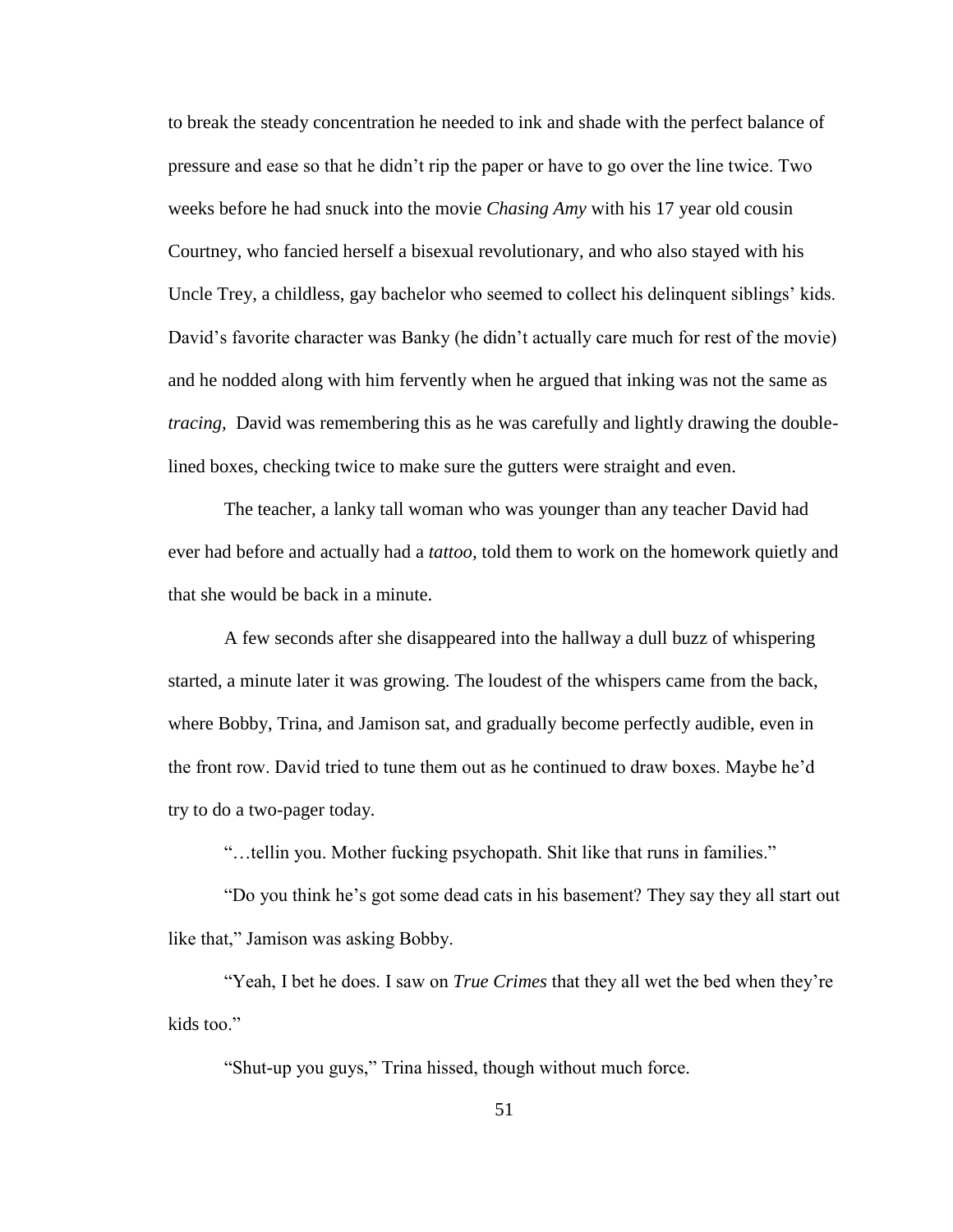"Dude," Jamison continued, ignoring Trina, "remember that episode of *Law and Order* where it turned out that both the father and son were doing the kidnappings? Do you think they ever did one together?"

"Jesus, like take your kid to work day? Jesus Christ."

They were quiet for a minute, and David felt a prickling at the back of his neck. He turned his head, trying to look like he was just shifting in his chair and cast a look behind him. It hadn't actually occurred to him that they were talking about him and his mother, but their sudden silence made him want to look back. He was startled to see that all three of them were staring back at him, hard enough to go straight on through.

After a long quiet moment, Trina said more quietly, "You guys don"t know what you"re talking about. Besides, Courtney told me he hasn"t seen either of his parents since he was way little. He's just a kid." She nearly spat this last bit, though she herself didn't sound thoroughly convinced, her voice a little shaky.

David sat up straight. His hands and feet felt suddenly numb, as if he had been sitting on them and they fell asleep. They could not possibly be talking about him, but David didn't know any other Courtney in school except his cousin. And he really hadn't seen either of his parents since he was little. He tried to look back at their conversation, trying to remember all that he had half-heard. No, he decided, they couldn"t have been talking about him. He had been stupid to think they might have been, even for a second. He went back to the comic and the comfortable half-dream that he kept up around him most of the time.

It wasn"t until the end of lunch time that Bobby plopped down next to him, yanking him violently out a reverie, trying to refine the simple plot for today"s comic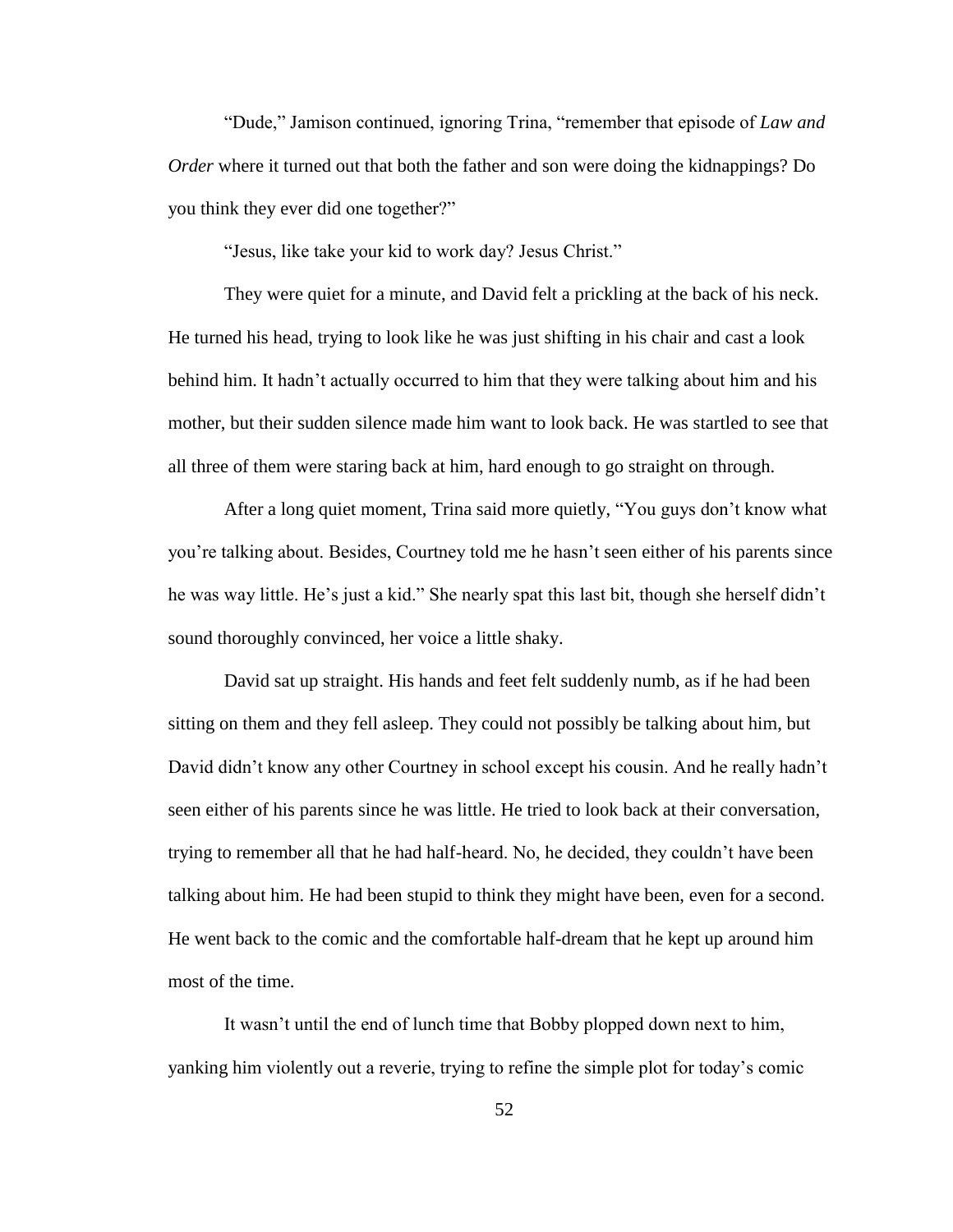page. Bobby looked back at his own table to make sure he had a proper audience. By now, a dozen or so kids were looking at them.

But when Bobby turned to look at David, and his face seemed to collapse. His mouth had been twisted into a vindictive smirk, but faced with David"s blank and open gaze it fell slack, and for a moment he looked as though he had forgotten what he was going to say, or even maybe where he was. Then he drew his face back together. From his pocket, he unfolded a piece of paper that had deep creases in a crisscross over David"s mother"s face. He stared at the headline above her picture. *Tallahassee Librarian Confesses to Eight Local Murders.* He snatched it away and started reading the first few lines, trying to force back the hot bile that was rising in his throat. No words from the article itself made sense to him. His eyes kept slipping back to the picture, the headline, the picture.

Bobby had indeed forgotten what he was going to say, and stared as David slowly turned red at the neck and ears. Bobby was speechless, and suddenly frightened. He hadn't, even for a second, really though that meek, little David could possibly be like the woman in the paper. He expected the shrill, small anger of a cornered kitten, familiar sputtering and shaking that made him laugh and feel tall and firmly on his feet. Now, as David rose from the bench, turning purple in the neck and shaking, he started to wonder. David turned to him and started working his mouth, as if he was screaming at him but couldn"t find the breath.

Bobby shifted back from him, but David didn"t come forward. He swayed and fainted. He fell face first into the corner of the table, breaking his glasses at the nose piece.

53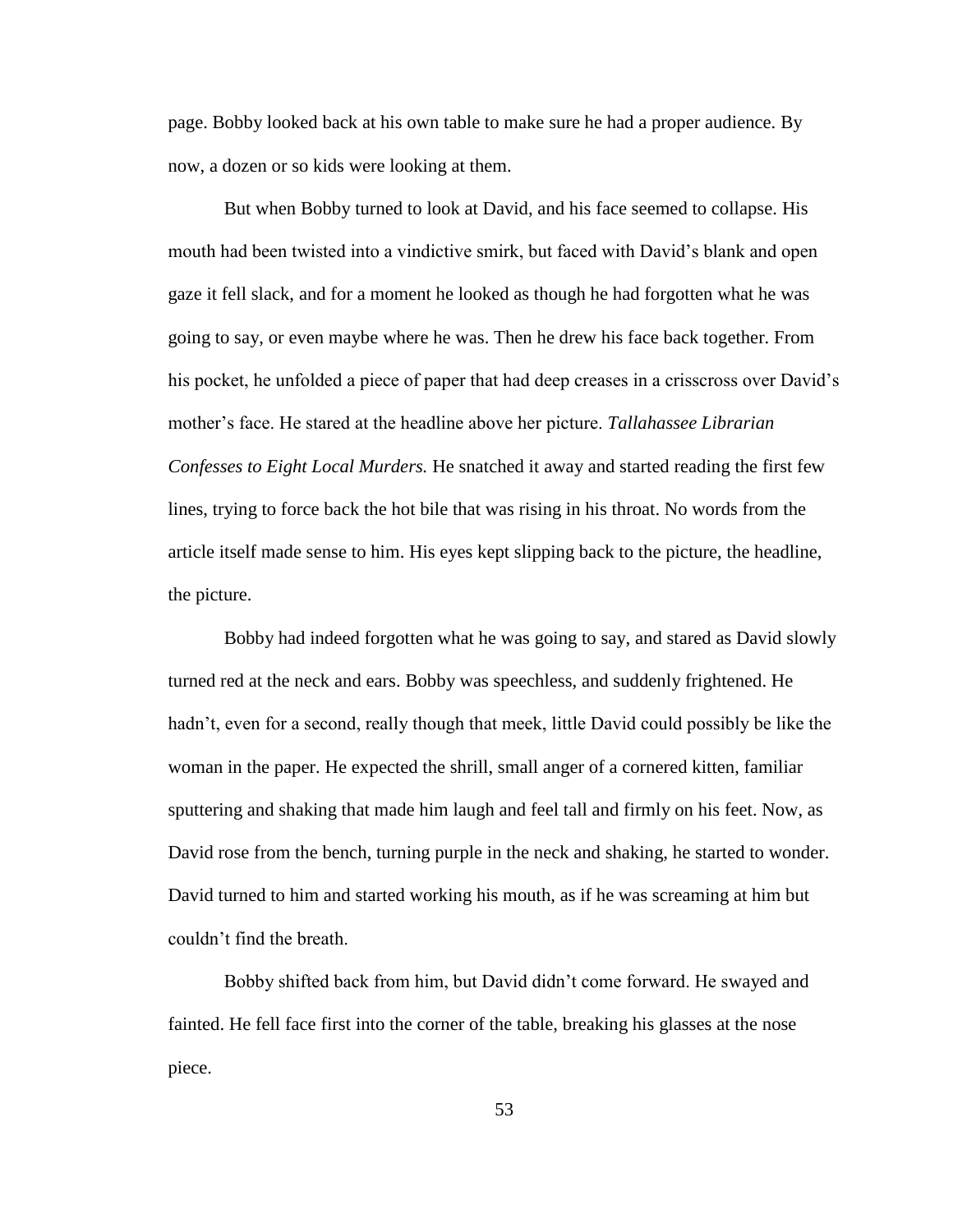Almost as soon as the blackness had come over his vision like a camera shutter, light started to seep in again, blotchy and unfocused. He lay still on the cafeteria floor. Aches and pains in his right shoulder and just above the bridge of his nose sprang forward, fully formed and sharp. Davis squeezed his eyes shut again, wanting the soft, cottony feeling in his head back, but despite himself everything was quickly and surely becoming more clear, pronounced, and inarguable. He heard the footsteps around him and the table being moved away. A gruff voice was saying "go on to class, get going, now." David didn"t stir, lying still on the floor until he felt adult hands grip him under the shoulders and pull him up to a sitting position. He tried not to open eyes but they betrayed him. Looking at him was Coach Claymore. He snapped in David"s face.

"Hey, hey" he said, trying to meet his eyes, "look at me. David, right? Are you ok?" David nodded and Coach clapped him twice on the shoulder. "let"s see if you can get up then, okay?"

David started to, wavered slightly, but made it to his feet. He looked around, but he couldn"t see well without his glasses. Coach sat down on the cafeteria bench and patted the seat next to him, for David to sit down. Most of the other students had filed out of the lunch room, and it was getting quiet.

"Take it easy, kid." Coach said, and he bent down to get David"s glasses and other things. "I"m afraid you"ve broken your glasses," he said as he handed the pieces to him. "Can you see without them or do we need to call your Mom?"

David didn"t answer. He looked down toward his hands and shrugged.

"Did someone push you?" Coach said, but his voice was suddenly distracted. He had picked up David"s pack from under the table and the paper from beside it. David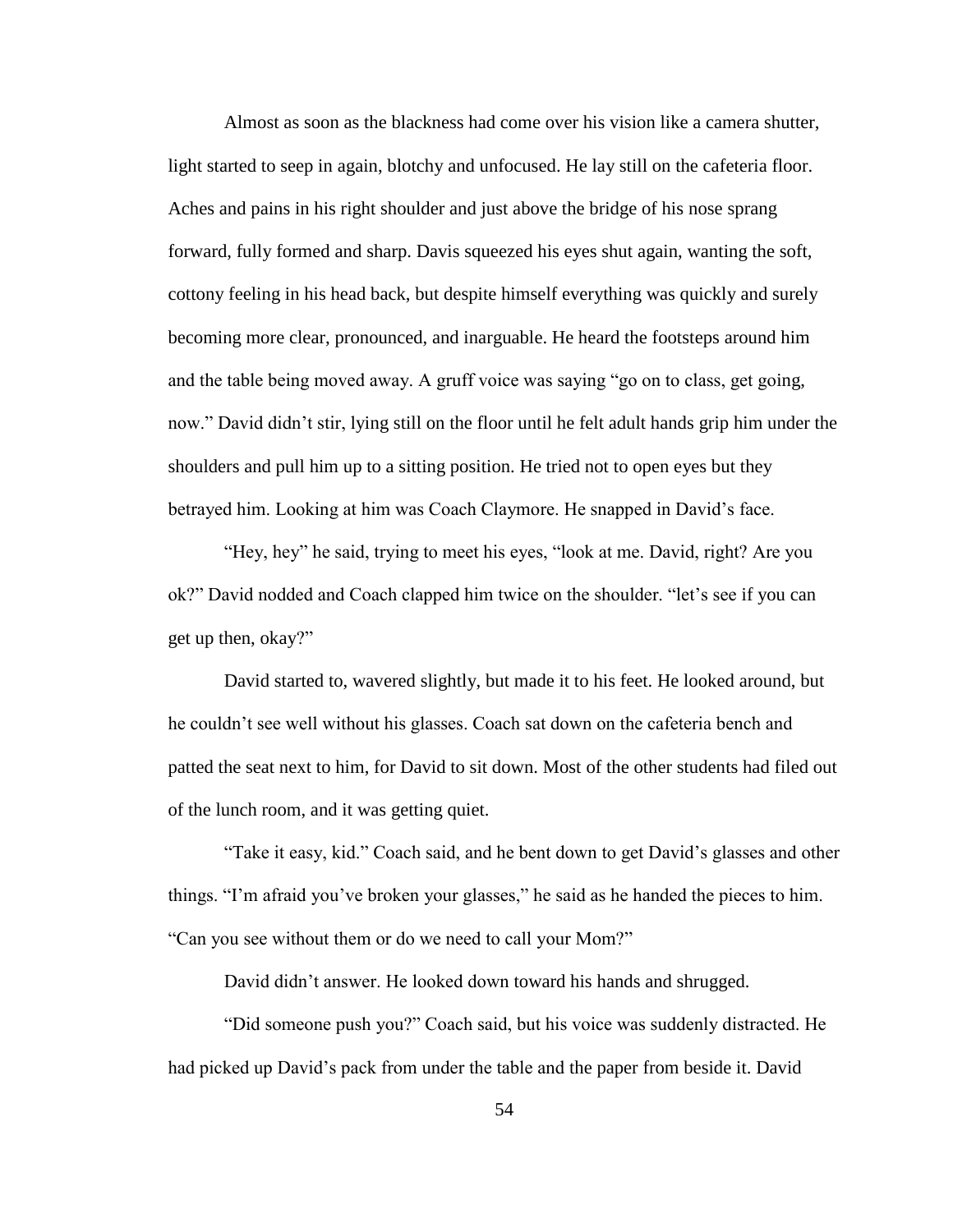wondered dully how fast Bobby had left after he fainted and who had gone to get Coach Claymore. He looked up and watched as Coach read quickly through the paper. He couldn"t make out his face very clearly, but he could hear as he whispered to himself, reading. David touched his head gingerly where he had hit it, testing the bruise forming there. Coach folded the paper and said, "I think we"d better go to the office. I bet Ms. Kneed will have aspirin in her desk that will help your head, for a start." David nodded and got up, not wavering anymore, but feeling clammy and cold all over.

He knew, now that his head had cleared, that what Bobby had shown him was a cruel lie, and he followed Coach Claymore thinking how stupid he had been to believe it so fully, so completely, even for just a minute. He didn"t question where Bobby had gotten the picture of his mother, a familiar one because he had seen it before, in an envelope with his mother"s name on it in with Uncle Trey"s other pictures. He followed Coach Claymore and remembered the large, hideously overstated painting of a woodland cabin that hung behind the her desk, but nothing else about Principal Shipley came to mind. He scarcely saw her. Silently, he began to slowly formulate a story, scratching bits that didn"t make sense or would make him look bad. Bobby had given him the picture, and of course, he had known it was a lie and…what? Did he stand up to take the picture to a teacher? That would sound okay to Principal Shipley, but if he told the same story to his Uncle, he would see right through it. It wasn't like him at all. So, he was standing up to go throw it away. And he slipped on something and hit his head. That would be ok. Keep it simple, don"t elaborate, he told himself.

The offices were sectioned off by a glass door and several floor to ceiling glass windows, so Ms. Nall, the administrator, could see down the hall as she sat her desk. She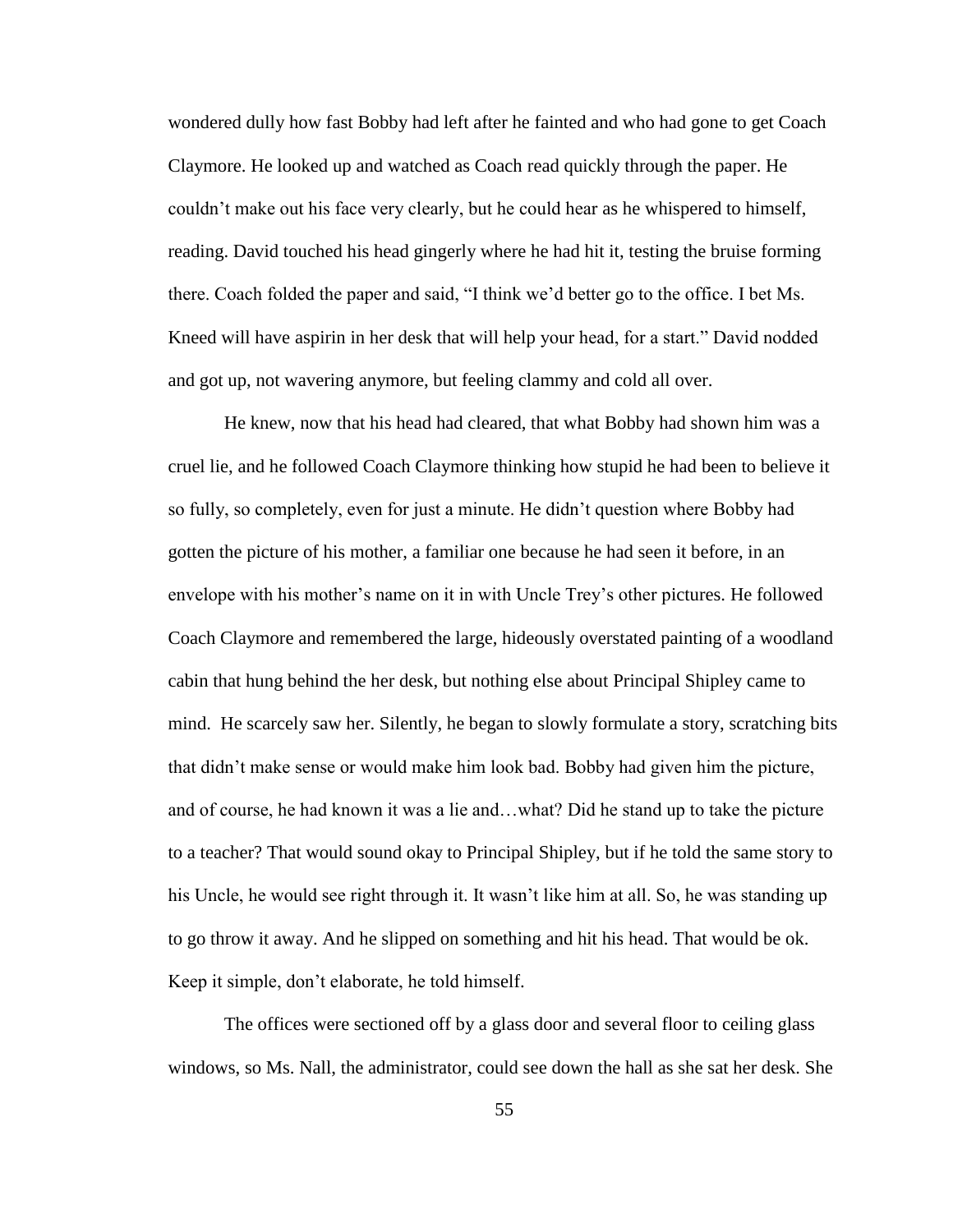was on the phone when they came in and smiled apologetically at Coach Claymore. Coach indicated that David should wait in a chair and handed him his backpack, but kept the paper in his other hand. He pointed toward the Principal"s office, and Ms. Nall gave him a little nod and mimed knocking, still on the phone saying occasionally, "I understand," "Of course," and "Naturally."

His back to the glass and the hallway, he could hear the slamming of lockers and the warning bell sounded. That meant it had been less than five minutes since Bobby showed him the picture, a realization that made David"s head swim a little.

Ms. Nall had finished her one-sided conversation and was eyeing the top of David"s head.

"What's your name?" Ms. Nall asked him, after a few moments.

"David."

"David what?"

"David Shuster."

Ms. Nall typed something in her computer and started to read, her head tilted back so she could see through her bright pink readers. Her phone buzzed and she picked it up.

"Yes, Ma'am?" she asked. "Yes, I've already got it up, you ready for it? Trey Shuster is listed, his Uncle…I"m sorry?" she hesitated, a little flustered, "Well, I don"t know, it just says Uncle, should I ask him?" Another pause, her mouth a little open as she stared out into space. "No, I mean, yes, of course" and she recited his phone number. "That all? Do you want me to send him…okay." She hung up, with a little nod. "David, I'm afraid you'll have to wait a little while. Do you have some homework to do?"

He didn"t, but he nodded anyway.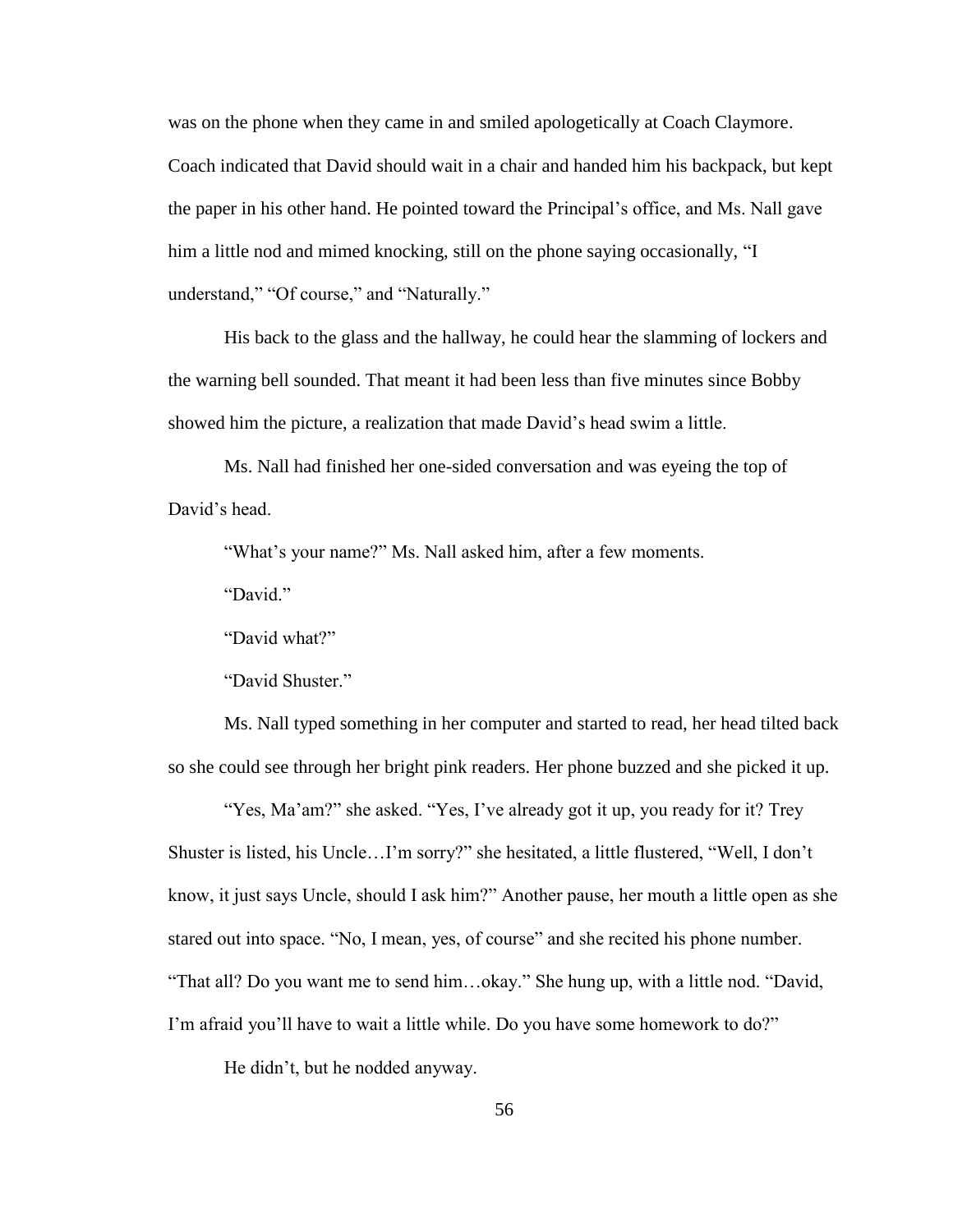"Well, you should work on it then, there"s a table over there. Do you need a pencil?"

David shook his head and moved obediently, putting his backpack on the table between Ms. Nall and him so she couldn"t see exactly what he was working on, a longingrained habit. He got out his comic, but wasn"t very interested in it, and besides, he couldn"t see very well. He started to sketch Ms. Nall with his nose close to the page, but as he tried to draw her wire readers, they seemed to float in front of her small nose, fighting gravity. It started to give him a headache. He squinted at the clock often, and wondered how soon Uncle Trey could get there, and if they would have to try him a few times before he woke up to answer. Trey worked late in a bar, so he slept while Courtney and David were in school. Coach came out of Principal"s Shipley"s office, looking grim. David sat up, and made to put his notebook away.

"I have to go teach my next class, David. Your Uncle should be here soon. You probably won"t be going to any more of your classes today, so if you need something from your locker," Coach hesitated. "Go now, and come straight back here."

Sometimes, when David had a doctor's appointment, Trey would purposefully schedule it for early in the day so David could have the afternoon off and they would see a matinee or go to the zoo when it wasn"t crowded. David doubted they"d do that today. David sighed, and cursed silently at Bobby. He started to wonder if Trey would believe his explanation. He always told him he had to keep his temper, not to rise to provocation, to ignore bullies and be the bigger man, always.

"When you scream and holler and turn red, you just give them the punch line to their joke," Uncle Trey had said when David reacted badly to being pushed and called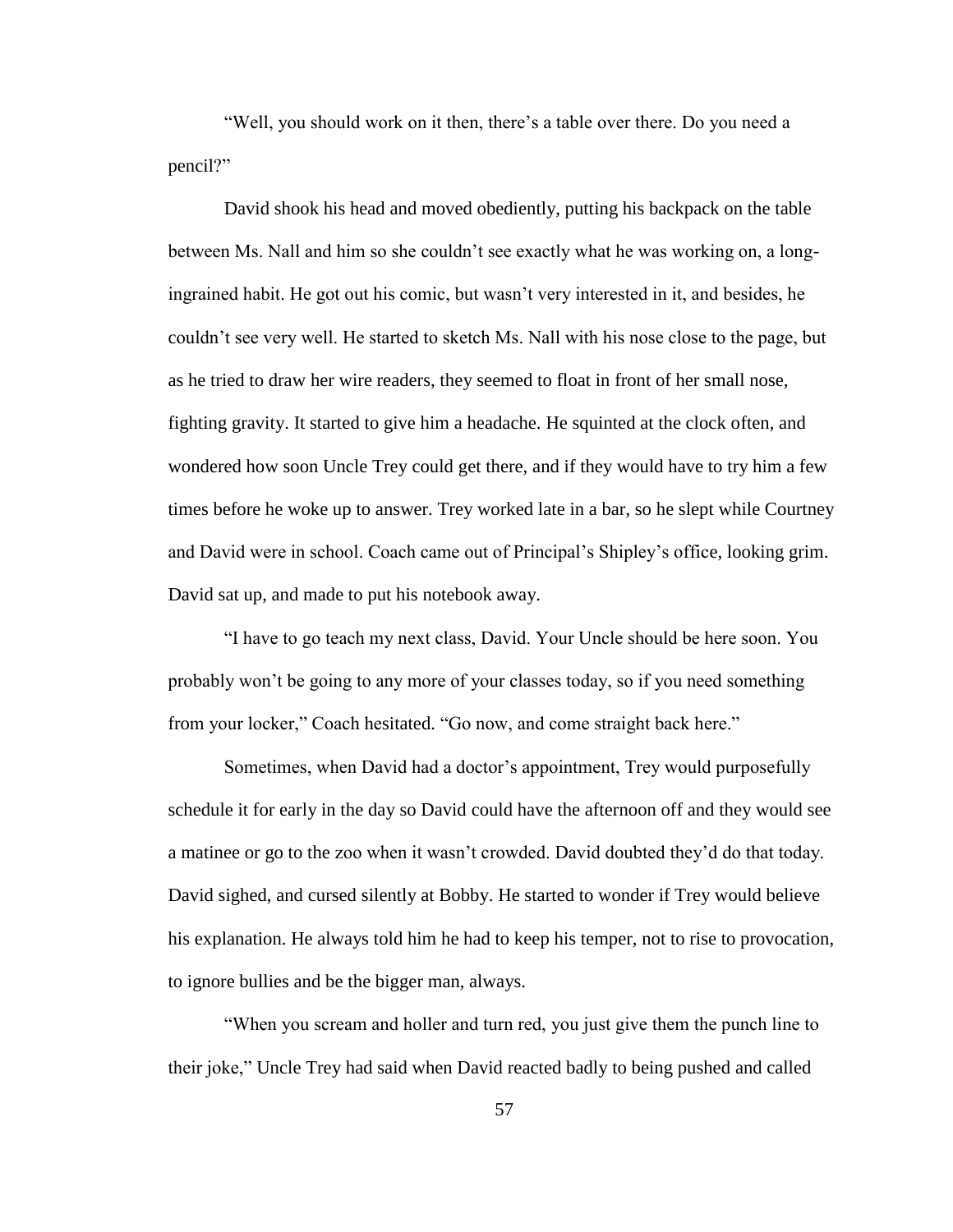names at recess, "It stops being funny to them when you stop reacting, and they look like the idiots they are. You see?" Trey had looked tired then, worried, and with dark circles under his eyes from a few too many days of interrupted sleep. But he smiled, and told him a story about a man who pretended to be deaf when someone tried to start a fight with him in the bar where he worked. "The guy hollered and hollered and hollered. Right in the guy"s ear. He slammed his fist on the table, spilling their drinks. And do you know what he did? He bought them both another round. He said 'Everyone's clumsy now and again."" David had laughed at this, knowing that Trey had probably made at least part of it up to cheer him up, and so he"d stop sounding like a lecturing parent.

"Do you have things you need from your locker?" asked Ms. Nall. "If you do, you need to go ahead and go now."

David nodded and went to his locker, at the end of the same hall, feeling Ms. Nall"s eyes follow him down and back.

After a long time, the glass door swung open and his uncle came in, and with three long strides, was kneeling in front of him. He wore his work jeans and button-up from the night before, and smelled vaguely of stale beer, mustard, and pizza dough. He put his hands on David"s knees and shook them gently back and forth.

"Well, you look okay, "cept all this mess," Uncle Trey ruffled his hair until it stood up in all directions. "That's better." David shrugged.

"What happened? They said you fell?"

Trey handed David his old glasses, which were a little thinner and certainly uglier, but as he put them on he started to feel his headache begin to recede immediately.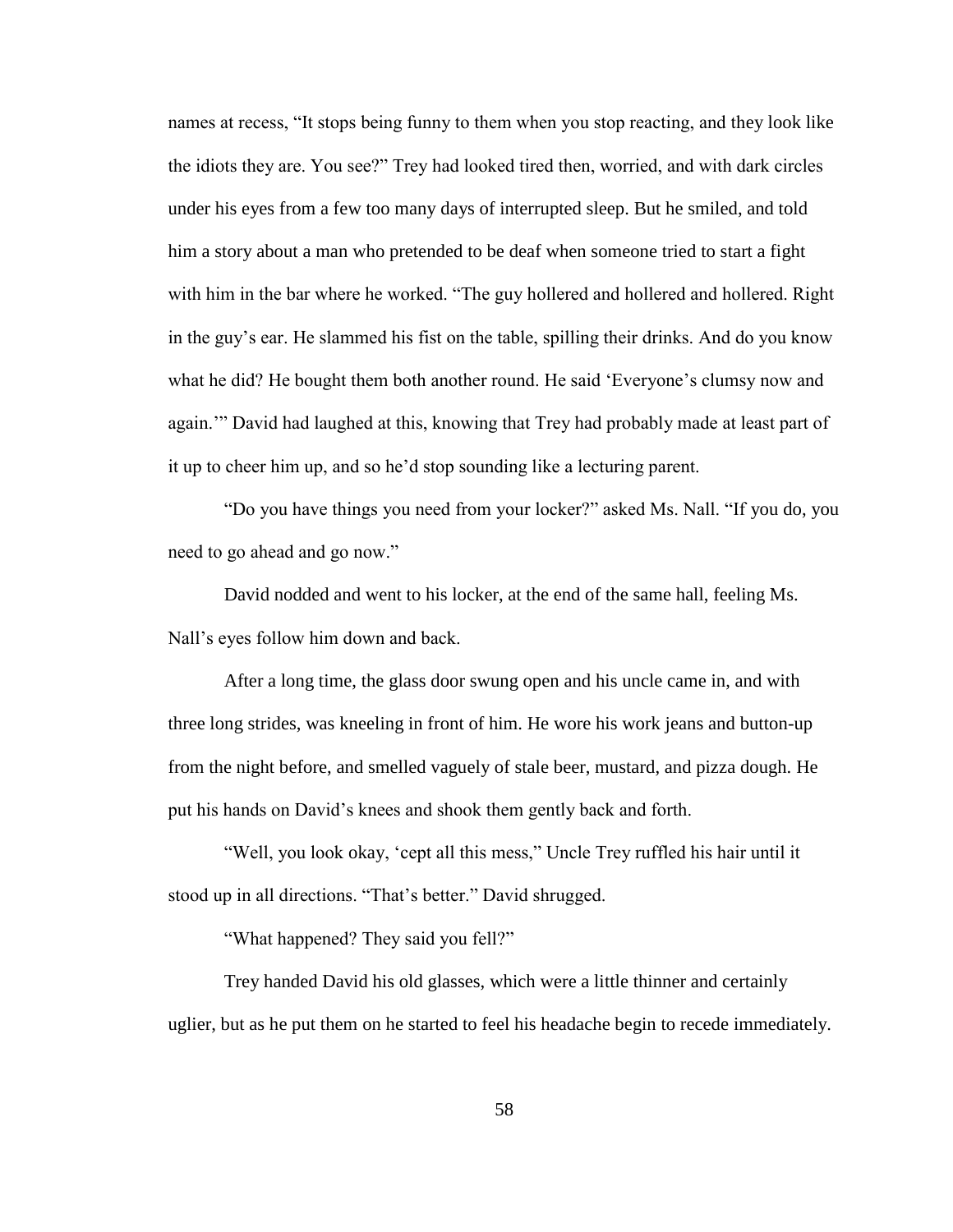David started to answer, but the door to Principal Shipley"s office opened and she appeared, one hand holding the doorframe as she leaned in the main office.

"Mr. Shuster? May I speak with you for a moment?"

Uncle Trey turned, still on his haunches in front of David, "Just me?" he asked. Principal Shipley nodded.

Trey turned back to David and appraised him. "Anything I need to know before I go in there?" he asked quietly.

David shook his head, avoiding his eyes and looking at Trey"s hands, a thick, rubber watchband one wrist, a wide leather cuff on the other, as Trey pushed off from his knees to stand up.

Trey disappeared into the office. Ms. Nall clucked her tongue.

David put his notebook in his backpack and his pencil in his front shirt pocket, a habit copied from his uncle. He sat back and strained to hear their voices, but couldn't. At least, at first. For about ten minutes, according to the oversized, ridiculously slow clock on the wall behind Ms. Nall"s desk, David couldn"t hear anything besides Ms. Nall"s scattered, slow typing and the ticking of the big clock. He was listening intently though, when he heard his Uncle"s voice, raised slightly, come through the door. He couldn"t understand what was said, but he recognized the tone clearly enough. He tensed all over and listened more carefully still. After another minute, he heard it again, a little louder, but still indistinguishable. Ms. Nall"s typing stopped and she looked toward the door, eyebrows raised, when Principal Shipley"s voice answered something in retort in even greater volume, but curt with clipped words that David could almost understand.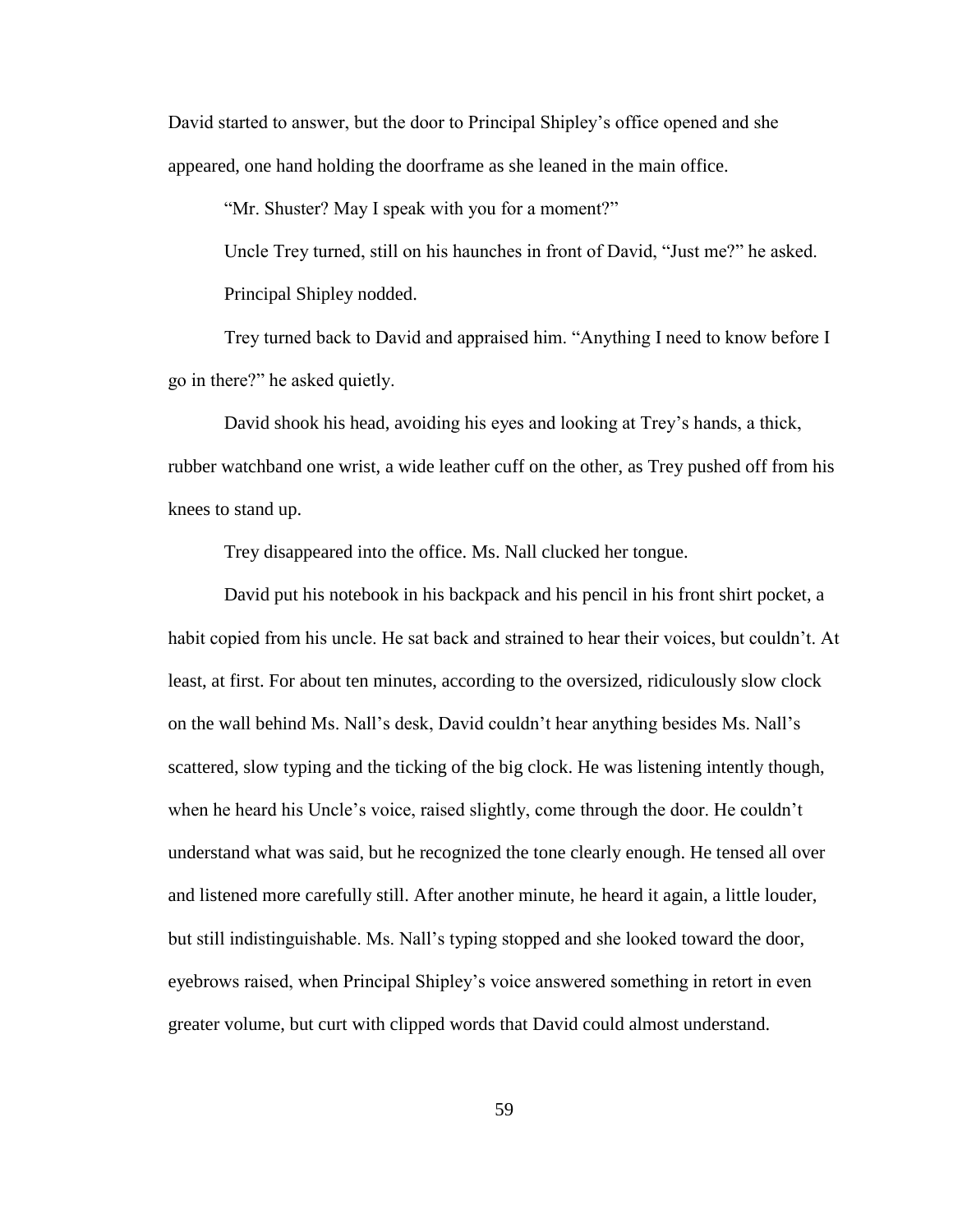Soon, his Uncle was fully yelling, and Ms. Nall was standing up, preparing for some unknown thing. David could hear snatches now, all from his Uncle, "since he was six years old," was the first thing he heard clearly and he gulped, and something started to press at him from behind his sternum, like a hard bubble growing larger. "I"ve kept him out of all of it…my responsibility..." As quickly as the tirade had started, it faded. Ms. Nall sat back down with a glance at David and another cluck of her tongue.

"Goodness sake," she said under her breath.

David strained to hear more, but there was nothing audible again for several minutes. David"s throat seemed to never be fully satisfied in swallowing, and he stared at the shut door as if he would miss something if he blinked. He knew that Uncle Trey had never officially adopted him, but it had never seemed like it would be a problem. What if this stupid thing with Bobby and him knocking his stupid head on the table made them realize he wasn't supposed to be living with Uncle Trey. He tried to calm himself, they wouldn"t take him away just because Uncle Trey never did any paperwork. His parents had left him; they wouldn"t go and find them and make them take him back. Besides, no one knew where his parents were. He *knew* that wasn"t how it worked, but he couldn"t convince the bubble in his chest or his rolling stomach.

After a long time, the door opened and Trey hesitated in the threshold, holding a folded paper in his hands. His face was pale and his looked very, very tired. The door open, David could hear him clearly.

"I"m very sorry for losing my temper," he said, clutching the door handle. "David will see you on Monday. If he has any trouble, I"ll make sure we both hear about it." He spoke quietly with just a slight edge.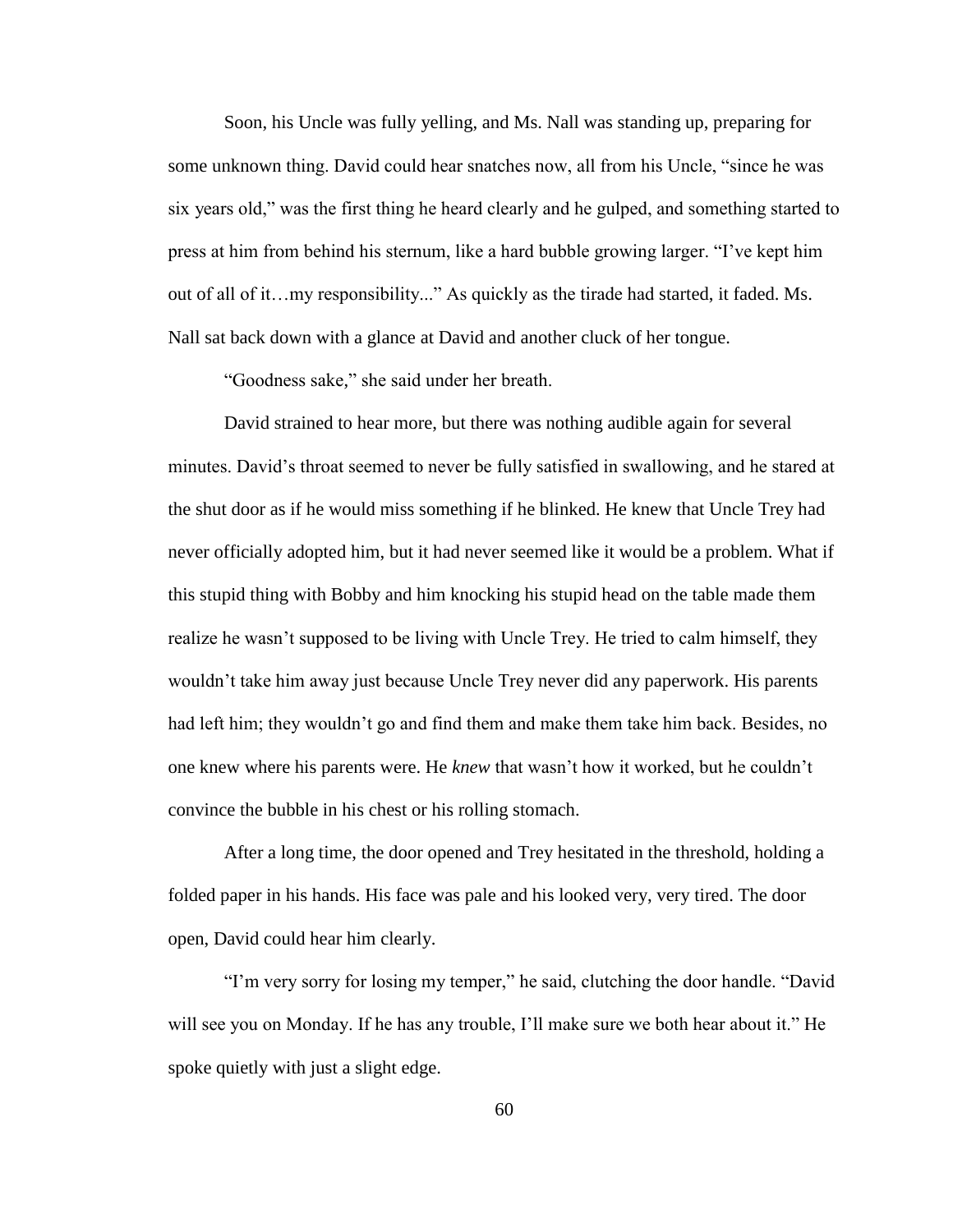Trey sighed and looked at David, folding the paper up smaller and putting it in his back pocket. "Let's go, kid. Do you have everything you need?"

David nodded and followed Trey out of the office, having to double-time to keep up with his long strides. Once down the hall, Trey slowed down so David could more easily keep up with him, but he didn"t say anything.

"Why do I have to see Principal Shipley on Monday?" David asked.

"I didn"t mean it like that, really. I"m going to…You"re going to take the rest of the week off, but you"ll be back to school on Monday."

"Am I suspended? But, why?" David asked, shocked.

"No, you're not suspended. Let's talk about it when we get home okay? It'll be okay."

On the drive home, Trey said, "It"ll be okay, really, I just need to think for a minute. And we'll talk about it all when we get back to the house."

They lived a little ways out from the city, in a house that Trey inherited from his mother when she died, around the time David was four or five. Most of the house was outdated, but Trey had been slowly replacing the wall paper and upgrading room by room for the past few years, so there always seemed to be one room that wasn"t much good for anything except keeping Trey busy on his off nights. It was a bit of a drive, and by the time they pulled up the narrow drive, David thought he might be sick. He followed Trey into the house. "I"ve got to make a call, real quick, go on to the living room and I"ll be there in a minute. You want anything from the kitchen?" Trey asked, heading right toward the kitchen.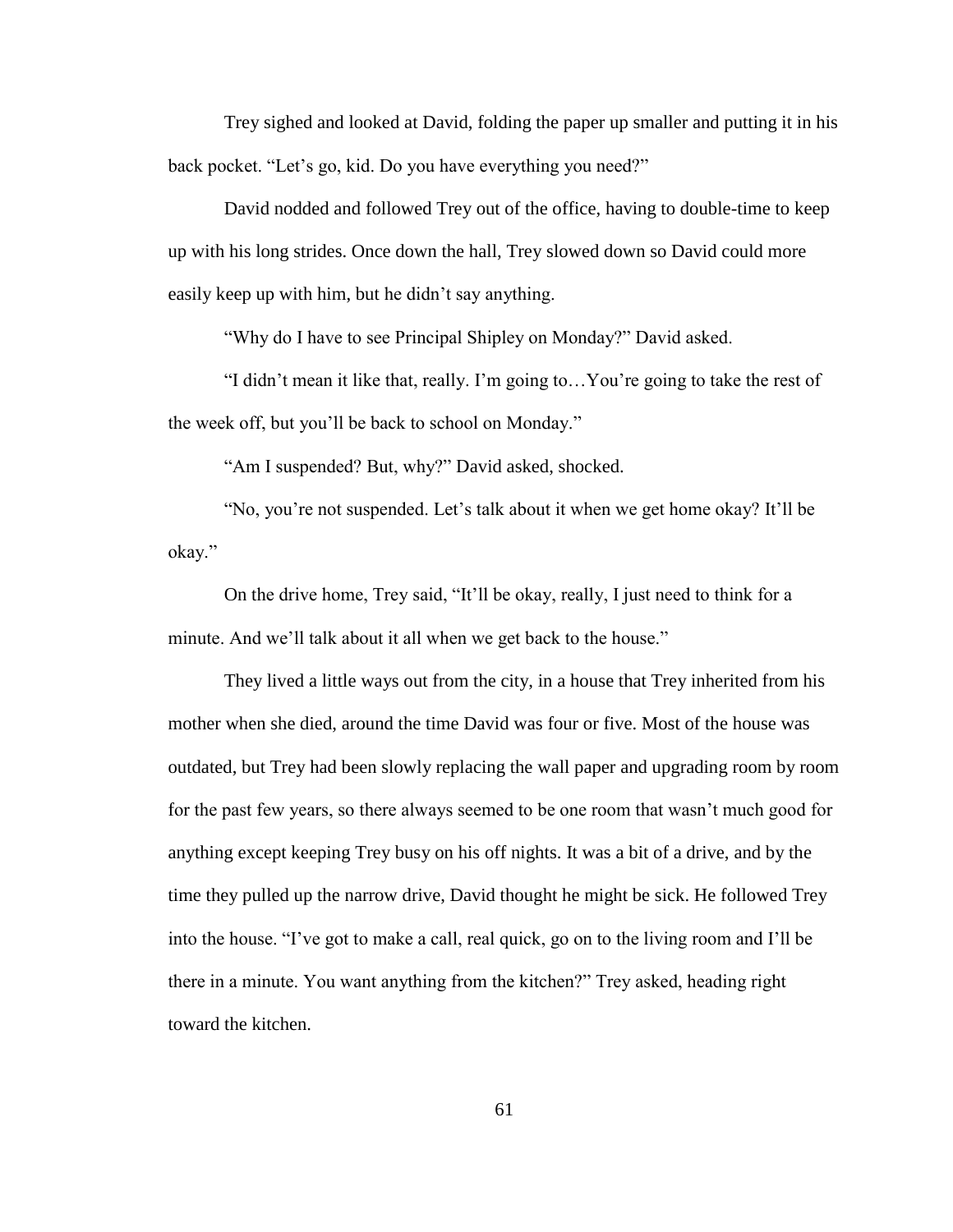David didn"t answer, and listened as his uncle called the bar and told whoever answered to find someone to cover for him. He apologized for the short notice.

David sat on the couch, his backpack still on. He didn"t feel like he should take it off for some reason, like he was probably not going to be staying very long. The familiar room suddenly felt stuffy, formal, like a stranger's.

Trey came into the living room with a Coke he hadn"t asked for and put it in front of him.

"Okay, well," he started and clasped his hands together, elbows coming to rest on his knees as he sat on the coffee table across from him. His hands and knees bounced with uncharacteristic anxiety. "First, who gave you this?" He pulled out the paper from his pocket.

It was the print-out that Bobby had given him, now folded several more times and more crookedly, multiplying the creases over his mother's face.

"Bobby Grieson. At lunch."

"What did he say?"

"Nothing, I guess. He just handed it to me. He"s a real jerk. I guess he thought it would be funny. I didn"t yell, Trey, I swear. I was just standing up, and, well, I fell down as I was getting up. Tripped over my own feet I guess. Nothing happened really." He said all this very fast, trying to keep his voice from cracking as it did so often when he was anxious.

"Was he by himself?"

"Yeah, but, well, he came over from another table where there were other people. Why?"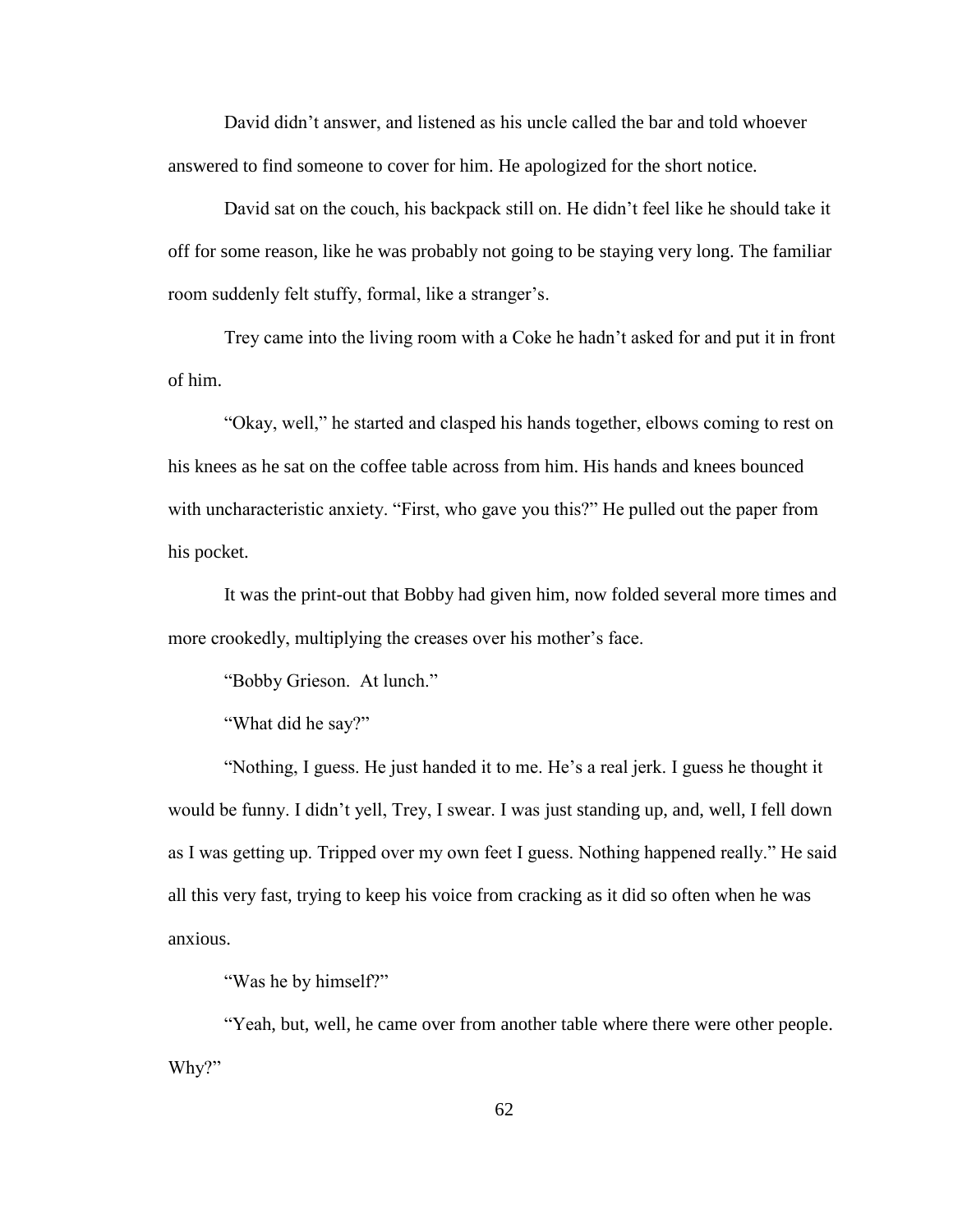"Do you think you could remember who they all were? Never mind, we can deal with that later. You said you didn't say anything? What did you think?"

David wasn't about to admit that he thought it was true at first. "Well, I thought it was a bullshit joke. I was trying not to be mad. I was going to go throw it away." David tried to sit up straighter, so he was looking at his uncle at eye level.

"David, this isn't a joke." He tapped the page. "I hate that stupid little shit, sorry—you know you shouldn"t say words like that, by the way—I hate that you found out from some kid from school. I was trying to, well, I didn"t want to tell you about it yet."

David looked at him, eyes wide. He picked up the paper again, reread it. Uncle Trey made as if to take it away from him, but changed his mind halfway. David looked up again.

"You mean, my mom, this is really her? Where is she now?"

Trey took a deep breath before starting.

"She's in prison in Florida."

This wasn't a big shock to David. He knew that Trey was convinced that his father, at least, must be in jail by now, a gambler, drug-user, and occasional thief.

"Not for this," David protested, pointing to the headline. *Tallahassee Librarian Kills 8.* 

"Yes. For this." Trey took the page, looked at it, and crumpled it up. "She was arrested early last year. I didn"t hear about it right away, but when they arraigned her, it was on the news." Trey shook his head. "People called. Reporters, mostly, because once the police knew that neither of us had seen her, they backed off. But with the reporters, I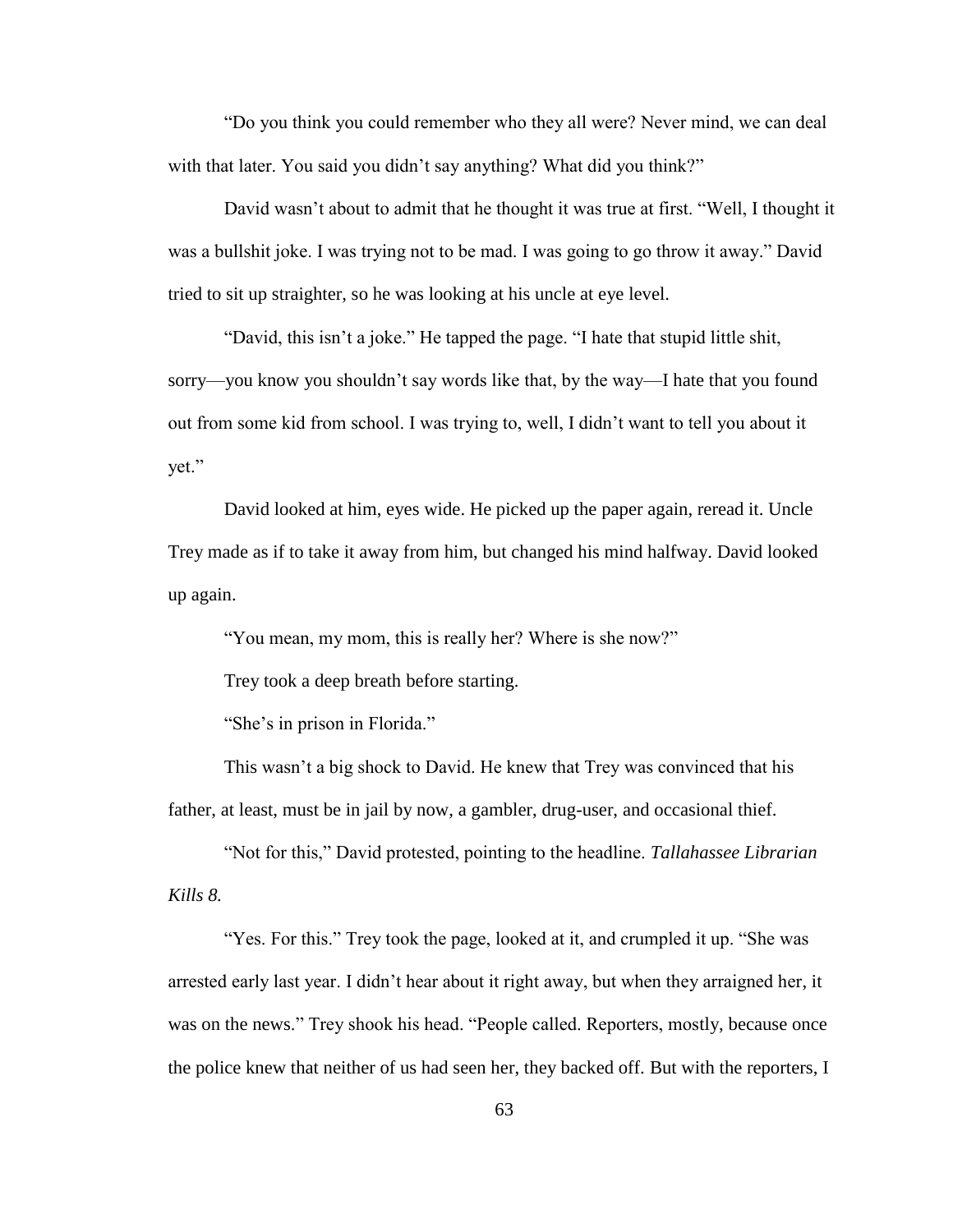had to make them back off. I didn't want you growing up around all that. I still don't, but I should have told you before now. I"m sorry."

"How long will she be in prison? Forever?" David asked.

"We don't know yet. She's been convicted, but things like this, they take a long time. She"ll appeal."

"Oh," David said, looking up, "then she might not have done it, you mean. She might have just," David trailed off, seeing Trey"s face.

"No, David. Don"t, don"t start thinking like that. She is most likely guilty. The evidence…"

"What do you know?" David screamed. "You weren't there! You haven't gone to Florida anytime in the past year. What could you know? What if she didn't?" He was standing now, and Trey looked up at him, though David was so small, if had sat up straight they could be eye to eye. David"s voice was cracking as he continued to scream at Trey. He started to hit at Trey, hitting him in the face and chest until Trey stood up and held him tightly around the wrists, letting David struggle, but not letting him hit him. David's screams eventually fell quiet, and he slowly stopped struggling, went limp. Trey dropped down again and held him. He sat hard on the floor and pushed David"s face into his shirt, where wetness spread through the thin fabric.

"I'm sorry," he whispered.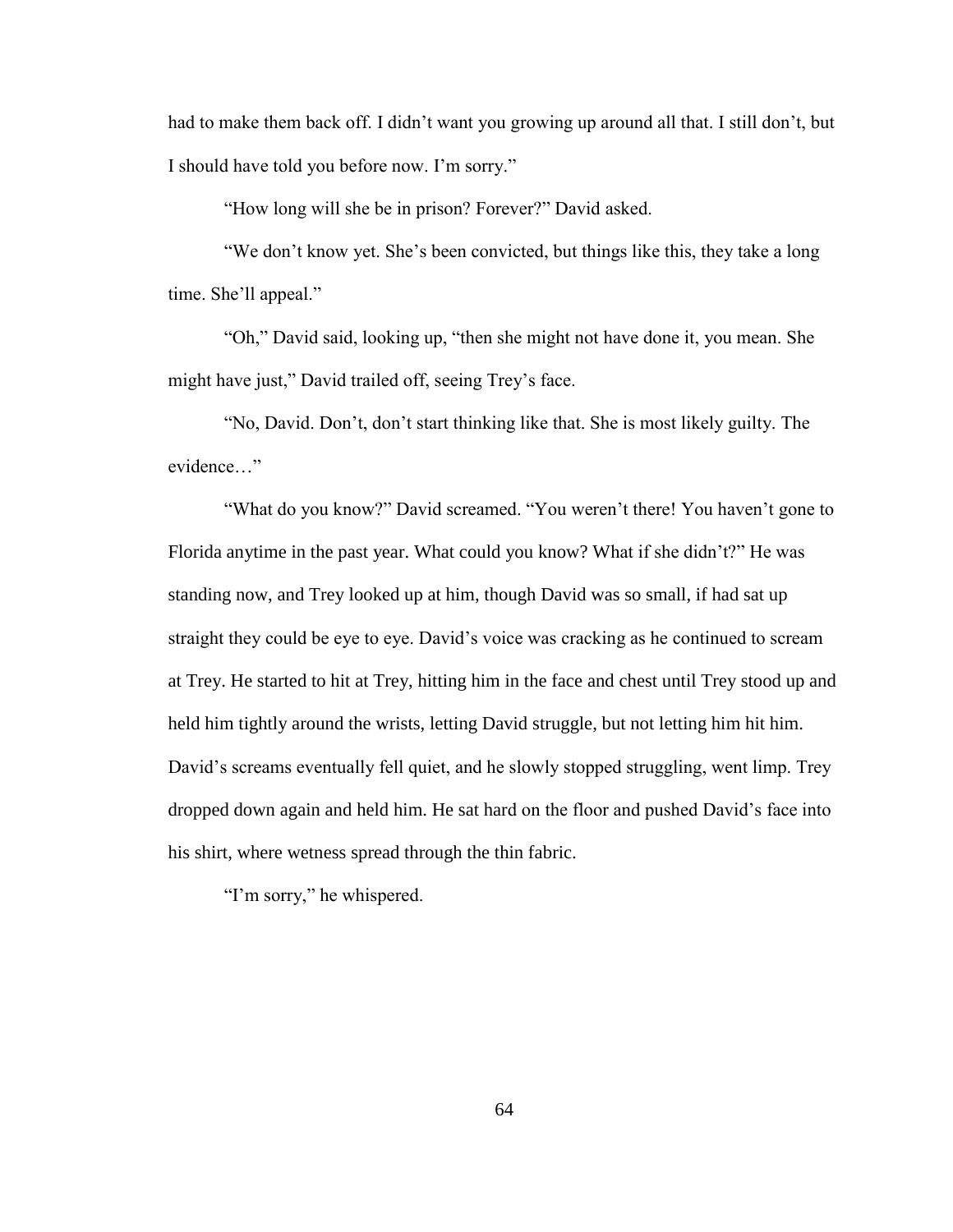#### http://www.21stcenturyvampires.com

## TWENTY-FIRST CENTURY VAMPIRES

Home About Me Famous Vampires Shuster"s Trial Details Contact Me

Michelle Riley Shuster is currently sitting on Death Row in Florida for killing eight women in eight months. Shuster admitted in interviews that the story of Elizabeth Bathory was an inspiration to her, but her crimes may reveal something deeper than mere inspiration or fascination—is she just an obsessed fan? Or is she somehow the new embodiment of Bathory"s fiery, immortal spirit?

The tamest bits of the crimes and life of Erzsebet are described in the 1990 novel *Blood & Copper* (available here on Amazon), thirty copies of which were found in Shuster"s home at the time she was arrested. Many of them were missing pages, ripped out for an unknown reason. Some speculate that Shuster ate them as a ritual in order to take some part of the spirit Bathory within her. …did it work?

Shuster certainly followed in Bathory"s footsteps, killing a young, attractive girl every four weeks. While this was not confirmed during the trial, criminal psychologist and novelist Tracy Richards speculates in her book new book *Lady Killers: Women Serial Killers in America* that Shuster"s pattern of kills was affected by her own menstrual cycle, making a kill in the third week of the cycle. Whatever the case may be, Michelle is certainly as obsessed with blood as Erzsebet was herself. When officers and detectives entered Michelle's home on April  $28<sup>th</sup>$ , 1996, they were shocked at what they found. From the leaked official photos, you can see that Michelle was a very neat housekeeper and preferred an old fashioned southern style. A china cabinet in the living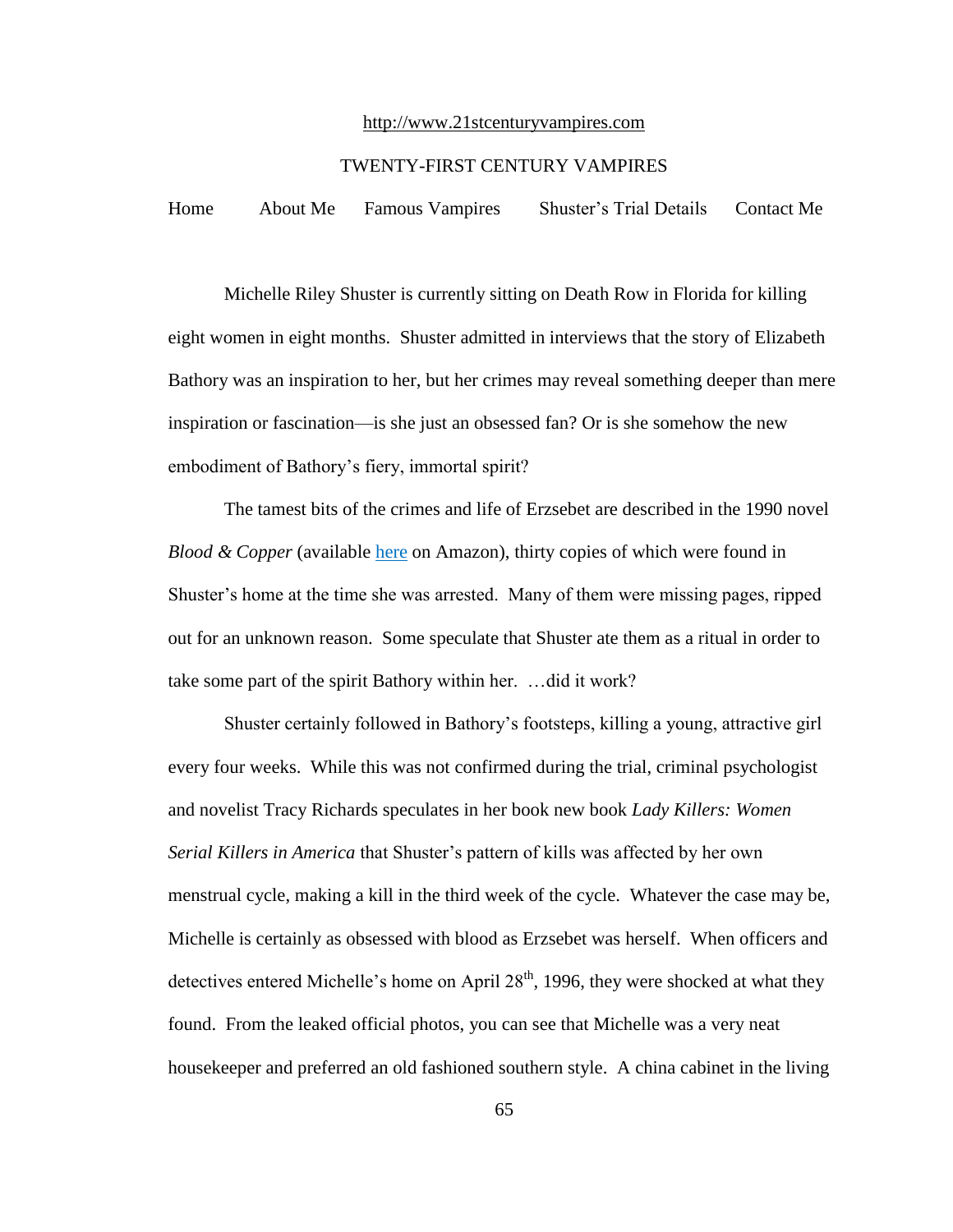room was the first indication that Michelle"s wasn"t an average home. Four large copper bowls that were filled with congealed blood of various ages were found in the cabinet, and another four mismatched containers of pewter, copper and glass were found neatly displayed on a shelf in the master bedroom. As Detective Woods testified in Shuster"s initial trial, "The smell of blood hit us as soon we came in the main room."

The real horrors, however, weren"t revealed until the officers made their way to the basement. The images (found here—not for the weak stomached) that were shown at Shuster"s initial trial reveal her killing room with all its macabre and twisted instruments of torture and killing, many of her own making or modification. Shuster had lived in the house for nearly 6 years, and had clearly used much of that time carefully preparing for her killing spree. From the ceiling hung chains and cuffs, some with remnants of skin and blood from her victims. Along one wall was display of sharp tools ranging from long needles to long, three-sided daggers. The most notable of all was a long table in the center of the room. According to testimony at her original trial, Shuster never revealed where she got the table, which was steel autopsy table of an outdated design. She, or possibly a currently unknown accomplice, had welded restraints for hands and feet, and had drilled holes in the channels on the edges. How each of the women were killed became abundantly clear with these discoveries.

Did Shuster's sudden bloodlust come from some psychological trauma? Or is she somehow channeling the dark spirit of the legendary, beautiful Blood Countess? Tell us what *you* think below. And don"t forget to read our other profiles, and to subscribe for updates on Shuster"s appeal and other modern vampire news.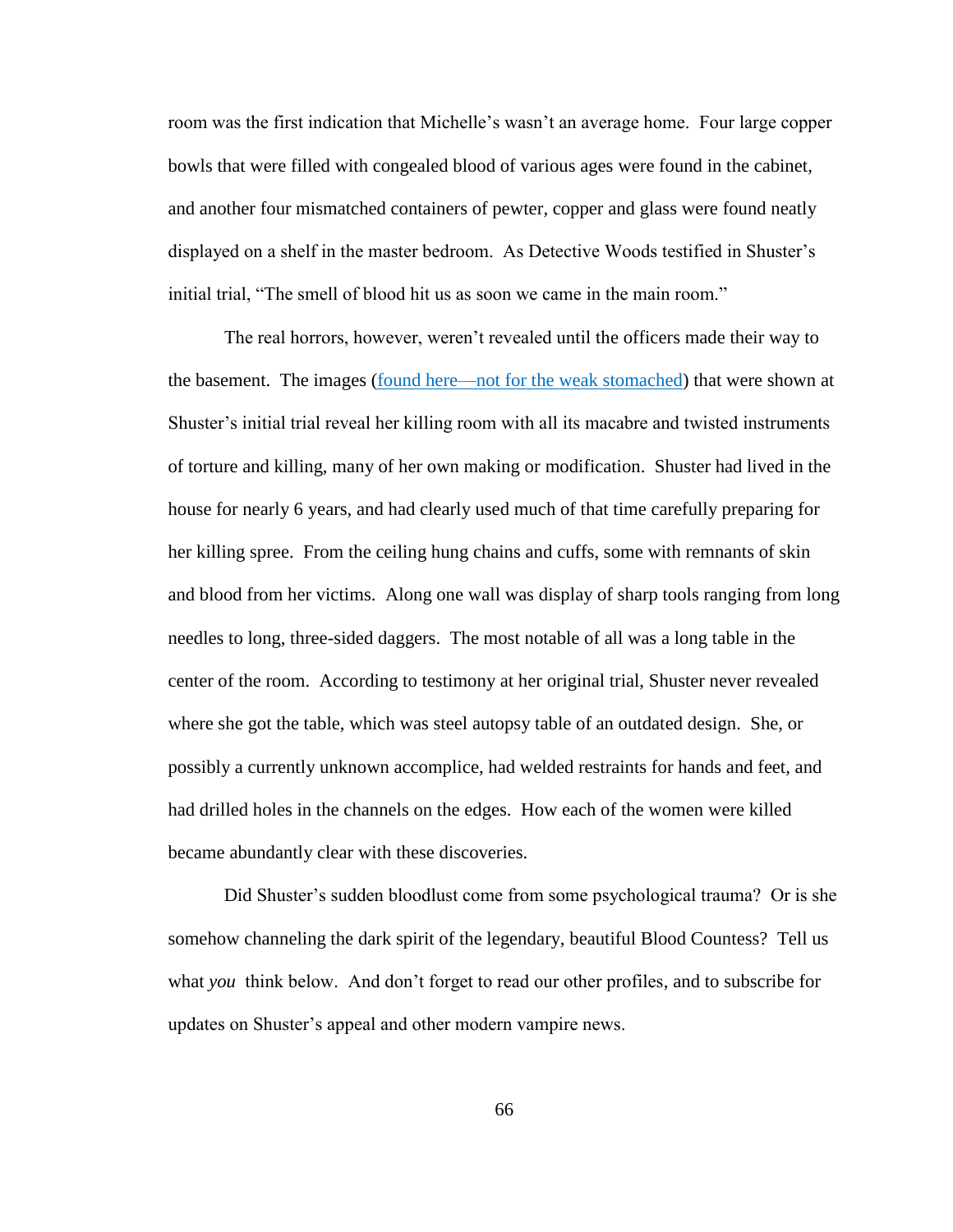#### Curiosity

## Chicago, Illinois

# August 2011

David considered his conscience clear. He had heard Ramona out, let her give him the message, or rather invitation, from his mother, so Ramona could continue her research. He"d even been nice to her, to some extent, keeping Karen"s words in mind. Sunday and Monday he found himself looking forward to telling Karen about it, to hear her reactions to what had been said, to get her perspective. He couldn"t really remember ever wanting another perspective besides his own before. Her reactions in their last conversation about it had surprised him, and what surprised him further was that she didn"t hound him about it. The remainder of the previous week, she had been friendly and professional during work, giving no hint that they now shared a significant secret. For the first time, David took comfort in trusting Karen, believing her sincerity.

David didn"t get much of an opportunity to talk to Karen, however, the next few days. Usually, Monday was the busiest day of his week, shipments piling up over the weekend for him to deal with and sort through. Of course, after the three day weekend, Tuesday was worse, and David"s boss called him into his office for a time consuming pep talk first thing, so David couldn"t even loiter by the front desk on his way in, as he usually would. He worked steadily, almost cheerfully, looking forward to La Cocina that night. It was late afternoon when Andy, a young recent graduate with messy blonde hair, clapped him on the back, startling him.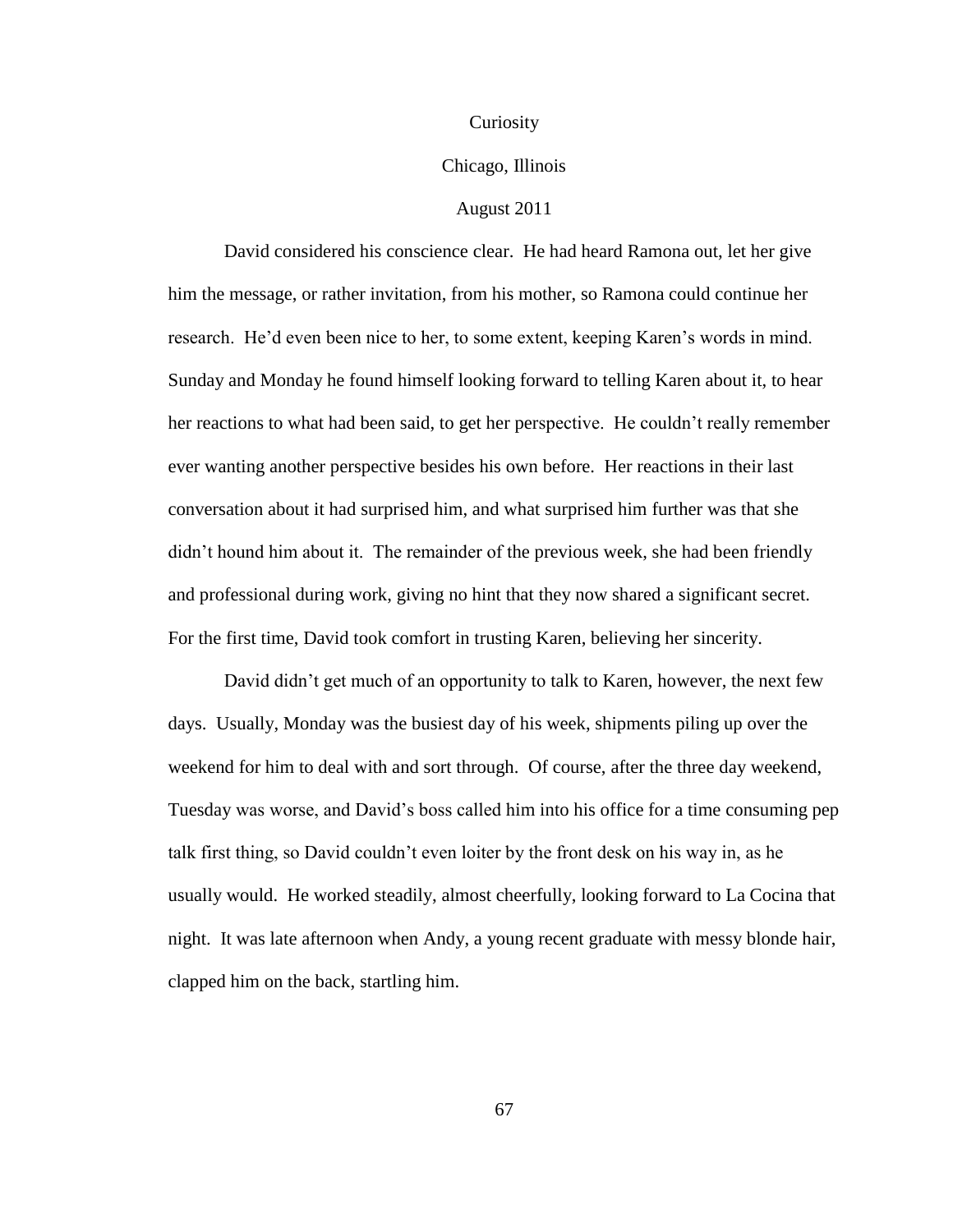"Margarita Trivia, tonight? Am I right?" he blended the last words together into one word, *amirite*, and accompanied the whole thing with small dance involving pointed fingers. He was from North Carolina.

"Yeah, sure," David said, his heart falling. He liked Andy the way he liked prime-time sitcoms. He was entertaining, but required little to no thought. David suspected that the ability to turn every conversation to one of light humor was more difficult and subtle talent than it seemed.

"Excellent. I've already got Chelsea in receiving down. I'm going to go see if Karen will grace us also. Do you need a ride?"

David shook his head, as he always did. "No thanks. I'll see you there."

Inwardly, David groaned. He wasn't in the mood for Andy and Chelsea. Chelsea was smart and funny, but very competitive, at nearly everything. Andy was charming, but loud. This increased exponentially with alcohol.

David could hear the shift in tone the office took on when it was past 4:30. Slightly louder voices, chairs moving, coats being slipped on and drawers opening and closing as people cleared desks of debris. He finished up his work quickly, leaving a note of where to start in the morning. Leaving, he found Karen, jacket folded over her arm, waiting for him.

"How was your weekend?" Karen asked him.

David smiled. "Interesting, I guess." He started to continue, but was cut off by Andy and Chelsea joining them.

"I hope you"re bringing you"re A-game tonight, David," said Chelsea.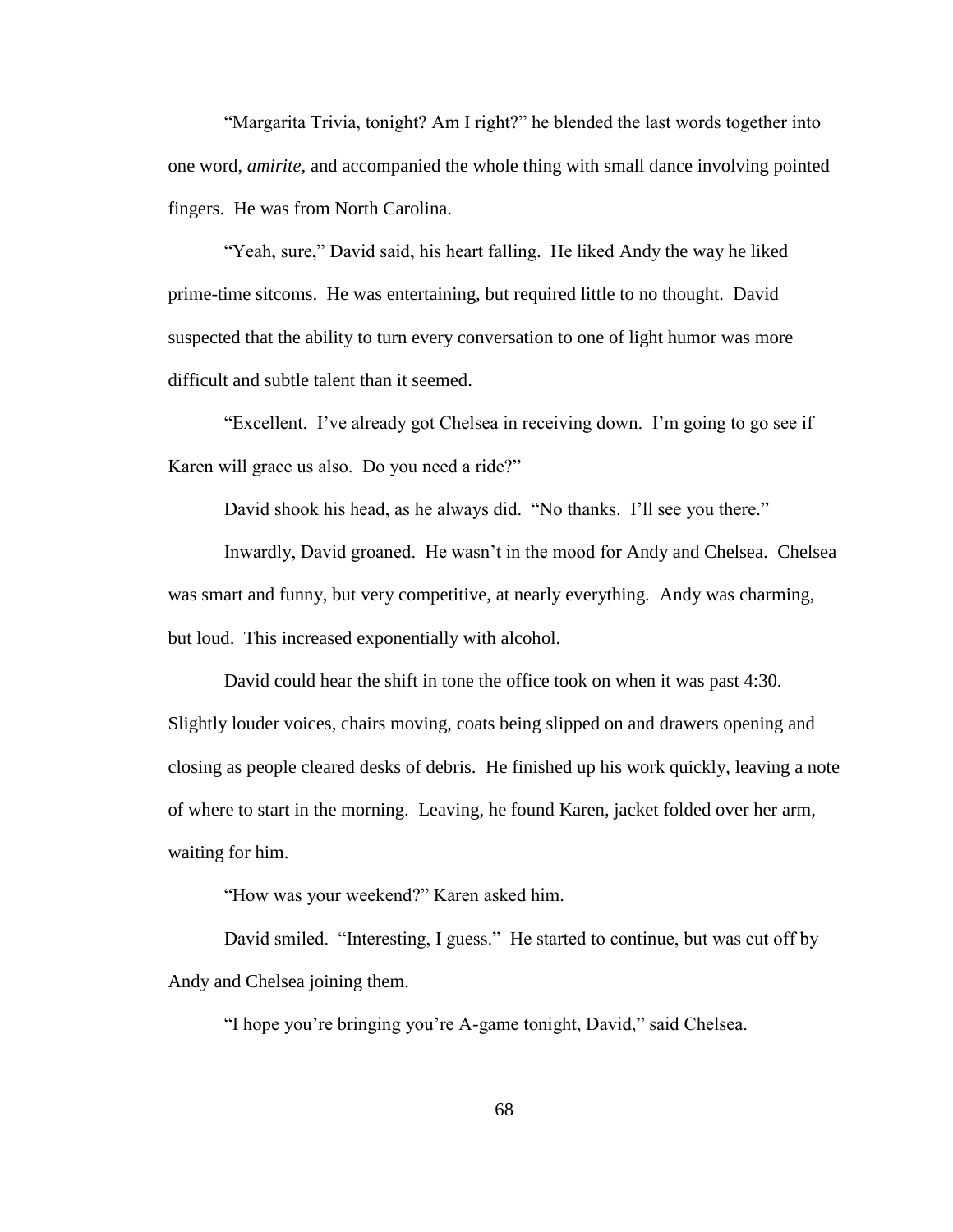"Actually," David said, then hesitated. He had forgotten to come up with an excuse. "I am not really feeling well, all of a sudden." He addressed Chelsea, but saw, out of the corner of his eye, Andy considering him. Andy had a disconcerting gaze at times, friendly, but knowing. "I don"t want to be a downer. Tell me about it tomorrow though, right?" He waved his way out the glass doors and down the hall. He just caught a hurt look on Karen"s face before he was around the corner. He shrugged it off. He moved quickly and was able to catch the first bus out of the Loop, feeling like the sooner he got home the better. His disappointment caught up with him, anyway. It would have been worse, though, he reasoned, to have gone. He couldn"t imagine sitting there with Andy, whose careful attention could pick up on anything and lack of tact allowed him to point it out to the group at large. When Chelsea developed a red-faced crush on the broad shouldered, Spanish speaking delivery man, Andy had announced it at the company Chili cook-off. David"s social life in Chicago was primarily constructed by work, and the silly work events his well meaning boss continually arranged. He groaned inwardly, for the hundredth time, at the thought.

At home, he was restless. No channel or book or CD seemed able to hold his attention. He browsed eBay and other online stores for a replacement saddlebag and found nothing promising. By nine o"clock, he was on his couch, TV on and ignored, laptop in his lap, scrolling endlessly through pages of leather satchels he would never actually buy. In his lazy restlessness, he had constructed a nest of sorts around him—a plate of pizza crusts and three precarious beer bottles, a small stack of started and abandoned books, all old favorites, a series of remotes. He surfed aimlessly, an unwanted idea in the back of his mind growing stubbornly solid.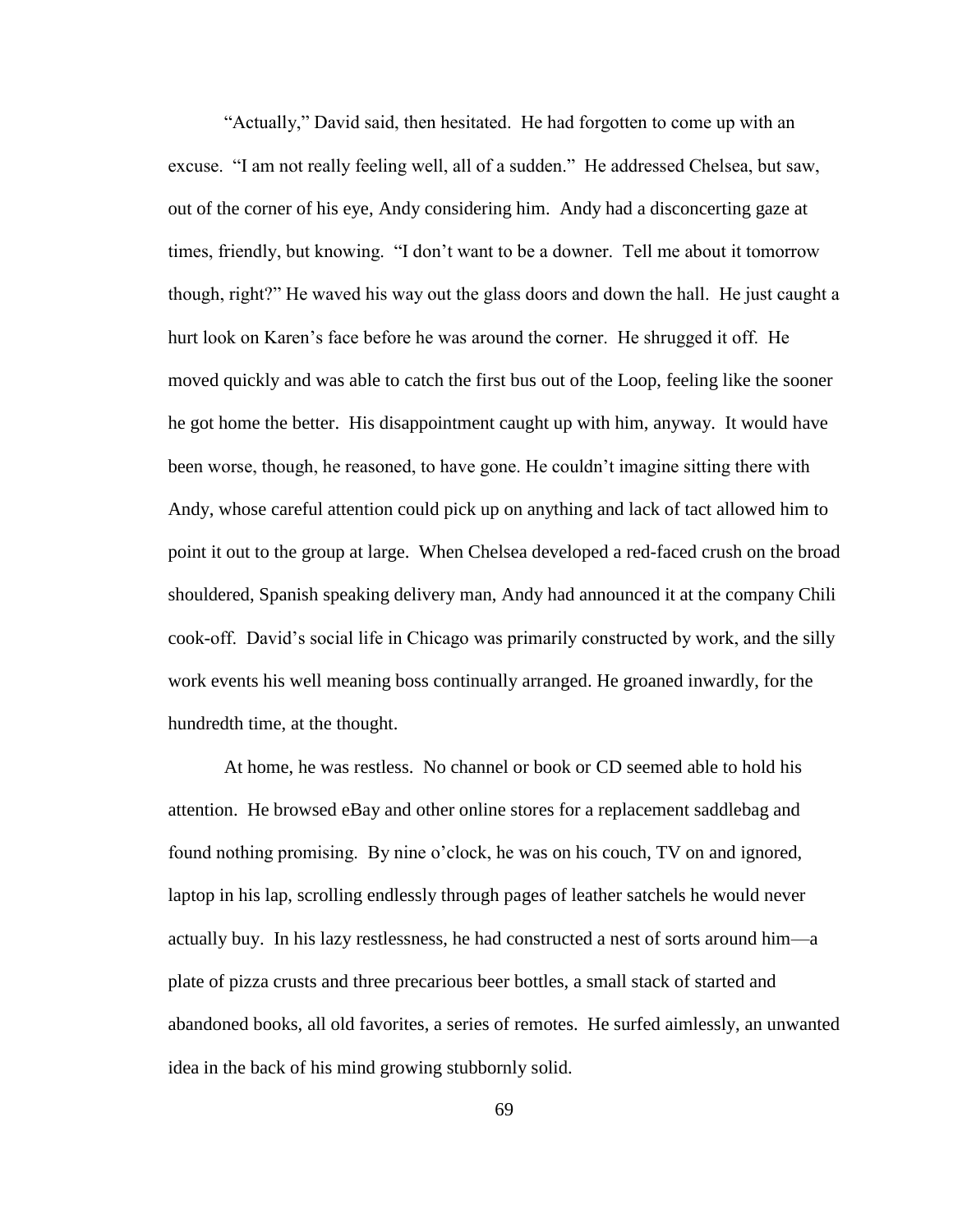Finally, he submitted to it, and did something he had not done since he was fifteen. He wasn"t familiar with Google then, but he had managed to find some informative sites on the old Apples in the school library.

Now, he searched his mother"s name, but wasn"t nearly prepared for what he got: 972,000 results. He started with the Wikipedia page, which had few more details than he knew already, with one notable exception. In a section labeled "victims," he found a simple chart.

| Name                    | City             | Age | Date of           |
|-------------------------|------------------|-----|-------------------|
|                         |                  |     | Disappearance     |
| <b>Courtney Donahue</b> | Tallahassee, FL  | 23  | March 7, 1996     |
| <b>Shelly Patterson</b> | Perry, FL        | 27  | April 11, 1996    |
| Evangeline Ribaldi      | Perry, FL        | 26  | May 2, 1996       |
| Stephanie Gregorson     | Port St. Joe, FL | 28  | June 14, 1996     |
| Kelly Michaels          | Tallahassee, FL  | 29  | July 8, 1996      |
| <b>Tracy Phillips</b>   | Pensacola, FL    | 24  | August 4, 1996    |
| Tina McGee              | Tallahassee, FL  | 26  | September 7, 1996 |
| Danielle Short          | Bainbridge, GA   | 30  | October 10, 1996  |

**Victims**

David had never known the names of the women. He realized, with a sudden queasiness, that no one had ever asked him that, that no one"s curiosity had ever extended far enough to learn the names, including his own. His stomach tightened as his read on.

On the first page of results, there were a half-dozen pages of news updates, court information, and vague short articles about Michelle"s case. They contained few details, but reading through the lines, David got a sense of the fourteen year battle with the court that dragged on to ridiculous extremes. On one page, michelle.shuster.newslib.com, there were bullet point updates to her trials over the years. In 2004, her lawyer evidently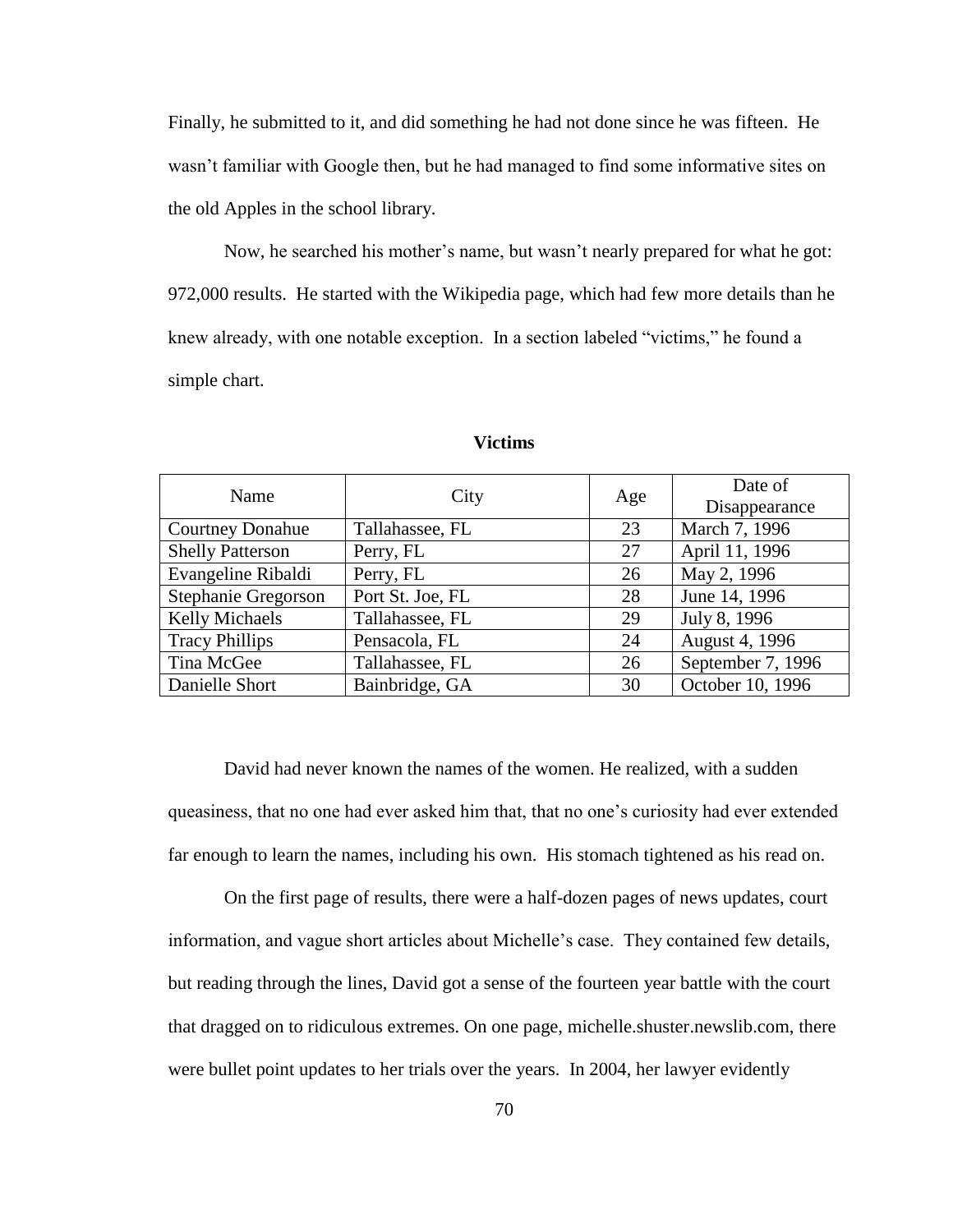bought nearly six months of time by contesting one of the minor charges—larceny claiming that a corpse"s blood and skin tissue cannot be considered property under the law. David closed his eyes and leaned his head back against the top of his couch. After a few minutes, he convinced himself he had misread and returned his gaze to the screen. But he hadn't. He had come so far, so he continued to the second page of results, where the "unofficial" but more detailed pages began. He found two books written about her, self-published from the looks of them, and he skimmed the descriptions of each. One seemed to focus on the fact she was a woman—a notable rarity among serial killers and thus psychologically significant, at least according to the book"s author. The second, however, seemed to focus on the Detective, Danny Woods, who investigated the disappearances and was the first of many to interrogate Michelle. It was the second that David was more curious about. He wondered what type of man Danny Woods was, how old he was fourteen years ago, whether the arrest of Michelle was what made his career or broke it, whether he still thought about her, whether he was still in touch with the victims" families, whether it was painful for him somehow, even though he caught her. He wondered despite himself, but wasn"t sure if he wanted to know any of the answers.

He jumped as his phone went off in his pocket. Contorting to retrieve it, he knocked the precariously balanced plate and bottles and sent them to the floor with a crash.

A text from Karen read "Feeling better?"

He bit his lip in frustration. Karen knew him better, of course. She knew he just didn"t feel like being around the others, but she rarely acknowledged things like that, if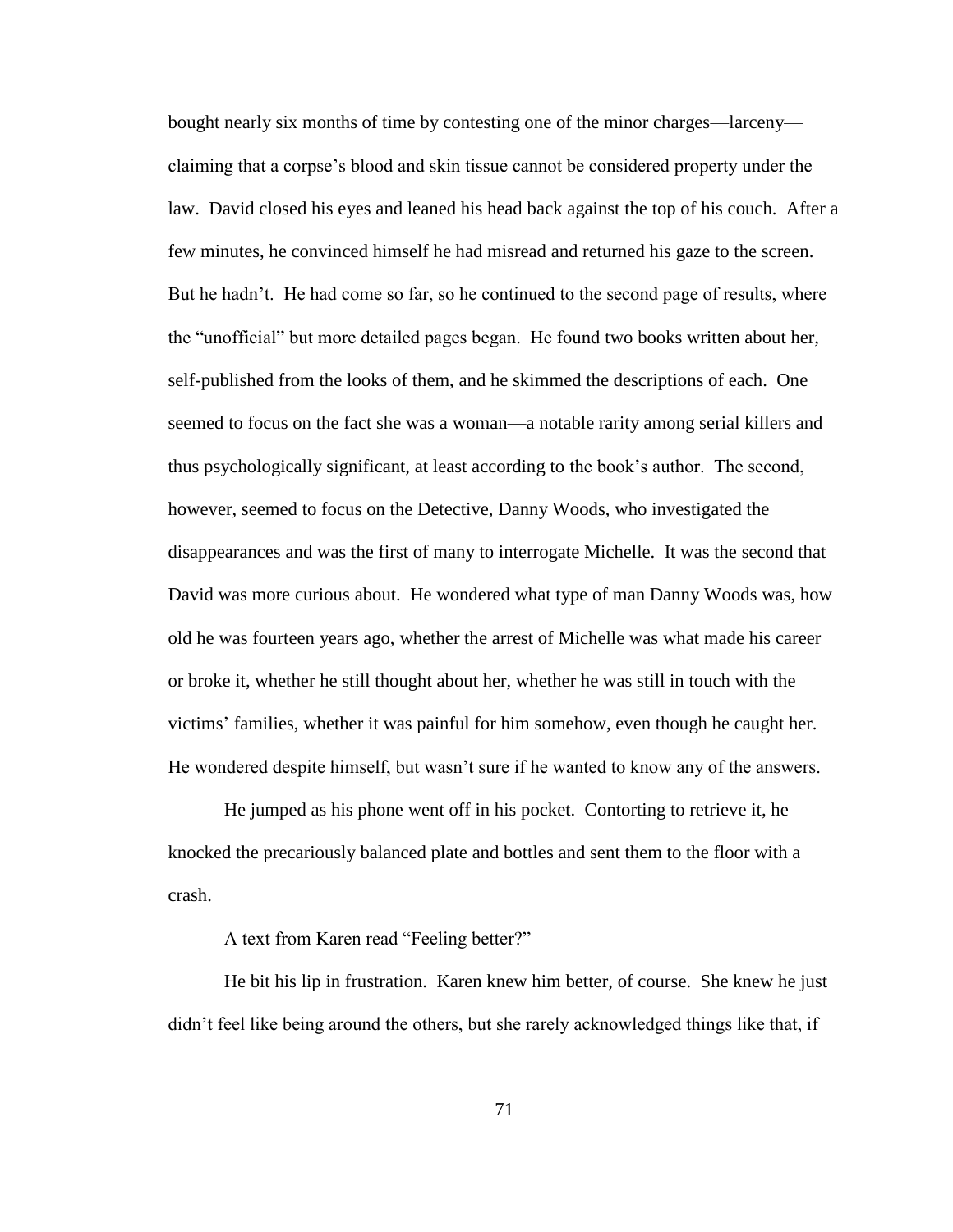ever. It gave him pause when she seemed to play along, and he found himself wishing she would call him on it once and a while. He responded, "Yeah, better. You win?"

He had scarcely set his phone down when it buzzed in reply.

"No. Not even close. Do you think you"ll feel up to breakfast tomorrow on the way in? Mother Mary's by work?"

David resisted a childish impulse to refuse and told her he"d meet her a little before eight.

He was tired, he realized, but he went back to the search results anyway. Stubborn against his own better instincts. The next site he opened because it highlighted the name of the book Ramona had mentioned—*Blood & Copper.* The site was cheaply designed, amateurish with a flashing border of red, dripping blood and headlined in Gothic lettering "Twenty-first Century Vampires." Normally, he would have rolled his eyes. The site was mostly dedicated to the subject of *Blood & Copper,* Erzsebet (or Elizabeth, as the site alternately called her) Bathory. On the main page, however, was a link entitled "Michelle Riley Shuster—a reincarnated vampire?"

David felt more and more sick as he read through the page, clearly written by a person who hadn"t made up his mind whether or not he approved of Michelle or not. In places, it read like a horror novel, in others, a fan letter. The site claimed to have internal police information, even pictures, but David didn"t pursue it further. He knew better than to believe anything the site said, but he couldn"t dismiss it all. In his lies, and once a upon a time in his comics, he always knew where the real life inspiration stopped and the made-up parts started. What was exaggerated, what was twisted, what was simply reported as it happened, and what was pure fantasy—all this he felt had been under his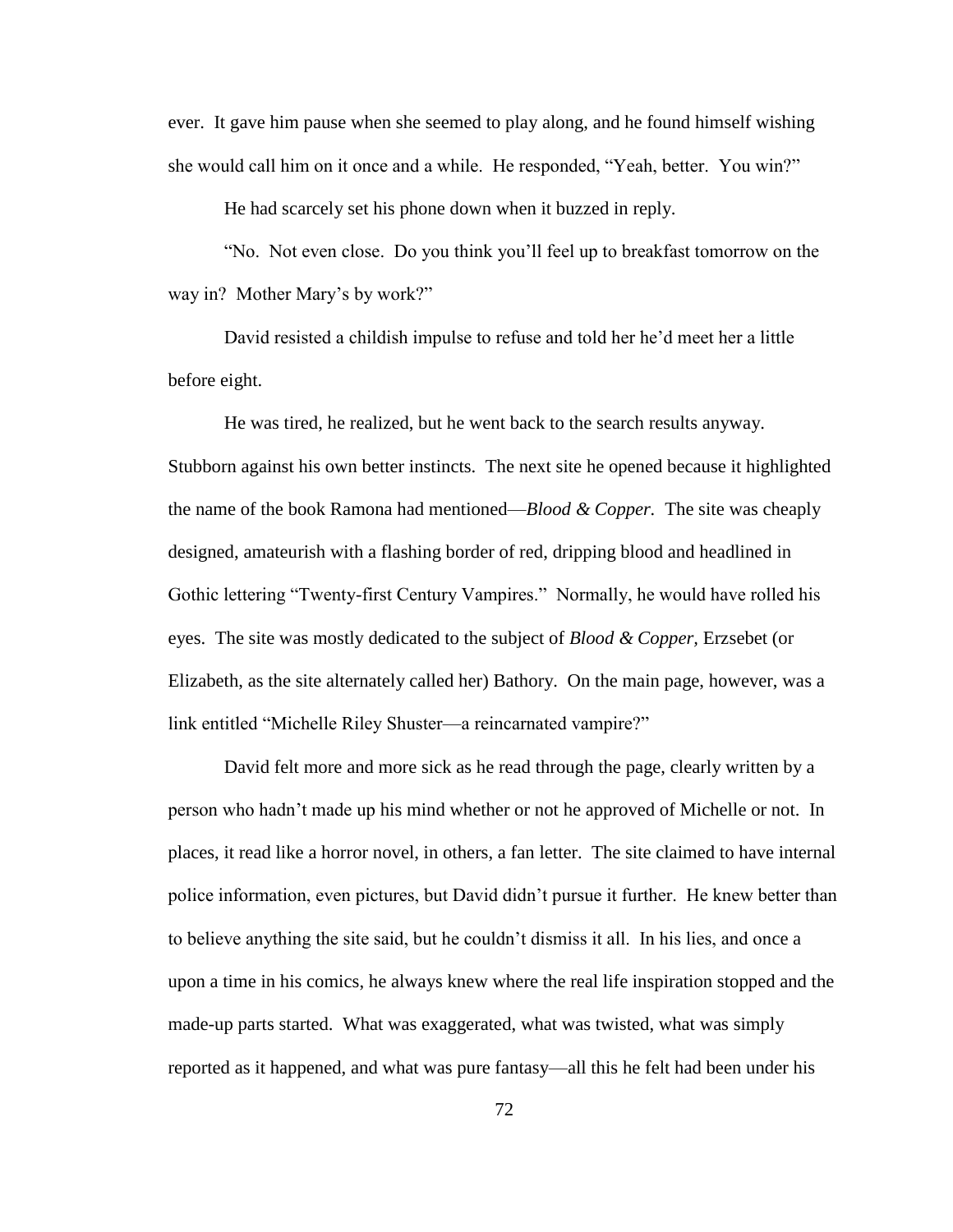control. The more he read, and thought back to her, he couldn"t even find the line between his own memory and what he sometimes imagined at night when he was a kid. Had she always had blonde hair like her picture, or was the vague memory of her with dark hair, like his own, real?

Deciding that the more he read, the less he knew, he put the computer aside and went to bed. He never really slept, but dreamed a little. Not of blood in copper canisters, or surgical tables, or victims and families left behind. It was nothing really, he had worse nightmares as a kid. He dreamed of being lost in a crowd of women with nocolor hair and features that were impossible to hold firmly in the mind, even for a second.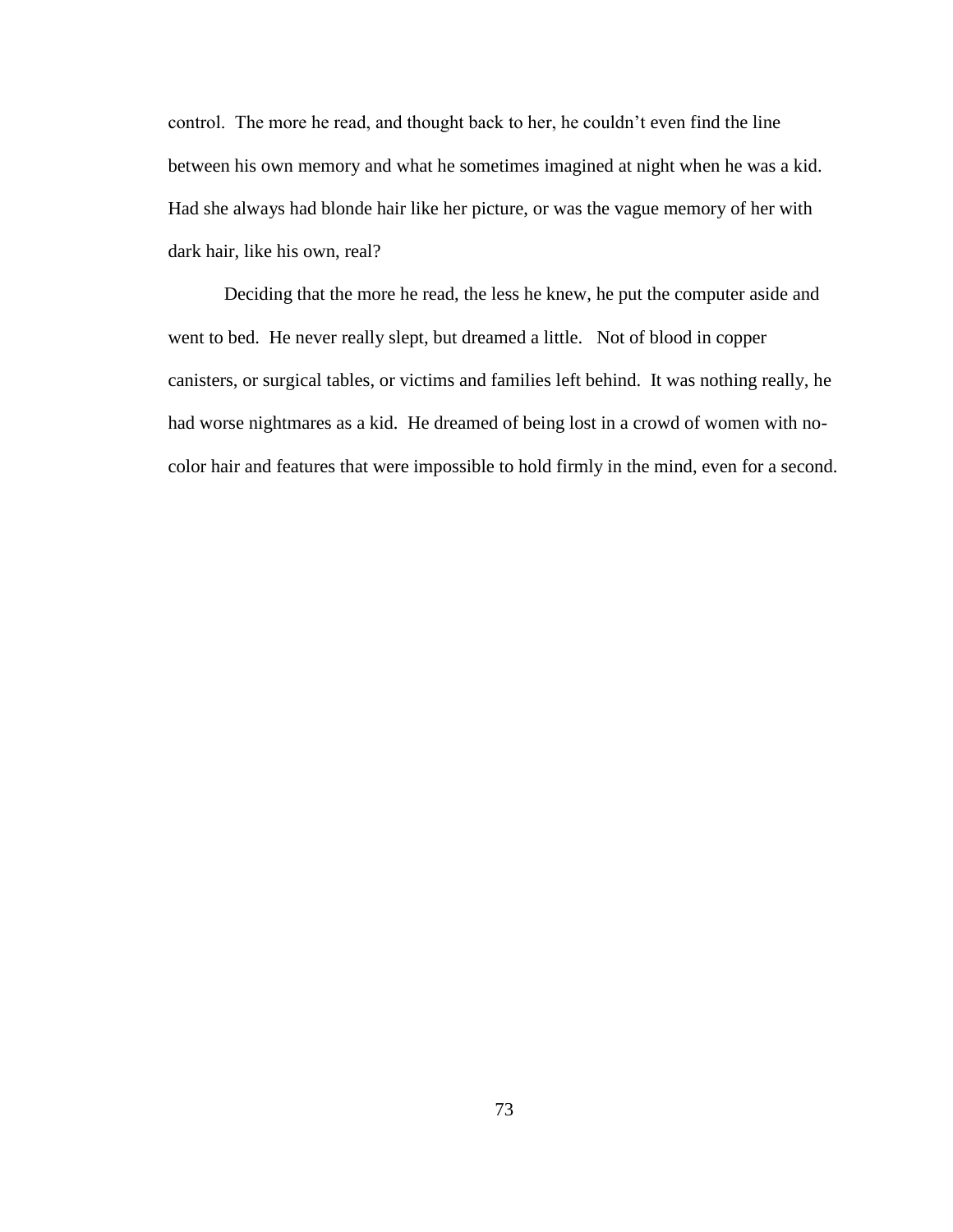### Excerpted from *Blood & Copper*

# Chapter One: The Engagement

# Esced, 1571

Though she was not yet twelve, Erzsebet had the beginnings of a womanly shape. She had lived all her life in Castle Esced with her mother, Anna. Esced was a modest as castles went, and Erzsebet was well used to having her way around the place. Anna tried her best to control young Erzsebet, to keep her in her lessons, teach her the holy scriptures, and of course, groom her for a proper marriage that would relieve Anna of responsibility for the girl as soon as possible. Erzsebet, however, was doted on by her servants and teachers alike, and seemed to give her every allowance and leniency, despite Anna"s constant admonitions and warnings. It was because of this that Anna found herself, on a late winter afternoon, searching the chill castle for her daughter. A courier had come and told her that her heathen sister-in-law, Klara, was coming to visit that very evening. Why anyone would travel anytime other than summer, Anna couldn't guess. Anna usually dined separately from her children, but she knew Klara would want Erzsebet, at least, to be present. She spoiled the beautiful Erzsebet the same as others, but Anna could not refuse or chastise Klara, no matter how impious her gifts and attentions were, how spoilt they made Erzsebet, too young and wild for anything but discipline.

Anna pulled her cloak in around her as she stepped into the open hall that surrounded their small courtyard. She had to squint against the white light reflected off the snow and ice. The court and the interior walls were obliterated by winter, only whiteness showed. Her eyes adjusted, and slowly she could see grayish details, borders

74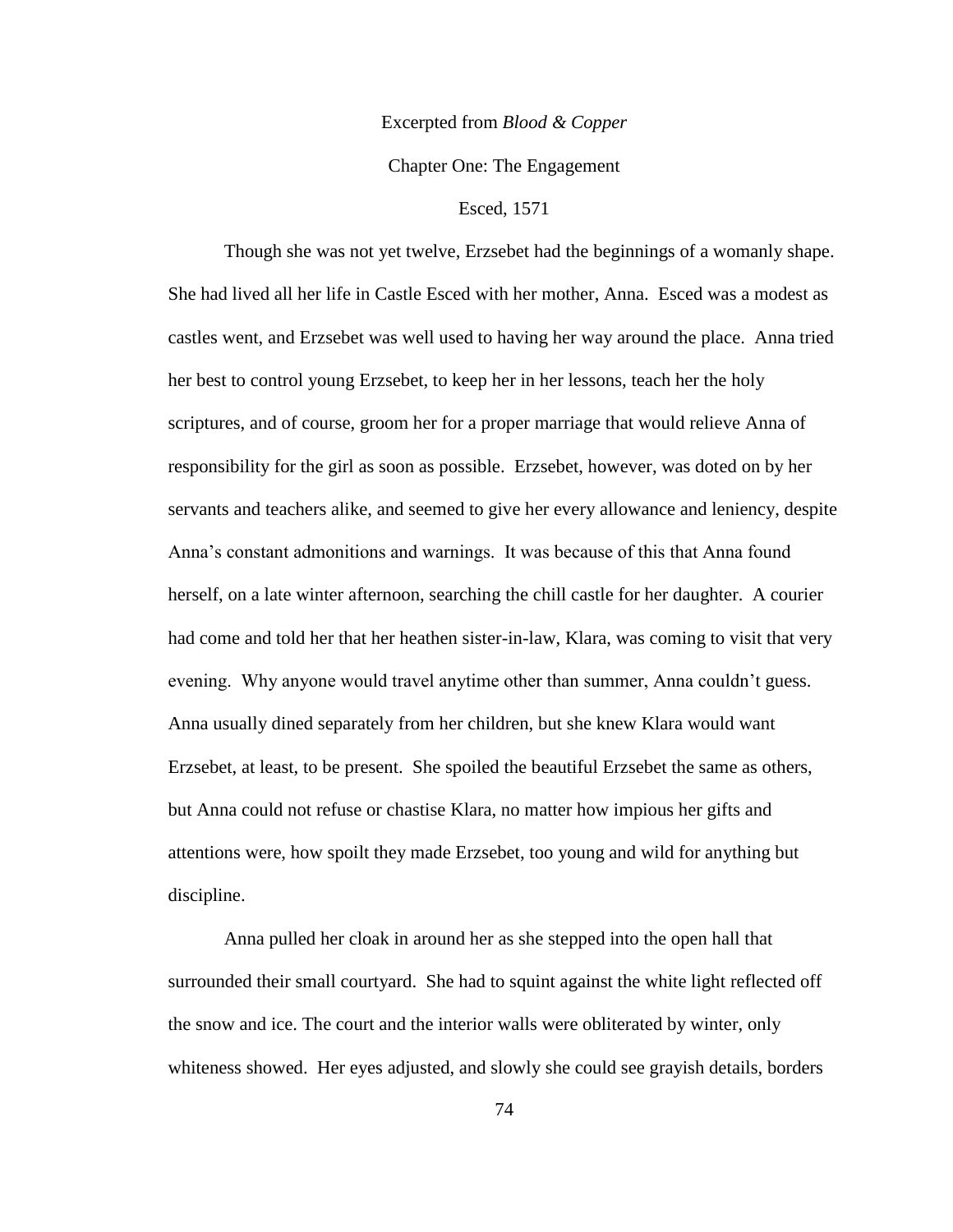of stone, shadows from the drifts. Anna hoped this heavy fall was the last of the snow. Finally, below her in the courtyard, she spotted her strange daughter. She was often alone, unnaturally quiet, and her grey-blue eyes seemed, at once, unfocused yet they pierced. Though she was only a heap of clothes, her hood was ringed with red fox fur and that was enough to mark her as the youngest royal in the house. Erzsebet sat on a snow drift, her knees tucked up and staring into nothingness.

"Erzsebet!" Anna called to her, loathe to go down into the snow-filled courtyard more than to raise her voice.

If her mother"s voice startled her, Erzsebet showed no sign of it. She had been day-dreaming, remembering a vision shown to her a few months before. She recalled it often, holding onto the details, as if each imagined pearl were as worthy as one in her hand. She turned casually toward her mother. Anna called again and beckoned impatiently.

Anna had never mastered mothering, especially to her four daughters.

Erzsebet, however, was scarcely disobedient, at least not directly, and rose to follow her mother indoors. She allowed her mother to hustle her upstairs to change with no more than a vacant expression.

Majarova met Erzsebet in her chamber and smiled at her knowingly, seeing her dreaming face.

"Be careful now. Don"t get lost in it," she gently warned.

Klara arrived shortly after nightfall, and as Anna had expected, wasted no time in seeking out her favorite niece. Klara fussed over her, examining her hair, nails and teeth,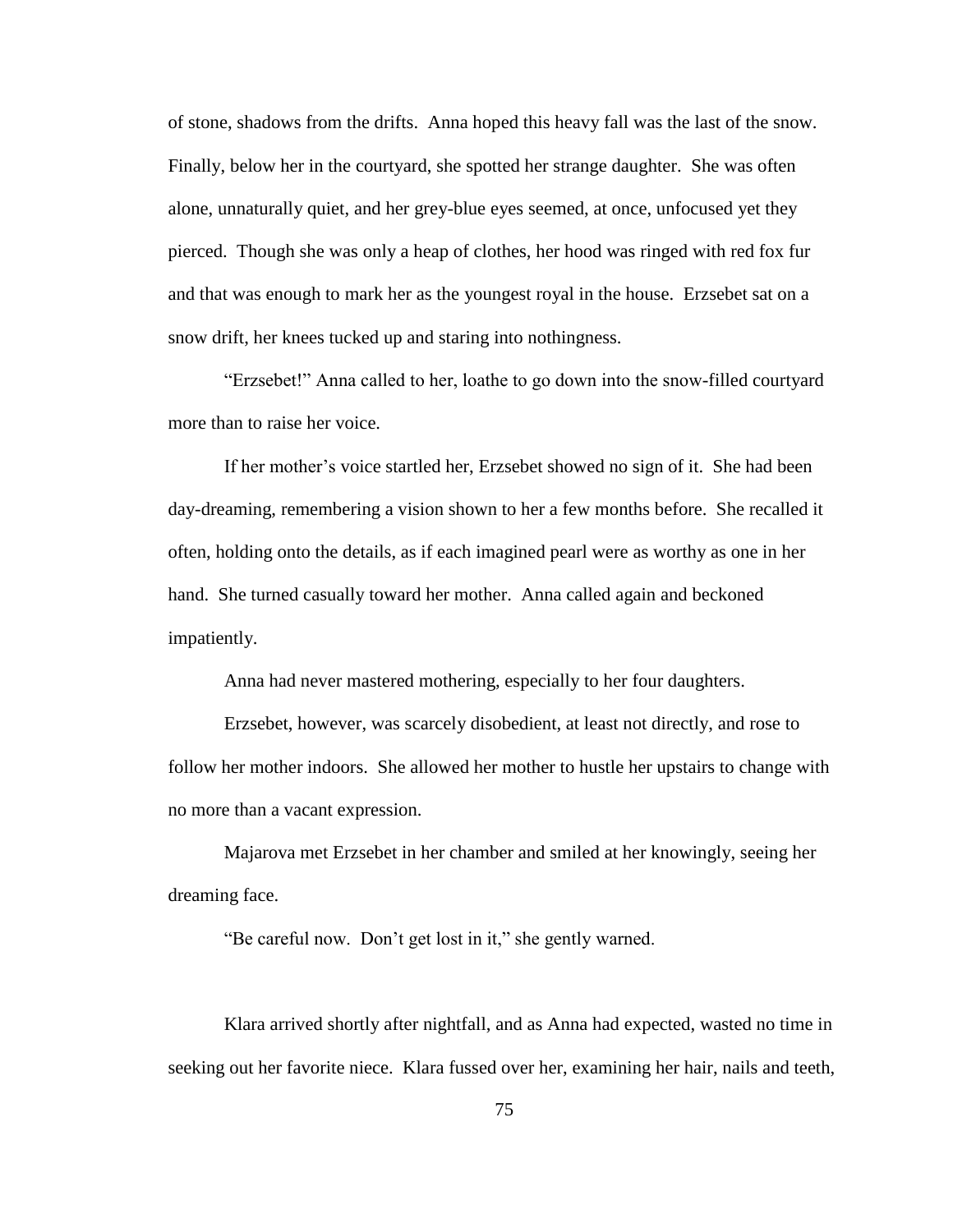whispering "such a beauty" to no one in particular. Erzsebet tolerated this attention because she liked her aunt for the same reason she liked Majarova—neither would lie to her, even when she was little. To Erzsebet, everything about her mother was falsehood, from her costume gems to the long, slightly bent rosary she wore at times. Majarova and Klara told Erzsebet stories, histories, and lessons that would to run into each other and form something like truth. Majarova told her of generations of copper-makers and welders, the Kalderash legends that always seemed to revolve around that blessed ore. Klara told her fairy stories, of Mab, of the Greeks, and the various scandalous stories of how one Kingdom won over the other. Anna only read to her from her big, expensively bound bible, urging her to memorize the lines of Abraham and the ten commandments and all the savior"s miracles. To Erzsebet, the stories seemed disconnected and confused tales of people from deserts and gardens, places Erzsebet could conjure no image of in her mind. She gave one of her rare smiles to her aunt as Klara released her from inspection and took her place at the table.

After some platitudes were exchanged between Klara and Anna, Klara turned to Erzsebet. "I've brought some significant news," Klara began, still addressing Anna. "Do you remember Orsoyla Nasady of Csejthe?"

Anna"s mouth twitched, but she caught it before it came a scowl. Orsoyla may be an obnoxious beast of a woman, but her station, husband, and certainly her castle were all respectable. "Yes, I remember her. She attended a wedding here, I believe."

"Since you mention weddings," continued Klara, her focus sharpening on Erzsebet. "Because her second son, Ferencz, is being made up into a proper General. It is said he has all the makings to be as bold as his father, perhaps even as bold as yours,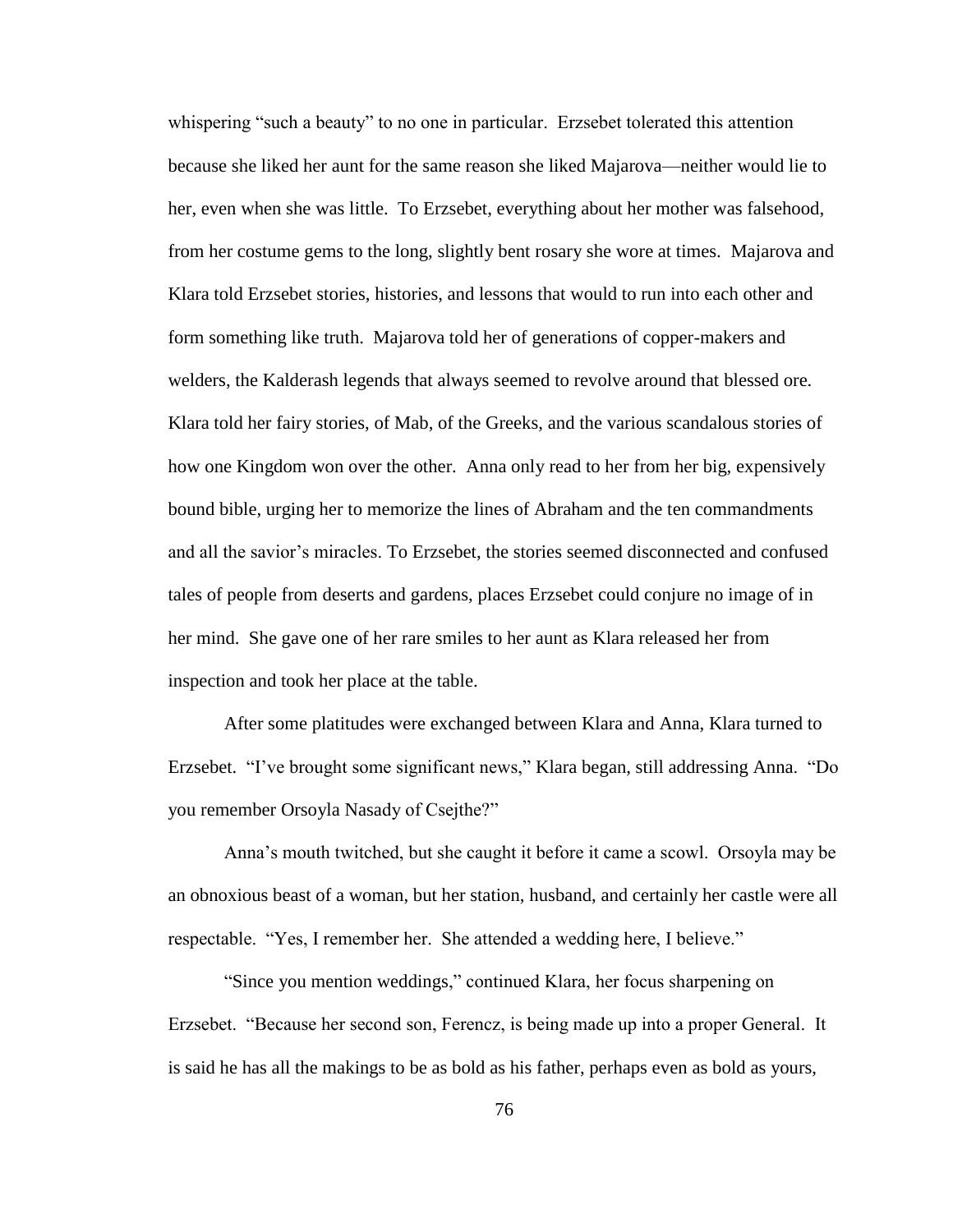Erzsebet." György, Erzsebet"s father, died of drink, and his own army considered him a fat joke. The sarcasm in Klara"s voice was imperceptible, but understood all the same.

"Is that so?" Anna said politely.

"Yes, he is to be seventeen soon, and Orsoyla lamented to me that he needs a proper betrothed before she can let him follow his father in protecting her lands, something that must happen quite soon, perhaps even next season. Orsoyla has high expectations and wants a new name in her household, so I offered ours. A Bathory always makes a proper General's wife."

Klara watched Erzsebet carefully as she said all this, and Erzsebet tried not to show her excitement. Csejthe was a proper castle, high up and overlooking a large fief. It was near a main road and had the pleasures of constant entertainment, travelers, and trade. It was the potential end to boredom. Also, it was a leagues away from her mother.

"I see. That was kind of you, Klara." Anna failed to cover her own sarcasm as Klara had hers. "But is Orsoyla a Christian woman? I could not, in good conscience, send my youngest to live with a heathen or a blasphemer. She still has so much to learn."

"You could and you would," Klara corrected, "but you won"t have to. Csejthe and its fief have converted, only the church resides there now. Erzsebet couldn"t possibly escape God there. Sure, there are gypsies, but they are everywhere."

Erzsebet tensed, sensing Majarova over her shoulder. As her attendant, she was nearly always there, and she took great offense in the word *gypsy. No Kalderash could have ever lived in a desert. No water, no mines, no trees. To even think of it is nonsense.* 

Majarova, however, was too interested in what Klara was saying to prickle at the insult implying her people were from Egypt, a falsehood that followed her incessantly.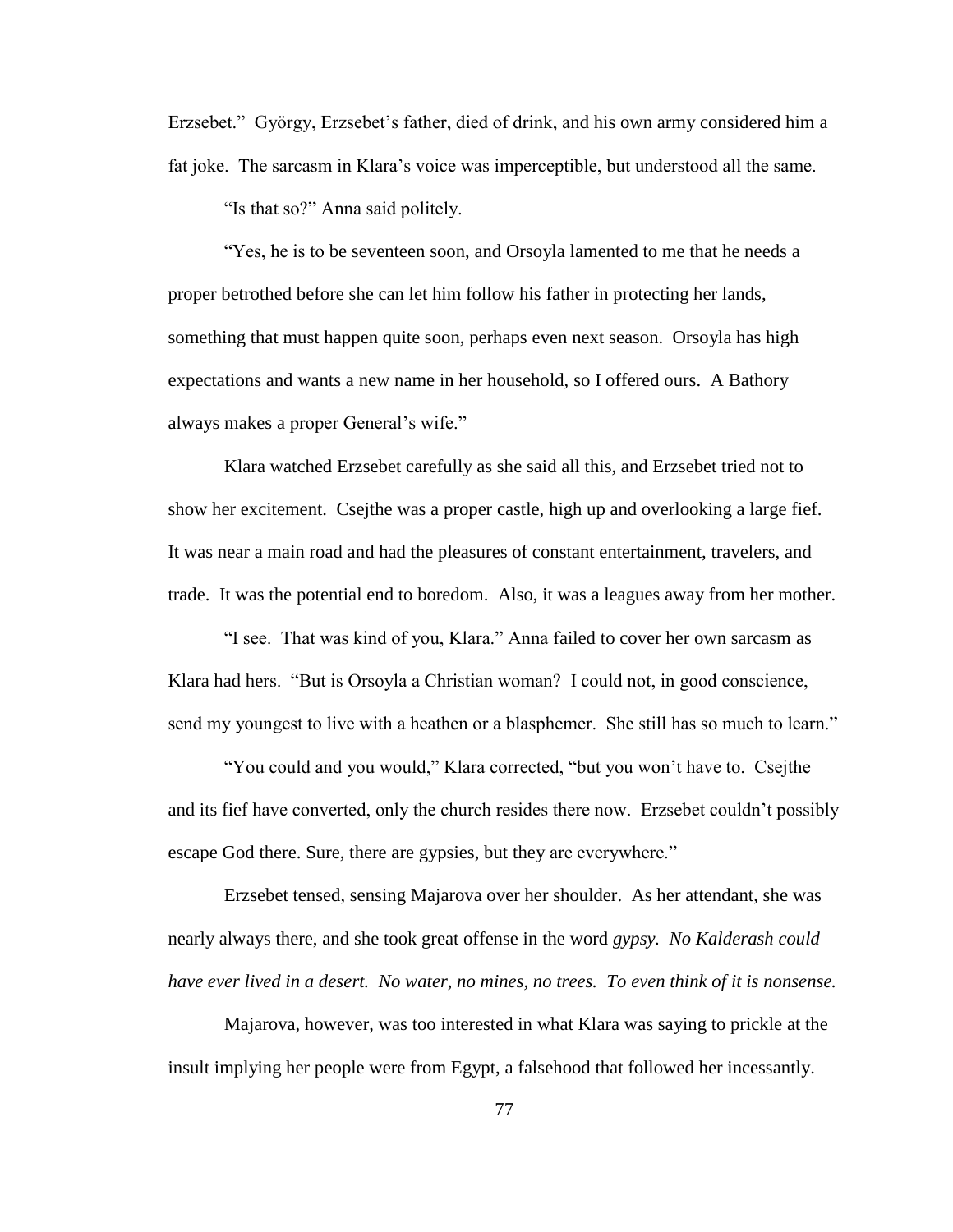Majarova understood that Erzsebet would be leaving for Csejthe, sooner perhaps than even Klara realized, since she was now a woman. She could be engaged tomorrow, if they had flying horses to speed her there. Majarova would have to decide, soon, if she would follow her little Countess or run away along the journey so she wouldn"t have to go so far from her own tribes. Even if they wouldn"t have her amongst them, it was painful to think of putting such a distance between her and the families. It shouldn"t have been a decision at all, should have been the Roma before all else, but she found herself enamored with the little beautiful thing. She had taught the girl magic charms, fortune telling, and the real names of the tribes that the lily Protestants called gyspy collectively. All secrets, but told as readily as she would have her own child. Sometimes, when Majarova woke in the early morning, she would be seized with a distrust of her own feelings and become frightened of the little girl that seemed to pull her on a string. She thought of this, even as she knew that she would not run away on the road.

Anna nodded, contemplatively. It needed no contemplation, really, but she resented Klara for taking up this responsibility.

"So what do you say, Bet?" Klara asked. "Do you have a strong objection to leaving Esced? Would you resent a marriage to a soldier in a bigger Castle? I trust there is no undying love you are harboring as secret?"

Erzsebet turned slightly to take a cue from Majarova, but she received none. Erzsebet smiled, though it was a bit belated. "Only for dear Réz," she said, referring to her yearling pony. Klara laughed. Anna shifted her skirts around her, frowning into her lap. Erzsebet never said things for Anna"s amusement the way she did with Klara; she wouldn"t have known how, having never seen her mother amused by anything.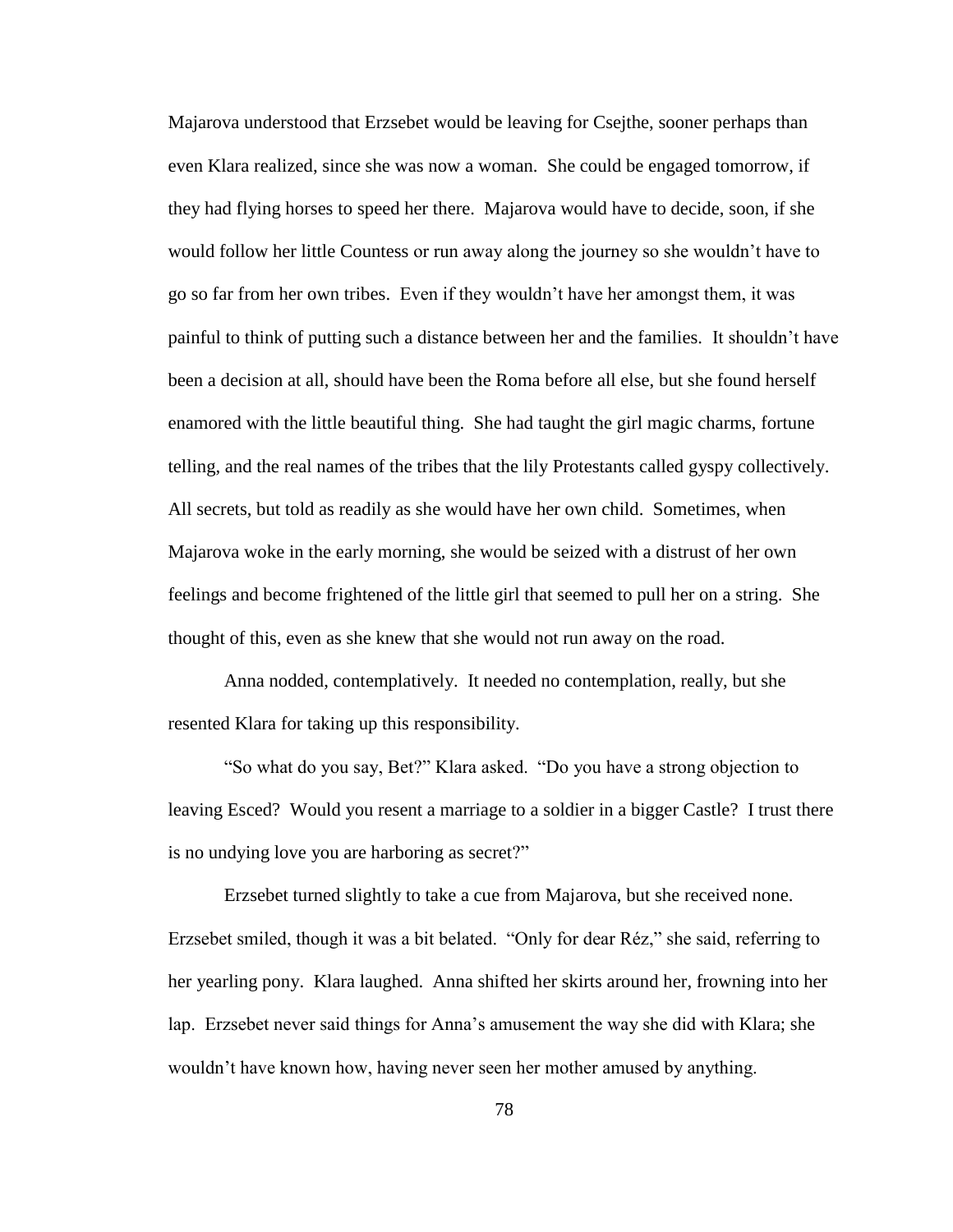When she had regained her breath, Klara told her it would be a few months before the journey, and surely the pony could be trained in time. Erzsebet smiled, nodded. They ate the rest of the meal in relative silence, but inside Erzsebet was boiling with excitement.

It was just shy of four months before Anna would agree to start their journey, after pages of correspondence with Orsoyla back and forth. Anna wish she could have some excuse to send Erzsebet with Aunt Klara and stay at home herself, but there was none.

The ride to Cjesthe was the longest Erzsebet had ever undertaken, many times over. Majarova, an armed guard, and four horsemen followed the carriage, while Klara, Anna, and Erzsebet rode inside. Knowing her mother would check her luggage to see that it was neatly packed, Erzsebet made a secret place among her skirts for the looking box, something she refused to leave behind. The final leg of the journey took them up a steep incline, and Erzsebet had to hold herself stiffly to keep from pitching forward. Cjesthe appeared only once in her window, a stone monster perched on the peak of mountain.

Immediately upon climbing down from the carriage, Erzsebet found herself in an embrace, so suddenly she had not seen the face of the woman that held her. She had a significant bosom and thick, cold arms. Erzsebet held the box, hidden in her full skirts, away from the woman, hoping its sharp wooden corners wouldn"t be felt.

"Orsolya," Klara said, stepping down from the carriage, "Let the girl breathe."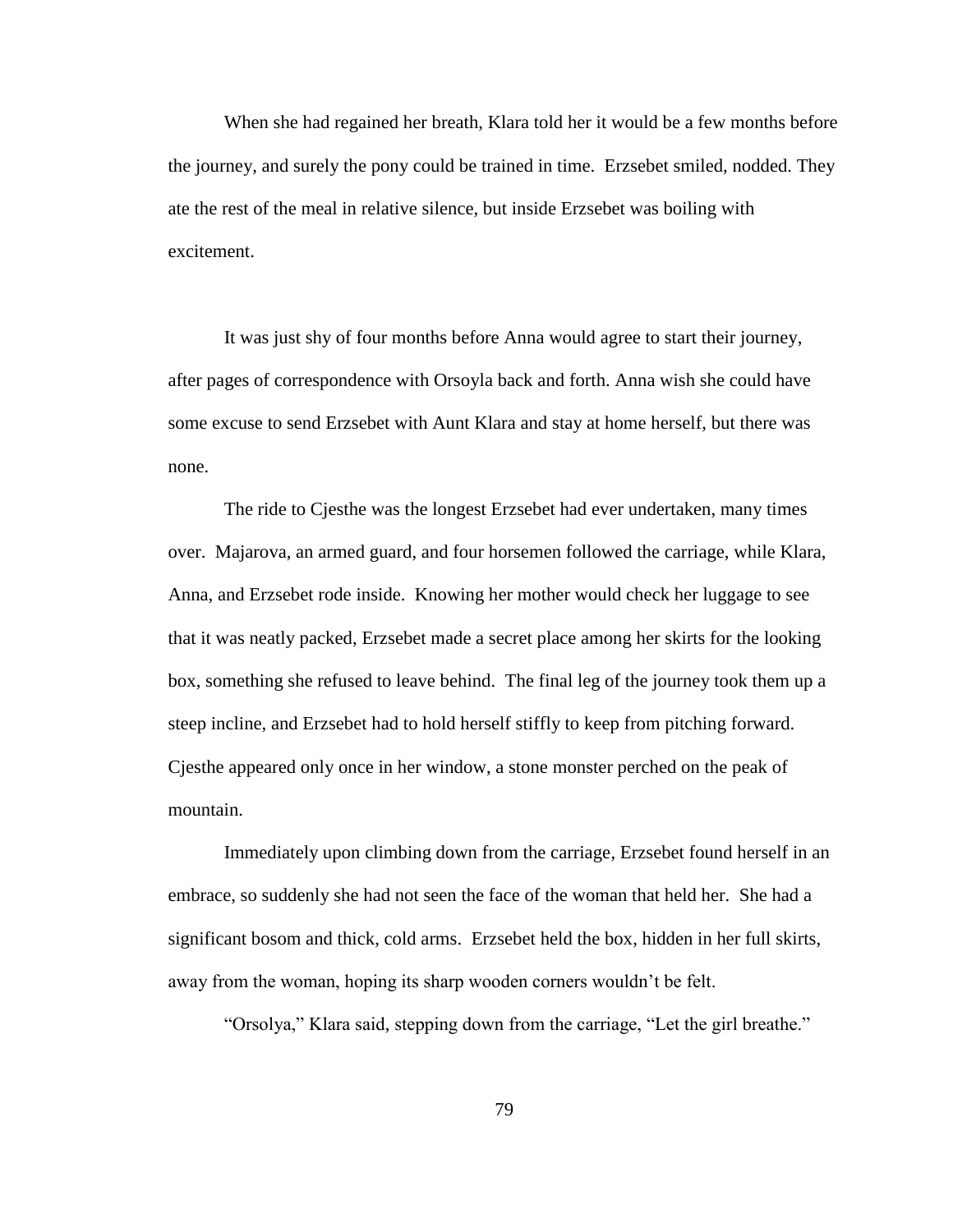Erzsebet was released and was able to look up into the face of her future mother-in-law. She had a round red face, with sunken, wet eyes. She pushed at her nose with a handkerchief, which she must have done often, judging by the rough, sore look of her button nose. She was the strangest woman Erzsebet had ever seen, who had only known people to be thin with long faces and sloping noses. Anna was the last to emerge from the carriage. She was dressed was as though she could not decide whether she was a nun or a queen. She wore a simple black shift, overlaid by a many stranded necklace of delicate gold chain. Her hair was pulled back in a strict bun, with a ruby pin stuck in the side.

"What a beautiful young woman, how much I have looked forward to your arrival." Erzsebet performed a shallow little curtsey. Orsolya clapped with excitement. Her own mother only clapped to get the attention of a servant or stable hand. Orsolya moved between the two of them, putting a hand on the their backs and hurrying them up the entry stairs. The sun was setting, and it was getting rapidly cooler. Halfway up the stairs, Erzsebet passed under the shadow of the west tower, and she shivered, the cold coming up from inside her like nausea.

Cjesthe was older than her home in Esced, and grander. Anna looked out of place before the high walls, barricaded against invaders. The only windows in these outer walls were slits, just wide enough for a marksman to fit his bow through. Unlike Esced, Cjesthe had no steeple and no iron crosses at the doors. It was orderly, straight and tall and stone, but from another, wilder time. It had carried its wildness with it. Erzsebet thought for just a moment that she could smell copper in the chilled wind. She hoped Majarova did, too.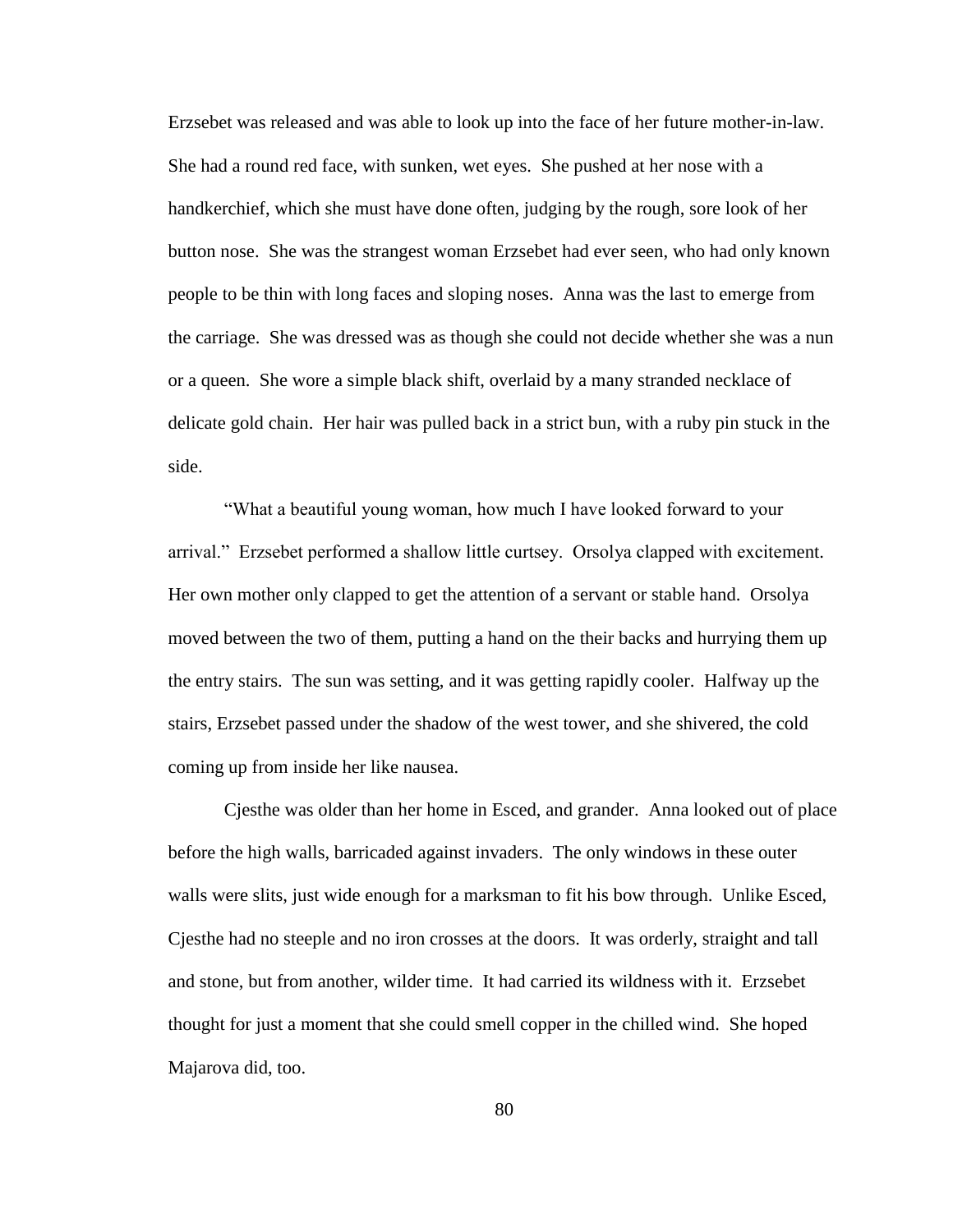At the bottom of the long stone steps, a man stood, one hand resting on the hilt of a long heavy sword. His dark hair was short, cut above his ears and swept to the left from one ear to the other. His relaxed face wore a natural frown, and he was clean shaven.

As Erzsebet was led toward him, she realized he was younger than he looked, though he was still a young man of seventeen at least.

"Ferencz, this is Young Lady Bathory."

Ferencz bowed, though he would have had to double over for it to be low enough to make him shorter than his eleven year old fiancé, as ahead of her age as he was. Erzsebet curtsied, her eye intent on his sword. He pushed it further behind him, as if he thought the sight of it would offend or scare her.

"Don"t they look handsome together?"

"Don"t be crude, Orsolya," Klara said, much to Anna"s rare gratitude.

Standing straight again, Ferencz looked straight on at Erzsebet with no boyish shyness or false humility. While his expression was lax and did not change, Ferencz tried to imagine the child as she would look in a few years, with breasts, fuller lips, and hips that were naturally defined rather than imitated by the fullness of her skirts. She had pretty, iridescent skin, he noticed, but her eyes were still large and wide for her face, and her cheeks were still puffed like a child. He could find no hint of sex in the curve of her neck or in her thin arms. He sighed with a long exhale through his nose.

"Welcome to Cjesthe castle, Madame Bathory, Mademoiselle." Ferencz spoke carefully, but with no ill syllables.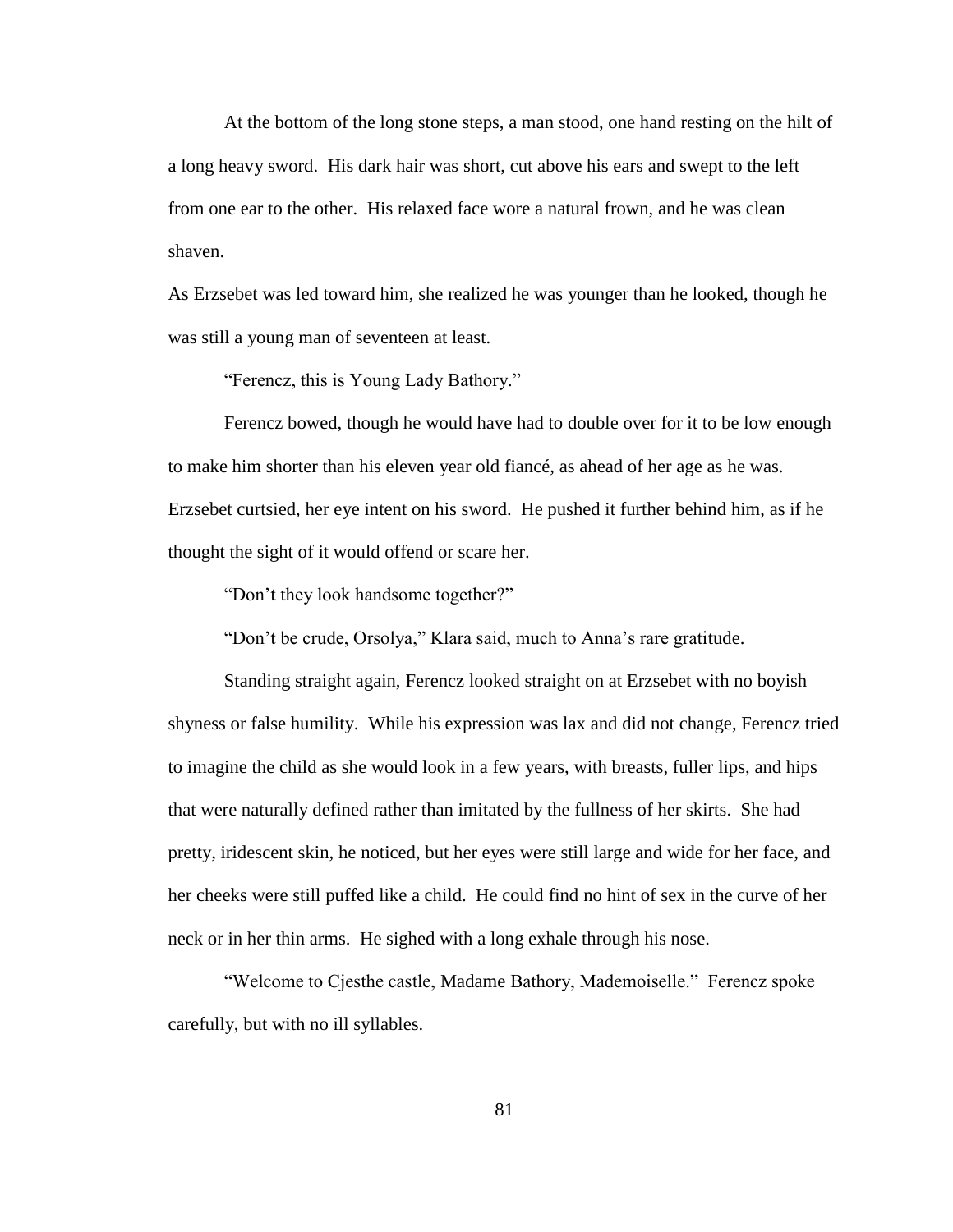Erzsebet curtsied, also carefully, spreading her skirts evenly around her as she bent her knees. Looking on, Klara nodded approvingly.

Orsolya companionably took up Anna"s arm and led her up the stairs, talking of the preparations for dinner and for Erzsebet"s rooms.

Ferencz was left at the bottom of the stairs with Klara and Erzsebet. For the first time, he was unsure of the proper thing and showed it in his face. Klara smiled a bit at the young count"s discomfort and put her right arm around Erzsebet"s shoulders, extending her left elbow a bit and saving him the choice. Ferencz took the kindness and Klara"s arm. The three of them followed Anna and Orsolya up the stairs in silence. Ferencz watched the stairs in front of him, careful to take small strides. Erzsebet allowed herself to be led by the shoulders, her chin high as she looked at the solid, gray stones so tall above her.

Ferencz and Orsolya gave a joint tour of what Orsolya called the "home parts:" the dining rooms, the drawing room, the ball room, and the courtyard gardens. The courtyard was oblong and unexpectedly large, with patches of carefully cultivated gardens and topiaries between stretches of shorn grass. They circled the courtyard under a covered walkway, punctuated by alternating columns and archways. Every second column supported a large oil sconce, and every one was burning brightly. Even though it was just past twilight, the courtyard was lit like the day, though the moving flames made the grasses and flowers seem to crawl and shiver.

Orsolya told Ferencz to check in with the kitchen and to accept the other guests as they arrived, while she and the other women were showed to their chambers and allowed to change for the banquet. Erzsebet"s room was in a wing separate from where Anna and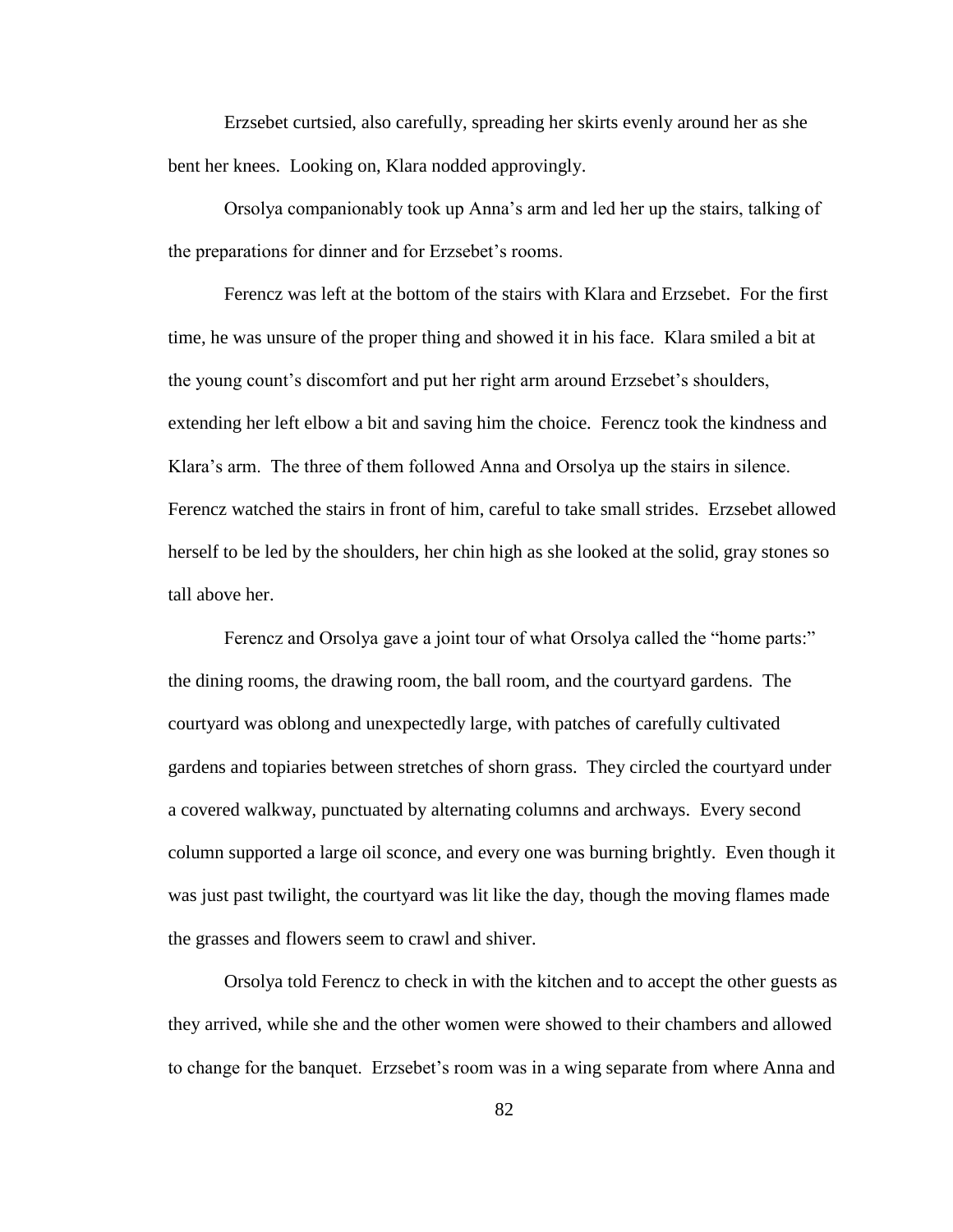Klara would sleep, the latter being only guests and Erzsebet a new tenant, but they all went together to Erzsebet's room to see what Orsolya had arranged. Erzsebet felt the first stirrings of excitement in her suite, which was three rooms deep from the hall. The first room was the largest. On one end was a fireplace large enough to burn someone alive in, surrounded on three sides with deep red couches with cherry wood frames. On the other end was a table with four yellow high-backed chairs, and a pupil"s desk and shelves against the furthest wall. This last Anna examined longest, her hands lingering on book bindings and the sheaves of stark-white paper bound lightly with blue ribbon.

The second room was her bedroom, with an elegant bed that she may have been able to sleep side-ways in, covered in embroidered quilts. Two wardrobes flanked a vanity. A dressing screen blocked one corner, elaborately painted with flowers and knotted vines. The door to the last room was covered by a tapestry to keep out the cold in the winter, as it was the only room with windows. The room was instantly Erzsebet"s favorite. There were three large windows overlooking the courtyard, and since it was on the third floor, Erzsebet could see all of it from end to end. As she looked then, she could see people beginning to gather and speak to one another, ladies in fine dresses on the arms of men in various uniforms and tailored coats. There was a settee covered with large pillows and deep, comfortable chairs set about. On one end a swing hung from the ceiling at an angle so that the person sitting there could look out all three windows at once, seeing the sky and the grounds, and the opposite wall of the castle. On a set of shelves were other books with more exciting titles than those in the parlor, and a silvertrimmed music box.

83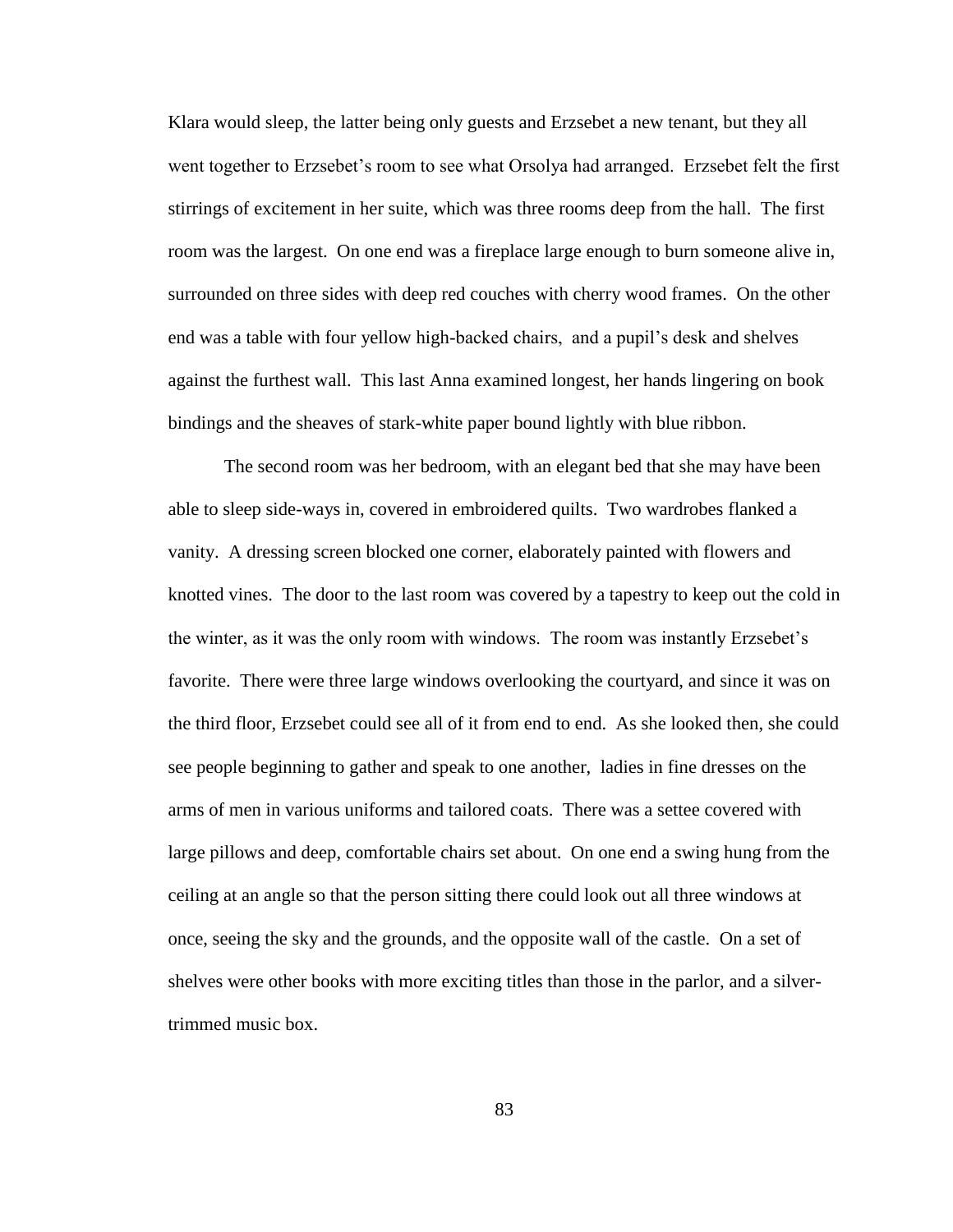Anna watched from the doorway as her daughter examined each of these new treasures. She buried her hands into the few folds of her simple dress that she had worn for the ride, warming them on the coarse fabric.

Anna and Klara stayed with Orsoyla nearly a month. A naturally boisterous woman, Orsoyla showered them all with feasts and entertainments of every kind. Still, Anna was fiercely homesick well before they departed. It was nearly autumn when, as the sunlight came above the mountains to hit the entry steps, Erzsebet and Ferencz stood before a priest, who took Anna"s hand in his left and Orsolya"s in his right and chanted as if to a tune, "Epithalamion conjunquit Dominum Franciscum Nadsady et Dominam Helisabeth de Bathor." With that, Erzsebet was officially promised to the Nadsady line, and within the hour Anna left Cjesthe, leaving Erzsebet with Orsolya to begin her education.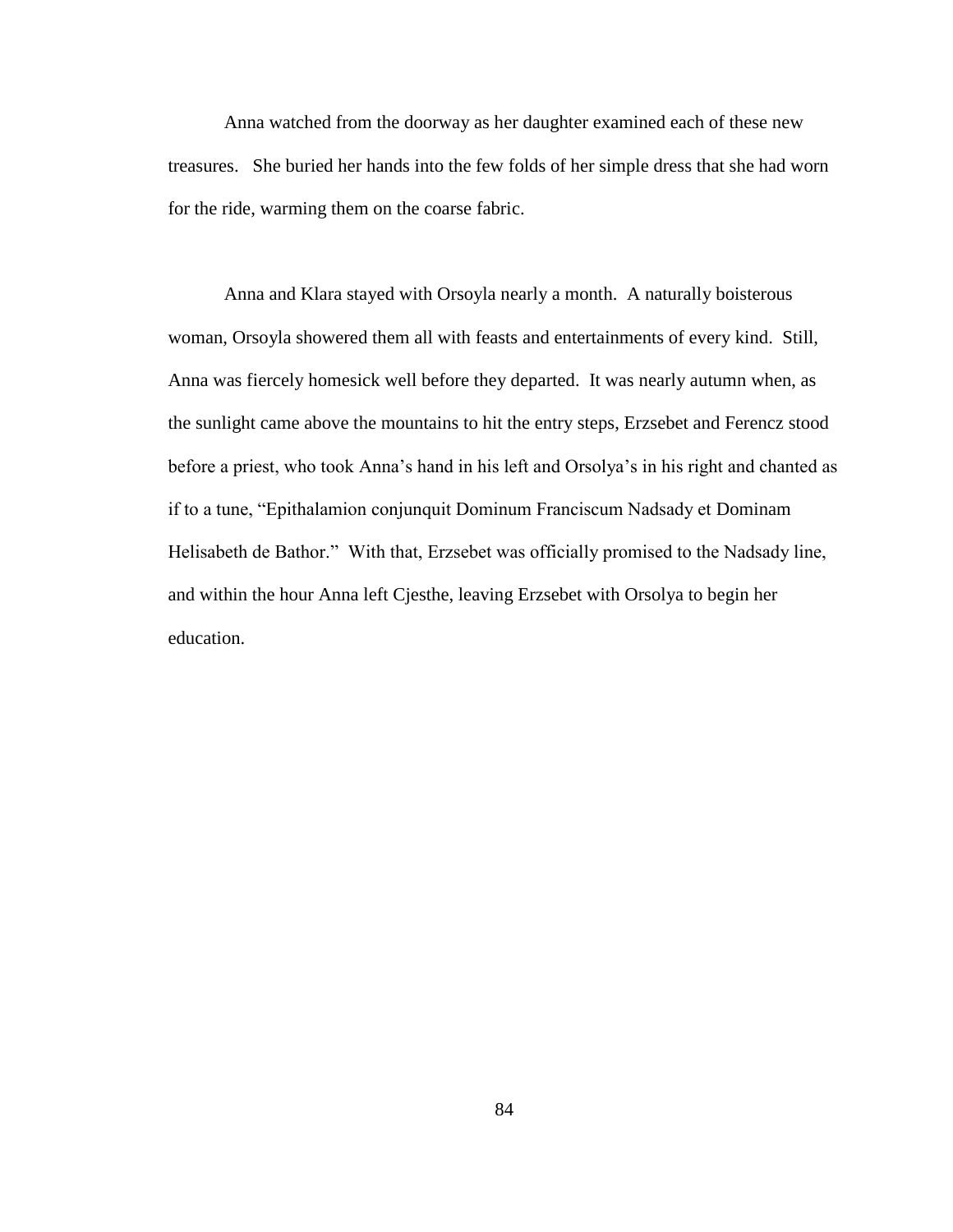#### Parents

## Chicago

## August 2011

David woke up in the dark early that morning. He didn"t dare look at the clock, because returning to sleep was not a possibility. He didn"t know how long it would be until his alarm went off, probably hours. He was still tired, but he held himself firmly awake, having fought to wake against the current of his dreams. In truth, he felt more exhausted than when he had gone to bed. But sleep wasn"t a refuge anymore, so he kept awake.

To pass the time that seemed to stretch in the predawn dark, David tried to organize his thoughts, but they ran on in front of him, out of his control. He knew, or at least he figured, that he wouldn"t feel right again until he made decisions, one way or another. But every time he tried to resolve himself, his imagination seemed to bound in other unprecedented directions. By the time he got out of his bed, still forty-five minutes before he needed to, his meditations had gained him nothing but nausea and an unsettling tightness across his chest.

He picked up his mess from the previous night and tried to gather himself for the day. There was no reason to feel panicked, very little in his life had actually changed, no reason at all to have trouble breathing or to suffer through work with an ache in his stomach. He told himself this over and over, but it did nothing to put him at ease. Though he was up ages early, he nearly missed his bus, only just remembering about breakfast with Karen.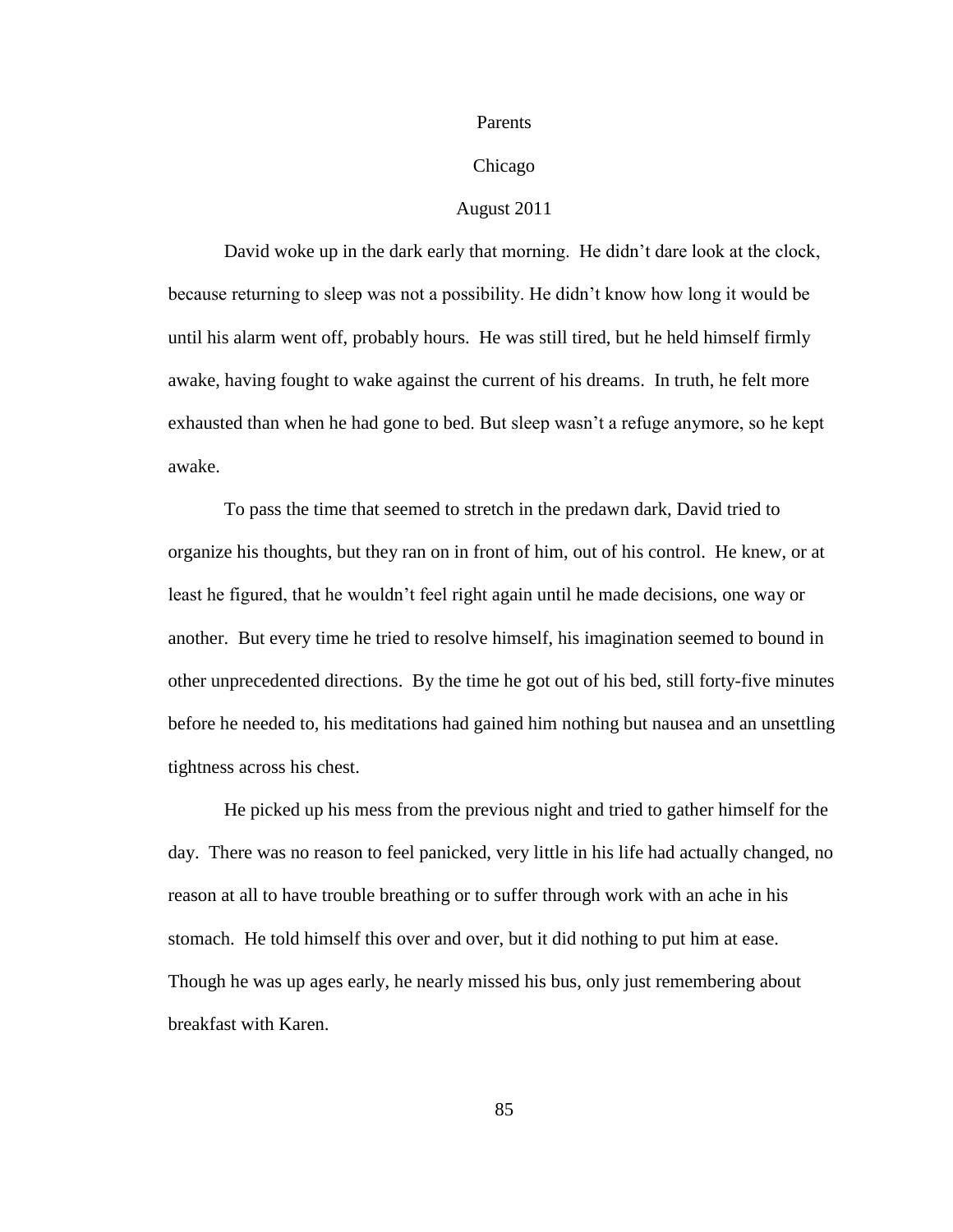Mother Mary"s was, as always, packed. Karen was already sitting and doing a crossword at a tiny table near the window. Upon seeing her, David felt, for the first time in days, a moment of lightness. The restaurant was shadowy, but in the window Karen"s face was brightly lit and her face was placid and thoughtful as she considered the puzzle. He took a deep breath and tried to hold on to it, taking advantage of the moment before it passed.

She didn"t notice him until he had wound his way over to her and coughed lightly. She moved her purse which had saved him the seat next to her.

"Morning," she said, friendly but not chipper.

"Yeah," he agreed.

"I ordered for you, your usual." Karen told him.

"Thanks," David said and leaned over to help her with her crossword. The table was really too small for two, so he didn"t have to lean very far. They worked on the puzzle together while they waited for their food, southern-style breakfast made northern by less butter and more exotic cheeses. David was slow and not very helpful, his tiredness showed.

"How did it go?" Karen asked finally, after he started his second coffee.

"I"m not really sure. It wasn"t easy, but it wasn"t as hard as it might have been, or as hard as I thought it would be."

Karen nodded, signaling him to continue.

But he didn"t know how. He looked into his coffee and warmed his hands on it. He tried to remember all that was said at the park, and think of how he could characterize it. It suddenly seemed far too private to put into words, though he had imagined himself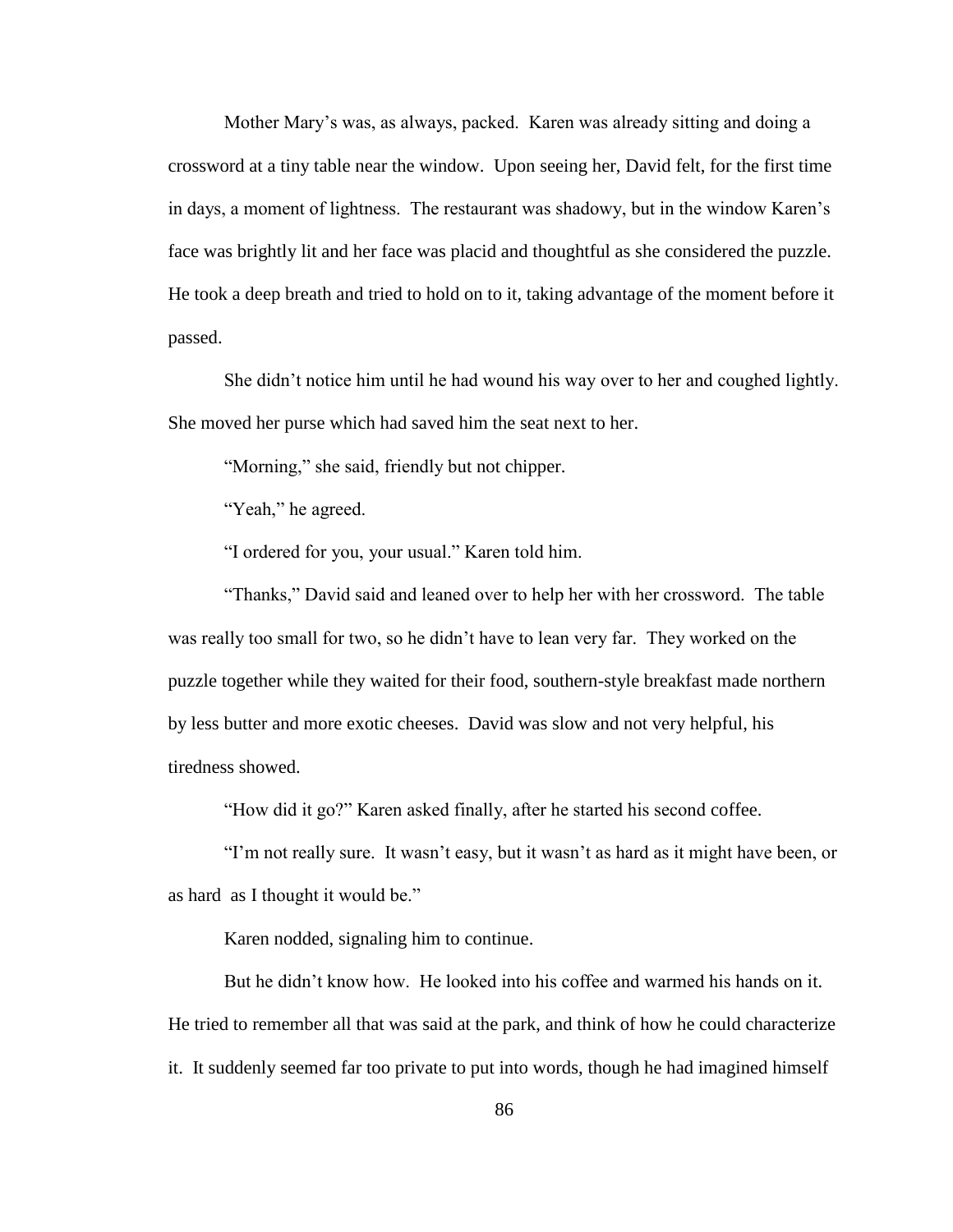telling her about it for days. He looked up at Karen"s face, expecting to see impatience or maybe pity there. He saw only openness. She didn"t press him, but still he felt frustrated. He was laconic by nature, but rarely had no words at all.

Finally, Karen prompted, "Do you feel good about it?"

David shouldn"t have been surprised that that was what she wanted to know, not anymore, but he was. He laughed without any pleasure in it. "No, I really don"t. I can"t seem to make up my mind what to do about it, or to make up my mind to do nothing. It feels so arbitrary, hearing from her now. Though I guess I never stopped waiting for it." His throat tightened as he said this, as if his actual body was resistant to talking about *how he felt.*

Their breakfasts came and he told her about it, words coming to him that had not been there a moment before. It didn"t take as long as he would have thought to tell everything that he and Ramona had said to each other. Karen took it all in with open eyes and didn"t move to interrupt or ask questions. When he finished, he asked her haltingly, "So, what do you think?"

Karen considered for awhile. "I'm so sorry you have to go through this," she said.

David blinked at the implication. "So, you think I have to go through with it, then? That I owe her that visit, that I need to speak to her?"

Karen stammered, "No, I mean not necessarily, but I don"t think you"re ready to just forget about all this, do you?"

"What if I am? Would that be so terrible?"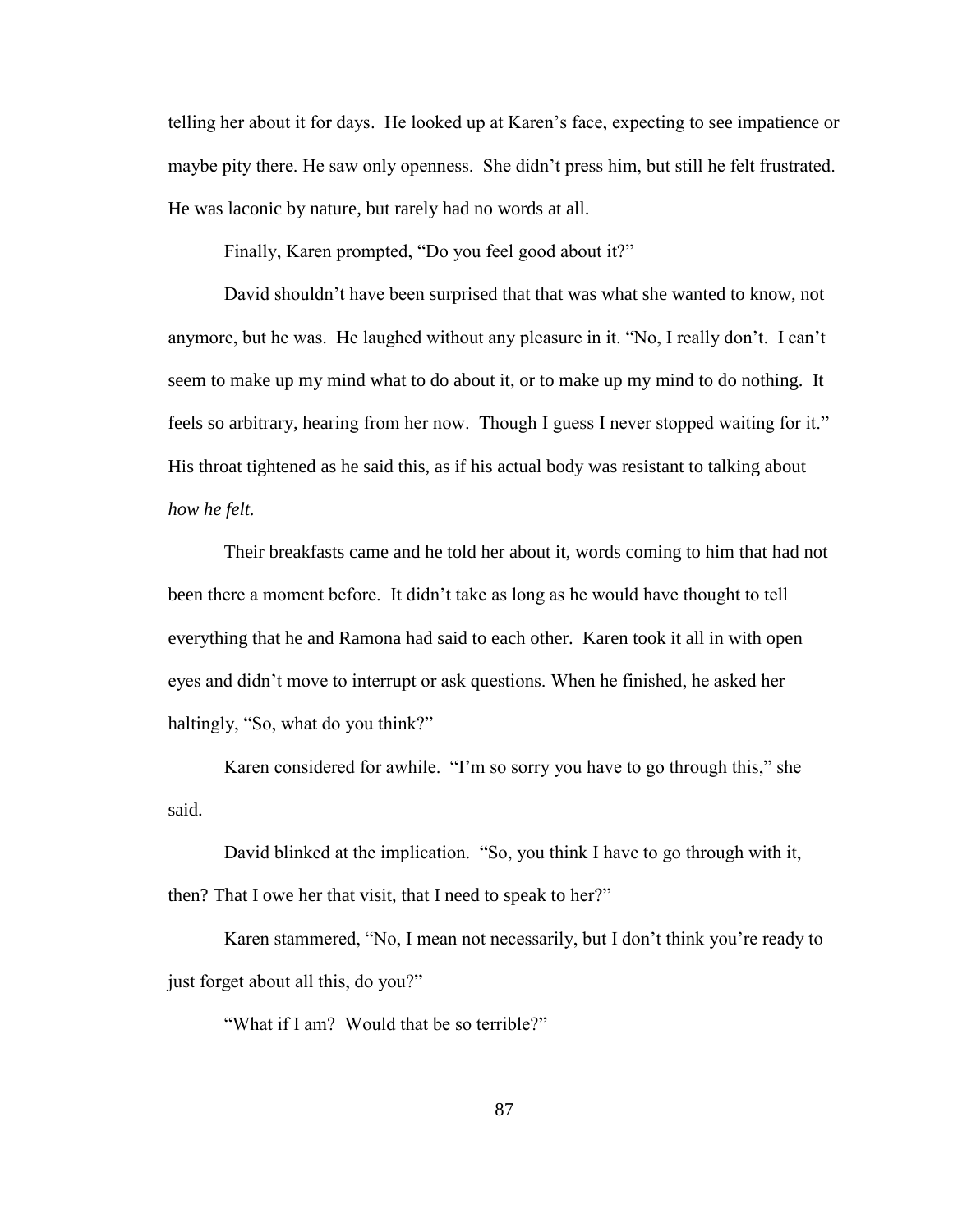For the first time, Karen looked astonished. "I don"t know," she said, her voice rising a bit. "Not terrible, I mean it wouldn"t be wrong of you or anything, it just seems…impossible."

"I don"t owe her *anything.*" David"s voice became terse, almost a hiss. He tried to lighten it. "She has never been my mother. She's only ever been the reason I don't have a mother. I've certainly never been her son. Why should I start now?"

Karen closed her eyes, holding her head to the side as if she had a headache forming.

"I only meant that, if it were me, I couldn"t just forget about it. Not at this point. It doesn"t feel over, like the end of the story. I would want to know before it was too late what she has to say, because after I would always wonder about it, even if I didn't want to. It would drive me crazy not knowing."

David sneered. "Well, clearly I'm not you. Because I'm not going to fucking Florida, if that's what you want me to do."

"I don"t," Karen stammered again, her voice losing its usual steady assurance. "I"m just saying what I think. Like you asked me to. I didn"t do this to you. I want you to remember that."

David nodded, but couldn't quite dissolve his anger so quickly. He turned his eggs over his fork, pulling them apart into smaller pieces.

"I wish I hadn"t called that girl, Ramona fucking Greene. I wish you had never told me to call her. I wish I had never told you she was alive in the first place. I should have known better." Even as he said it, he knew it was childish. But he wanted to be childish, he wanted no part of this anymore.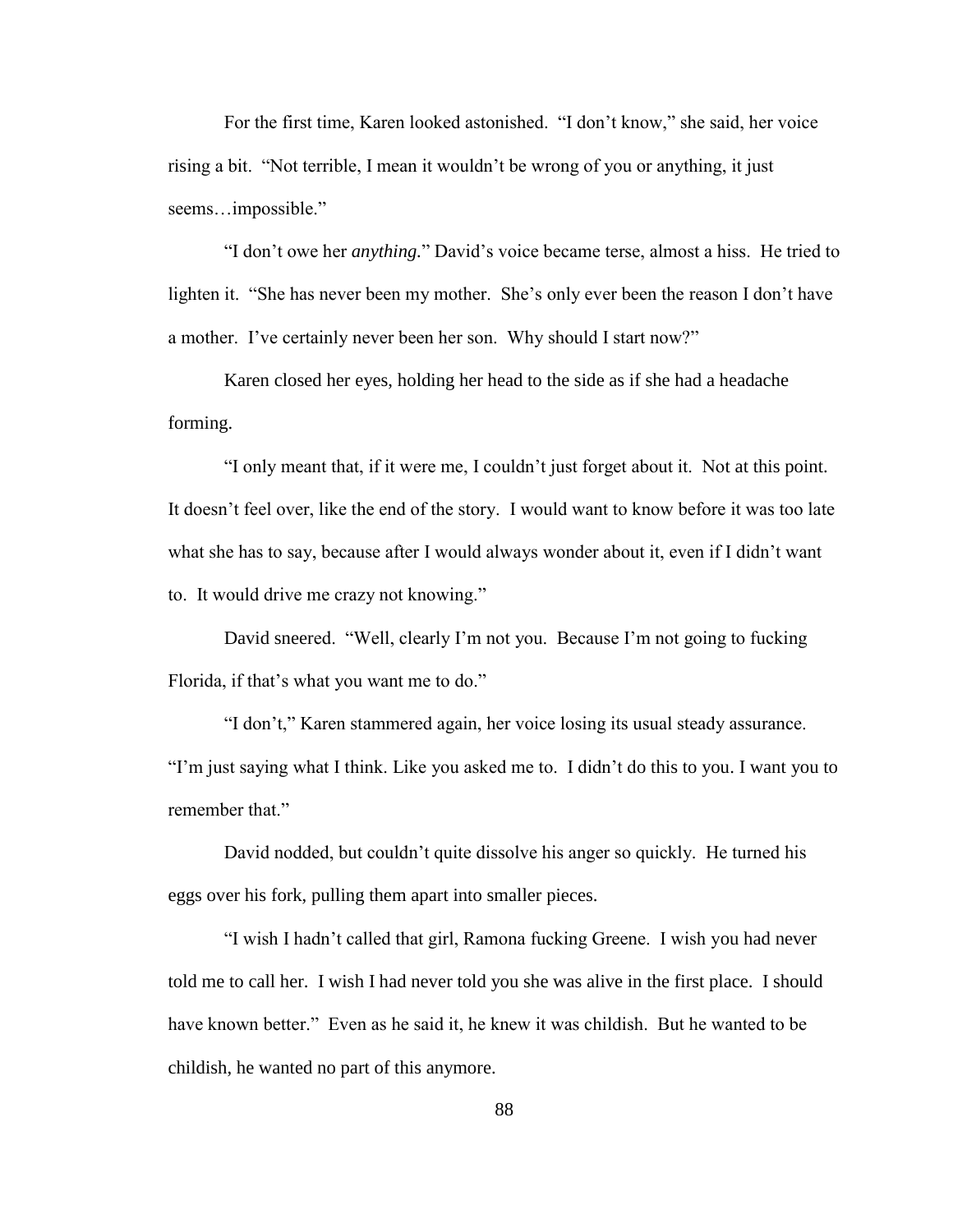Karen"s eyes grew wide. Her half eaten eggs lay forgotten, her French toast cold. "I was trying to be your friend, to be supportive. I didn"t make you do anything."

David started to eat his breakfast again, saying nothing. He was quiet for awhile, but his eyes remained cold. Karen picked at her breakfast. She was hurt, but as she watched him eat sullenly, she softened toward him. She couldn't imagine what it would feel like, this choice. Not really. She was sure she couldn"t stand not knowing, but she couldn"t predict how it would affect her, her friends and her work and her life. She wondered if David remembered, then or at any point since this weekend, that her father had died last year. It hadn"t been unexpected, cancer that started in his colon had taken him slowly but surely over seven years, but it had felt quick to her. David had actually been a great comfort to her then, the only friend she knew who had lost a parent, or so she thought. She knew David was oblivious to many things and remarkably sensitive to others, but she was often lost on which was which.

After a while, the tension seemed to have eased, and Karen made a concession to try and ease it further.

"I"m sorry that I upset you, David," she said quietly.

David looked at the window, considering a response. Karen hated his long silences, and they both knew it. In their two-year friendship, they scarcely had conflicts. They spoke of everything public: pop culture, books, movies both wonderful and horrible with equal enthusiasm. They debated, but since nothing they spoke of was closely personal, they laughed as they did so. Even when her father died, he simply sat with her.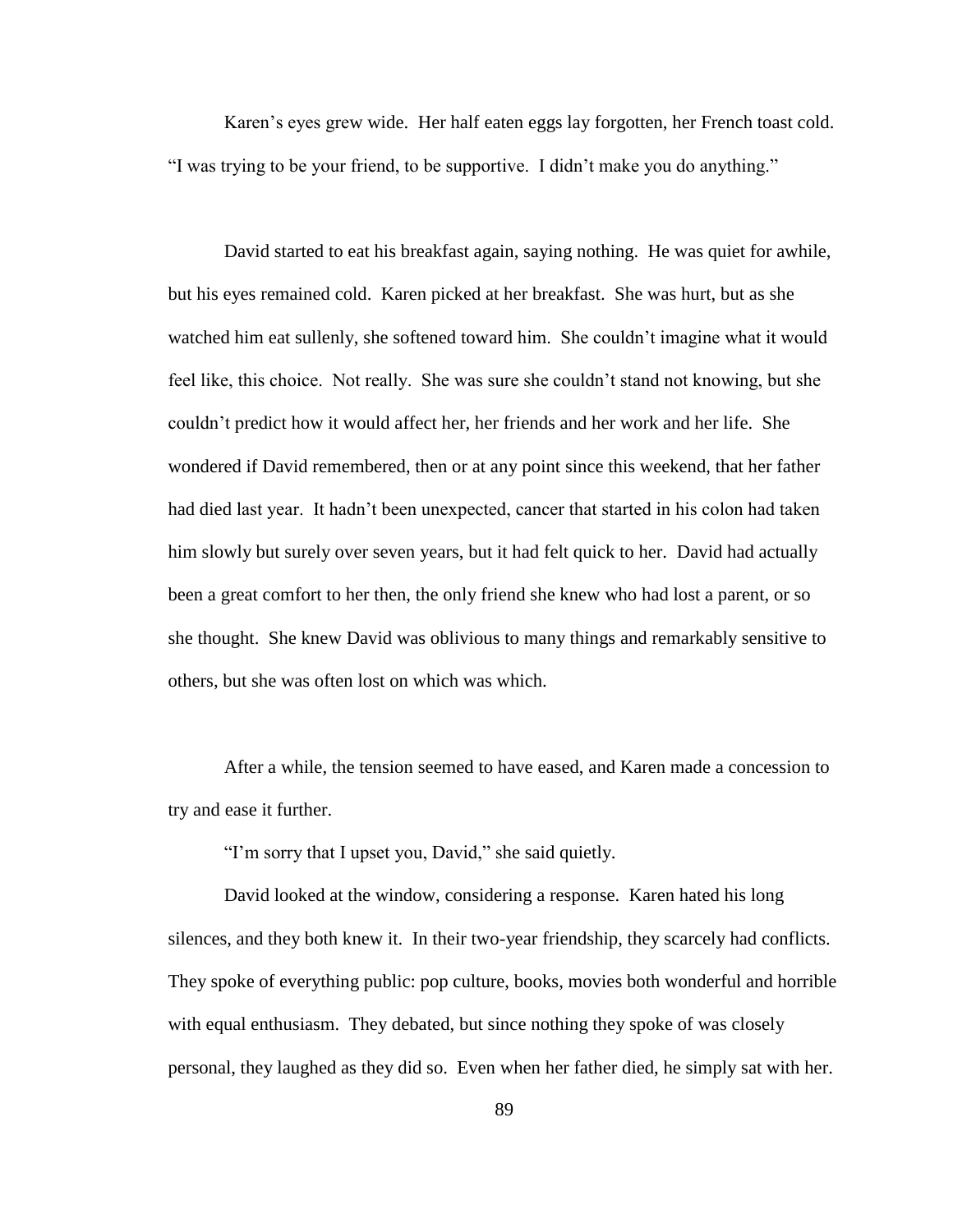Then, she had blessed his silences and his distance. Part of her was glad to see something more from him, after all this time. Part of her was disappointed.

David sat back, leaving his fork on the plate. It was time to signal for their checks, and he knew well enough that it shouldn"t have been Karen apologizing. He shook his head. "I"m sorry; I"m not much good company this morning."

Karen nodded and ate a few last bites of her breakfast. David signaled in the air for their checks. Both were aware that the argument, or whatever it was, was not over. Karen stuffed the half-finished crossword in her purse.

The day was tiresome for them both. Though they never admitted it aloud, they both knew the reason they had become friends: they were both too smart for their jobs. For the most part, that made it all easier, work besides the point most of the time. That day was one of the exceptions. All the simple work, which had some simple satisfaction in it most days, like rolling pennies, felt like tedious punishment. Assigning shipments to trucks and trucks to drivers and drivers to routes. When Karen delivered David"s few pieces of mail to his desk, he looked up to find her avoiding his gaze. When David brought reports to the front to be filed, Karen looked up to find him nearly pouting. He hesitated at her desk and then turned in to the copy room to file them himself. He saved this task because he couldn"t imagine placing them on her desk as he usually would, thinking his presumption would add insult to the morning"s injury. To Karen, it seemed the worst kind of snubbing. Karen was nearly always even tempered, and some mistook this for patience or calm or some kind of inner peace. What it really was was supreme self control. Though she went through the day in her usual, deliberate way with a small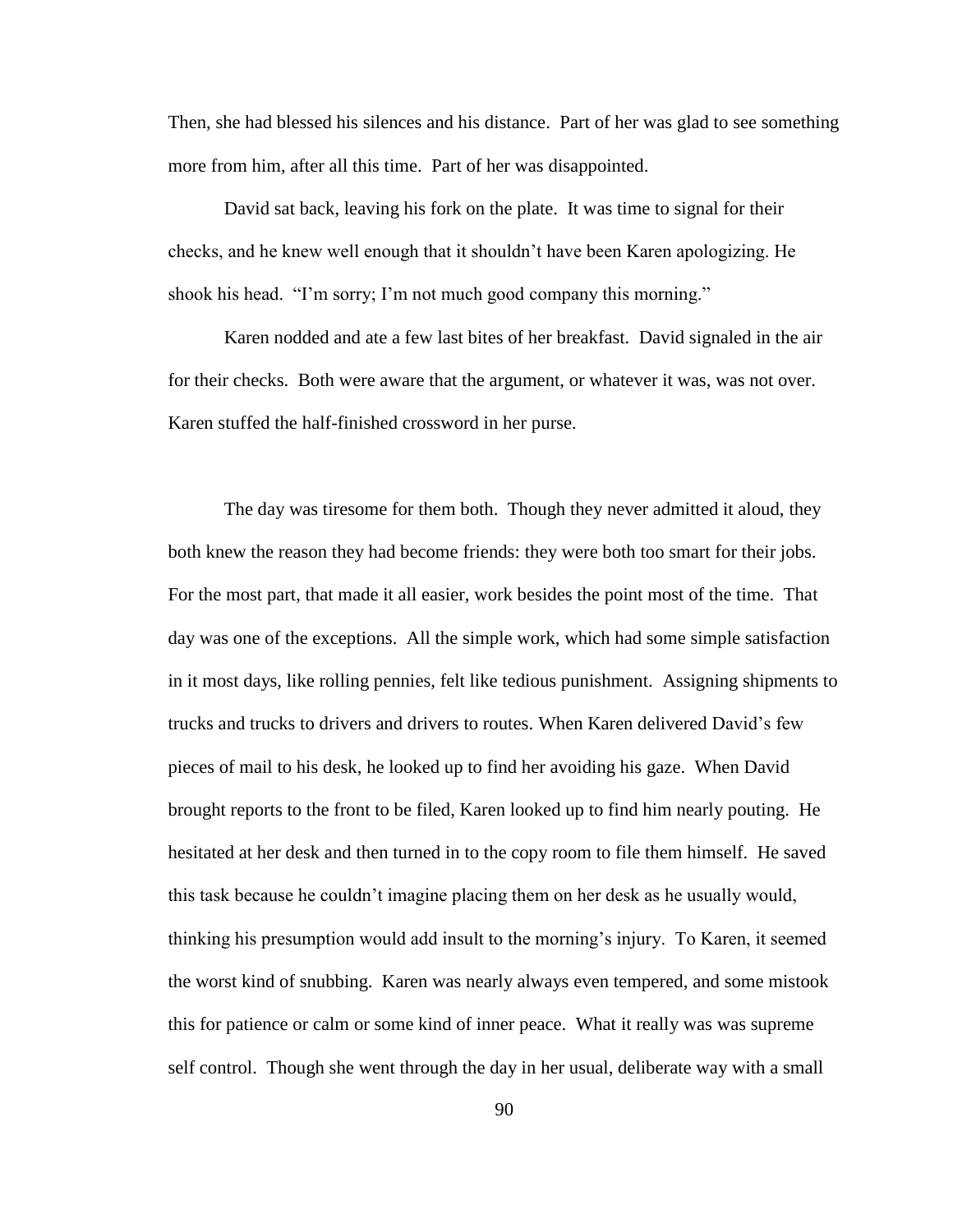smile, to herself she fretted over David"s coldness and replayed the conversation in her head again and again, altering what she had said to see if it played out better in her mind. Even as she rewrote her lines, David"s part did not become less hurtful or morose, and her fretful worrying became anger as the hours went by. She tried to write their next conversation in her head, considering how she would say that he had hurt her, and why it mattered that he of all people had hurt her. Pettily, she imagined herself reminding him of her father, but shrugged that away. By the end of the day, she was good and mad. David went home without speaking to her.

David"s childish anger had dissipated before midmorning, and after that his silence was steamed on by pure embarrassment. He also relived the conversation of the breakfast, wincing as he remembered his own words. He had been looking forward, craving, even, to talking to Karen about that weekend and how it made him feel upside down even though it seemed nothing was really different, and yet for some reason he had ardently pushed her away and scowled at her questions. And he didn"t know if he could ever give a satisfactory explanation, even to himself. He fretted most of the day and sulked out a couple of minutes before five without speaking to her. He was surprised when, two hours later, she appeared on the stoop of his apartment, cradling a pan of takeout lasagna and a bottle of cheap red blend stuck under her arm.

Karen smiled at him as he stammered. "I don"t have to come in, but I remember this," she shrugged, indicating her arm load of food, "helped me a lot last year. It"s not the same, but I thought I might return the favor."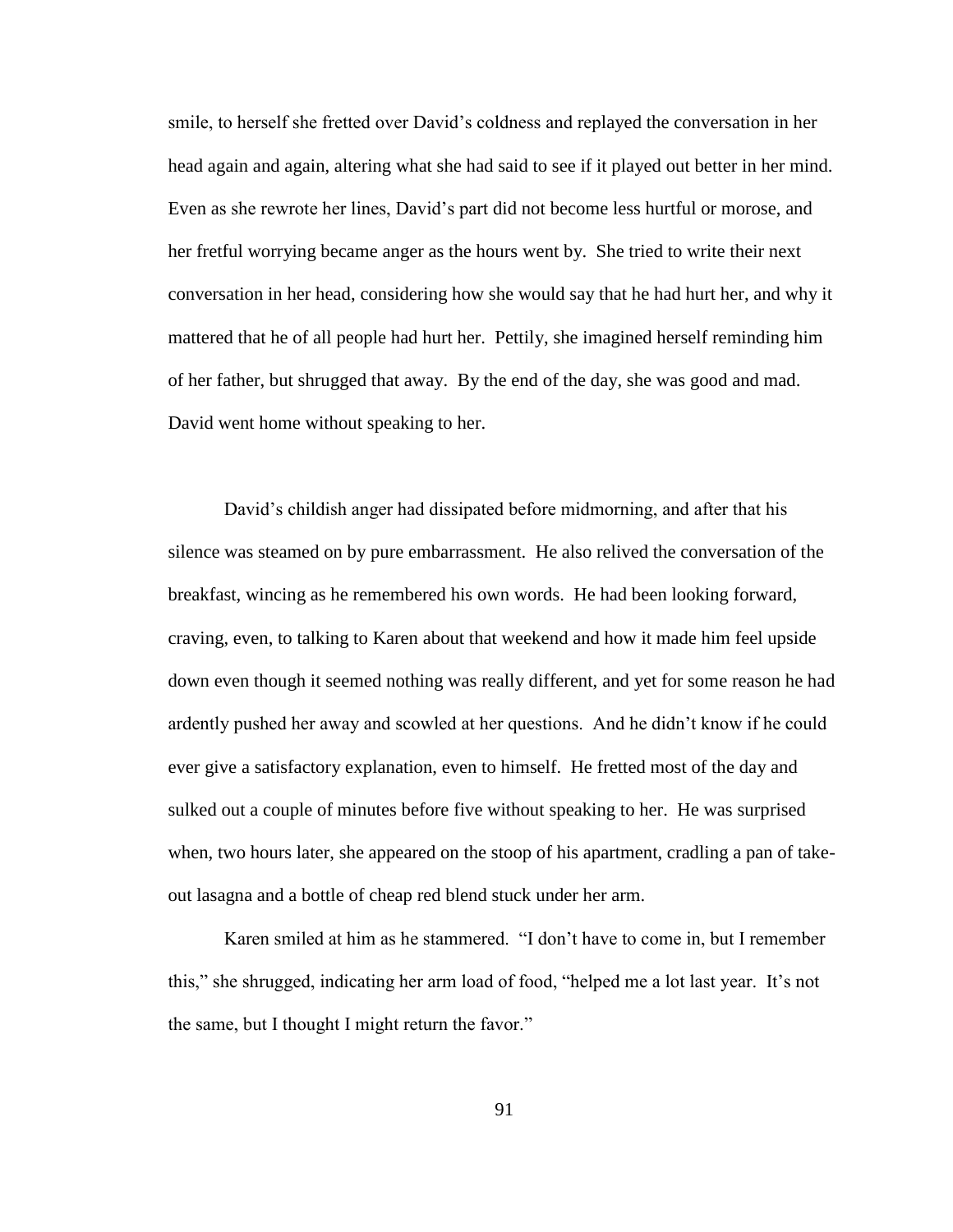David remembered, last year the day before Karen left for her father"s funeral, he had picked up lasagna and wine so she wouldn"t have to fix dinner for herself. It had been automatic, something he should do because it was right and she could use the favor. He remembered her surprise, and how he had apologized. *I'm sorry, I don't have to stay or anything. It just helps to not have to worry about dinner.* He had come in, and he and Karen sat together, and he listened to her, mostly without comment.

"Your father," he said, and then added in a quietly, "I had forgotten."

Karen shrugged and smiled with only one corner of her mouth. David, for only the second time in over a week, felt light enough to take real breaths, the band around his chest having let go for the moment. He took the pan from Karen and moved so she could pass him.

"I was a jerk this morning." David said.

"Yes, you were. But I forgot that crisis sometimes entitles a person to be a jerk," she said, helping herself to the corkscrew that hung from a nail in his kitchen. "For a little while," she added, looking at him from over the island that separated his kitchen from the living room. When Karen was around, he always become suddenly aware how small his apartment was, and the fact that it still looked like a college boy had just moved in, with an improvised TV stand and only half-attempts in the way of decoration or color.

Suddenly exhausted, David sat on a bar stool and laid his head on the island, his hands crossed under his forehead. He heard Karen moving familiarly around his kitchen, fetching plates and silverware and glasses. He didn"t think he had ever done anything to deserve such a friend, but was infinitely grateful for her. He only looked up when he smelled the lasagna as she pulled the plastic top, opaque with steam, off the aluminum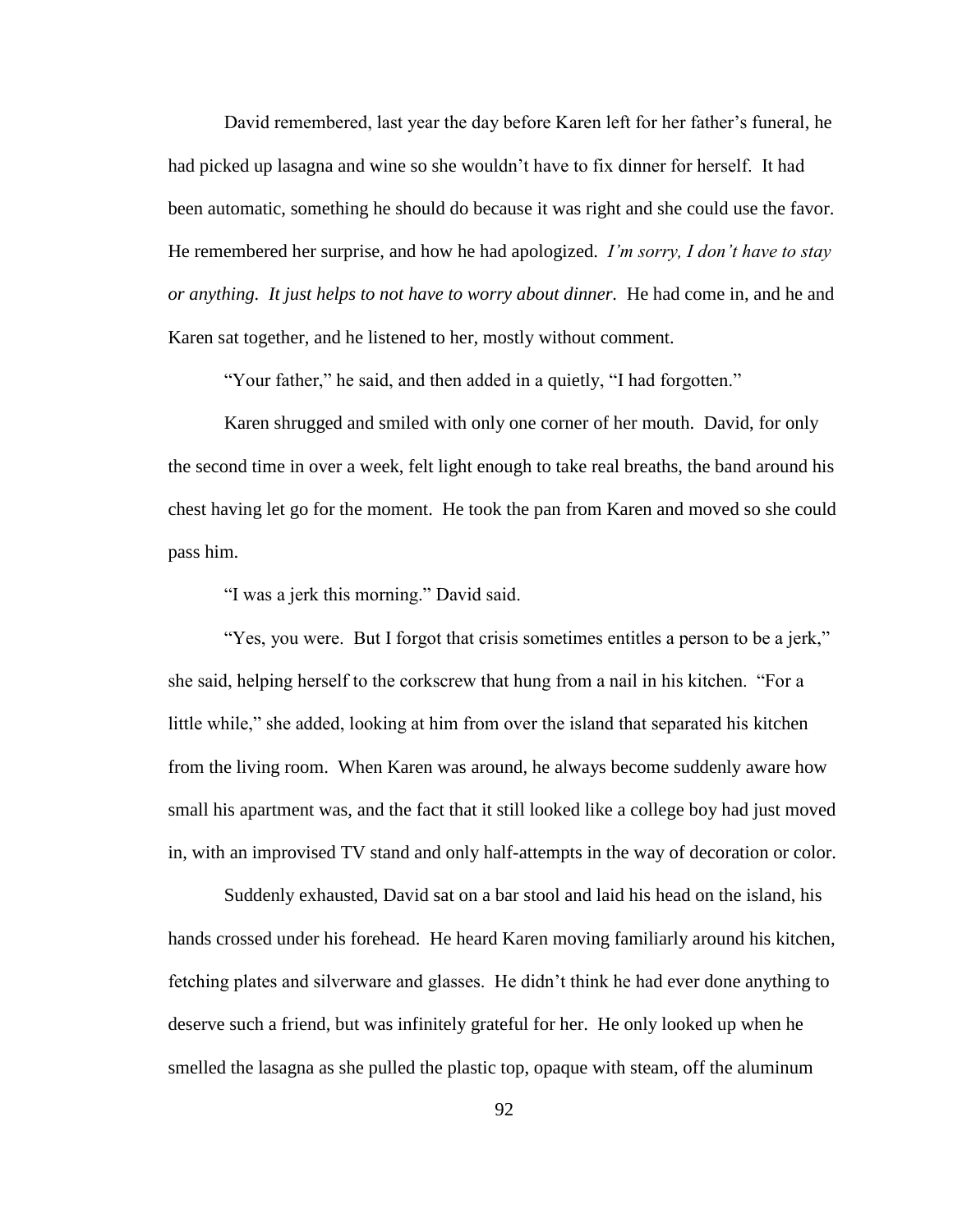pan. He leaned forward to smell it, and steam streaked his glasses in fog. It made his mouth salivate with such a suddenness he had to swallow hard. Karen shooed him back with a spatula from his drawer and carved out a 4 inch square and moved it delicately to a plate. It was a neat job, he noticed, he could never get lasagna to stay in a neat square from the pan to the plate, but Karen always managed things like that with a smooth nonchalance. She poured a tall glass of wine, twisting at the end so no errant drops ran down the sides. David noticed, all at once and with a shiver down his spine, that Karen was beautiful. Absolutely and down to her very fingers. He had never been blind to her nice features, but the revelation that she was beautiful, utterly stunning in fact, was like seeing the sailboat in an incomprehensible picture of blue and white squiggles. Startling, but undeniably there.

Karen finished her preparations and recovered the lasagna, vaguely aware by the end that David was staring at her. He had a practiced habit of looking people in the eye, but this was different. She felt him looking at her even when she looked down at her plate or had her back turned. She swallowed hard.

"This, and talking to you, helped me a lot last year, but you don"t have to talk to me if you don"t want to. I can"t imagine what you may feel right now, and I know it"s not the same, so if you want me to pretend it never happened, or that you never told me the truth, I can. I just want to be what you need right now. Sorry if I pushed a certain way on you this morning, it was unfair." She nodded and finished lamely, "That's all." She had fought to keep her voice steady and not to betray how close she was to unexplained tears. David continued to stare, and for the first time she found it difficult to meet his dark eyes, though she couldn"t understand why.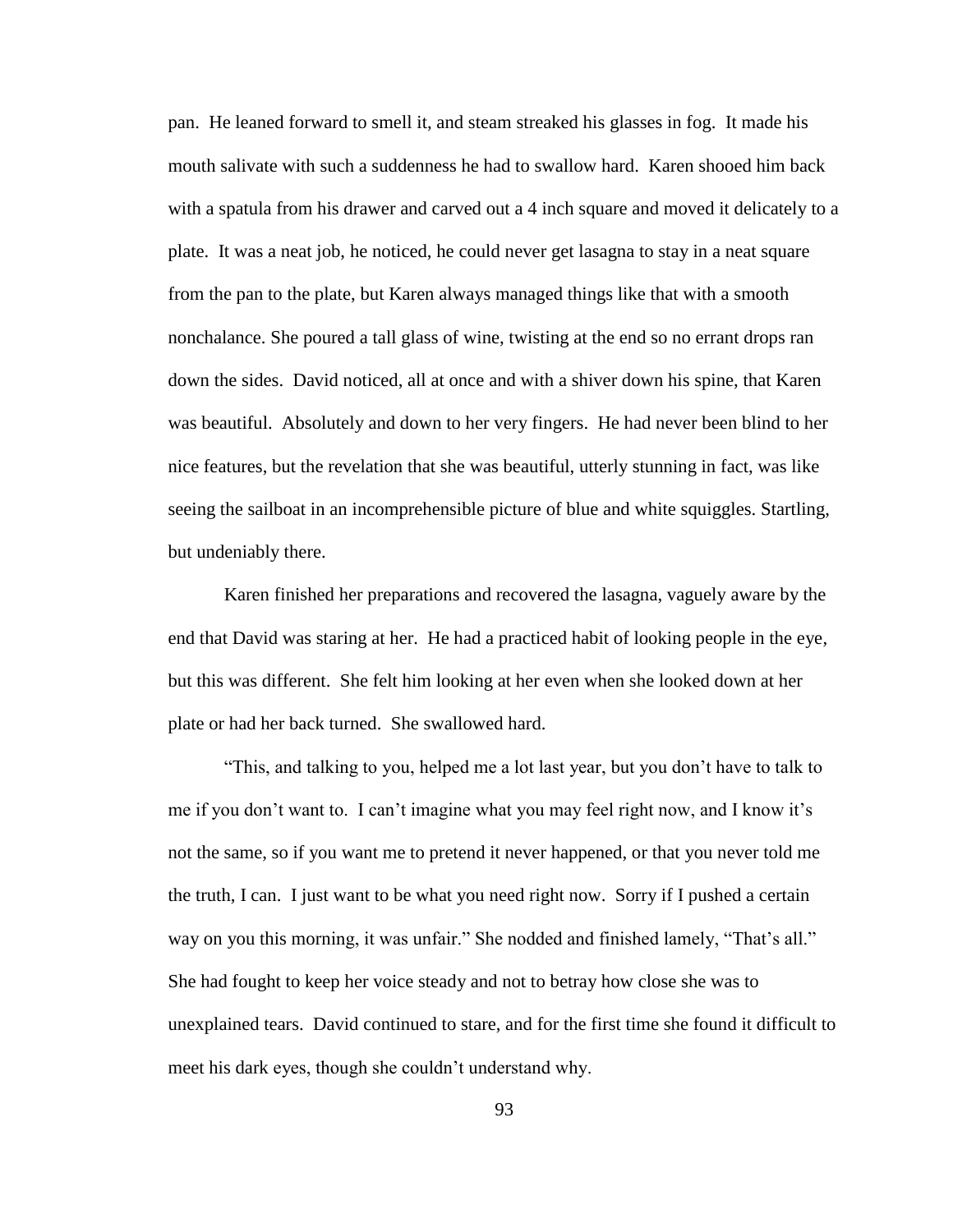"Thank you. Now if only I knew what I need," David told her and smiled. "One of those forks will do for the immediate moment, but you can just hand it to me. No need to become the fork." They both laughed, and it was exactly what he had needed.

They ate mostly in silence, but finally, when Karen started to pour him a second glass of wine, David started to talk. He told her what he had found on the internet, and how much of a spectacle it was, decorated like entertainment. He told her about how his mother made him an object of fear and disgust in high school and odd curiosity in college, and how it took him a long time to realize that they were sides of the same poisoned coin. He told him about how his Uncle had only ever told him the barest minimum of what he needed to know, and seemed to hide from it himself. Finally, as he put words to things that he had never once put words to, he said, "I never wanted to meet my mother, because I knew that if I did, it would be at least partly out of some morbid curiosity. Like rubberneckers passing a bad car accident. Except that I would never really be able to pass it, because meeting her would be admitting she"s where I came from. That I am a part of her."

Karen was still standing opposite him, a now empty plate in front of her. In an attempt to keep herself from commenting, she had continued to eat while he spoke and had eaten more than she meant to. The more she heard, the more sick she felt. She remembered all the times she grimaced when she noticed one of her father"s traits or habits in herself, and how underneath that was the comforting feeling of roots, flawed but stable and real. She had never once thought that this is what David could fear, because the idea of his roots being alongside evil things like murder and torture was unthinkable. It wasn"t that he came from a poisonous place, couldn"t be. It was merely that he had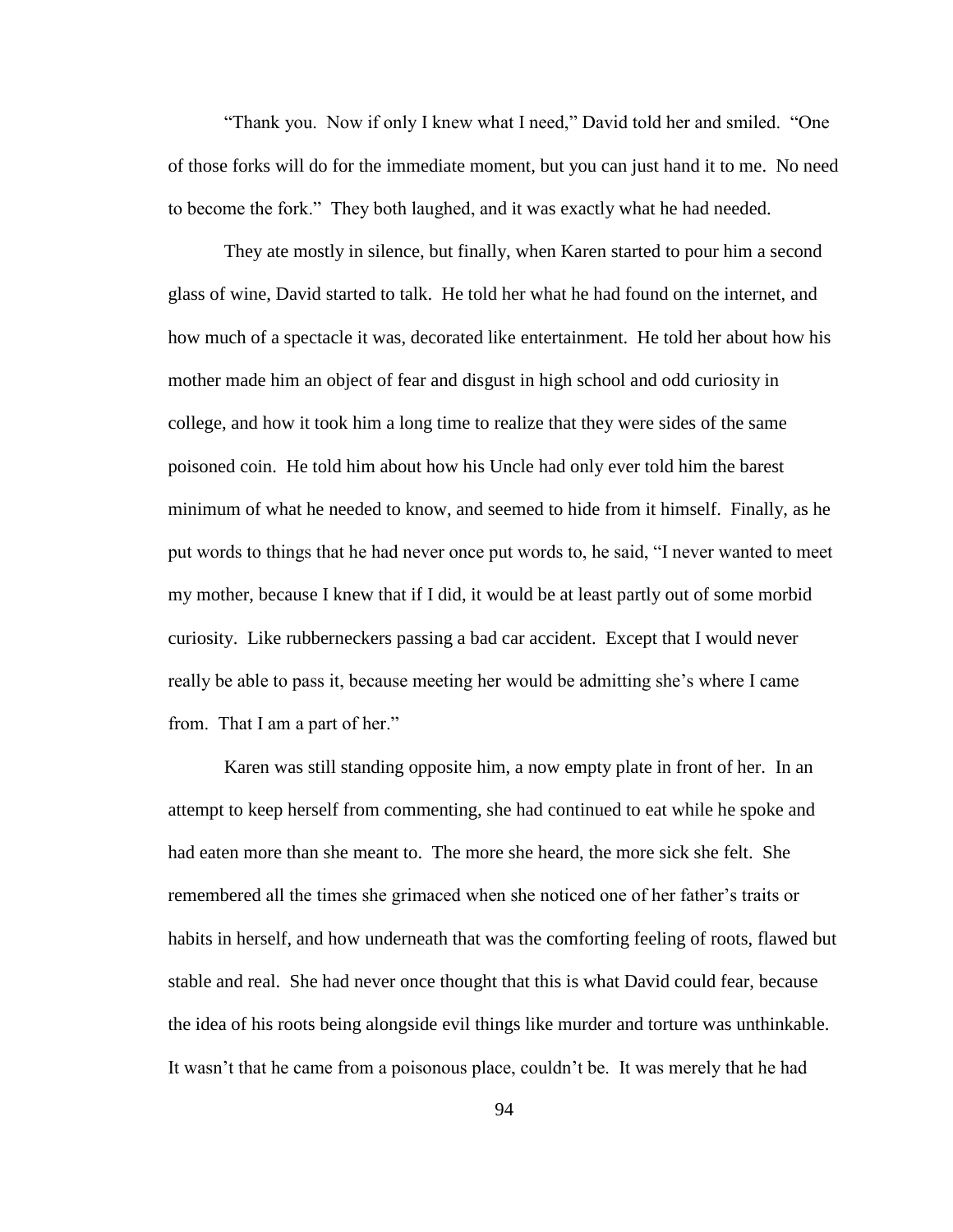some unfortunate but essentially random connection with the whole thing that would haunt him like a bad accident or a recurring sickness until he faced it and sorted it out. It had to be like that, because she couldn"t wrap her head around it any other way. But she tried to keep her tongue still inside her head, to remind herself that her protests may not be what he needed to hear more than his own fears articulated.

He was finished, and he looked up and met Karen"s eyes. They stayed that way for a little while, until David realized she was purposefully remaining silent.

"I really do want to know what you think, Karen. Really. I"m sorry I reacted the way I did this morning, but I've wanted your perspective on this since it happened. That's why I told you. Please."

Karen exhaled through pursed lips. "I don't know. It's clearly more complicated that I, I didn"t see, I didn"t know," she started and then exhaled again. She had not had a stutter for a long time, but she could nearly feel it returning to her throat. Lines seemed to cross in her head and she couldn"t think straight or form a sentence that would make sense, or that would do any good for David. She took another deep breath and pushed it out through pursed lips.

"It never occurred to me that you could ever be afraid that you and your mother could have anything more in common than a nose or some other irrelevant trait. I urged you to, to face this, not because it's part of who you are, but because it's an obstacle to the rest of your life." Karen spoke slowly, careful to keep her voice from shaking as she moved around the kitchen island to the stool where David sat. "I know you, and I know you well enough to say that you won"t be ruined by this, you"re too good. It will be hard, harder than I can guess, probably. But no matter what, you could never, ever be like her.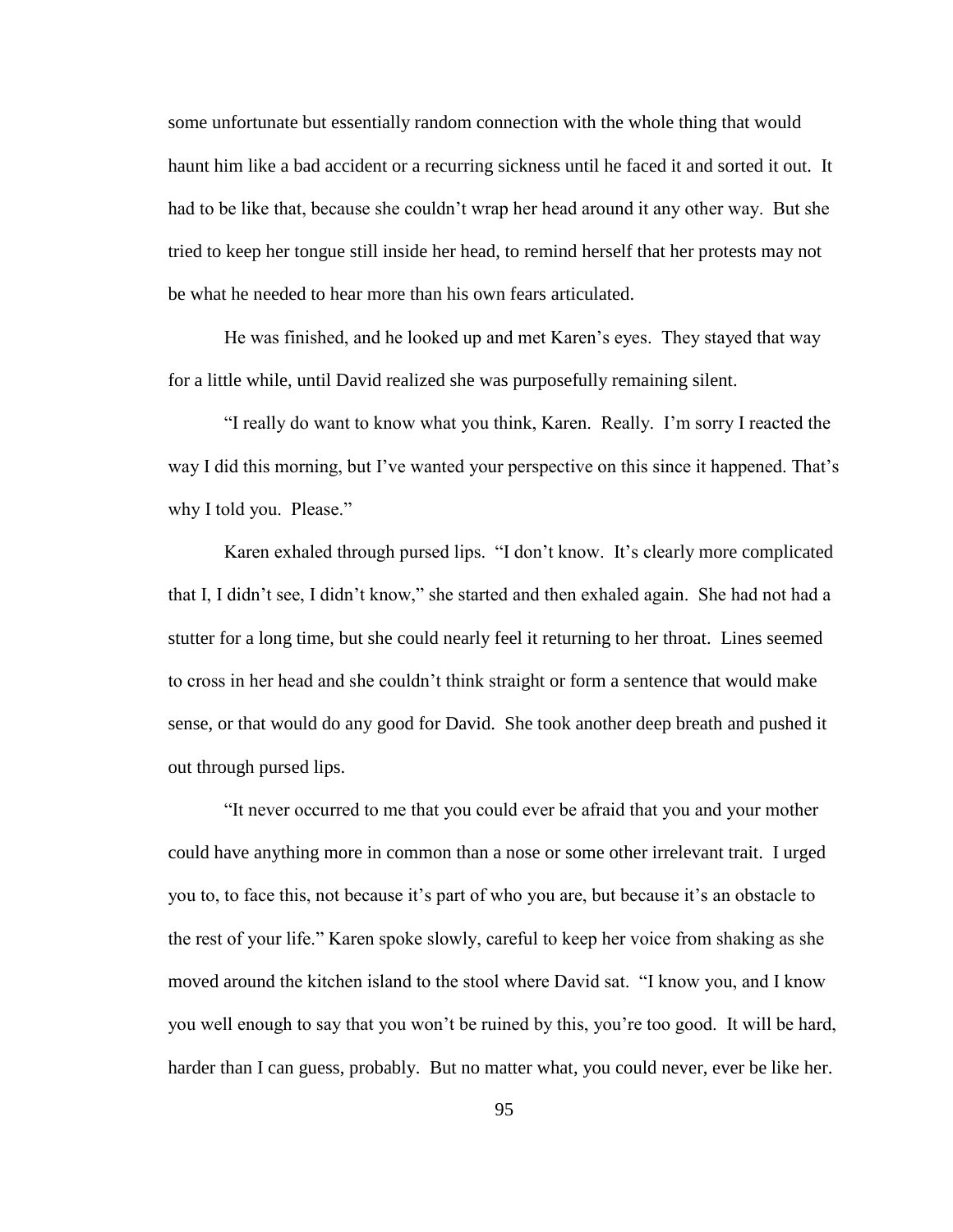It's terrible that there is such a spectacle surrounding all that your mother did," Karen made a face, trying to keep herself from fidgeting, trying to meet David"s dark eyes as he looked at her, open and listening. "I"d never realized how disgusting that kind of fascination can become, how utterly irreverent and irresponsible," her eyes dropped to her hands. She realized she would probably never look at scary movies and crime shows the same way again, and a she felt a guilty twinge at her chest. "But facing this thing and dealing with it through the end isn't going to make you a part of it. Maybe it will even release you from it, somehow."

David reached for Karen, now only a step away, and took a hold of her wrist. She looked up as he pulled her to him, let go of her wrist in favor of her waist. She saw his eyes were shinier than usual, glazed with the beginning of tears. But he also smiled softly. David still sat on the stool, he thought if he moved or tried to stand his legs would betray him. He pulled her closer until he could rest his forehead lightly on her shoulder.

At first, Karen was so surprised and off guard at this embrace, she did nothing, letting him rest his head there without comment. In all the times they had been friends, she could scarcely remember ever being this *close*. A buzz, almost electric, filled her head and blocked coherent thought. She couldn"t remember what she had just been saying. Slowly, she turned into his embrace and let her arms fall around his shoulders, though he was even shorter than usual on the stool.

Before either could see it coming, they kissed, long and light.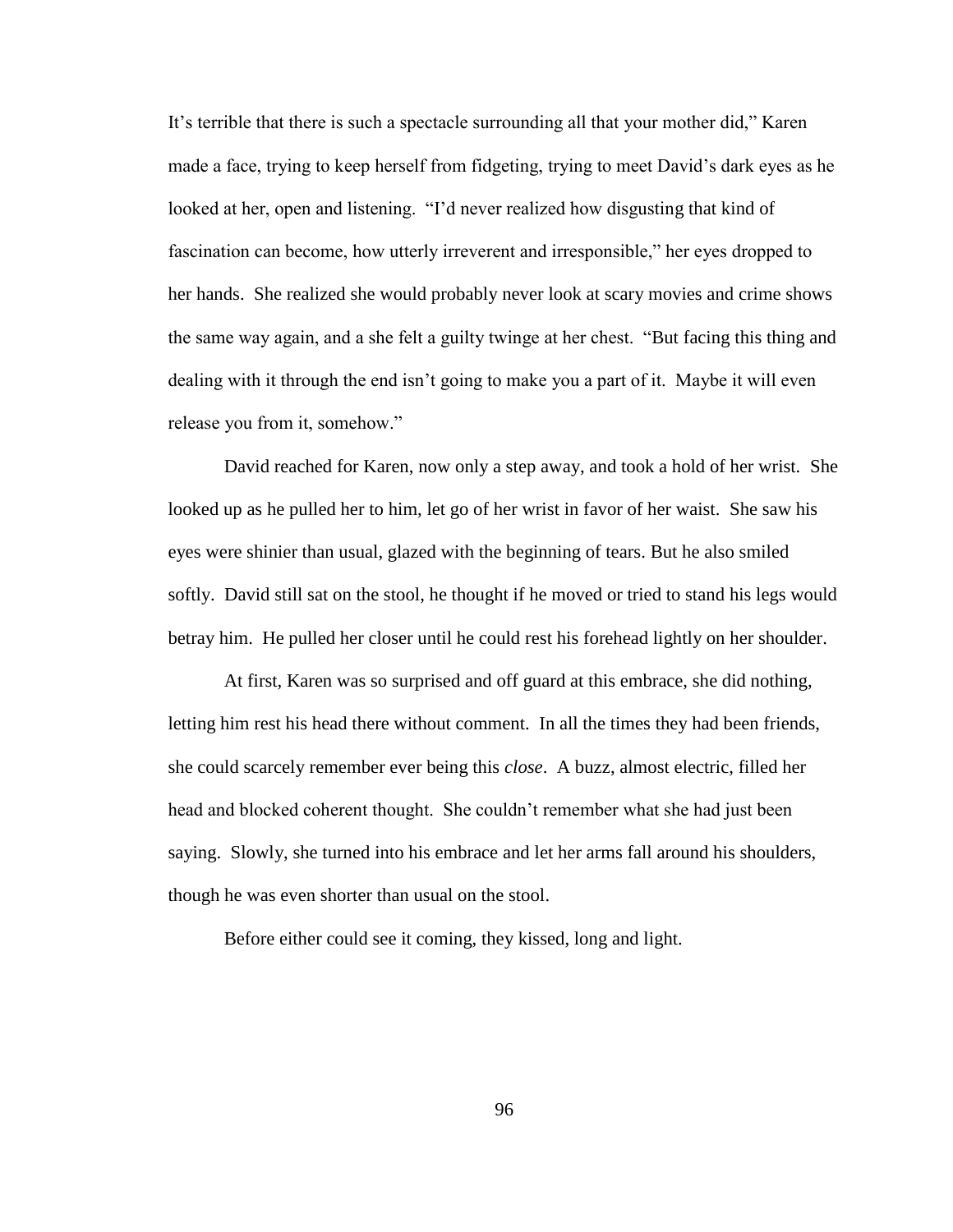### Excerpted from *Blood & Copper*

Chapter Four: Marime

Cjesthe, 1575

Ferencz only stayed at Castle Cjesthe six months after he and Erzsebet were wed, a small celebration coinciding with her fifteenth birthday. He came to her nightly in that time, taking full advantage of his marital rights, but could not stay away from his fields and his men for longer than that. The first night he was absent, Erzsebet was restless. It was like coming out of a dream. She went out into the night, because the moon was , and the air was still but cold. The moon was so big and bright it was the only light in the sky, the stars hid their dim faces in shame. She left her robe draped over her chair in her dreamlike eagerness to be out in the moonlight. It was not a passionate need, so much unlike the fire Ferencz lit in her. The moon was a different sort of seduction, as she knew well from her long discussions with Majarova. It was a seduction like pearls undeniable but quiet, and not so easily shaken.

Erzsebet felt the cold of the night take root in her belly, as she only wore the cotton dress she slept in, tied under the bust with a plain bit of fine rope. She wondered along the eastern wall, trailing her fingers against the gray stone, invisible in shadow. She held herself still against the need to shake and shiver against the cold and let the cold sink deeper until she could feel it in her lungs with each slow breath. After a while, she thought the sensation must be like how it would feel to be impregnated by the moon. She tried to remember the Kalderash word for the moon's reflection in copper, for that's what she thought she would name such a child.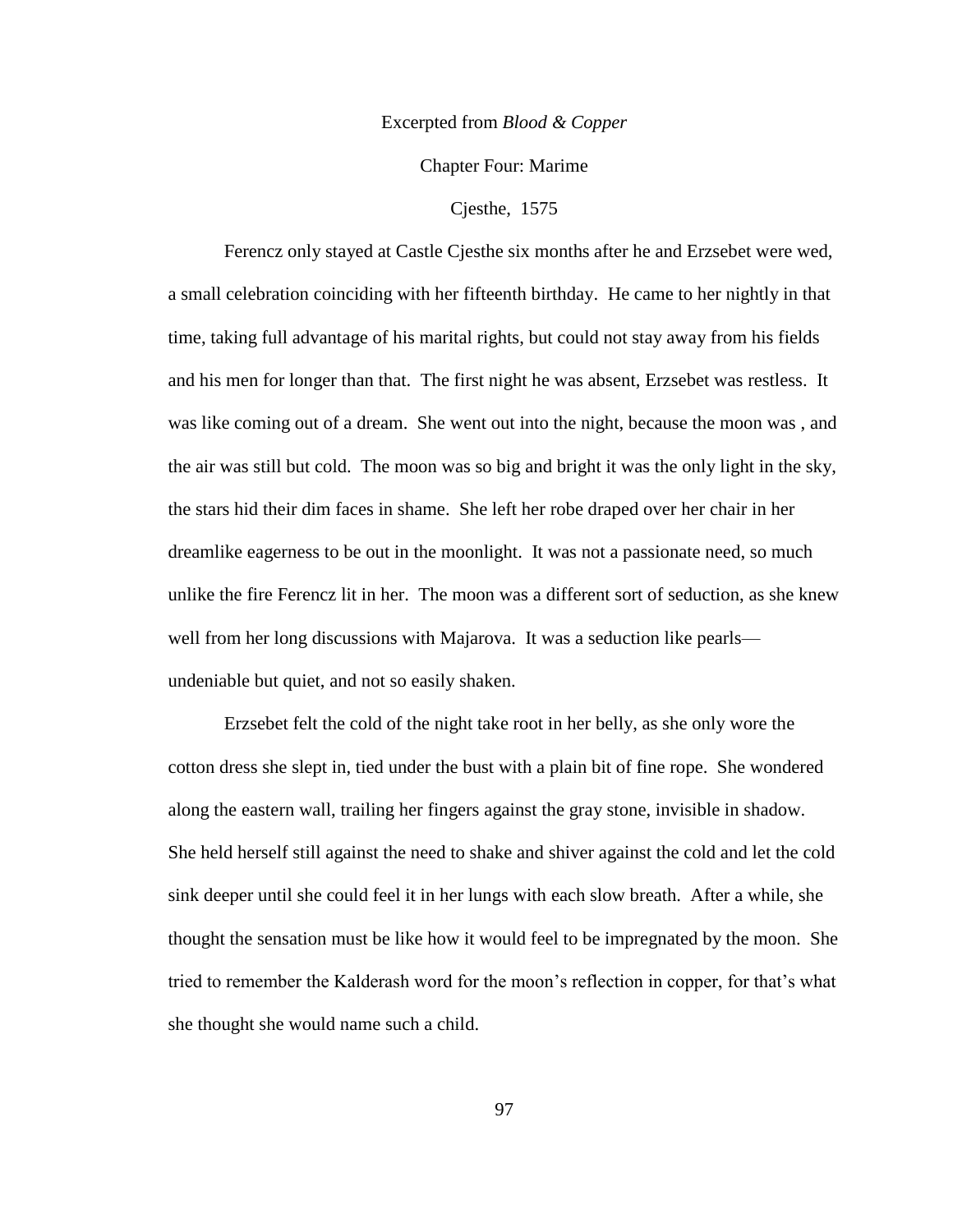She was reaching the place where the wall would begin to turn to the north, bringing her slowly out of shadow, when she began to hear noises besides her own breathing. She stopped, still in shadow but only twenty paces or so from the road, and watched the road that came up from the fief to the south. Three men, the faces downturned, came up the hill. When they crested the hill, she could see the two larger men dragged a boy by either arm, his bare toes drawing two lines in the hill. They had just come close enough for her to see their dark faces when the smaller man regained consciousness and began to kick at them, pleading incoherently.

Down the valley from the Castle Cjesthe, a group of *Roma* had taken root alongside a shallow place in the river. The travelers had been there a long time and had begun to outgrow their caravan. They had six large wagons, one of them modified for use as a make-shift stage when needed, and twelve horses, one of them about to foal. In the seven years since they had come to the valley, another small family had joined them and twenty-three children had been born, raising their number well past a hundred and fifty. It was a long time for the families to be still, and the eldest, who remembered moving with the seasons when they were younger, were restless and anxious. But it was a good place to be, since Orsoyla was friendlier to gypsies than any other lord or lady in Hungary as far as they knew, and because the township enjoyed music and was prosperous enough to pay for it.

The dragged man, who Erzsebet had first mistaken for a boy, was named *Pesha* because he was perhaps six inches shorter than the average Roma. All Roma men had wide noses and round faces, at least all the ones Erzsebet had ever seen, but on Pesha, his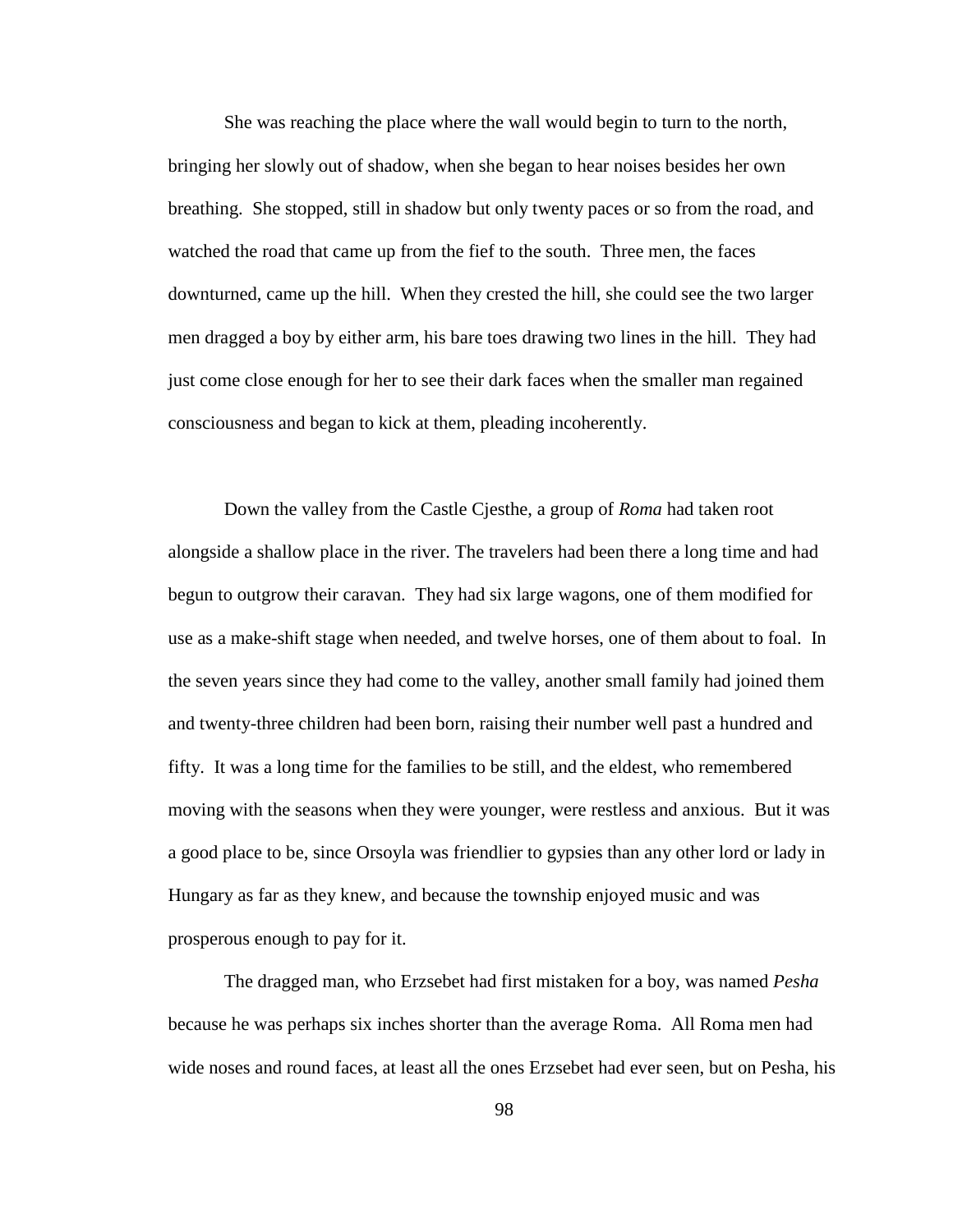thick, high cheeks made him look childish. He was not Kalderash, like Majarova"s people, but the families were similar. Pesha"s family were musicians and dancing performers, and usually traveled further and more often that the copper-makers, seeking out new courts to play for when the noble people became tired of their fast dances and colorful skirts. Pesha was not talented the way his sisters were, and worse still, was often confused. He could not keep up with the dances, couldn"t count-steady in his head like his brothers. Pesha could barely keep a fire lit or straighten a wagon wheel. Though he was close to eighteen, he followed the family with the children.

He learned a bit as a dog would, and tried to avoid things that would make him be slapped or get harsh words or glares. He often failed in this. The week before, he tripped over his own bowed legs and broke the mandolin he had been carrying. Another time he accidently set one of the wagons on fire, nearly trapping a young child inside. Those times, he knew what he had done, but not how to fix it. Other times, he couldn"t understand what wrong he had committed, what he done that had harmed or embarrassed his family. He cried often, which only brought down more punishment upon him.

Tonight, before his brother and uncle had struck him unconscious and had started dragging him up toward the castle, Pesha had been sleeping in the wagon with his sisters, curled against them in the cold. In the night, he was woken by something very close to pain in his groin. Still mostly asleep, he tried to soothe himself, and at first it worked. In something like a dream and with no clear thought in his head, he had tried to undress his youngest sister next to him. She squirmed awake and screamed. When his uncle came, he pulled his sister out first, dragging her by her shoulder. He pushed her until she was waist deep in the stream they camped by. Next to her was a long stick stuck in the mud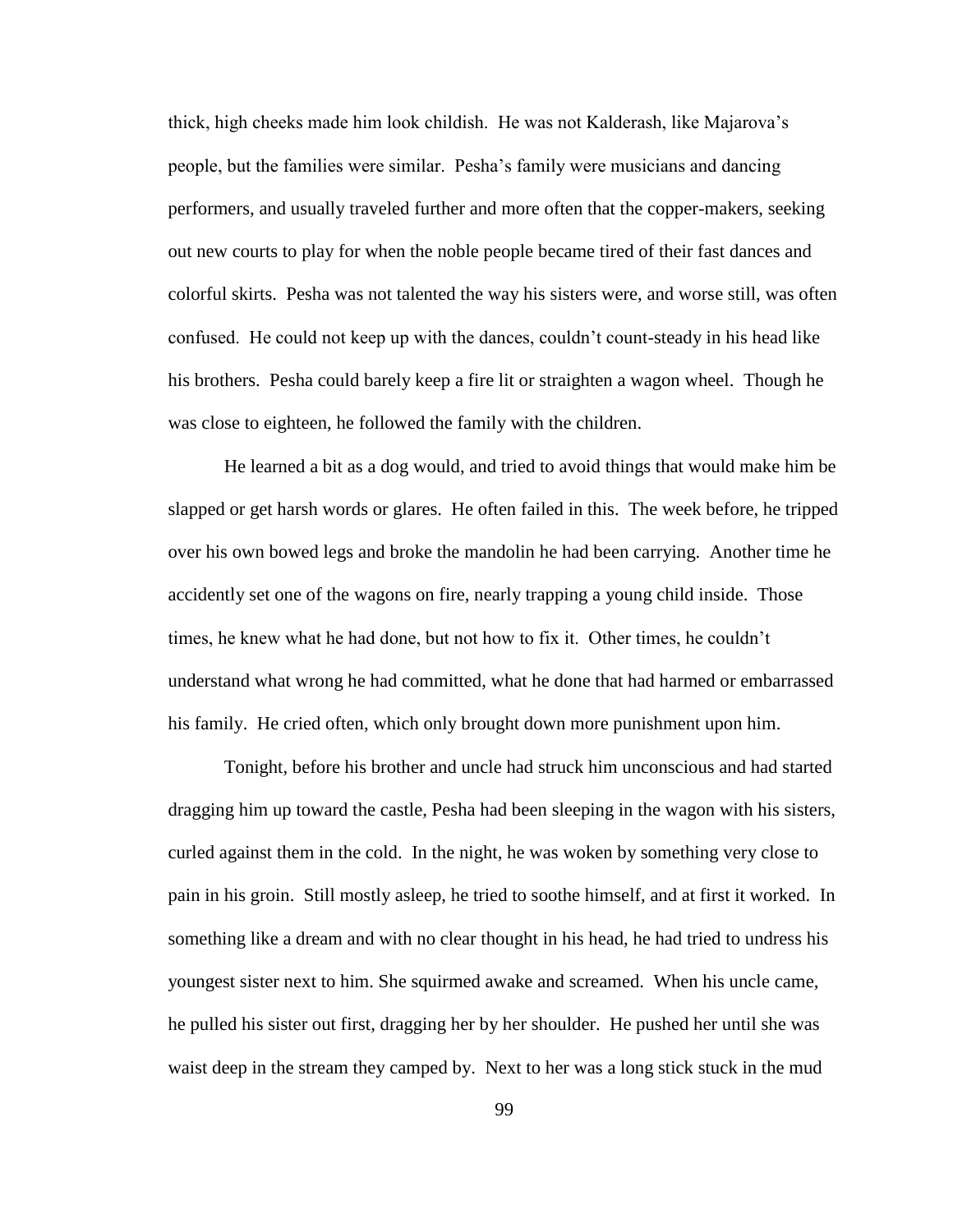tied with an orange ribbon, showing the place pregnant or menstruating women could bathe while they were *marime*. She looked aside into the rushing water and cried silently. She stood in the running water, numb after only a few seconds, while Pesha"s uncle, brother, and father conferred. His father looked between Pesha, who sat in the dirt by the cart-wheel, and his daughter Sabina. His face twisted, making the deep wrinkles by his eyes curl downwards. He scarcely spoke to his daughter or any of the young women in the caravan, but he could scarcely ask the idiot boy to tell him what had happened, what he had been thinking of. In truth, he thought he knew, and a mix of pity and revulsion overtook him as his gaze shifted from child to child.

When his father spoke to him, Pesha could not speak, only stare up at him. Pesha had an unsettling habit of looking directly into the eyes of everyone he looked at, whether a man or woman, common or royal. He had already forgotten what had happened the way one would forget a dream, and could only shake his head at his father"s angry questioning. His father then spoke to Sabina, still waist-deep in the river. Sabina told him and her brothers what had happened, her gaze locked on the fast moving water at her feet. She had never been addressed by so many men in her life, even her family. Her voice shook from terror and the bitter cold. Their father"s judgment was quick, and later it would be judged as fair and merciful by all. His wife walked alongside the bank or the stream while Sabina waded against the current from the orange marker to the white one, about a hundred yards upstream where the water was clean. Her mother accepted her then at the shore and dressed her. She was brought back into the camp. Pesha was pronounced *marime* and told to leave. He cried out and grabbed at his father"s legs, so his brother hit him in the soft spot at the back of the head.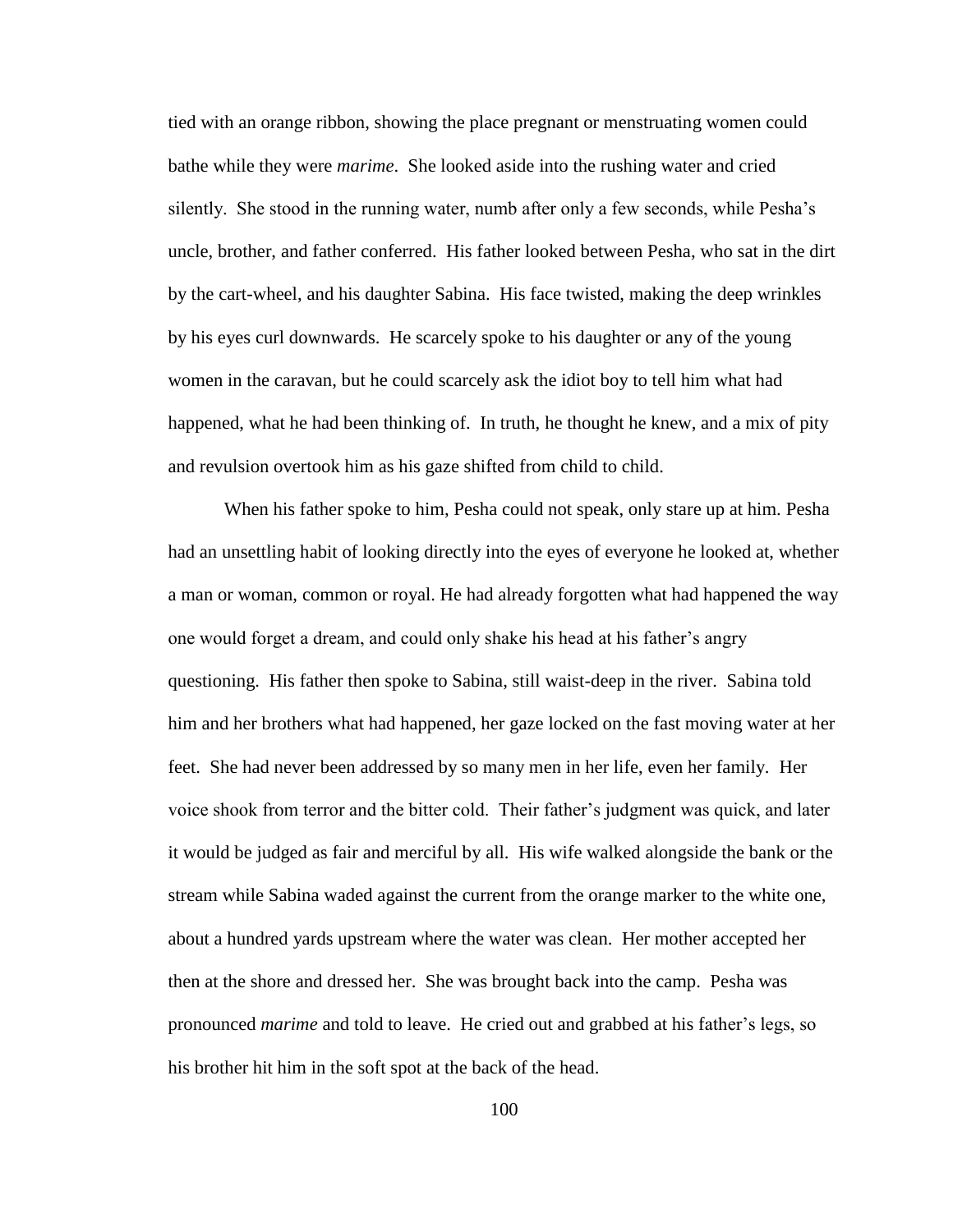At the top of the hill, the two taller men dropped Pesha on the road and spoke to him in turn in harsh, clipped voices.. Erzsebet watched from the shadow, not fully able to follow the men"s quick speech. She did hear two things clearly, however, the name of Nasady and the Roma word *marime.*

It had been home, in Esced, and Majarova had been washing the back of Erzsebet"s pale neck when she first heard the name of *marime*. Majarova had two pails of water, one of which she had tied a white piece of cloth to, the other, a yellow. She washed Erzsebet"s neck with water from the white-marked pail. Anna came in to Erzsebet's room, inspecting casually.

"I see you still follow the traditions of *pai"* Anna remarked nodding to the buckets from the door.

"Yes, Countess. Always."

"I thought a *marime* could not touch water and call it clean. Though, if you read of the savior Christ, *his* waters would make you clean forever."

"I do not change the water because I am *marime*, but the water cannot change me either," Majarova responded.

"Yes, I suppose that is true." Anna said. "I pity you." Erzsebet could see in her face she meant it fully. A rare moment when her words and her face told the same truth. She nodded over her shoulder as she left the room again. Erzsebet marveled, having never known her mother to show anything but distaste and hatred for Majarova and all the other heathen servants. She felt herself flush, though the water had already lost most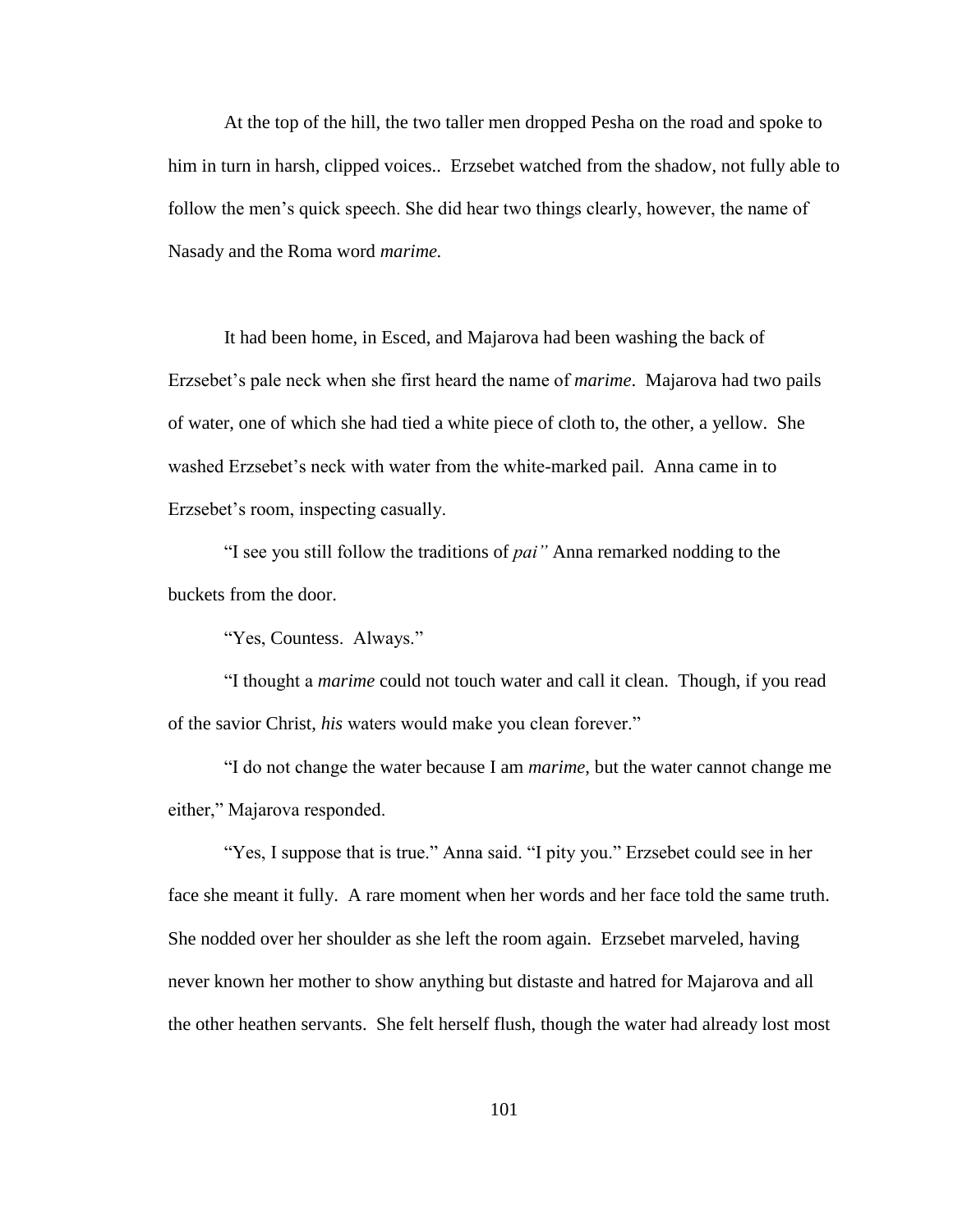of the heat from the fire. She twisted back to see if Majarova had been hurt by her mother"s words, but Majarova had a quiet smile on her face.

"Majarova, what is *marime*?" Erzsebet asked.

"*Marime* means unclean, tainted. Perhaps even ruined."

"But you bathe, same as I."

"I have been called *marime* by my people because I let a man into me that was not my husband. My family has found me ruined by this, which is why they left me when they moved on," answered Majarova.

Erzsebet nodded, and chewed the inside of her cheek, a bad habit she wouldn"t break until her husband would comment on it years later.

Erzsebet watched by the moonlight as the tallest of the men kicked the boy in the chest so he would stay where he had been thrown. The other man spat in the road at the boy"s feet and they turned and left the way they had come. After a few moments the boy struggled to follow, but stumbled, disoriented and in pain from the blows. Erzsebet stepped away from the wall of the castle, moving for the first time since she had seen the three men. She was not sure whether she had meant to go toward the boy or back the way she had come, but the boy turned on the spot at the sound and fell in the dust and gravel of the road. From the ground the boy propped himself up only a couple inches, just so that his face was out of the dirt and looked up at her, drool spilling from his mouth unnoticed.

Erzsebet did not pity the boy as her mother pitied Majarova. She looked at him as if watching an unfamiliar animal, trying to guess at its next move. Not many young men,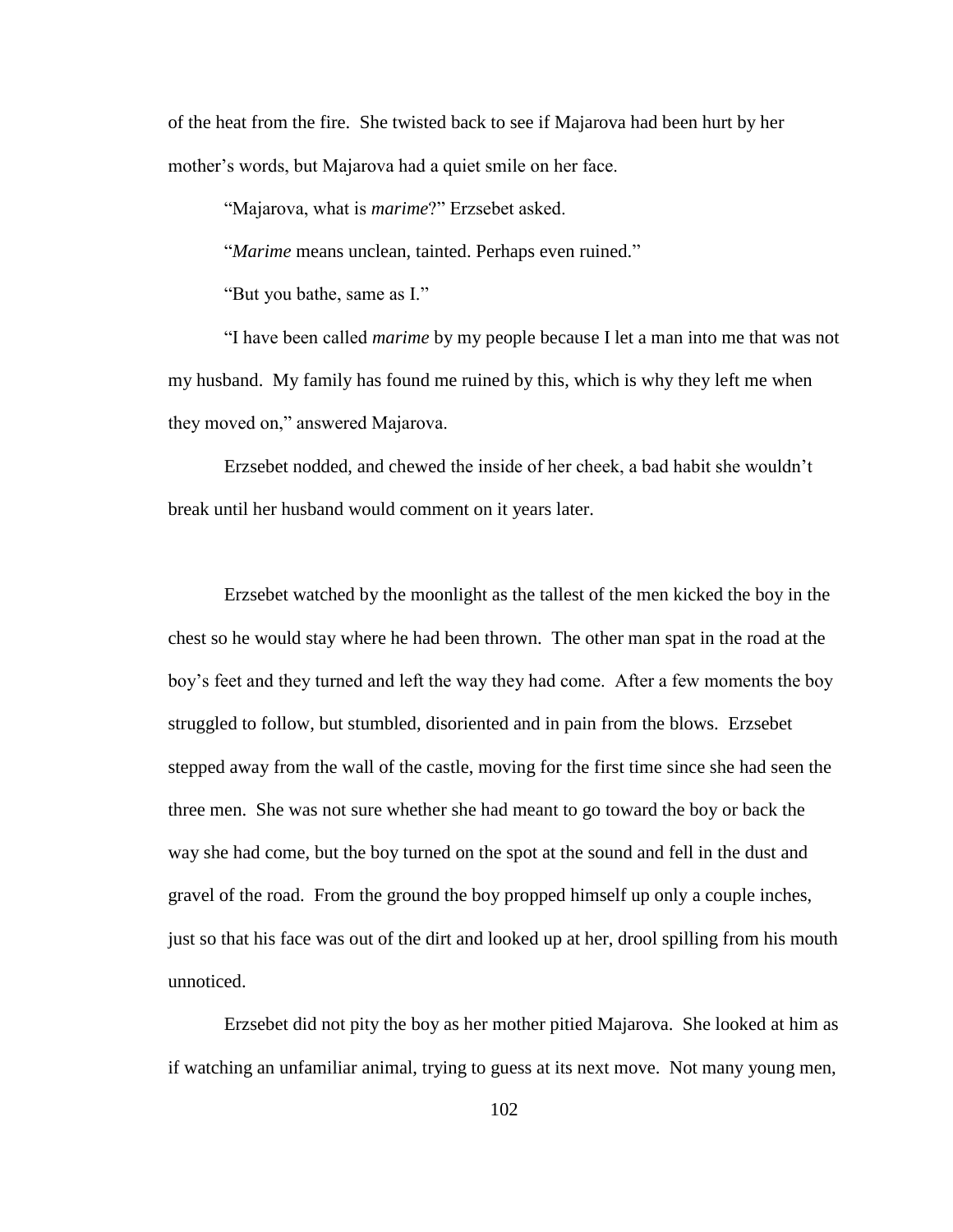as she saw now he was rather than the boy she had first thought, met her eye so readily. Certainly no gypsy or servant men had ever done so. When she finally moved, she took long unhurried strides toward him, bending as she went. The fine cotton of the night dress betrayed the shape of her legs, even in the moonlight, and Pesha felt the same stirrings in his stomach and groin that had woken him up only hours earlier. With a clumsy and childish gesture, he grabbed at the hem of her night dress, pulling it up over his head, still only inches from the ground. Erzsebet brought her leg up and then down again, her heel driving into his nose and breaking it. Pesha cried out only once then let go of her and rolled to his face. Blood and saliva mixed with the dust and made a dark maroon mud, and he coughed in it, but he would not raise his face to look at her again, even to ease his breathing. It caked on his face, clogging his broken nose and filling his mouth with the dry acidic taste of copper. His nose made a grinding noise as he pressed it against the ground. Erzsebet had taken several steps around him and watched Pesha cough and sputter on the ground for a long few moments. Turning to move away toward the back of the castle and the little clumps of houses for the servants, Erzsebet clucked her tongue and patted her hip. Pesha stole one look up and looked down again at the ground. Erzsebet clucked again, two clicks with her tongue in quick succession, the signal she learned to urge a horse forward without spurs.

Slowly and with moans of pain, Pesha rose to his feet. He kept his eyes downward, seeing only his feet.

"Come then," Erzsebet said, and repeated the clucks of her tongue. She led him around to the back, pausing often because he moved so slowly. In the stables, she pointed at an empty stall. "You will sleep there tonight."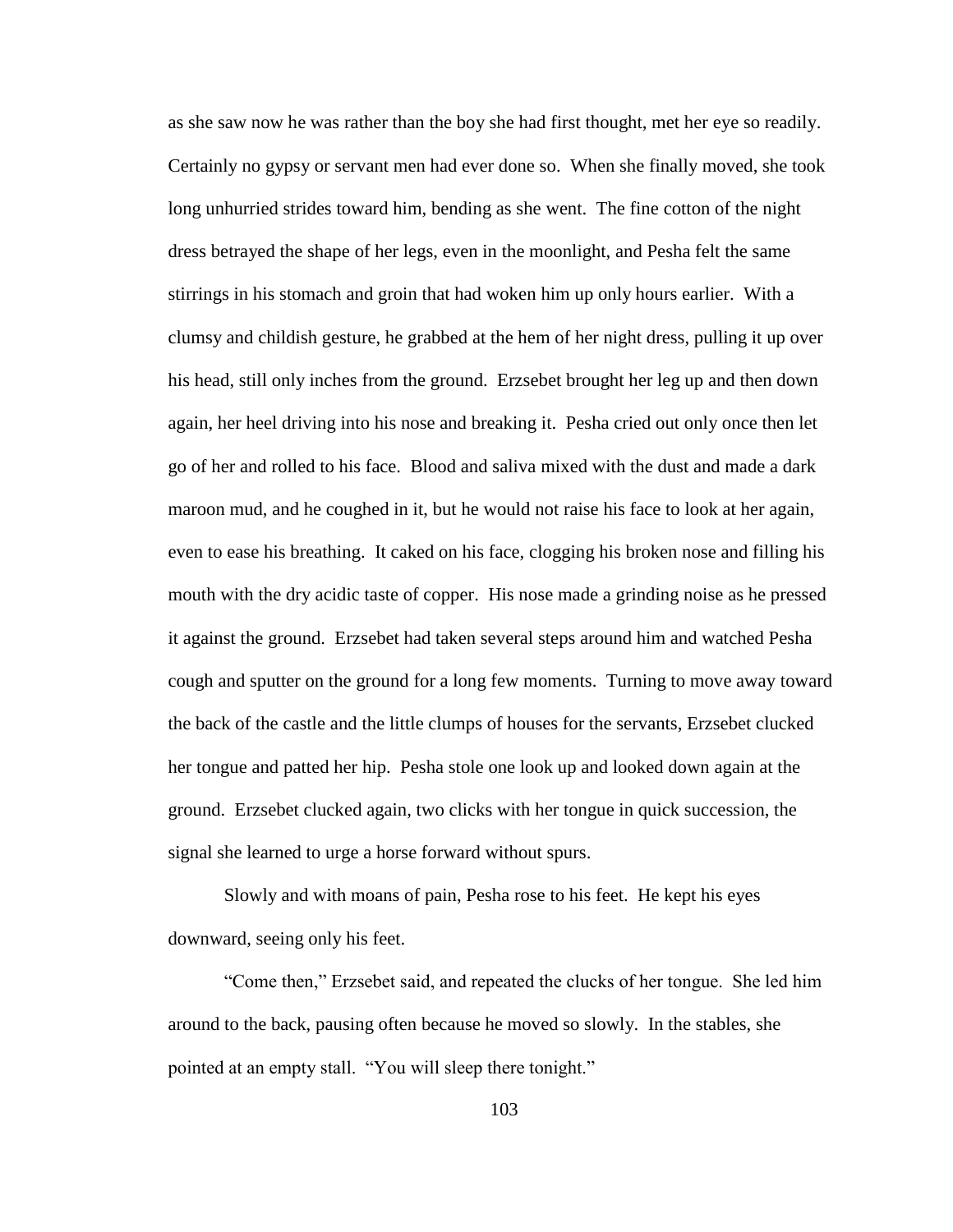Pesha made himself smaller and whimpered. He was frightened of horses. "What's your name?" she asked, quietly.

He told her, and she repeated the name, tasting it. It was proper, she thought. "Pesha, if you do not sleep there tonight, I"ll send you to the woods, and send mounted hunters with foxes and dogs after you in the morning. I have no room for beasts that won't do as they're told."

Pesha obeyed her, shaking but keeping his lips tight around his teeth. He lay in the straw of the empty stall, making as little noise as possible and hiding his face.

Erzsebet returned to the castle, entering in the front, startling a complacent watchman. She gave him instructions to leave the Gypsy boy where he was, and to send him to break fast with the young servants in the midmorning. The watchman squinted at her, confused, but assented. Erzsebet found herself strangely settled, and slept long and soundly.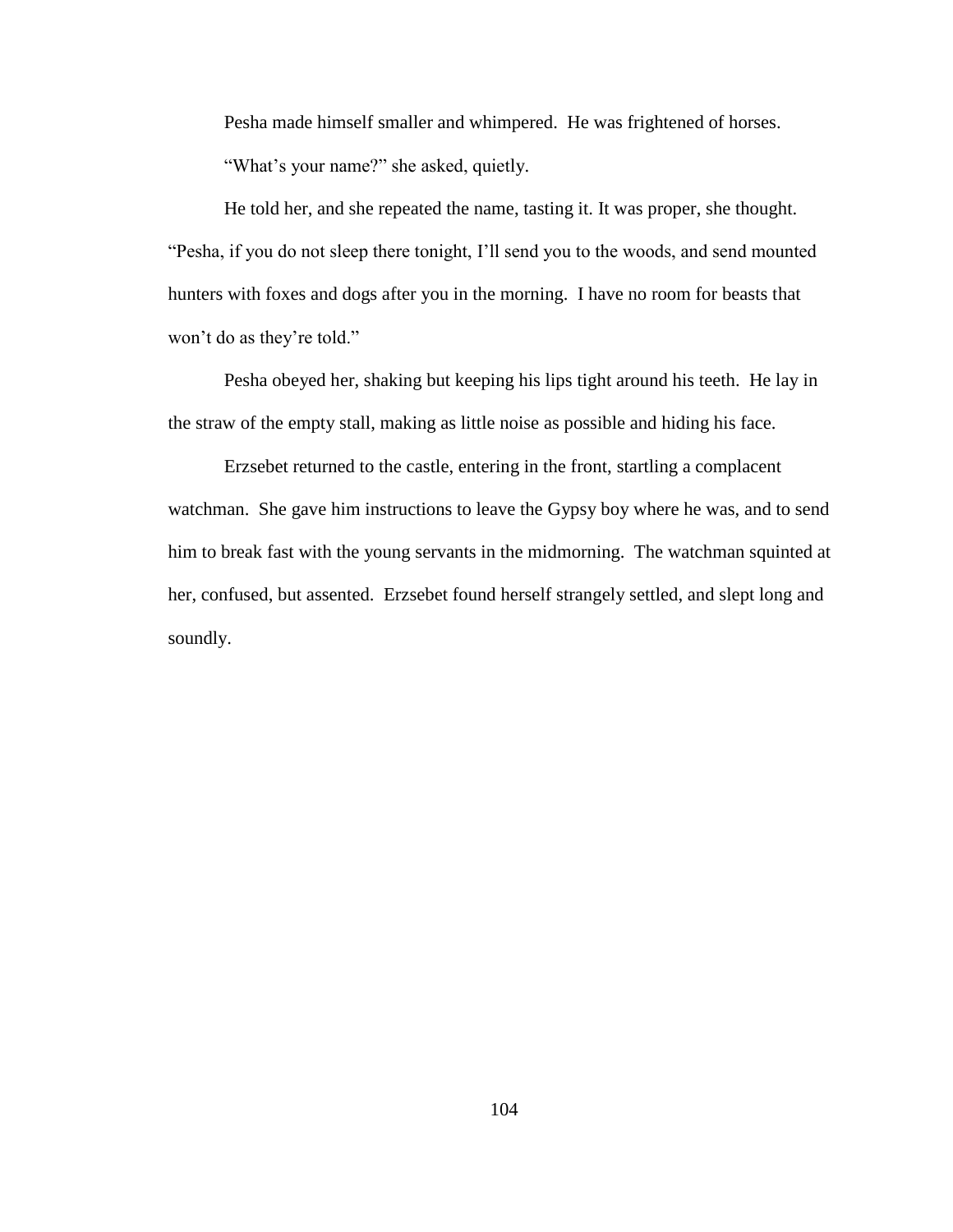#### Home

# Baton Rouge

## August 2011

David lay on his back in his childhood bed, his fingers laced over his chest and his feet crossed and perched on the foot board. He had been back in Baton Rouge for two days, but had not found the proper moment to speak frankly to his uncle, because of an unexpected visit from Trey"s estranged boyfriend, Charlie. The view of the ceiling and tall window was at once familiar and disquietingly inverted. When he had slept in this room growing up, the bed faced the wall to his left, and the walls were a pale blue and were now a pale green. His Uncle had not, however, taken down the glow-in-the-dark star stickers that they had placed to mimic the constellations as best as they could. His bed was the same, as well as the dresser and nightstand. But the stiff, shiny comforter underneath him was a stranger, as well as the three bookshelves lining one wall that he assumed his Uncle had made. Always a man of projects, Trey"s house never looked quite the same way twice.

He had taken to heart all that Karen had said, though he wasn"t sure if he believed all of it just yet. But he also knew he needed to do *something*, so with Karen"s help he took the next week off and took the Friday afternoon flight to Louisiana. He had let himself into his uncle's empty house and took a tour, noting the changes he had made over the past nine months since David had last been home. He was startled to find it wasn't as empty as he had assumed.

Charlie was a long time boyfriend of Trey"s who had moved to New York three years prior, tired of the struggle in the old fashioned Baton Rouge. He had asked Trey to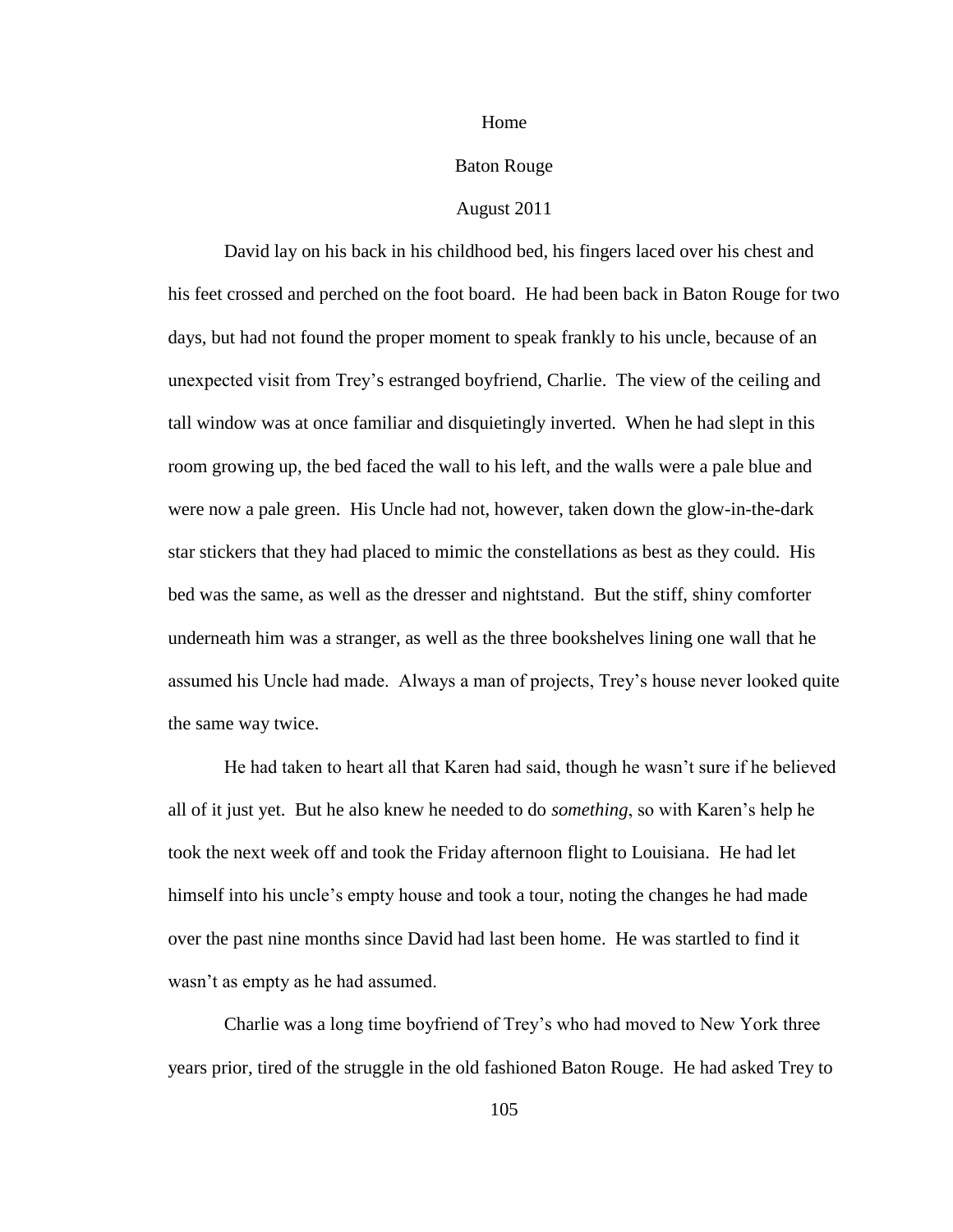come with him, but Trey"s bar was finally taking off, and he had refused. David had come home then, too, ready to console Trey and to be a support to his Uncle, only to find him smiling and straight-backed. "Never mind," he had said then. "It would have worked out if it was meant to."

They both yelped when they saw each other, David dropping his bag in the hall and Charlie jumping back into the third bedroom comically, as if he was a teenager instead of a grown man. They laughed and shared an awkward but not insincere hug once the initial startle had left them. What followed was also awkward, because both offered to get the other something to drink, playing equal hosts in a house that wasn"t quite theirs.

Finally Charlie pulled two beers from the fridge, and David poured them into frosted glasses from the oversized freezer.

"So, what brings you home this time of year?" Charlie asked, taking a long, anxious sip from his beer.

David smiled and shrugged. "Just came to surprise Trey," he took a sip of beer and laughed. It sounded almost genuine to his own ears, so he could only hope it rang true to Charlie. "Truthfully, I was getting a little burnt out at work. Needed a break, and I figured it was as good an excuse as any. I hear Billy"s is doing well, and I haven"t seen it since Trey switched up the menu and repainted the billiard room."

Charlie laughed. "Good thing you"re here now then, I think he"s getting bored with golf-course green and all the shrimp."

"Well you know Trey, he would repaint the sky if he had a tall enough ladder." David was echoing words he had heard Charlie say many times; it was one of Charlie"s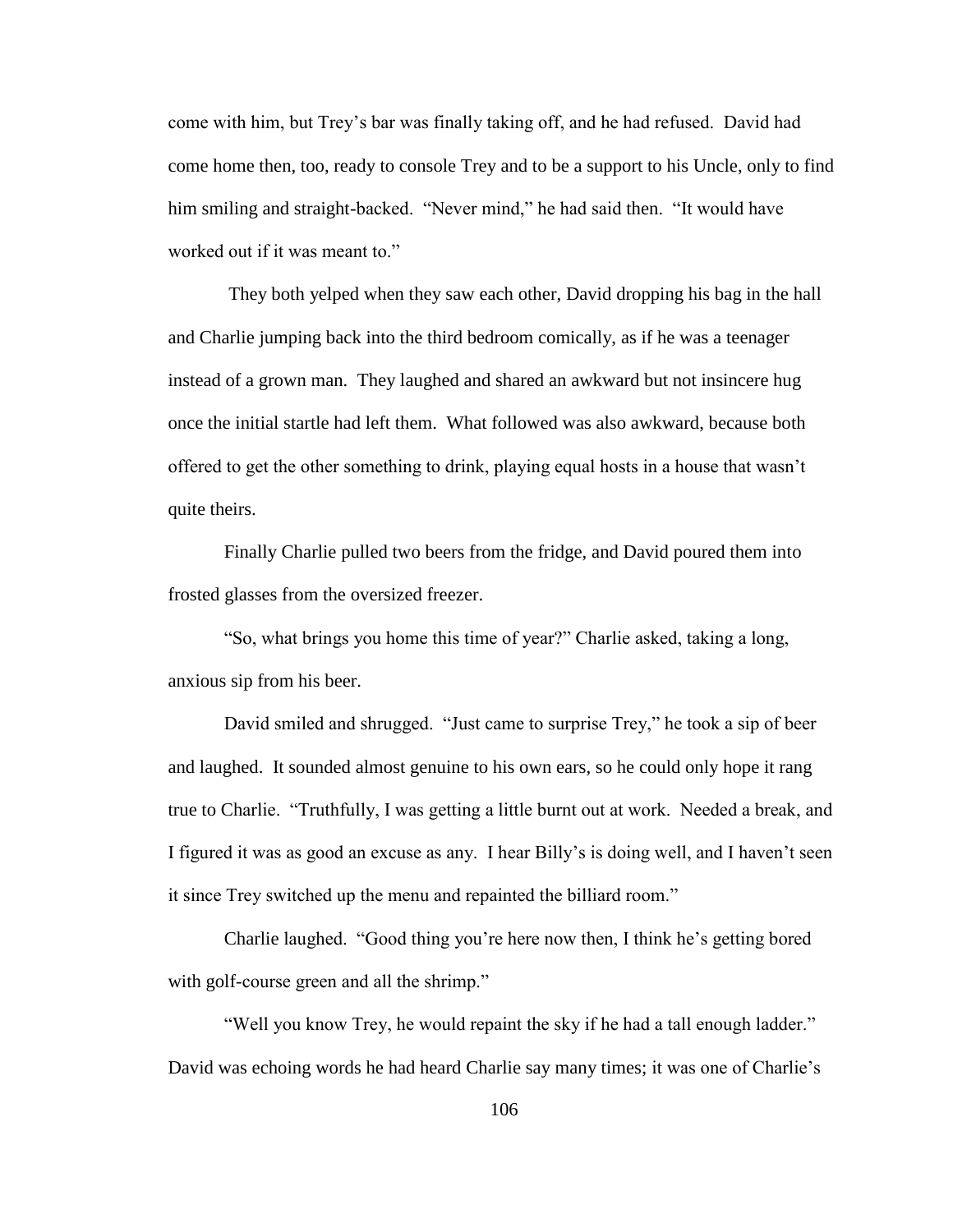favorite affectionate quips for Trey. David felt a pang of guilt as he looked for hurt or fondness on Charlie's face, looking for some hint. After several moments of silence, David asked, "So, are you here for the weekend?" He let other alternatives hang unasked.

Charlie nodded. "Yes, just the weekend. For now."

They finished their beers with awkward, stilted talk they both knew would make Trey laugh at them both. David wondered briefly, as Charlie asked him about his flight, if Charlie knew about Michelle. Finally he decided it was a 50/50 chance. Trey hated talking about Michelle, but he also never knew his Uncle to tell a direct lie, at least not about anything that mattered. Surely, in the years that he and Charlie had been together, he had asked where his brother and sister had run off to, leaving him with a nephew and a niece respectively. He knew Trey would have, at least at first, given a soft version, but if Charlie had pressed him on it, there was no telling. Charlie might know more about his mother than he did. The thought made him queasy. After they had finished their beers, Charlie offered to drive him over to the bar his Uncle owned and managed. David nearly protested, but it had already been his plan to go over to the bar at some point in the evening, so he accepted.

Billy"s was a nestled in a long strip of store fronts in a low brick building in a part of town that was mostly young people, college kids or unmarried professionals. The front window was tinged dark, ghostly red with white lights shining behind it, flickering as shadows criss-crossed inside. A large white decal was centered in the window, a silhouette of a goat playing a pan-flute. Opening the door, David breathed deep, taking the smells of lightly fried foods, draught beer, and all the other warm and familiar smells.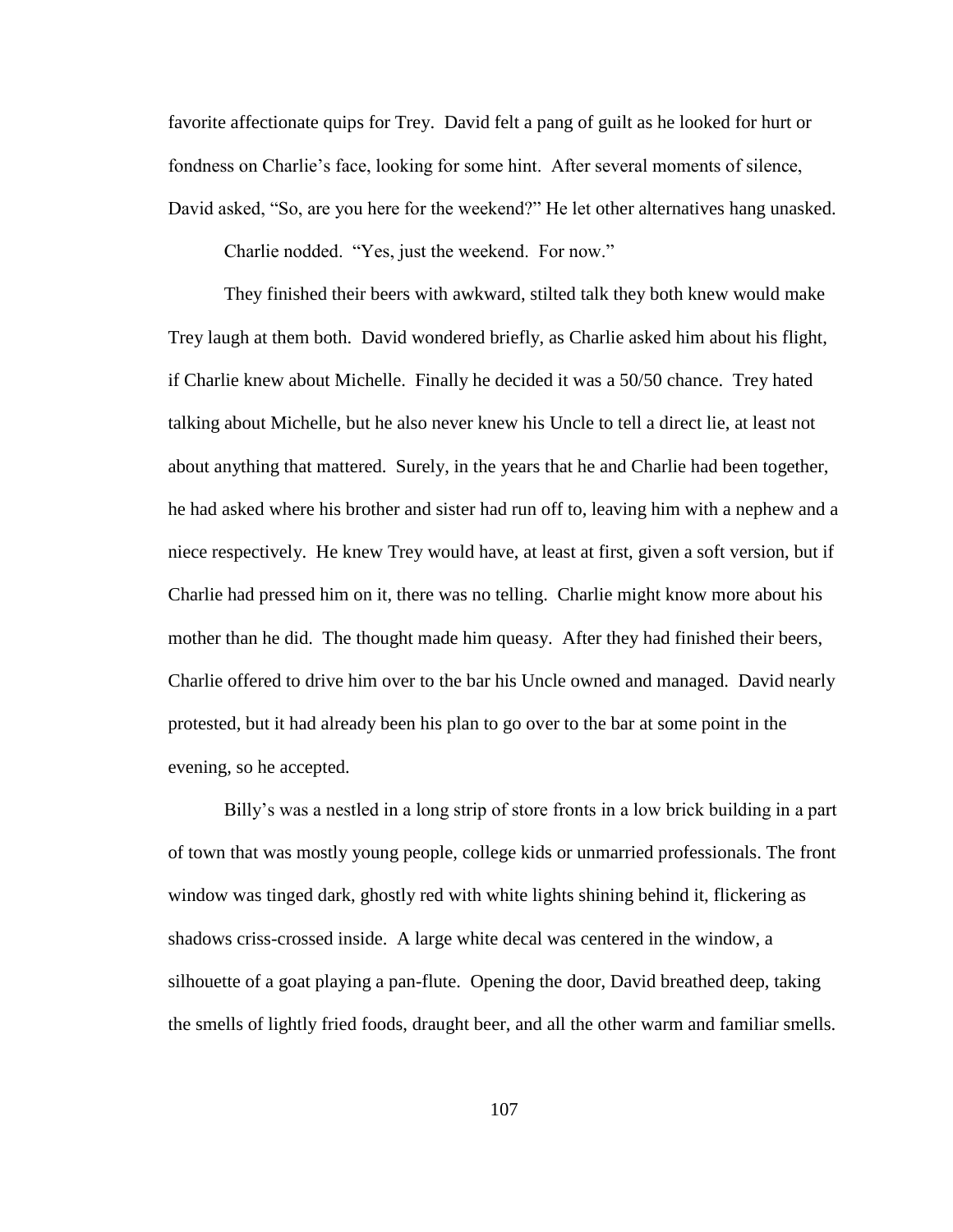Trey may have been fond of remodeling one thing or another about once a year, but the bar never lost that essential cozy feeling that made it a slow but steady success.

Mike was behind the bar, a long time family friend that had been in his cousin Courtney"s year all through high school. Mike was a favorite, mostly because of his kind silence when it came to David"s mother. Mike spotted him almost immediately, and made as if to call out to him, but David put his finger to his lips and winked. Mike grinned and jerked a finger toward a tall door in the back marked simply "office." David waved a thanks and left Charlie to find a seat at the bar.

David knocked lightly on the office door and tried to compose his face into a genuine grin, because he was excited to see his Uncle and didn"t want to ruin the weekend with his dark reason for coming. Trey opened the door with his elbow, not looking up from a pad where he was making a list, the phone held between his shoulder and ear. As an indistinct voice on the phone spoke, Trey grunted and checked things off his list. He still hadn"t looked up, probably assuming David was one of his servers or Mike. Trey was a tall, lanky man who wore the grey patches above his sideburns better than most. His smile came easy, and he was a man that never lacked for energy or will power. This was sometimes exhausting for other people. Finally, Trey took the phone in his hand and said, "Yep, that's everything. Tuesday morning? I would really prefer Tuesday. Thanks." He set the phone down and put the pad in its place on the desk before turning saying, "Ok, so what's up?" He mouth hung open for a second upon seeing his nephew and then broke into his usual toothy smile that was only now putting lines at the corner of his eyes and across the peak of his forehead. Trey pulled David into

108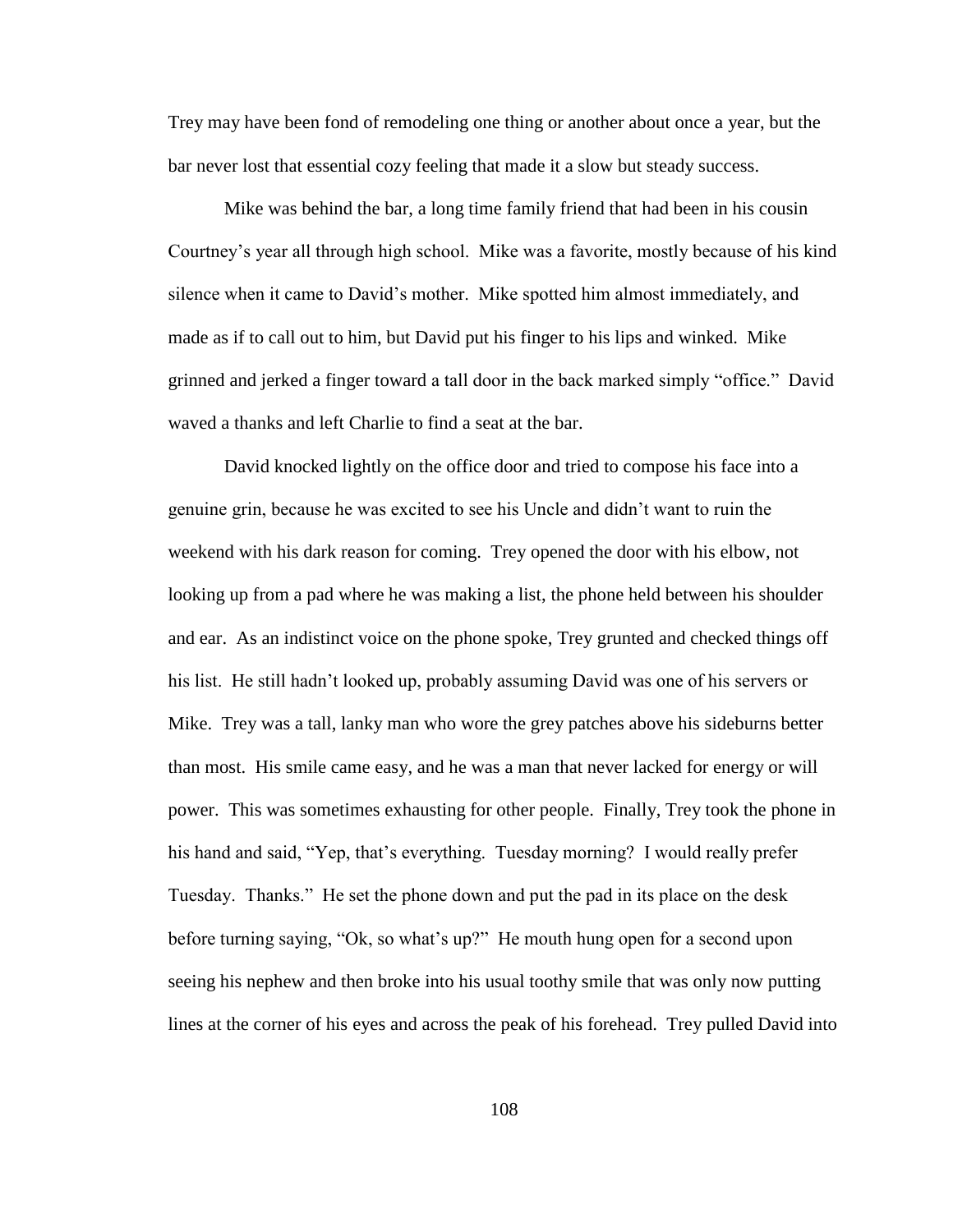a fierce hug, ruffling his hair and patting him on the back. "Look at you. I hate this hair cut," he said as he let him go and examined him.

David laughed. "Nice to see you too, jerk. It smells awesome here, by the way. I almost went to see Levi in the kitchen first so he could feed me."

"You'd have been disappointed. Levi is on his honeymoon, Lisa's on the line tonight."

"Who"s Lisa? And Levi got married? Since when? Where was I?"

"Chicago." Trey answered simply, without meanness. "Sorry I didn"t mention it, it was kind of a shot-gun sort of situation. He seems happy about it though. So what does bring you here?" Trey"s smiled had been fading as they spoke, and he now looked at his nephew with a cocked expression of appraisal.

David shrugged. "Took my vacation early this year. Needed to have some time."

Trey seemed to accept this, knowing his nephew would tell him more if he wanted to.

"I went by the house first," David continued, happy to change the subject. "Charlie brought me over. So when did *that* happen?"

"Oh nothing"s *happened,"* Trey scoffed. "He"s just visiting. For now."

"That's what he said," David nodded. "Including the 'for now.""

"Come on," Trey steered David back out into the bar, which even in the few minutes David had been the office had continued to fill and was now nearly packed.

"Lisa may not be the grill master Levi is, but her scampi is better than any on the coast."

"That's a tall boast," David said, "I'll have to test it."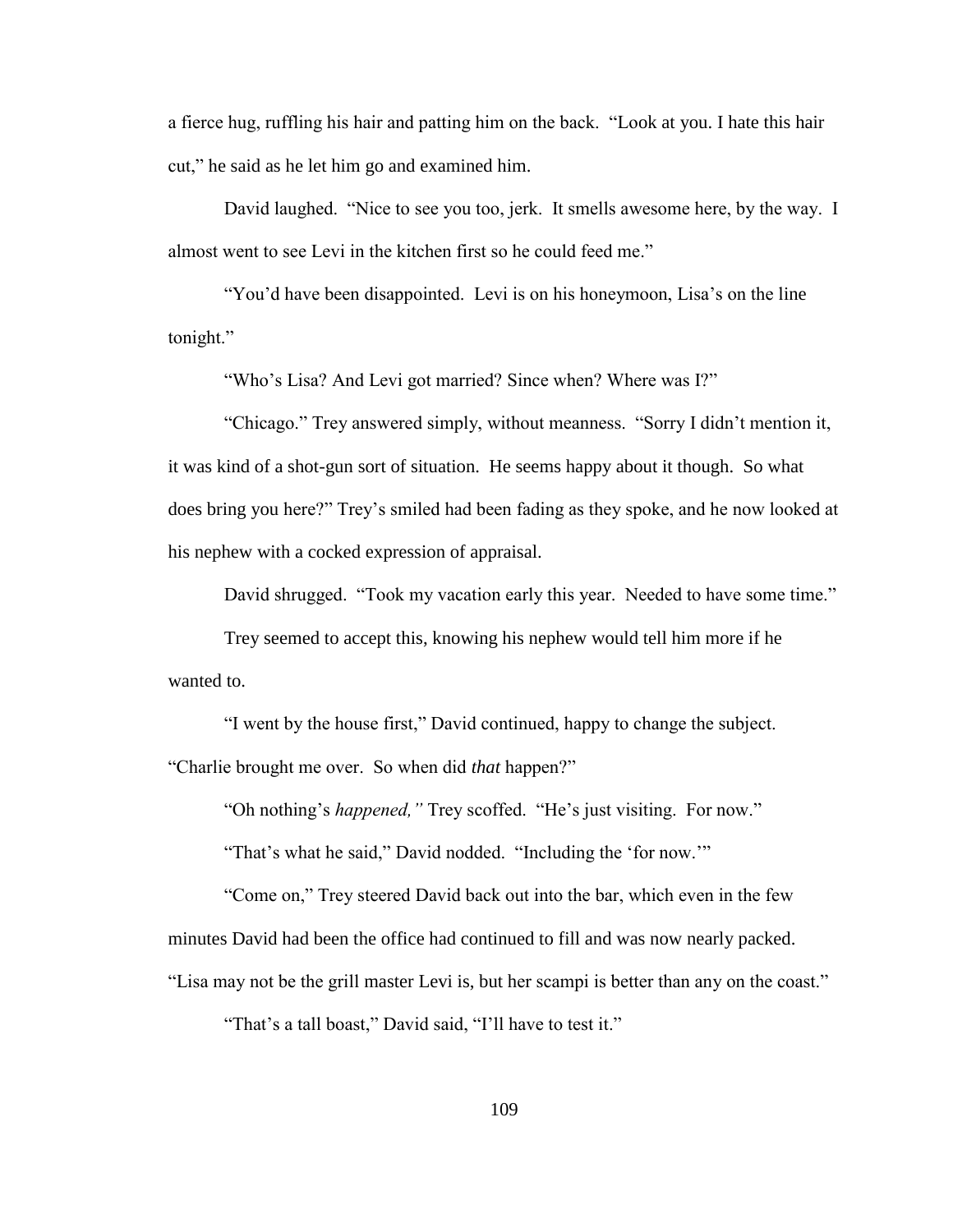Trey sat with Charlie and David at the bar, jumping up every few minutes to problem solve or to help one of the busy servers. Used to this, he managed somehow to keep up with the interrupted flow of the conversation. The evening went on pleasantly. Mike asked lots of questions about Chicago, many of which David didn"t know the answer to. David ate nearly everything that was brought to him, which was a little of everything. People whose names often escaped him greeted him and asked after the weather, his job, his flight. Trey periodically introduced him to new members of the staff, even brought a nervous petite woman from the kitchen who must have been Lisa. David and Charlie greeted her with applause and Charlie did a mock bow from his stool, waving his arm dramatically in front of him. Lisa flushed red, but returned the gesture with a mock curtsy, pulling out the corners of her smock like a dress before disappearing back through the swinging gray doors to the kitchen. It did wonders for David to see Billy's thriving so, and to see the light and pride on Trey's face as he worked, returned to the bar to sit, and bobbed back up again. The previous year he finally hired a manager he kept, and while Marie said hello to David and Charlie, she could not stay still long enough for continuous conversation until long after the dinner rush and the main drinking crowd had dispersed, leaving only scattered dates and regulars. They left together a couple of hours before closing, Trey leaving the final duties in Marie"s capable hands. He said it was a luxury not to have to see every night to the end, but he checked his phone anxiously every few minutes.

The rest of the weekend passed much the same way, and it was late Sunday afternoon that found David lying in bed fully dressed, staring at the familiar but strange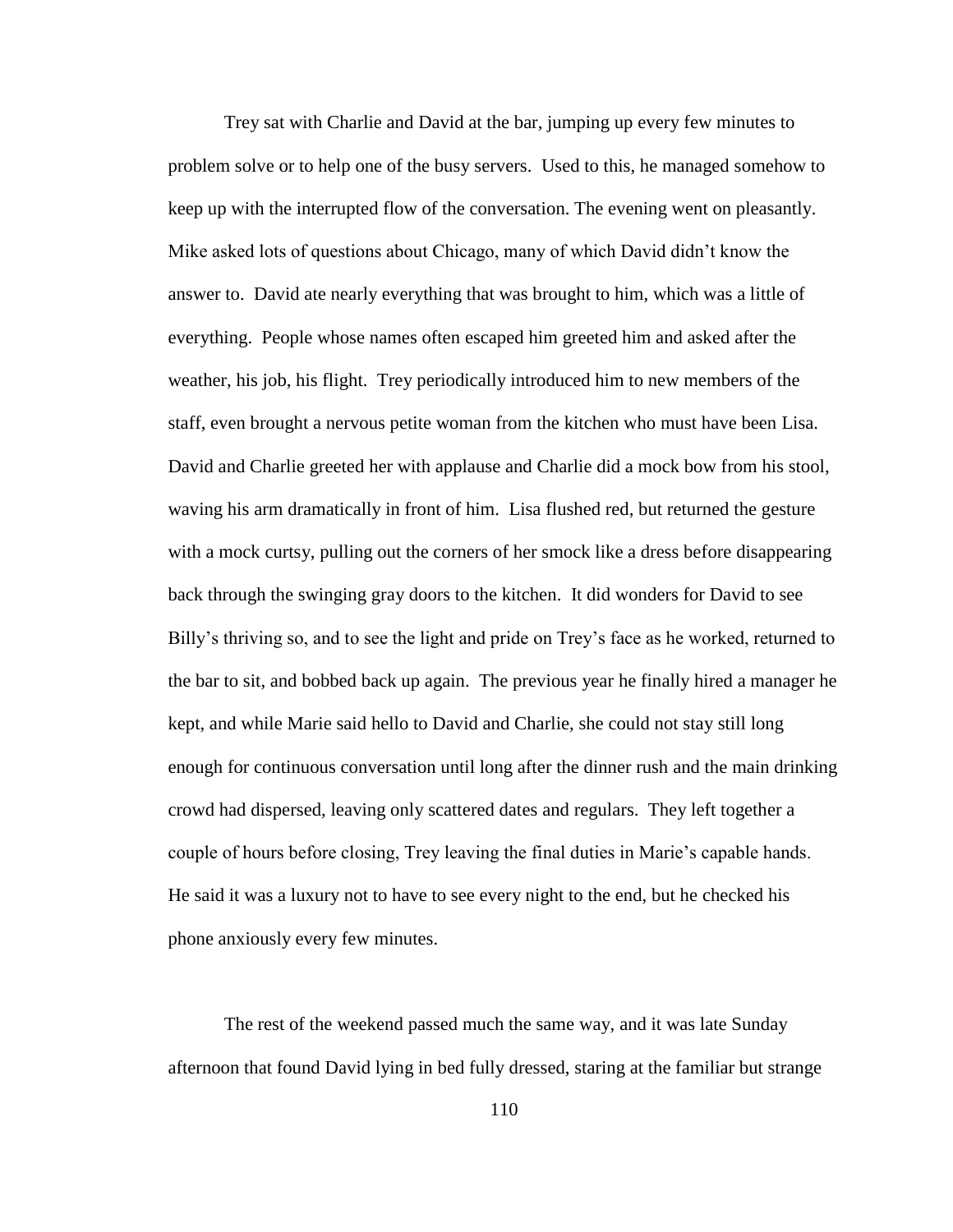ceiling. He had excused himself early from a dinner that Charlie had cooked, leaving them to their goodbyes and whatever other conversations they needed to have. He had sensed throughout the weekend that his presence, rather than an imposition, was an unexpected boon to the pair, giving them a third wheel so they could avoid possibly difficult questions and conversations. David was determined, though, not to let them go the whole visit without these, so he faked a headache and secluded himself in his old room.

It was past eight when Charlie left for the airport, cutting it fairly close. Trey came and knocked lightly on the door, opening it without waiting for an answer. David put his book aside and Trey sat on the end of his bed, leaning back the rest his head on the wall, hands laced for support.

"I see what you did there," Trey said with a sideways smile.

"Did it work?" David asked.

"Yes and no," Trey answered simply. "We"ll see." He looked thoughtfully at the ceiling with David for a few moments before continuing. "But what I want to know is why anyone would ever leave a mild Chicago late summer to visit a near-boiling swamp. Spill, kid."

David didn"t say anything for a few moments. "Has anyone contacted you lately? About Michelle?"

Trey turned to him and sat up. "No, not for months. She has a new lawyer, I guess, but you got that letter too, right? Not since then."

"Last week, someone called me. A researcher named Ramona Greene…" David told him all that had happened, leaving out Karen and her influence. "I"ve realized that I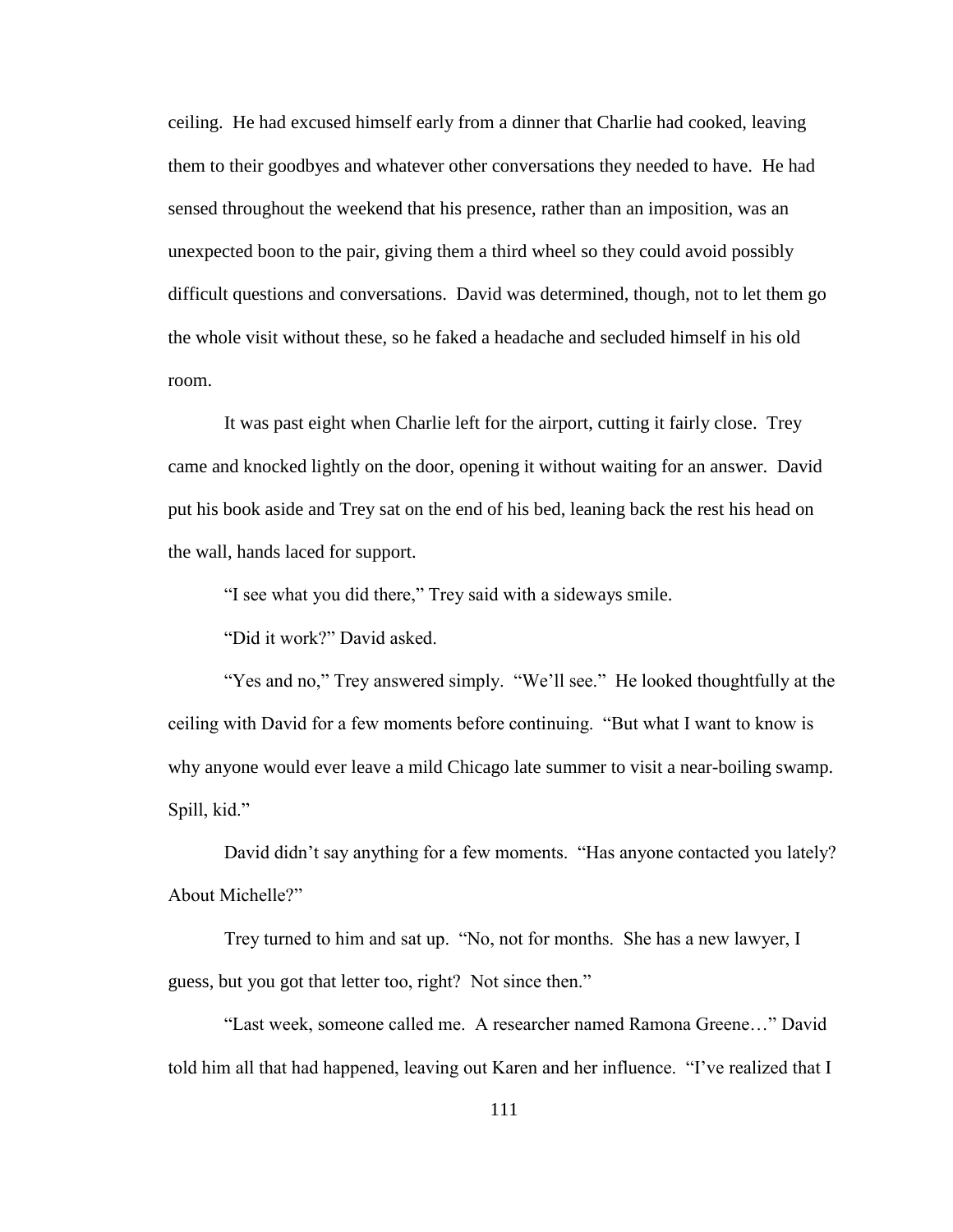can"t go on knowing as little as possible, because," he closed his eyes and put his hand over them, his fake headache beginning to emerge for real, "because it's like the boogie man or something. My imagination makes it worse. If I know, if I just find out and deal with it, maybe I can let it go." David was vaguely aware that he was echoing Karen's words, but that made them feel no less accurate.

"So have you decided to visit her?"

"No, not entirely. I"m sorry I didn"t call you last week, before I met with Ramona, but I never thought I"d take it seriously. I looked some, online, but that was a mistake. There's so much, and so much of it has to be bullshit, you know, but I don't know how much. Where the line is. I thought, maybe, you could help me find it, tell me some about her and what happened so I can make up my mind." David faltered, suddenly realizing all that he was asking for. "I mean, if you can. If you can't talk about it, it's okay…"

"No, I can," Trey interrupted. He swallowed hard. "I always figured you"d ask at some point. That's something I never really got the knack of raising you and Courtney, when to do the hard talks. I guess I let you guys learn too much of it on your own." He looked at David, and his solemnity made his face look much older. David hated it, and wished he could take it back and never see Trey look old again. "So before this, you really never investigated on your own? Never read about it, never tried to find out about it?"

"Only once, a long time ago. I didn"t find out much, just a few newspaper articles, really. After that, I avoided it. I thought that was the plan, don"t think about it, what I don't know can't hurt me, it will all go away eventually."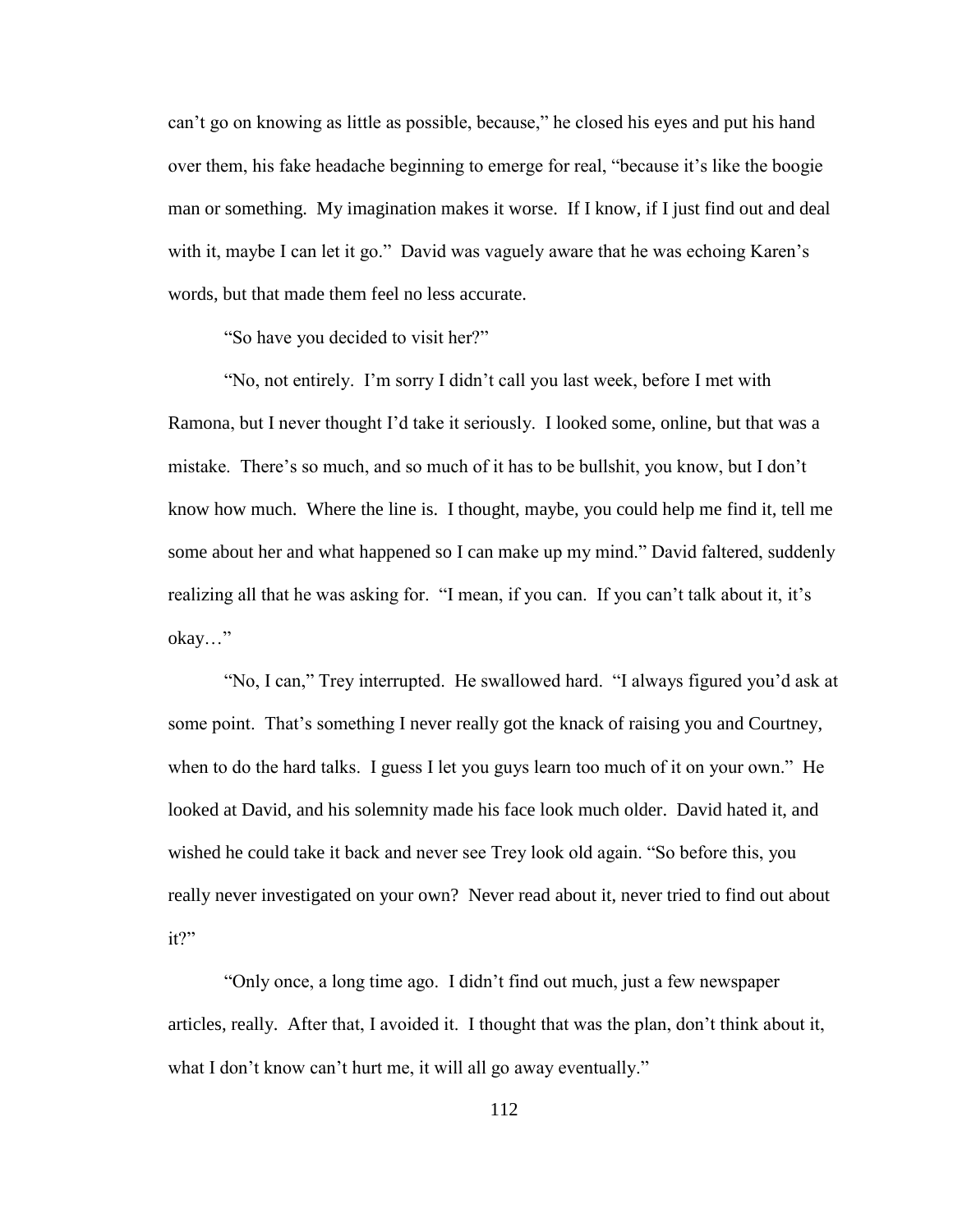Trey shook his head and curled his lips inward. "I"m sorry David. I was naïve to let you think that for so long, again I"m sorry."

David could think of nothing to say, so sat up and said nothing. They sat there, both their hearts in their throats, for several minutes, unsure of where to proceed from there. Finally, Trey stood. "I"ll be right back," he told David and patted his shoulder as he passed out of the room. When he came back, several minutes later, he carried a bottle of wine and two glasses expertly with one hand and a medium sized box tucked under his right arm. David accepted the open bottle, and poured them each a glass without comment. Trey put the box between them on the bed and faced him, hunched and crosslegged. David was reminded of how Trey would sit with him like that when he was sick, entertaining him by reading or playing a game. Trey took the glass that David poured for him, took a sip, and then set it on the floor next to the bed where it sat forgotten until the next morning when David knocked it over.

Trey opened the box between them. Inside was a jumble of papers, pictures, and three books. Trey was no neat freak, but the box was chaotic, unlike anything else in his house.

"I"m sure you"ve seen this picture," Trey said, handing him a familiar newspaper article, cut and folded carelessly. His mother"s hair stuck out in pale wisps around a shadowed but still pretty face. "That picture was everywhere when it first happened. I may not have even recognized her if they hadn"t announced her name. When she lived around here, she was a brunette, and she was a good bit rounder in the face than she looks here."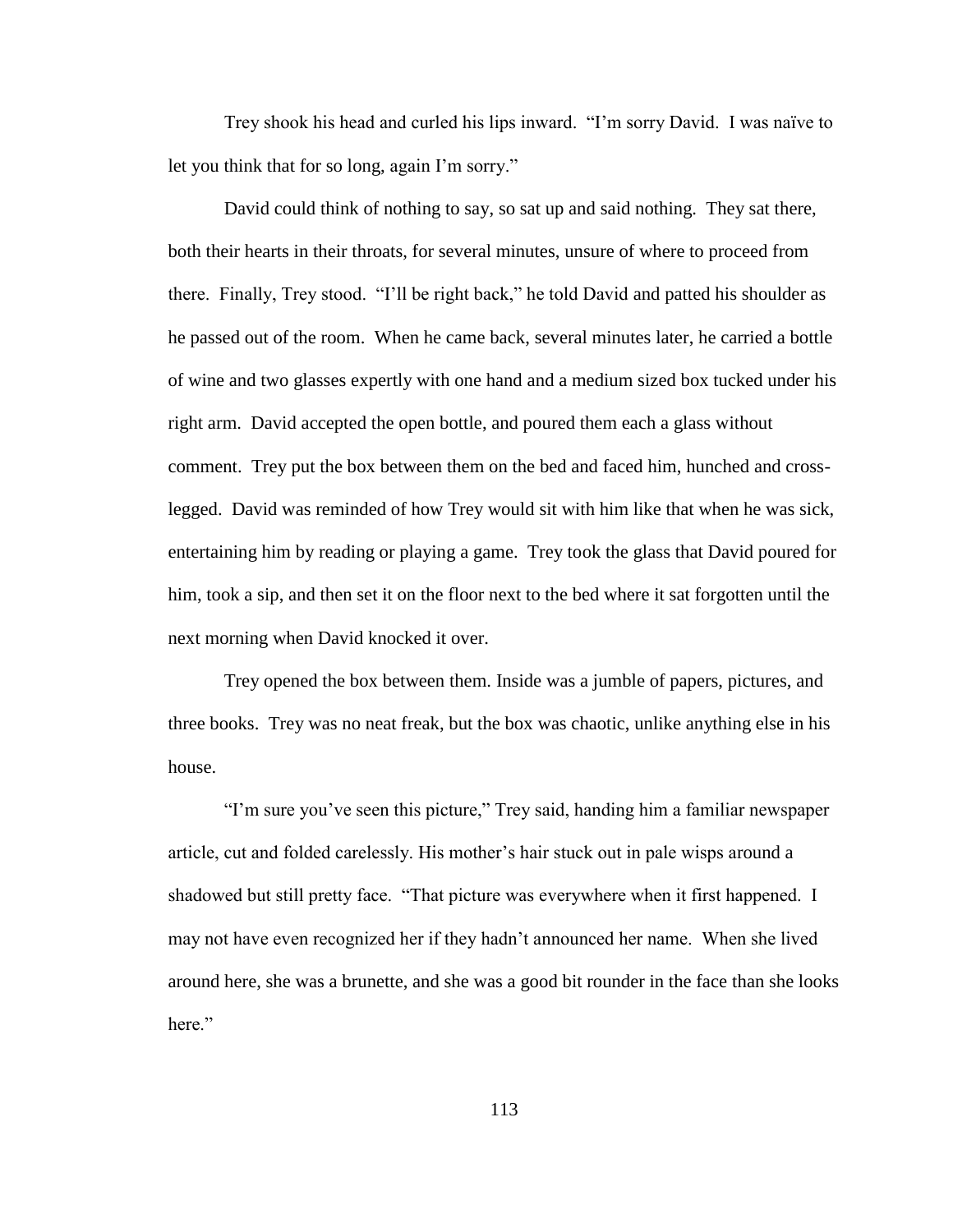David nodded, then shook his head. "That's familiar, but I can't remember. When I think of her, this is what I think of I guess." He set the picture aside. "What was she like, when she lived here? Did you have any idea?"

"Of course not, not of anything like this. She was very much like my brother, like your father. I can"t say I would have been surprised to find out she went to jail, but I would have never have thought for something like this." Trey trailed off, thinking of when David was fourteen and had just found out what his mother had done. David had used similar words then, *not for something like this.* "She was a little wild, but not as much as David, your dad. They both were," he searched for the proper word, "excitable. Everything was all or nothing all the time. Michelle was passionate about things, and I thought she may be just stable enough to keep your dad in one place, but of course when you do that much cocaine, no power or passion or beauty can keep you in one place very long."

Trey stared into the box of papers, his blank eyes totally lost in remembering. David realized he was very close to the point of no return, that Trey had been saving up this story for a long time and if he wanted to stop him, to stay ignorant after all, he had better stop him now before the ball really got rolling. He kept his mouth shut, resolved.

"When she got pregnant with you, you became absolutely everything to her. More so than with other women, even. She was kind of obsessed with you—the prospect of you," Trey paused and looked up at David apologetically. David waved for him to continue, meaning to hear it all if he was going to hear it. "She read baby books, like any woman expecting a baby, but she also read strange books, spiritual ones and new-agey crap that your father hated. She started being furious with him, all of the time. She kept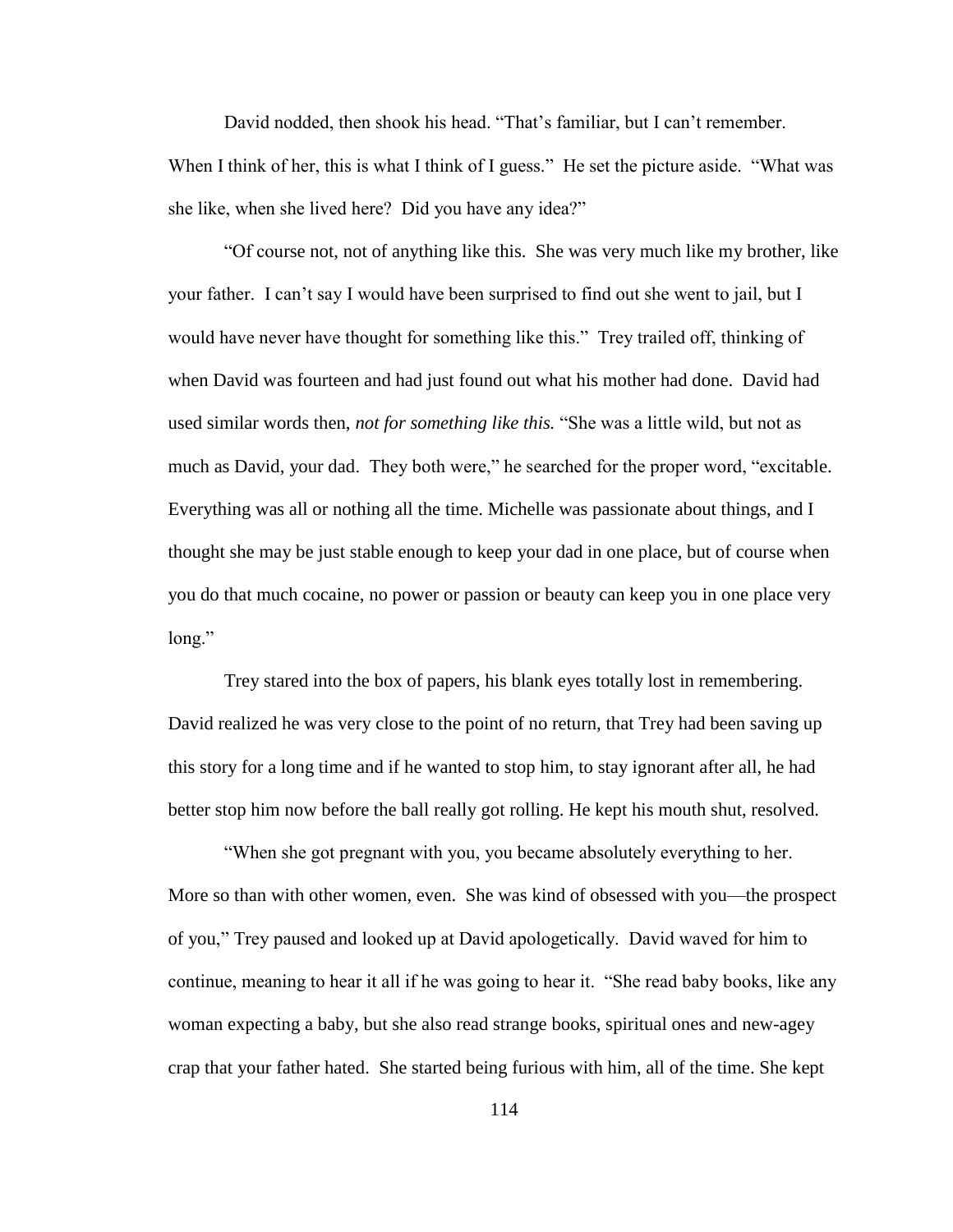saying he'd be poison to her son, for some reason she knew, or guessed correctly I guess that you would be a boy, and at first, I thought she may be right. But I thought it was about the drugs and impromptu trips to New Orleans and Tunica that kept losing him jobs. He had settled down at first, when they found out about you, long enough to marry Michelle, but it didn"t last long. It was a horrible time, for all of us, your grandfather dying, your Aunt Elizabeth starting to get sick, and your dad losing his mind twice a week. Finally, Michelle and I kind of ganged up on him. I thought we were trying to get him in rehab, but I think Michelle just wanted him gone. She was cruel to him, in a way, and he ran off the next day. He sent me a postcard a month later, and another a few months after that, but then I never heard from him again."

"Do you think she killed him?" David asked, interrupting.

Trey looked up, startled. "That"s occurred to me once or twice. But, no, I don"t think so, it doesn"t feel true, and this was years before it all started happening." He looked down at the box again, and continued. "I didn't see you or Michelle for a year after you were born and then she got evicted and asked me for a place to stay. Courtney was staying here summers by then, and I was excited to meet you. She found her own place a few months later, she didn"t like being dependent, but you stayed with me as often as you didn"t, especially during the summer. Michelle worked in the library, and it was okay for a couple years, but then as you know Elizabeth died and Courtney came to stay with me full time." Trey halted here, his voice, which had been steady and almost deadpan suddenly broke. "You know that I never once resented you or your cousin, right? I was the oldest in my family so I got the house and with it more responsibility, but I loved you kids and was so grateful for you."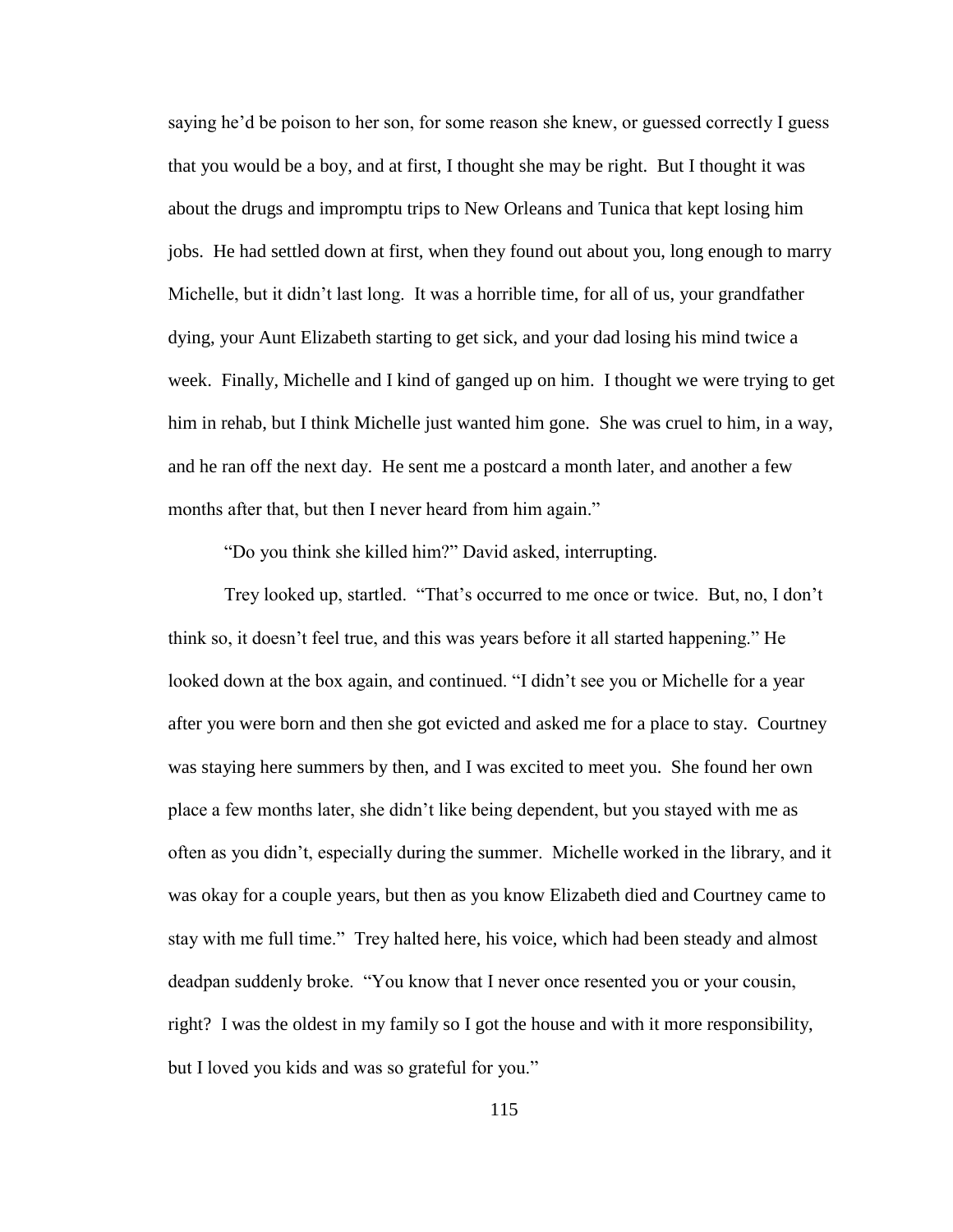David was surprised to see Trey crying. This was what Trey was afraid of, he realized. Not that David would be scarred by all his mother did, but this. This had never once occurred to him. He said as much. "We always knew we were better off here and not just because you paid the bills on time and stayed in one place. Courtney knows it too, I promise." Really he had no idea what Courtney knew, since she had moved to New York three days after turning twenty and hardly ever came back, but he was confident enough that that was nothing more than ordinary selfishness.

Trey smiled, some relief having that part be done clear on his face, but David guessed he would always be a little afraid of that, no matter what he promised. That was the way with real fear, David thought as Trey gathered himself back together. The genuine article was nearly always self directed and never completely went away.

With a deep breath, Trey continued. "Before she left, the only thing I can think of as different is that she seemed to be getting calmer. When she dropped you off or picked you up, she spoke less and more quietly than before, as if she had gone shy all of a sudden. To be honest, I assumed she had finally gotten on some sort of mood stabilizer. She seemed out of it, but less prone to extremes and she seemed to let go of some of her obsessions—collecting rocks, bird watching, various off the beaten path religions. Until one day, she never came to pick you up. I put you in school, asked her landlord about her, and then stopped looking." He paused, and David said nothing. Most of this he knew, but he had never heard his Uncle tell it like this, directly and without euphemism. He waited, impatient but sensed pushing was the wrong thing to do.

Trey pulled more things out of the box, a folder stuffed with letters, and three heavy manila envelopes. "When it all happened," Trey continued, using the phrase he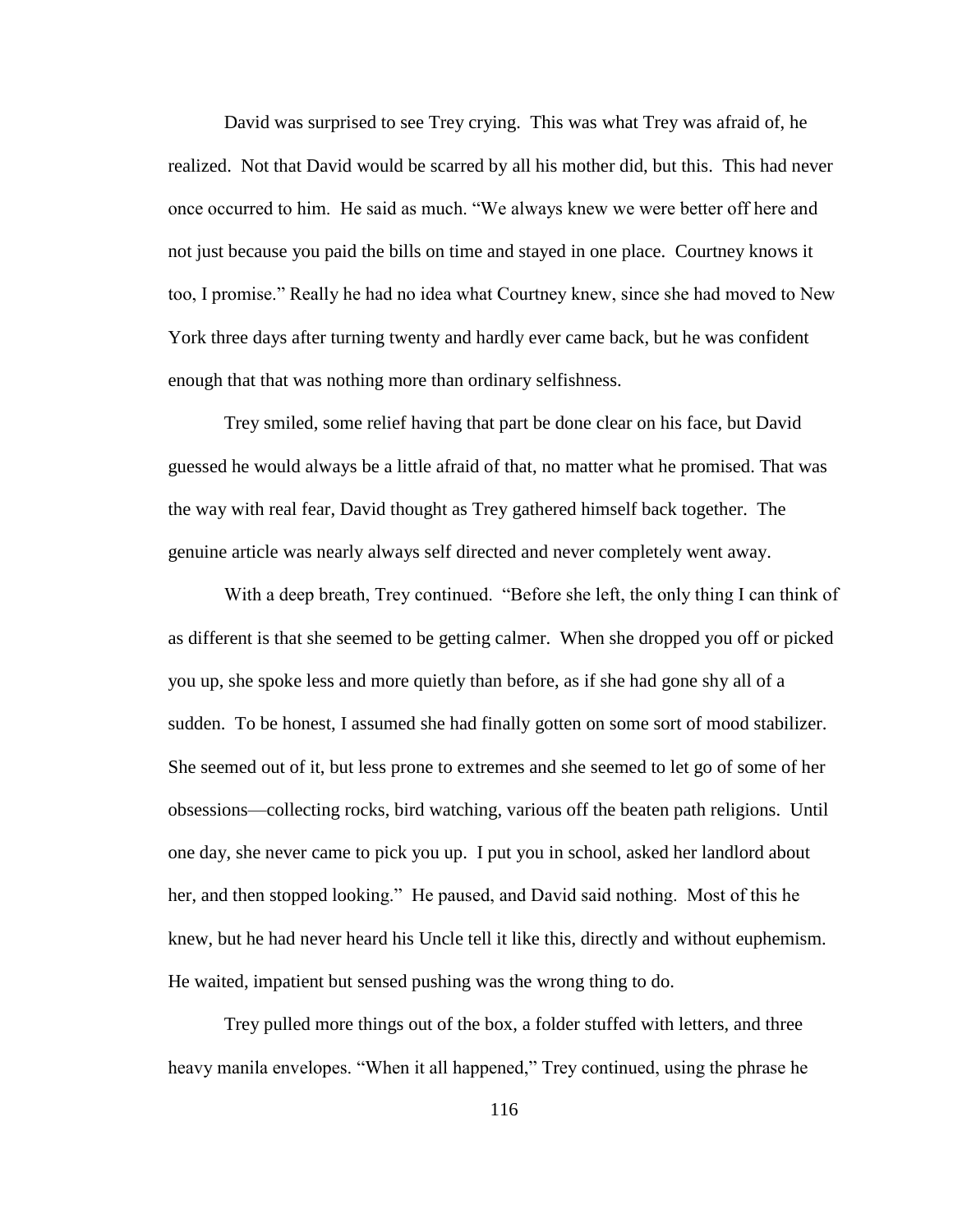always used to refer to the time when Michelle was arrested and Trey was trying to protect David from everything, even the truth. "You were her only living family that she could find. Remember when I left you and Courtney with the Hendersons? It was supposed to be only a couple days, but it ended up being a week?"

David nodded. The Hendersons had a puppy, a novelty the first two days and a nuisance after.

"I had to go to Florida, to convince a judge that you shouldn"t be called to testify, that he should prevent both parties from trying to use you as part of their case, an injunction, I think the lawyer called it. This was at the beginning of the trial, only a month or two after she was initially arrested. It took longer than I thought, but it wasn"t actually difficult, because you hadn"t seen her for six years and you were a kid. The lawyer I hired wasn"t very good, but I think the judge had a son your age, so he may have been somewhat biased in our favor. I didn't care, of course, I just didn't want you to be dragged down to Florida and put through some long, drawn out trial for no real reason. I hope I was right to do that." Trey didn't look up for confirmation. "Her first defense lawyer was something else, a guy named Harold Judd. I have no idea how she afforded him, but I guess she had some money from somewhere, because he certainly bought her a lot of time, almost got her off once or twice, if I read between the lines of these correctly." He held up the papers in his hands. "For some reason, he thought I wanted to be kept informed, so he kept insisting on sending me things. Motion briefs and trail updates," he dropped the folder of various envelopes and papers on the bed, some spilling out on the ruffled sheets, "witness statements," he dropped one of the manila envelopes on the folder, "even the transcript of her competency hearing," he dropped the final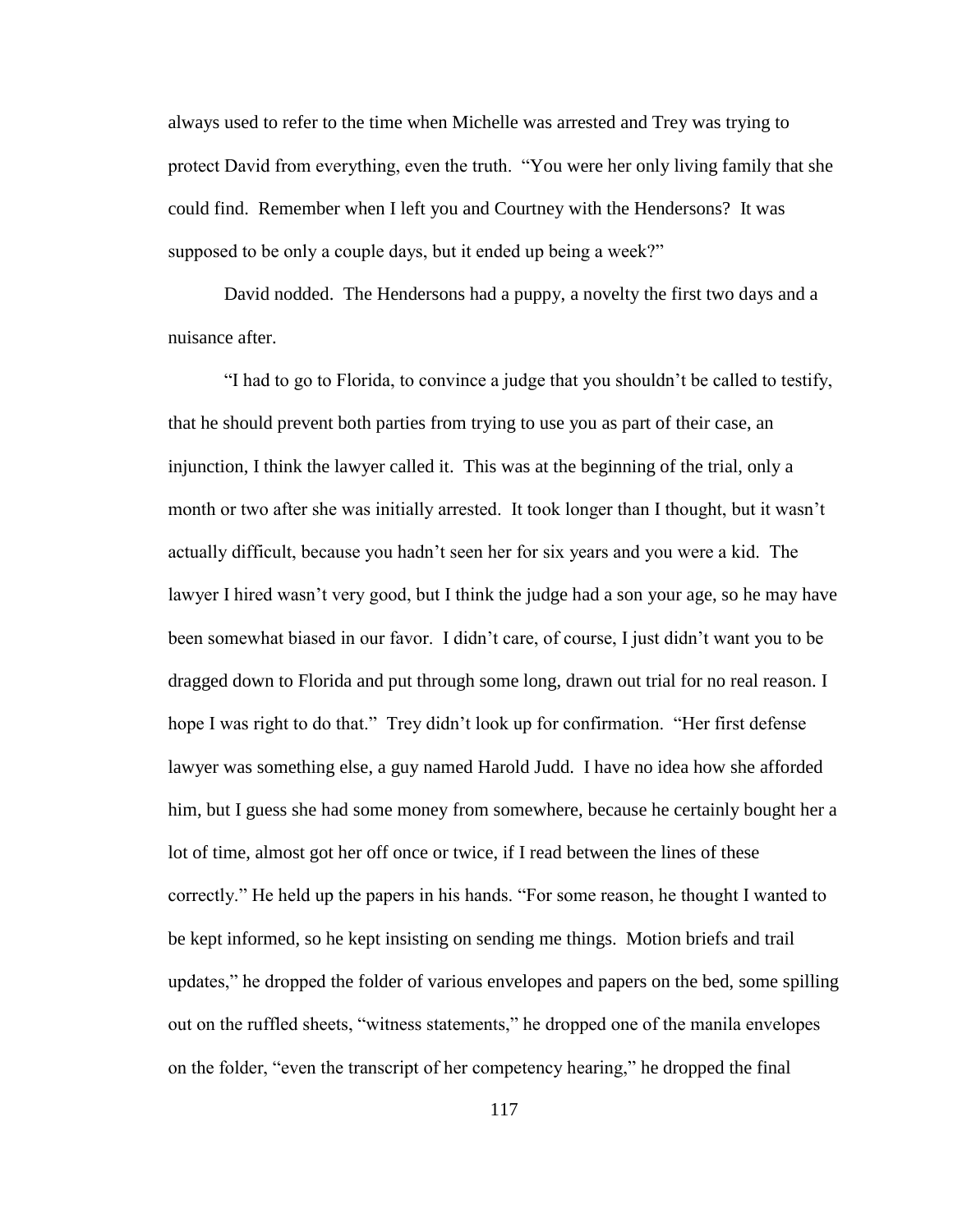envelope, heavier than the last. He seemed glad to be rid of it. "I didn"t know what do with it, it felt wrong just to toss it, you might find it that way anyway, so I kept it in here," he indicated the box. "I read some of it, mostly the trial updates, so that when it did came time to…came time to tell you I could answer the questions you would inevitably have. As it turned out, you didn"t have many." Both were silent for a moment, remembering the still and tense days after David found out. David had scarcely come out of his room those days, hardly ate, and avoided looking up into his Uncle"s face.

Trey continued, speaking faster now as if by making it fast, he could make it go away faster, like ripping off a band-aid. David knew better now, that it wouldn"t go away at all, but he didn"t want to sit here with Trey speaking like this any longer than he had to, so he appreciated his attempts for speed and brevity.

"When Judd lost his second appeal, sometime around 2005 I think, Michelle replaced him with someone else and sort of started over. That guy didn"t send me anything, thank God for small favors, until he notified me he wasn"t going to represent her, you got that same letter. So for that time, I don't know much and there might only be more of the same anyway. The book that that girl…"

"Ramona," David prompted.

"Yes, the book that Ramona told you about," he reached into the box again and drew out a thin red paperback. The front cover was familiar, though seeing it now dropped David"s heart into his stomach. In a oblong circle, a woman"s naked back was pictured with long and heavy rivulets of blood streaming down her pale skin. The woman"s back was utterly anonymous except for a few inches of blond hair that hung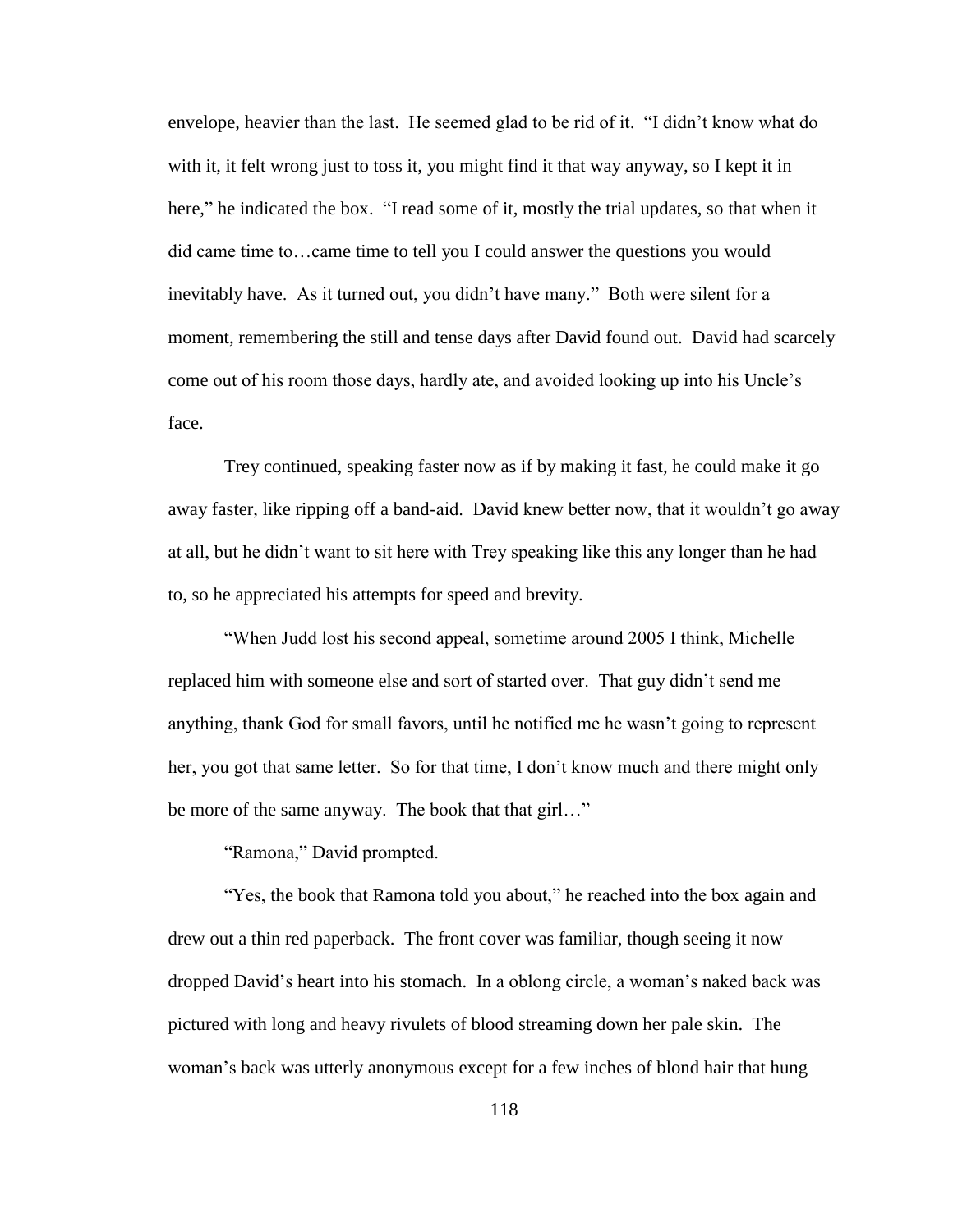over one shoulder, matted with blood at the ends. The title blazed above this image in metallic, raised print. *Blood & Copper*, and beneath it, *a novel by Mary Elere.* When David didn"t reach for it, Trey let it fall to the bed with the other things.

"I am not sure why I bought it," Trey continued, "but after the first trial it was absolutely everywhere. Every book store in the country had it on display, even grocery stores carried it." David nodded, remembering. It had been popular.

"I asked for it once," David said suddenly. "You said no, that it was too old for me. I thought that was weird, since you never said that about anything else by the time I was fourteen."

"You probably could have handled it, you were always grown for your age," Trey laughed a little, "but I didn"t want you to read it and like it and then find out why it was so popular."

David nodded. "Right. Of course."

Trey sighed and reached in the box again. "A publisher, I think, sent me this around the time you graduated college. Wanted a response or a comment, I think. I told them to fuck off." Trey dropped the second book, next to the now-empty box as if it might make him sick to hold on to. The title was blunt, and not nearly as compelling as the other. "Michelle Riley Shuster" it heralded in large black letters, and under that read "The true story of the killer librarian from Tallahassee." The cover was plain and somewhat poorly designed, with an off-center and blurry picture of prison bars as its only decoration. On the bottom it read "Advance Press Copy."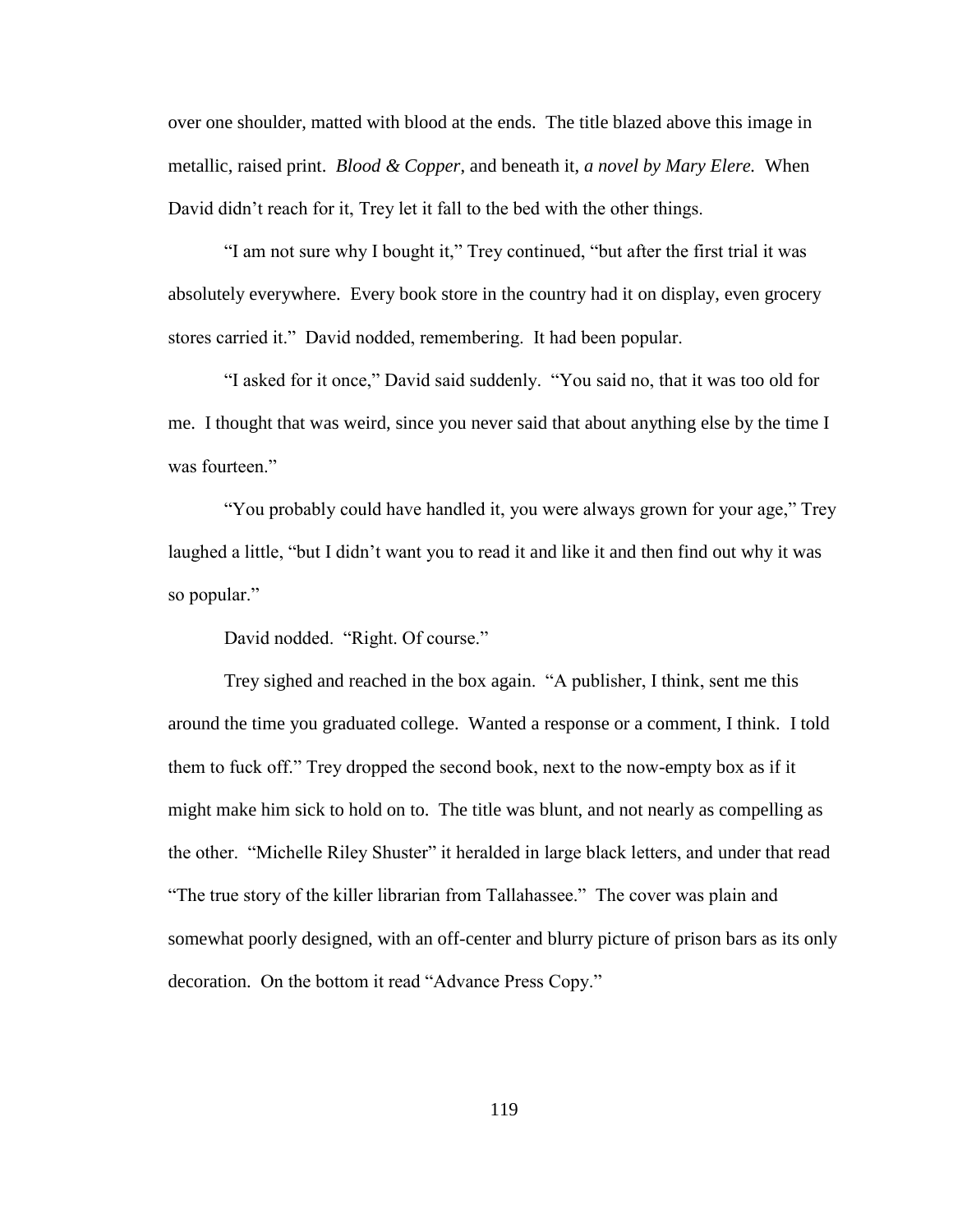Trey sighed. "I read part of this one, I guess curiosity got the better of me. It says "true story" but it"s all speculation and guesswork. Michelle never gave interviews to the press."

David looked at the books and the piles of paper and felt his throat tighten. *What did I expect?* he wondered. He had been blind, willfully so, for so long, that he felt incapable of judging what he was looking at. It all looked so *banal.* Abandoned paperwork.

Trey sighed and with some effort put everything back into the small box and moved closer to his nephew, who he had often thought of as *son* in his most private of thoughts, shuffling the box aside. "I wish I could have kept this burden from you forever, but I am sorry that I was foolish enough to try. I don"t know," Trey swallowed audibly and winced. He felt exhausted, more now even than after a long shift at work. As if this hour of conversation was really a tug of war with some immovable object, a mountain, that he had still tried to win with all his heart and strength. Though he was drained of everything, he still felt defeated and knew he would scarcely be able to sleep.

"I don"t know how much you feel you need to know, how much detail or whether you won"t feel done with it all until you look her in the eye. I guess you don"t really know, either, how could you? I wish I could help you more but I think," Trey looked down at his lap, one hand still limp in his lap while the other trembled across David"s shoulders. "I think that would do more harm than good. I may have been doing more harm than good all this time, if this is making you feel this way now."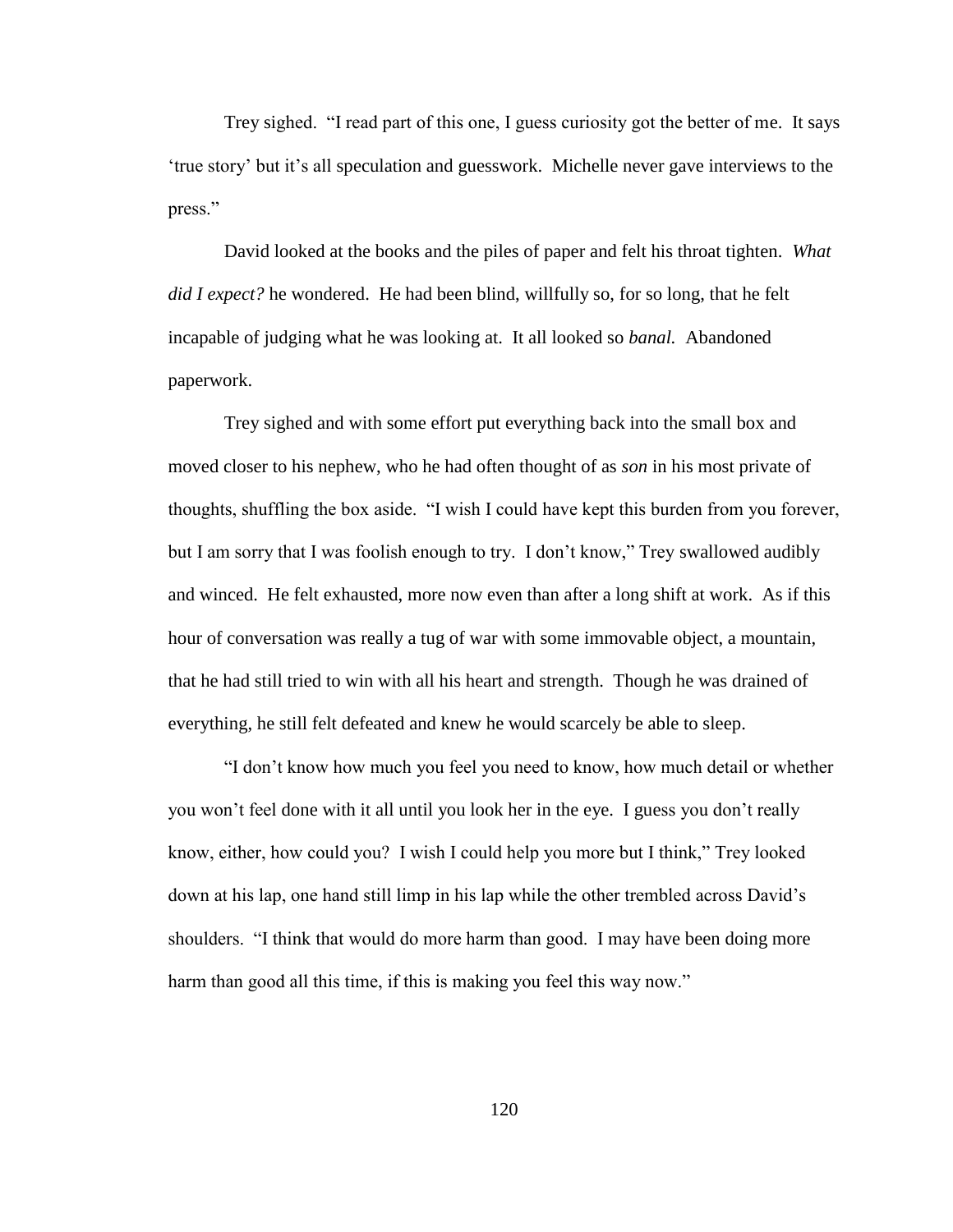David laid his head on Trey"s shoulder, something he had not done since middle school. "I'm lost, I don't know what will make me feel better or put me past this. But I know it's not your fault."

Trey kissed the top of his head and squeezed him. He believed him and didn"t believe him, but maybe this was how all parents felt about the troubles their kids must face, responsible, guilty, and proud all at once. "Do you want me to leave this with you or take it back? Maybe burn it in the back yard?"

David turned to the box, which looked small and insurmountable all at once. "Leave it, I don"t know how much I"ll look through, but leave it anyway. You don"t want it anymore, right?"

It was Trey"s turn to look at the box, which seemed to hold all of his failures and inadequacies, even though he knew better. "No, I don't want it. It's yours to decide now I guess." With that, he squeezed his nephew again and rose from the bed. "Do you want anything before I go to bed?"

David glanced at the clock, saw it was only just after nine, and shook his head.

Trey hesitated, then left the room, shutting the door behind him as had been his habit all David"s life, even when David was very young and afraid of dark, lonely rooms.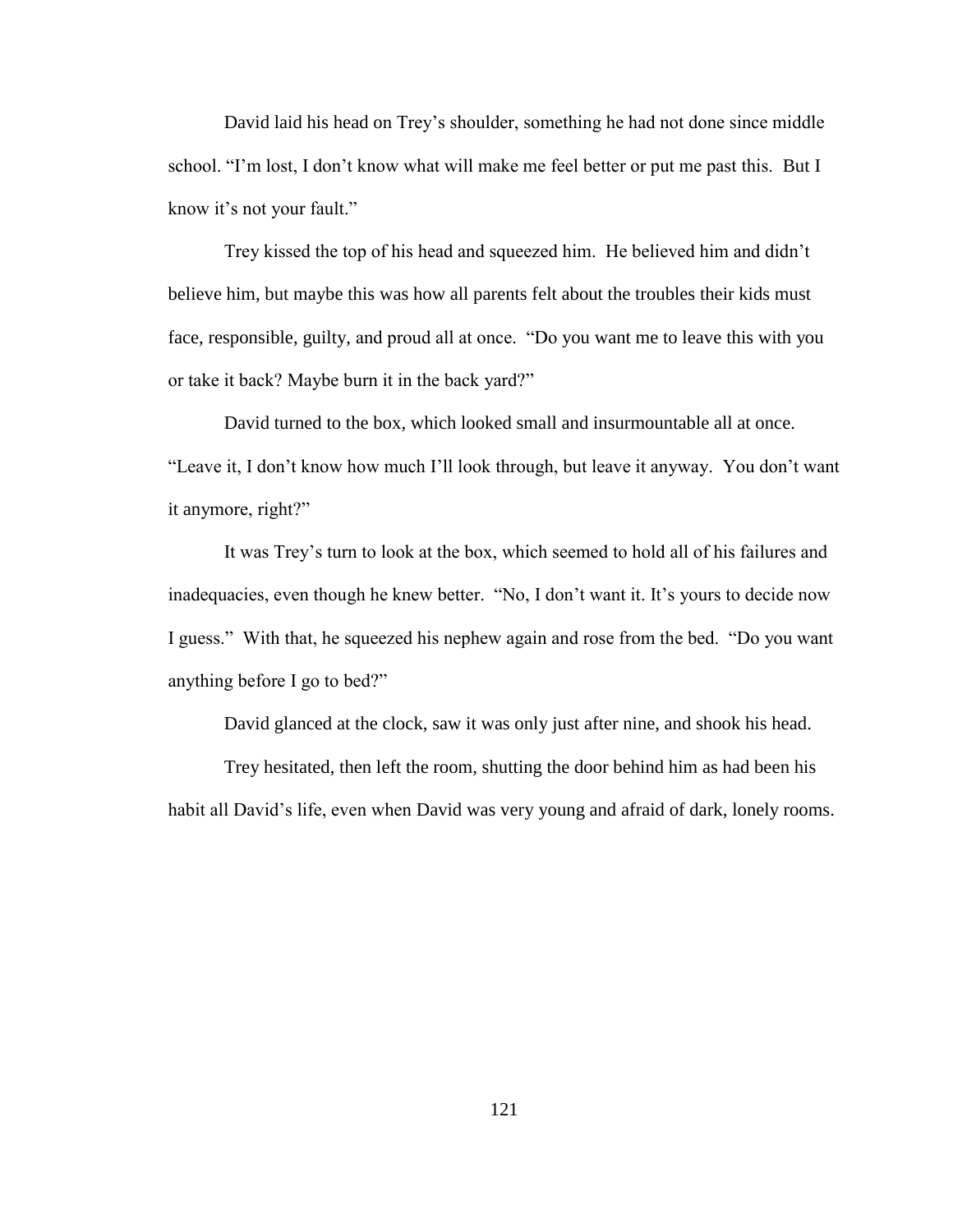# Excerpted from *Blood & Copper*

Chapter Five: The First of Many

## Cjesthe, 1576

Ferencz came briefly back from battle fronts and troops in the early Spring. Erzsebet found herself hot with excitement at his return, though she stood as straight as she could, smiled warmly but not like a child. She was sixteen, after all. They had been married a year and were no longer newly-weds or children. She waited for him in the hall with Orsoyla, though if she had been alone she might have run to him, ripping at her laces as she went.

He came up the steps, hair dampened from drizzles on the ride and a growl of impatience and weariness twisting at his mouth. As he came close to the ladies waiting, he gave them a single nod to share between them before moving on into the castle.

"He must be so tired from his long journey," Orsoyla said with a mother"s swoon in her voice. "You two," she gestured at two hand servants who were still hesitating in the hall, unsure of themselves. "Go and draw him a bath and whatever else he requires." They quickly broke stance and followed the Count up the stairs two at a time. Orsoyla sighed. "It will be so good to have him home, even if only for a while. Won"t it be so, Bet?"

Erzsebet nodded absently, only half hearing what had been said to her. How could he treat her as if only another member of the house to be nodded at? Could his passion for her, so alive only eight months ago, have died so completely in his absence from her? She raised her chin a little, turning to follow Orsoyla slowly up the stairs. No, of course not. It was a game for them both. He knew she held herself back for his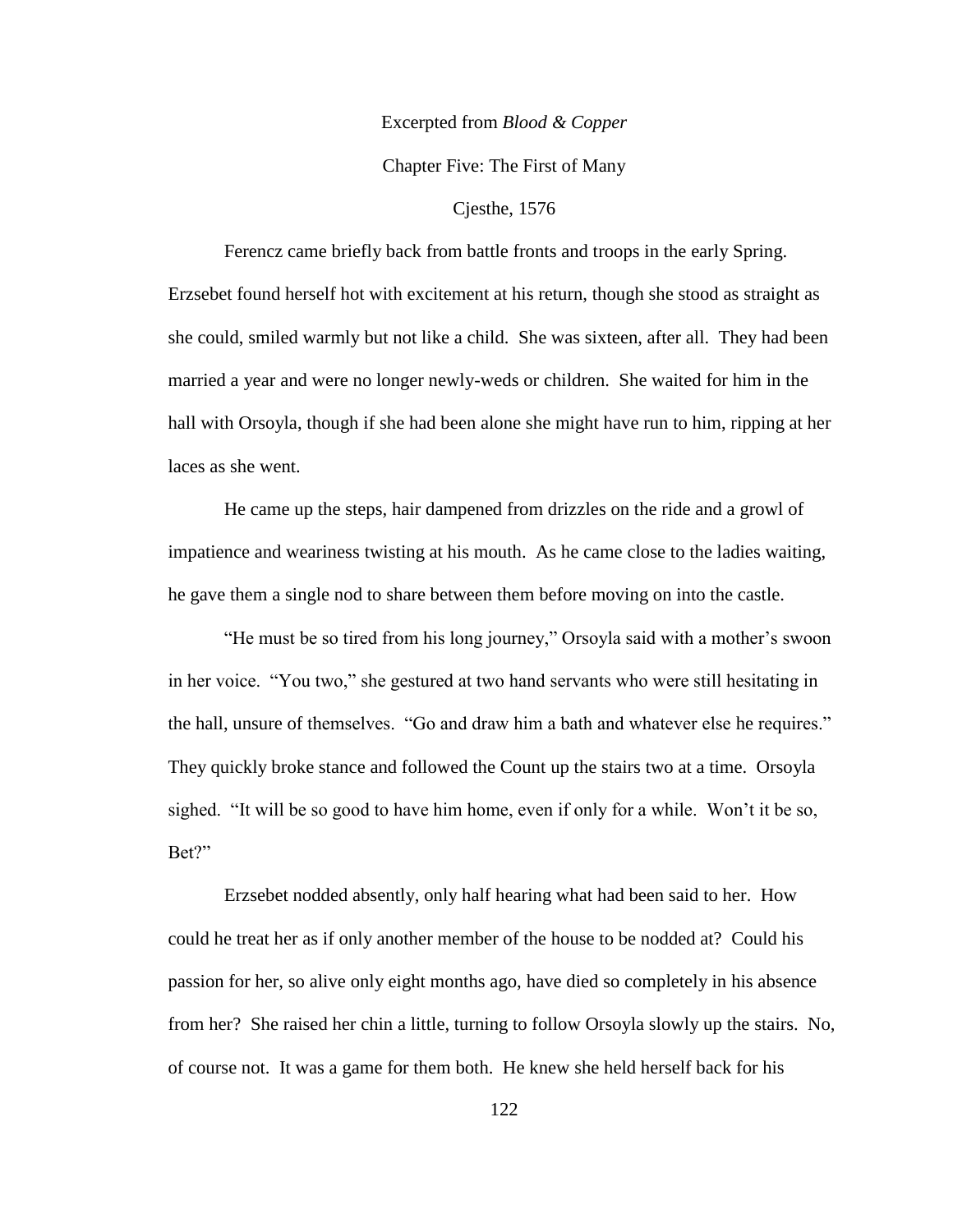mother's sake and propriety, and seeing this, decided to punish her a little with the like in kind. She smiled at the game and enjoyed the rise of heat that filled her chest and belly, a private fire all her own.

Orsoyla was continuing, "It is a pity that you did not quicken before he was called away, he could have been here for the birth around this time and that would have been a blessing of the highest order. His father was present to receive him, his first born, and I remember how wonderful the two of them looked together. You shouldn"t be discouraged, though, my child." Orsoyla spoke as if to herself, not turning her head to face Erzsebet and gave no moment for her to respond. "It takes young girls, especially of your temperament, some time to grow a proper womb for a child. For myself, I was ripe by the time I was fifteen, but that was a mixed blessing to be sure. It is harrowing for a girl to start to bring up a child when her own education is not yet finished, though a delight it was to Ferencz"s father and to my mother, god rest. Imagine, if you were with child, you would be only one in the whole castle, and the child would soon be the only infant. How spoilt it would be."

Orsoyla continued daydreaming aloud. Erzsebet could have corrected her, but she had learned better, living under her in the house the past years. She was not quick to anger, but it would have been futile to try to convince her of anything other than the idea already in her mind. Erzsebet could have become pregnant, but she willed it not be so. She had not been ready, though now she felt a secondary, cooler eagerness behind the fire that threatened to overtake her. This cooler eagerness seemed almost an afterthought, but she knew what it was and why it didn"t melt away like all other desires. It was the cooling surety of her womb, preparing itself, and it wouldn"t be displaced for anything.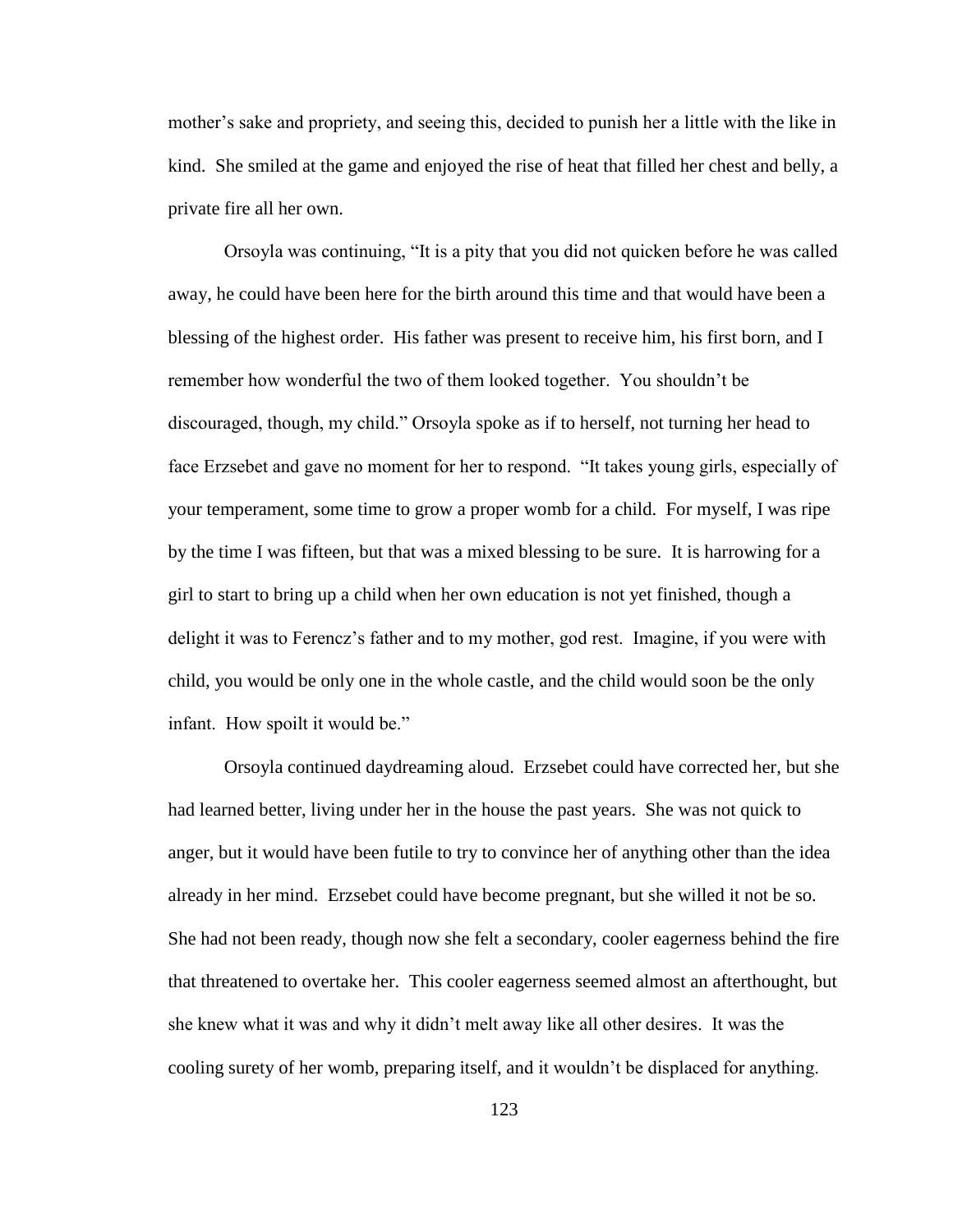Orsoyla broke her rambling to take her leave of Erzsebet, and she went off to the kitchens or somewhere to give instructions, a favored pastime, one she performed multiple times a day whether or not it was needed.

Erzsebet considered and then went up to her rooms, nearly convinced that she would find Ferencz there, waiting for her. He was not there, but her pet Pesha was, sitting cross-legged in her parlor and teasing a castle-cat by pulling a string out in front. She groaned at the sight of him. Orsoyla hated the leniency Erzsebet gave the young simpleton, but Erzsebet allowed him to go where he pleased most of the day. She did this partly because it irked her mother-in-law so, but mostly because she enjoyed him at play, like any pet. It was as pet, not servant, that she preferred to think of him. He would be useless in most tasks, anyway. Today, however, the sight of him vexed her as she wondered about her husband and what he may have made of him, seeing him behaving so familiarly in her chamber. She turned and went out again, determined to find him and ease some of the fire that continued to grow hotter inside her. She went down to his chambers, humbler than her own honored ones and on the interior of the castle for military advantage, though the thought of the Ottomans or the Turks making it as far as this made her laugh. She hurried, unable to help herself, her skirts fluttering above her ankles as she nearly flew down the stairs. She met one of the hand servants as he was coming up from the kitchens, a tray loaded with bread and white cheese and chilled wine. He winced as she broke in front of him, throwing open the door herself and letting it bang shut behind her. The second servant flushed red at the neck, seeing her, nearly spilling the water he drew away from the fire.

"Well?" Erzsebet prompted.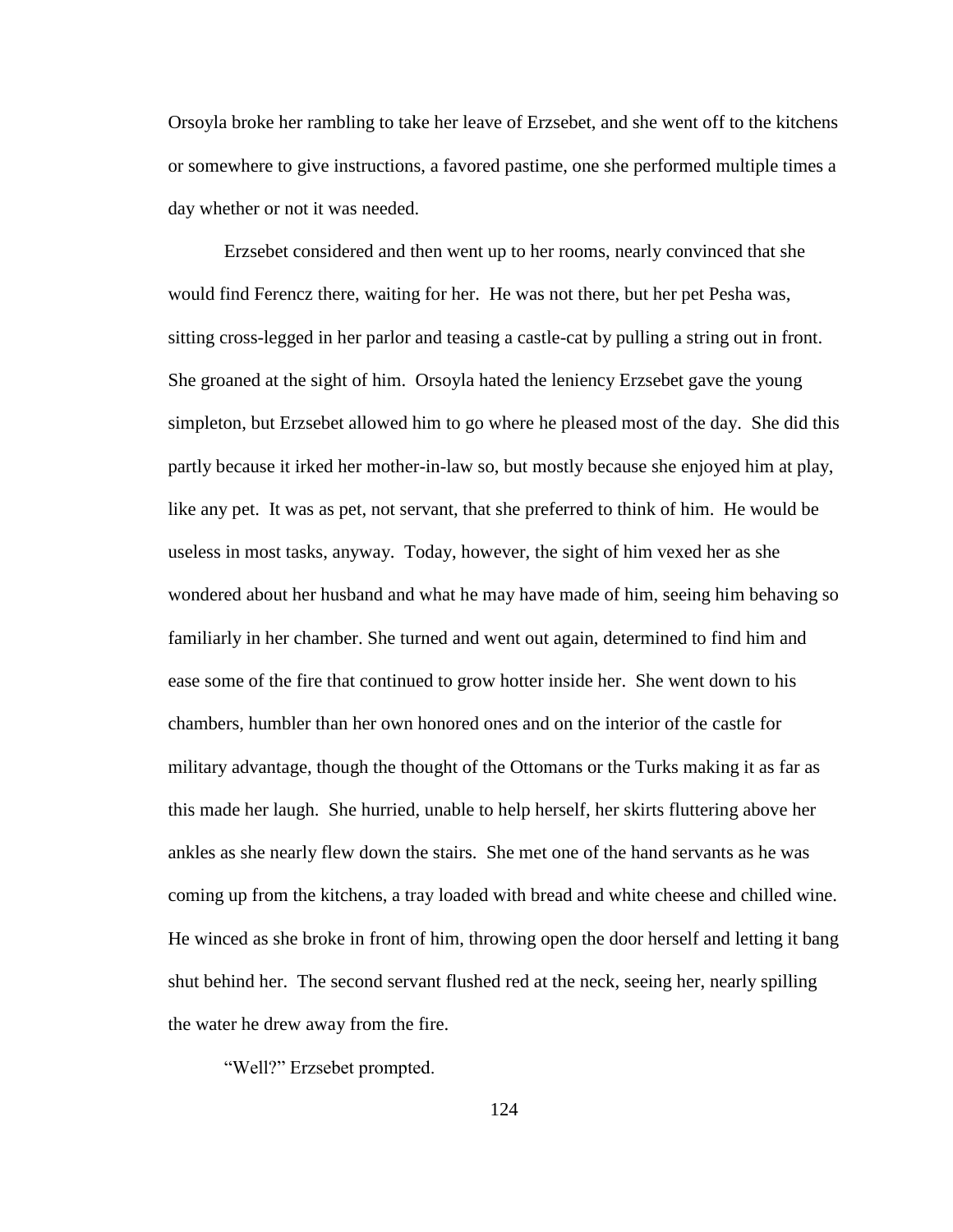"Sire is undressing, Countess Bathory, preparing for his bath," his face grew redder still.

Erzsebet moved further into the chamber, sweeping around the screen that separated the bath without announcing herself. The servant coughed loudly.

Ferencz looked up, startled, bare to his braies. Having already discarded his codpiece, he turned instinctively to the side, his arms crossed in front.

"Darling," Erzsebet exclaimed and came forward.

Ferencz took a retreating step. "Come now Erzsebet. I've scarcely arrived and cannot greet you properly now."

"I do not care," Erzsebet shook her head and began to pull at the laces that held her skirts together at the bodice.

The door to the chamber creaked as the servant who was heating his bath water retreated as quickly as he could.

"I"ve missed you so, dear," Erzsebet breathed, her skirts dropping carelessly to the floor. "Have you not missed me?"

"Of course, lady," Ferencz stood straighter, but his voice took on a note of panic. "But I have ridden days without a bath. I would have my bath, my meal and my rest. I will see you at dinner, properly, and then we will see to our privacy in its due time. Can you not see that this is not timely?"

Erzsebet burned, but kept her face placid with all her will. "Of course, lord. Forgive my over eagerness, I've longed so." She said these words carefully and slowly while raising her skirts to their proper place and tying them there. She focused on keeping her face pale and not letting the burning show by a flush in her face. "Have a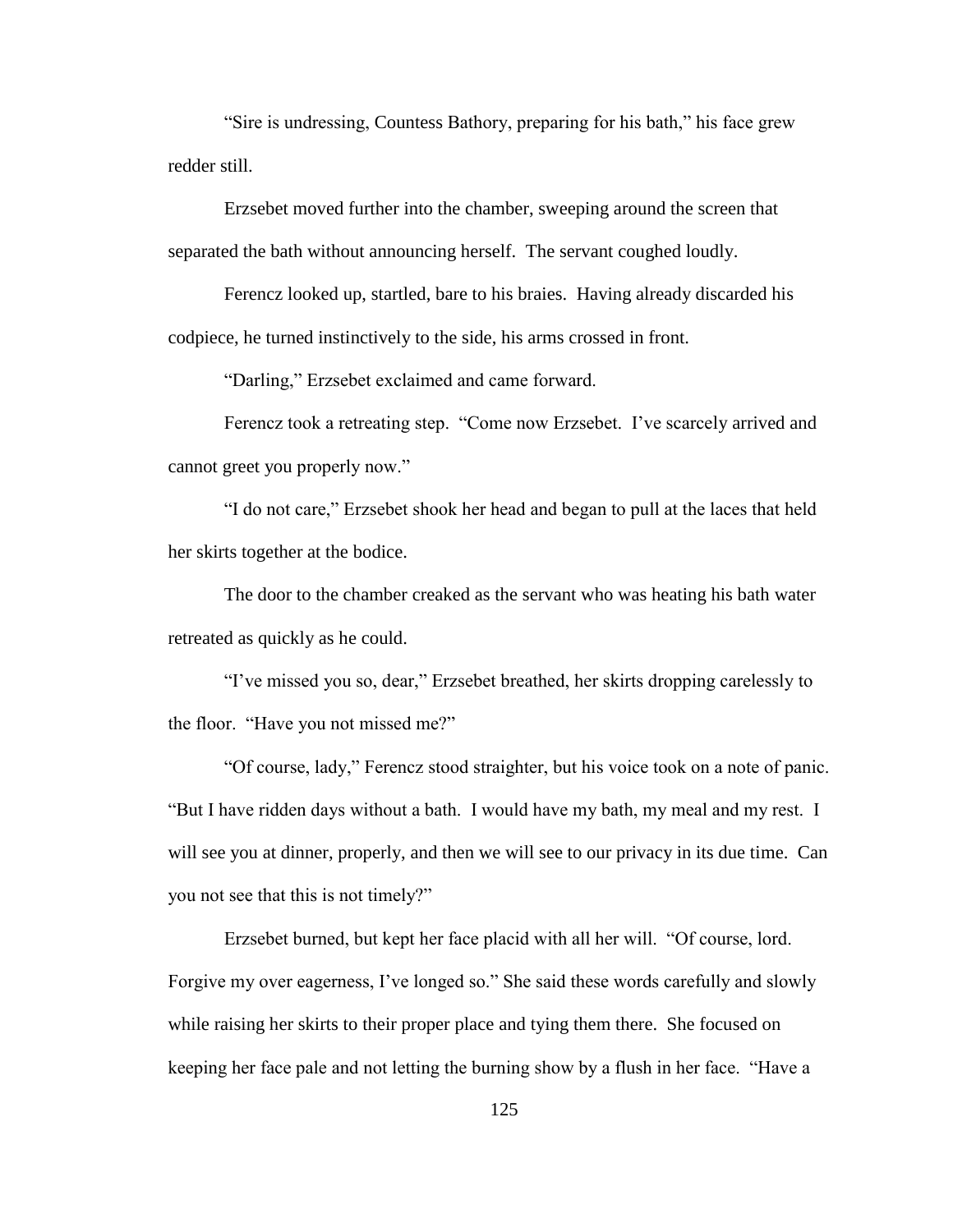good afternoon"s rest, love, and I will see you at dinner." She turned and left the chamber slowly, forcing herself not to hurry.

By the time she had returned to her own chambers, she was nearly as calmed as she pretended. So the game continued, she mused, sighing. She had already tired of it, and since she had already conceded, he would return in kind later, after dinner, he had as much as promised her so. She was remembering how changed his body had been, leaner and longer, when she nearly tripped over the cat, who lay asleep in her path. The animal screeched and she kicked at it as it fled through the closing door. Pesha, who had also stretched out to sleep on the floor, started as well and bowed his head.

"My apologies Countess, are you hurt?" she had trained him that well, at least. She hit his ear with a cupped hand, making it ring in a way she knew he hated more than anything.

"If you cannot keep even a castle-cat out from under me," Erzsebet hissed, "then you shall have nothing but castle-cat to eat until they are all gone. Understand?"

Pesha whimpered, but nodded. He was soft for the small animals, and Erzsebet knew it was because, like him, they were the likeliest to be trampled upon. She softened, and her voice returned to its normal tenor, soft and low and musical, like a horn in the distance. "Now, go fetch a seamstress, a good one, even if you have to wash your face and go down the road. Understand?"

Pesha bowed his head and scrambled out the door, nearly knocking his head on the door jamb as he passed. Erzsebet passed the time reading a book of songs in her swing, but quietly, she burned. It changed within her, the blaze, once pleasant, turning into something sour, like the curdle of milk. It was nearly an hour before Pesha returned,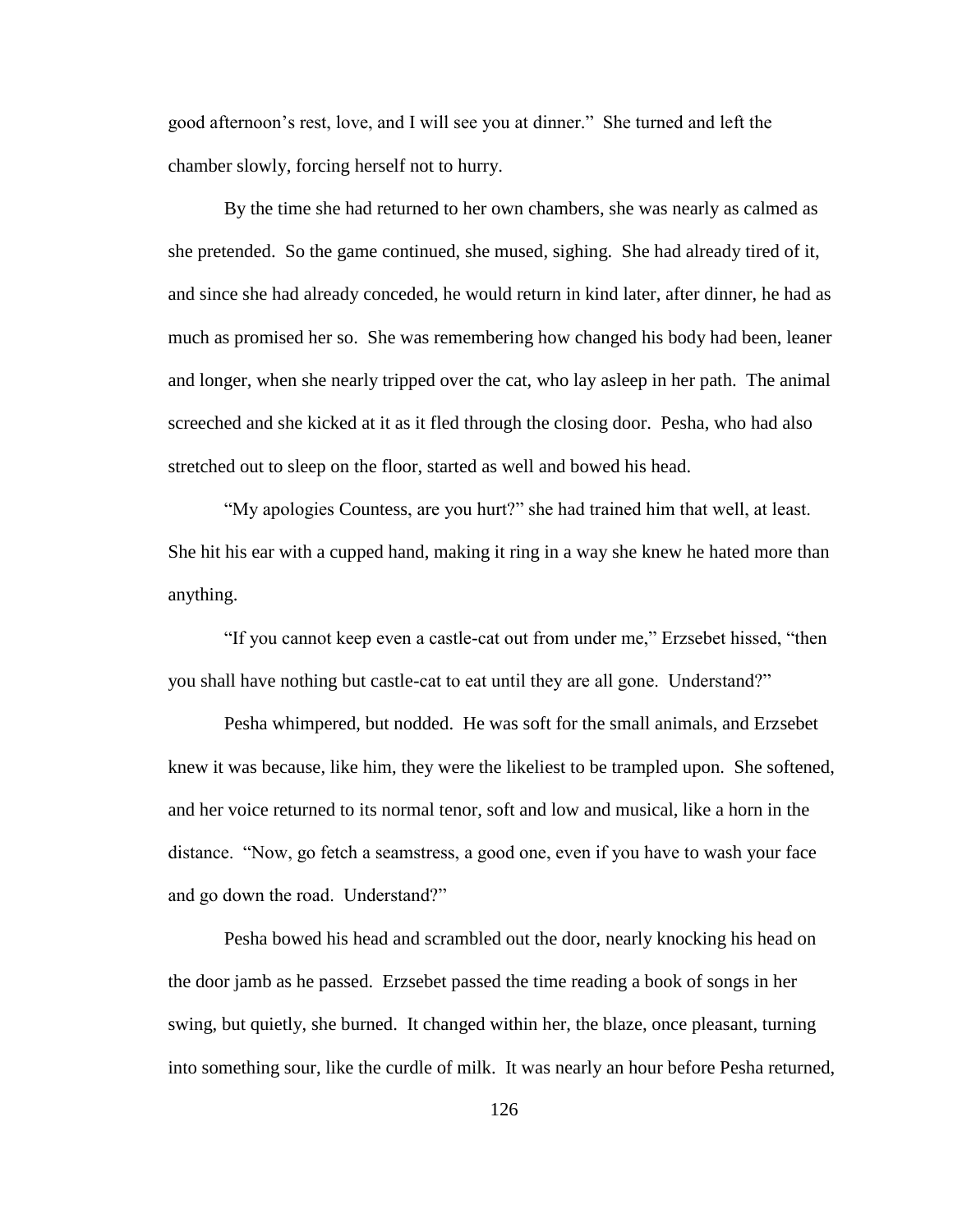nearly dragging a very young woman, arms filled with a bundle of fabrics, strips, and needle-boxes. She was younger even than Erzsebet herself, and very beautiful at that. Pale haired and light eyed, she stood stock still in the entrance to Erzsebet"s chambers, breathing heavily from running, her full mouth hanging open slightly. Erzsebet sighed, "Are you a seamstress from the fief?"

The young girl looked terrified, unsure, but then shook her head. "Apprentice, my lady."

Pesha turned toward the girl and then back to Erzsebet, his face tight, and tried to look small. "You"ll most likely do. Leave us," she waved Pesha out the door, while at the same time untying her skirt from her bodice again. In her earlier eagerness, she had made a rip on one of the hidden seams. She showed this to the girl, who looked relieved, and then confused and embarrassed, her arms wrapped around the bundle of miscellany that she had grabbed in her haste.

"Set that nonsense aside, there, and wash your hands in the basin before you start to work," Erzsebet instructed before returning to her bench.

In a far shorter time that Erzsebet had anticipated, the apprentice returned, holding the skirt up expertly, showing both the seam, and a trim and had been curling tucked back to straight with a few clever stitches. "Your Countess must be proud of such work," Erzsebet mused, not noticing that her compliment nearly overwhelmed the young girl. Erzsebet's eyes drifted to the fabrics the girl had lain carefully on the settee. She thought of the dinner, still hours away, and wondered. Her eyes came back to the young girl before her, some three inches shorter, but an early blossom, a full bosom before her and hips that filled her simple skirt easily. On a second glance, however, Erzsebet noticed the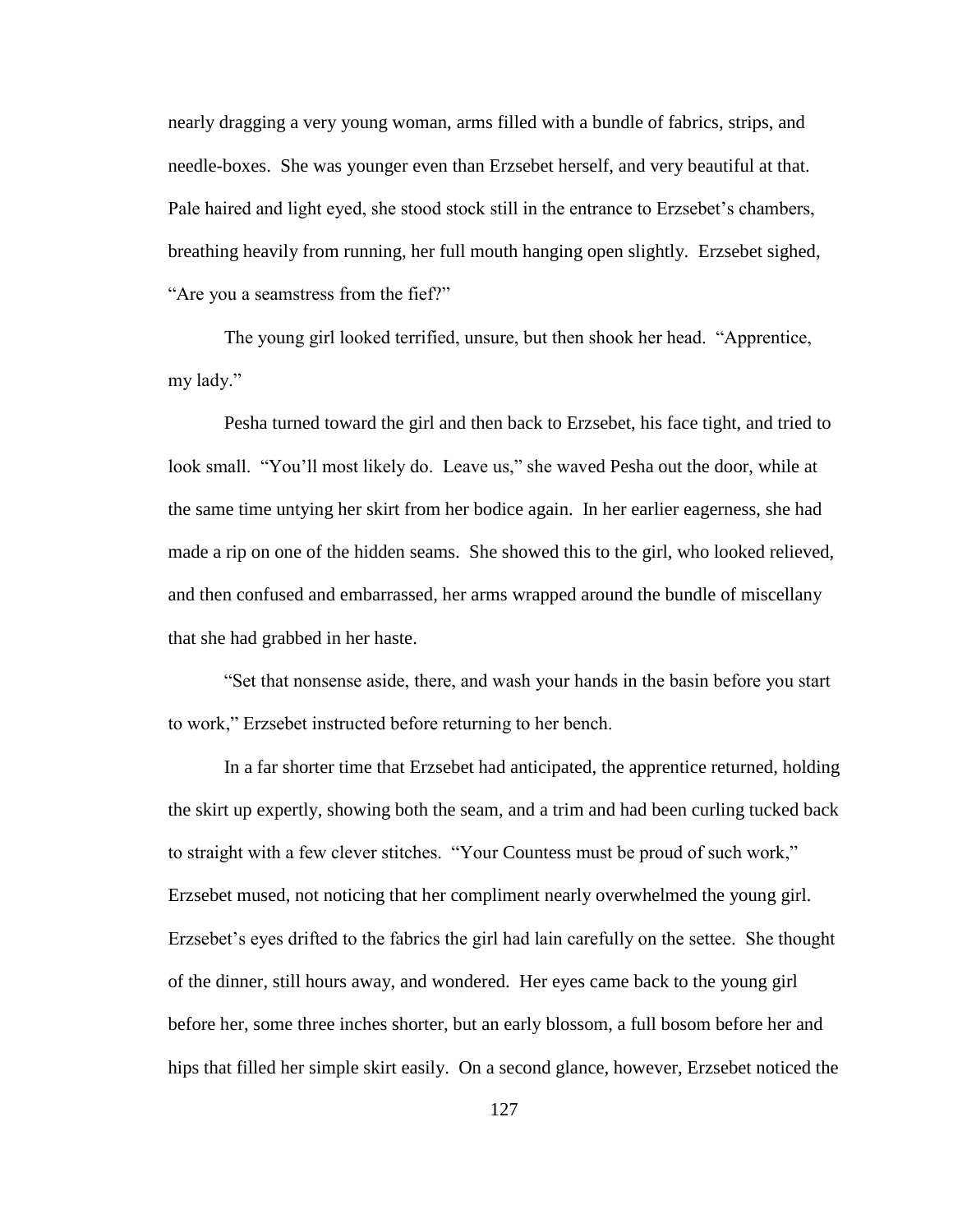dress was not as simple as she had first thought. Of a cheap fabric, yes, but delicately embroidered and hemmed to sit just so on the girl's shape.

"What did you bring, girl?" Erzsebet asked, motioning to the fabrics.

"Oh, it is nothing, my lady, only, the boy you sent seemed not to know what you would have wanted me for, so I brought whatever I could think of," her voice and speech were common, but clear and honest. Erzsebet moved over the pile of fabrics, leaving the girl behind still holding the stiff and heavy skirt, her temporary confidence fleeing. The fabrics were beautiful, Erzsebet saw at once, patterned with lace and beaded designs. There was a spool of delicate edging, she also saw, and many of the pieces were already cut, preparing to be pieced together into a dress.

"How quickly could you make a dress of this for me?" Erzsebet asked, holding up a piece of burgundy fabric that was familiar, its lace overlay like something she once saw in a dream. She held up the spool of edging, which was heavy with pearls, "and with this? They are both so lovely."

"Alone?" the girl stammered, "I've never worked alone on a gown for a real lady," her mouth dropped open, words escaping her. She had never been so directly addressed by anyone other than her mother, who was now two years dead, and her Countess, who scarcely noticed her among her fifteen apprentices. "I am only an apprentice, my lady. If it should please, I could go fetch my Countess, and she would be happy to make you a gown, any kind you please, my lady."

Erzsebet considered her, her head tilted, and turned back to the fabrics. "Who dyed this?" she asked, touching the deep and even burgundy.

"I did, my lady," the girl answered.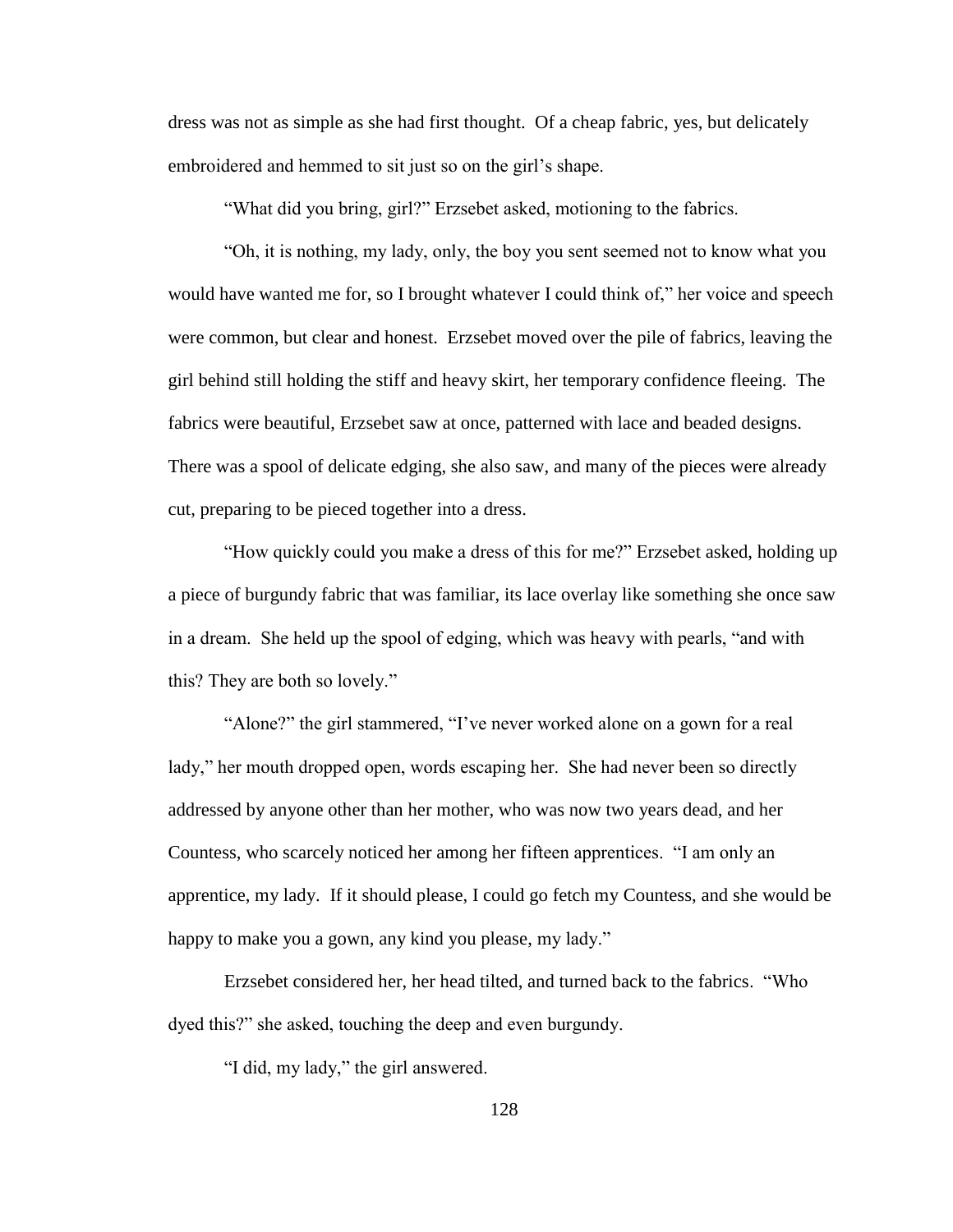"And who braided this?" Erzsebet held the edging, delicate strands of white rope interlaced with pearls.

"I did, my lady," the girl answered quietly.

"Then I would have a dress from you, my child. How long?"

The girl thought hard. "Three days, my lady, perhaps two."

"Three days? I can scarce believe that, you stitch so quick. With only this to do?"

"Oh no, my lady, I have many other duties and," she broke off, realizing her mistake with horror.

"Your Countess has you do very much?"

"Yes, my lady," the girl whispered.

"Does your Countess have many apprentices? Too many?"

"Yes, much too many, my lady, but I am grateful for the position and the instruction," she spoke with a frank honesty and wide open eyes. She tried to remember her politeness, "my lady" and speaking slowly and with proper words, and that left her no room for anything than the utter truth.

"Perhaps we will relieve her of one, then. Write to her and tell her…" The look of panic on the girl"s face made Erzsebet smile. "Of course, you wouldn"t, no need for reading in a sewing room. I"ll write to her, you shall stay here, I am in need of a quick needle, as clumsy as I am." She indicated the skirt, now lying aside on the settee. "Pesha should be outside, he"ll take you downstairs for now. If you have nothing else, no Countess"s work to do, I am sure you could make me that dress by this time tomorrow."

The girl nodded, but did not move. She trembled slightly, not fully comprehending.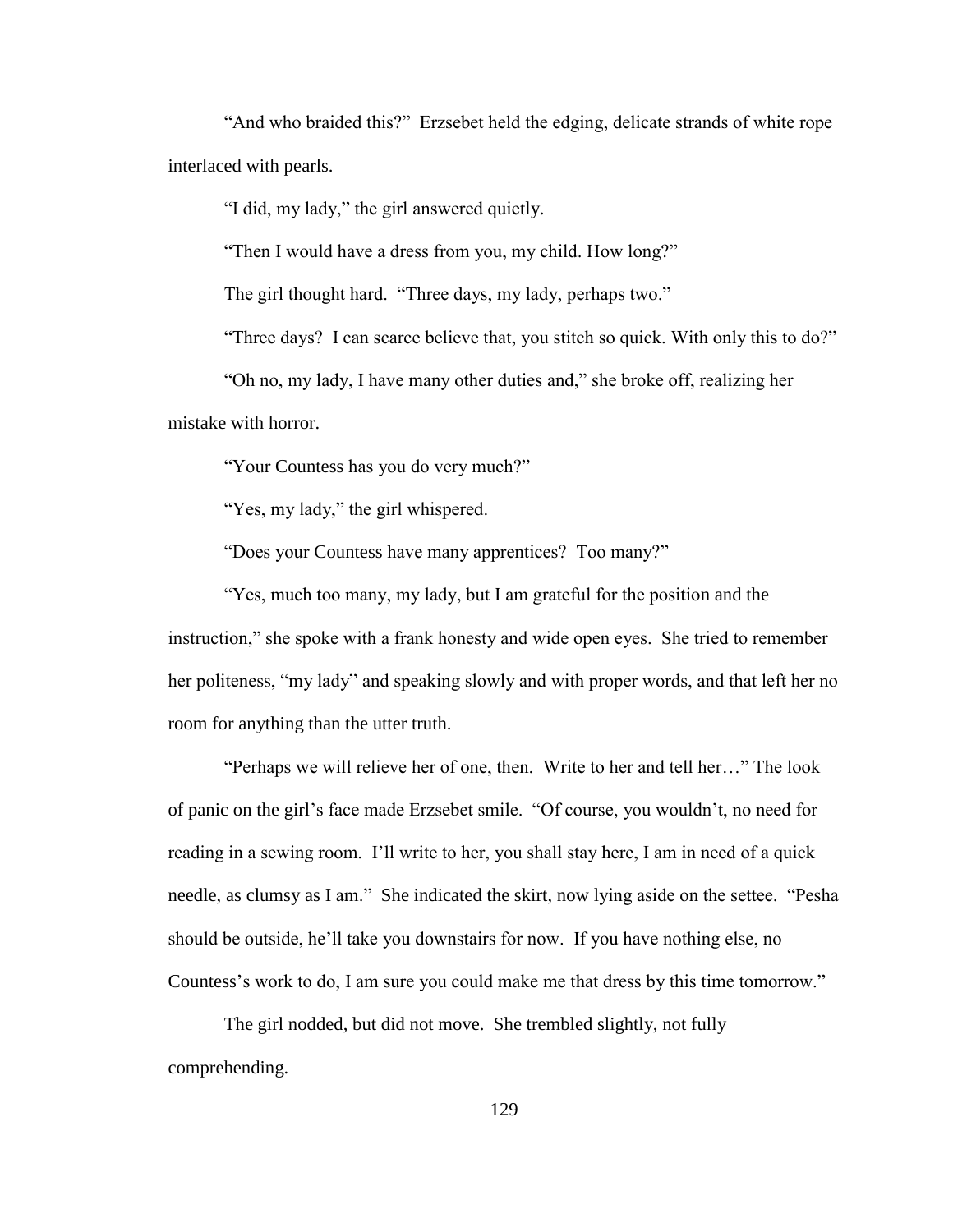"You may go now," Erzsebet prompted.

The girl turned, remembered herself at the last second, and turned back to curtsey clumsily and gathered the dress materials up carefully in her arms.

Erzsebet turned and made her own exit, going a room deeper into her chambers, leaving the girl to find her way out. She found herself grateful for the distraction, as now the angry burning in her stomach had faded, and was contented to return to her book until she was summoned for dinner. The relief from that blaze was so great it was a sharp and divine pleasure.

Orsoyla, as usual, took up most of the talk at dinner, but what concerned Erzsebet was how rarely her husband raised his head to meet her gaze, which hardly left his face. When he did meet her eye, he showed no marking of her interest and no memory of his promise. Her presence seemed to make no impact on him, as if she were a fixture or empty chair. The snub took her breath and she found herself swallowing air along with her unspoken words. After dinner, Ferencz announced his intention to meet with his group of soldiers he brought with him in the township below the castle. He spoke to Orsoyla, giving Erzsebet only his profile as he spoke.

"But you haven"t had even one full day of rest," Orsoyla objected half-heartedly, but Ferencz was already on his feet.

"A meal so fine should be plenty enough for any man"s respite," he said, with a formal, if shallow, bow. He had turned to go before another breath could be taken, and he strode from the room, giving more attention to the attendant standing statue still by the door than his still newly-wed wife. Erzsebet went to her bed burning and alone.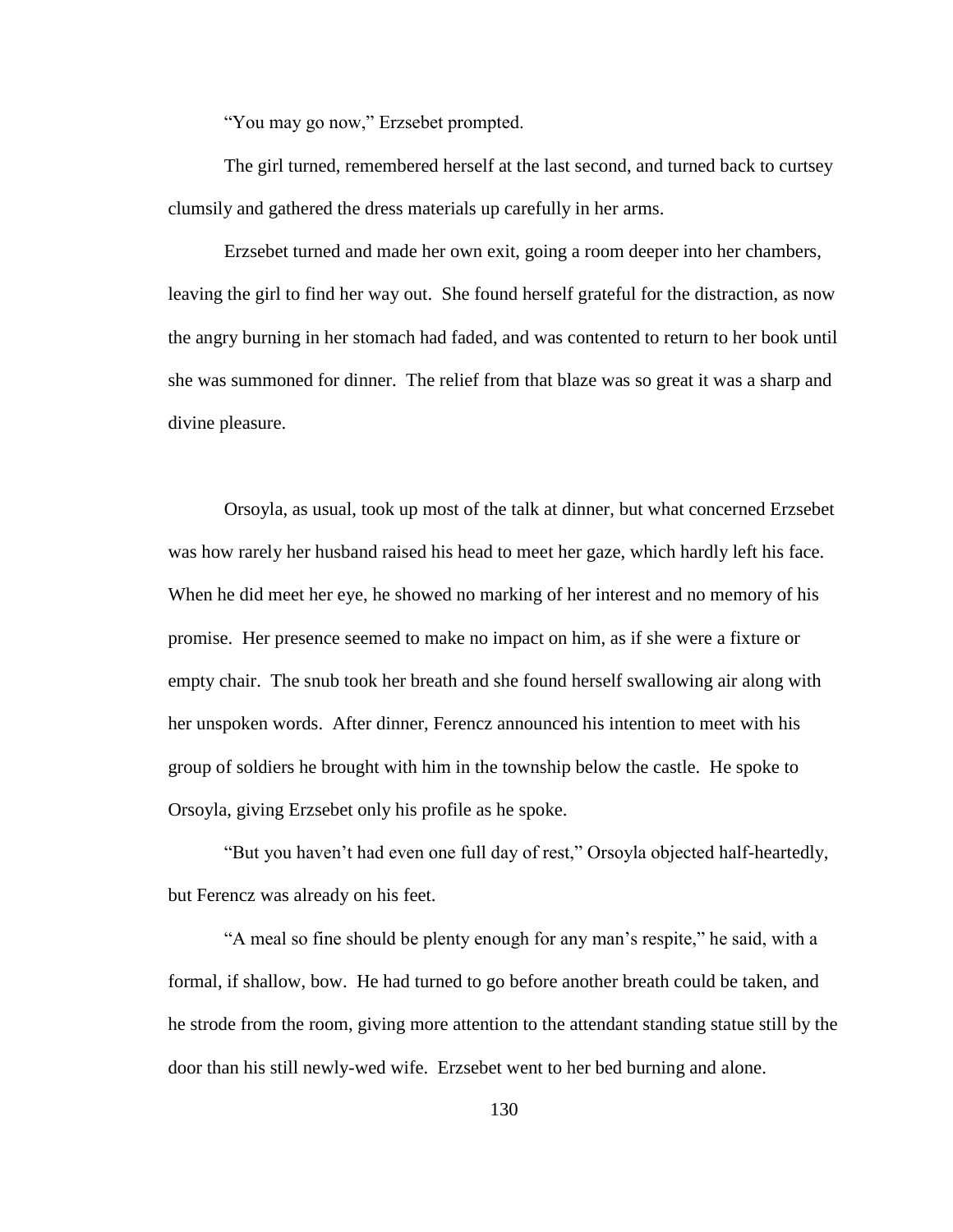The cruel light from the mid-morning sun shone through her window, yet Erzsebet remained in bed, wishing for ease or for sleep. Neither had come all through the night, and she gritted her teeth against her own anger, tired of it now but unable to let go of it. Pesha had brought her breakfast as always, but seeing her temper and the flash in her eyes, he had left the tray and fled and would likely not return for as long as he could stay away.

The girl seamstress had no sleep either, for she worked carefully through the night in her small, candlelit room. She lost herself in this, her fingers prickled from her needle. She did not stop to wonder about the other apprentices she left behind, or her old Countess, but only the form taking shape under her hands. Only when the first lightness appeared at the far edge of the sky did she set the dress aside, now nearly completed, trimmed with the lace and pearl that the lady had so admired. She slept as if dead, not bothering to leave her stool, her head leaned back against the wall behind her.

By mid day, the girl had finally gathered enough courage to climb the stairs to Erzsebet"s room, dress folded neatly over her outstretched arms. Erzsebet herself had finally risen from bed to eat, but her mood was dark. Still, she called for the girl to enter when she knocked, and, with very few words exchanged, stood on the short stool and allowed the girl to fit the dress to her slim frame. Erzsebet"s face was impassive, unreadable, and she said next to nothing as the girl worked. The girl had never fitted anything other than a headless, nerveless mannequin and her hands shook. After nearly half an hour of steady work in silence, she stood on a taller stool to straighten and fix the shoulders, the neckline. She worked with her back to the fire so it shone over her shoulder, the light from the courtyard seemed not to reach far into Erzsebet's quarters.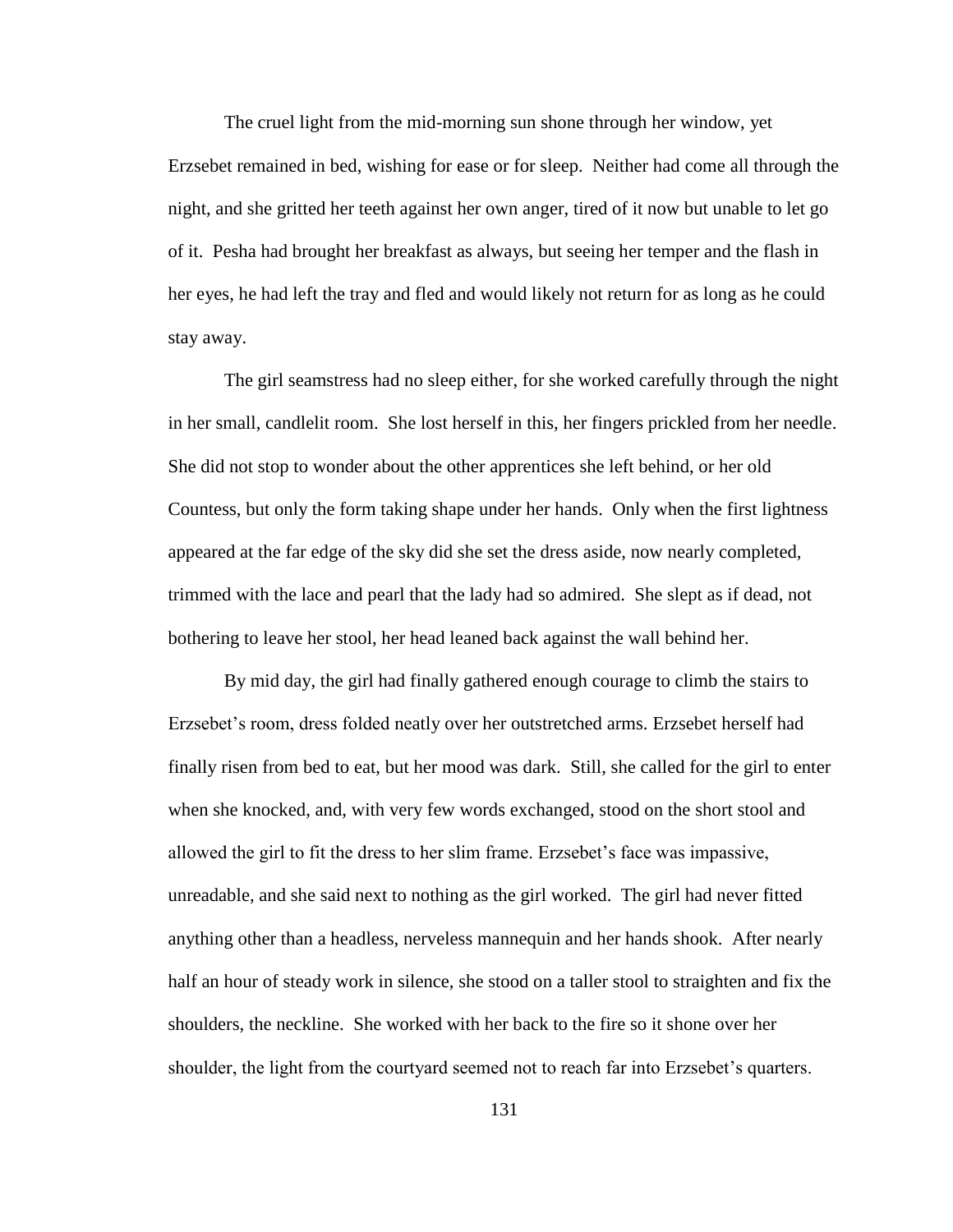The girl found she had to work sideways, her shoulder tilted away, out of the path of the firelight.

In a flash of a moment, she lost her balance. The girl never saw the needle sink a half inch into Erzsebet's shoulder as she grabbed thoughtlessly to regain the stool beneath her, but she heard the cry of agony and rage. Erzsebet, cutting off her cry in her throat, pushed the girl away from her with a sweep of her arm. The stool tilted, fell. The girl had not even time to swing her arms in wild attempt to fly before she crashed down. She landed from the shoulders up in the flames.

The girl"s screams did not echo, but shattered through the air. As she flailed, her arms and dress began to burn as well. Erzsebet stepped down from the stool and pulled the girl, who weighed no more than a small dog it seemed, out of the fire and onto the great hearth rug. Pulling her new skirts high and out of the way of the flames, She kicked the edge of the rug over the girl, whose clothes were still smoldering. She knelt, and laid her arms, bare below the elbow, over the bulge in the carpet to help it smother the flames. The girl's screams fell to moans, then whimpers. This last, a thin high noise, set Erzsebet"s teeth to edge and sent a hard tension down her neck and shoulders. Without a clear thought, Erzsebet clasped her hands together, fingers laced, raised her arms and brought her joined hands like a rock on the place where the girl"s face should be. The whimpering stopped, and besides the flicker of the fire, everything was still for a long moment. Then Erzsebet could just see the mass under the carpet squirm so slightly, and the rise and fall, as if the rug itself had life. The door hissed as it pushed open and closed behind Pesha, but Erzsebet didn"t notice. She watched the squirm of the rug as if entranced. She leaned over and pulled the edge of the rug back, and nearly choked on the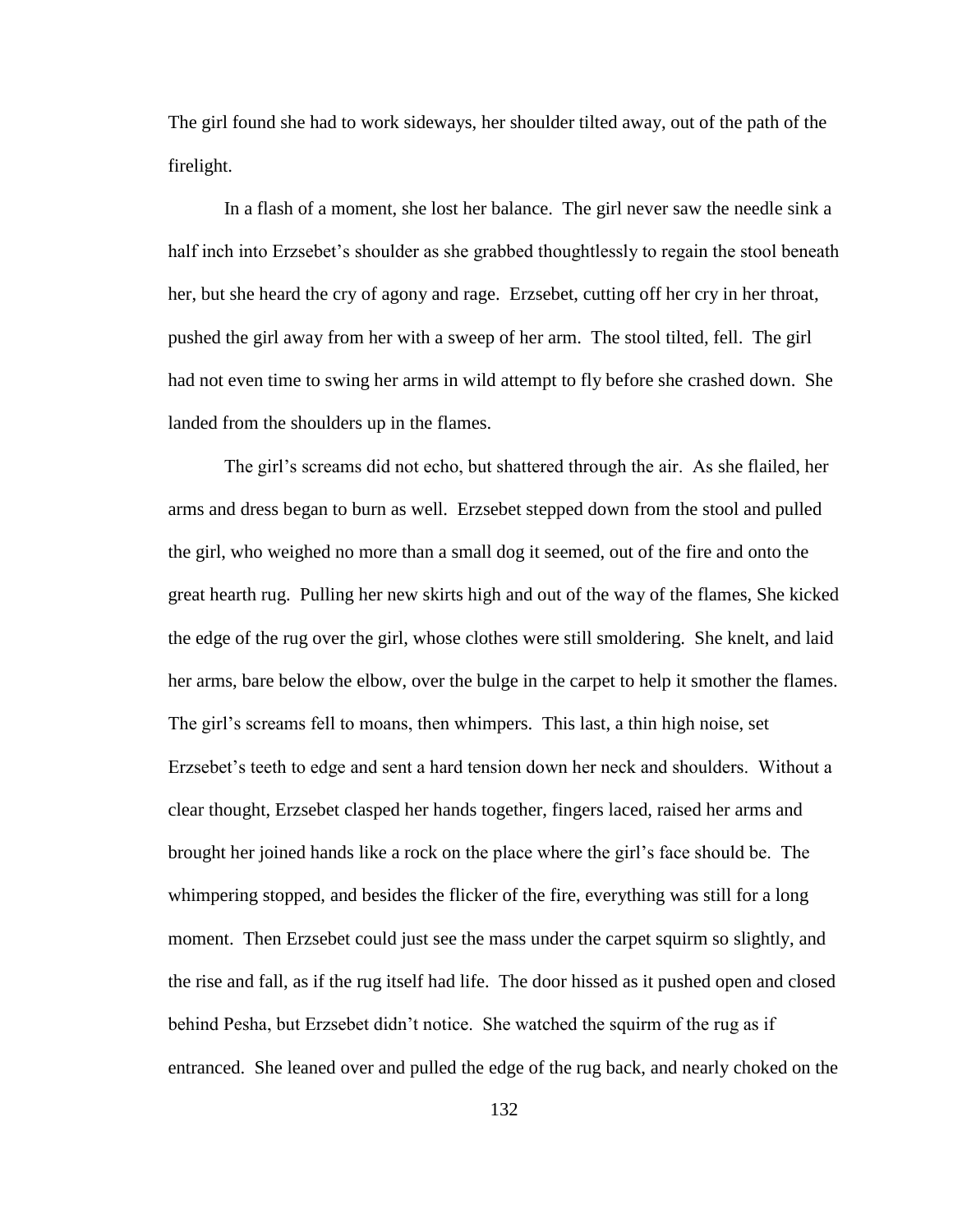smell of burned hair that rose in an acrid cloud. The girl's face was haloed in curly wisps of ash mixed with tacky blood that flowed from her destroyed nose. Angry red boils sprang up before her eyes on the girls neck and bosom. Erzsebet, her eyes wide with the sight, reached for the girl's face and turned it this way and that. The girl's eyes looked nowhere. She coughed suddenly and choked on the air. Startled, Erzsebet drew back, bringing her hand to her face. The smell of the blood, sweet and sour and metallic, was a relief from the stench of her burnt face and hair. The girl sputtered again. Her arms rose and fell. She tried to speak.

Pesha moaned behind her and Erzsebet turned to see him, unsurprised somehow. She folded the rug back over the girl"s small form. After a long moment, she reached for the girl"s face again, now pressing the rug into the shattered nose and mouth. At first, nothing, then the rug began to jump violently. No longer mindful of her new gown, Erzsebet raised her knee to the highest part of the bulge in the rug and pressed down with all her weight, keeping her hand pressed over the girl"s face, not jerking from side to side. She turned, and spoke in a dark, low voice that seemed a stranger's.

"Her legs, Pesha. Be a good boy."

With Pesha's help, Erzsebet was free to hold the girl's face tighter still, and found it easiest to let her arm be jerked with the frantic movement. The side to side squirming slowed and became irregular. A few final jerks, a shuddering twitch, then nothing.

Erzsebet exhaled, the relief immense. Her anger, rage taken away on that breath.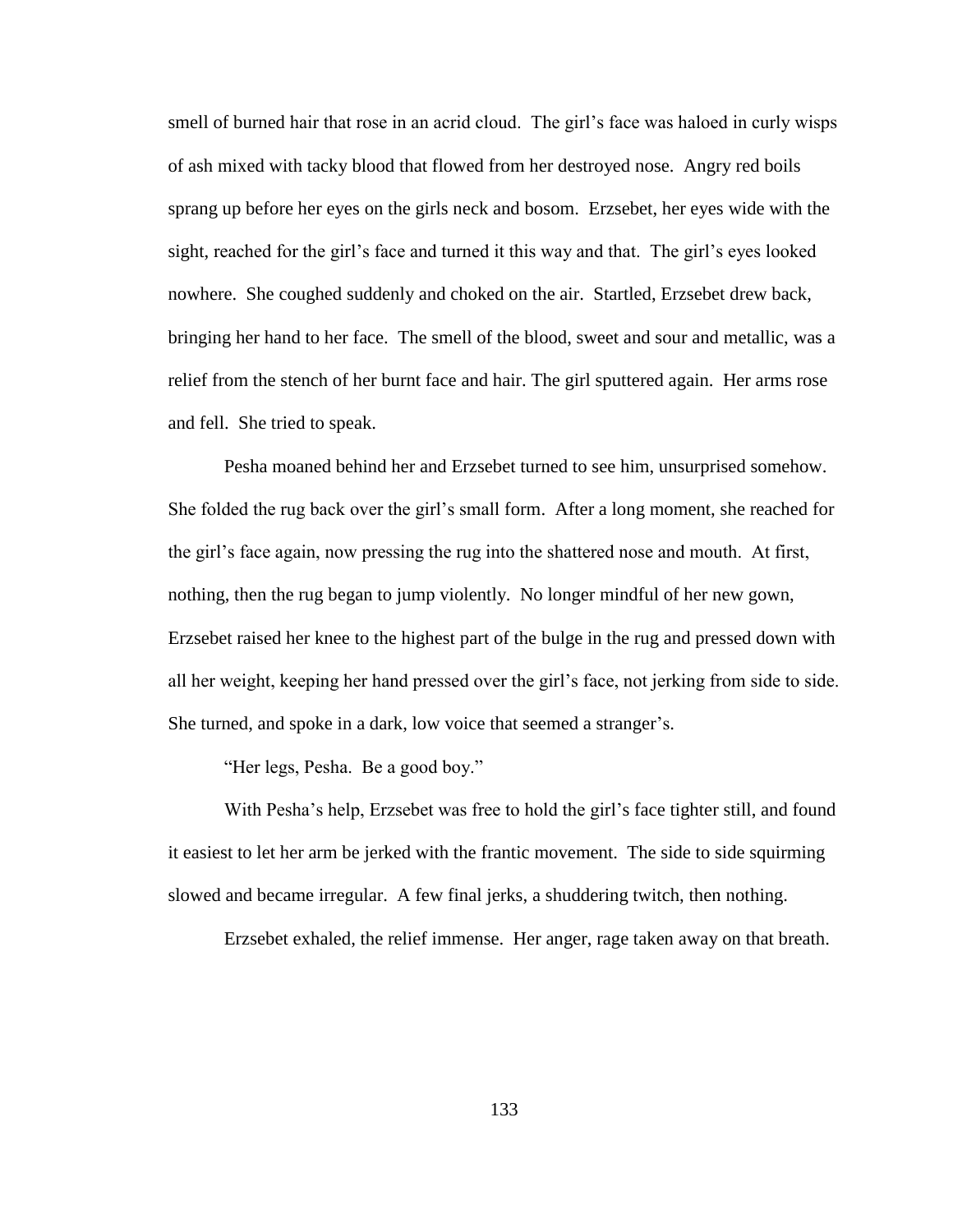#### Excerpted from *Blood & Copper*

Chapter Seven: The Dog

Cjesthe, Late Winter of 1580

Ferencz was gone to war again, protecting the border to the East. Neither he nor Erzsebet knew she was finally pregnant, now nearly two months. He took most of the healthy men with him, fearing the strength of the opposing army. He left a small guard for Erzsebet, of course, and a small guard for the city. The winter had been especially mild, but Erzsebet had been growing steadily more bored and anxious as it wore on. These past years, she found herself preferring the times when her husband was gone to war, leaving her to her own devices, but with his advisors gone with him, some of the petty problems of serfs and merchants nearby fell to her judgment. One morning marked by a chilly western wind that made Erzsebet feel more than ever like a chained animal, a familiar soldier came to her, deeply bowing. As he had entered the hall, Erzsebet lifted her bosom and eyes, hoping to catch him for a diversion. The soldier shook his head only slightly and said in a formal, raised voice, "A merchant brings a complaint, Countess."

Erzsebet sighed, and waved a hand forward. The soldier went and returned, escorting two people, an aging merchant in a fine green coat and middle aged woman, wearing a dress of the same fabric, though hers was torn in places and dirty along the hem. The woman held her head determinately down and her hands close, appearing as small as possible.

"Yes?"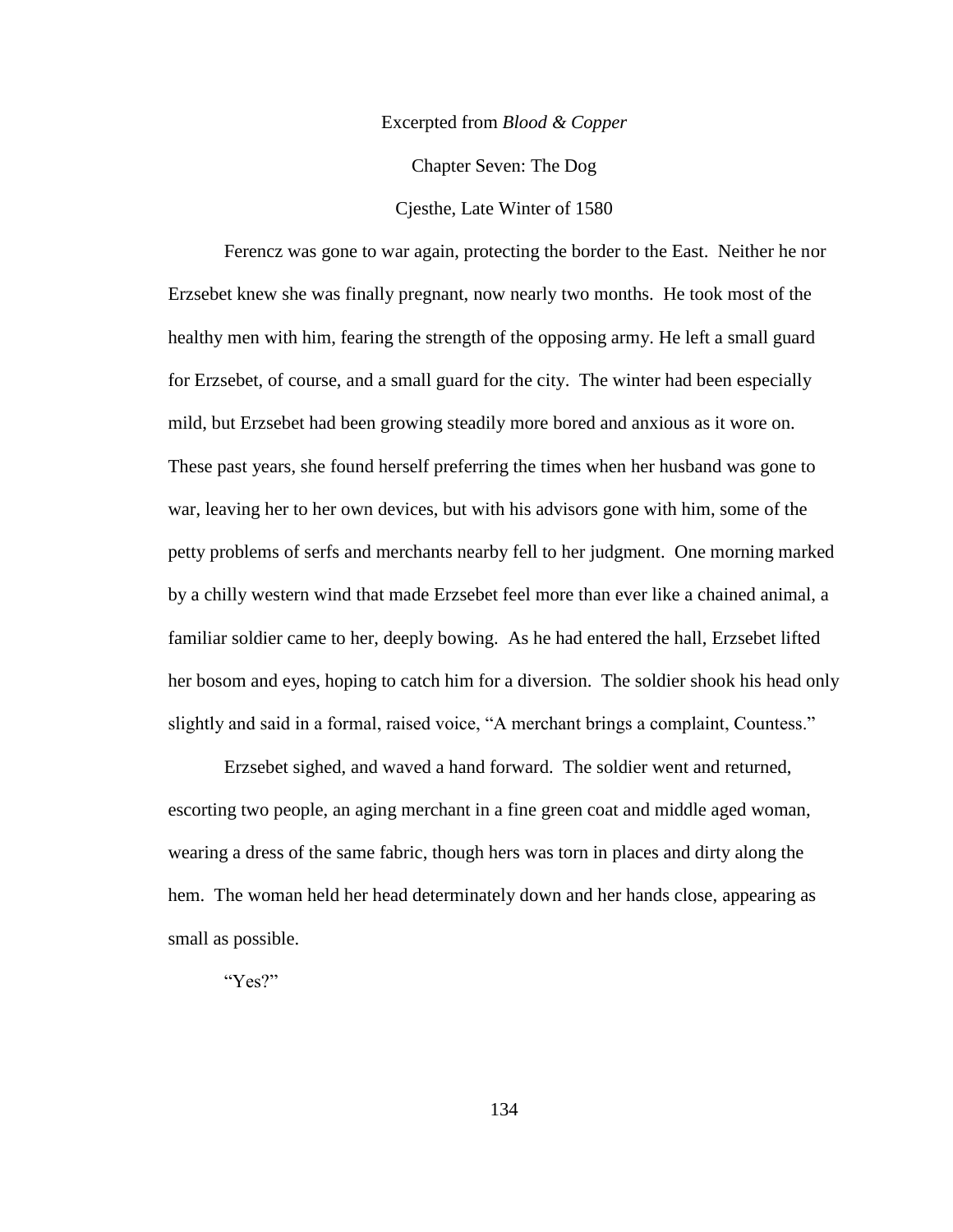The merchant kneeled dramatically, and swept his arm in a foppish, coastal fashion that gave Erzsebet some brief amusement. She stole a glance at the soldier, who was looking at the old man with a disgusted sneer.

"My name is Uvary, Countess. This is my dog of a wife, a whore who deserves nothing. She has committed adultery, disgracing our marriage which was blessed by God. I ask only that you do with her what you see fit; she should be expunged from here, made to vanish."

Erzsebet appraised the woman, who still held her head down, her arms folded across her stomach, close. "Raise your head, woman."

She obeyed, though it clearly pained her to do so. Her face was marred by a beating, her lip split and right eye swollen shut. It would probably never open again, as it looked somewhat healed already. Her nose seemed pushed askew.

"She was once beautiful, a prize amongst women," the merchant said. "Her sin has made her ugly."

"Why did you not kill her yourself?" Erzsebet asked.

The merchant looked up with a jerk from his prostrate bow, surprised at the question. He considered and spoke slowly. "I am an old man. This whore has taken much from me, but perhaps I have lived too long with her. I could not."

"Go on then, leave her with me." The merchant looked curious, but Erzsebet had not invited questions or volunteered a verdict. He bowed low again, his nose close to ground.

As he left, she waved for the soldier to follow his example.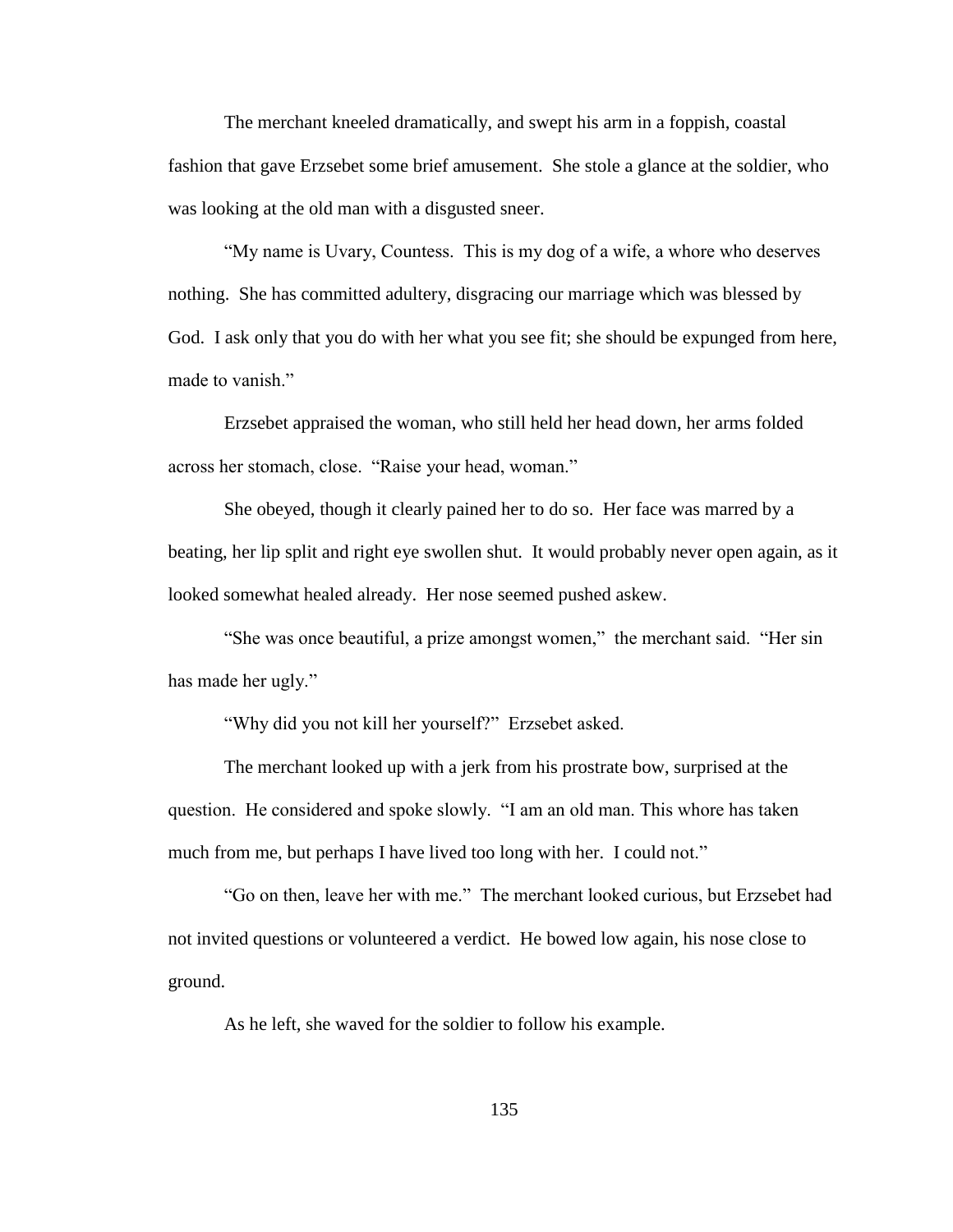When the men had left, the woman before her seemed to melt a little, becoming smaller. Erzsebet approached her, newly aware of a forming fascination, a familiar curiosity. Something in the way the woman cowered, so much like an old dog that lived the stables of Esced. She tried to remember the dog"s name.

"What's your name?" she woman seemed to shake with terror. "Quit that quivering and tell me your name."

"Uvary." She responded, fighting to keep herself still with all of her will.

"Not your family name, idiot. Your name."

A tremor escaped her control for just a moment before she won back control. "Agnes."

"That's not right," Erzsebet said, searching her memory. "Something simpler. I'm not going to execute or sell you, woman, stop that shaking."

With a final shudder, the woman seemed to calm. Her good eye flicked up to meet Erzsebet"s for a moment and widened. Her eye was a deep brown that seemed mismatched to her hair and face, at once exotic and simple. "Fizcko," Erzsebet whispered. "Your name is Fizcko."

Fizcko nodded, grateful.

One day in spring, Countess took Fizcko along to visit her mother Anna in Esced. She had started to show, and wanted to give her mother the news while she could still travel and be back before her dear daughter, for she knew it would be, would be born. They took the road that went through the heart of the township nearby, and waves of people separated and bowed their heads, still as they could be, as the large black carriage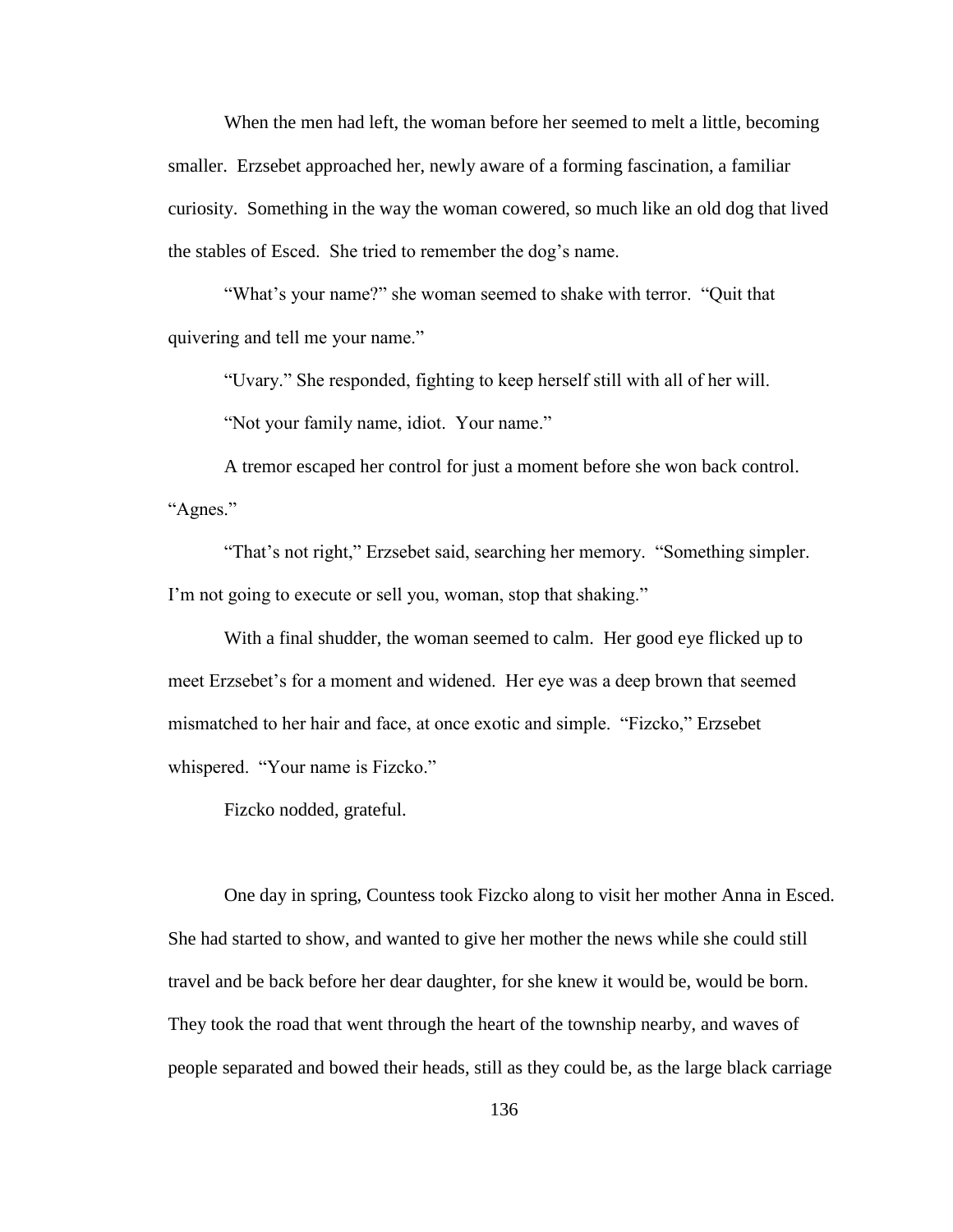went by. Some scrambled to take down the strings of the ribbons and cloths that were hung up for sale, across the main road. Others were not so quick and their wares were trampled under the two mammoth horses. They could not see who was in the carriage, covered and curtained as it was, but any covered carriage was a rare and exotic enough sight to warrant kneeling and bowing their heads.

Once the carriage had gotten through to the other end of town, the carriage stopped and the door opened, and Fizcko emerged. She was profoundly aware how odd she must look to the dwindling people still staring at the carriage, and she bent her ugly face low enough to touch her chin to her collar bone. At first, she could not move forward. She was humiliated already, the black carriage taller than she was now that she was on the ground. The shift dress she wore was simple, of a good quality that held together, but with no cuffs or collar or hem. She could feel then the Countess"s eyes from the shadow of the carriage, and the shame grew heavier in her feet and belly until she felt she was sinking into the soft ground. She could not even remember her task or what she was meant to say; the white hotness of embarrassment filled her whole head and she remained still as stone on the road next to the carriage.

Countess leaned forward enough so that her dress and hands came out of the shadow. "Go, Fizcko," she said gently. Fizcko looked over her shoulder a bit, to the soft pale hands clasped loosely over the silver silk dress. Grateful for her Countess"s presence, Fizcko took the first few steps looking back over her shoulder, keeping the hands in view. She approached a covered work area on the very edge of the town, where three apprentice seamstresses worked on a quilt stretched on the table between them. Their hands were wrapped in several places with strips of fabric, whatever had been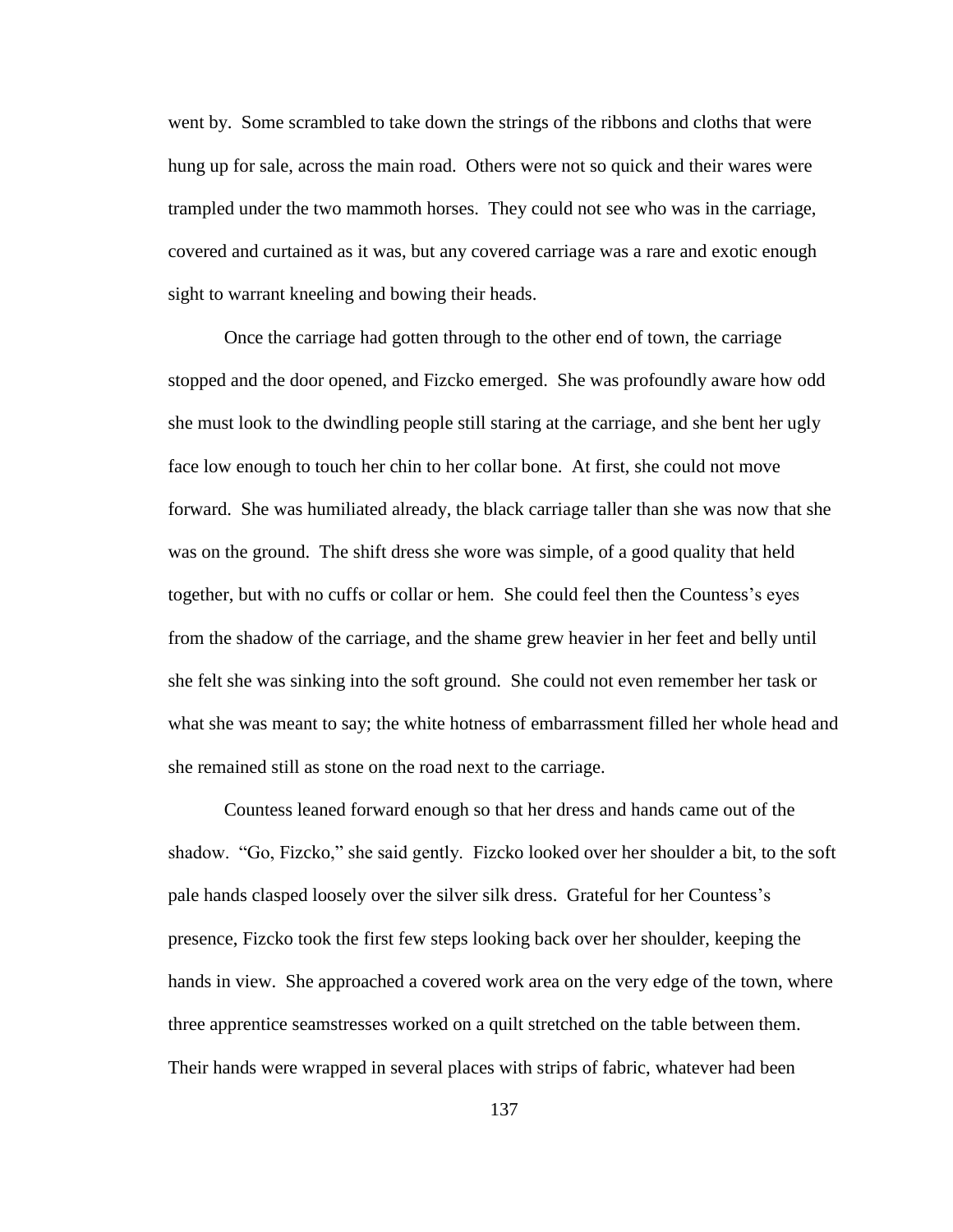available when it was needed. The quilt was a shabby production, the patches they were using fraying remains of hard-used clothing and sheets. They were thin and dirty, but their faces, while tired and bony, were still bright eyed and beautiful.

The youngest by about two years was the first to stop her work and look up at the approaching servant with uninhibited curiosity. She was dark-haired but had the palest eyes, of an icy blue. Seeing those eyes, Fizcko guessed this youngest would get the worst of it in the end. The other two were light-haired and possibly sisters, with similar round chins and long noses. The squat house behind them put off a scent of old, wet wood, and two tree limbs, complete with rotting bark, held up the sagging door. The road, an uncertain mix of stone and packed earth turned to mud a foot from the step.

Fizcko could not speak at first, and the bold young brunette saved her the trouble after only a few moments.

"Sorry, Miss, but if you are looking for the tailor"s, it"s on the other side. We"re only apprentices here, and we don"t have anything finished or worth selling."

"She can see that, Sarah," said one of the sisters, keeping her eyes lowered the work she continued. "We are in no need of charity, Miss. Please apologize for us to your master for interrupting your journey."

"My Countess did not send me with anything to give," Fizcko said carefully. The silent sister had stopped in her work when they had begun to speak, and Fizcko paused a moment to wait for the one who had spoken to follow the others' example. The older sister paused finally and looked up without setting down her needle and keeping one finger on the edge of patch that she was working on. It was then that she saw the servant's face for the first time and she forgot herself, staring openly at the woman's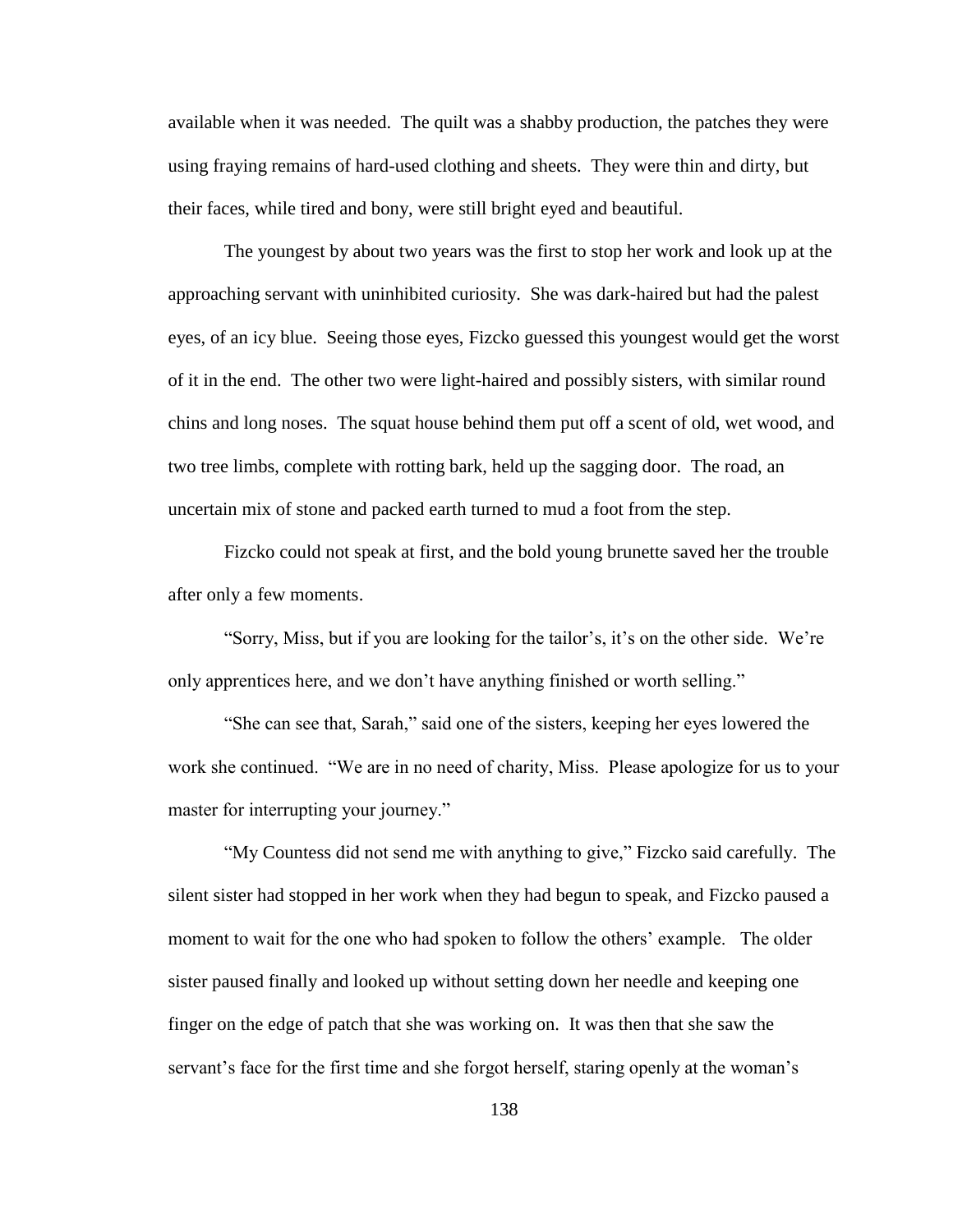misshapen face. Fizcko withstood the stare placidly, though her teeth ground together, her tongue pushing furiously and painfully against her locked teeth. She remembered her Countess behind her in the carriage and nearly smiled.

"My Countess would like to help you, though not by charity. She has her own tailors and seamstresses, but they lack assistants enough to work as quickly as the Countess Bathory would like," she looked at the three girls to see how this line was being received. The youngest with the icy eyes was sitting up straight, both eager and suspicious. The middle sister who had not yet spoken looked to the eldest, who sat still and stoic, her needle still in hand. "May I say, begging your pardon of course, that working in the castle for Countess would be better than working here."

The youngest was now staring across the quilt at the older sister, who still held her needle, but was now looking uncertain. There was no choice in it, and that made the oldest of them nervous and unhappy. The youngest was nearly on her feet with excitement, suddenly full of energy as the young were still capable.

Fizcko sensed that questions might come soon, so she preempted them. "Countess requests that you come to the castle with us now. There will be no need to fetch your things right now, and you may ride with us. Countess is visiting her mother for today and tonight but will be returning to Cjesthe tomorrow." She then turned and began to walk steadily back to the carriage.

It was strange to the girls, but Sarah, the youngest at twelve with the dark hair, stood and followed first. The middle sister, Greta, deferred to the Darnivo, the eldest. The older was still for a few moments, but knew that there was no alternative to following the ugly servant. Greta had been on the verge of asking questions, but as the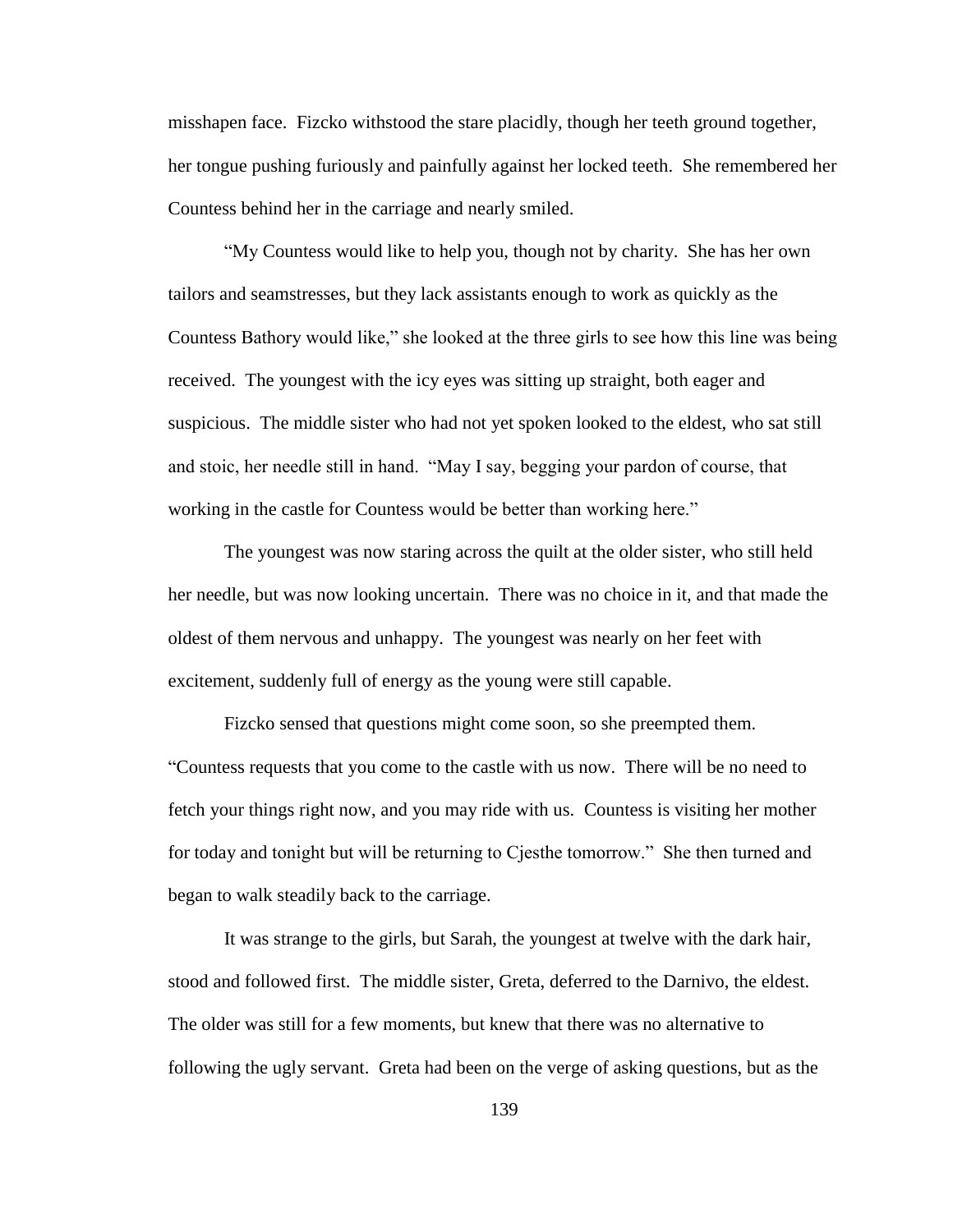servant walked away she realized it made little difference now. It was strange and dreamlike, stopping her work that she was so used to and walking from it. At least, she thought, Darnivo is with me.

As the three girls climbed awkwardly into the carriage, they all tried to sit on the seat opposite from Erzsebet next to Fizcko, and nearly fell over themselves trying to fit while keeping their dirty shoes and skirts far away from the Countess's silk dress. The three of them, thin as they were, could not fit on the narrow seat. Erzsebet reached out and took Darnivo"s wrist gently with her fingertips. Darnivo, suddenly frightened, imagined that it was the strongest grip she had ever felt.

"That won"t do, girl. Come sit over here with me, and give the others room to breathe."

Erzsebet spoke gently but firmly, leaving no space to refuse or dissent. Darnivo nodded once deeply, for that was the closest she could manage to a bow in the suddenly cramped space and sat on the seat next to Erzsebet, cramming her shoulder as far into the side of the carriage as she could.

When they were settled, Erzsebet nodded to Fizcko, who tapped on the ceiling with her knuckles, and after a moment the carriage began to move with a jerk forward.

They rode in silence for a few minutes, mostly because the road was bumpy. Darnivo braced herself as hard as she could to avoid bumping into the Countess, but was unused to riding in an closed carriage where she couldn"t see the bumps ahead.

Fizcko watched her Countess carefully. She was sitting with her pale, delicate hands still in her lap, though at some point she had extracted a long silver hat pin from her bag and was holding it casually between two fingers against her dress. The Countess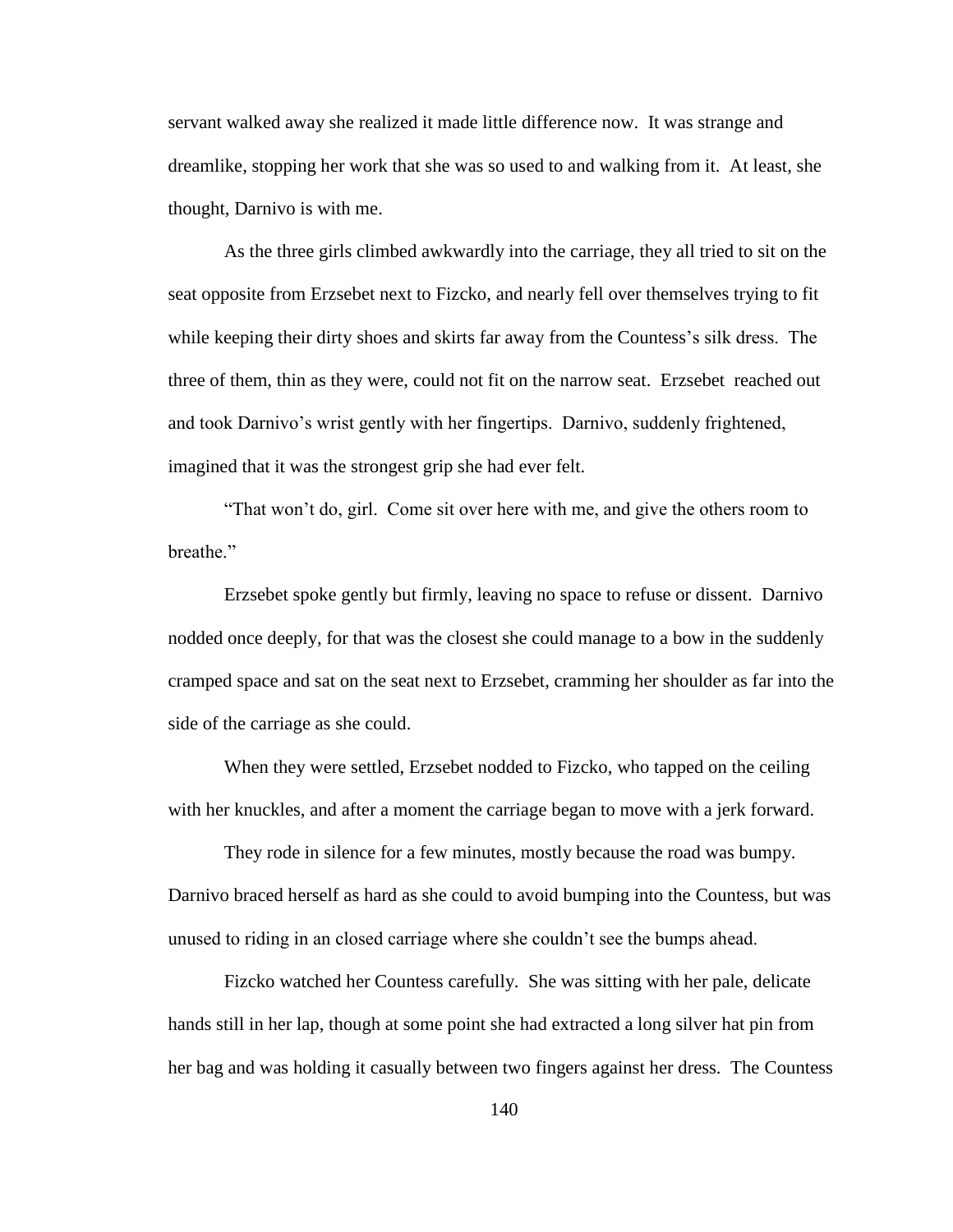smiled warmly at Fizcko, but it did nothing to calm her, her own hands clasped tightly enough to drain all color from her fingers. Countess was never tense the way Fizcko was, never wound like a snake waiting for the moment.

Countess again reached and took up Darnivo"s hand by the wrist. She manipulated it like a doll"s until it was flat and palm up, raised in the air as if about to receive a palm reading. Countess examined the multicolored wrappings of her hands, tracing the frayed edges. The hat pin lay nearly invisible in her lap.

"Do you always prick yourself so often?" Countess asked the girl.

Sarah answered for her from the opposite seat, "Why yes, Countess. Especially quilting, as we were today. The needles that hold the patches are quite sharp and are hard to see." Sarah sat between Fizcko and the older of the pale sisters. Fizcko sat by the door of the carriage. As Sarah spoke, Greta nudged at her leg with her foot. She wished she would answer more simply and reverently, but Sarah continued to speak as she would to a teacher or her own mother.

"I"m afraid I prick myself more than anyone, Countess, for I am the youngest and can"t remember where the needles are as well as my sisters. But I am also the fastest mender. I can make a torn seam look new off the mannequin faster than you'd ever think." Sarah winced a bit as the sister kicked her again and she fell silent, suddenly aware of her inappropriate bragging.

"You're sisters, then? Why, of course you are," Countess said.

The carriage ride was a bit smoother now that it had reached the path up the hill to the castle. They went up the winding path quickly, as the driver knew the way very well, and the rocky incline began to fall away on either side.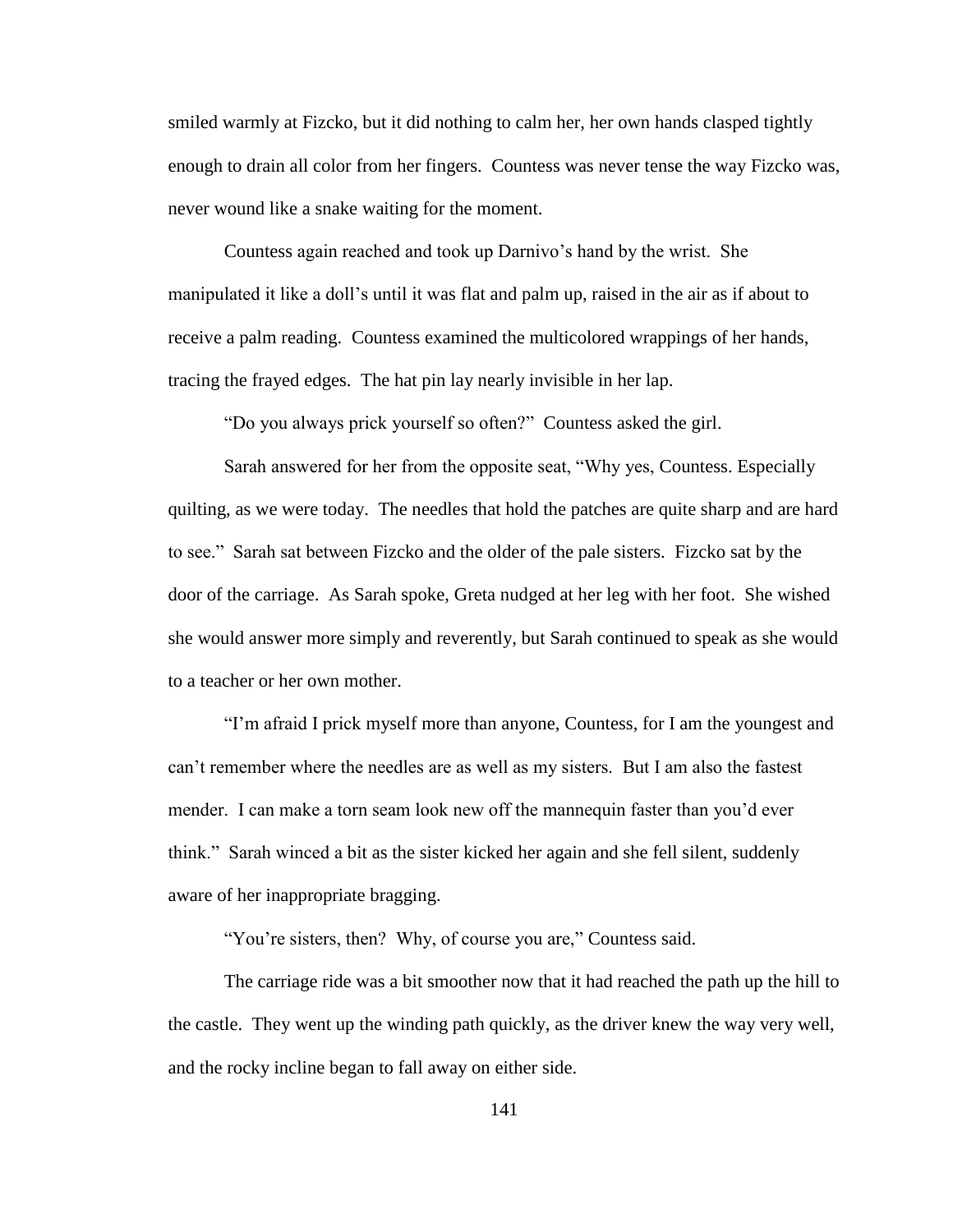"Do you bleed much?" the Countess asked and Fizcko looked away from her face for the first time to watch the girls.

"My Pardon, Madame?" The older sister asked softly, hoping she remembered the correct pronunciation for the French word. Their father taught them a new little bit each time he returned with more fabrics, so they could impress the wealthier customers.

"When you prick your fingers, do you bleed much?" Erzsebet repeated.

The girls shook their heads slowly. "Not much, Countess," Sarah answered quietly.

Fizcko watched as the Countess picked up the hat pin in her lap. It seemed to her as if it was an achingly slow, undeniably harmless movement.

Erzsebet raised the pin and jabbed the center of Darnivo"s raised palm. Darnivo cried out and tried to pull back her hand, but Erzsebet kept a firm hold on her wrist. Holding the pin up and away like a writing pen, Erzsebet pressed at the place with her middle finger, causing a small well of blood to form in the cup of Darnivo"s palm. It slowed quickly, and Erzsebet smeared the blood across her palm.

"Yes, I see," she said with a satisfied smile. "Not much at all." She bent Darnivo's hand toward Fizcko and the other girls, as if to show them a fascinating effect. "When I was girl, I cut my hand on some scissors. The doctor told me that I was lucky because the hand does not bleed much. Not much at all." She patted the girl"s hand, which had stopped bleeding but had a little black bubble at the puncture mark. She released the girl"s wrist and Darnivo let it fall slowly into her lap, still stunned and confused. She had been beaten, of course, before, and that was much worse than this. But something about the lady"s cool smile and iridescent eyes made her feel wary, like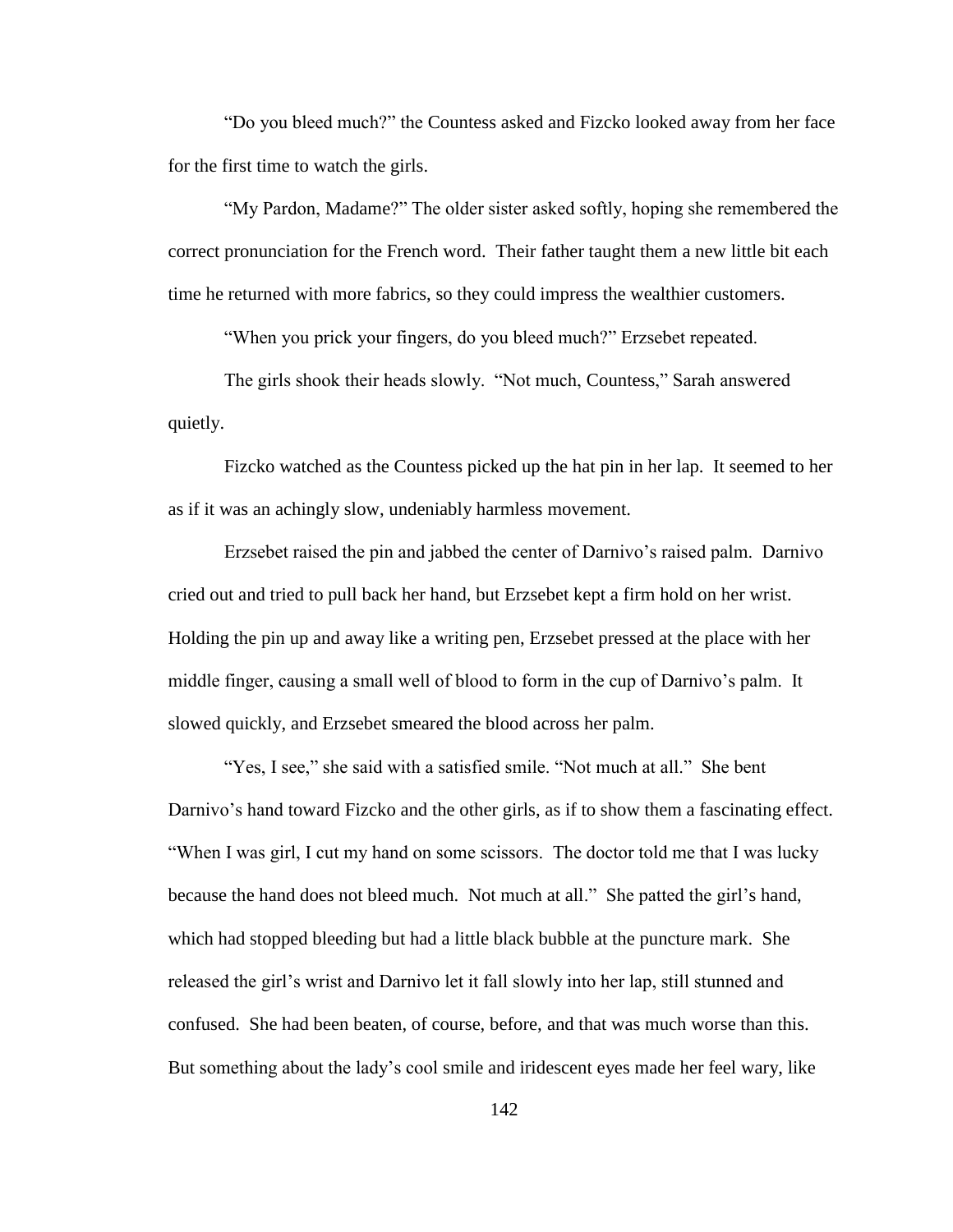encountering a wolf in the woods. With a loose scrap from one of her bandages she wiped at the smear of blood. The Countess was smiling gently and still holding the hat pin between her thumb and forefinger. The tip of the pin had a single drop of blood that was about to drip on to the Countess's silk gown.

"Madame," Darnivo nearly whispered indicating the pin, "your dress."

Erzsebet ignored her and leaned forward to the other seat, coming forward to the edge of her seat so that she could reach across to the other girl. Still smiling, she raised up Sarah"s skirts, revealing pale, thin legs up to her mid thigh.

Sarah stammered, and pressed down on her lap with her hands, trying to prevent her dress from rising any further without actually touching the Countess.

The Countess sighed disapprovingly and shot a glance Fizcko, who was ready. Fizcko roughly forced Sarah"s hands apart and to her sides so her Countess could raise the girls skirts to her hips.

"Madame, May I…?" Darnivo started, but trailed off, completely unsure what she meant to say. She shifted away from Sarah and the Countess and stared, dumbfounded, at Fizcko and the lady. As Fizcko held Sarah"s hands away from her lap, the Countess pulled Sarah"s legs apart, cooing as if to soothe a frightened animal. Sarah whined in discomfort and fear.

Fizcko was much stronger than the young girl, and bruises were already forming around her wrists, though the Countess"s touch was more persuasive than forceful. The girls knees were apart, and she was more exposed that she had ever been since she had become a young woman, even in front of other women. The Countess ran her hands over the girl"s pale skin. Her leg was skinny, her knee bony and child-like. The only meat to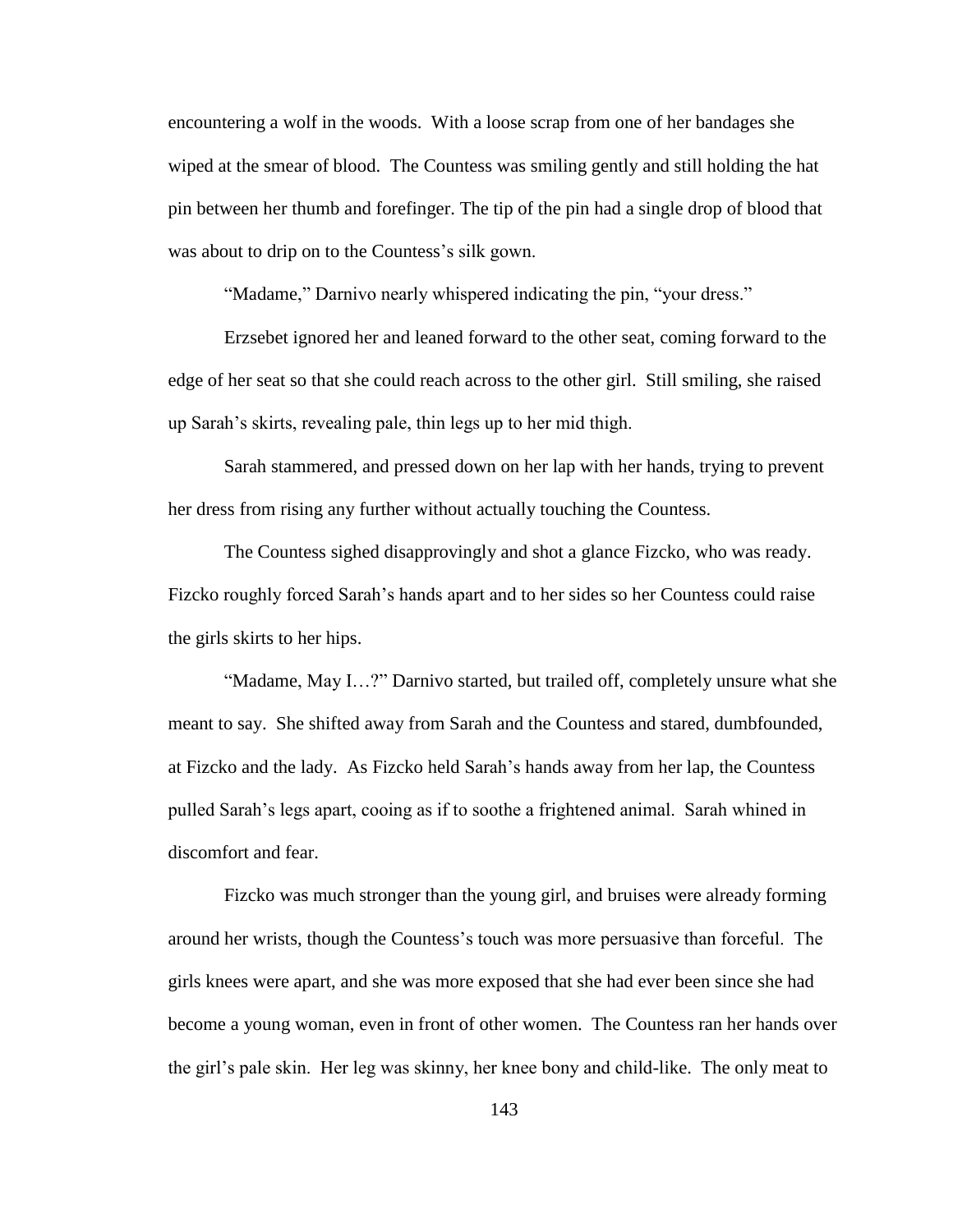speak of on her legs was the utmost part of her thigh, making her shape unquestionably feminine. It was this part that the Countess evidently sought, and she jabbed at Sarah"s inner thigh with the hat pin.

Sarah wailed and cried out. The sharp pain was hot and sudden, though as blood became to flow in a thick red rivulet, a deeper, more foreign pain began to grow warm in her leg. Sarah looked down to see the Countess"s hand pressing flat-palmed against the puncture, her own blood running out between the Countess"s fingers and over her silver rings, turning them a shiny dark red. Her wailing quieted to a small, weak sob. The bleeding slowed, but as the Countess took her hand away Sarah could see the beginnings of a black bruise forming there, as blood pooled without an escape. The pain was worse than she would have thought possible.

"See?" Countess inquired of the other women over Sarah"s sobs, "Much more." She showed her palm as evidence to each of the women. She came to the Darnivo last, who nodded at her. As she nodded, she remembered what she had thought by her hut, which seemed further away than it had ever been in her life, as if it never existed. There was no choice to speak of. She looked at her younger sister to see that Darnivo had her eyes tightly closed and was pressed as far as she could be into the far side of the carriage, biting her lips together so that she looked mouthless.

Fizcko released the girl"s wrists, and Sarah pulled her dress down again. The pain deep in her leg felt like a hot rock that grew a bit with every shift of her leg. She felt punished, and tried to keep her mouth shut to muffle her crying and gasping breaths.

The Countess was wiping her hand on the hem of Sarah"s dress as the carriage came to a slow stop. She smiled at Fizcko. "I trust you can show these girls downstairs,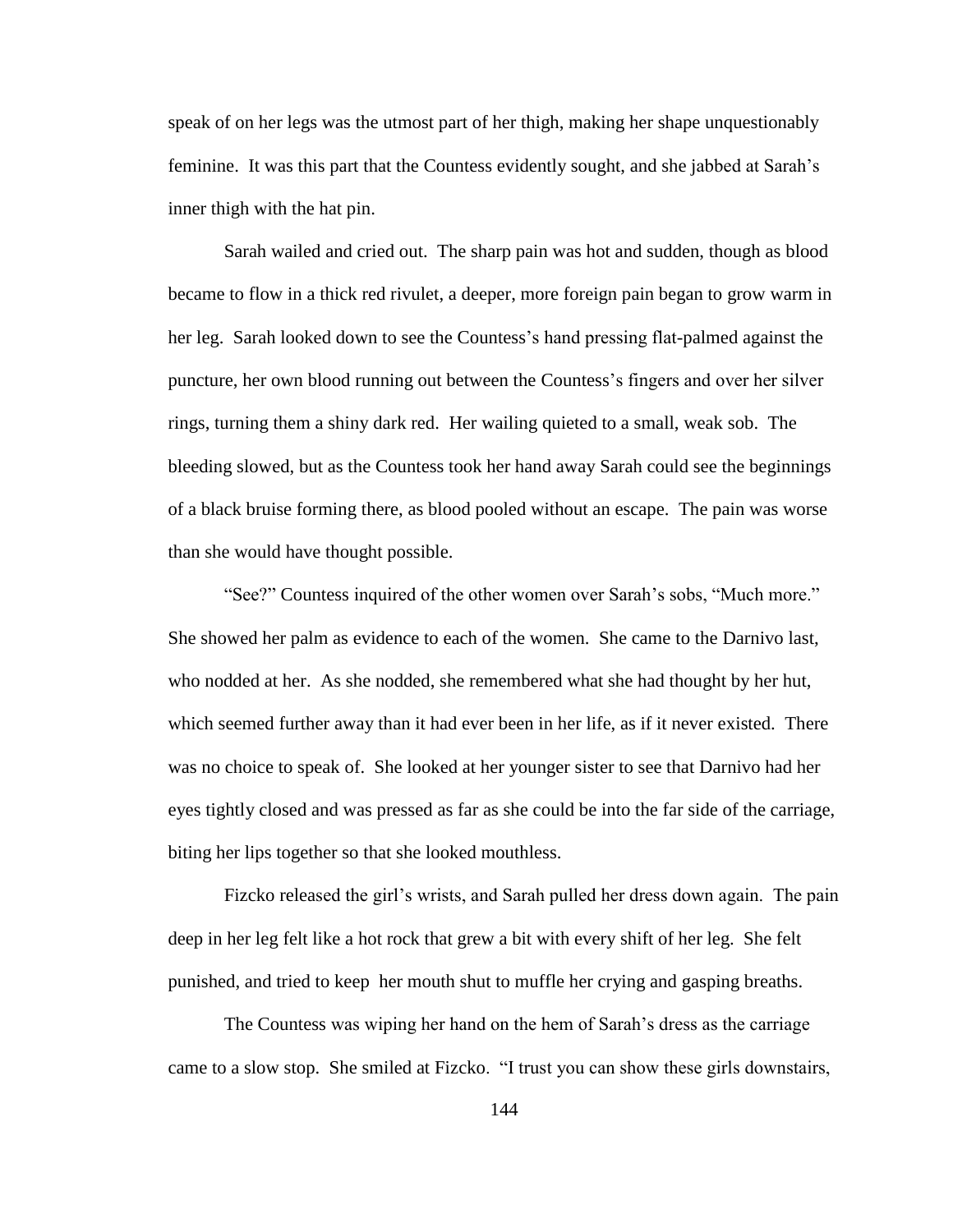dear Fizcko?" she said, and climbed out of the carriage. Darnivo and her sister helped Sarah down from the carriage. Sarah watched as the Countess headed away from them, heading around toward the stone steps to the Courtyard. Fizcko came around to them and began to steer them in the opposite direction. Before any had gotten very far, Sarah broke away from Fizcko"s guiding hand and tried to run, limping as she down the rocky slope of the hill. Darnivo and her sister stood frozen by the carriage, watching as Sarah stumbled down the slope. Every few steps she would involuntarily cry out as her leg protested in pain.

Suddenly Darnivo stiffened as she felt the pin press gently into her tender side, not piercing the skin, but firmly pressing an indentation. As she looked up, she saw the Countess, looking upset for the first time since Darnivo had first seen her. She clasped her sister's hand desperately.

Erzsebet was not looking at either sister, but at Fizcko, who looked back at her with anxiously.

"Fetch her back, would you Fizcko? She is ever so pretty."

Fizcko turned and started down the hill. The girl Sarah had a surprising head start. The slope had few places that were level ground, but was mostly rounded rocks, some slick with moss and slime. Ahead of her, Sarah was more falling down the hill than running, sliding down each rock on her uninjured leg, heedless of loose rocks and slick, uneven surfaces. Fizcko proceeded more carefully, testing her footing on each new rock before settling her weight down on it.

Within a few minutes, she was sweating and filthy from the climb, but she could see Sarah, collapsed over a large rock, further down the slope. As she came closer, Sarah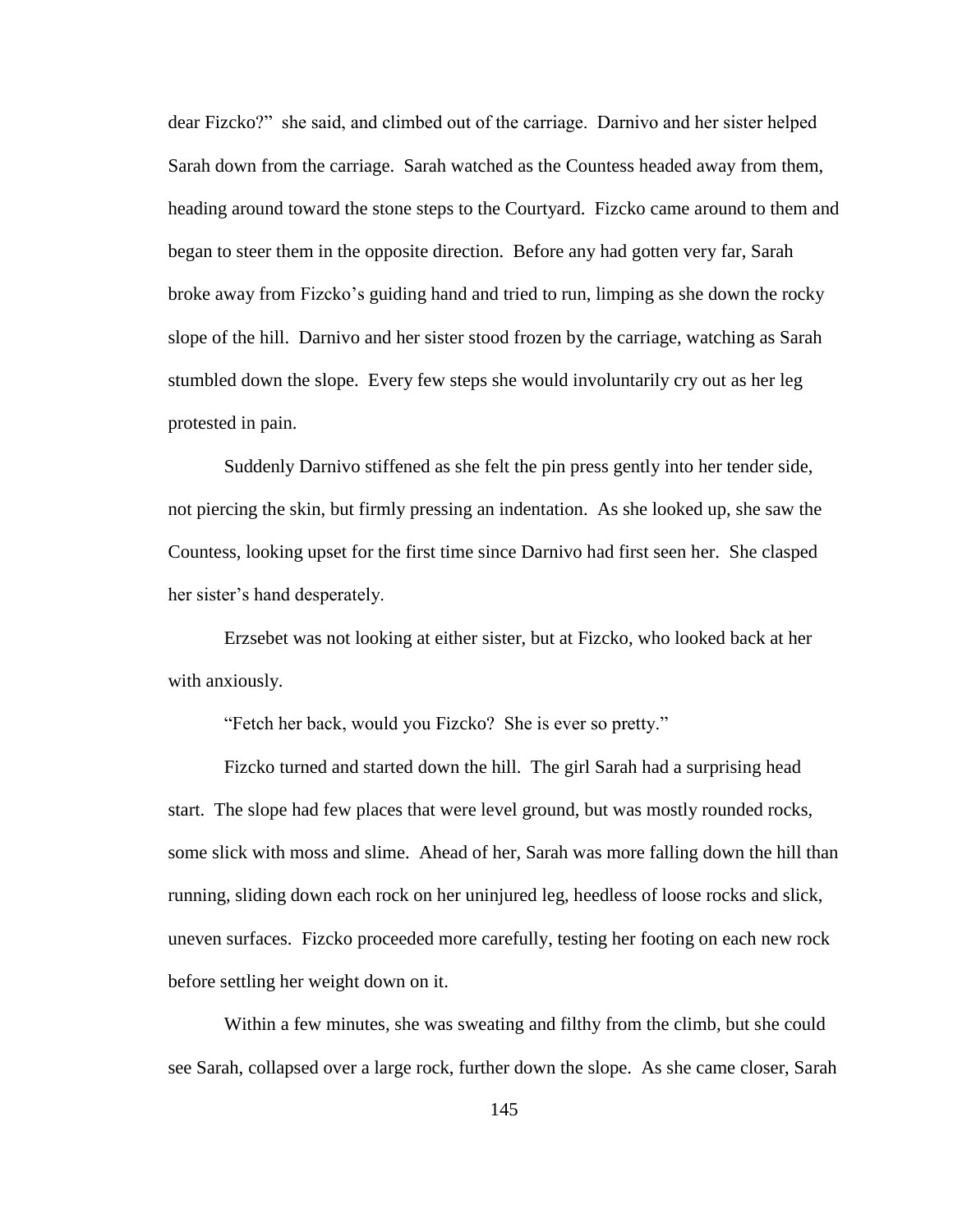pulled herself up again and started again down the hill. She looked up, back toward the castle and the carriage, but saw no one except the driver, watching her as he held the horses.

The Countess had not waited to see if Fizcko would catch the girl, but must have taken the other two girls inside. Fizcko knew she was leading them down into the basement that had a few abandoned cells and one rusted-soft rack that had been there since the Countess"s great grandfather preferred to keep his captured war enemies close at hand.

Fizcko swallowed, hard. Countess was kinder to her than anyone else had ever been in her life, but she had not yet failed her in any way she could think of. She shook with the fear of what would happen if she did. It was more than a mortal fear—that would be the least of her losses.

Fizcko started off again down the hill, leaping from rock to rock like a goat. She paid no attention to her flapping, torn skirts. When she reached Sarah a few moments later, Sarah was dragging herself along the ground.

Fizcko seized Sarah by the hair and shoulder. Once caught, Sarah let herself be half-dragged back up the slope, supporting herself occasionally on her uninjured leg. She whimpered, the sweat and tears ran together on her face. When they reached the top of the hill, the carriage handler was leaving, going around the stables. He shook his head and mumbled. To him, Fizcko thought, the girl ran because she was young and stupid.

Fizcko led the girl downstairs, letting her fall the last few because neither of them could hold her weight any longer. Darnivo was alone in a cell, curled against the wall. She made no sound that Fizcko could hear.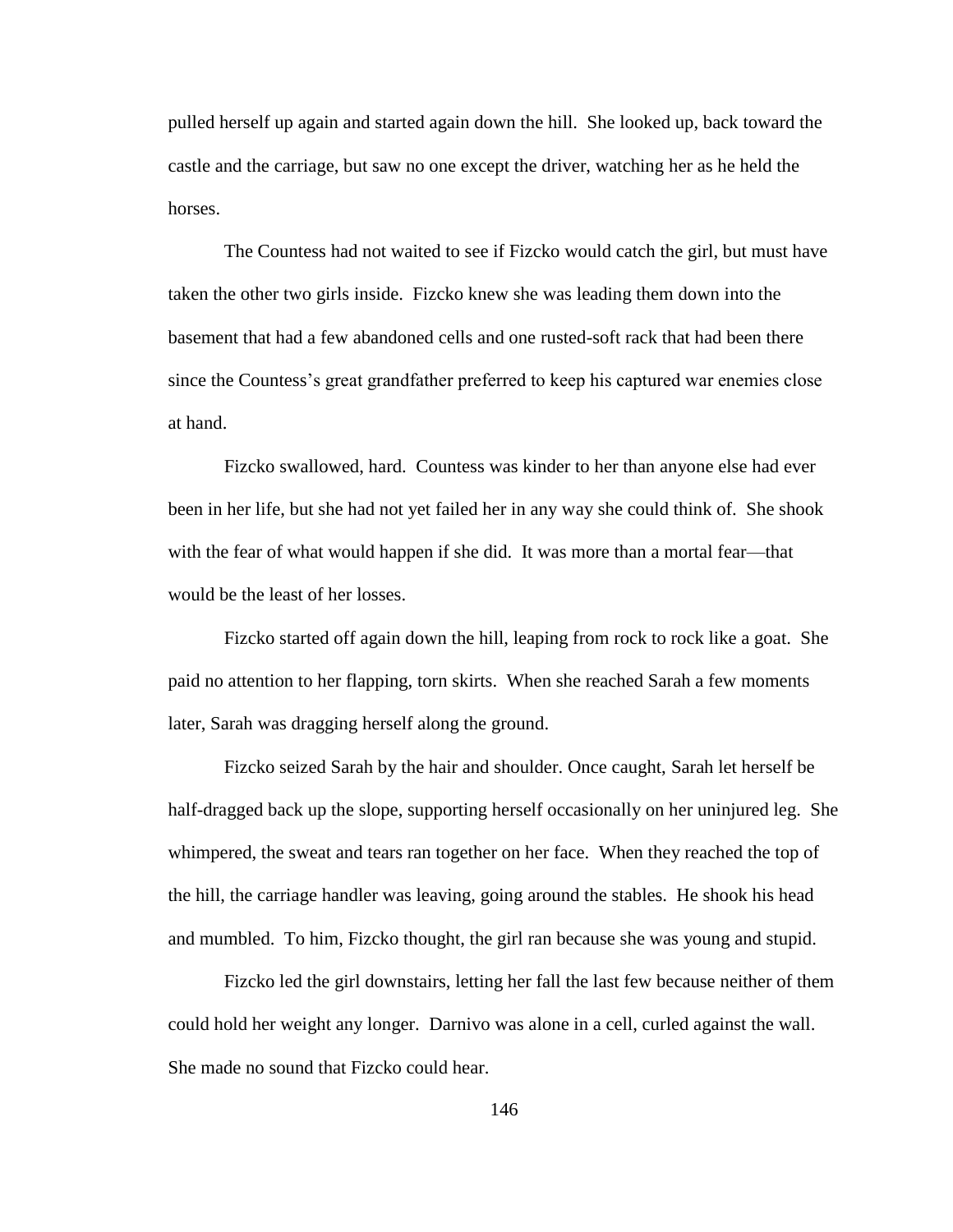The smell of the dungeon was almost overpowering, and Fizcko swayed on her feet and shook her head, trying to keep it from swimming. She no longer bothered holding on to Sarah, who hobbled in the cell on her own, embracing her sister. Sarah covered Darnivo as much as she could, as if she could shield them both from the place entirely with her body. Fizcko found the key where Countess said it would be, as she described the dungeon on their way to Esced from Cjesthe. She usually took Pesha when she traveled, who could carry more weight and had traveled between the fiefs before, but she took Fizcko instead on a whim. Countess had talked a great deal along the way, looking out the small, curtained window as she did. She rarely spoke so much to Fizcko, and to her relief she didn"t ask for Fizcko to contribute any to the conversation. She described her childhood home, and gave a little of its history, including the original use for these dank, sour rooms. She was wistful, and light-spoken, as if imitating her childish voice to add to the description.

The first room of the dungeon was small, and the smell of old blood and sickness made bile rise in Fizcko's throat. It was cool though, and its solid square walls, so much like tombs for the damned who were kept there, were quiet and comforting to Fizcko. The door to the second room was shut, so Fizcko was not to follow Countess. She tied a torn bit a cloth around her face to mute the smell, and sat on the steps to wait. Thankfully, this time, the screams were nearly inaudible.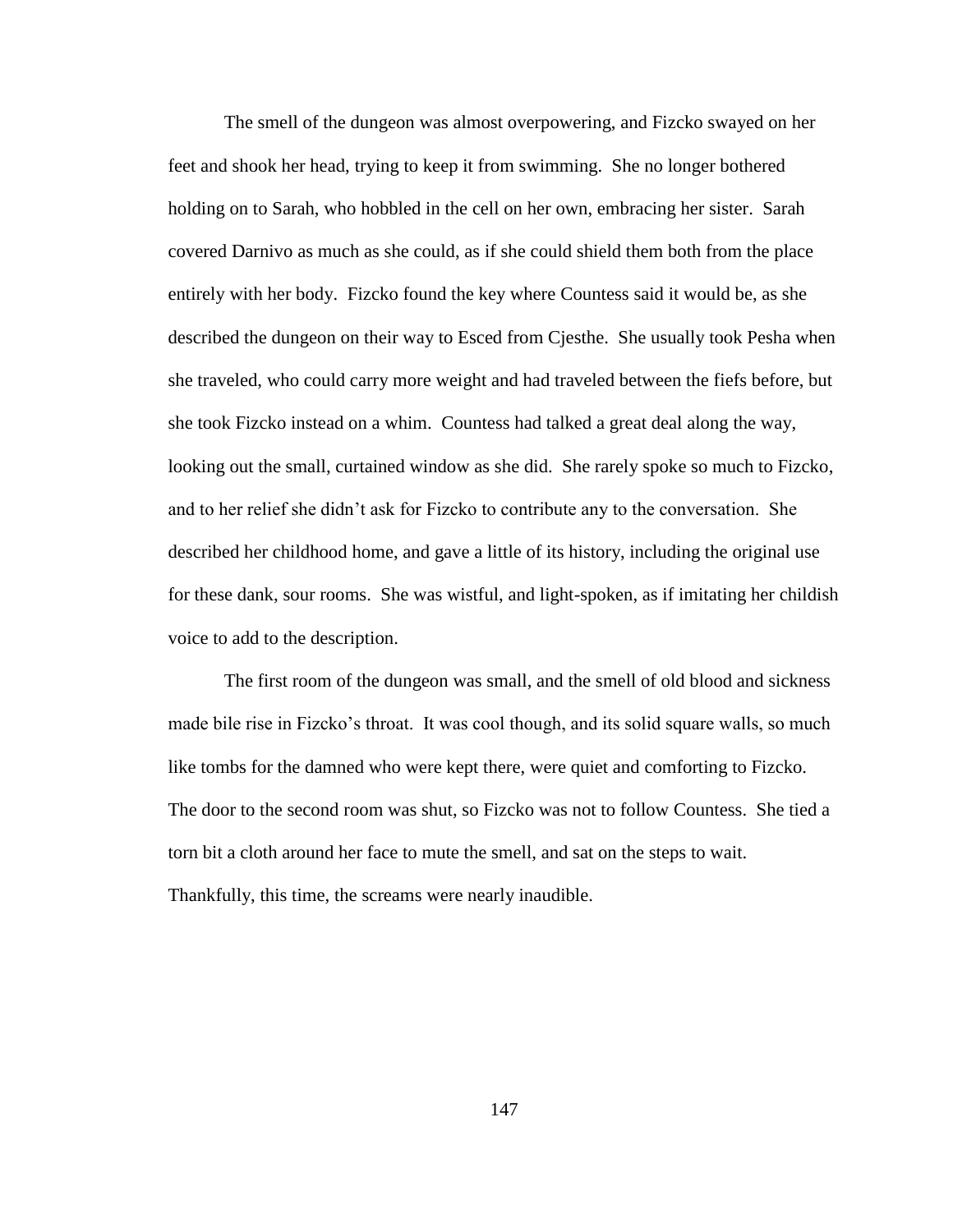From the Office of Dr. Rachel Evans

Included below is a transcript of one of five interviews with defendant, M. R. Shuster, submitted here as primary support for my findings. In this case, it is my belief that this defendant is competent to stand trial, assist in her own defense, and is eligible to be tried for a capital crime.

The defendant is of average intelligence, is fully aware of her own surroundings and position, knows the possible consequences of her actions, and most significantly, knows that her actions were immoral and outside the law. Though she shows little remorse, she acknowledges that her actions caused the deaths of the victims, and understands fully what that means, including the impact on the surviving families. While constantly aware that what she says in interviews can be used against her, the defendant is polite and direct, often inappropriately blunt, with both the interview and her counsel, and she seems at times apathetic to her fate. However, her lack of affect does not translate to a lack of understanding or an incapacity for guilt.

October 29, 2003

All interviews were performed personally and took place at the Federal Correctional Institution in Tallahassee, Florida. All interviews were recorded and can be made available at the request of the court, but the following was the most significant in my findings. Interviewer is signified as RE, interviewee MS.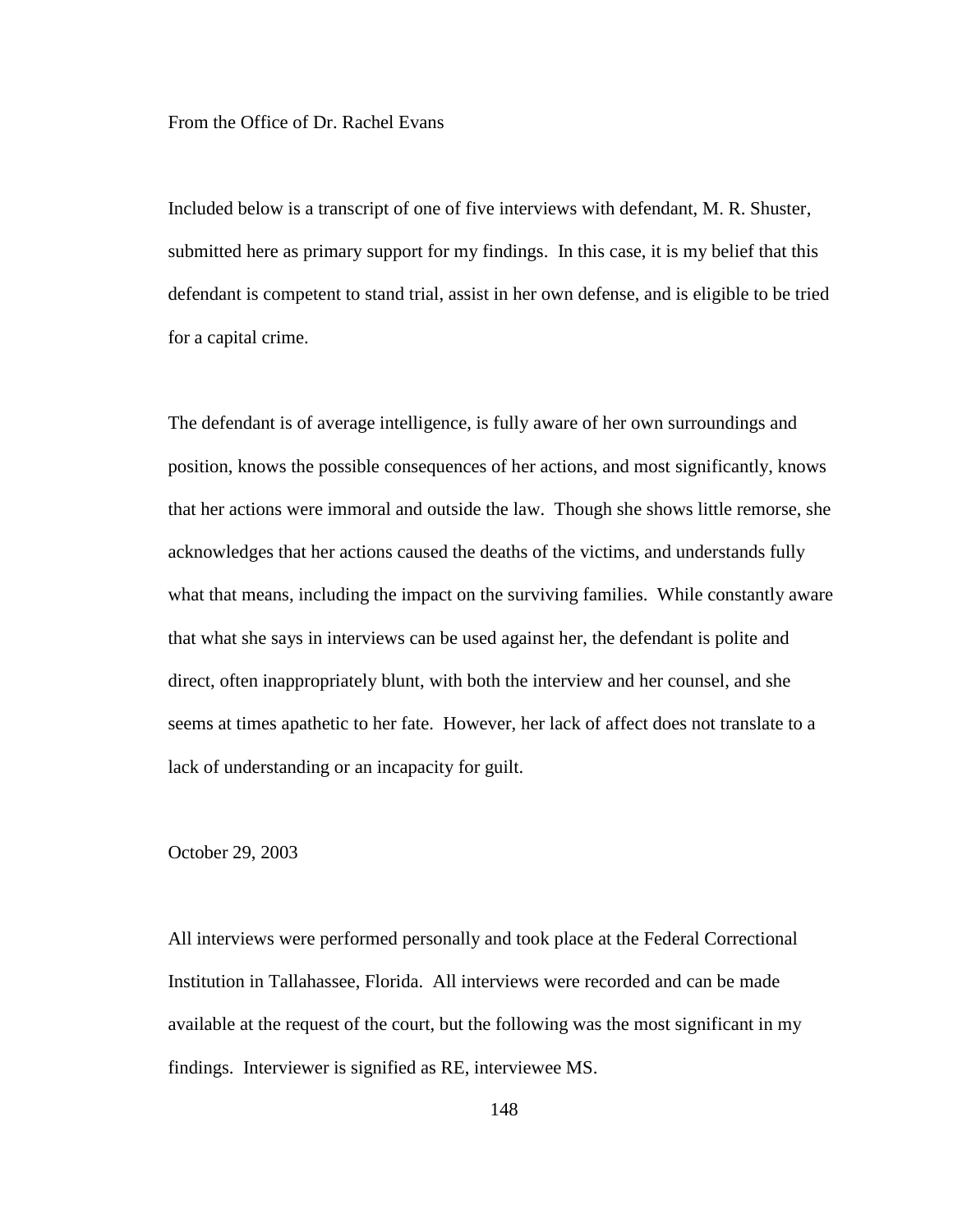- RE: Good afternoon Michelle, are you feeling better today?
- MS: Yes, much better. Thank you for asking, dear.
- RE: I'm glad. Are you ready to begin? Would you like some water?
- MS: I'm ready. You wanted to ask me about Tracy last time. I'm sorry I was rude.
- RE: That is a fine place to start. Why don't you tell me about the first time you saw Tracy?
- MS: It was that night. She was beautiful and alone. She suited me.
- RE: Could you tell me what you mean by that? That she suited you?
- MS: She was the right size, and her skin was perfect. She stood out, and seemed to be ignoring everyone else. She looked like she was waiting for me. I was the only one who she would speak to.
- RE: What did you say to each other?
- MS: Nothing really. 'What are you reading' and 'is that wine good' and 'have you seen this or read that." Just small talk. She seemed interested in my job at the library. She worked as a nurse I think. Is that right?
- RE: No, I believe she was a student.
- MS: Oh, right, a nursing student then. She was young, but she was wise too, so hard to tell.
- RE: What was hard to tell?
- MS: Her age. That's true in a lot of smart young women, they seem so young and untouched one minute, and the next they could seem like your mother. I guess that"s where they get the phrase "wise beyond your years." Tracy was like that.
- RE: What do you mean she seemed like your mother?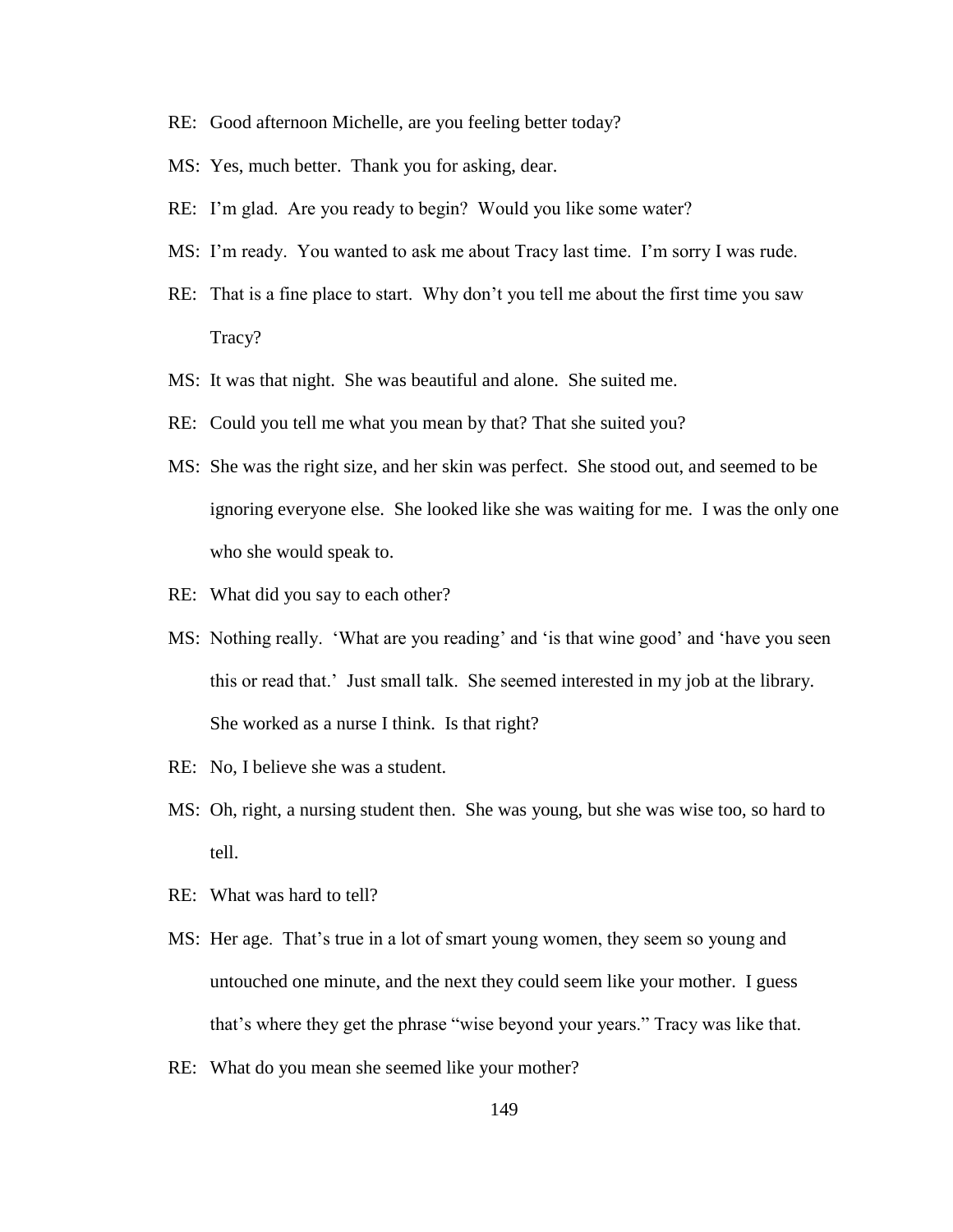- MS: I should have known better than to put it like that. It was a figure of speech. She was wise. She knew a lot about the world. How it really works. That's all.
- RE: I see. What did you think about when you talked to her?
- MS: It's hard to say, that was seven years ago.
- RE: Guess, then. The best you can remember.
- MS: About her, then. Just trying to be her mirror.
- RE: Her mirror? Could you explain that further?
- MS: You know, reflect back to her, get to know her.
- RE: You mean you said what she wanted to hear?
- MS: No, not like that. It wasn't like that at all. I wasn't some man trying to pick her up. I just wanted to be her mirror, show her what I saw her in her.
- RE: I see. Why don't you tell me about later, when you left.
- MS: She"d never read the book. I told her we should continue talking, that I had better drinks at home, and that she should borrow the book.
- RE: Would the book be *Blood & Copper*?
- MS: Of course.
- RE: We spoke some about the book last week, but why did you want Tracy to borrow it?
- MS: I wanted her to experience it. It's intense. Have you read it?
- RE: I'm reading it now, actually.
- MS: Where are you?
- RE: Pal is being born.
- MS: That's one of my favorites, reminds me of my son. He was early to the world, just like Pal.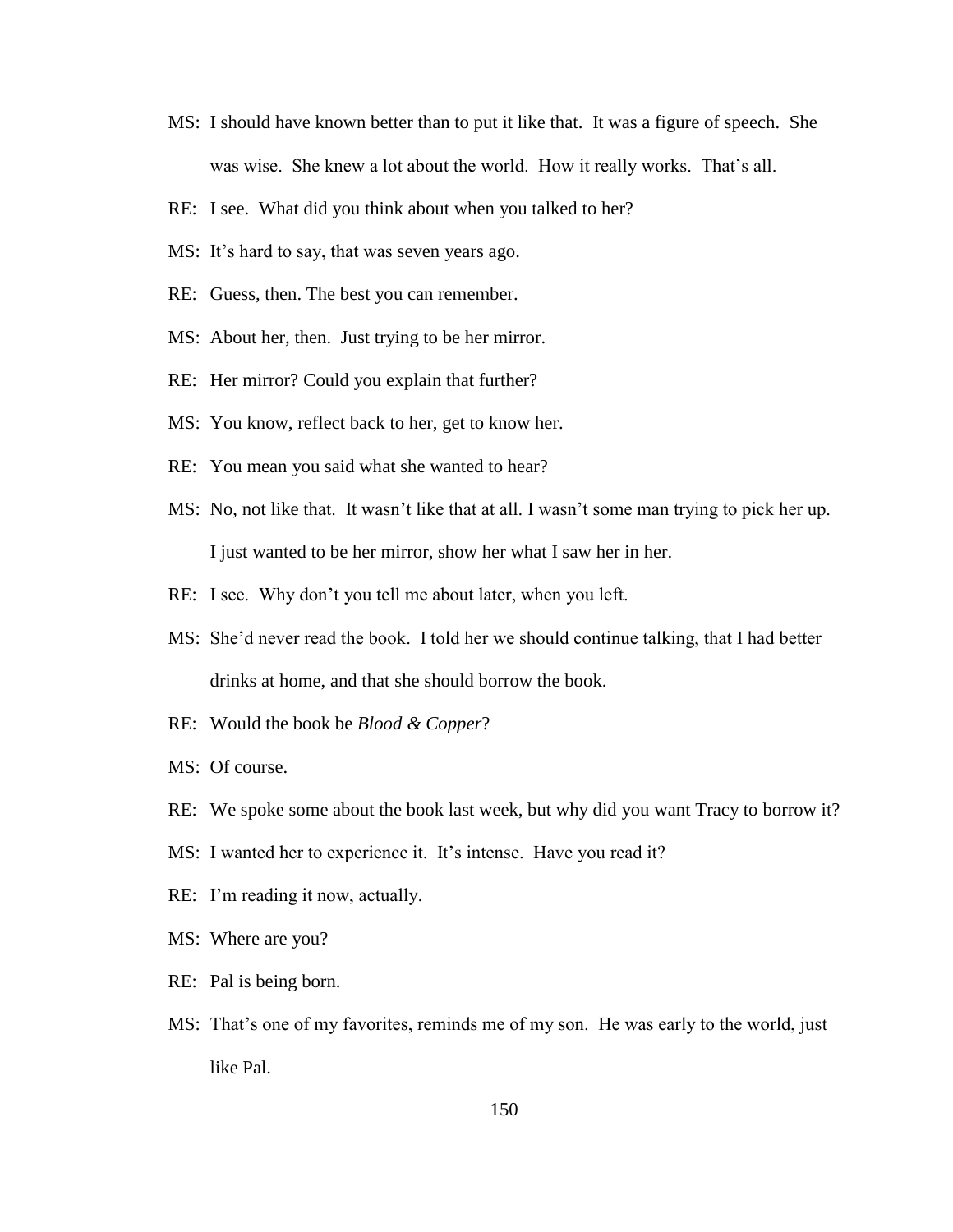- RE: Do you see yourself as Elisabeth?
- MS: Erzsebet.
- RE: Of course, do you see yourself as her? Like the Countess?
- MS: --no response—
- RE: When you asked Tracy to come to your house, did you intend only to loan her the book, as you told her, or did you already have other plans?
- MS: --no response—
- RE: Why don"t you just tell me what happened next, in your own words.
- MS: She took me up on my offer, and we agreed just to go in my car.
- RE: Was that your idea or hers?
- MS: I don"t really remember, we just agreed to do it that way.
- RE: When did you decide to kill her?
- MS: 'Decide' isn't the proper word.
- RE: In your original confession, I see you admitted you planned it. If you planned it, at some point you must have decided.
- MS: I was told that confession was excluded.
- RE: From court proceedings, yes.
- MS: As I said, 'decided' isn't the right word. I didn't decide. It was like I was following a path I was already on, and it was the next step. That's all.
- RE: At the bar, did she want to call anyone? Tell someone where she was going?
- MS: No.
- RE: If she had, would that have changed your plans?
- MS: Couldn"t say. She didn"t.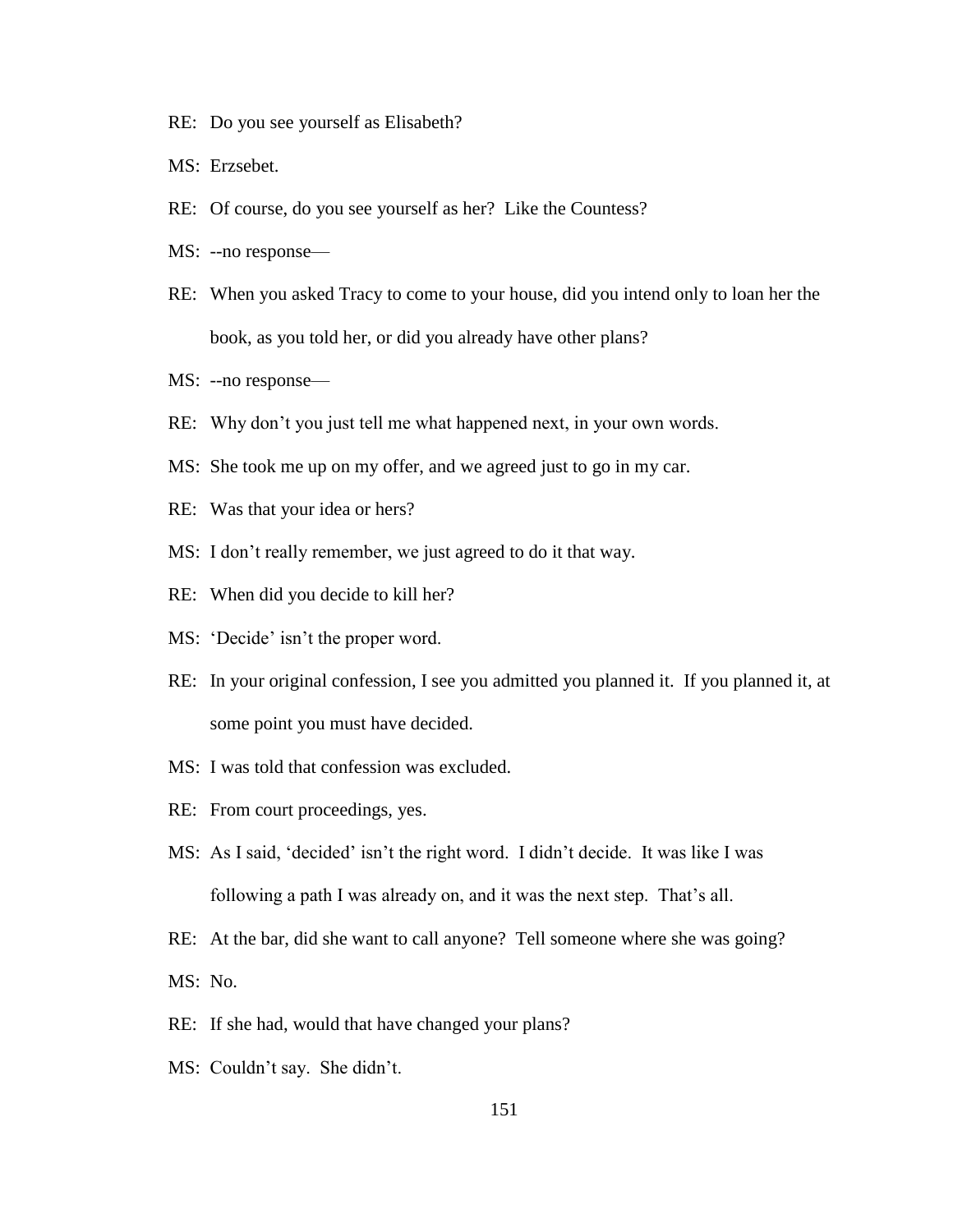- RE: But you knew that no one knew where she would be?
- MS: Yes, you could say that, but I wasn't thinking of it that way.
- RE: At what point did you start fantasizing about killing her?
- MS: --no response—
- RE: Michelle, I am afraid I'm going to have to insist on that one. At what point did you start fantasizing about killing her?
- MS: Always.
- RE: Since you first saw her?
- MS: No, always.
- RE: Ok. Let's talk about afterwards. How did you feel, immediately after?

MS: Tired.

- RE: Did you feel no remorse?
- MS: Not until later, right after I couldn"t think. I just was.
- RE: When did you start to feel remorse?
- MS: --no answer—
- RE: I may come back to that Michelle, but for now let's talk about the facts some more. What did you do, immediately after?
- MS: After she was dead or after I finished?
- RE: Could you explain what you mean by that?
- MS: Never mind. After I took a shower and rested a little while. Then I wrapped her and drove her to the swamp.
- RE: Why did you do these things?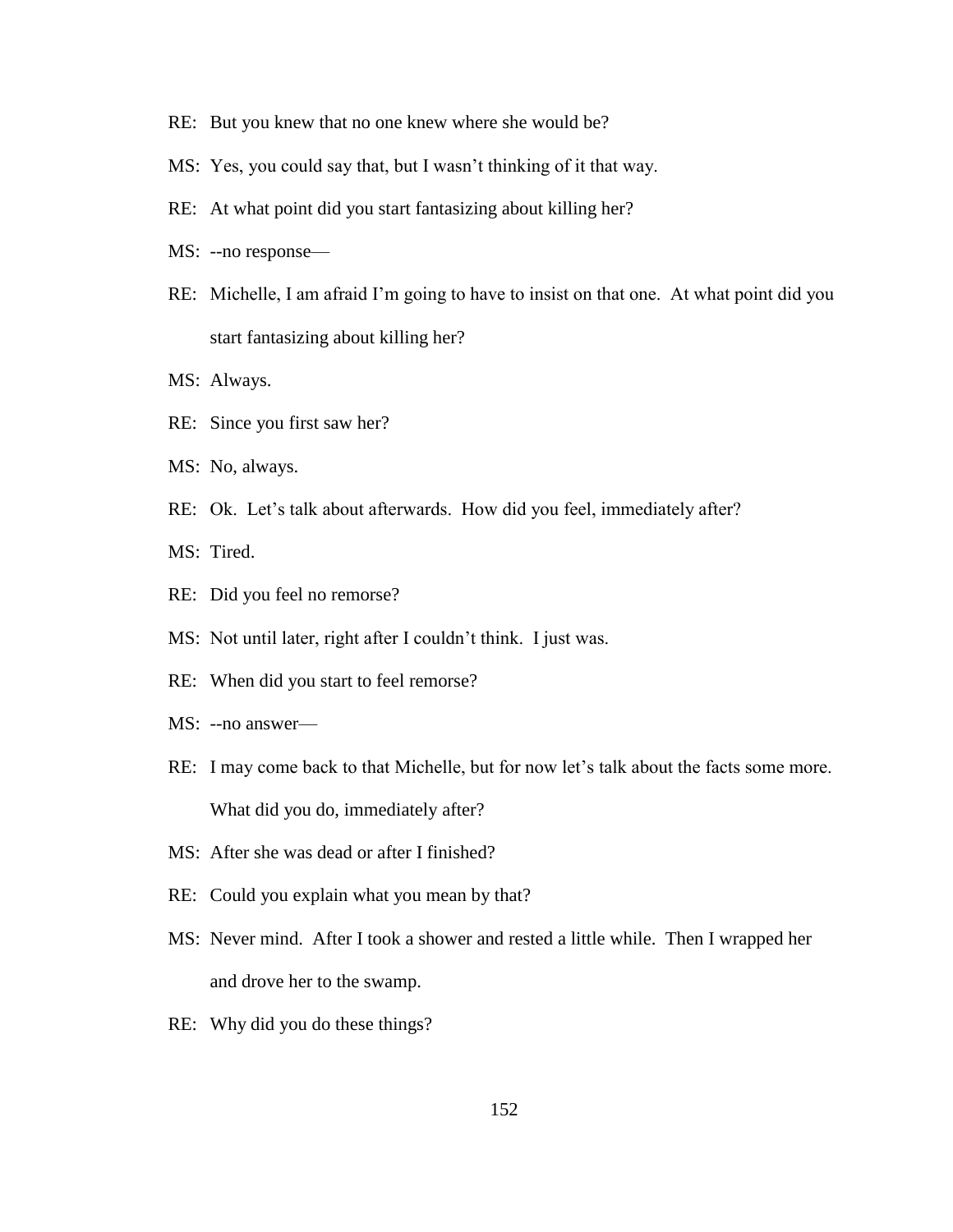- MS: I didn't want blood in my car, and I thought she'd be found eventually in the swamp, just not too soon.
- RE: Were you afraid of getting caught?
- MS: Of course, though I didn"t think of that much.
- RE: What did you think about, if not getting caught?
- MS: As I said earlier, I wanted to get to know her, be her mirror.
- RE: And later? At your apartment?
- MS: That's what I thought about.
- RE: Okay. Michelle, I want to ask again, at what point did you begin to feel remorse? Was it immediately after? While you wrapped her up? Days later?
- MS: I don't know, I can't remember exactly.
- RE: That's okay. When you began to feel remorse, what did you think about what you had done? What makes you feel badly about it?
- MS: I am not sure I understand.
- RE: Do you feel remorse now?
- MS: Yes, of course.
- RE: Why?
- MS: Because I"m here.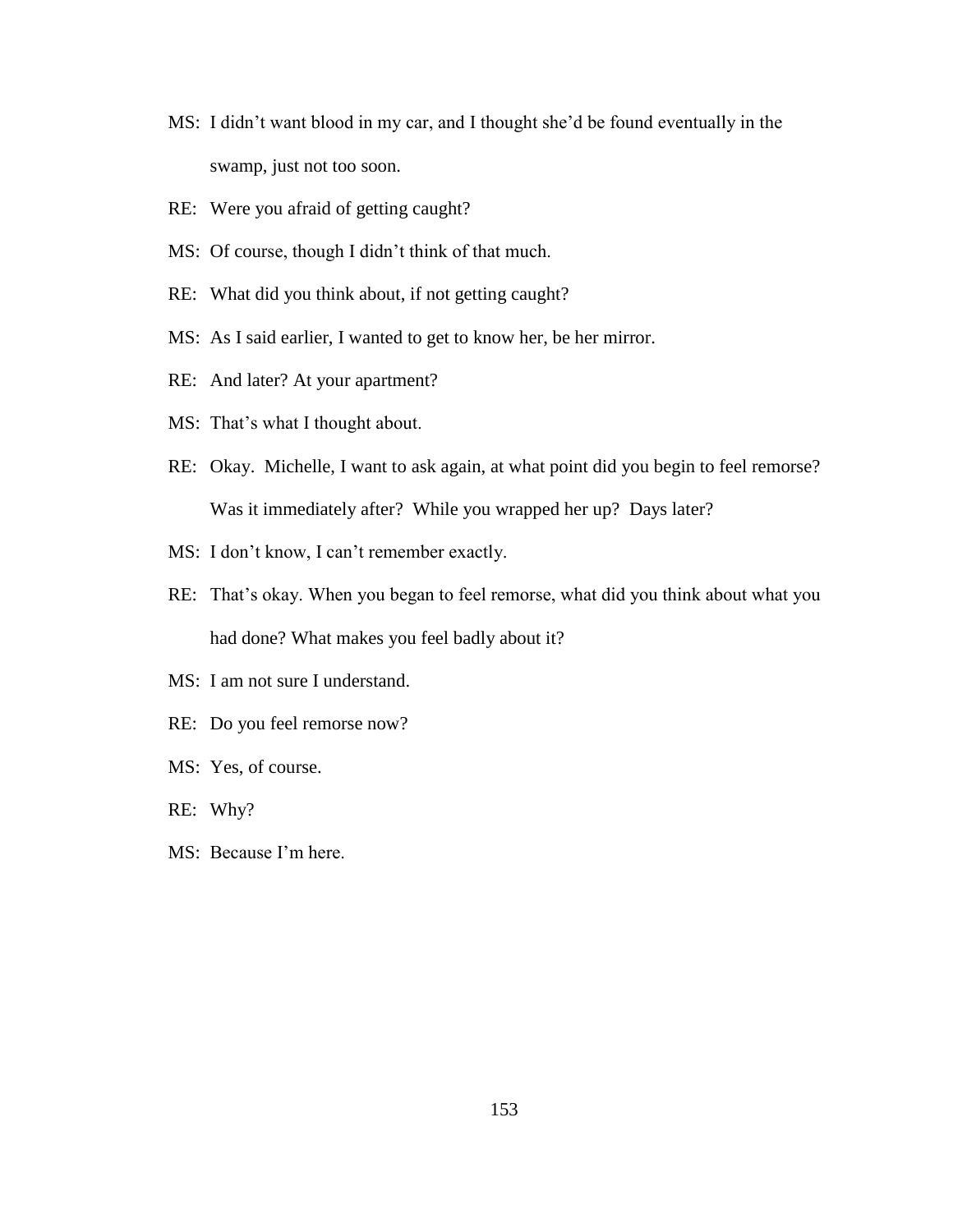#### Research

# Baton Rouge

## August 2011

David left his unsavory reading until the morning, going to bed at an unheard of early hour and sleeping soundly until nearly nine the next morning, when the smell of bacon woke him as pleasantly as anything ever could. Somehow, he had had pleasant, peaceful dreams, and waking in his childhood bed to the quiet but unmistakable sounds of his uncle moving around in the kitchen filled him with a happy contentment that soured slowly as he stirred, rubbed his eyes, and remembered.

The box, an ugly squat thing, lay on the floor at the end of the bed, the navy blue bed skirt tucked under by its corner. For the briefest moment, David was suddenly unwilling to swing his feet over the side of the bed and put them on the floor, as if afraid something from underneath would grab at him. He shook it off as a remnant of sleep. Still, he nearly launched himself from the bed instead of sitting and rising as he normally would.

In the kitchen, Trey had been busy. He always enjoyed making breakfast, the only meal most days where he could make if only for himself or for him and David. There was delicious freedom in that, knowing he could make it as spicy as he could stand it, or substitute shallots for onion since it was only for one or two servings. He didn"t have to make decisions according to the average tastes and the easiest preparations. This morning, however, the freedom had been a curse as he changed his mind repeatedly throughout the cooking. At first, he thought of a summer vegetable frittata to suit the season, but as the smell of the mixed vegetables sautéing in butter filled his kitchen, a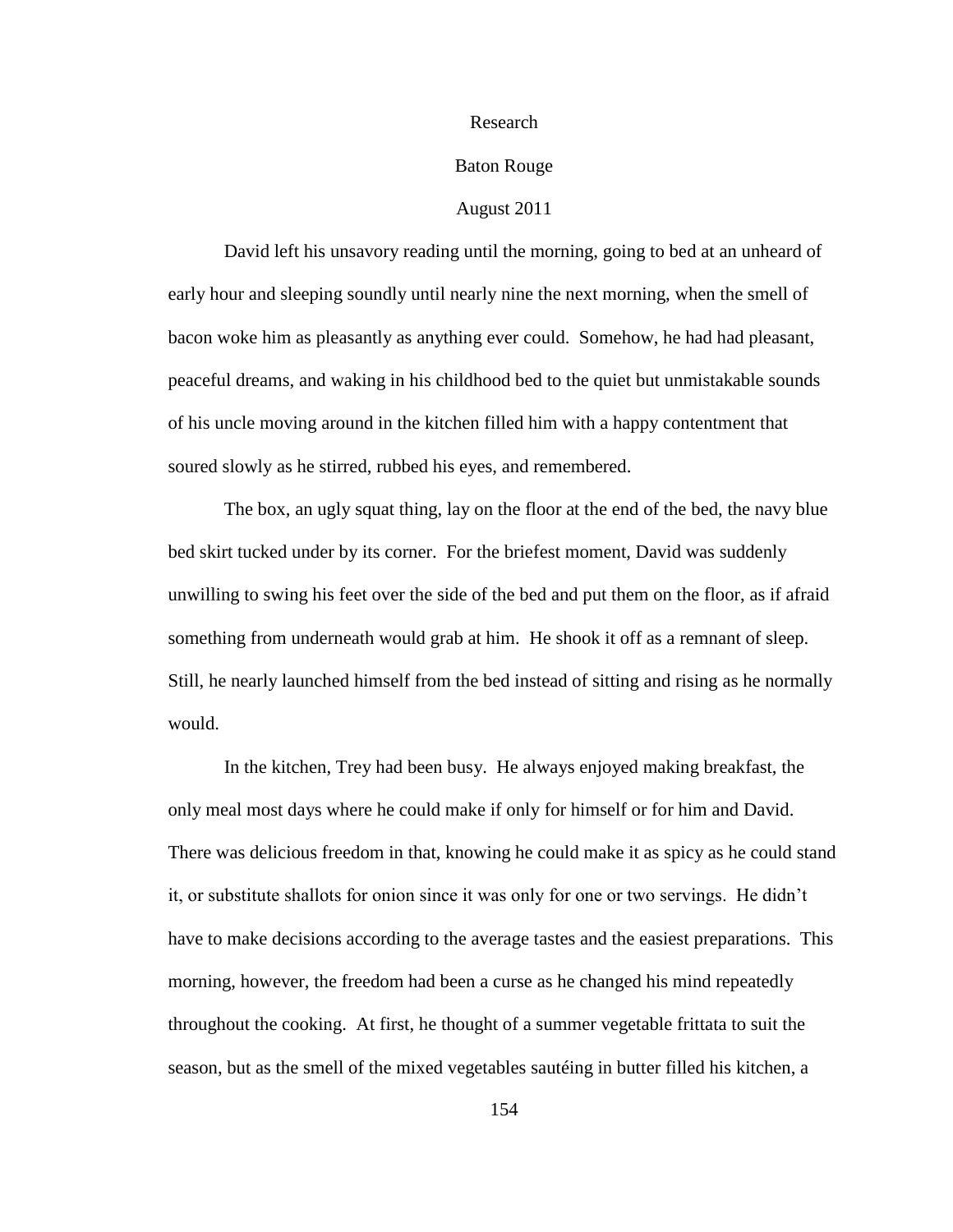strong craving for sausage hit him. He had been cooking and changing his mind for nearly an hour before David finally came into the kitchen, still rubbing the heavy night's sleep from his face. David served himself coffee and sat heavily at the small table in the kitchen. A beeping signified that Trey"s spicy sausage and cheddar biscuits were finished. David watched his uncle"s back as it bounced from one counter to the other to the oven and back. He moved as if frantic, but his back was straight and his face placid, though his eyes flicked constantly around. David marveled at this as he often had before, wondering at his Uncle"s effortlessly energy as he still struggled to bring his mind fully around to awake.

Trey set a laden plate of mismatched breakfast foods in front of him, a quarter slice of frittata, three slices thick pepper bacon, two sausage cheddar biscuits, and a cinnamon apple slice of French toast covered in a glaze of powdered sugar and orange juice.

David blinked at the plate and then looked up into Trey"s face, now hovering over him looking bewildered.

"Sorry," he said and made to take the plate back, but David waved his hand away.

"I just need a fork. I love a challenge."

Trey smiled broadly, served himself and brought two forks and the coffee pot to the table.

They ate steadily and without conversation, as they often did when it was just the two of them. This time however, the silence had weight. While they made valiant, even stubborn, efforts, neither could clean their plates.

Finally, David asked simply, "Do you go in early today?"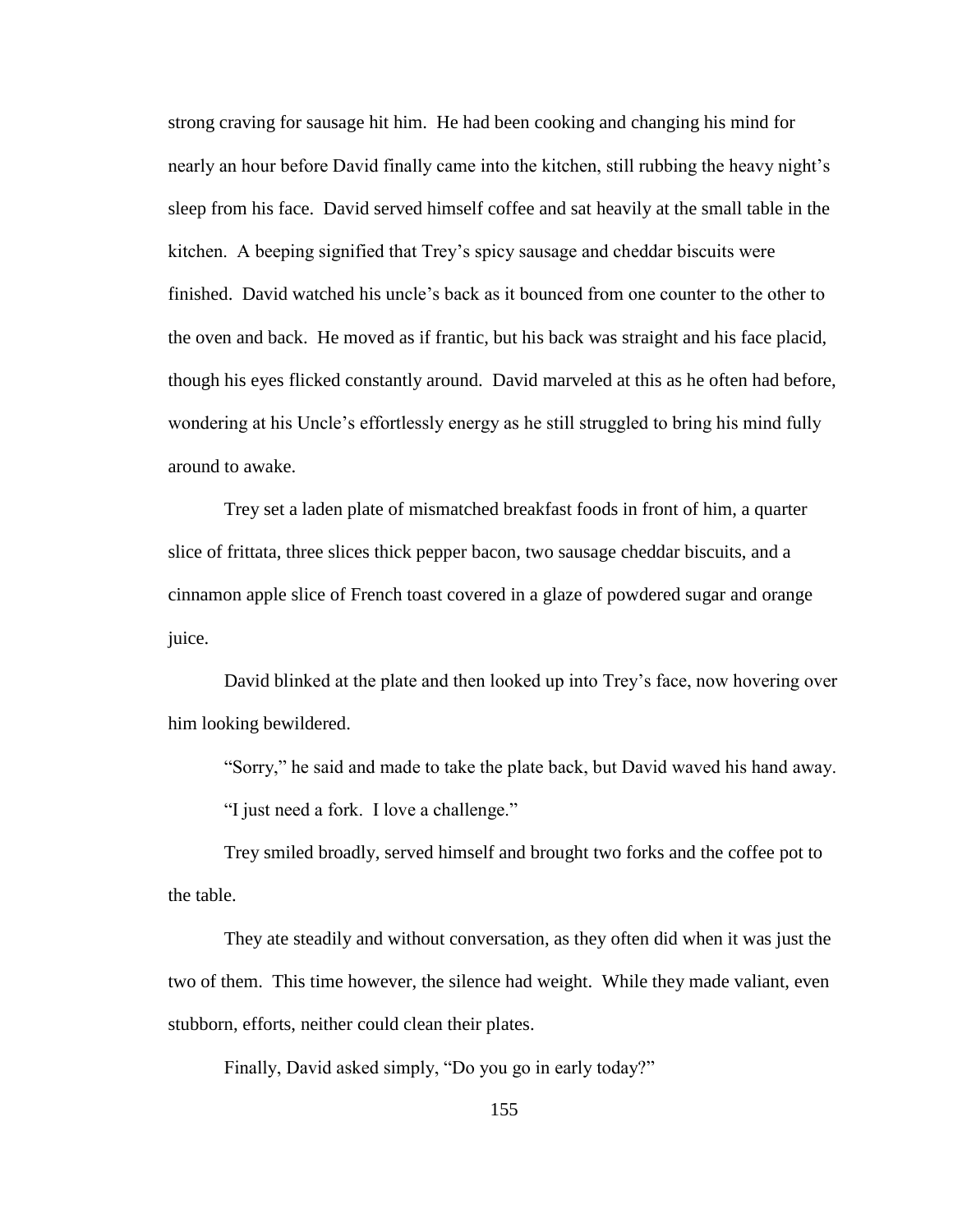Trey shrugged. "I don"t have to, but usually on Mondays I do some stuff in the office. Nothing that won"t hold until later or even tomorrow if you want to do something."

"Don"t get behind on my behalf."

"How many days did you take, anyway?" Trey asked.

"I took the full week. You know, just in case I decide to make another trip."

"Right," Trey said nodding. He cut off a bite of French toast, changed his mind and left it on the plate. "Was I supposed to talk you into it or talk you out of it?"

David laughed without much humor. "I wish I knew."

Trey nodded. "Are you sure you don"t feel like doing anything? I could probably even squeeze in a noon movie. Sneak in some lunch in. Hamburgers, maybe even some chili-cheese fries, really buck the system!"

David gave his best smile, and tried to match it with his eyes. For a moment, it did make him feel lighter, as if the secret were to pretend hard enough to make it true. "I"m sure. I don"t really feel like going anywhere. You and Charlie wore me out this weekend. I'm just going to hang around here. Read maybe."

"Ok, that will be good. Take it easy."

They sat in silence for a while, poking at the food left on their plates and finishing coffee.

They cleaned the kitchen together, and Trey puttered from room to room, unable to keep still long. He left earlier than he had ever meant to, sensing David was waiting for some measure of privacy. David, however, was only waiting for his heavy breakfast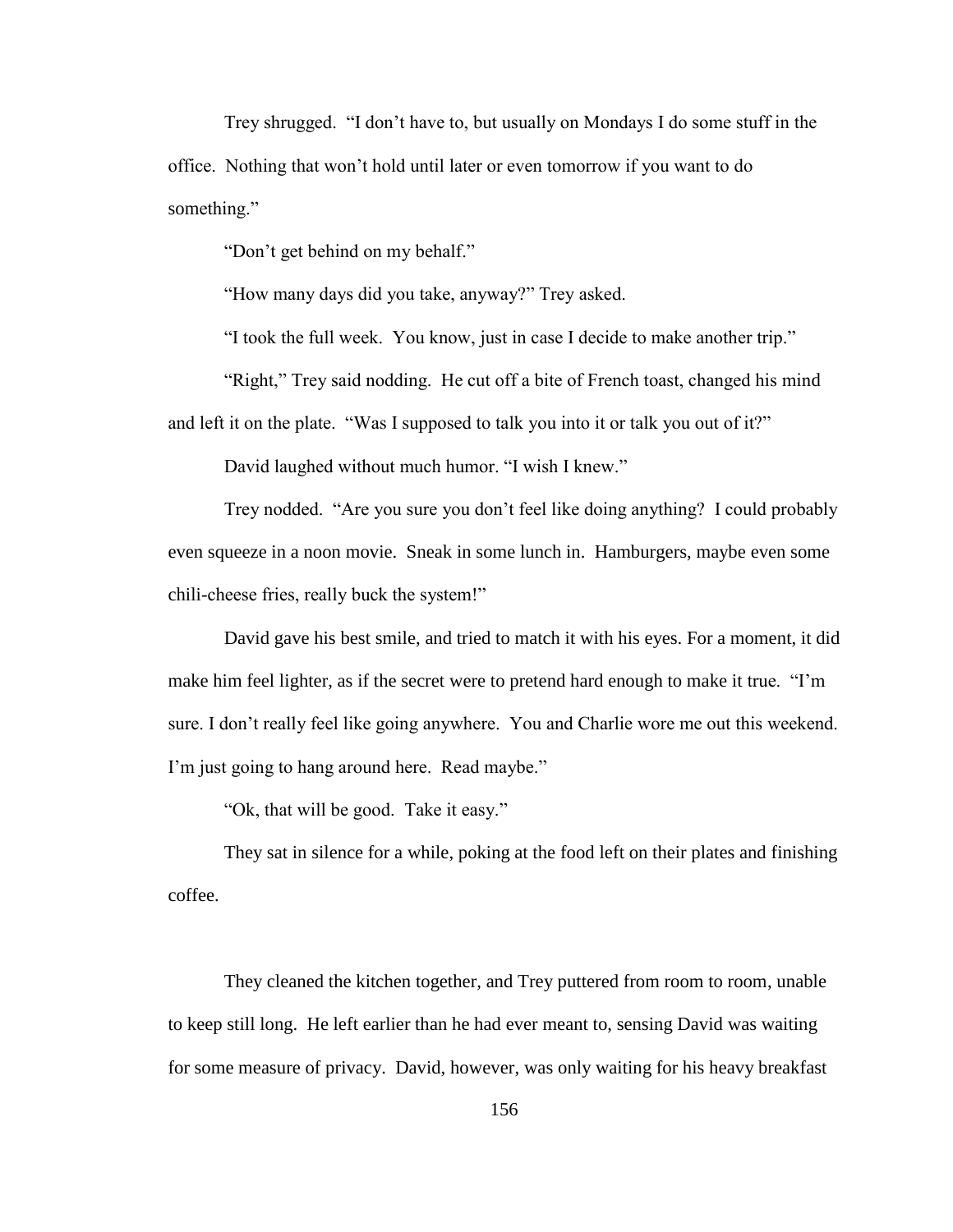to settle. He felt a little better having decided at least on a course for the day, unpleasant as it would be. Returning to his room, he found the box smaller than he remembered. He laughed at himself, letting something grow so huge in his mind so quickly.

He took the box into the kitchen with him, and sat facing the sink and the window above it as he always did with his homework, letting himself be hypnotized by the shifting bars of light and dark made by the tree"s branches just outside. He knew he worked best with something to distract him, something he would have to call his mind back from. He didn"t know, though, at what point he decided that this was the best way to approach this particular project, like work, a long put-off chore that could only be passed with diligence and patience and a kitchen window.

It only took a few pages of the first thing he picked up, a report from some psychologist which was neatly placed in an addressed manila envelope but had no cover letter or explanation attached, that it would take a great deal more to understand this than it would a chapter of algebra or a thick, difficult book full of similar looking and impossible to pronounce Russian names. The comparison made him cringe, though he hadn"t meant to make it.

David didn"t know much more about the legal system than anyone, except that he knew how much longer the legal process took than most realized. The report looked typed, not printed, with some letters darker than others and perhaps even a little uneven. There was a stamp, illegible, on the top corner of each page. It was brief, a twoparagraph introduction and a transcript of part of a single interview, between his mother and some psychologist. He found himself a little surprised the name on the heading was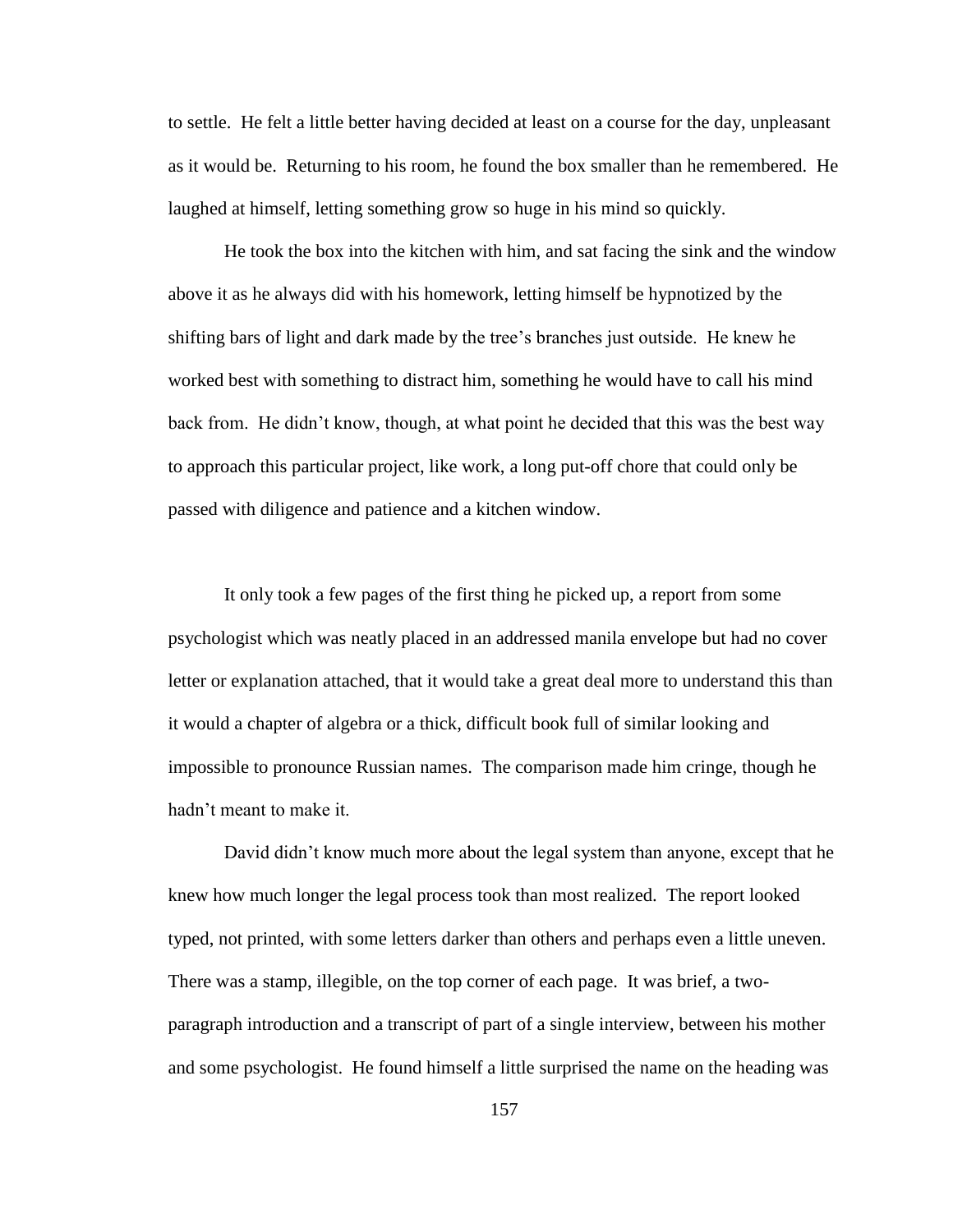not Ramona Greene, but he supposed the interview was several years old now. That psychologist must have moved on to other crazies by now.

He found he couldn"t read much at a time, feeling regular urges to rise and pace, before begrudgingly come back to his seat, finding nothing to distract him. The tempered voices he assigned to the psychologist and his mother as he read were equally foreign, fictional, strangers. He read, becoming fascinated by image of the room they must have occupied: white cinderblock yellowed with cigarettes, bars dissecting a large space into a half dozen cramped ones. Or was it glass they used now, or heavy gauge plastic with rows of holes for circulation. Or perhaps something altogether different, not at all like the movies. Certainly it would be uncomfortable, things would be bolted down and unmovable, with hard, easy-to-clean surfaces. The images made make him spring up, pushing his chair back. He would make a loop of the house, soft and comfortable and full of that home-but-not-quite-home feeling that all childhood homes developed after years passed. Trey often got throw pillows and blanket sets as presents, so nearly every seat had a matching set ready for any visitors. He went back to his seat, and started again. Then it was her face, badly bleached hair frizzing out around her temples, and again the thought set him on his lap of the house.

After the competency report, David flipped through the mess of other papers. They were in no discernible order, thrown into the box"s single file folder haphazardly as they came, with no attempt at organization. It was primarily notice-letters from Michelle"s first two lawyers. It wasn"t long before he pushed the pile away and moved to the couch, pulling a folded fleece over his face and holding it there with the crook of his arm. He felt a familiar sinking feeling pull at him, reminding him a lot of how he felt the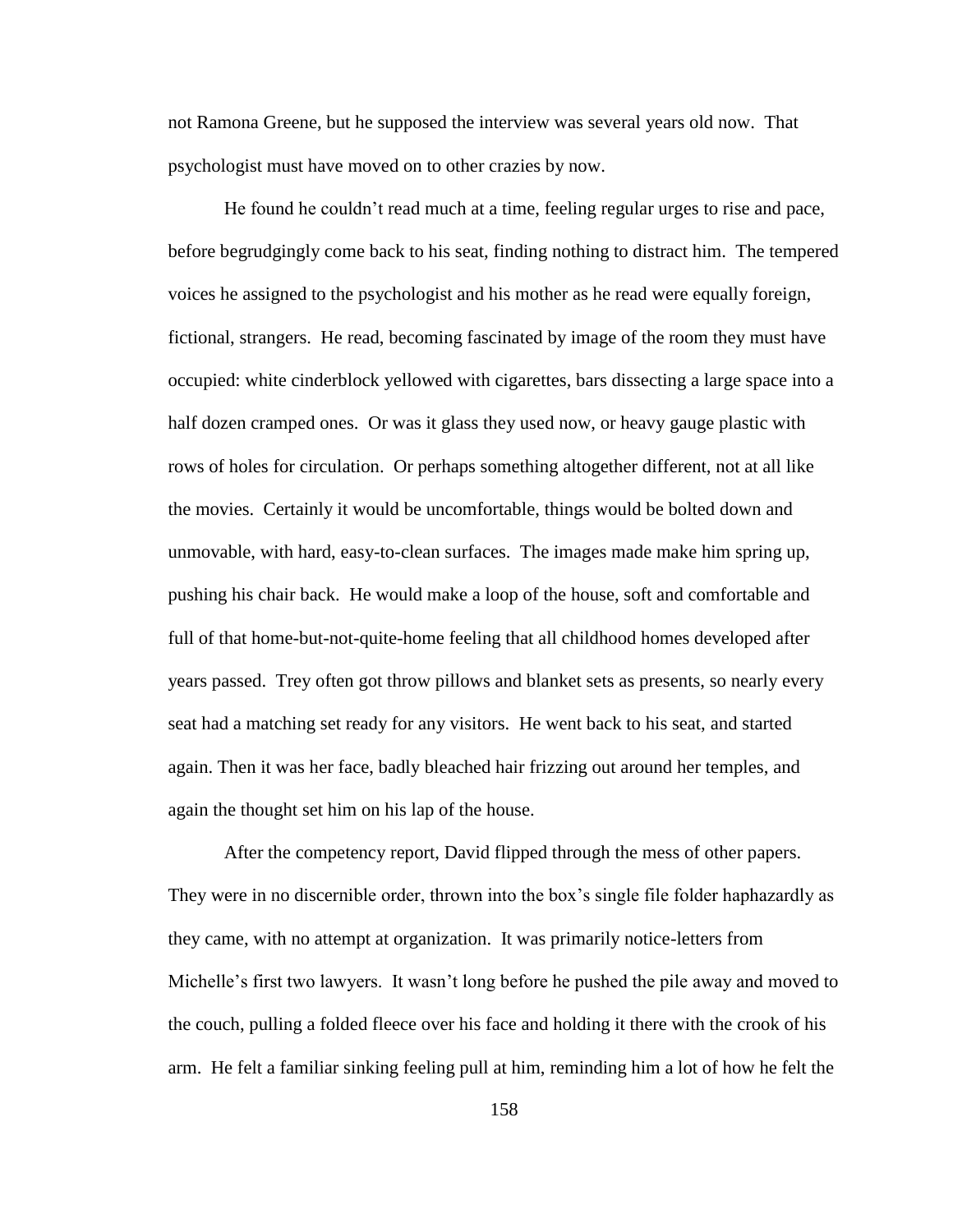year after he graduated college when he bummed around New Orleans, trying to hang on to something that was over. Self-pity and loneliness were easy, comfortably familiar notions. Self-pity in particular was a special trick of the mind, splitting it into two. One half is the sorry son of a bitch that makes everything seem impossible, and the other is the real one, trapped inside its pathetic counterpart. You pity the one half, and blame the other, as if it had nothing to do with the other, external and utterly uncontrollable. David moaned into the blanket, scolding himself before he could be tempted.

He knew there was nothing else for it, now he had started he had to see it through. Karen had been right about that much.

He swept himself up in a lurch, letting the fleece fall to the floor, and found his cell phone after some searching perched on the porcelain sink. He pressed the redial button, and closed his eyes while it rang, pinching the bridge of his nose.

"David?" Karen"s voice was in his ear, a sudden and beautiful confirmation of her existence.

"Hey, remind me what I"m doing here."

Karen sighed softly, though she wasn"t exasperated. She found herself guiltily relieved.

"Because it may be your last opportunity to understand, if there is anything to understand, and because you'd always wonder about her if you don't."

"It"s all just a mess," David said. "Trey has some stuff from her trial, but it"s not complete, and it's all out of context and seems to make no sense at all."

Karen hesitated. "I can"t imagine. Are you okay? Don"t make yourself crazy if it"s only because I…" she stopped abruptly, the rest of her thought caught in her throat.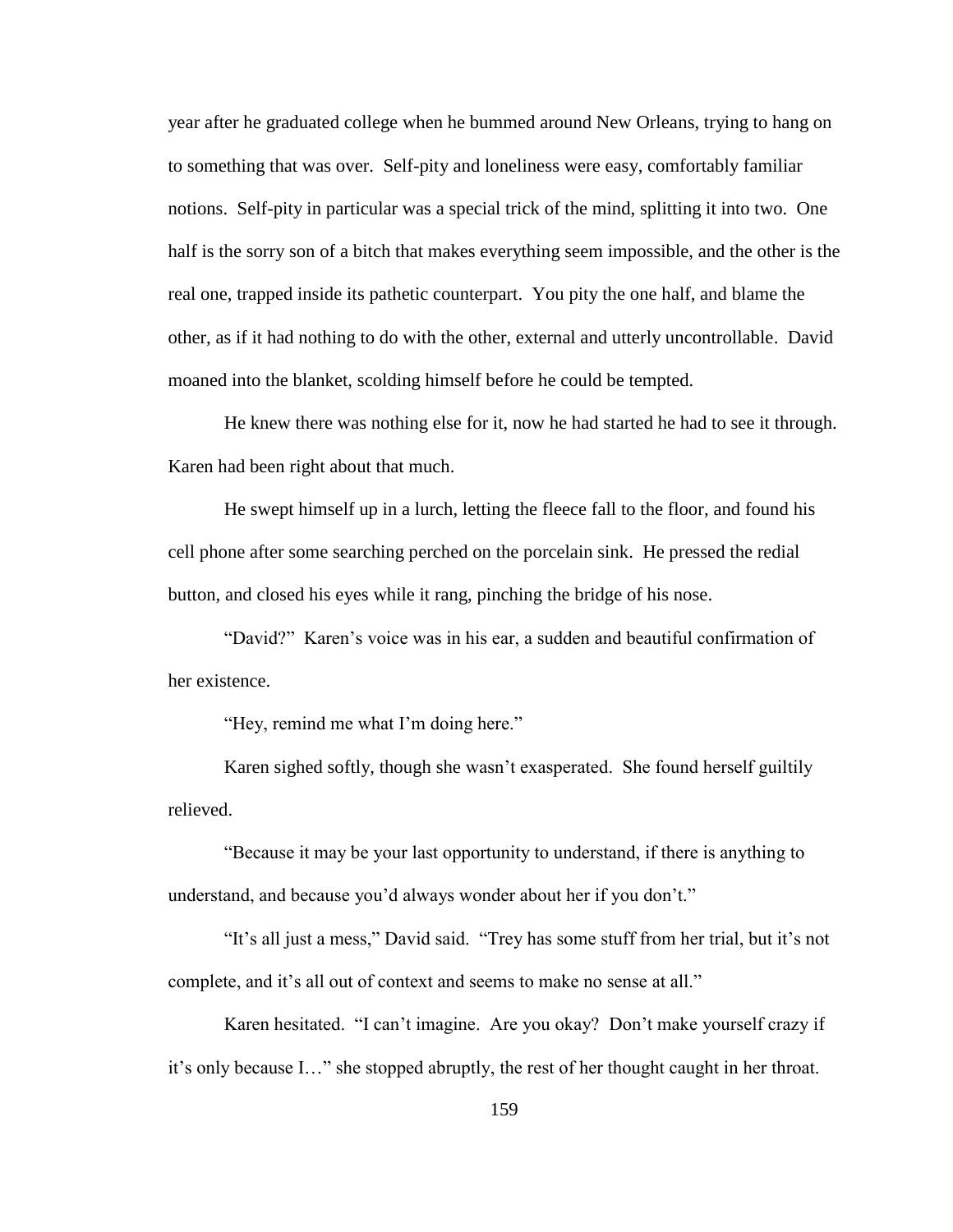"No, you"re right," David answered her, "or at least you"re not wrong, and I won"t know until after."

"Have you called that woman yet? Told her what you've decided?"

"No, not yet. I wanted to know *something* more when I spoke to her again. She seemed so…shocked how little I knew. I mean, I *should* know, right?"

"I think you should, yes."

"Would you," David hesitated, trying to measure the favor he was about to ask, "would you listen to some of it? I don"t know if it will help, but I"ve only just started to go through it, and it's starting to be just words and words and words."

"Of course I will," she answered. She winced. She was happy to, she meant nearly everything she said, but what neither of them had mentioned for days bit at her. Selfish, she knew.

David read to her the competency report while she listened in a fretful silence. They both paced, David back and forth in his living room, Karen behind the first row of filing cabinets in the copy room of their office. The copier worked with a muted whirr and screech in the background, and finished its run well before David finished his reading.

Finally, he stopped and there was a long, quiet moment.

"That"s it, that"s all there was in the envelope. I don"t know if the doctor thought that was enough to make her point or if the rest didn"t make it into the mail. I don"t even know why Michelle"s lawyer sent it to him. Us."

"I don"t know," said Karen quietly. "It probably made a pretty big impact at the trial. The last part, at least."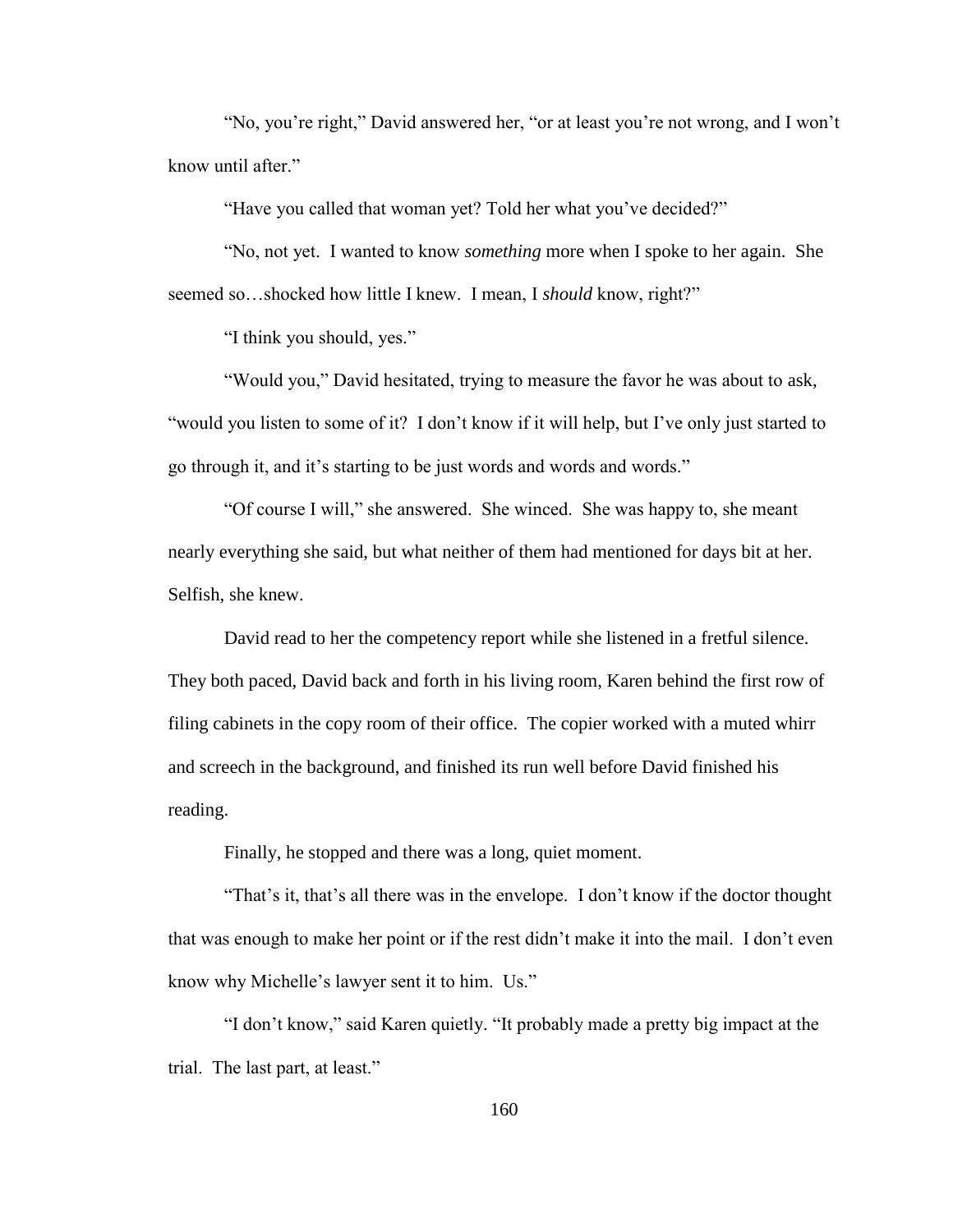"I'm sure it did. Quite the spectacle. Intrigue and all that."

"I don"t just mean that, though I"m sure…"

"I know you didn"t," David interrupted. "I"m just trying to remember not to be taken in by it."

Karen didn"t respond. She finally awoke to the silence in the room, the copier

having finished its job. She wondered how long she"d been standing there.

"You have to go?" David asked, speaking a little too loud, overcompensating.

"No, not really, if you need to read me something else."

David looked at the pile of papers, "No, you"ve got to get back to work. Thank you, though. Really." He tried to let that final word stand for a great deal, even though it felt flat even as it left his mouth.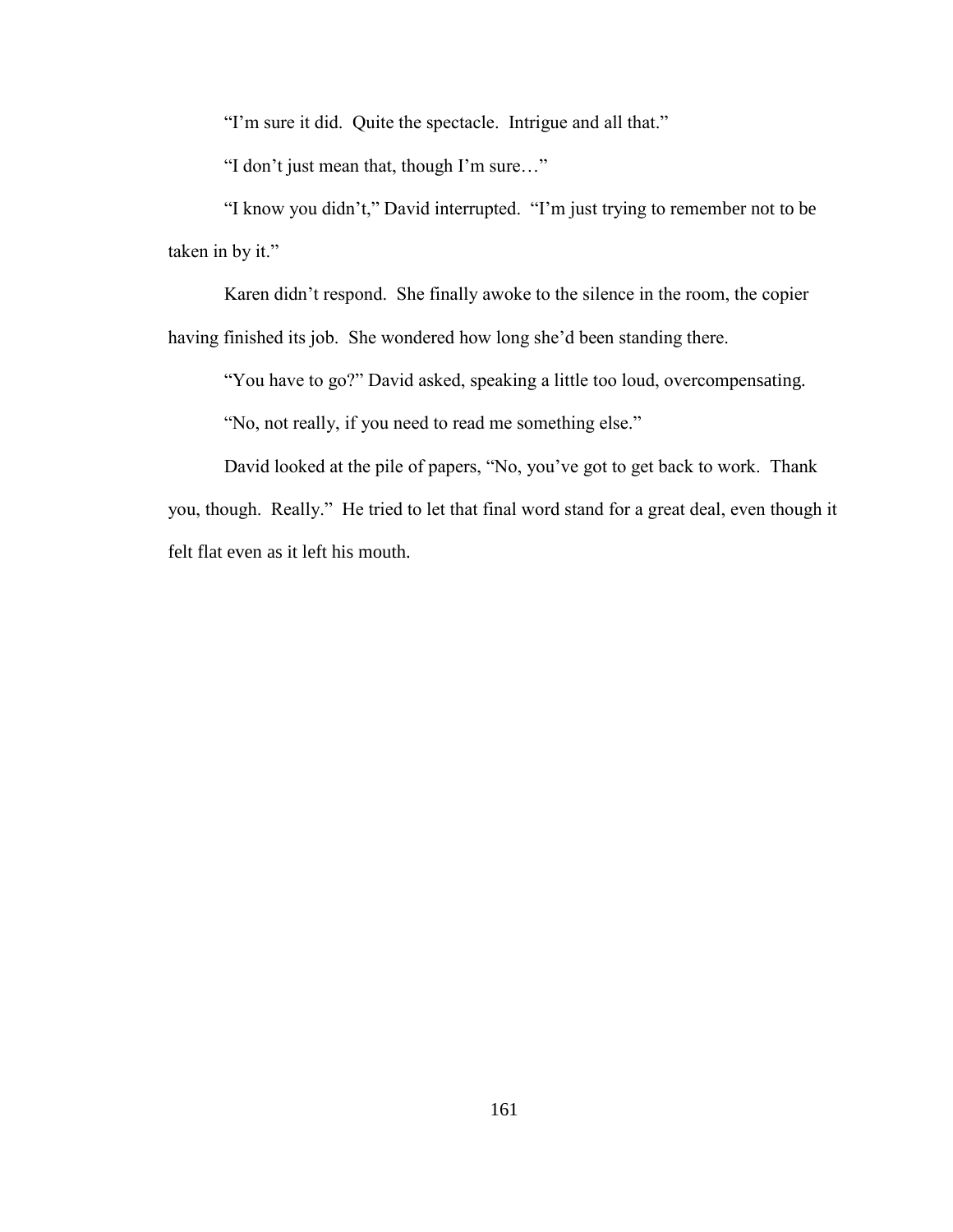### Excerpted from *Blood & Copper*

Chapter 12: Soldiers" Return

## Cjesthe, 1598

After it all came down and the wall went up, the servants and stewards would say it had gotten quiet after Pal was born. That wasn"t precisely true, but it seemed so in the shared memory of those who lived and worked in Cjesthe castle those twenty-three years Erzsebet was Countess, lady of the land and household. Pal"s birth had been harder than most, brought Erzsebet nearly to death, coming early before Erzsebet's young frame was quite ready for him. It was also said that when it was over, though she had been screaming through the night, once she held her first-born son she was as beautiful as ever, face glowing and clear of any pain or worry or fear. This was a pronounced lie, and no one believed it, but it was often repeated.

Erzsebet sat alone in the courtyard, watching as additional lanterns were hung, flowers trimmed to show only the finest blooms, and clinging moss scrubbed from the walls with stiff brushes. She had insisted on many things, her first born turning eighteen was not something she would allow to pass without marking the day. But she was agitated, uncomfortable. She shifted often on the bench, and swallowed often against a stiff throat. She felt a familiar, quiet hotness growing in a hollow behind her breastbone. It had been so cool there lately, so gentle, that she thought it may have finally gone out, that fire, altogether. She grimaced at it like pain, but a small part of her relished it, like regaining feeling in a numb limb.

Pal and Ferencz returned together the day before, riding up to the castle without hurry, eating a soldier's cold meal on horseback. It had come to where Pal now had a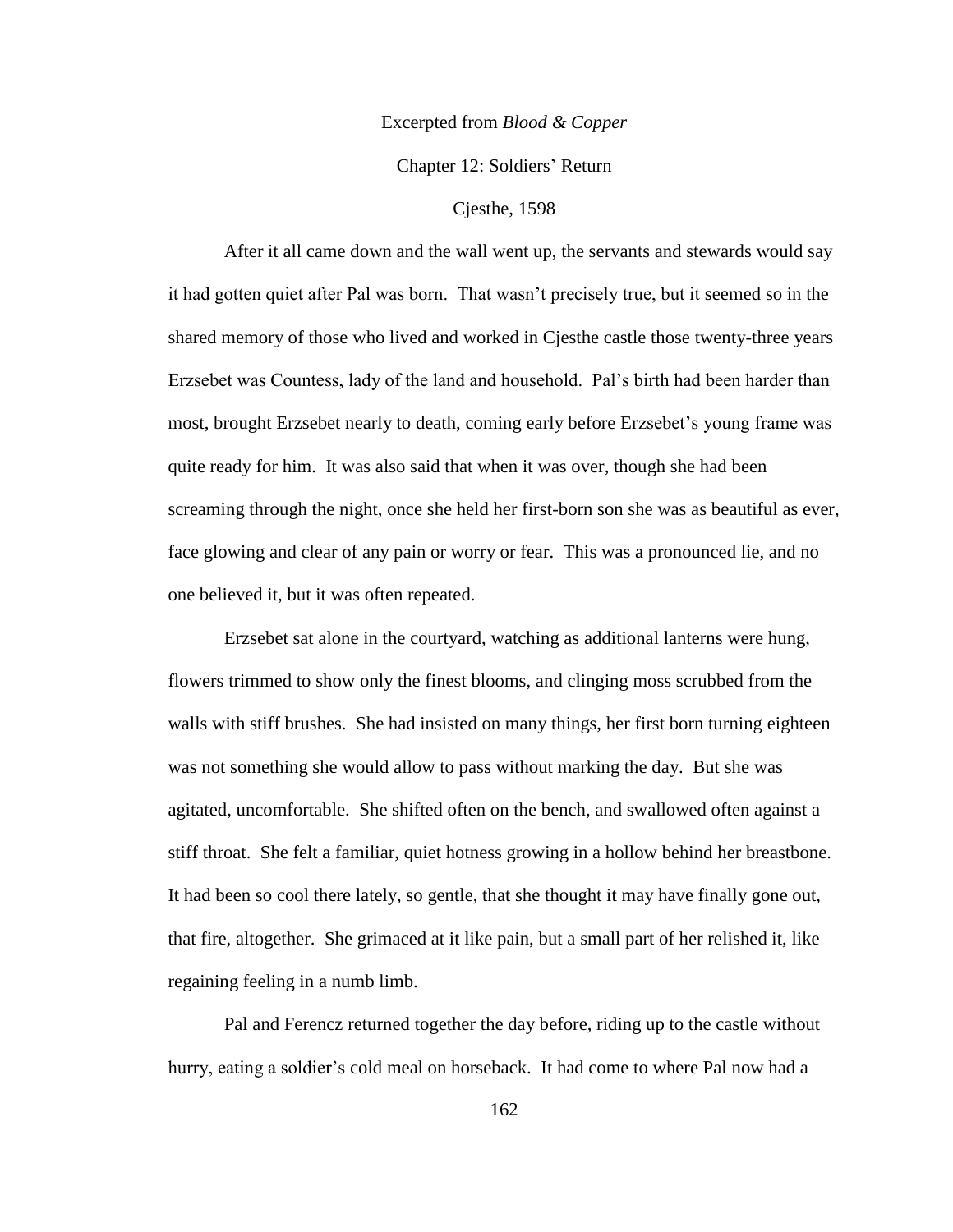distaste for eating at a table, he was so accustomed to eating while moving, but his father assured him his tastes for hot foods and wines would come back quickly. They spoke comfortably and familiarly of the victories and the easy times ahead, how much easier was not yet known, but they speculated freely now that the troops were behind them for awhile. Ferencz"s pride of his son was great, as it should be. Pal was broad-shouldered and tall with a quicker mind than his own, and Pal"s faith in his father was as it should be. But there was no warmth between them as there once had been between Pal and his mother. Ferencz did not think on this much, as he thought very little of his wife at all, had not for many years. But even as the two men spoke, letting their horses wander up the hill as if the day would not move on without them, Pal thought on this, thought hard about his mother and returning, wifeless and childless, to his family home. The oldest child, but somehow the last to leave.

Pal thought about the first time he saw someone bled for his mother's amusement. He had been riding a horse alone for only a little while, so he couldn"t have been more than ten. There may have been a time before this (she was scarcely secretive inside Cjesthe), but either he didn"t remember or he hadn"t understood. It was spring just coasting into summer, a hot day. Pal had been riding in the morning, but as the sun rose his hands were so slick with sweat that he couldn"t firmly hold the reins, and he was not yet strong enough to direct the horse with his legs alone. The horse was the tamest and oldest in the stable, so it knew the way back and directed them both there without much prompting. Childishly, Pal slid off the horse with exaggerated slowness and sulked into the shade without helping Kenneth stable the mare, to show how hot and tired from the ride he was. Kenneth was an old horse hand with dark skin, and though he was always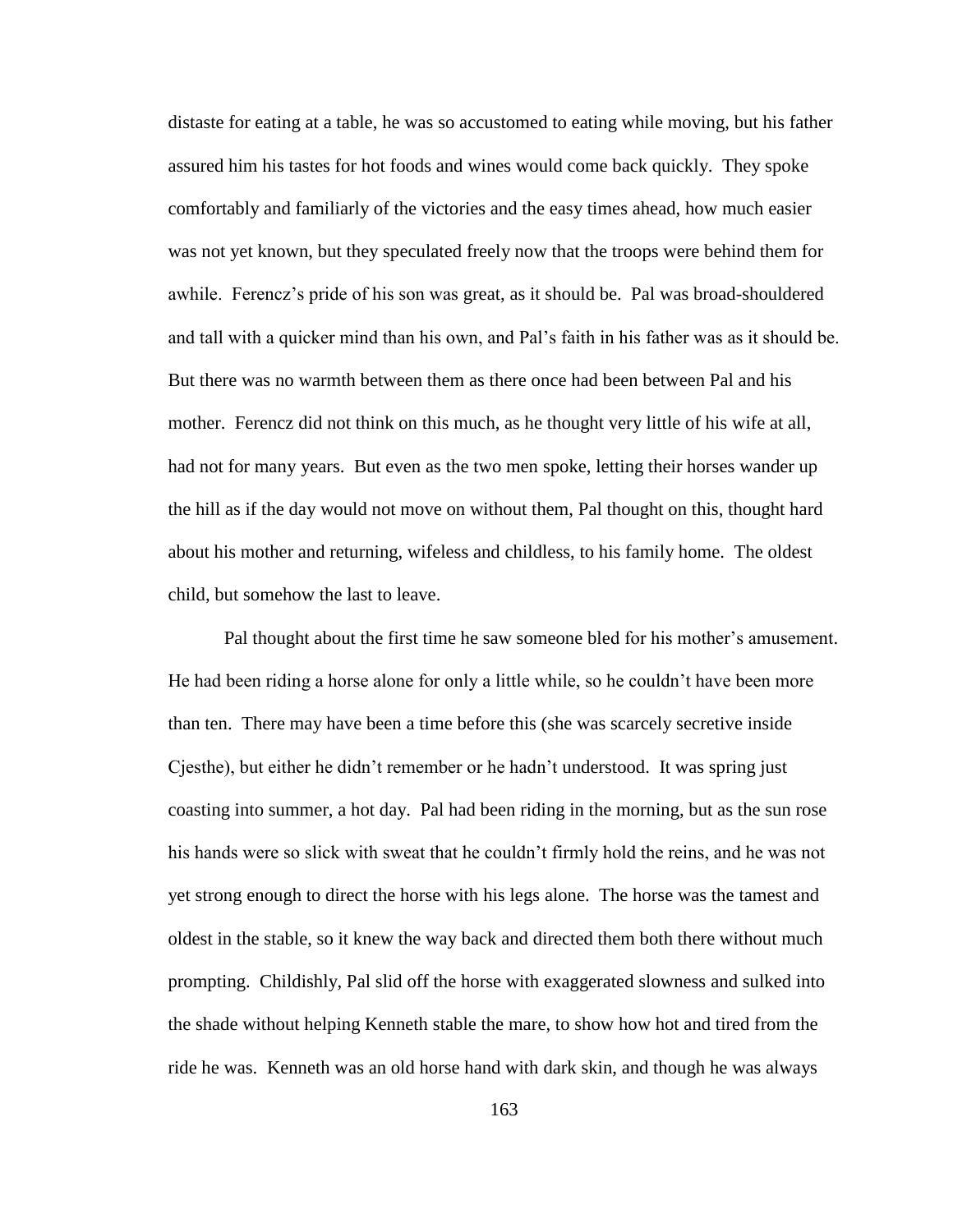faultlessly polite to the family, he ignored Pal"s panting and dragging feet. After resting a bit in the shade of the tack room, Pal had decided to go and find Mother, perhaps nothing but whim. Pal rarely spent time indoors during the daylight hours, especially in the warm months. He usually only saw his mother twice a day. She would come into his bedroom in the morning to see that he was properly dressed and to ask about his studies or activities for the day. In evenings, they would eat together and Mother would read to him, or test him on what he was meant to study for that day. That morning she was angry and quiet. She said very little and asked him nothing.

When he reached the cooler upper rooms, he dragged his fingers along the sweating walls. Everything had taken on a wet, sour smell like that which rises from a well. Mother's rooms, at her insistence, all looked out over the courtyard from the third level. When he reached her hall, he wasn"t sure which room she would be in, so he listened at each door. At the third door, he heard Fizcko"s high, unpleasant voice and almost moved on. He had no desire to see Fizcko"s scarred, sad face at all. Besides, she always looked at him as if he might suddenly bite her without word or provocation. She was nearly as tall as Mother, but she carried herself like a kicked dog, like several of his mother's favorites. He was moving away from the door when he heard her address Mother.

# "Countess, please," she screeched.

Pal opened the door and was surprised that they weren't in the first chamber. As he passed over the threshold, he could hear them more clearly. Mother didn"t respond to Fizcko"s cry, which Pal realized was much louder that he had thought from behind the closed door. Pal realized with a bit of dismay that he was breaking a primary rule—he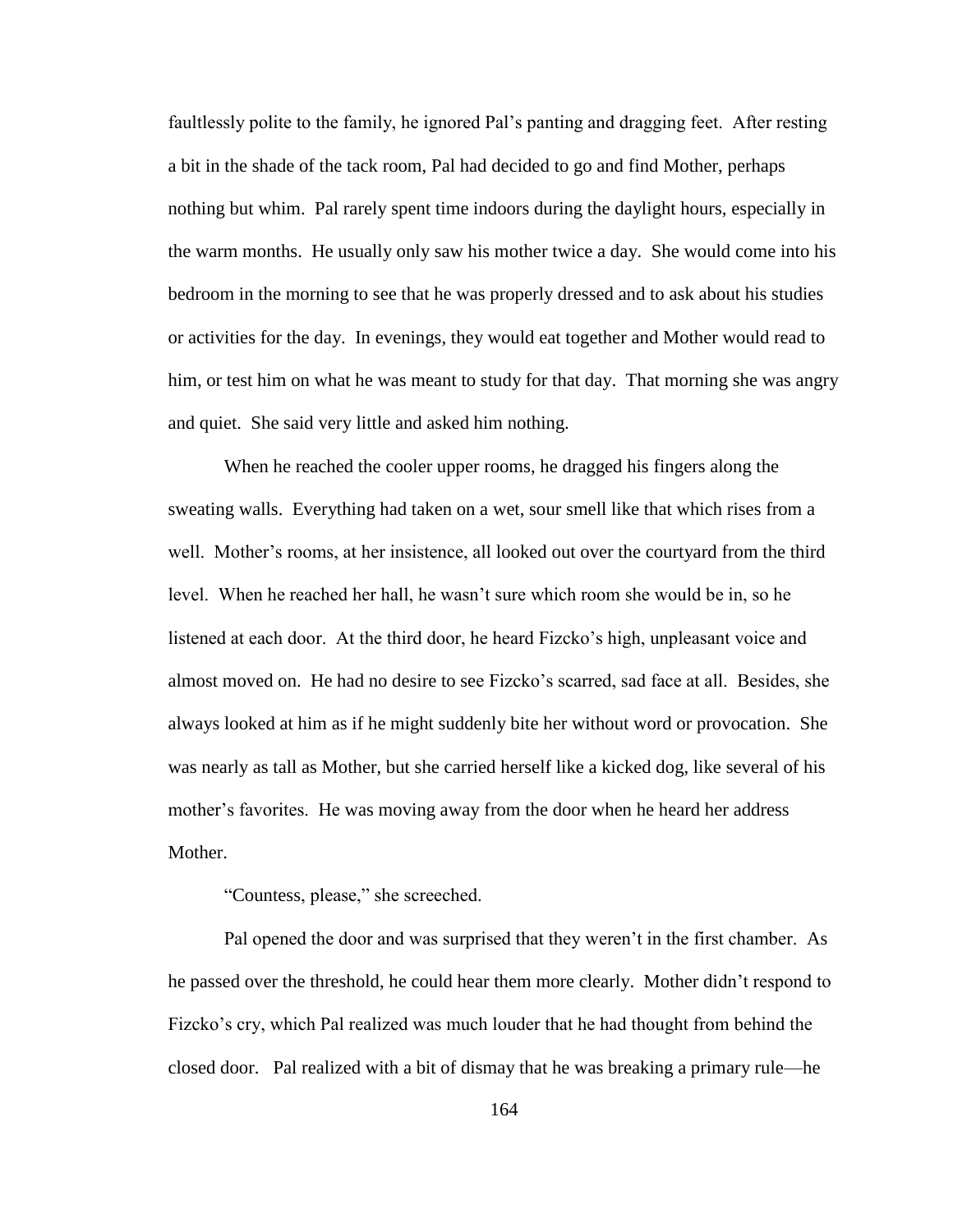was not to enter any room that was not his without express permission. His feet moved him further into the anteroom anyway. The room was one of his favorites because it had the biggest, most elaborate tapestries in the castle. It showed Pal"s great grandfather Istvan mounted on a speckled mare, pushing back a flood of Turks as if only by the sheer power of his will. Where the Turks retreated, they left blood-stained footprints in the snow that eventually formed a sea of red at the right corner of the tapestry, signifying the far east. Pal"s throat tightened, and he knew he should probably leave before he was noticed. He shouldn"t be where he was, but that wasn"t the only thing. All of his instincts were screaming to turn and run.

He crept past the anteroom to the next chamber, the door ajar a few inches. Pal put his face to the gap. Though it was hot outside, waves of fire heat assaulted his face from the inner chamber. Mother had a large fire burning in the fireplace, but also another in a heavy metal pit on the other side of the room, big enough to roast a pig in. The heat was immense, suffocating, even from his hiding place in the gap of the door. His mother reclined in her copper tub, which must have been pulled by the idiot Pesha to the center of the room. From her bare arms and shoulders, she was naked in the tub, bathing. His grandmother Anna often scolded his mother on her lack of modesty.

His mother turned in the tub, to face back into the room where he could not see. She said something, but Pal could only hear a bit of it. "Yes…from the leg." Pal could only see part of his mother"s face from the gap in the door, but it was what held him there, stilled his legs and his heart. She was wide-eyed, and even in profile Pal could see her smile, which was a rare thing of terrible coldness. And yet, persuasive.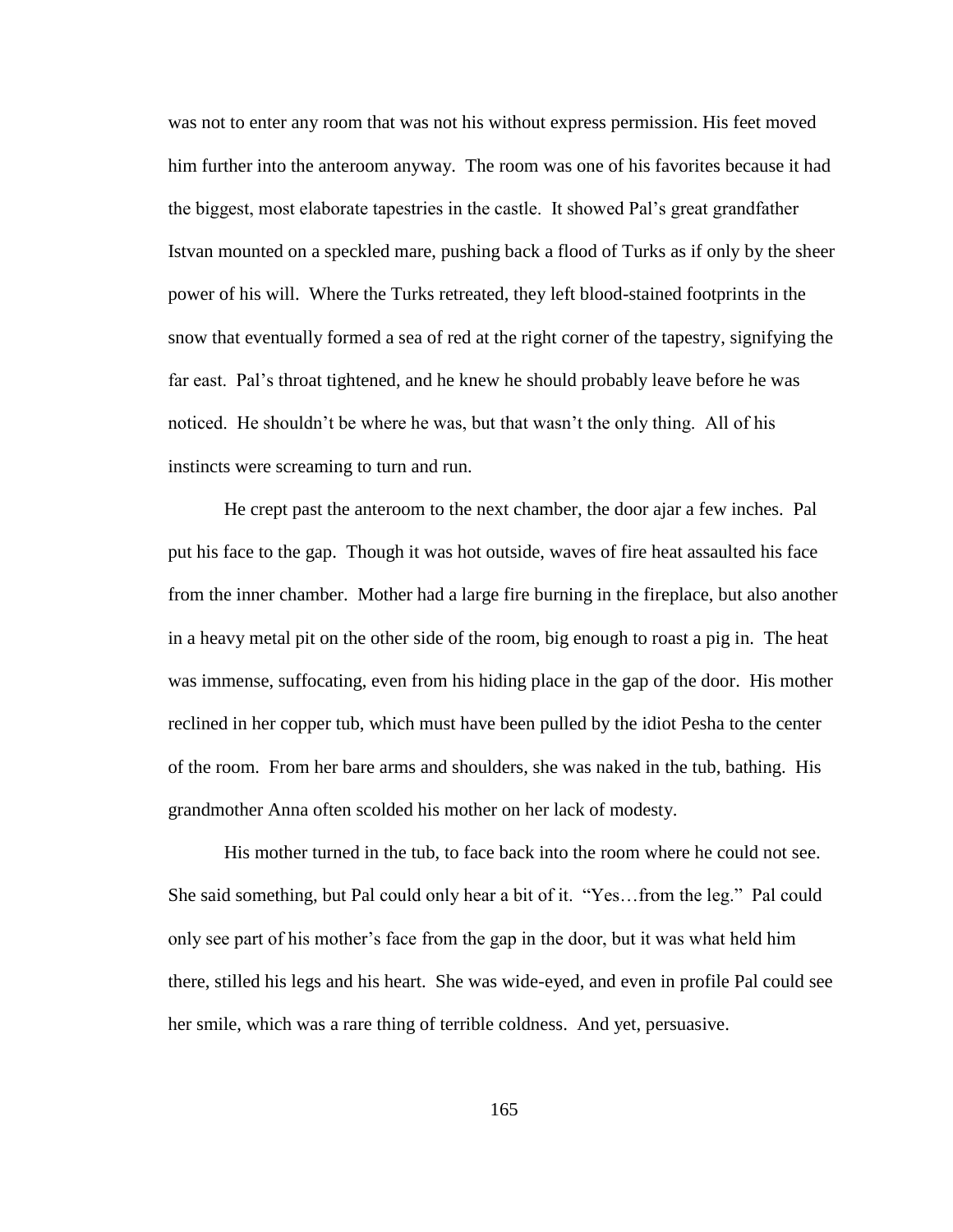"Wait," she barked, her voice clearly ringing out over the roaring flames. "Have it all ready. It will come very quickly, like rain at night."

His mother"s back was almost to him, and the flames between him and Ficzko, so Pal opened the door another few inches, slowly, listening hard for any resistance in the iron hinges. The heat of the room flowed out even more, and almost instantly he was so covered in sweat that it made him shivery. His mother moved again and he froze, but she just leaned over, her hands grasping the back of the tub. Her back was arched, the flame light made churning patterns on her skin, pink from the heat. At times, each bump of her long spine was accented sharply, undulations of light and shadow like hills drawn on a map. Other times the fire would burst into new brilliance, the clear distinctions of her form would vanish and her back would look like a boiling red sea.

Pal had opened the door wide enough to take a cautious half step into the room. He could feel water trickling down his back, and the sharp coldness of it made him think of pointed nails. He could just see Fizcko"s bent figure, though her attention was thoroughly diverted from him. He was shocked to see that there were others in the room, Pesha, for one and another young woman he didn"t know. The strange woman was clearly a peasant, but not a servant that he recognized. Fizcko was speaking, but she was no longer shrieking, and Pal couldn"t hear her over the fire. Pal wondered for just a moment if the woman was one of the women his mother routinely rescued from convents and brothels. He did not yet understand the difference between the two, and his mother spoke as if there were none. The girls never stayed at the castle long.

Pesha was tending the fire with a poker, standing as far back from it as he could, while still holding onto the poker. He stood askance to the fire, trying to protect his eyes.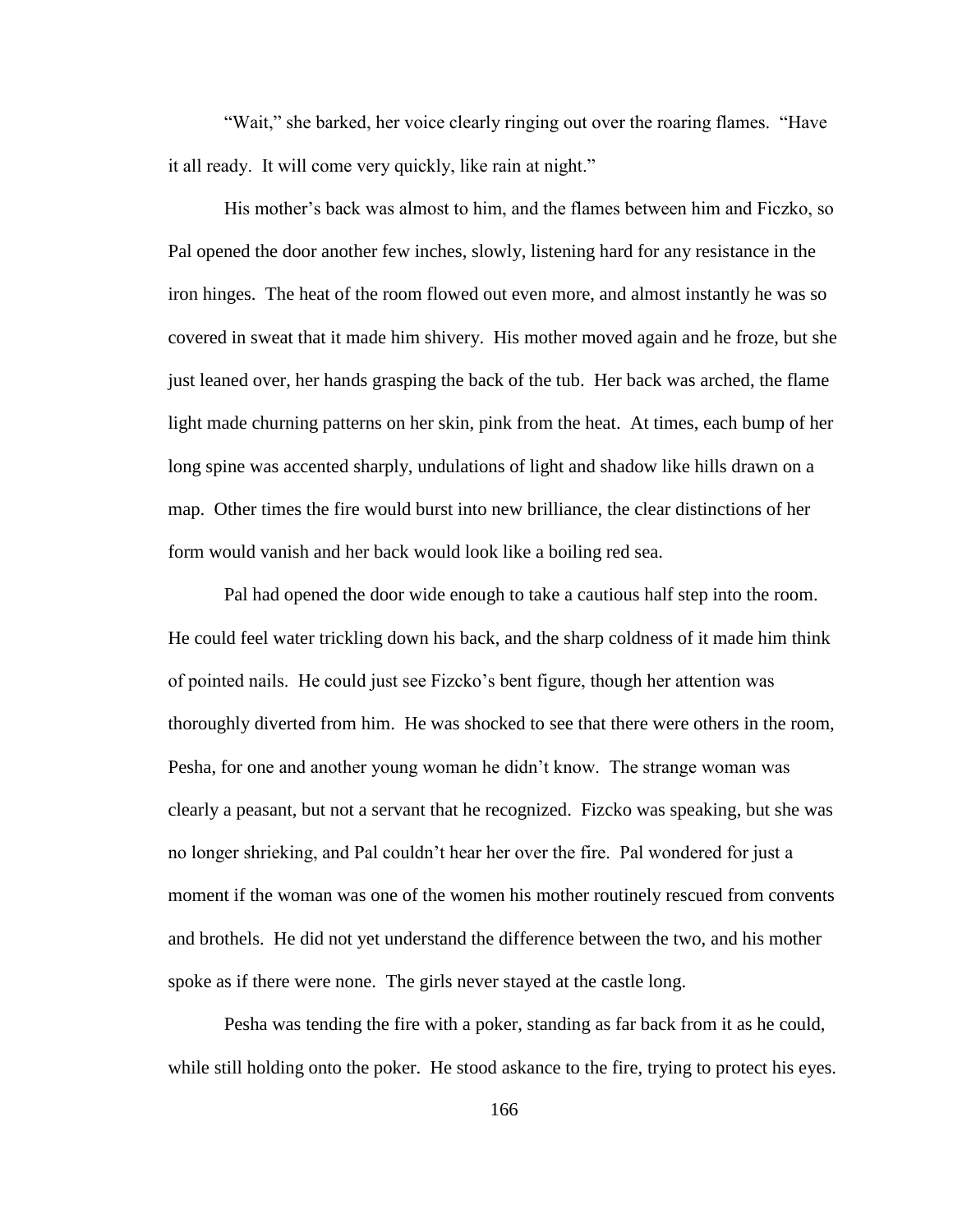In the middle, it was nearly white with brightness. Fizcko was attending to the other woman, who sat in a high wooden chair, the kind that sat in front of the tall looms that sometimes filled the hall before his mother threw parties. Under her, Fizcko was placing a large earthenware pot, with curves like a vase. Pal wondered if they were going to soak the woman"s feet, and wondered why his mother was having the woman bathed in her own chamber, instead of with the rest of the servants. *Maybe she has some disease.* She was sitting the chair dazed and still, her eyes dull even in the bright fire light. Her leg, which Fizcko moved aside in an awkward, unladylike way, was scraped and bruised up the thigh. She also had a few bruises on her face and scratches on her arms. Pal blushed as Fizcko pushed the woman"s skirts out of the way, tearing them in the middle.

Pesha and Fizcko looked at each other, and then the strike came so suddenly that Pal had not actually seen the knife in Fizcko"s hand until the blood was flowing quickly, *so quickly, like rain at night*, into the pot below her leg.

The girl did not cry out until Pesha, only a second or two after the strike, pushed a hot poker against the cut, sealing it with fire. Her scream, though it must have been made with all that was left in her, was so weak that Pal doubted it could be heard in the hallway, for he had closed the heavy oak door behind him.

Pal wondered, if the girl was so sick that so much blood had to be let, why his mother was in her presence at all. And why the operation was being held here, with "the idiot and the mule," as the other servants called Pesha and Fizcko, and not down in the town. Fizcko let go of the girl, and she fell from the chair, barely conscious.

Fizcko picked up the earthenware pot and brought it to his mother, who waited with her hands outstretched in the bath. Her hair, which was loose and straight, fell down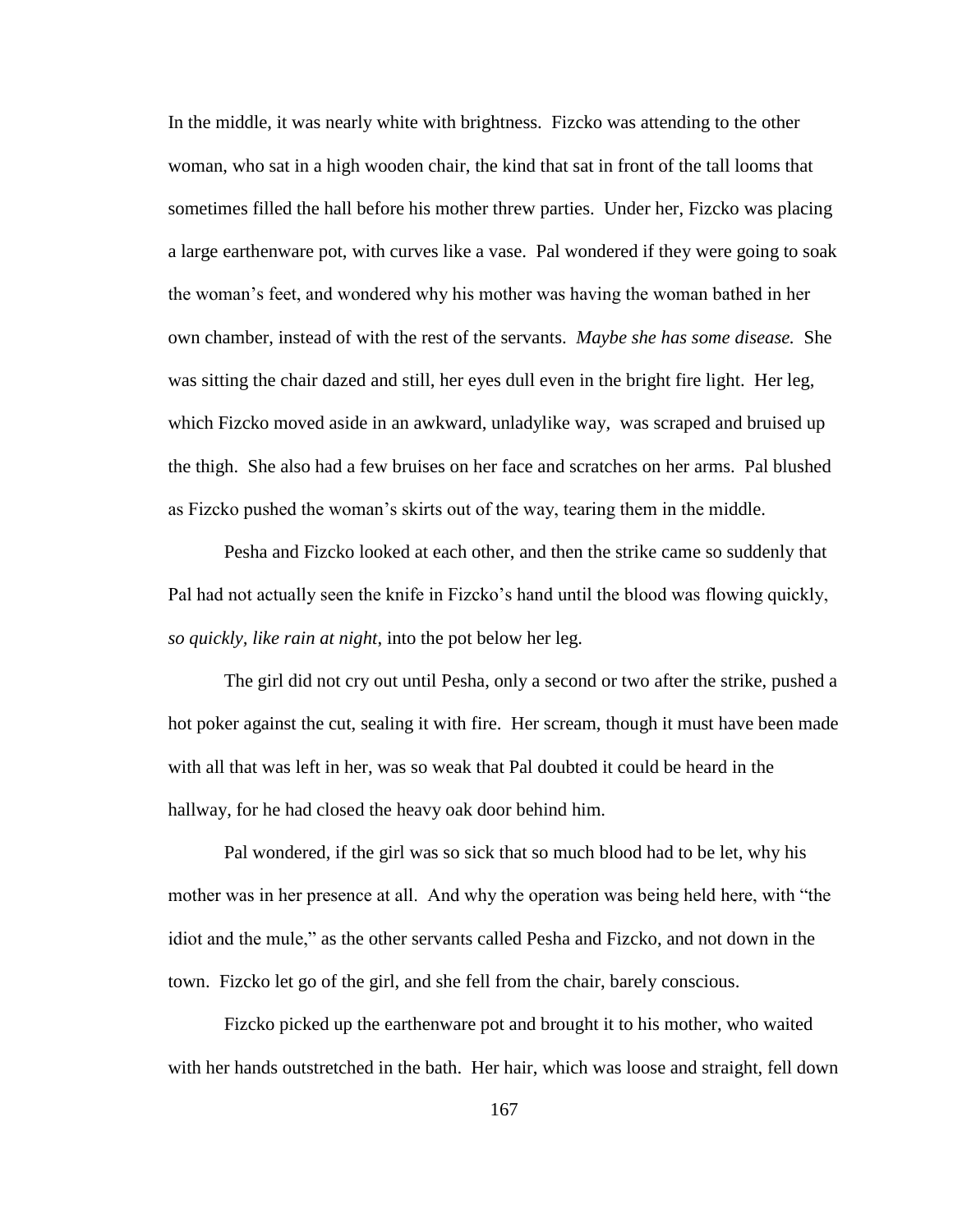over her face, masking it from him. She dipped, with anticipatory slowness, both hands in the pot up to the elbow, and drew them out streaked red. Fizcko pulled her Countess"s hair back and folded it away, as if preparing to wash her neck.

His mother lifted her arms up, letting the blood run in rivulets down toward her shoulders. She moved slowly and easily, like a practiced dancer. With a jerk, she brought her hands down, and her face, which had been blank and far off, turned dark. Her lip curled up in a sneer. She leaned her head forward and smelled one of her bloodsoaked arms, her disgust suddenly plain on her face. She rose from the bath, and Fizcko and Pesha seemed to melt away into the far corners of the room. Pal could not see either of them anymore, and he should have shrunk back in case he was seen, but he could not help but watch as his mother stepped from the bath, water running off over her in sheets while the blood clung to her skin. Her body seemed to fall apart, and became disconnected, limbs held together only by magic and will. Her head lowered and her shoulders raised. From what Pal could see of her face, her mouth was partly open, showing teeth.

She approached the girl, who lay on her back, her eyes half closed and turned up into her head. She knelt down, straddling the figure of the peasant girl, seemingly unaware of her own nudity. She gripped the girls hair, wrapping it around her fingers, and raised it up from the floor. She shook the girls head until her eyes opened a little. With her free hand, she smeared the girls face with blood.

"You smell like rotten fish on the inside," his mother said. It was not loud, but somehow it cut through the sounds of the flames and reached him, cutting into him.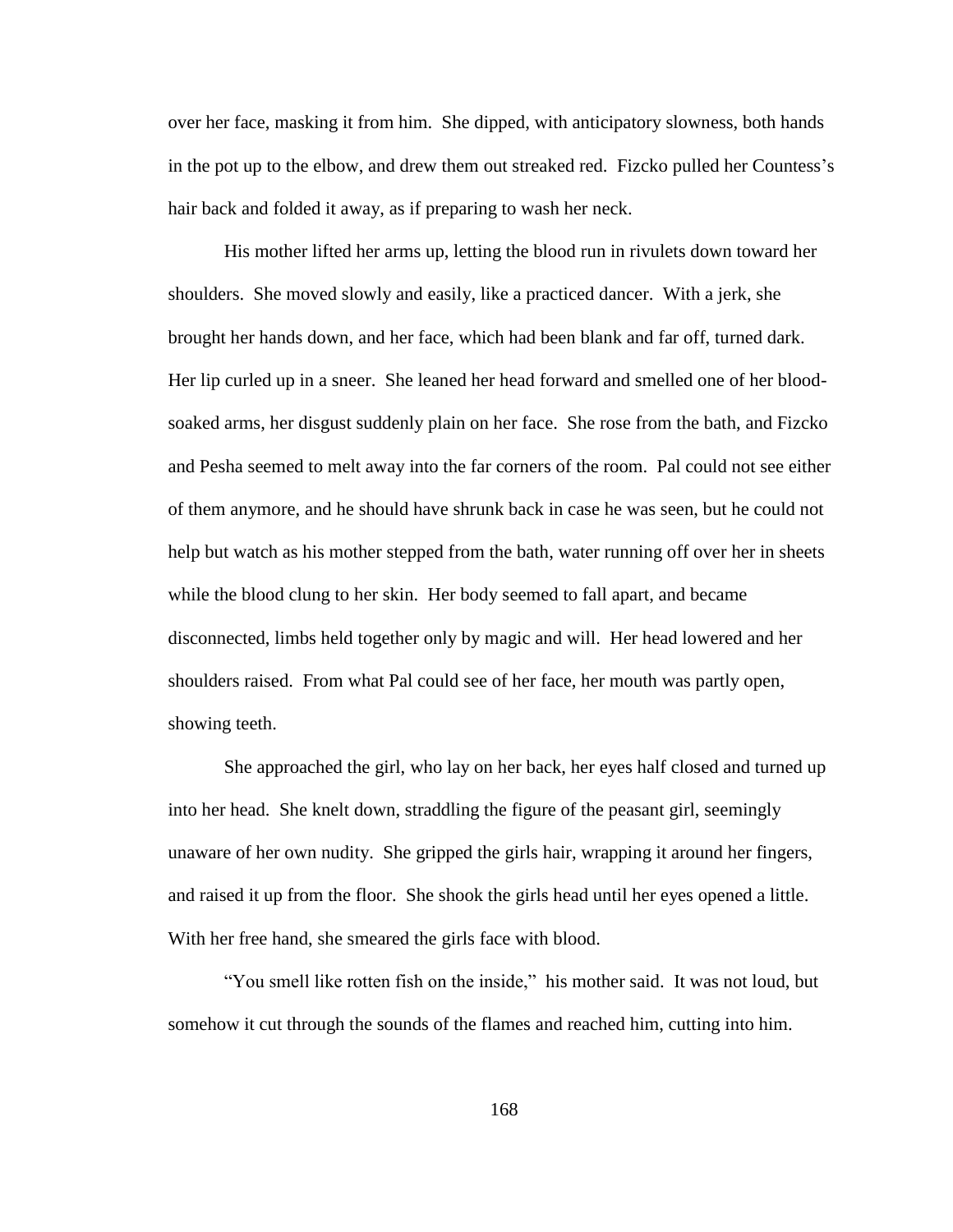His mother pressed her hand against the woman's face and banged her head into the stone floor three times.

He ran, and saw no more.

It was not many months later that Pal joined his father on a hunt, proving strength and skill on a horse beyond his years. The next year, Ferencz took him to a soldier"s camp. He"d scarcely been home since, and never longer than a month at a time. But now there was plenty and a veil of peace, so he and his father rode home. They did not hurry.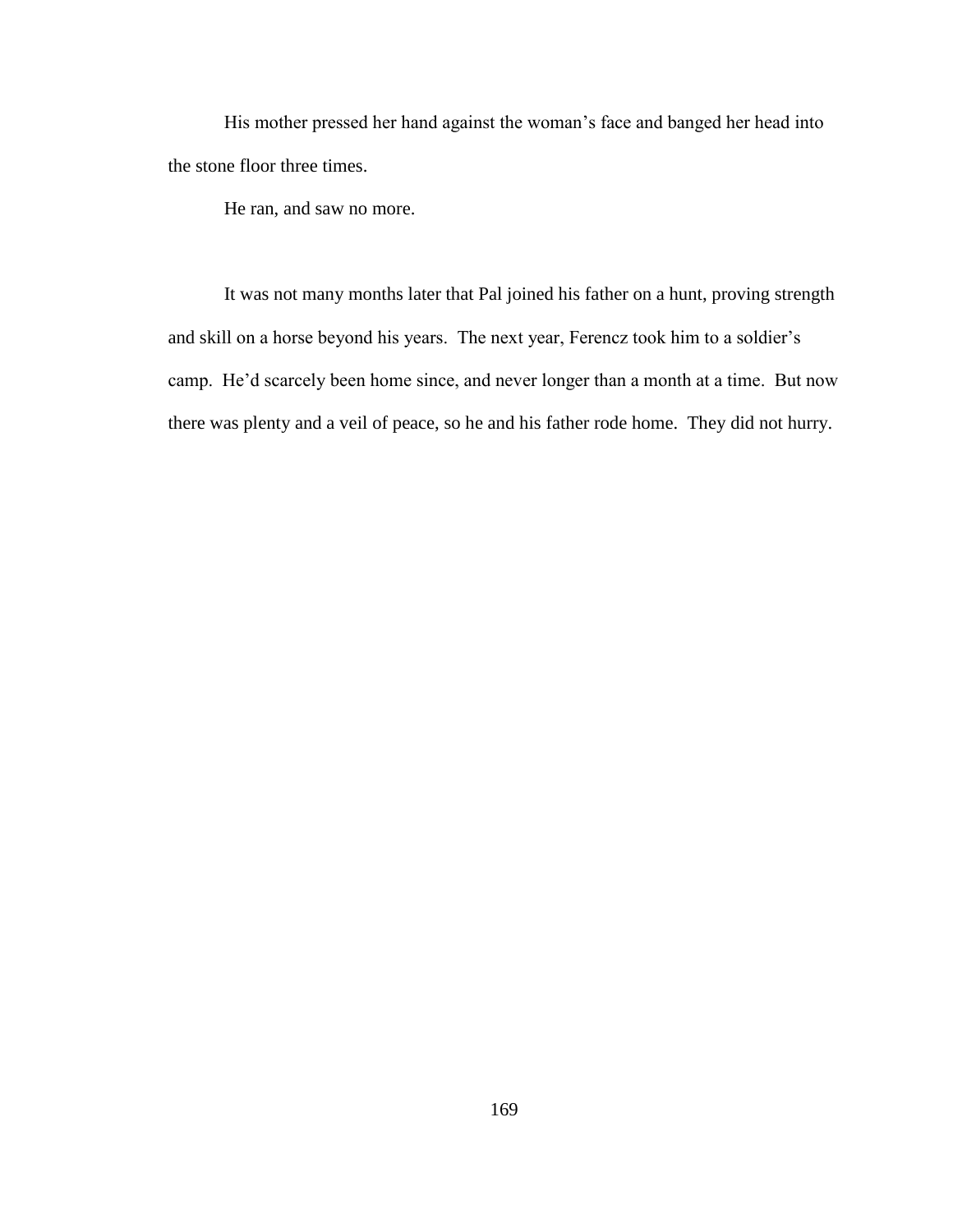#### **Guilty**

# Baton Rouge to Tallahassee

By Wednesday afternoon, David was at the airport, sitting in a laminate seat with a leather satchel that his Uncle had found somewhere and gave him as a for-nothing present. He propped his feet up on his rolling suitcase in front of him, just small enough to check, and tried desperately to be comfortable. Trey had dropped him off about two hours before his flight was scheduled, and now he still had quite a wait ahead of him.

His ticket was paid for by the Greene Foundation, first class. He was wishing now he had insisted more strongly, but the truth was he couldn"t really afford two lastminute flights in a week, so he caved after only the second insisting.

Ramona, for her part, had been so shocked to hear from him that she could scarcely think of anything to say besides trivialities like taking care of the flight and the procedures for scheduling a visitation. She was on her way to the prison when he called her cell phone, the only number she had given him. Her reading of him, from the first call, was that if he would be agreeable at all it would be with a single person, not a committee. So she gave him her personal cell phone number, something she rarely gave out to anyone. She regretted it a little after his first call had startled her badly, but she knew now it had probably been the best strategy. When she hung up, she considered calling her father, but instead put the cell phone in the cup holder. Michelle was part of the first step in her project, a project that was sure to be long and drawn out. It was not an original idea, it was pretty standard, in fact, but it had never been done by an independent agency before. The aim of these studies had always been how to catch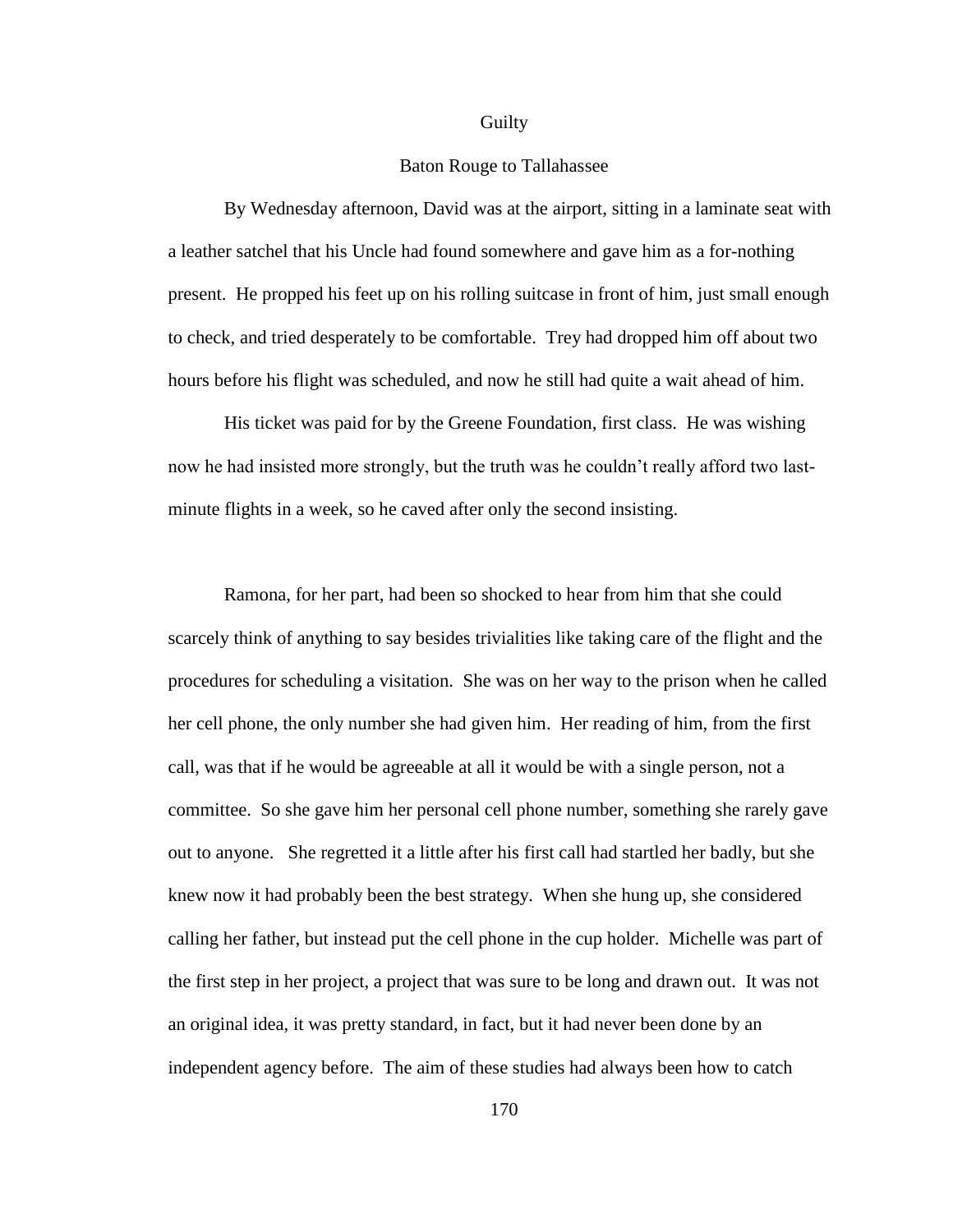killers faster, helping law enforcement identify patterns and significant details. Like studying and naming moves of a chess board: openings, gambits, traps. She reminded herself that they had a path to follow, she and her team knew what to do, and she would have to handle any curve balls herself, especially this early in the game. Because it wasn"t a game. She shook her head to herself as she drove, setting her mouth into a grim non-expression as she pulled up to the prison entrance. She had her ID and papers ready, and thought distantly of how she would tell Michelle the news.

David gave up trying to be comfortable in the terminal as a man in a leather jacket chose the seat that shared a back with his and started tapping his boots. He got up and started to wander the airport, rolling his bag behind him and trying to stay out of the way of people in a hurry. He strolled through a book stand, scanning covers of magazines and paperbacks. His eyes landed on a copy of *Blood & Copper,* a newer edition than the one he had in his carry-on, just as a girl of about seventeen picked it up and turned it over to read the back. He didn"t wait to see if she would buy it. It was only just barely onethirty, but had just over an hour still before his plane would begin to board, so he pulled his suitcase to a nearby kiosk bar. He made a lame joke about not driving to the bartender, who smiled politely as he mixed a gin and tonic with two limes.

By the time he boarded the plane, his stomach was settled and his eyes only opened half-way, but he was no more likely to sleep on a flight than he ever was. He was not afraid of flying, but he could never sleep where strangers could look at him. He had never flown first class before, and found it somewhat disappointing. He watched out the window with his hands clasped until they were fully in the air. He closed his eyes, but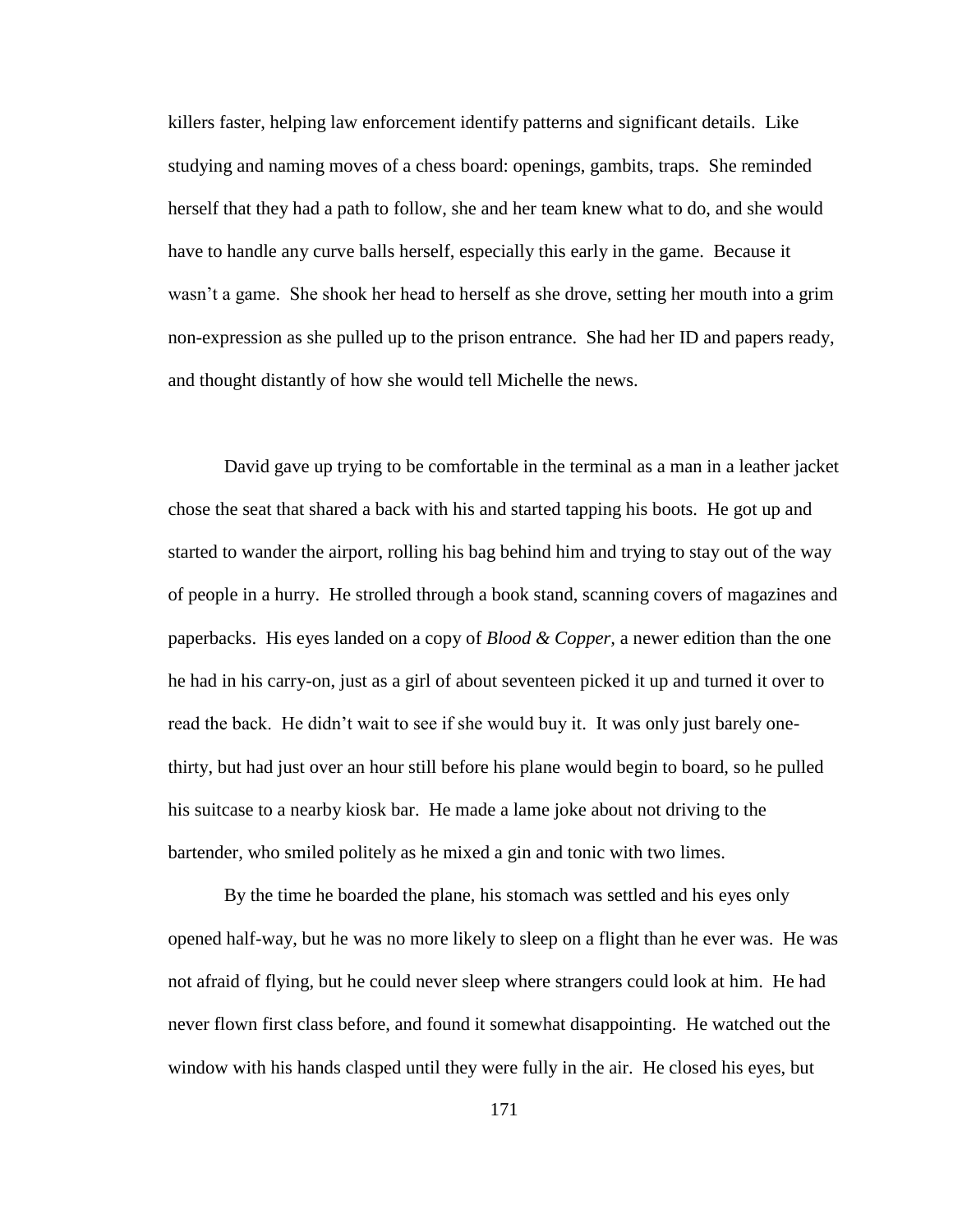after only a few moments he knew it was hopeless, so he rummaged in his bag and pulled out *Blood & Copper.* He still hadn"t completely decided whether or not to read it, but he had not brought any other books, so he supposed he made up his mind in his sleep. He had barely cracked to the first page when he felt a tap on his arm. The woman next to him was tall and square in the shoulders, with short, curled hair. She was old enough to still dress-up for flights, in a pale blue blouse complete with a small shiny broach over the right breast.

"May I ask what you're reading? I just love airplane books."

David could think of no polite way to refuse, so he half-closed the book on his finger to show the cover.

"Oh, that's a great choice," she showed her own book. It had a scared looking teenager looking back over her shoulder as she ran through the woods. It was thick and from the looks of it, was a large-print edition. "I love planes because it's the perfect excuse to have a cocktail in the middle of the day and read a trashy book, right?" she nudged his elbow with hers, leaning over the first-class arm cushions to do so. "My son flies me to Florida every other month to come see him and his new baby, so I spend a lot of time in airports, so might as well enjoy the trip, right?" She chuckled, a manly sound and nothing like a giggle. "That really is a good choice though, an old one, but still good. That's the only one she ever wrote, right?"

David shrugged.

"I"m pretty sure that"s right," she nodded, as if that was all the affirmation she needed. "I remember trying to find another one by her, I hoped she would cover other figures—Vlad the Impaler or King Henry or such—she was such a fun read. Not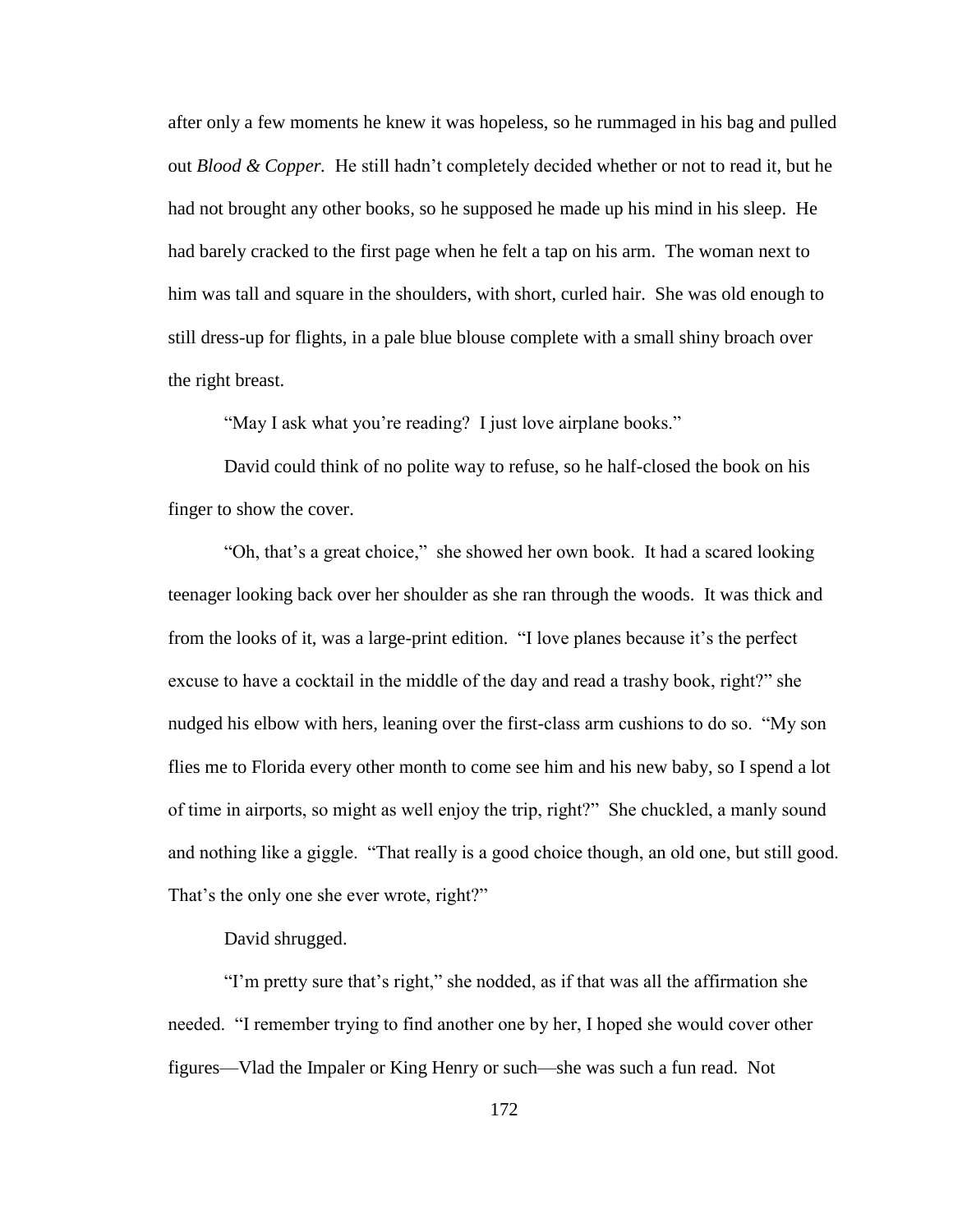historically accurate, of course, hardly any of them are these days, but that's why they call it fiction I guess. When I"m at home, I try to read things that are just a little bit classier, you know, I"m in three book clubs, if you can believe it, but I always save my guilty pleasures for planes. This," she tapped the cover of her book, "is *certainly* a guilty pleasure. I think it"s mostly written for teenage girls, but I can pretend, can"t I?" She chuckled again. David stared at her, watching her bounce and sway as she talked, as if her talking bounced and dislodged her in her seat. It was close to babbling, but David found himself smiling at her. There was something infectiously friendly about her that was utterly disarming. He usually hated when strangers tried to chat him up in boring places, like lines and airplanes, but the woman spoke to him like they were at a dinner party and had been seated next to one another. She was odd, to be sure, but he liked her almost instantly.

"Are you enjoying it so far? How far have you gotten?" the woman asked.

"Oh, I haven"t even started," he showed that his finger was only on the first page.

"Oh! Well I"ll shut up then! You"re in for a treat, such a fun read!" She went back to book and appear to be lost immediately in it, her eyes moving quickly across the page, wide and eager.

David sighed a little, disappointed. He began to read. He read through the first two chapters, the chapters were short and skipped time between them, jumping from one scene to the next. Even so, it took him nearly half an hour. He was continuously distracted, wondering at every moment, *is this what fascinated her so much? Is this? Is this?* He quickly became frustrated and lowered the book to his lap, covering his eyes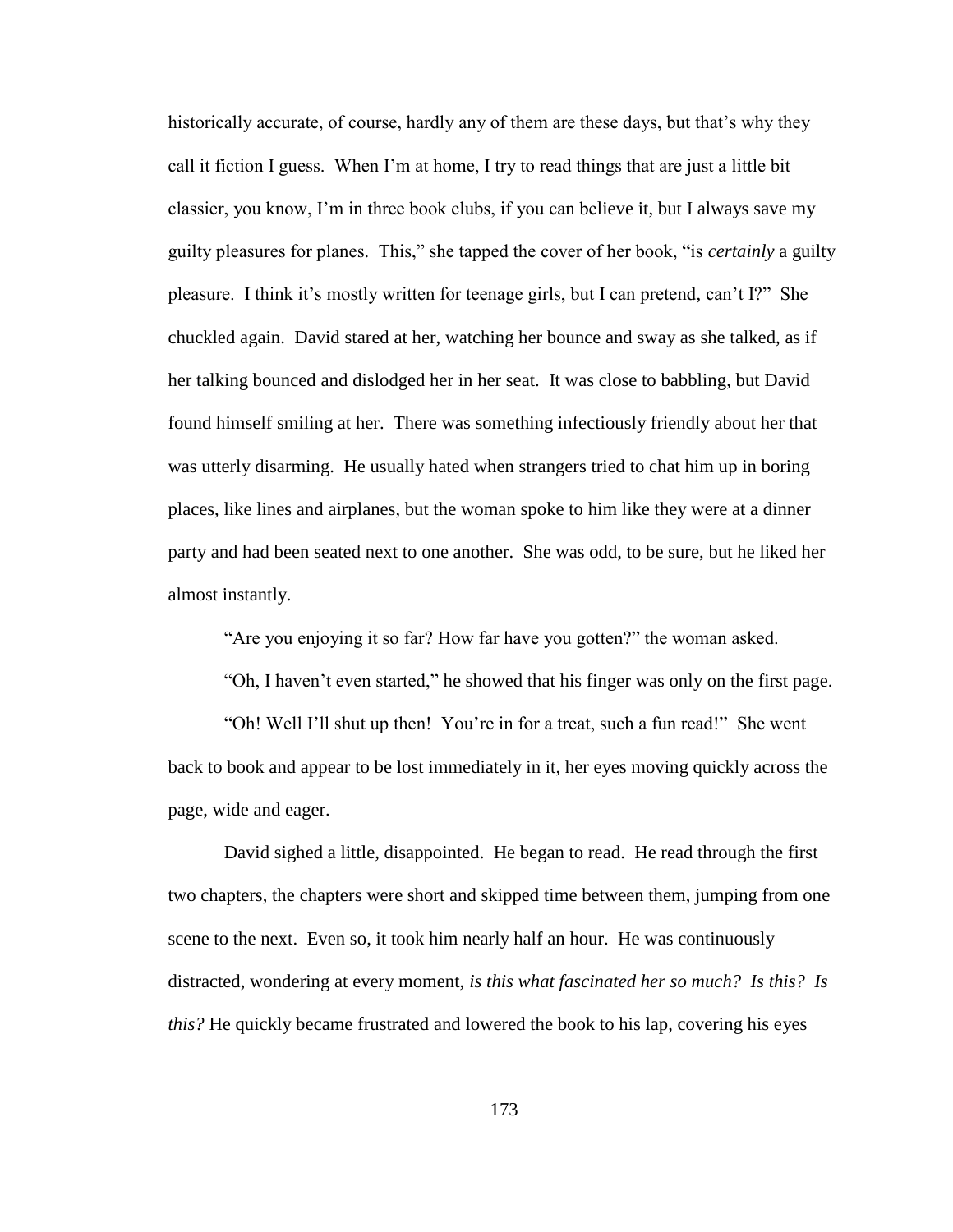with his hands and rubbing under his glasses. He felt another gentle tap on his arm. The woman had got his attention to show him the drink cart was coming, they were next.

"Does your head hurt?" the woman asked. "Mine used to when I read but it stopped when I started getting the oversized print. White wine, please," she scarcely paused to turn to the attendant and turned back just as quickly. "I have a lighted magnifier in my bag if you need it. It would be a shame to waste perfectly good planereading time on a silly headache."

"Gin and tonic, if you have it," David ordered, and then turned back to the woman. "Oh no, it's not that. Thank you, though."

The attendant gave them their drinks and asked if they would like peanuts or pretzels. The woman ordered pretzels and he doubled it, giving his own bag to the woman when the attendant had moved on to the next row.

"You don"t want yours?" she asked.

"I"m good with this," he said, and jiggled his glass. The plastic and the sparse ice made a disappointing, hollow sound. He considered for a moment, looking at his glass and back to the woman.

"You know, the truth is I"m behind. I"m supposed to have this book read before I get to Florida. I don"t suppose you could point me to some of the best parts, maybe fill in the basic story for me?"

The woman eyed him, with slightly narrowed eyes. "It's not for some class, is it?"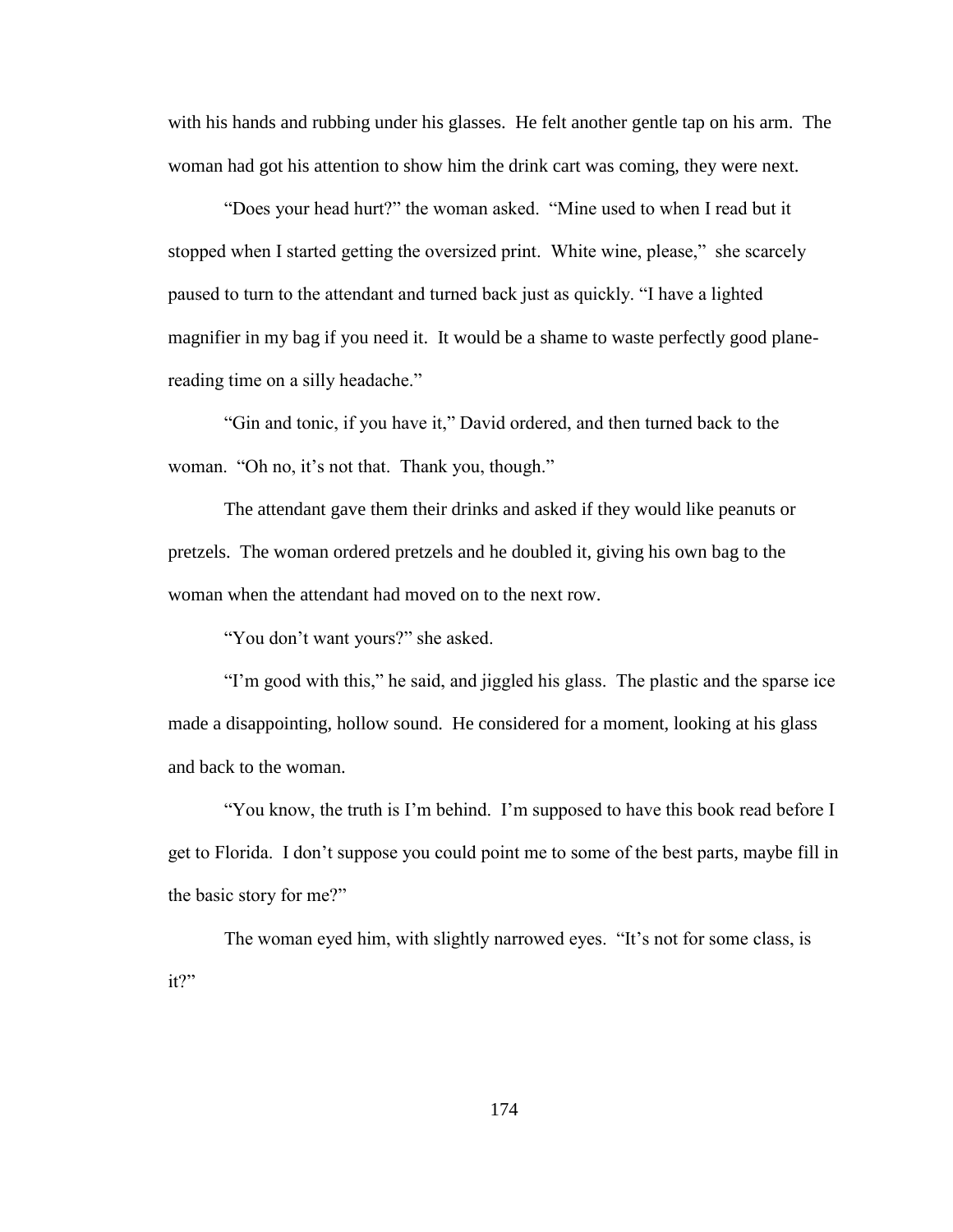"Oh no, it"s just that my moth—my mom really likes the book and wanted me to read it." David swallowed, realizing that he was not actually lying, even though he felt all the signs of it.

The woman narrowed her eyes even further, then relaxed a little. "Oh well all right," she held her hand out for the book. "You really should read it all the way through at some point though," she chuckled. "I guess it was silly thinking it would be for a class, I don"t know what sort of class would assign it, unless…oh well never mind." She opened to the table of contents and started flipping though, turning down pages occasionally.

"Unless?" David prompted.

"Well, there's sort of a history behind this book, so they may use it in some psychology or criminology classes. Supposedly it made some woman crazy. You know how for a while people were all afraid of *Catcher in the Rye* because Charles Manson had a few dozen copies and quoted from it? It's like that." She wasn't bouncing anymore, her attention split between what she was saying and picking out parts that David should read. "The book is about this Countess, she was a real woman, you see, in 1500s or something like that, and she was said to have killed all these women, tortured them, bathed in their blood, all that, like a real life vampire. So the book goes through her whole life, you could call it a psychological thriller, though it's a little bit different. She gets away with it for a long time—something like twenty years, but in the book you see her devolve as she gets older until she"s too crazy to hide it and they wall her up in the tower for the rest of her life. I"m making it sound *so* dull, but it really is an interesting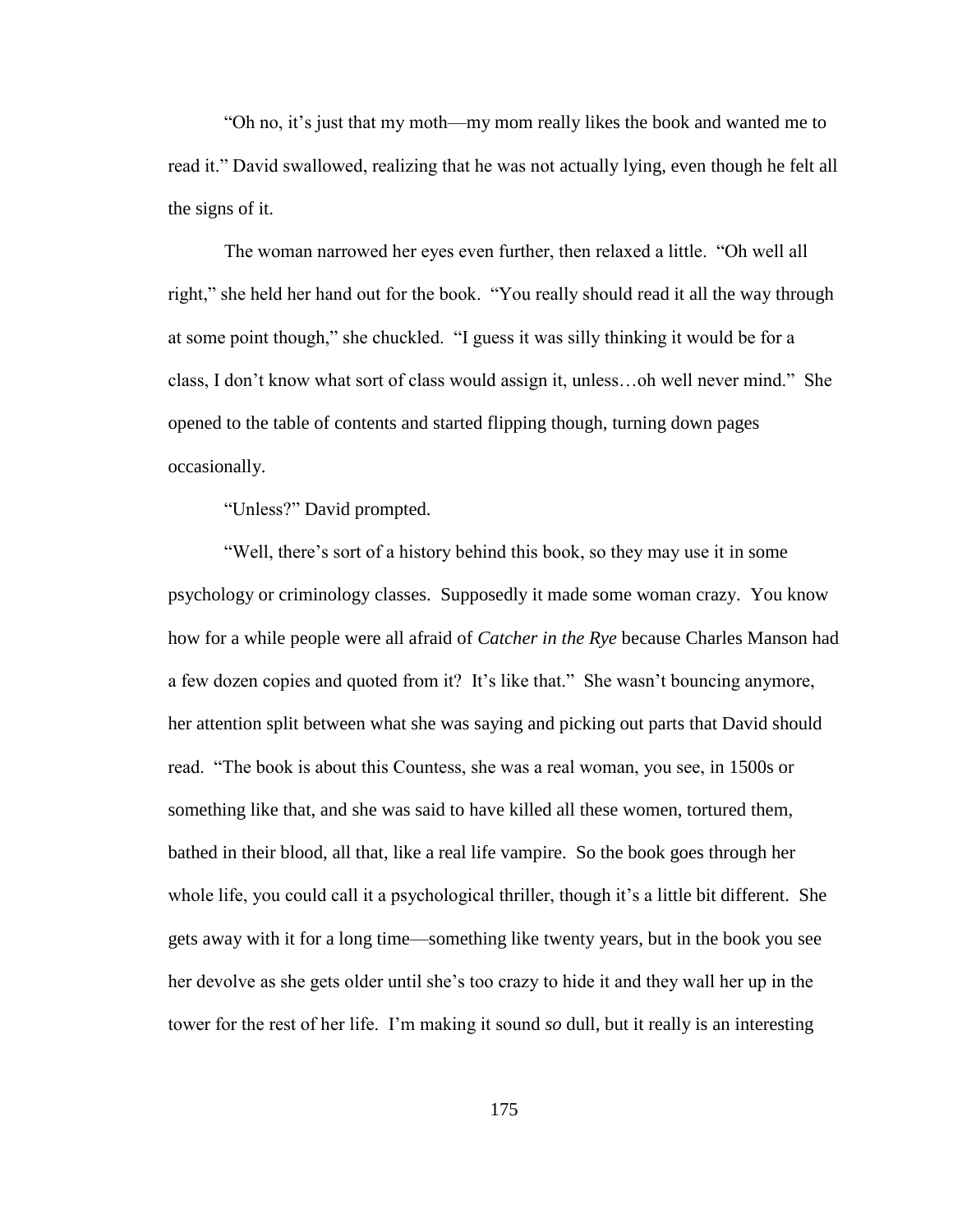read. I should pick it up again sometime. And you should definitely try to read it all the way through."

"How did it make someone go crazy?" David asked. The question came out easily enough, casual sounding.

"Who knows, really, but there was this woman, I forget her name, who killed women and also had hundreds of copies of this book. She killed them the same way they are killed in the book, I think, draining the blood and such. I forget, it was so many years ago I think my son was still in school. There was some movement to get it pulled off the shelves, but of course that just made it more popular." She handed the book back to him. "There you go, I"ve spoiled the ending for you and everything. But those are my favorite chapters at least." She shook her head. "You"re just cheating yourself though."

David nodded. "I know, I"ll read it all the way through sometime." He sat back in his seat, took a long drag of his drink, finishing half of it. He opened the book to the first dog ear, about halfway through the short novel. He read continuously, faster now. Several times he had to consciously relax his jaw as it started to hurt. He was nearly finished with the last section when they landed.

"Well?" asked the woman as she moved into the aisle to get the bags from over head. David moved out as well to help her.

"It"s certainly something else," he said. "Thanks so much for your help," he added, handing her an attaché case.

"Of course," she said, "just don"t tell your mother on me."

"I won't," he promised.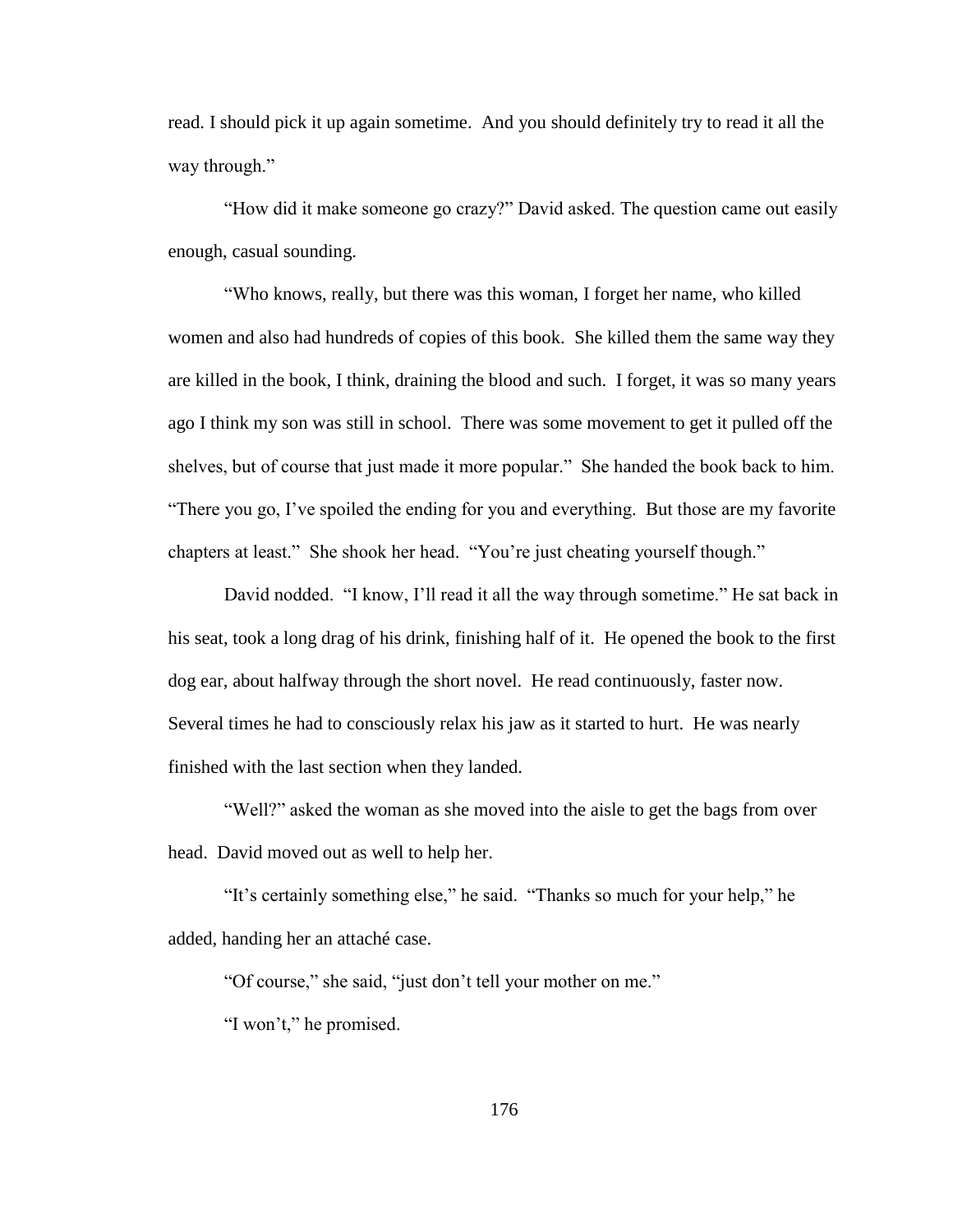### Excerpted from *Blood & Copper*

Chapter 13: Fire Breaks

### Cjesthe, 1598

Erzsebet kept to herself most of the day her eldest son and husband were due home. She watched as they prepared the courtyard, watched the cooks knead and beat, watched as linens were taken down and up the stairs. She made everyone distinctly nervous. She was usually quiet, but even so, her silence that day seemed to fill all the spaces and steal voices.

Pal and Ferencz arrived late in the evening, and Erzsebet had dinner held for them, even as the candles had to be replaced. The hot feeling was growing inside her, tickling now at the back of her throat. She never knew the source of it, could not predict when it would come upon her or leave her be again. It did not feel unnatural.

Ferencz came into the hall ahead of his son. Erzsebet waited there alone, having dismissed the anxious servants sometime earlier. Pal followed behind, boots clipping each step with a noise like a slow heartbeat. Ferencz, jovial, gripped his wife's shoulders gently and appraised her.

"I see you waited, and I bet there are a dozen cooks keeping dinner warm for us, I should have known." He glanced over his shoulder at his son, and turned back saying, "You remind me of Mother. I"ll go straight on, then." And he went, leaving Erzsebet to greet her son, which she did with open arms. She embraced him unabashedly, though he was now taller than she, and broader. A man by several years. She held him in much the same way Ferencz held her, gripping his shoulders in her hands and appraising his face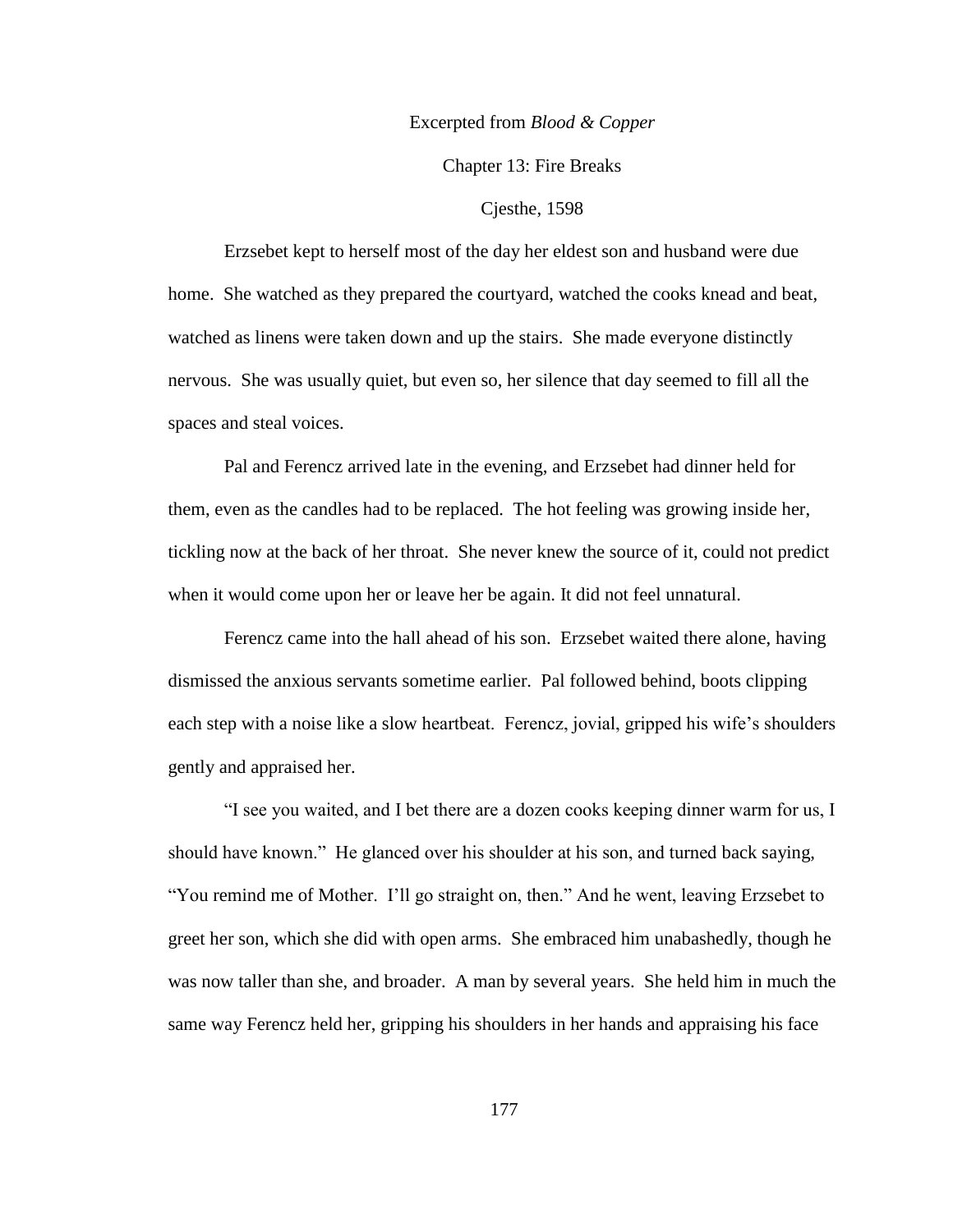carefully. His full beard hid his mouth, and was several shades darker than the hair on his head. He met her eyes only briefly.

"Do your boots or belts hamper you? There is soup and meat, and it can wait another while if you need to ease your riding burdens first."

He shook his head, took her arm lightly, breaking her gaze on his face.

"I'm more hungry than tired," he said, though it was a lie.

It was Pal"s birthday the very next day, and visitors and distant family started to arrive early in the morning. There was to be eating and leisure all through the day, and dancing in the evening. The courtyard, where Erzsebet sat through most of the day, became intermittently crowded and would empty as parties broke apart and rejoined. Some were strangers, even to Erzsebet, though all were related by blood, marriage, or money.

In the early evening, the extra lanterns were lit behind multicolored glass, and many applauded. Soon, there would be musicians, gypsies of course, and then dancing. It was a proper celebration, and many came and told Erzsebet as the sky darkened. Ferencz often brought one or another person to her for special greetings, usually the richest or those who gave the most men. The night was not yet full dark, and the musicians had not yet begun to play when Ferencz brought a girl to her by the arm, gesturing to his son, standing alone and apart on the other side of the gardens to join them.

"Bet," he addressed her more and more informally as the night progressed and his mood grew lighter, "would you believe that this creature here," he held the girl's hand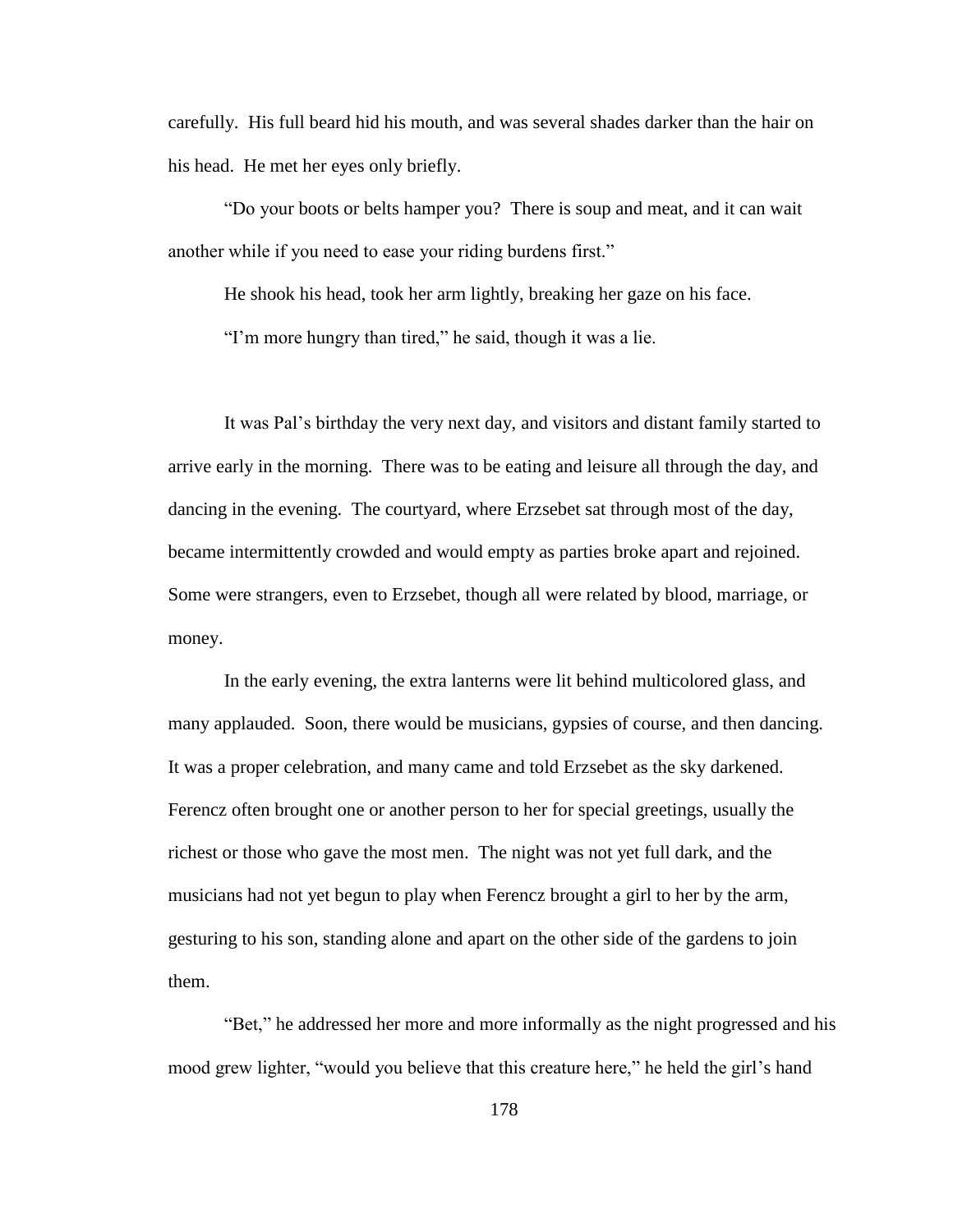with an outstretched arm, presenting her like prize chattel, "is related to us? She is György's cousin."

The girl curtsied, in a practiced, formal way. She wasn't a girl, Erzsebet saw then. Though she wore a maiden"s dress, she was no younger than seventeen. Her bosom was full and her hips rounded, filling her dress without help from a bustle. Pal arrived to join the party, standing full straight in his formal clothes. "Pal, son," Ferencz pulled him closer, and joined his hand to the girl"s, "may I present my cousin"s cousin, Mabel. She has been studying in the Mediterranean for many years now, full of stories." He bowed to the girl and extracted himself, leaving Pal holding the girl"s hand and thus her new escort. He timed it near perfectly, as the musicians began with a lively number, emerging from the dark overhang that surrounded the courtyard, between two of the brightest lanterns. Pal remembered his manners, bowed to the young lady, and moved with her toward the music. For it was in his honor, the dancing would be started by him, as long as he got to it in good time.

Ferencz turned and stood by his seated wife. Erzsebet wore a burgundy dress, an old favorite, with a new belt with many ornaments hanging from the hip. It was not the fashion, but almost gypsy like, and was a favorite of hers. Now, she entwined her fingers in the falling cords, pulling until her knuckles were white. She wound the longest around her wrist until she could feel the pulse struggle there.

"She is lovely, isn"t she? He also, a prize. I hope you know, wife, that he is the finest soldier I"ve ever known, my father counted in that number. But for that, I can say, only quietly, that I think that time is done for both of us. The need shall be much less now, and he can govern my messenger when it's time. That is what I drink to tonight."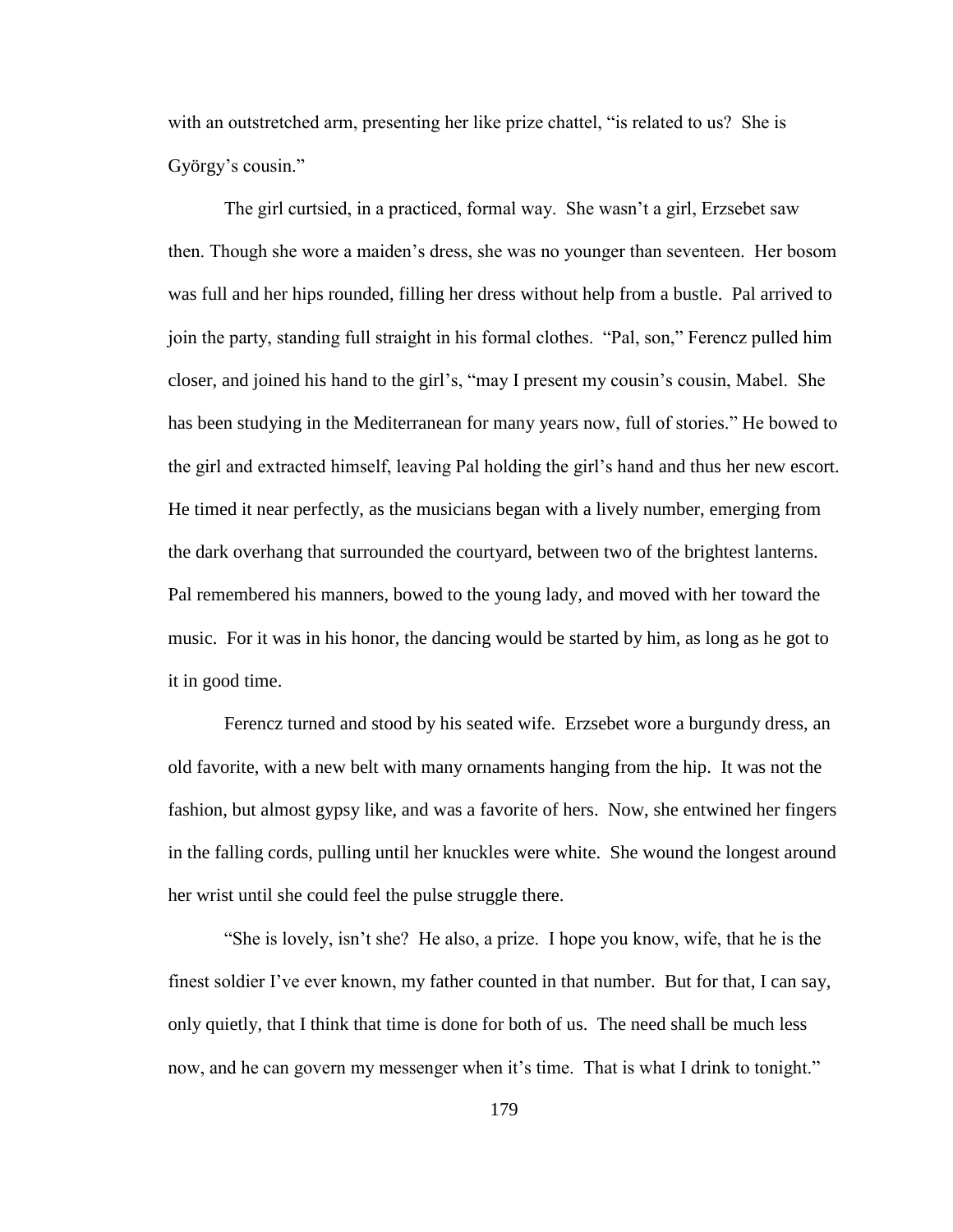He turned to his wife, giving her his real attention for the first time. "Shall I get you something? Aren't you well?"

Erzsebet looked up at him, her head tilted. She could not remember last when he had asked her such a thing, but now she took no pleasure in it. She shook her head. "The wine is quite strong," she told him quietly, "I had to excuse myself from conversation after one. I"m sure I"ll feel right again in a moment. If you brought soldiers home with you, you should bring them down now that the dancing has started."

Ferencz bowed, "Quite right, I'm sure they would be enjoyed." He took her hand from her lap and raised to his lips. "Thank you, dear Bet," he said and left.

Erzsebet supposed he must be quite drunk already, and her eyes found Pal, in the center of a half dozen pairs. He was lovely, she thought, and even taller than his father. He had groomed well for the evening, trimming back his beard and brushing his light hair out of his face. Even in his most formal clothes he moved like a soldier, but still gentle and light while dancing. She watched him for a long time, the heat becoming so fierce, she was suddenly sure it must show on her face and in her eyes. A young servant brought her water with a bow, saying "Count Nasady bade me," when she was met with a blank stare. Erzsebet took the water and held it numbly.

The musicians, fiddles and drums, played for more than an hour without pause. When they did pause, the leader promised a quick return, his voice raised to a boom over the boos and hisses at the silence. Laughter then, and the din of chatter rose to fill the void.

Pal bowed to his partner, the same girl as in the start of the dancing, and excused himself. Erzsebet rose, her mind nothing but a buzz of fire now. In a daze, she moved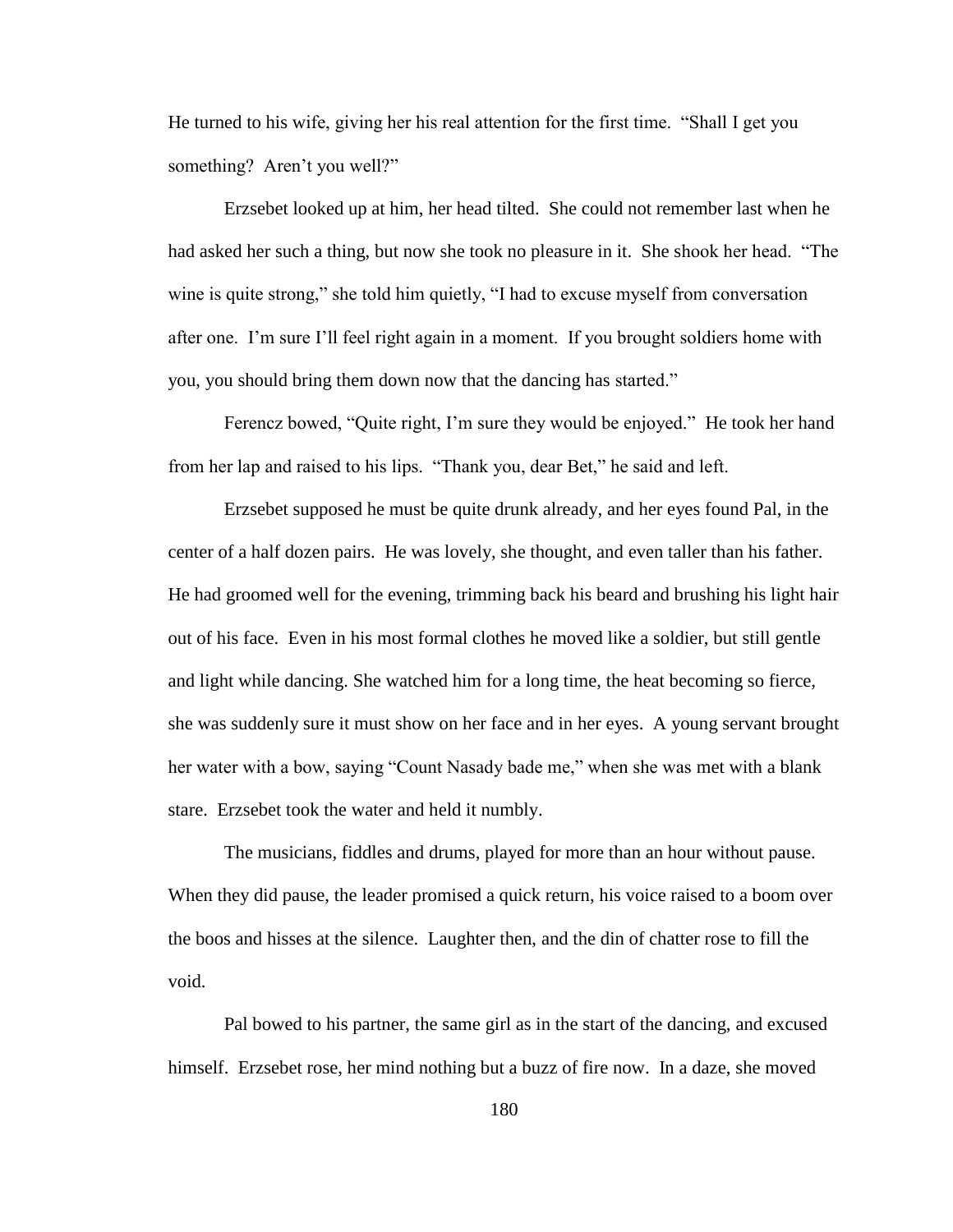through the crowd until she faced the lovely cousin of György. Mabel curtsied, and spoke with her head tilted in deference to Erzsebet's position. Erzsebet spoke niceties with no thoughts in her head, they came as automatically as water from a pump. She took the girl"s arm and started a path around the edge of the courtyard, listening to the girl speak.

"The mountains in the south are so different from those here," she was saying, "they stand alone like titans against the sky." The girl was pleased with herself, treated to such courtesy by the Countess Bathory and her son. She spoke freely but carefully, remembering manners and best words and good speech. She followed as Erzsebet led her into the shadow of the overhang. The darkness was sudden, so bright was the courtyard lit by the lanterns. Here, the only light came from three nearly spent candles.

Erzsebet stopped then and faced the girl, who continued to speak for a moment before ending her thought abruptly. "Yes, Countess?" she inquired, looking at Erzsebet's shadowed face, seeing an expression wholly strange and new.

"My dear, this dress, I believe is inappropriate for you," Erzsebet pulled at the bodice with one finger. Mabel stood her ground, uncertain but trying to keep her balance.

"How so, my lady?"

"It's a girl's dress, a maiden's," Erzsebet replied.

"Yes, I am yet unmarried. In the south, it is custom to wear maiden's clothing until one is married. I know I am old to be a maiden. Pardon me, but I hoped to marry here, at home, and not on the coast where I studied. Is it not the custom here anymore?"

"It is possible to be neither married nor maiden," Erzsebet said.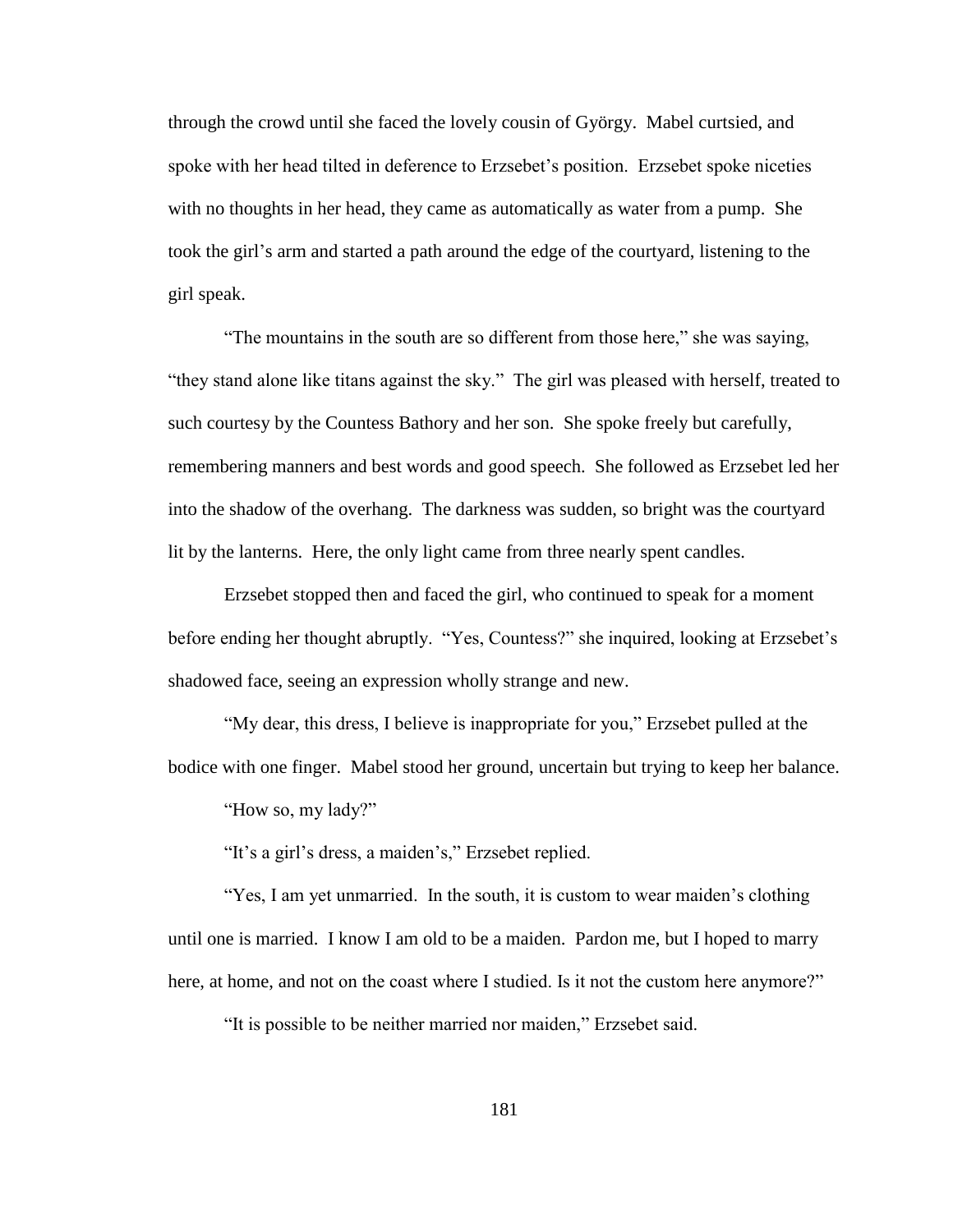The girl grew cold, though it was pleasant night. She thought she understood now the Countess"s criticism and it made her flush from her neck to her ears. She bowed her head and curtsied, thinking desperately. Erzsebet continued to pull the bodice of her dress until it was loosened.

"Lady Countess, please, I assure that is not true. I am old enough for a woman, yes, but I am still maiden. I swear upon my home mountains." She knew at once she shouldn"t have sworn, that swearing oaths so casually was a childish and vulgar thing, but she had no other words to promise with. She wanted desperately to bring up her hands and stop the countess, who was now ripping at her bodice with both hands. They were in the shadow, in a lonely corner of the courtyard and near no hallway. The crowd had begun to dance again, and they seemed at once so close and so unreachable. Before she could think what else to say or how she may prevent what was happening, the countess had stripped her of her dress and even her underclothes.

Erzsebet was hissing words to herself, no longer speaking in sense. The girl"s body was much like her own when she was seventeen, and by then she had already given birth to a child. She was thick and firm and her skin smooth and tight. She was lovely, and Erzsebet hated her with all her boiling blood.

She stepped away when the girl was stripped naked, watching as she tried to huddle against the wall, crying.

"Please," Mabel whispered, too terrified to make any louder noise, lest someone notice.

Erzsebet was too far away to hear, too far away to even know her own thoughts or hear the words she spoke herself. She turned, and stepped back toward the courtyard.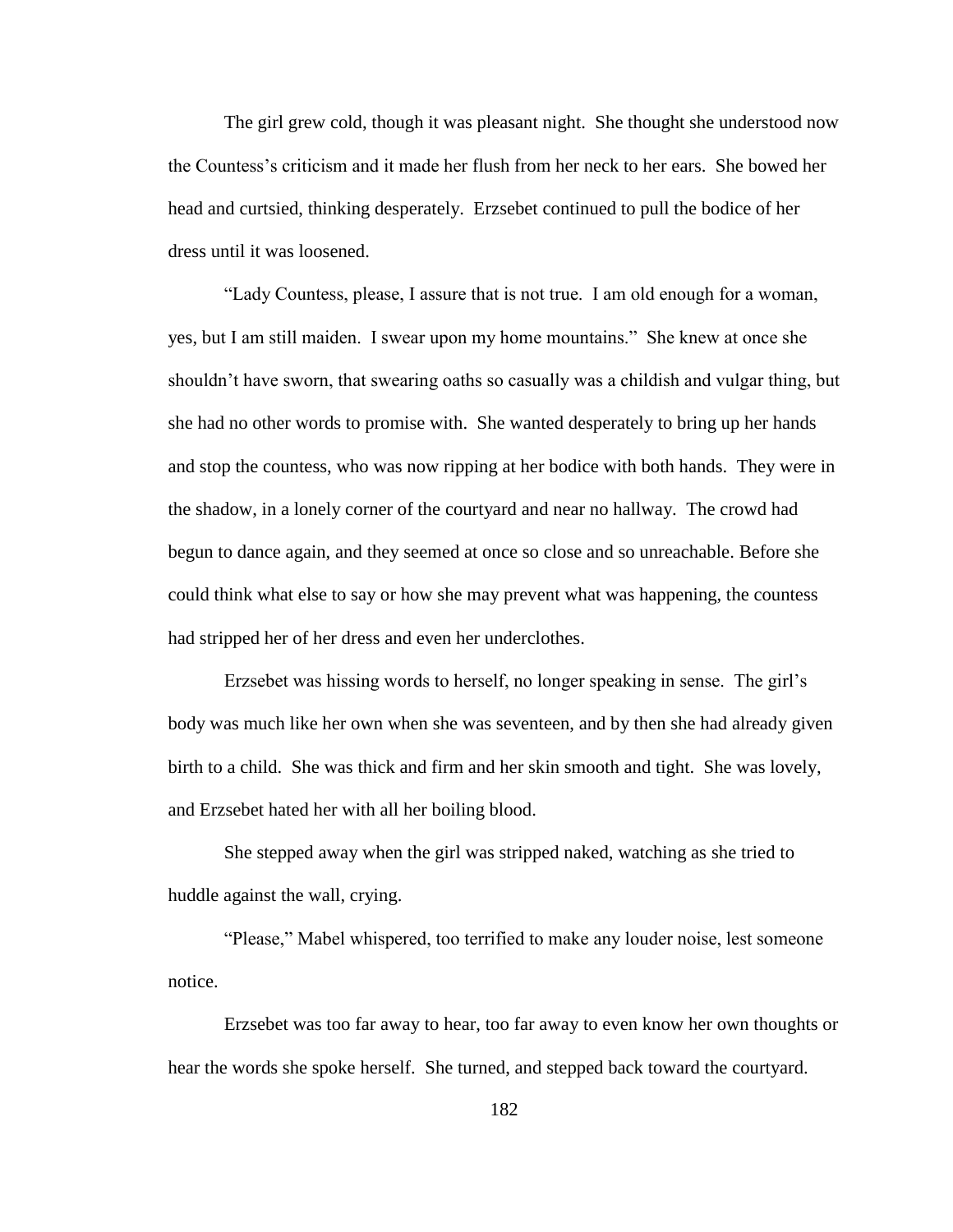Mabel made a move to pull her clothes back to her, but Erzsebet returned quickly, carrying the vase from one of the lanterns, still mostly full with oil, in one hand and the half-burned cloth in the other.

Mabel could scarcely understand what the Countess was saying, but she caught one word as it she repeated it, louder than the others. *Down.* She shrank down the wall, closing in on her nakedness. Erzsebet kicked her across the face, and she slumped down, stunned. The Countess kicked again and she was on her back, blood trickling from her nose. Erzsebet overturned the vase of lantern oil onto the girl"s bare belly, thighs, breasts. The girl moaned as her head began to clear from the blows. Carefully, as if performing some delicate magic, Erzsebet laid the cloth over the place where Mabel"s legs came together. She took one of the stubby candles from the place on the wall and touched the flame to the oil-soaked rag. The rag, and Mabel , blazed into flame so suddenly that Erzsebet fell back, pushing herself with her hands to keep her skirts from setting aflame. Whether it was the blaze or Mabel"s scream, the whole attention of the party fell upon the scene at once. Mabel"s shrieks continued, and she flailed against the flames and they crawled up her body, following the oil, burning steadily and stubbornly, immune to her thrashing.

A soldier, a stranger, tore a linen from a table, and came crashing through the bushes, knocking flowers aside. He threw the linen over the burning girl and pressed it to her with his whole frame, covering her completely from sight. Others came more slowly, two carrying lanterns to see what had caught on fire, who had burned. Several ladies came quickly to Erzsebet"s side, helping her stand and trying to dust her off, asking if she were injured or where she had been burned. A few thought it had been she who shrieked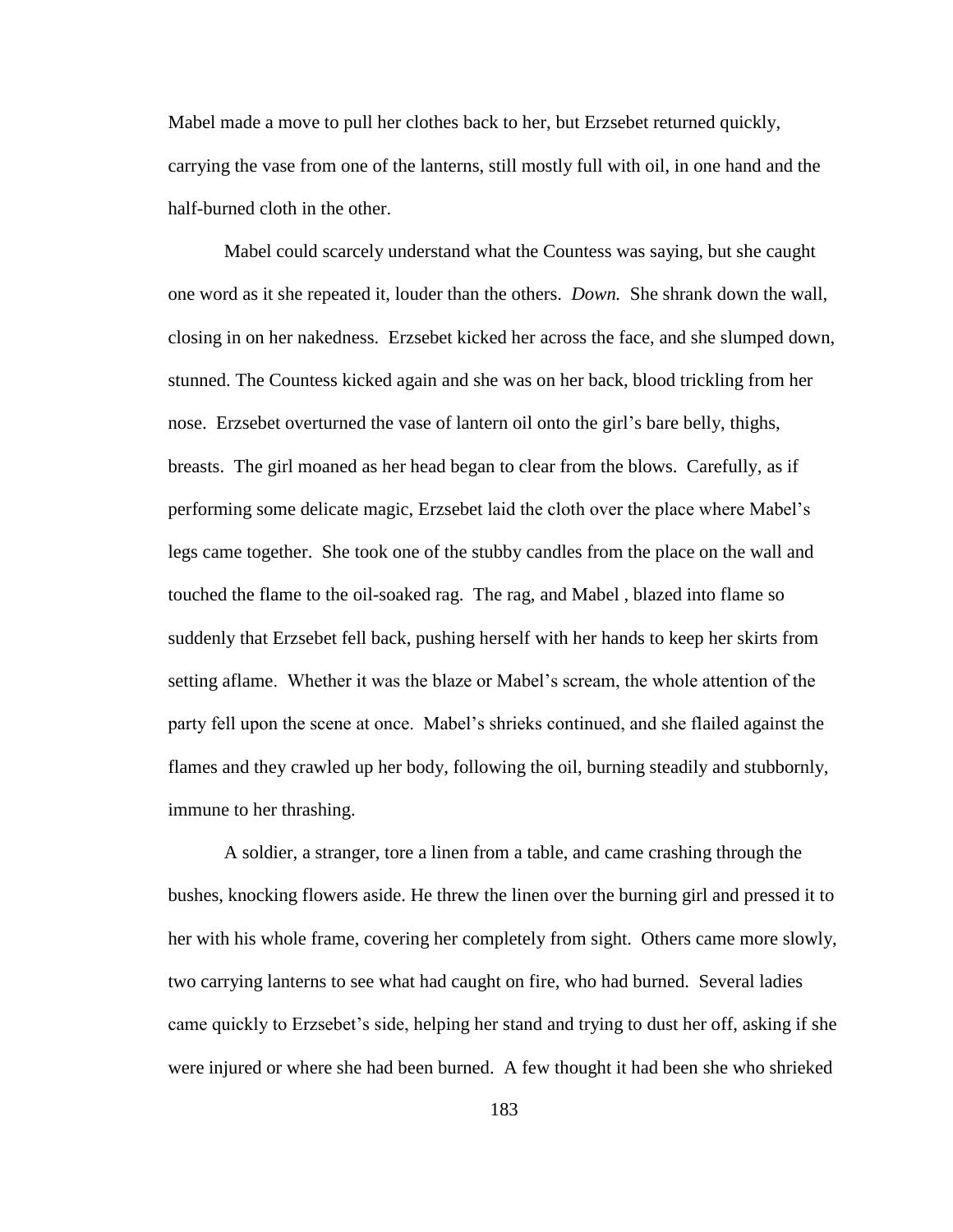until the soldier stood up, pulling the bloodied linen away. Mabel"s face was mostly untouched by fire, and though her eyes were open, it was impossible to see if she were living or dead or merely touched.

Pal was there, looking over the soldier's shoulder.

"It is Lady Mabel, Sir," the soldier said, straining to speak properly since his audience was so intent.

"Does she live?" Pal asked, kneeling.

Erzsebet watched as Pal put his ear close to the girl"s mouth and nose, to feel the breath there. No one moved for twenty seconds. Pal grabbed at his man"s shoulder and nodded, "She lives." He began to pull away at the cloth, and stopped, seeing underneath. He replaced the cloth. "She won"t long. Please, help me take her." As gingerly as he could, he wrapped the girl and lifted her by the shoulders. The soldier was joined by another and the three of them lifted her. She awoke, screamed.

"Go! East hall!" Pal shouted over the wailing. As he passed, he saw his mother, now half surrounded by attendants. He saw the candle in her hands, held primly there like a fan or other womanly thing. He knew it would not stand this time.

In the hall, he and his men laid the girl down. She was once again unconscious, her eyes closed. The linen was drenched with blood. In the tight walls, burned flesh and blood mixed in the air, a sweet metallic smell that Pal remembered and it stole his breath. He knelt beside the girl, and felt for breath again. It was still there. His father appeared over his shoulder. Pal turned to him and pulled down the linen to show him. He looked up at his father, pallid. He could not keep his son"s gaze and turned away. Pal stood and moved around to face his father.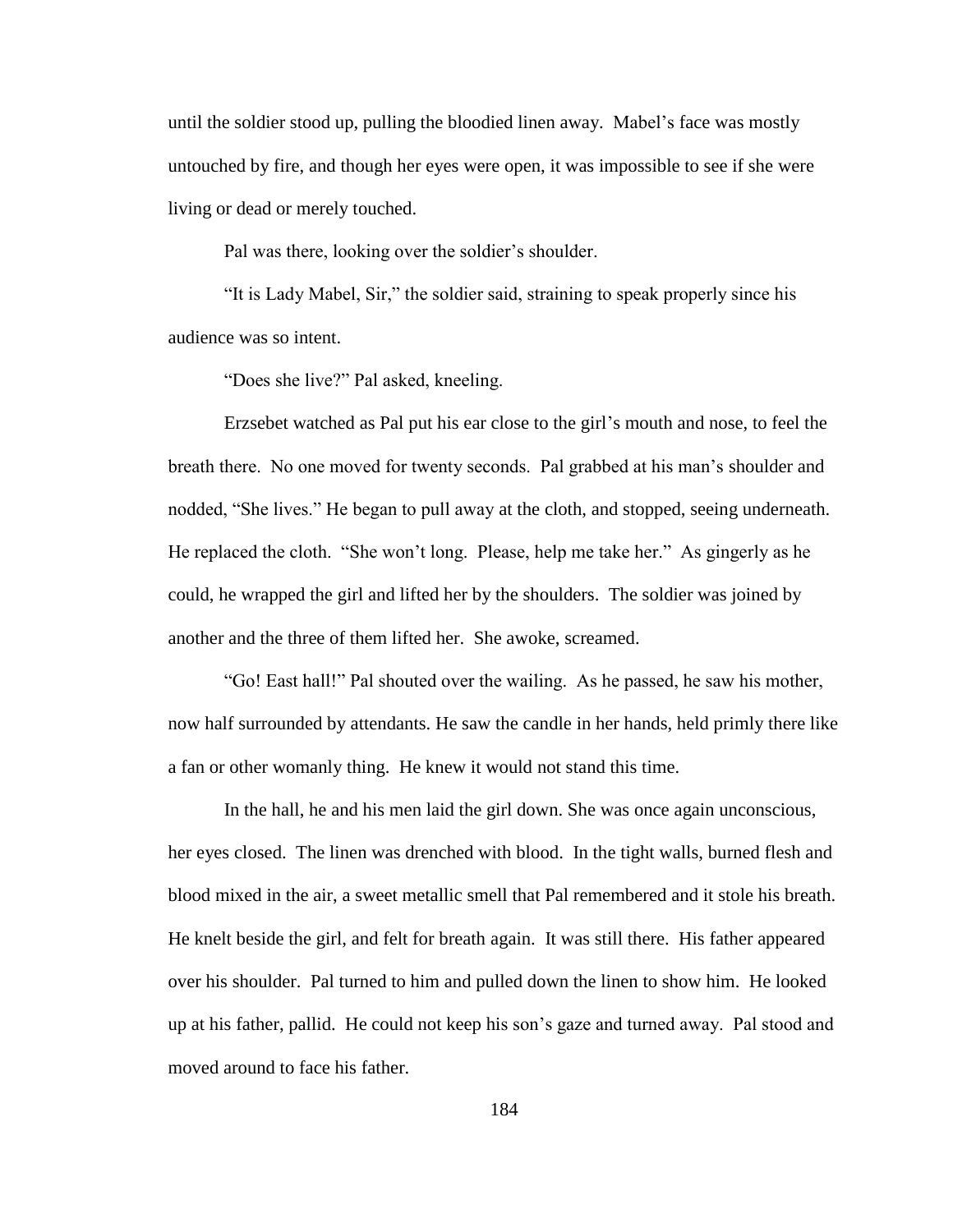"You know how this happened," he said. It was not a question.

Ferencz looked at the girl as one soldier recovered her. Her nakedness was not a matter of modesty anymore, much of the flesh unrecognizable, but she bled in so many places. "Yes," he said quietly.

"It cannot stand. She"s mad. Others will see mother and her candle and the girl"s clothes scattered on the ground. Her family is here."

"Yes," Ferencz said.

"Go then, you have but one moment to act first and save this castle, our land and our place. Go." He had never before given his father an order, but it was obeyed without further comment.

Pal knelt again by the girl"s head, remarkably untouched by flame and still beautiful. His soldiers knelt nearby, waiting. Circles of blood widened and joined together, making the linen stick to her frame, revealing her shape underneath. Her eyes began to move slightly under her lids, and Pal knew she would be screaming again soon. He put his hand once more over the girl"s mouth and nose, but this time, feeling the air there, closed around it. His hand was large, like the rest of him, and made a suitable seal. She jerked only once.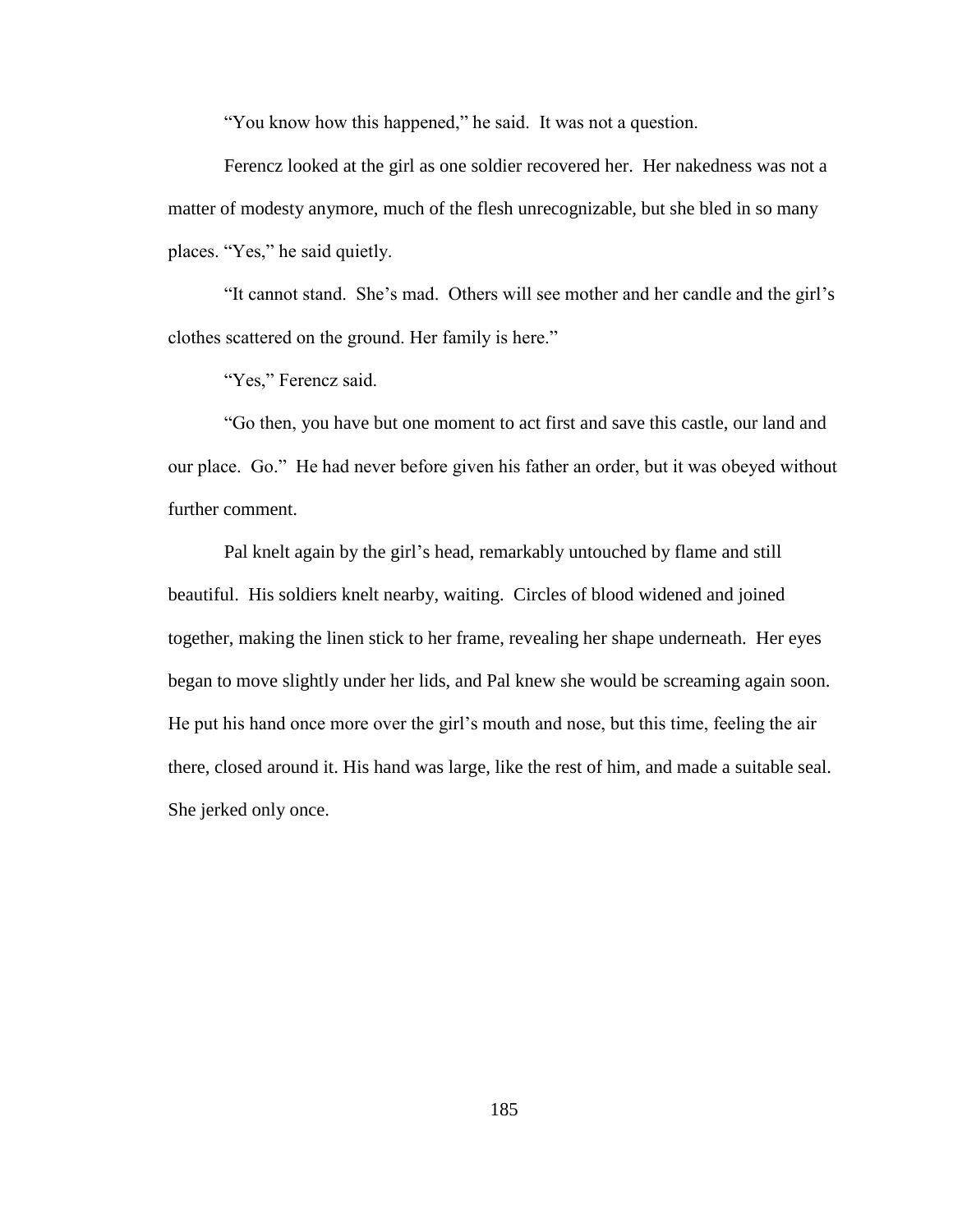#### Abyss

# Tallahassee, Florida

# August 2011

David was surprised to see Ramona herself waiting for him at the airport, and more surprised still that she drove him herself to the hotel they had arranged for him. After a more than necessary how-was-your-flight small talk that lasted until they were about two miles away from the airport, Ramona began to explain to him the procedures they would have to go through the next day, to gain entrance to the prison and the meeting with his mother. It was all set up, she said, she had spent the day before making sure of it, that all the right people would be expecting him.

At this, David asked his only question: "Including Michelle?"

"Yes," Ramona said. "Including Michelle. I was not sure I should, in case you changed your mind, but she had to know in order for all the paperwork to be done. She," Ramona swallowed here with a audible click, "is looking forward to it. She said so."

David nodded, numb.

Reaching the hotel, Ramona parked in the lot herself instead of giving her car over to the valet. "I"m staying here as well," she said in explanation, though David had not asked. "I took the liberty of making a reservation for two in the hotel"s restaurant. I"d be happy to answer any questions you have, if it would make you more comfortable about tomorrow."

David considered for a moment. There were the practical issues: he was starving, did not know the city, and did not have much inclination to wander around trying to find a restaurant. Hotel restaurants were usually awful and overpriced, but it seemed the most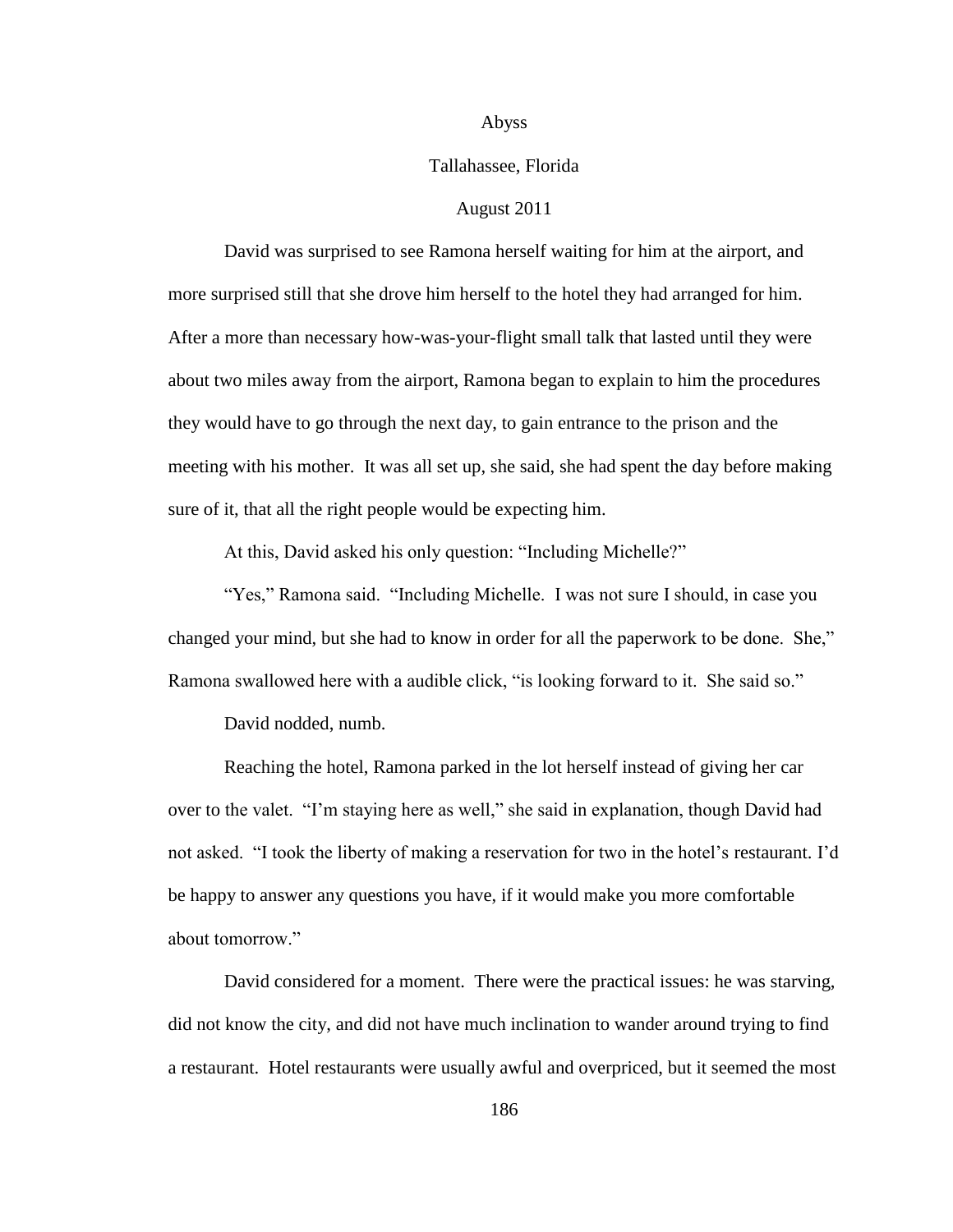appealing option, and he supposed it would be rude to refuse and end up ordering in or worse, sitting at another table. He assented, saying he would deposit his bag in his room and join her.

The restaurant was not typical, neither was the rest of the hotel. The furniture and décor were ultra-modern, but in cool, muted earth tones. Much of the décor was minimalist and the whole place gave off the impression of *clean,* every surface just a hint of shine. The menu was adventurous, not at all the usual fare.

Ramona took deep breaths as they both looked over the menu in silence. She almost had to laugh at herself. This should be *easier* than talking to Michelle, a PhD board, or prison guards. But for her, it was infinitely more difficult. No guidelines, no sides, no roles. She had tried, at first, to be nothing but professional—neither cold nor warm, just performing a duty as well as she could, and that had gone badly. David had responded to her with *who do the fuck do you think you are?* She wouldn"t know how to answer if he had actually expected one. She didn"t know what was proper, except that nothing was. She wished, for the first time, that she was older. Sometimes, with age, you can fake propriety where none can exist.

David sat quietly, only wondering what he could possibly think to ask. He didn't really know enough to see the gaps. Finally, after they had ordered, he asked, "Is she still blonde?" He didn"t preface the question, but he hadn"t needed to.

"Not really," Ramona said. "They stopped giving her access to the chemicals to bleach her hair years ago. For awhile, she still found ways to do it. One way made her sick for awhile, she was in the infirmary for months; a hearing was delayed for it. since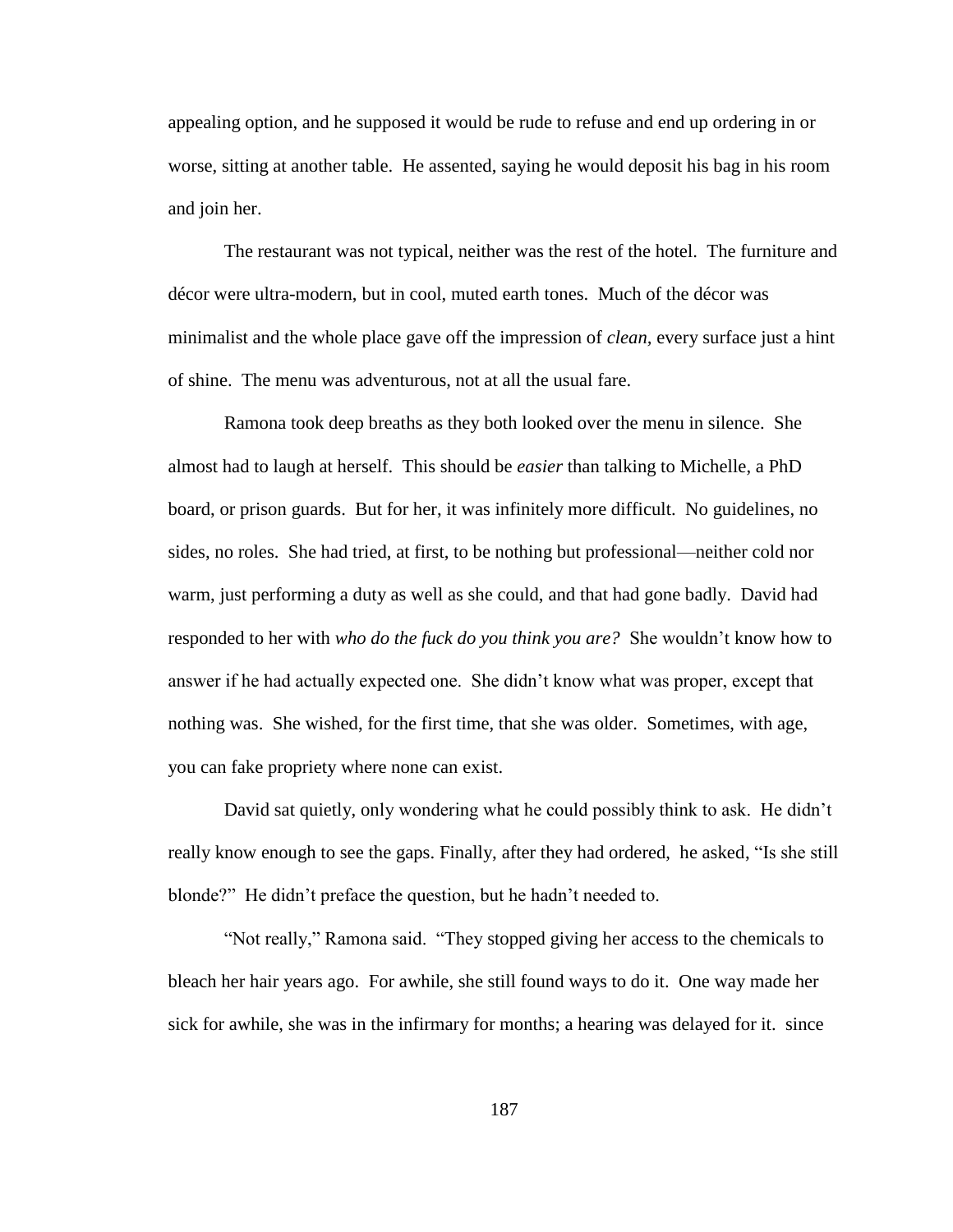she then, her roots have grown out." She didn"t ask him why he wanted to know, it was probably none of her business.

"So she is a brunette, then, like me."

"Yes"

"Does she look like me?" David didn"t meet Ramona"s eyes as he asked these questions, preferring to stare into his water glass.

Ramona, though, stared openly at his face. The features there were at once familiar, so like Michelle's, and yet utterly different. His skin, for one, was a healthy shade, not peaked or yellowed. Even the features that were nearly identical, especially his eyes, were changed if for no other reason than on David"s face they were attractive. Both David and his mother had features that could be expressive or blank, mysterious faces that promised openness and secrecy in equal measure. Ramona knew this was bordering on pure superstition, but she couldn"t help the impression faces made on her, and she also couldn"t deny that she was often right. In all the ways that Michelle"s face made her cold and curious, David made her feel young and open. And with both Shusters, she spent all of her energy showing nothing in her face, and still felt like a simple puzzle, solved as soon as seen.

"You have similar eyes," is all she said.

He continued to ask questions much like that, not much related to murders or Erzsebet Bathory. Questions any grown man who couldn"t remember his mother might ask. He didn"t know if it would help, ease the shock or prepare him at all for the next day. Ramona gave him quick and simple answers. He didn"t look up much, but when he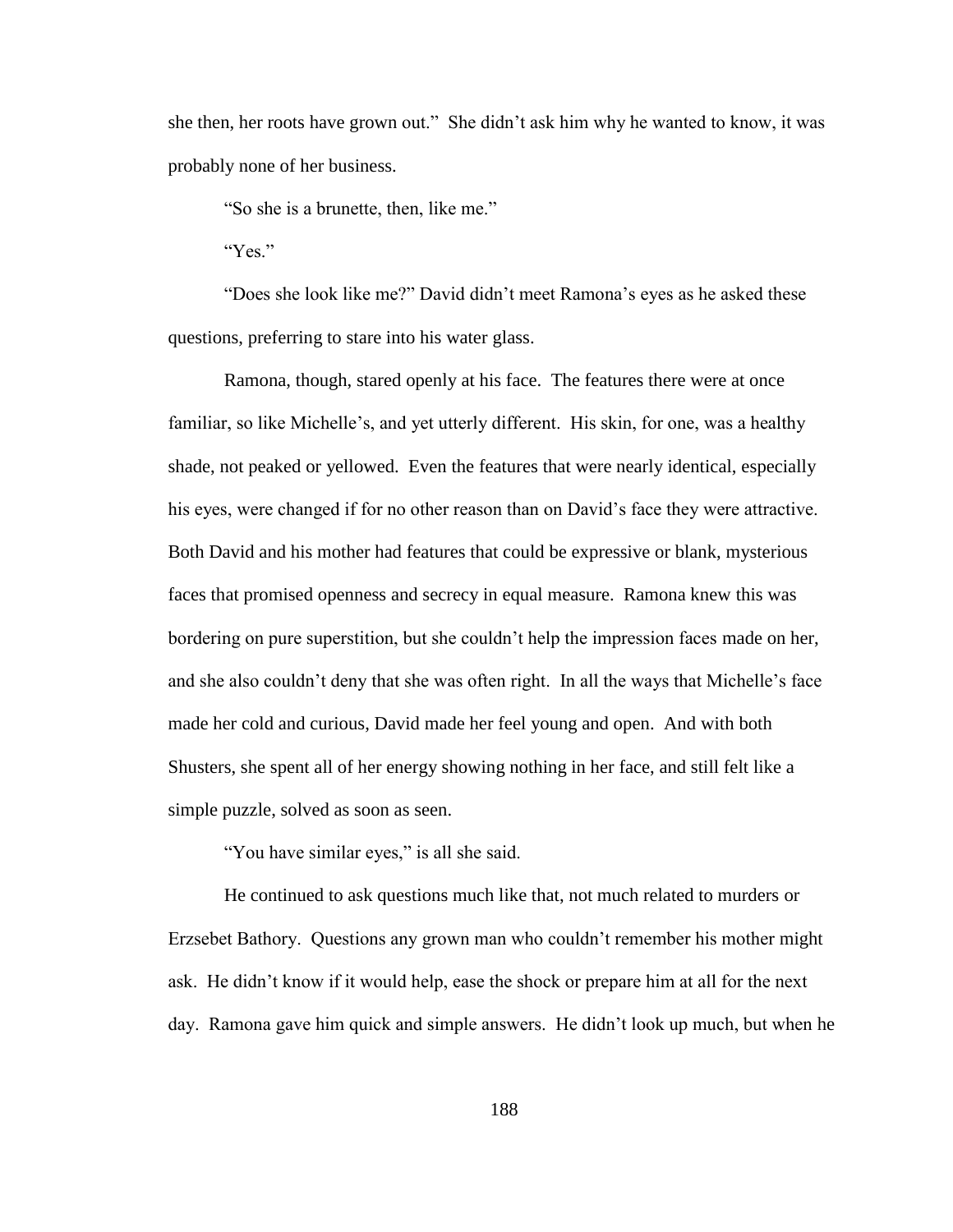did his eyes didn"t focus on Ramona"s face. Finally, he asked simply, "Is there anything else I should expect? Should I be careful?"

"You should always be careful," Ramona said, "and expect as little as possible."

This time, David found her eyes over the table.

"Always? Or just with serial murderers?"

"Better safe than sorry," Ramona answered. With that, David had exhausted his questions. He thought briefly of asking about the nature of her work, the foundation, etc., but thought better of it. It would only be social, but would only fill the silence.

The prison was much as David expected all prisons would be: concrete and wire on the outside, steel and tile on the inside. The visitor"s entrance made no attempt to look different than the rest of the prison, to look friendlier to the public face. It was more colorful than he expected, though, stripes of colored tile and primary paint on the walls: blue, orange, red, green. He realized it was more system than décor, directing guards and prisoners by color to various wards and wings. Ramona had been faultlessly professional, walking him through security, even introducing him to particular guards she knew by name. He inferred that Ramona had pulled some strings to have the waiting period for his application waived, given the somewhat special circumstances. She was not overly friendly, but the guards deferred to her more than he suspected they would to others. It certainly helped the whole process, especially getting in the main doors.

She had driven them both, again, and talked all the way, telling him what to expect. They wouldn"t take his shoes or anything, but he should leave his wallet in the car. He could take no more than fifty dollars into the prison, and there would be a small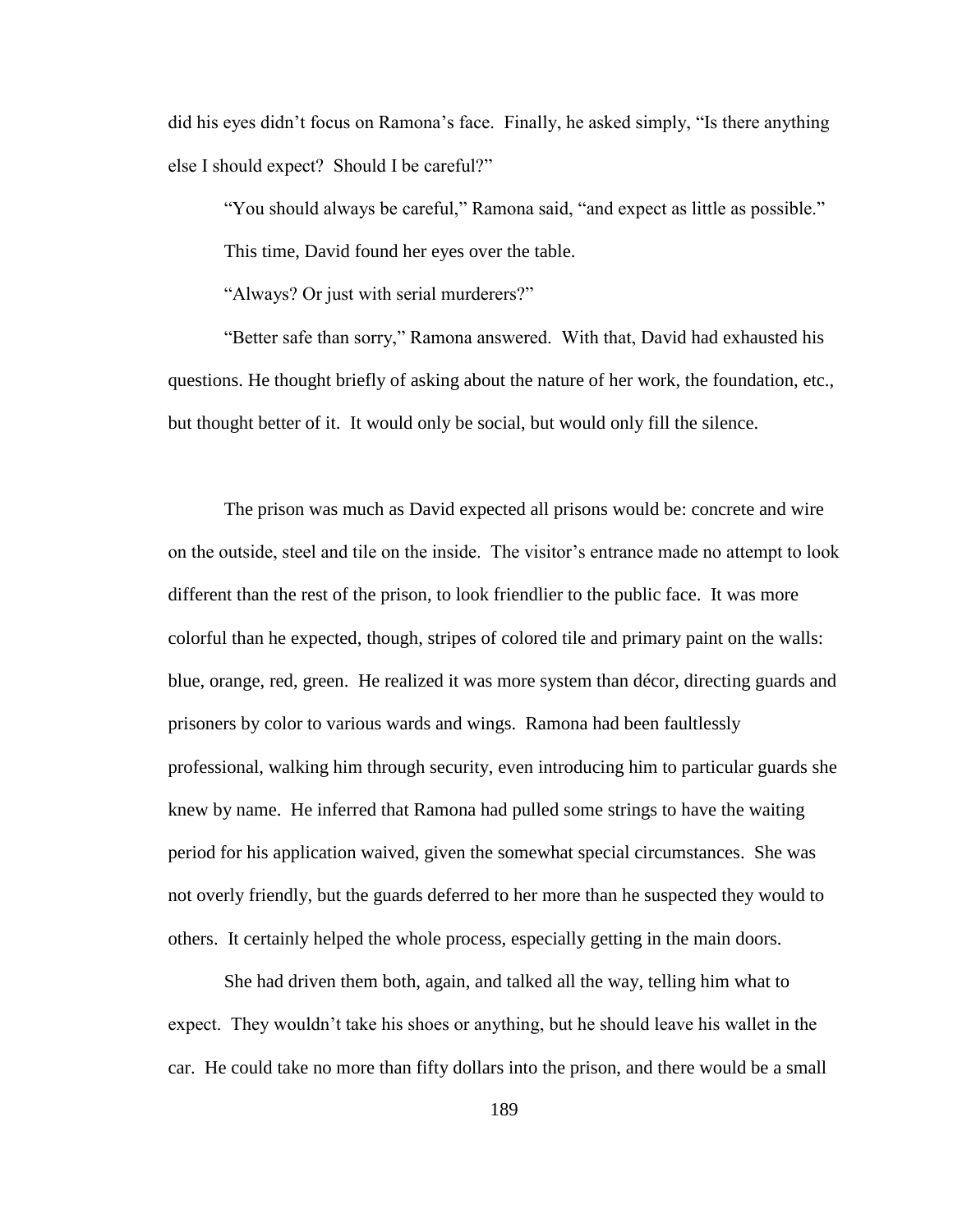food stand where he could purchase food if he stayed for longer than one hour. The maximum amount of time for the visit was four hours. It would be outside, and there might be other inmates and other visitors present, since Florida did not separate death row inmates until all appeals have been concluded and a date was set.

"Also," she said, "Another inmate, a man, has had his execution date set today. Sometime next month, I think. He"s not one of mine." Ramona said this without thinking, and didn"t see David"s sidelong glance at *one of mine.* "Whenever a date is set, protesters often follow. I haven"t seen any here myself, because no one has been executed while I"ve been working out of Tallahassee, so I don"t know how bad they get. If there are protesters, it may take more time getting in and out. Hopefully, it won"t be too bad."

It could have been worse, David reasoned once they were inside, if Ramona wasn't recognized by the guards. A small crowd of protesters, maybe thirty, crowded around the entrance. Four guards stood facing them, arms crossed, impassive. The tallest one, with a Magnum PI mustache in blonde, spotted Ramona and had motioned her through, David right behind her.

Now, there was just waiting. It was like the airport, David mused. You had to get there at least an hour early just in case they have to *really* search you, but mostly you ended up waiting at least forty-five minutes. He sat in a courtyard at a steel picnic table. There were about twenty tables, ten under an over-hang and ten scattered about in the sun. Other visitors were there, scattered among the tables at odd intervals. The only real noise was a single crying baby and the distracted *shhhhh* from the mother, that was constant but utterly ineffectual. It was like any other waiting area except that no one had

190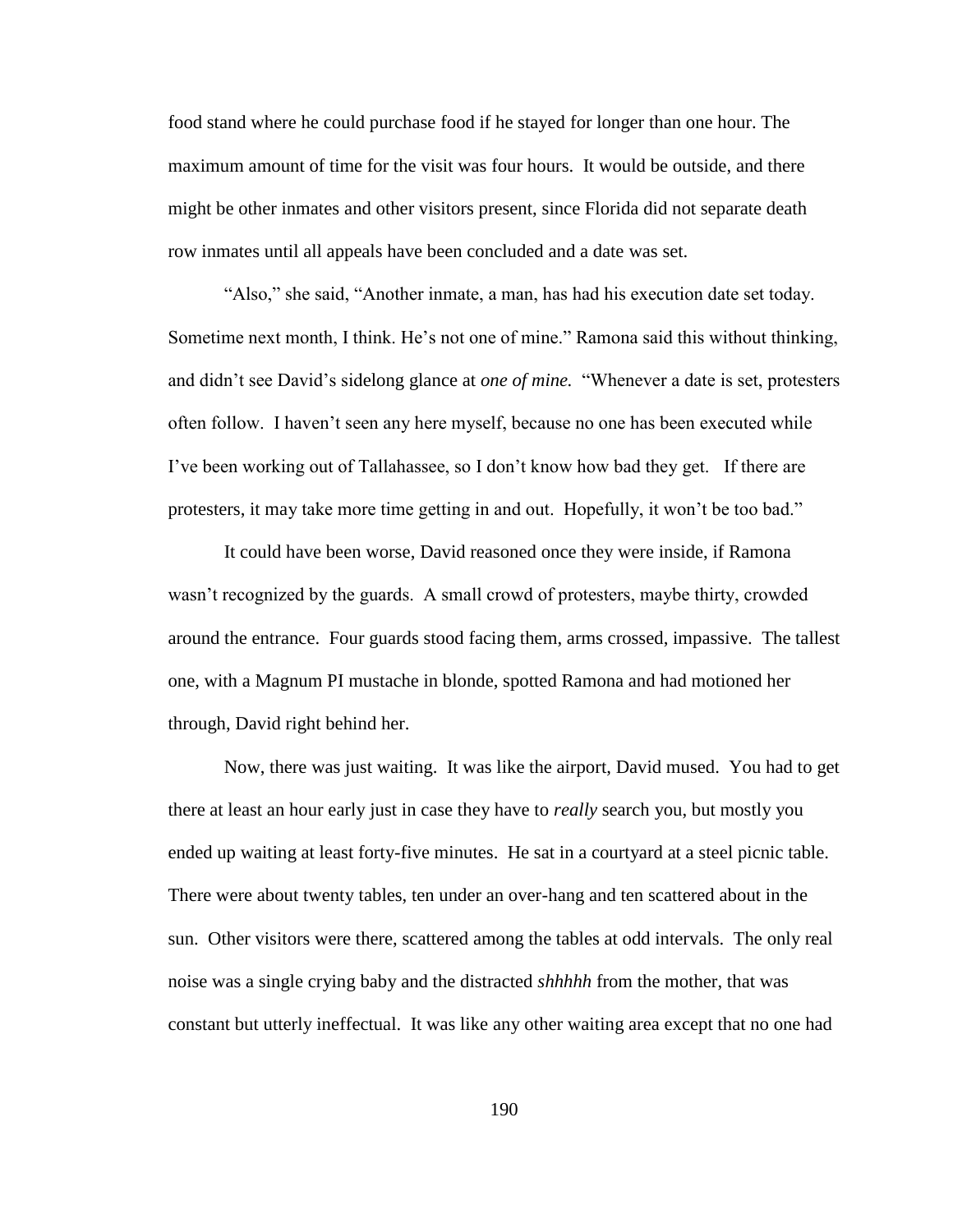anything in their hands—no books or magazines or phones. That, and the sixteen-foothigh fences.

"It will probably be another fifteen minutes or so," Ramona said. "When she comes out, I'll introduce you, but after that it's up to you. Would you like me to stay? I can always sit at an empty table."

David considered. "Would it help your study to stay?"

"Yes, possibly, but maybe not. Can"t really know what helped and what was irrelevant until later, of course. It"s your decision; you don"t have to consider anything else."

"Stay, then." David said. It had never occurred to him that he could be alone with his mother—even as much as sitting alone at a table surrounded by other people sitting alone at tables.

"Okay. No problem." Ramona told him.

Finally, there was a long tone, followed by three short tones. Two gates slid open on their tracks. Nothing happened at first, and then a final, lower tone sounded. Fifteen women in white, button-up shirts and blue canvas pants filed out. Some took long strides, looked around, and nearly ran to their visitors. Others moved slowly and took their time. David saw no one he thought could be his mother. She was the last to come out, and David was only sure when he saw she was clearly headed right for their table. Her hair was teased out, trying to make it fuller but only emphasizing that it was falling out. David wondered what she kept trying to put in her hair to make it blonde, and what had made it finally turn to a dirty-water grey. She was not quite old enough for it to have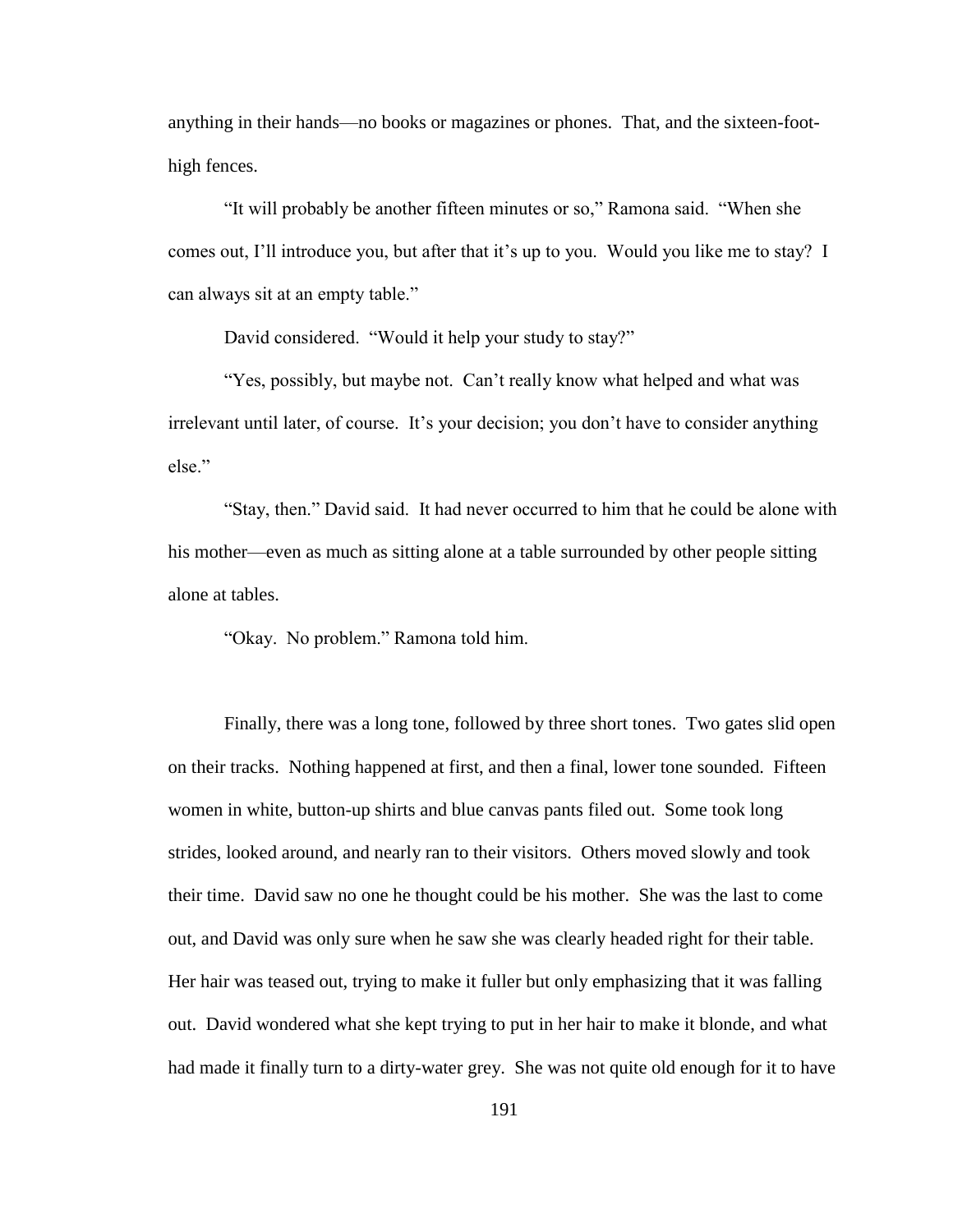happened naturally, not yet fifty. She looked very little like the woman in the photograph and in his memory. A small but ugly scar marked a place just above her collar bone. Her eyes were a little sunken, her mouth chapped and thin, all of her gaunt and a little unnaturally lean. This was not to say she looked sick or even ugly. She took even, steady, purposeful strides. She didn"t look around or twitch, though nearly every other eye flicked to her at least once. She didn"t command that attention with a raised chin, haughty look, or scowl. Her face was impassive, almost pleasant, as if she walked for her own purpose and worried nothing about others on the street. Her arms swung casually at her sides.

David found himself standing when she finally reached the table, his finger tips touching the steel surface lightly. Ramona rose a few moments after, though she had never felt the compulsion to before.

"Good morning, Ramona," Michelle said, her face open and bright. "Will you kindly introduce me to my son?" She said this giving her full face to Ramona, and though the tenor and manner of her voice was gentle, David felt some background of sarcasm there.

Ramona, almost accustomed to Michelle"s manner, obliged formally, as if it were always her plan to do so. "Michelle, this is your son, David Shuster. David, this is your mother, Michelle."

Michelle turned to David and turned up the corners of her mouth. "I"ll save you the decision of whether to hug or shake and hands and just sit." She did so, and after a moment, David and Ramona did too. Ramona and David on one side, Michelle on the other.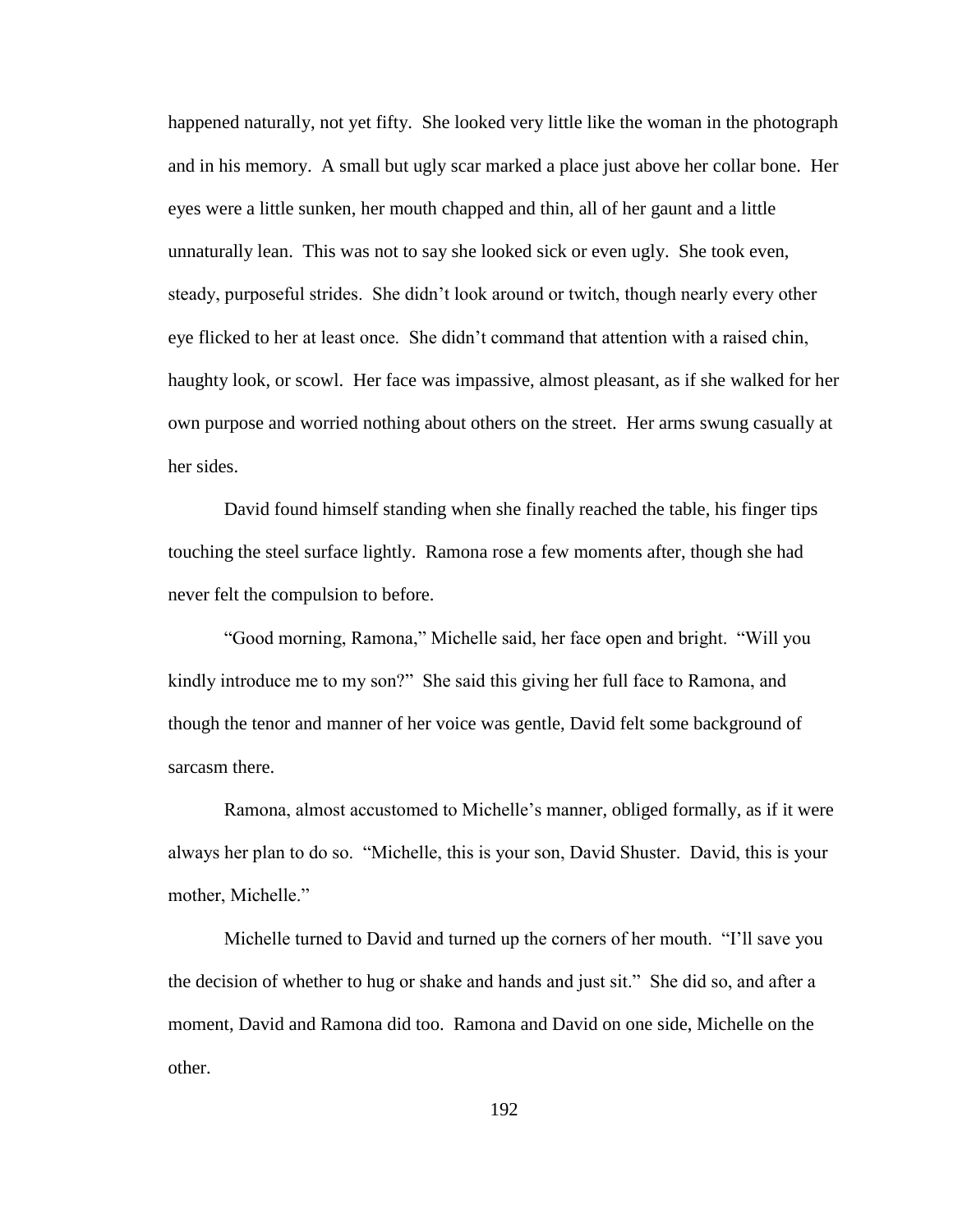It was not until they were seated, as she looked him frankly in the face, that he saw his own features reflected there. He wondered if his widow"s peak, like hers, would become more pronounced as he got older. He wondered if others saw his eyes as he saw hers—an unremarkable color at first glance, so unsettling in another.

"You look nothing like your father," Michelle opened with, as if reading his thoughts. "I thought you might, but it looks like you just take after me."

"People have said I look like Trey, but I"ve never seen it," David responded.

Michelle laughed, a short bark. "People say nonsense sometimes. Say things just to say them, no thought behind it at all."

David resisting nodding, never unaware for a moment where he was. He waited ten seconds. "I think that will do. Ramona said you wanted to see me, I"m here. You can start saying whatever it is you want to say to me."

Michelle smiled, this time a real smile that touched her eyes and made them spark a little bluer. "It"s not business, Michael."

"My name is David," David interrupted.

"I suppose it is. It was the only battle with your father I ever lost. David Michael instead of Michael David."

"I thought he was gone by then," David said, his eyes squinted at her.

Michelle shrugged. "I guess he was. But I made the concession anyway." She shifted, uncrossing and re-crossing her legs, shifting from right over left to left over right. "I may have named you differently if I had really been alone, but I hadn"t gotten free yet then<sup>"</sup>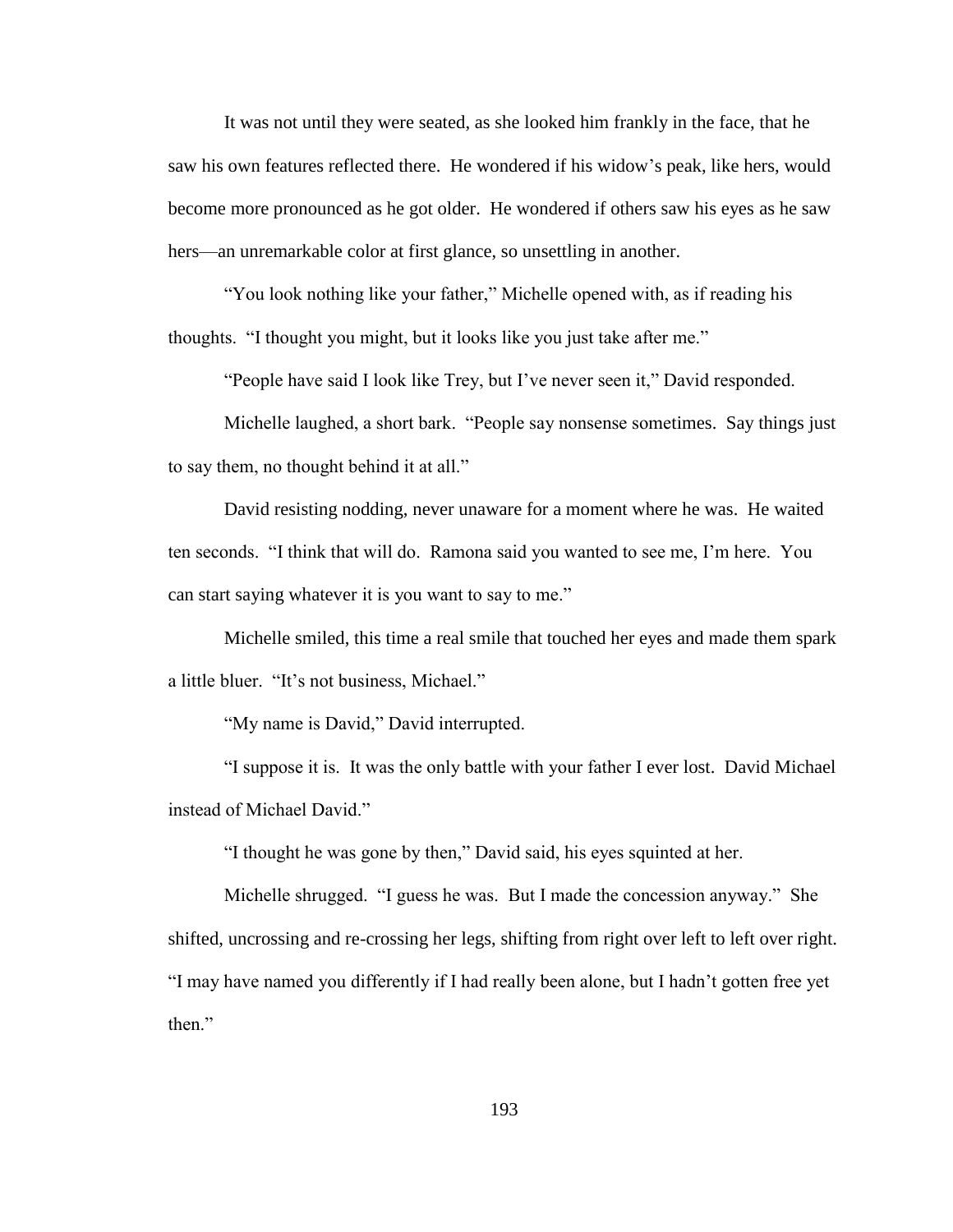"I don"t know what that means," David said. He was frank, and kept his voice as steady as he could make it.

Michelle waved it away. "Like I said, people just say things." She turned to Ramona for this first time and her smile changed, grew darker somehow. "Isn"t that right, Ramona?"

"Sure," Ramona said. She returned the smile. "Some would lie as soon as speak."

"Well, that's not quite the same thing," Michelle protested, again she waved it away. She broke eye contact with both of them and seemed almost instantly lost, her eyes looking through the fence and out over the grassy field beyond.

David waited another ten seconds before saying, "Michelle, Ramona also mentioned you wanted to give me a house. I don"t want it, so you should probably go ahead and sell it while you can still pay a lawyer."

Michelle"s head snapped back at the sound of her name. "Since when do you call me "Michelle"?"

"I"ve always referred to you as Michelle. I don"t remember *calling* you anything."

"You called me mother," Michelle told him. "Never Mom, always mother, even when you had just started to speak. Always the formal little child."

"Did you hear what I said? About the house?"

"Yes, yes," she jerked her thumb at Ramona, "she told me. "I"m going to leave it to you anyway, as I told her. Lawyer said it wouldn"t work that way, but I"m wearing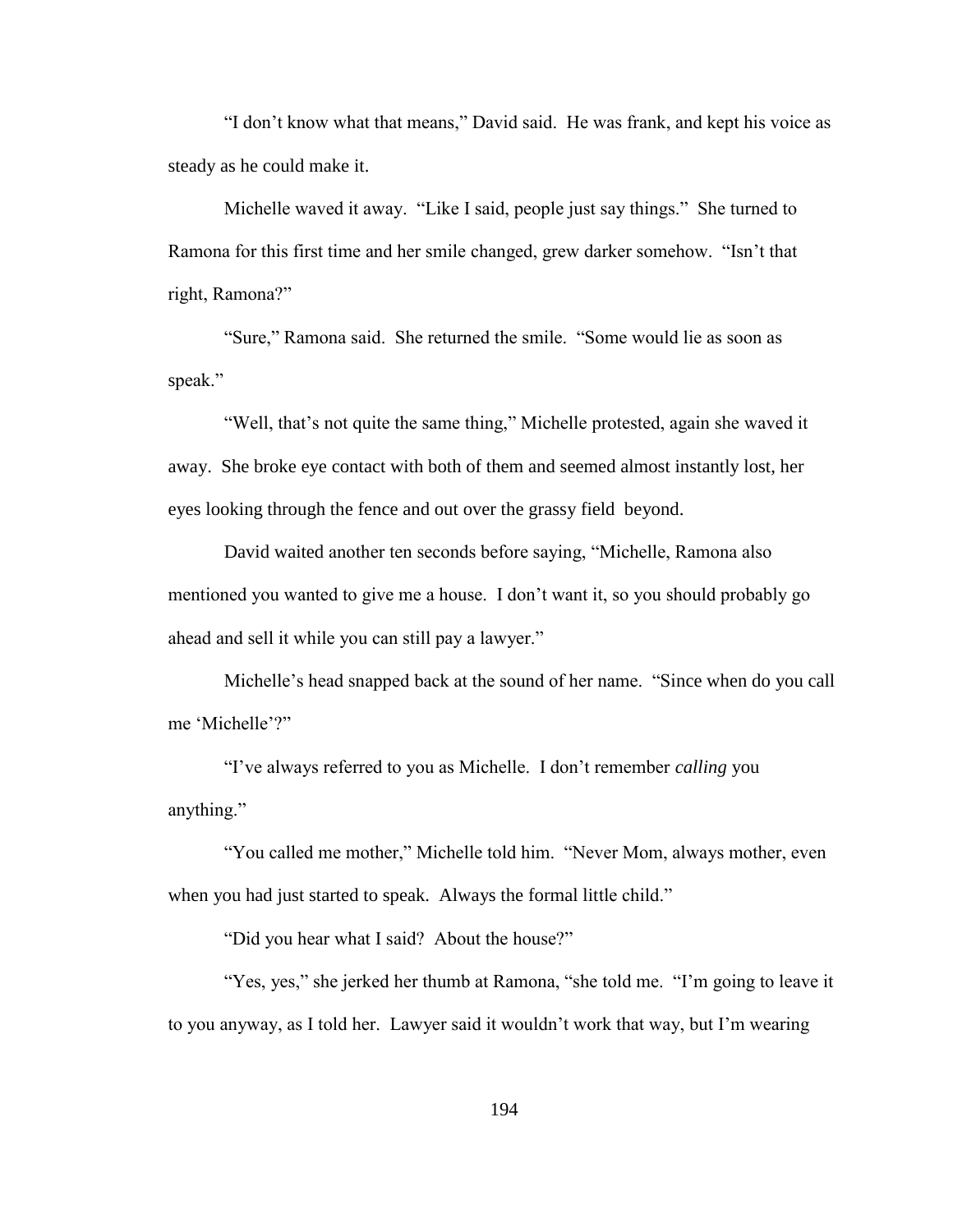him down. He'll figure it out. When you're ready, it will be there for you. It's on a hill, you can almost see all my land from it."

"I thought it wasn"t your land anymore, sold off in pieces."

For just a moment, Michelle looked upset, then she waved her hand again, as if any unpleasant thought was as simple. "Oh, it's still my land. They will build their houses on it and shop and play and make things, but my house is on a hill, and I can almost see all my land."

She was so persuasive, so sure, that David almost nodded in agreement. He let it go. He would not take the house, and he had told her so. He was quiet a moment.

"I read the book," he said finally, "I read it on the plane on the way here."

Ramona sat up a little straighter at this, though she was now quite thoroughly ignored by both Shusters.

"Did you?" Michelle said, pleased. "What was your favorite part?"

David hesitated. "The end," he said simply, not elaborating.

Michelle"s face darkened a little. "What a sad thing to say, the end. So dismissive. It's never about the end, you know, it's everything," she swept her hand across the table, moving it away from the other. Her eyes unfocused as she watched, as if she could see the whole expanse of literature and the world between her cupped palms. "I always wanted to teach literature, did I ever tell you that?"

David could not remember Michelle telling him anything, but he just shook his head.

"Never quite worked out, somehow. The library here," she gestured at the expanse of wall behind her, "is terrible. No copies of the book at all, and only one copy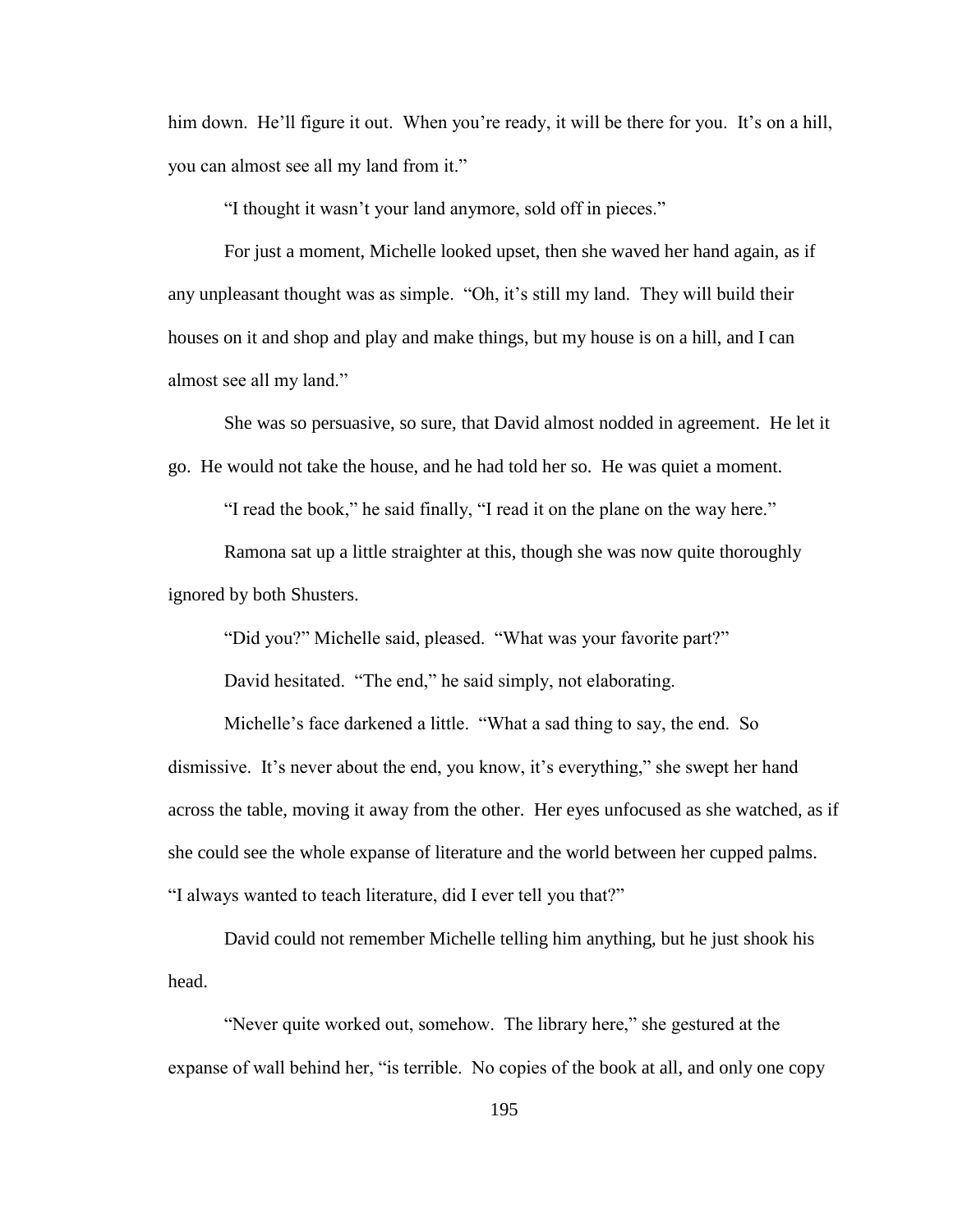of the works of Shakespeare." She leaned over, "and of course that"s made nearly illegible by all the dirty drawings in the margins and the pages torn out."

David looked straight at her, and was surprised to find it wasn't as hard as he thought it would be to do so. He measured her with each glance, but found she was always shifting and he could never really get a good idea of her. In a way, that told him more than anything else could.

Ramona watched them, trying not to miss anything: a flinch, a word, a gesture. Michelle re-clasped her hands in front of her, returning her son"s frank gaze. Ramona had no microphone, had not expected even to be allowed to listen. She found herself desperately trying to remember it all, as if she could ever make it home in time to transcribe it before it was gone in fog. They are both so subtle, she thought, almost *cagey*, or would be if either were aware of it. They reflected each other's faces. It reminded her of the one drama class she took in college, an exercise where one partner made a face and the other tried to imitate it, like a mirror. It was supposed to teach the actors what they looked like to *other people*. This, though, was different, much more than a sheer imitation. Their faces were *blank,* nearly static. Two mirrors facing each other. Both mirrors, but the similarities stopped there.

There had been silence for more than twenty seconds; David was done prompting. Finally, Michelle said, "That's why I had to leave you, you know, the end."

David blinked. "I don't know what that means," he said.

"I knew that only you, my first born, my proud son, could stop me, reveal me. Just like Pal. I loved you for that, of course, but I had to let you go. I had to learn from it," she opened her hands like a book.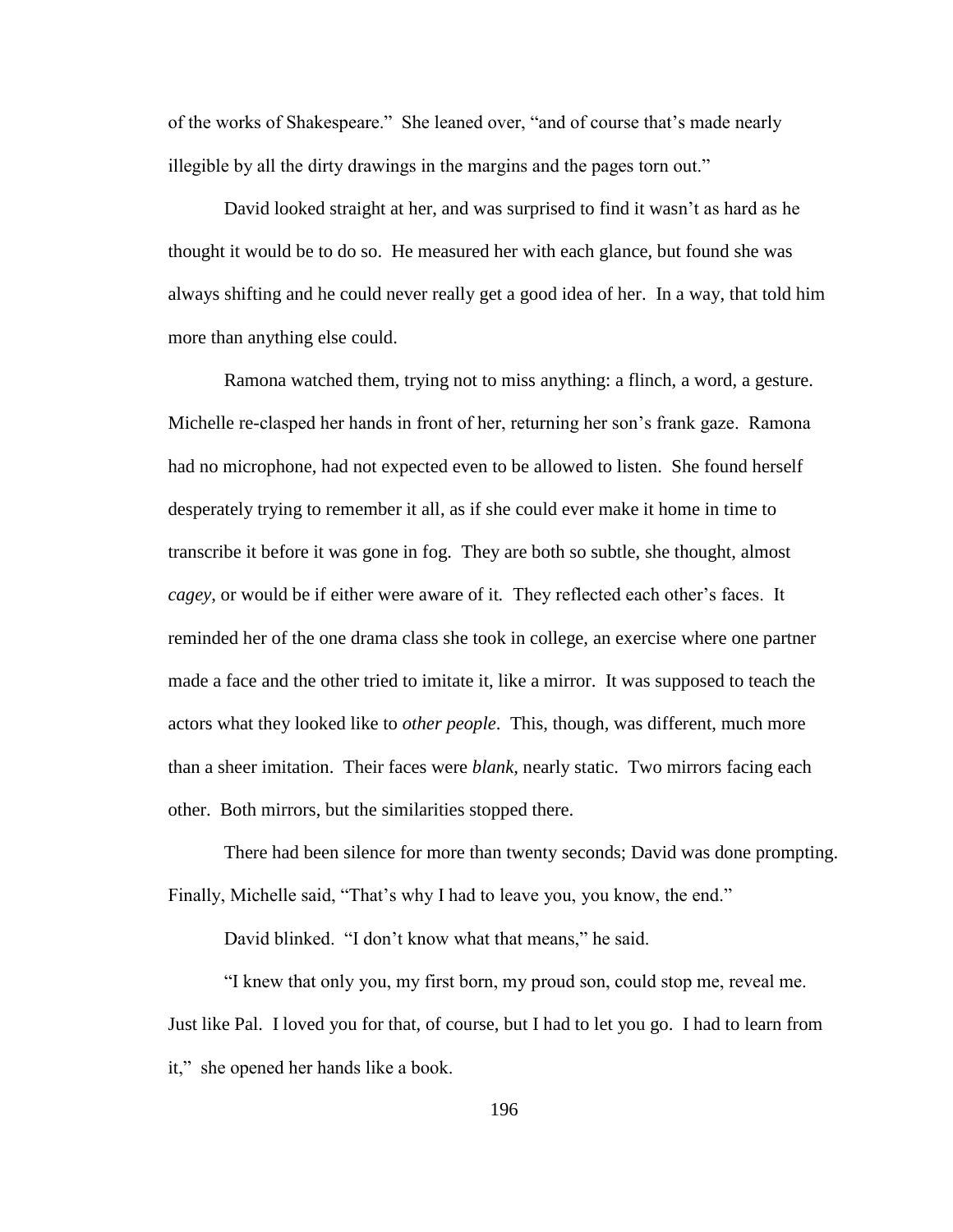David considered this for a long time, not looking away. Michelle closed her hands again.

"That doesn"t make sense," he said, his face beginning to come alive at the corners, "*Blood & Copper* didn"t come out until 1990. I was seven then. You left me with Trey when I was six." His face tensed and tightened, for the first time he showed the beginnings of real anger.

Michelle"s smooth brow furrowed, and lines formed all over her face, like wrinkled paper. Her thin mouth twisted, for a second became something not at all like a mouth. Her eyes went dead, slack, a muted grey that betrayed nothing of the colors they had a moment before. It was there, for a moment, a twisted and wrinkled mask of confusion and hatred. Then, as suddenly as it contracted, her face relaxed. It once more was as smooth as glass and passively open, frank.

"Of course it makes sense. You"ll see it someday. You"re still so young."

"You didn"t even start killing people until years later. I was twelve."

"Sure, of course," Michelle said simply. Her face didn"t change again.

David opened his mouth again, wanting to argue, and then closed it again. He had nothing to argue with her. The sudden and simple certainty of that came over him and his own face went slack, though it was no longer the smooth, open reflection. His eyes, which showed anger a moment before, continued to betray him—the relief that was slow but undeniable.

"What else?" David asked.

Michelle looked confused, "What do you mean, son?"

"What else do you want to ask me, to know?"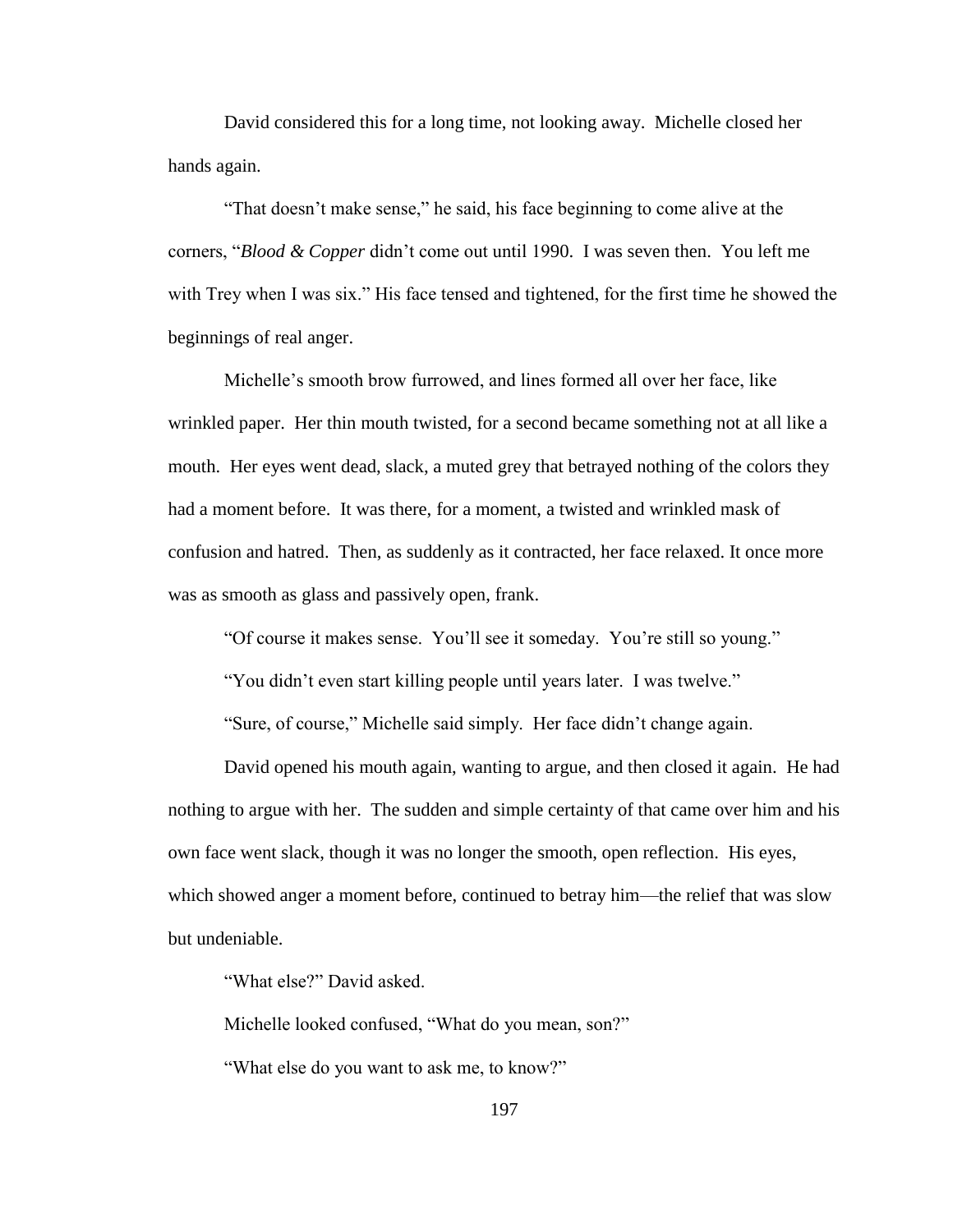Michelle thought; a soft expression came over her. "I guess, are you happy? Is your life good? Are you strong in it?"

Ramona stared, utterly astonished. *I guess*, she had said. Ramona had never known her to be anything but utterly full of confidence, as if her lines were fed to her by some far-seeing thing. What she said didn"t always make sense, but she never *guessed,*  was never unsure. Ramona wondered if it was put on, though she doubted it. It may be the only truthful thing she had heard from the woman.

David also stared, though he was not as astonished. It seemed the obvious question, though impossible to answer. "I get along," he said finally.

"Of course you do, so strong," Michelle said quickly. She nodded, affirming her own conviction.

"Do you remember their names?" David asked suddenly.

Michelle's eyes flicked to the side and returned to center slowly. "Yes, every one."

David thought of the other questions he had thought of the night before, alone and sleepless in his hotel room. *Are you scared? Do you know what happened to my father? Do you regret it at all, or just that it caught up with you? Why did you blame that silly fucking book?* All just conversation points, really. Now, facing her, they seemed irrelevant. Nothing compared to knowing her, just long and fully enough to dispel all imaginary versions of her from his mind.

"I"m glad I came," he said truthfully. "But I don"t have anything else worthwhile to say. If that's it, I'll go."